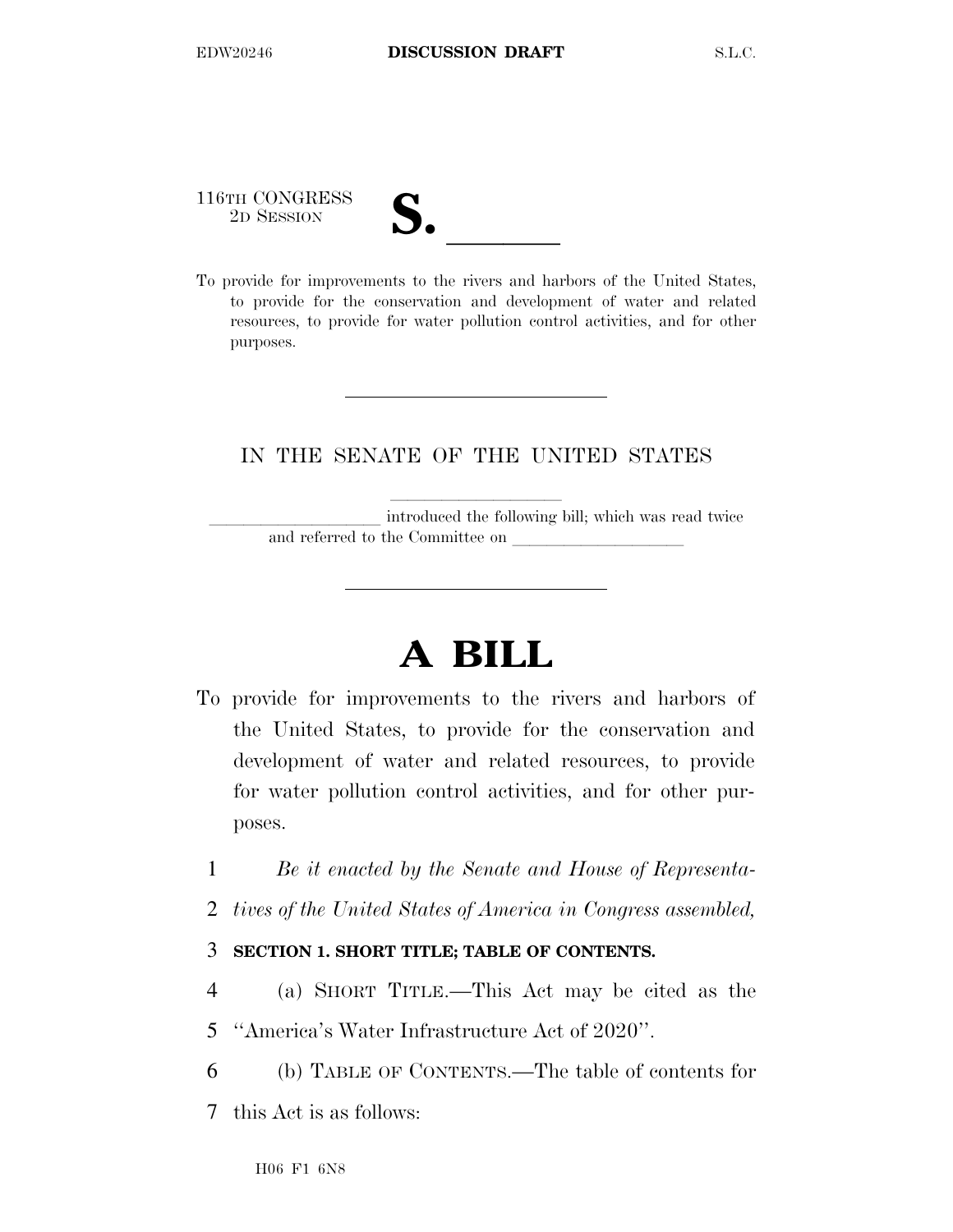$\mathcal{D}_{\mathcal{L}}$ 

Sec. 1. Short title; table of contents.

Sec. 2. Definition of Secretary.

### TITLE I—WATER RESOURCES DEVELOPMENT

#### Subtitle A—General Provisions

- Sec. 1001. Upper and Lower Missouri River comprehensive flood protection studies.
- Sec. 1002. Great Lakes comprehensive flood protection study.
- Sec. 1003. Additional studies under North Atlantic Coast Comprehensive Study.
- Sec. 1004. Maintenance and construction of water resources development projects by non-Federal interests.
- Sec. 1005. Watercraft inspection stations.
- Sec. 1006. Local government reservoir permit review.
- Sec. 1007. Upper Mississippi River protection.
- Sec. 1008. Beneficial use of dredged material.
- Sec. 1009. Klamath Basin Water Supply Enhancement Act of 2000 technical corrections.
- Sec. 1010. Project modifications for improvement of environment.
- Sec. 1011. Non-Federal implementation pilot program.
- Sec. 1012. Thin layer placement pilot program.
- Sec. 1013. Annual report to Congress on authorized studies and projects.
- Sec. 1014. Annual report to Congress on water resources infrastructure.
- Sec. 1015. Operation and maintenance.
- Sec. 1016. Transparency and accountability in cost sharing for water resources development projects.
- Sec. 1017. Continuing authority programs.
- Sec. 1018. Shore damage prevention or mitigation.
- Sec. 1019. Sediment management plan.
- Sec. 1020. Criteria for funding environmental infrastructure projects.
- Sec. 1021. Aging infrastructure.
- Sec. 1022. Expediting repairs and recovery from flooding.
- Sec. 1023. Upper Snake River levees.
- Sec. 1024. Uniformity of notification systems.
- Sec. 1025. Susquehanna, Delaware, and Potomac River Basin commissions.
- Sec. 1026. Wilmington Harbor South Disposal Area, Delaware.
- Sec. 1027. Conveyance of Wilmington Harbor North Disposal Area, Delaware.
- Sec. 1028. Coastal storm damage reduction contracts.
- Sec. 1029. Corps flood policy within urban areas.
- Sec. 1030. Reporting on over budget and behind schedule Corps projects.
- Sec. 1031. Dam remediation for ecosystem restoration.
- Sec. 1032. Conveyance of certain Federal land to the city of Montgomery, Alabama.
- Sec. 1033. Maintenance of high risk flood control projects.
- Sec. 1034. Projects to accommodate irregular dredging.
- Sec. 1035. Chesapeake Bay environmental restoration and protection program.
- Sec. 1036. Implementation guidance; reports; and briefings.
- Sec. 1037. Interagency task force on small dams and fish passages.
- Sec. 1038. Project completion.
- Sec. 1039. Levee accreditation process; levee certifications.
- Sec. 1040. Rehabilitation of flood control pump stations affecting Corps of Engineers flood risk management projects.
- Sec. 1041. Brandon Road study.
- Sec. 1042. Credit or reimbursement.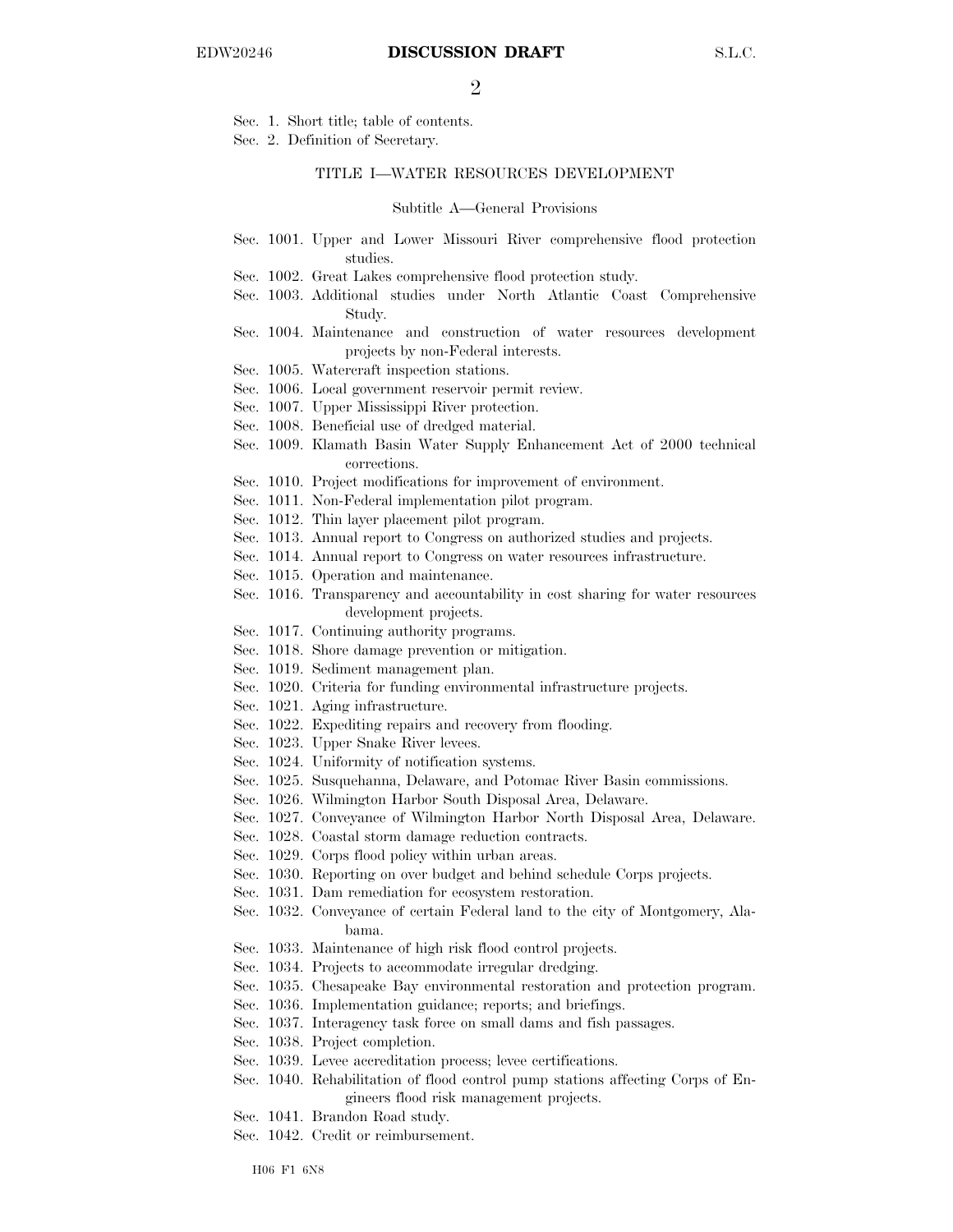- 3
- Sec. 1043. Emergency contracting.
- Sec. 1044. Project partnership agreement.
- Sec. 1045. Acceptance of funds for harbor dredging.
- Sec. 1046. Emergency flooding protection for lakes.
- Sec. 1047. Levee safety.
- Sec. 1048. Replacement capacity.
- Sec. 1049. Implementation guidance for post-flood improvements.
- Sec. 1050. Willamette Valley Project water reallocation.
- Sec. 1051. Central Appalachia water.
- Sec. 1052. Reviewing hydropower at Corps of Engineers facilities.
- Sec. 1053. Establishing permanent features from emergency response measures.
- Sec. 1054. Studies of water resources development projects by non-Federal interests.
- Sec. 1055. Subsurface drain systems research and development.
- Sec. 1056. Limitation on contract execution in the Arkansas River Basin.
- Sec. 1057. Support for mitigation efforts for small dams in National Heritage Corridors.
- Sec. 1058. Report on barriers to infrastructure development at United States ports.
- Sec. 1059. Rye Harbor, New Hampshire, navigation improvement project.
- Sec. 1060. Cape Arundel disposal site, Maine.
- Sec. 1061. Rio Grande environmental management program, Colorado, New Mexico, and Texas.
- Sec. 1062. Restoration of abandoned sites.
- Sec. 1063. Rural Western water.
- Sec. 1064. Thad Cochran Lock and Dam.
- Sec. 1065. Report on Corps of Engineers facilities in Appalachia.
- Sec. 1066. Report on Corps of Engineers hydropower facilities in Appalachia.
- Sec. 1067. Harris County, Texas.
- Sec. 1068. Identification of nonpowered dams for hydropower development.
- Sec. 1069. Inland Waterway Transportation.
- Sec. 1070. Federal interest determination.
- Sec. 1071. Report on single levee standard.
- Sec. 1072. South Atlantic Coastal Study.
- Sec. 1073. Completion of reports.
- Sec. 1074. Delegation of work for Comprehensive Everglades Restoration Plan projects.
- Sec. 1075. Material breaches of contract.
- Sec. 1076. Repair and restoration of embankments.
- Sec. 1077. Non-Federal interest repayment obligations.
- Sec. 1078. Great Lakes confined disposal facilities.
- Sec. 1079. Coastal mapping.
- Sec. 1080. Disposal of dredged materials.
- Sec. 1081. Upper Missouri River Basin mainstem dam fish loss research.
- Sec. 1082. Briefings on dissemination of information.
- Sec. 1083. Corps of Engineers projects in underserved communities, economically distressed areas, or rural areas.
- Sec. 1084. Interim risk reduction measures.
- Sec. 1085. Maintenance dredging permits.
- Sec. 1086. Technical correction.
- Sec. 1087. Annual debris removal.
- Sec. 1088. Enhanced development demonstration program.
- Sec. 1089. Report on benefits calculation for flood control structures.
- Sec. 1090. High water-low water preparedness.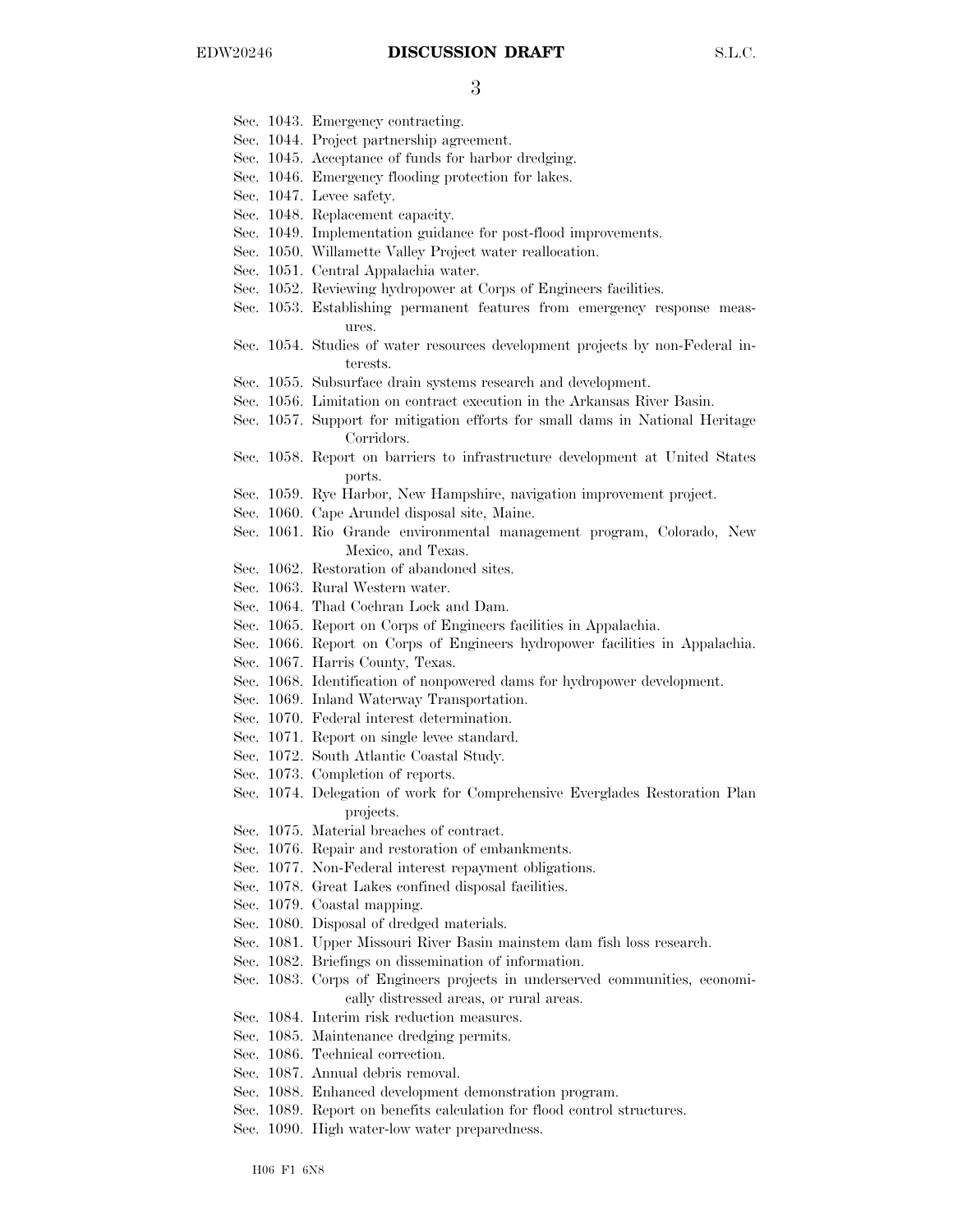- 4
- Sec. 1091. East Rockaway Inlet to Rockaway Inlet and Jamaica Bay Reformulation, New York.
- Sec. 1092. Report on antecedent hydrologic conditions.
- Sec. 1093. Harmful algal blooms demonstration program.
- Sec. 1094. Sense of Congress relating to annual maintenance dredging.
- Sec. 1095. Selection of dredged material disposal method for certain purposes.
- Sec. 1096. Increasing access for recreation at Corps of Engineers projects.
- Sec. 1097. Extinguishment of flowage easements, Rough River Lake, Kentucky.
- Sec. 1098. Small flood control projects.
- Sec. 1099. Comprehensive study of Mississippi River System from Old River Control Structure to Gulf of Mexico.
- Sec. 1100. Missouri River.
- Sec. 1101. Flexibility for projects.
- Sec. 1102. Development of categorical exclusions.

#### Subtitle B—Studies and Reports

- Sec. 1201. Authorization of proposed feasibility studies and modifications.
- Sec. 1202. Expedited completion.
- Sec. 1203. Inclusion of certain projects in annual report to Congress.
- Sec. 1204. Assistance to non-Federal sponsors.
- Sec. 1205. Rahway flood risk management feasibility study, New Jersey.
- Sec. 1206. Arctic deep draft port.
- Sec. 1207. Nassau County Back Bays coastal storm risk management.

Subtitle C—Deauthorizations, Modifications, and Related Provisions

- Sec. 1301. Deauthorization of Watch Hill Cove, Rhode Island and Connecticut.
- Sec. 1302. Rush River and Lower Rush River, North Dakota.
- Sec. 1303. Willamette Falls Locks, Willamette River, Oregon.
- Sec. 1304. Camden Harbor, Maine.
- Sec. 1305. Deauthorization of flood control project for Taylor Creek Reservoir and Levee L–73, Upper St. Johns River Basin, Central and Southern Florida.
- Sec. 1306. New London Harbor Waterfront Channel, Connecticut.
- Sec. 1307. No deauthorization of certain projects.
- Sec. 1308. Comprehensive Everglades Restoration Plan.

#### Subtitle D—Water Resources Infrastructure

- Sec. 1401. Project authorizations.
- Sec. 1402. Expedited completion of certain projects.

### Subtitle E—Water Supply and Storage

- Sec. 1501. Small water storage projects.
- Sec. 1502. Missouri River reservoir sediment management.
- Sec. 1503. Planning Assistance for States.
- Sec. 1504. Forecast-informed reservoir operations.
- Sec. 1505. Study on data for water allocation, supply, and demand.
- Sec. 1506. GAO study on Federal dams with reservoirs.
- Sec. 1507. GAO report on certain Federal dams and reservoirs.
- Sec. 1508. Aquatic ecosystem restoration.
- Sec. 1509. Improving reviews for non-Federal hydropower at existing Corps of Engineers projects.
- Sec. 1510. Surplus water contracts and water storage agreements.
- Sec. 1511. Reduced pricing for certain water supply storage.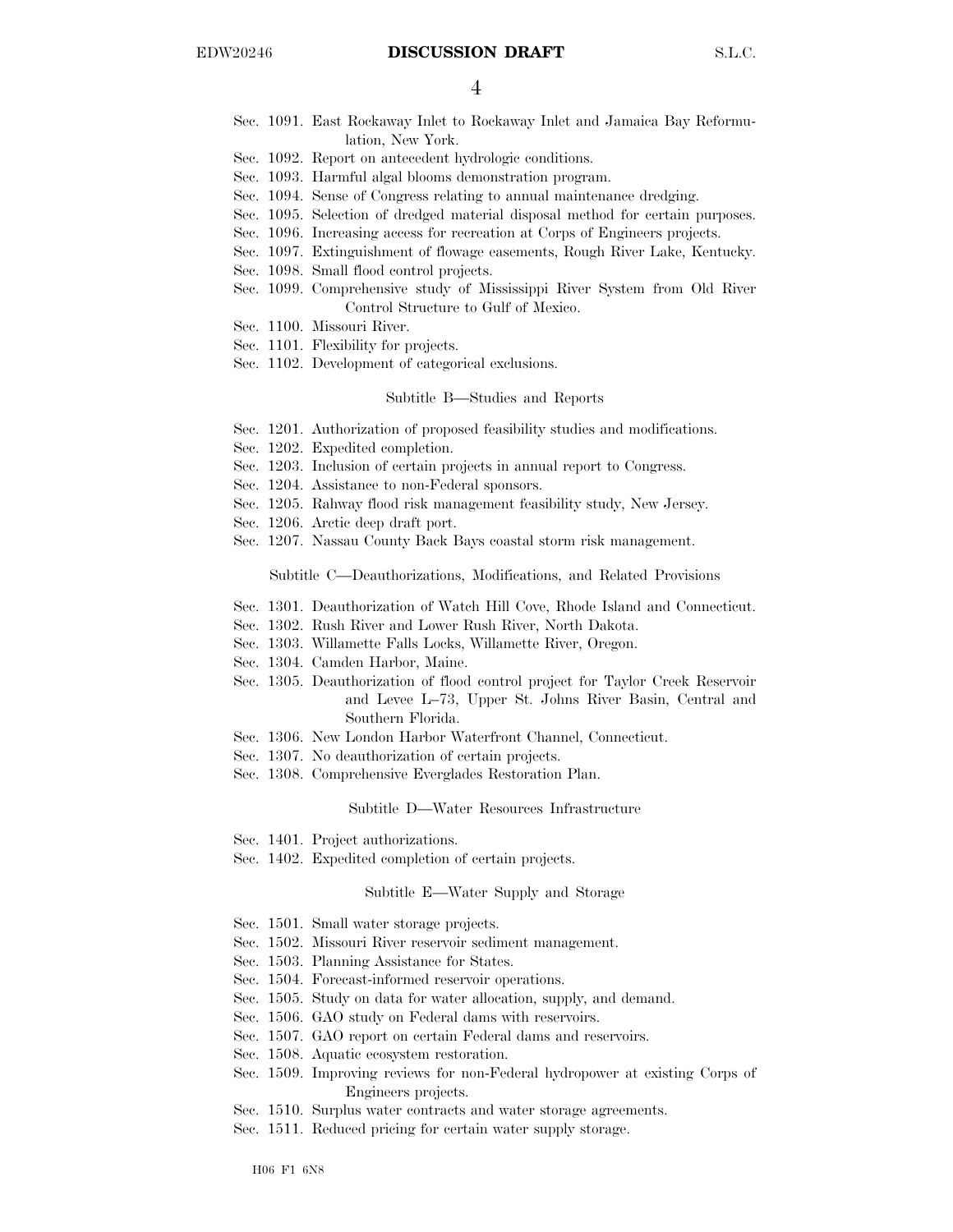#### Subtitle F—Invasive Species

- Sec. 1601. Definition of invasive species.
- Sec. 1602. Invasive species in impaired waters.
- Sec. 1603. Aquatic invasive species research.
- Sec. 1604. Invasive species mitigation and reduction.
- Sec. 1605. Terrestrial noxious weed control pilot program.
- Sec. 1606. Invasive species assessment, prioritization, and management.
- Sec. 1607. Asian carp prevention and control pilot program.
- Sec. 1608. Aquatic invasive species prevention.
- Sec. 1609. Invasive species in alpine lakes pilot program.

### TITLE II—CLEAN WATER

- Sec. 2001. Clean water infrastructure resiliency and sustainability program.
- Sec. 2002. Increased funding for technical assistance.
- Sec. 2003. Small and medium publicly owned treatment works circuit rider program.
- Sec. 2004. Small publicly owned treatment works efficiency grant program.
- Sec. 2005. Wastewater efficiency grant pilot program.
- Sec. 2006. Pilot program for alternative water source projects.
- Sec. 2007. Sewer overflow and stormwater reuse municipal grants.
- Sec. 2008. Water infrastructure and workforce investment.
- Sec. 2009. Water Resources Research Act amendments.
- Sec. 2010. Grants for construction, refurbishing, and servicing of individual household decentralized wastewater systems for individuals with low or moderate income.
- Sec. 2011. Connection to publicly owned treatment works.
- Sec. 2012. Use of clean water State revolving loan funds.
- Sec. 2013. Water data sharing pilot program.
- Sec. 2014. Water infrastructure financing reauthorization.
- Sec. 2015. Reauthorization of clean water State revolving funds.
- Sec. 2016. Wastewater infrastructure discretionary grant program.
- Sec. 2017. Small and disadvantaged community analysis.
- Sec. 2018. Stormwater infrastructure technology.

### TITLE III—TRIBAL AND OTHER MATTERS

- Sec. 3001. Tribal partnership program.
- Sec. 3002. Grants to ports to reduce emissions from waterborne vessels.
- Sec. 3003. Mapping and screening tool.
- Sec. 3004. Assessment of coastal water infrastructure vulnerabilities.
- Sec. 3005. Report on potential for blue energy at coastal wastewater treatment plants.
- Sec. 3006. Great Lakes Restoration Initiative.
- Sec. 3007. San Francisco Bay restoration grant program.
- Sec. 3008. Lake Tahoe restoration program.
- Sec. 3009. Puget Sound coordinated recovery.
- Sec. 3010. Final rating opinion letters.
- Sec. 3011. Reauthorization of the Denali Commission.
- Sec. 3012. Municipal ombudsman.
- Sec. 3013. Cost sharing provisions for territories and Indian tribes.
- Sec. 3014. Inclusion of Tribal interests in project consultations.
- Sec. 3015. Indian Irrigation Fund reauthorization.
- Sec. 3016. Reauthorization of repair, replacement, and maintenance of certain Indian irrigation projects.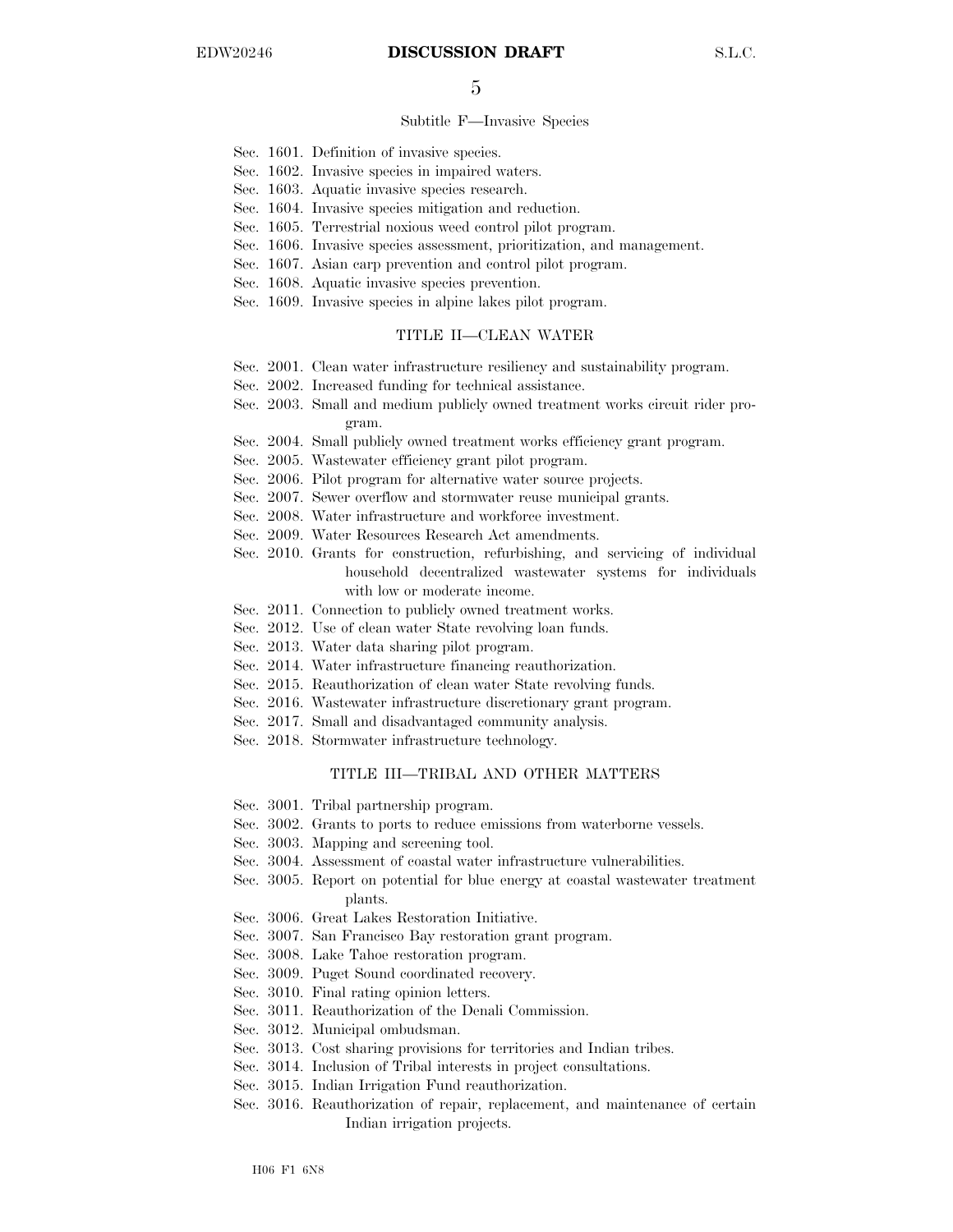# **SEC. 2. DEFINITION OF SECRETARY.**

 In this Act, the term ''Secretary'' means the Sec-retary of the Army.

# **TITLE I—WATER RESOURCES DEVELOPMENT Subtitle A—General Provisions**  ø**SEC. 1001. UPPER AND LOWER MISSOURI RIVER COM- PREHENSIVE FLOOD PROTECTION STUDIES. [(a) DEFINITION OF MISSOURI RIVER PROJECT.—**  In this section, the term ''Missouri River project'' 11 means— 12  $\left[ (1)$  a project constructed as part of  $\left[ -\right]$ 13 [(A) the Pick-Sloan Missouri River Basin Program authorized by section 9(b) of the Act of December 22, 1944 (commonly known as the ''Flood Control Act of 1944'') (58 Stat. 891, 17 chapter 665); or **I**(B) the Missouri River Bank Stabilization and Navigation Project authorized by section 2 of the Act of March 2, 1945 (commonly known as the ''River and Harbor Act of 1945'') (59 22 Stat. 19, chapter 19); and 23  $\lceil(2)$  a locally owned or operated levee system located within the Upper or Lower Missouri River basin.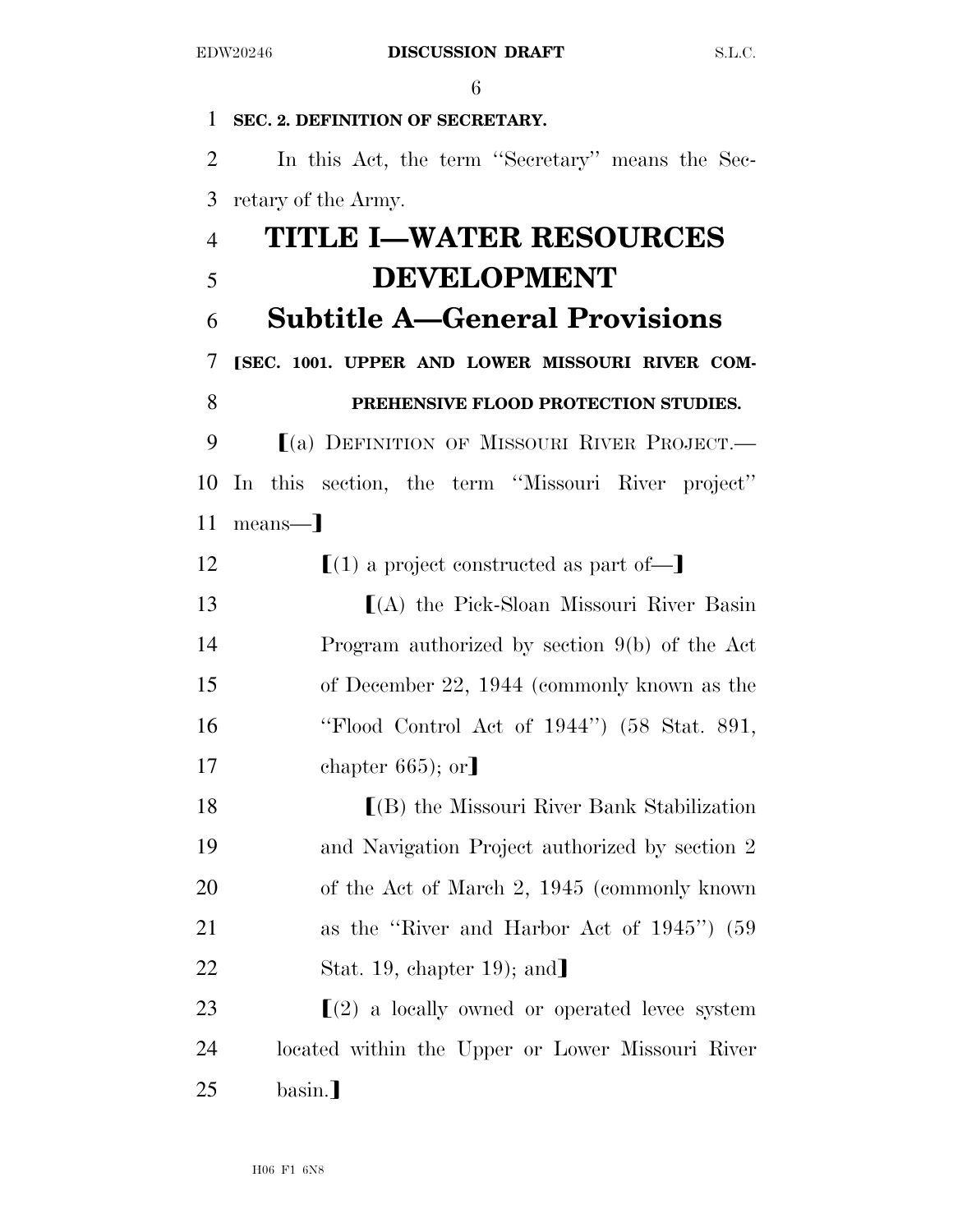### EDW20246 **DISCUSSION DRAFT** S.L.C.

7

 ø(b) DEVELOPMENT.—The Secretary, in collabora- tion with the heads of other relevant Federal agencies, shall conduct, and submit to Congress a comprehensive strategy and report that describes the results of and aligns the recommendations of, 2 comprehensive studies to ad- dress flood risk in areas affected by severe flooding in 2019 along the Upper and Lower Missouri River, includ-8 ing an examination of -

 $\left(1\right)$  the use of structural and nonstructural flood control and floodplain management strategies, including the consideration of natural features or nature-based features (as those terms are defined in section 1184(a) of the Water Infrastructure Im- provements for the Nation Act (33 U.S.C.  $2289a(a))$ ;

 $16$   $\left(2\right)$  continued operation and maintenance of 17 the navigation project;

18 **i**(3) management of bank caving and erosion;

19  $\left[$  (4) maintenance of water supply;

20  $\left[ (5)$  fish and wildlife habitat management;

21  $\left[ (6) \right]$  recreation needs;

22  $\left[ (7)$  environmental restoration needs;

23  $\lceil(8)$  the division of responsibilities of the Fed-

24 eral Government and non-Federal interests with re-

25 spect to Missouri River flooding;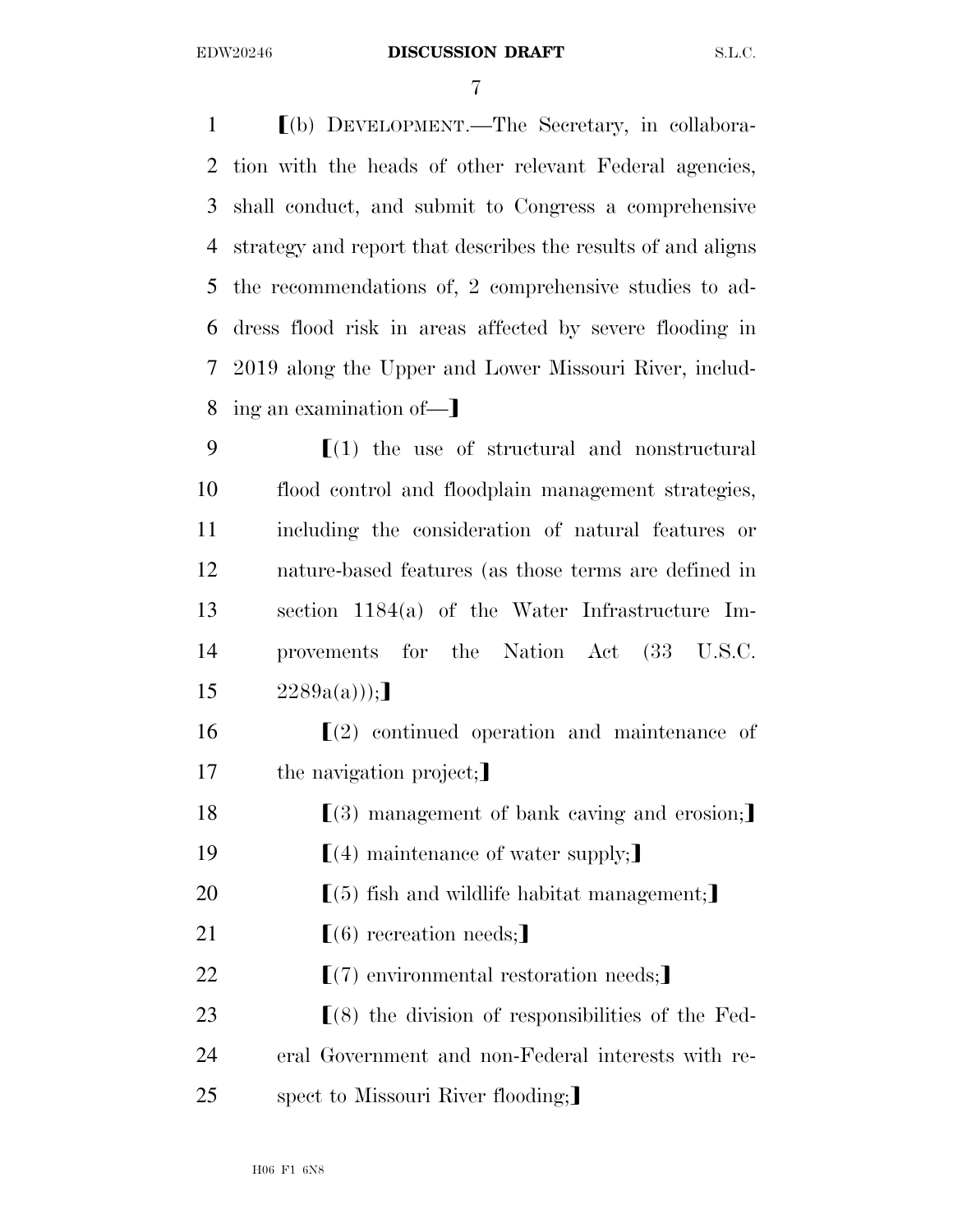$1 \t\t\t [9]$  the roles and responsibilities of Federal 2 agencies with respect to Missouri River flooding;  $3 \qquad \text{and}$  $\sim$   $(10)$  any other related matters, as determined 5 by the Secretary.  $\delta$  [(c) CONTENTS.—The studies conducted under sub-7 section (b) shall— $\overline{\phantom{a}}$ 8  $\lceil(1) \rceil$  include 1 study for the Upper Missouri 9 River and 1 study for the Lower Missouri River;  $10$   $\left[$  (2) include recommendations on management 11 plans and actions to be carried out by the respon-12 sible Federal agencies to reduce flood risk and im-13 prove resiliency that shall be used in recommending 14 projects for construction authorization;  $15$  [(3) address whether changes are necessary to 16 the general comprehensive plan for flood control and 17 other purposes in the Missouri River Basin under 18 section 4 of the Act of June 28, 1938 (52 Stat. 19 1218, chapter 795) and modified by section 9(b) of 20 the Act of December 22, 1944 (commonly known as 21 the ''Flood Control Act of 1944'') (58 Stat. 891, 22 chapter  $665$ ; 23  $\left[ (4) \right]$  address the potential for the transfer of

24 flood risk between and within the Upper and Lower

H06 F1 6N8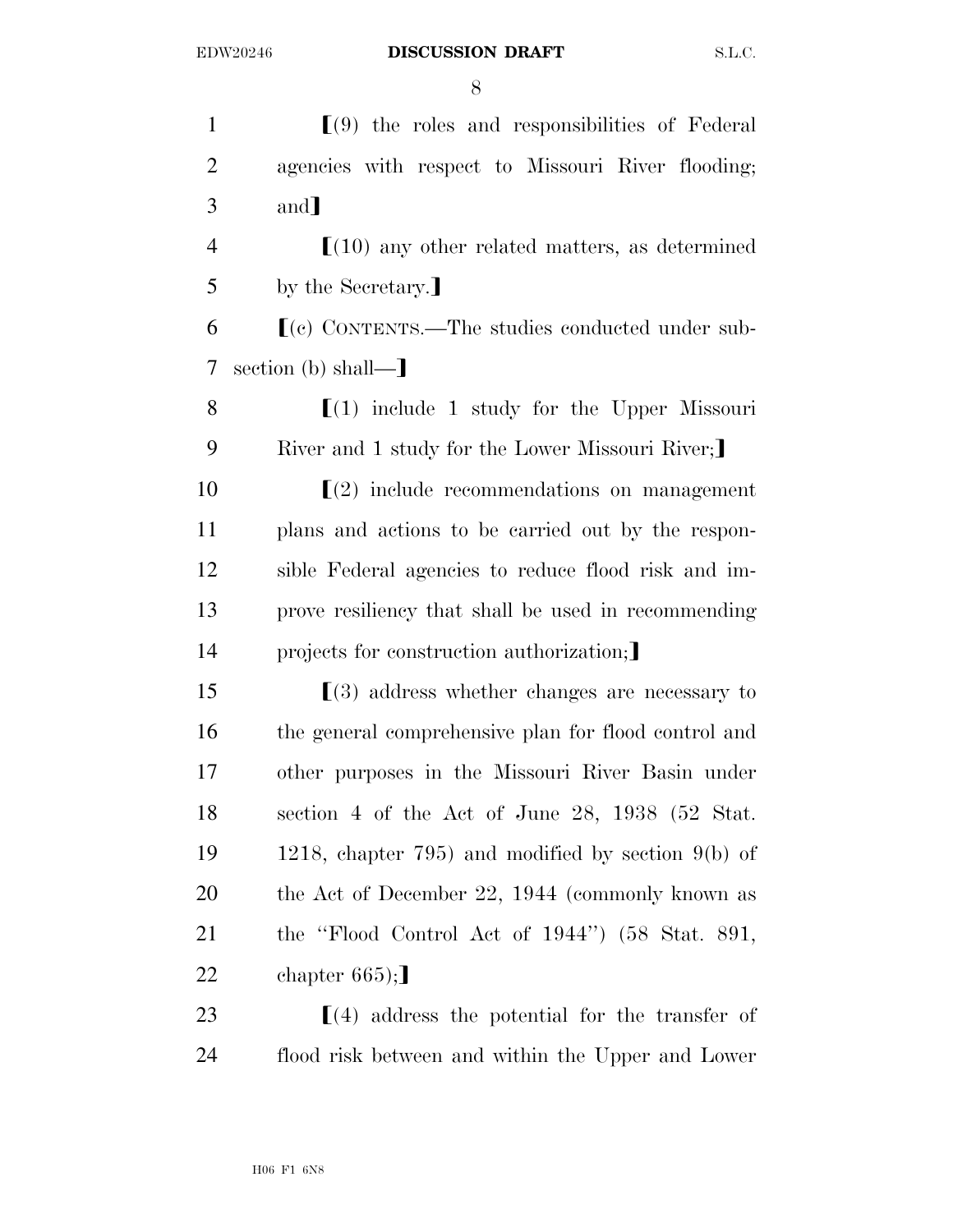| $\mathbf{1}$   | Missouri River Basin for any changes recommended        |
|----------------|---------------------------------------------------------|
| $\overline{2}$ | under paragraph $(3)$ ;                                 |
| 3              | $(5)$ address adverse impacts to navigation and         |
| $\overline{4}$ | other authorized purposes of the applicable Missouri    |
| 5              | River project for any changes recommended under         |
| 6              | paragraph $(3)$ ;                                       |
| 7              | $(6)$ address whether there are opportunities           |
| 8              | for increased non-Federal management in the Mis-        |
| 9              | souri River Basin;                                      |
| 10             | $\Gamma(7)$ recognize the interest and rights of States |
| 11             | $in-1$                                                  |
| 12             | $[(A)$ determining the development of wa-               |
| 13             | tersheds within the borders of the State; and           |
| 14             | $[(B)$ water utilization and control;                   |
| 15             | $(8)$ recognize the primary responsibilities of         |
| 16             | States and local interests in developing water sup-     |
| 17             | plies for domestic, municipal, industrial, and other    |
| 18             | purposes; and]                                          |
| 19             | $(9)$ include recommendations for-                      |
| 20             | non-Federal and Federal action<br>$\lfloor(A)\rfloor$   |
| 21             | where appropriate; and                                  |
| 22             | $\lfloor$ (B) follow-up studies for problem areas       |
| 23             | for which data or current technology does not           |
| 24             | allow immediate solutions.                              |
| 25             | $\left[$ (d) FURTHER ANALYSIS.— $\right]$               |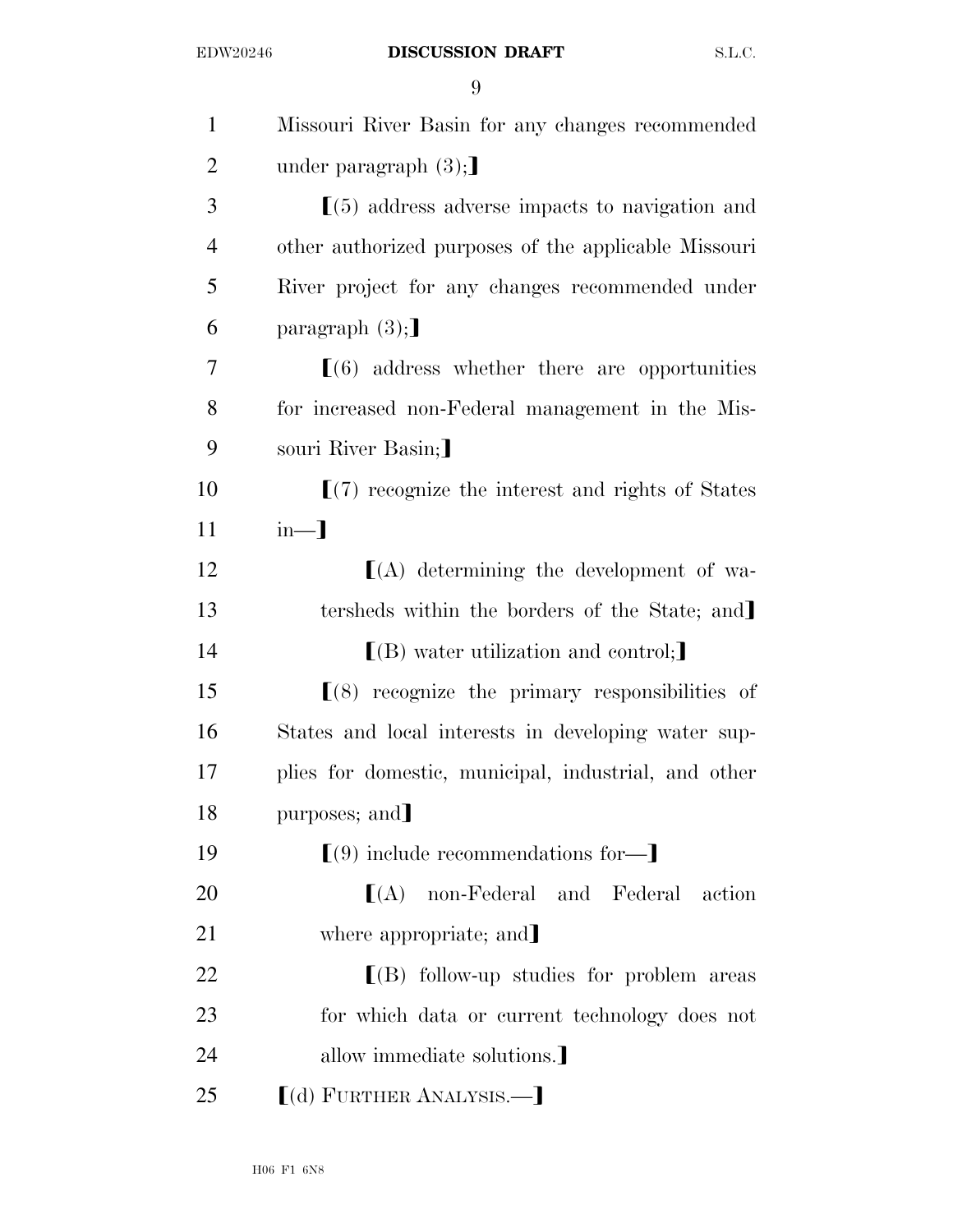| $\mathbf{1}$   | $(1)$ IN GENERAL.—As part of the studies con-               |
|----------------|-------------------------------------------------------------|
| $\overline{2}$ | ducted under subsection (b), the Secretary shall—           |
| 3              | $\lfloor (A) \rfloor$ identify institutional and other bar- |
| 4              | riers to providing protection to the areas evalu-           |
| 5              | ated in the studies;                                        |
| 6              | $[(B)$ carry out activities that warrant ad-                |
| 7              | ditional analysis by the Corps of Engineers, in-            |
| 8              | cluding feasibility studies; and                            |
| 9              | $[(C)$ provide recommendations for inclu-                   |
| 10             | sion of projects and feasibility studies in the re-         |
| 11             | port under section 1013.]                                   |
| 12             | $(2)$ TREATMENT.—A feasibility study carried                |
| 13             | out under paragraph $(1)(B)$ shall be considered to         |
| 14             | be a continuation of the applicable study under sub-        |
| 15             | section $(b).$                                              |
| 16             | $(3)$ COST-SHARE.—                                          |
| 17             | $(A)$ In GENERAL.—Except as provided in                     |
| 18             | subparagraph (B), the non-Federal share of the              |
| 19             | cost of carrying out a feasibility study under              |
| 20             | paragraph $(1)(B)$ shall not be more than 35                |
| 21             | percent.                                                    |
| 22             | $[(B)$ WAIVER FOR SMALL OR DISADVAN-                        |
| 23             | TAGED COMMUNITIES.—In carrying out a feasi-                 |
| 24             | bility study under paragraph $(1)(B)$ in partner-           |
| 25             | ship with a small community or a disadvan-                  |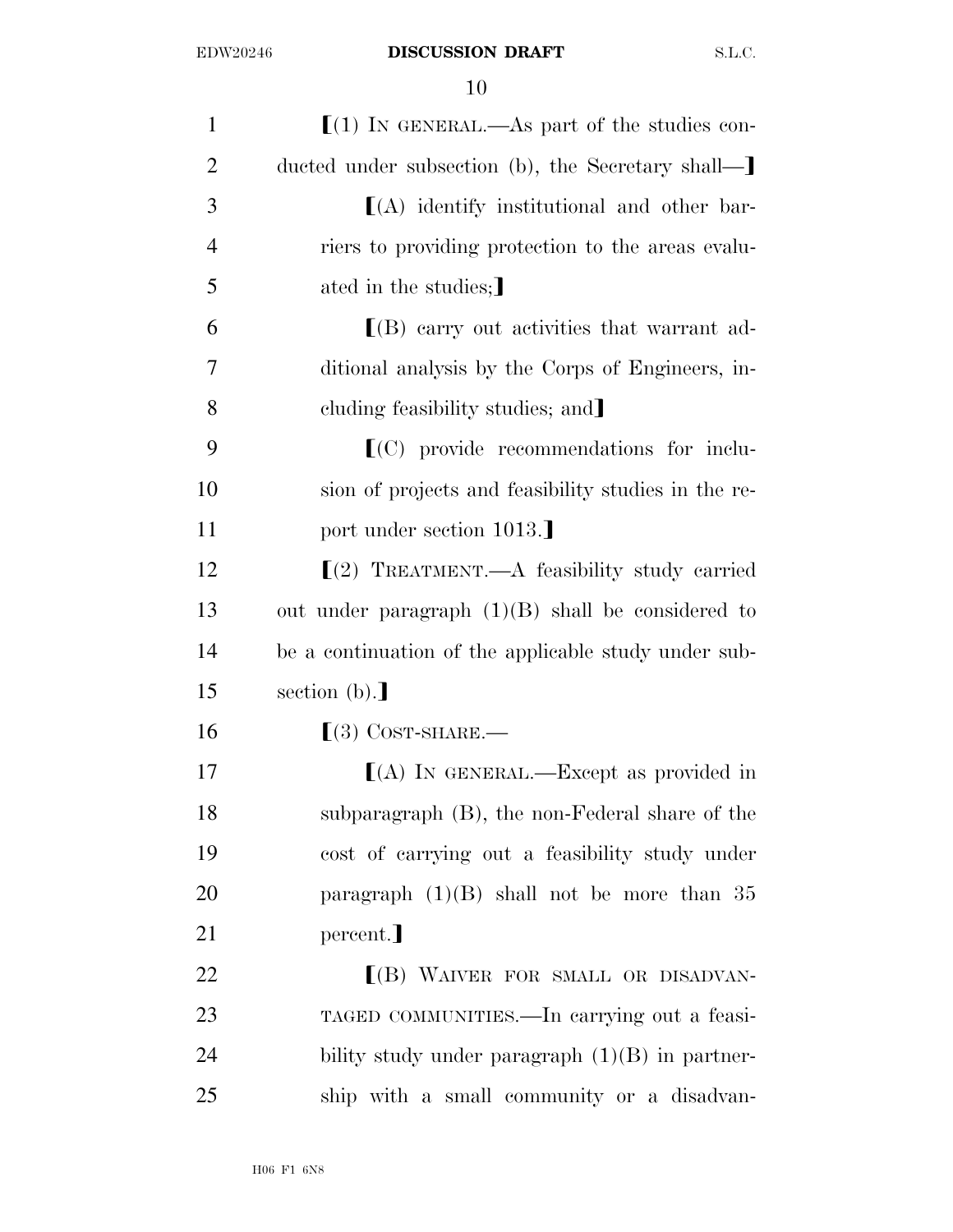| $\mathbf{1}$   | taged community (as those terms are defined in             |
|----------------|------------------------------------------------------------|
| $\overline{2}$ | section $1017(a)(1)$ , if the Secretary determines         |
| 3              | that the life safety or economic viability of the          |
| $\overline{4}$ | community is at risk, the Secretary shall reduce           |
| 5              | the non-Federal cost share applicable to the               |
| 6              | study through a mutual agreement between the               |
| $\overline{7}$ | Corps of Engineers and the non-Federal inter-              |
| 8              | est, in an amount that is $\equiv$                         |
| 9              | $(i)$ not less than 10 percent of the                      |
| 10             | total project cost; and                                    |
| 11             | $\left[ \text{(ii)} \right]$ up to 100 percent of the non- |
| 12             | Federal cost share applicable to the                       |
| 13             | study.]                                                    |
| 14             | $(4)$ TIMELINESS.—The Secretary shall carry                |
| 15             | out feasibility studies under paragraph $(1)(B)$ as ex-    |
| 16             | peditiously as possible.                                   |
| 17             | $(5)$ DELEGATION OF APPROVAL.—The Sec-                     |
| 18             | retary shall delegate the approval authority for initi-    |
| 19             | ating any feasibility study under paragraph $(1)(B)$       |
| 20             | to the Commander of the Northwestern Division of           |
| 21             | the Corps of Engineers.                                    |
| 22             | [(e) CONSULTATION; USE OF EXISTING DATA.—]                 |
| 23             | $\llbracket$ (1) CONSULTATION.—In conducting the stud-     |
| 24             |                                                            |
|                | ies under subsection (b), the Secretary shall consult      |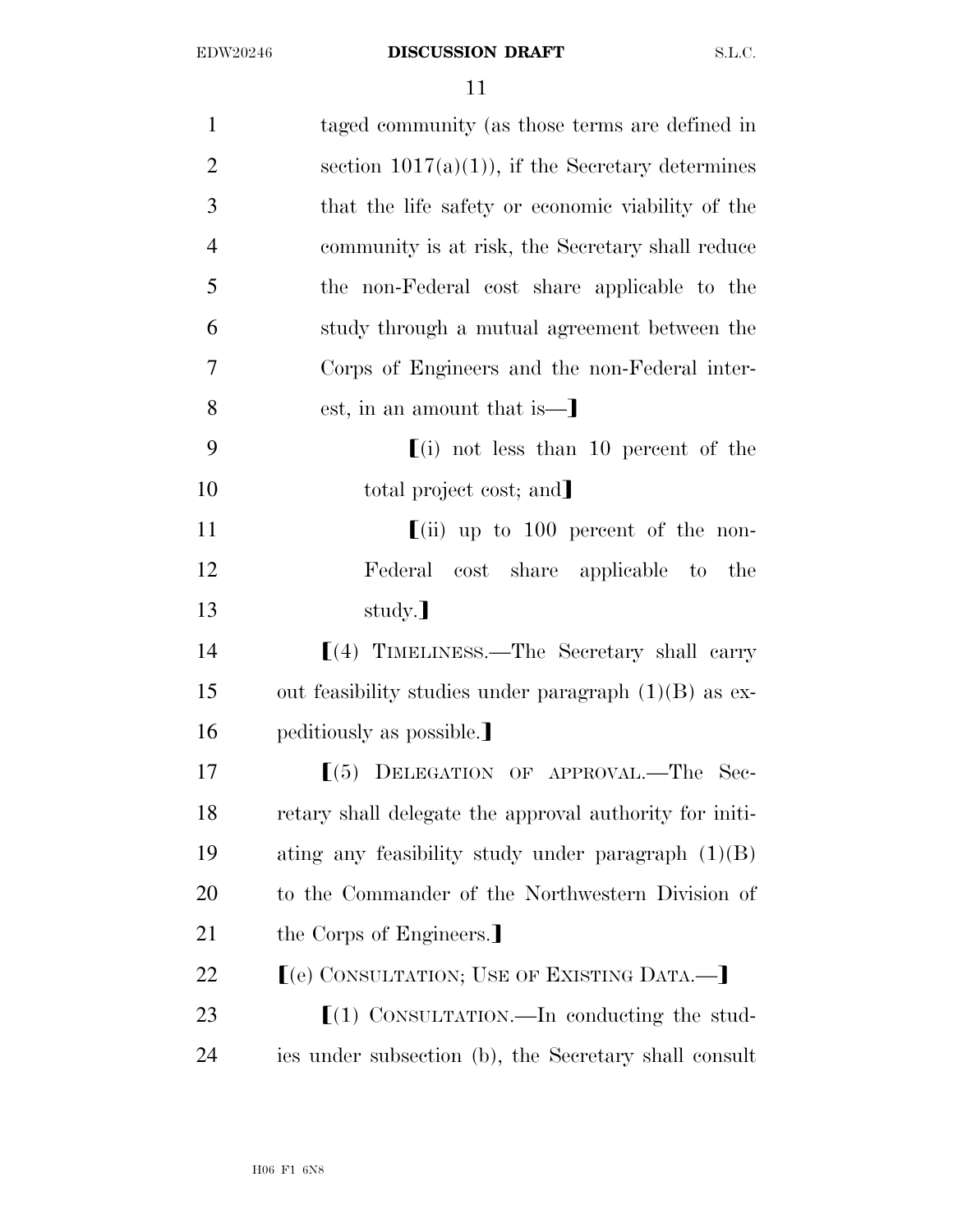| $\mathbf{1}$   | with applicable Federal and State agencies, Indian               |
|----------------|------------------------------------------------------------------|
| $\overline{2}$ | Tribes, and other stakeholders.                                  |
| 3              | $\lfloor 2 \rfloor$ USE OF DATA.—In conducting the studies       |
| $\overline{4}$ | under subsection (b), the Secretary shall make max-              |
| 5              | imum use of data in existence on the date of enact-              |
| 6              | ment of this Act and ongoing programs and efforts                |
| 7              | of Federal agencies, States, Indian Tribes, and other            |
| 8              | stakeholders. <sup>1</sup>                                       |
| 9              | $[f]$ Cost SHARING.—The studies conducted under                  |
| 10             | subsection (b) shall be at full Federal expense.                 |
| 11             | $(q)$ APPLICATION OF CERTAIN REQUIREMENTS.                       |
| 12             | Section $1001(a)$ of the Water Resources Reform and De-          |
| 13             | velopment Act of 2014 (33 U.S.C. 2282 $c(a)$ )—                  |
| 14             | $\lfloor 1 \rfloor$ shall not apply to the studies conducted     |
| 15             | under subsection (b); and                                        |
| 16             | $\lfloor 2 \rfloor$ shall apply to a feasibility study carried   |
| 17             | out under subsection $(d)(1)(B)$ .                               |
| 18             | $\lfloor$ (h) REPORTS.—The Secretary shall submit to Con-        |
| 19             | $gress$ —                                                        |
| 20             | $(1)$ an interim report on the results of the                    |
| 21             | studies under subsection (b) by not later than 1 year            |
| 22             | after the date of enactment of this Act; and                     |
| 23             | $\lfloor 2 \rfloor$ a final report on the results of the studies |
| 24             | under subsection (b) by not later than 3 years after             |
| 25             | the date of enactment of this Act.                               |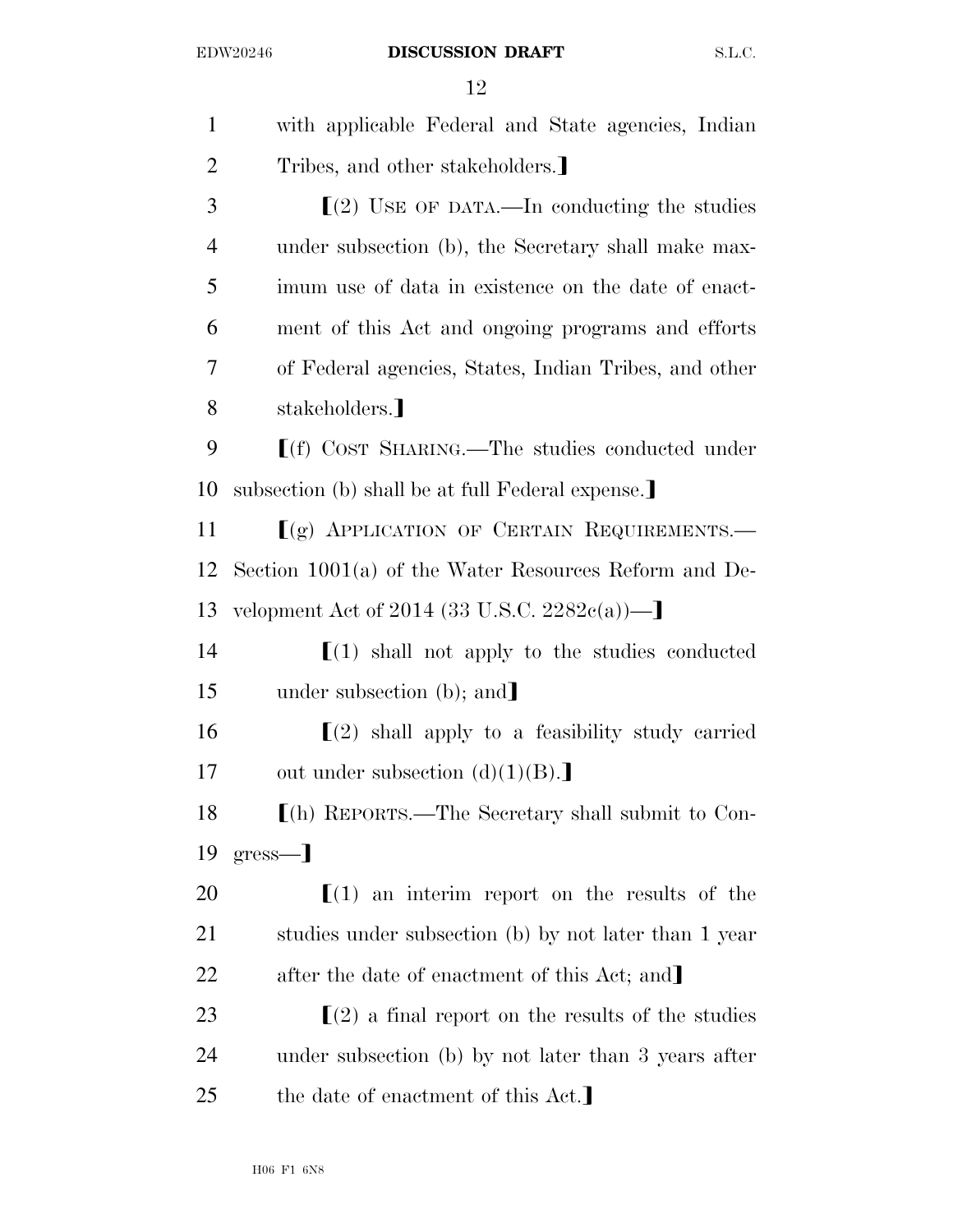**I**(i) AUTHORIZATION OF APPROPRIATIONS.—There is authorized to be appropriated to carry out this section 3 \$50,000,000, to remain available until expended.

# **SEC. 1002. GREAT LAKES COMPREHENSIVE FLOOD PRO-TECTION STUDY.**

 (a) DEFINITION OF GREAT LAKES.—In this section, the term ''Great Lakes'' has the meaning given the term in section 118(a) of the Federal Water Pollution Control Act (33 U.S.C. 1268(a)).

 (b) DEVELOPMENT.—The Secretary, in collaboration with the heads of other relevant Federal agencies, shall conduct, and submit to Congress a report that describes the results of, a comprehensive study to address shoreline protection and resiliency in areas affected by flooding in 2019 due to high lake water levels along the Great Lakes, including an examination of—

 (1) structural and nonstructural coastal storm and flood risk management measures and flood zone management strategies, including the consideration of natural features or nature-based features (as those terms are defined in section 1184(a) of the Water Infrastructure Improvements for the Nation 23 Act  $(33 \text{ U.S.C. } 2289a(a))$ ;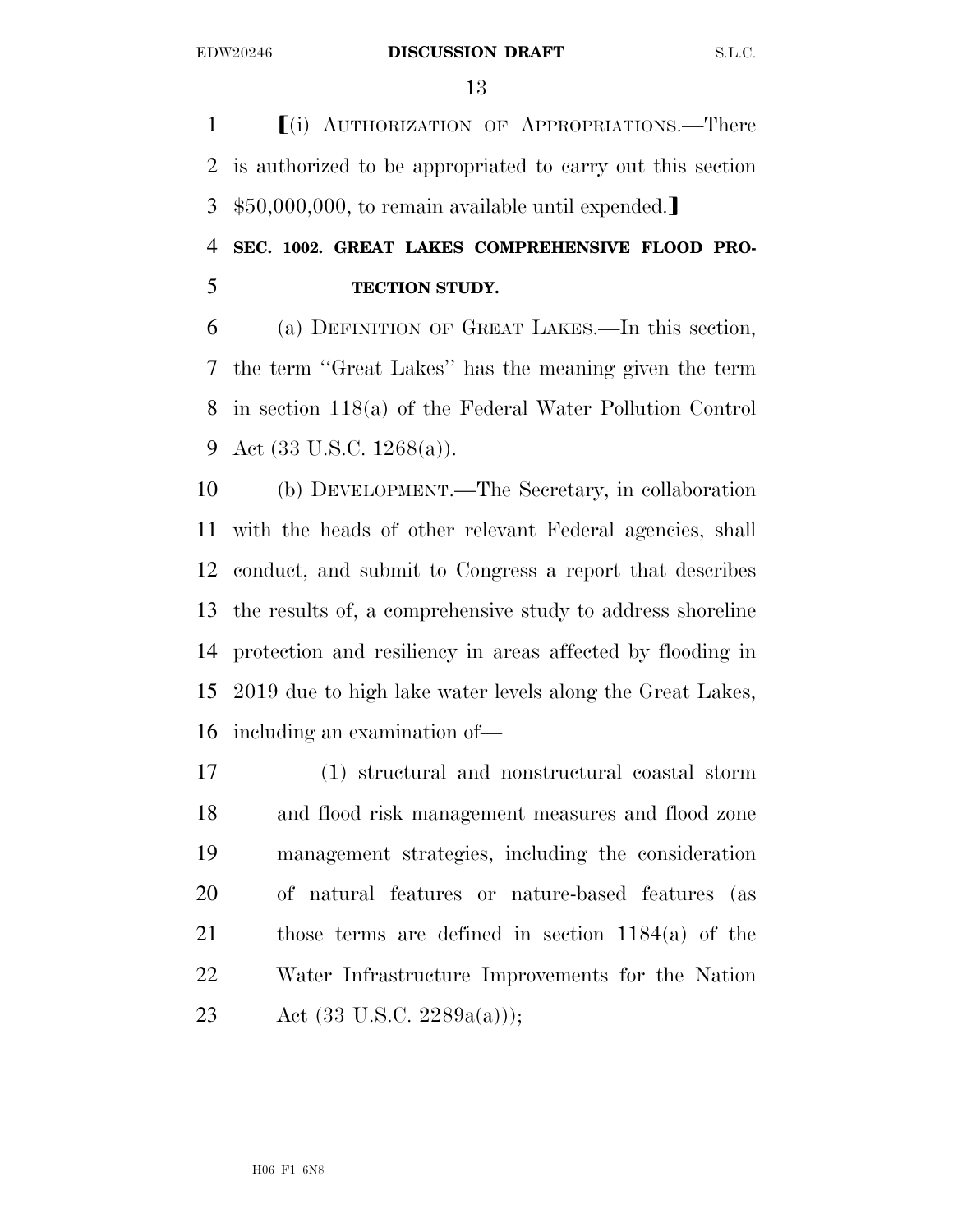| $\mathbf{1}$   | (2) continued operation and maintenance of            |
|----------------|-------------------------------------------------------|
| $\overline{2}$ | navigation projects within or along the Great Lakes   |
| 3              | impacted by flooding related to high water levels;    |
| $\overline{4}$ | (3) management of shoreline caving and ero-           |
| 5              | sion;                                                 |
| 6              | $(4)$ recreation needs;                               |
| 7              | (5) environmental restoration needs;                  |
| 8              | $(6)$ the division of responsibilities of the Federal |
| 9              | Government and non-Federal interests with respect     |
| 10             | to Great Lakes coastal storm and flood risk manage-   |
| 11             | ment measures;                                        |
| 12             | (7) the roles and responsibilities of Federal         |
| 13             | agencies with respect to Great Lakes coastal storm    |
| 14             | and flood risk management measures; and               |
| 15             | (8) other related matters, as determined by the       |
| 16             | Secretary.                                            |
| 17             | (c) CONTENTS.—The study under subsection<br>(b)       |
| 18             | shall—                                                |
| 19             | (1) include recommendations on management             |
| <b>20</b>      | plans and actions to be carried out by the respon-    |
| 21             | sible Federal agencies, including the identification  |
| 22             | $of$ —                                                |
| 23             | (A) additional work that can be carried out           |
| 24             | by the Corps of Engineers under existing au-          |
| 25             | thorities to further reduce flood risk; and           |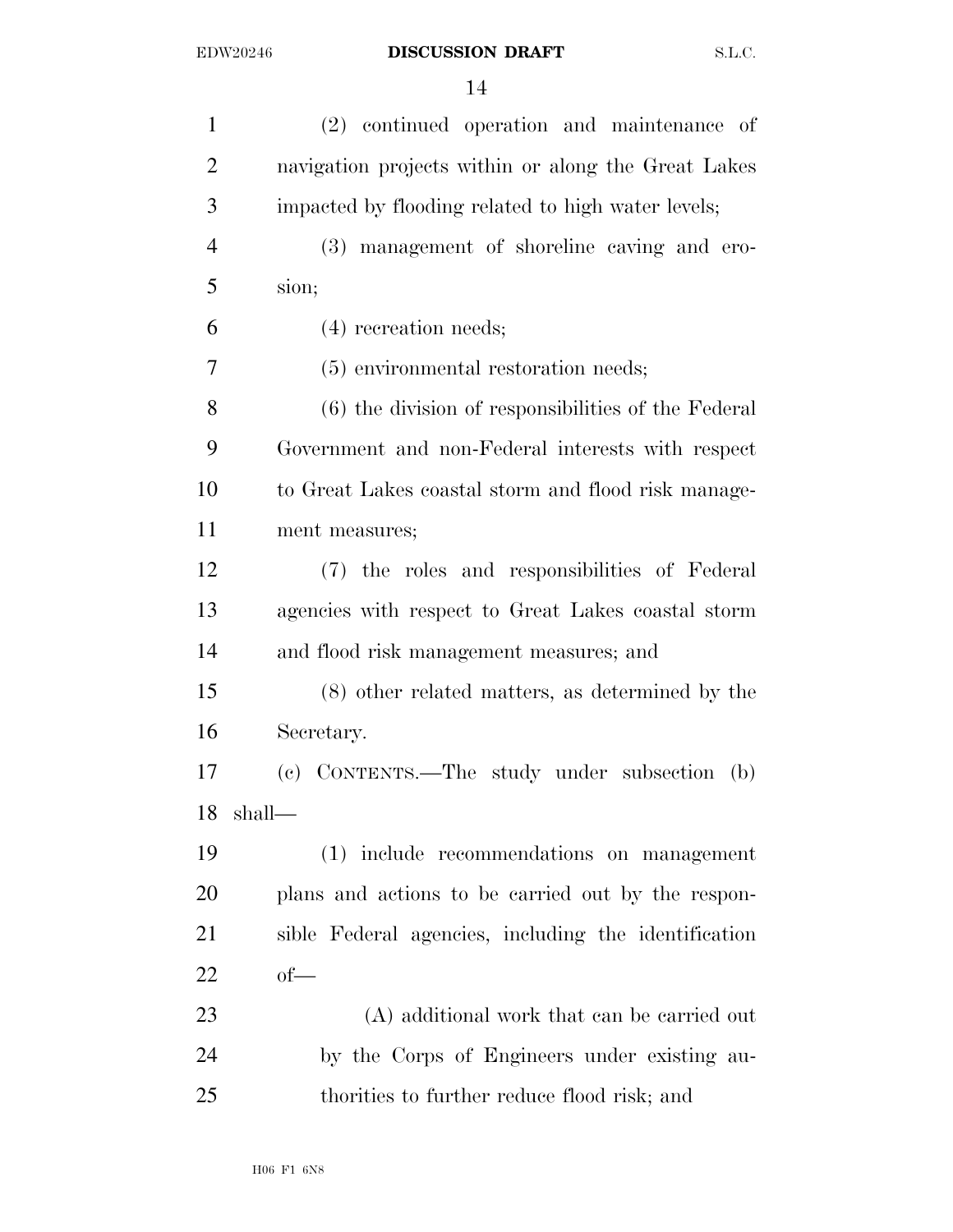| $\mathbf{1}$   | (B) additional studies that may be needed;        |
|----------------|---------------------------------------------------|
| $\overline{2}$ | $(2)$ address whether changes are necessary to —  |
| 3              | (A) the management plan for the Great             |
| $\overline{4}$ | Lakes; and                                        |
| 5              | (B) the management plans for individual           |
| 6              | lakes of the Great Lakes;                         |
| 7              | (3) address whether there are opportunities for   |
| 8              | increased non-Federal management in the Great     |
| 9              | Lakes; and                                        |
| 10             | $(4)$ include recommendations for $-$             |
| 11             | (A) non-Federal and Federal action, where         |
| 12             | appropriate; and                                  |
| 13             | (B) follow-up studies for problem areas for       |
| 14             | which data or current technology does not allow   |
| 15             | immediate solutions.                              |
| 16             | (d) FURTHER ANALYSIS.—                            |
| 17             | (1) IN GENERAL.—As part of the study con-         |
| 18             | ducted under subsection (b), the Secretary shall— |
| 19             | (A) identify institutional and other barriers     |
| 20             | to providing protection to the areas evaluated in |
| 21             | the study; and                                    |
| 22             | (B) carry out activities that warrant addi-       |
| 23             | tional analysis by the Corps of Engineers, in-    |
| 24             | cluding feasibility studies.                      |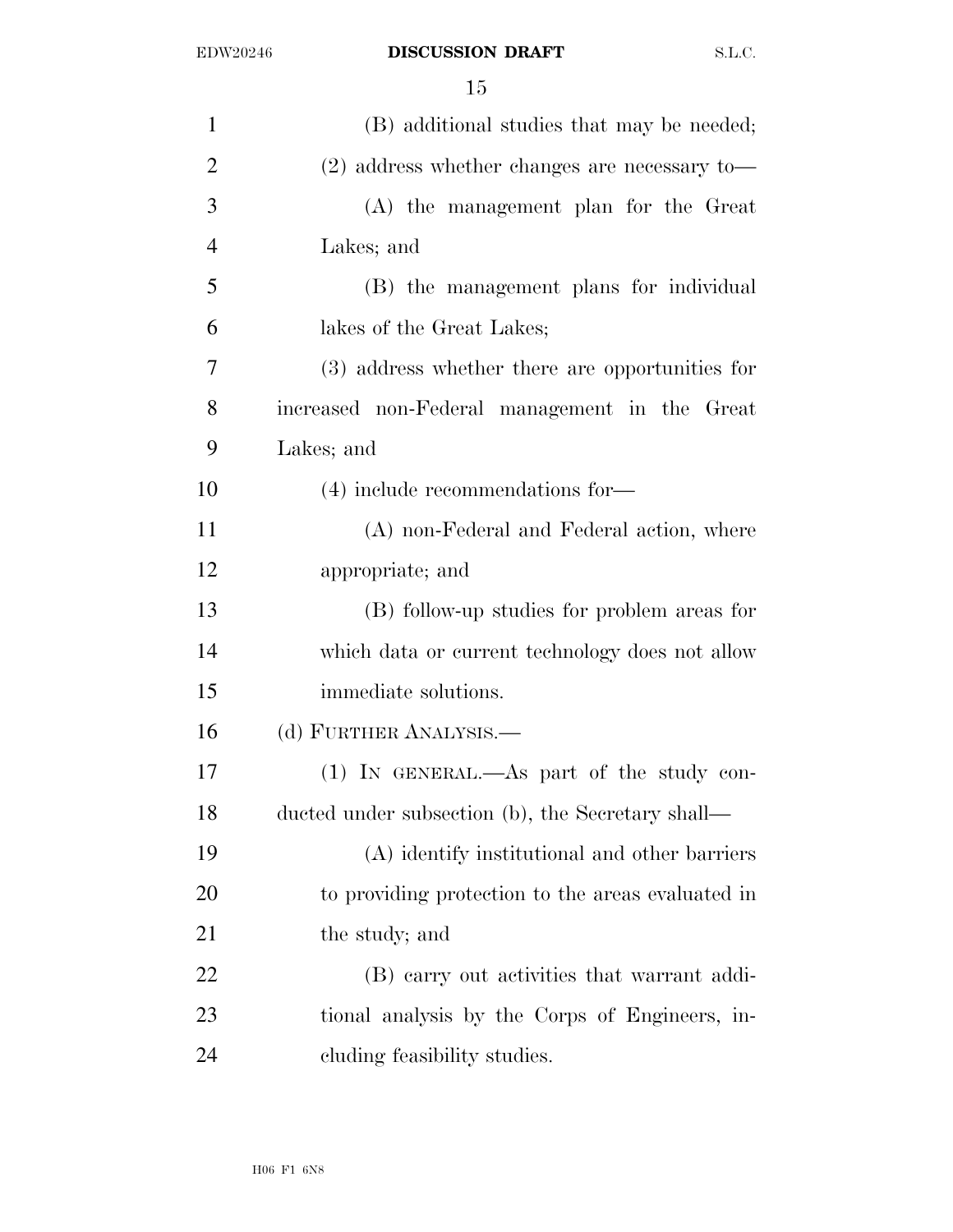(2) TREATMENT.—A feasibility study carried out under paragraph (1)(B) shall be considered to be a continuation of the study under subsection (b). (e) CONSULTATION; USE OF EXISTING DATA.— (1) CONSULTATION.—In conducting the study under subsection (b), the Secretary shall consult with appropriate Federal and State agencies. (2) USE OF DATA.—In conducting the study under subsection (b), the Secretary shall make max- imum use of data in existence on the date of enact- ment of this Act and ongoing programs and efforts of Federal agencies and States. (f) COST SHARING.—The study conducted under sub- section (b) shall be at full Federal expense. (g) AUTHORIZATION OF APPROPRIATIONS.—There is authorized to be appropriated to carry out subsection (b) \$25,000,000, to remain available until expended. **SEC. 1003. ADDITIONAL STUDIES UNDER NORTH ATLANTIC COAST COMPREHENSIVE STUDY.**  (a) IN GENERAL.—The Secretary shall carry out a study to determine the feasibility of a project for hurricane and storm damage risk reduction for any major metropoli- tan area located in the study area for the comprehensive study authorized under the heading ''INVESTIGATIONS''

under the heading ''CORPS OF ENGINEERS—CIVIL'' under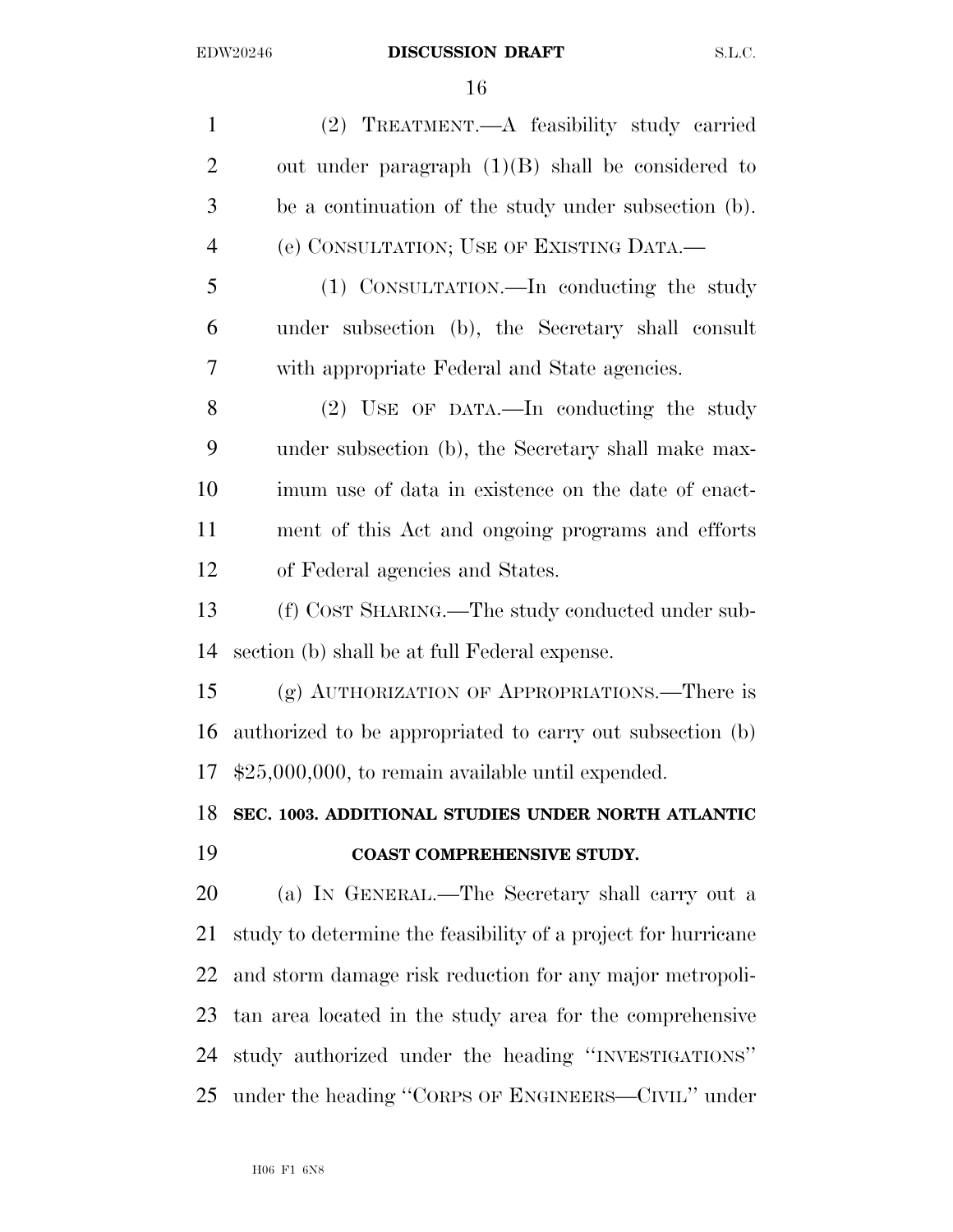the heading ''DEPARTMENT OF THE ARMY'' under title X of division A of Public Law 113–2 (127 Stat. 23) that was not included in a high-risk focus area identified in the study.

 (b) TREATMENT.—A study carried out under sub- section (a) shall be considered to be a continuation of the comprehensive study described in that subsection.

# **SEC. 1004. MAINTENANCE AND CONSTRUCTION OF WATER RESOURCES DEVELOPMENT PROJECTS BY NON-FEDERAL INTERESTS.**

 Section 204(c)(1) of the Water Resources Develop-12 ment Act of 1986 (33 U.S.C.  $2232(e)(1)$ ) is amended by striking ''under subsection (b)'' and inserting ''under this section''.

# **SEC. 1005. WATERCRAFT INSPECTION STATIONS.**

16 Section  $104(d)(1)(A)(iii)$  of the River and Harbor Act 17 of 1958 (33 U.S.C.  $610(d)(1)(A(iii))$  is amended by strik-ing ''Arizona River'' and inserting ''Arkansas River''.

# **SEC. 1006. LOCAL GOVERNMENT RESERVOIR PERMIT RE-VIEW.**

 Section 1119(b) of the America's Water Infrastruc- ture Act of 2018 (33 U.S.C. 2347 note; Public Law 115– 270) is amended by striking ''owned or operated by the Secretary''.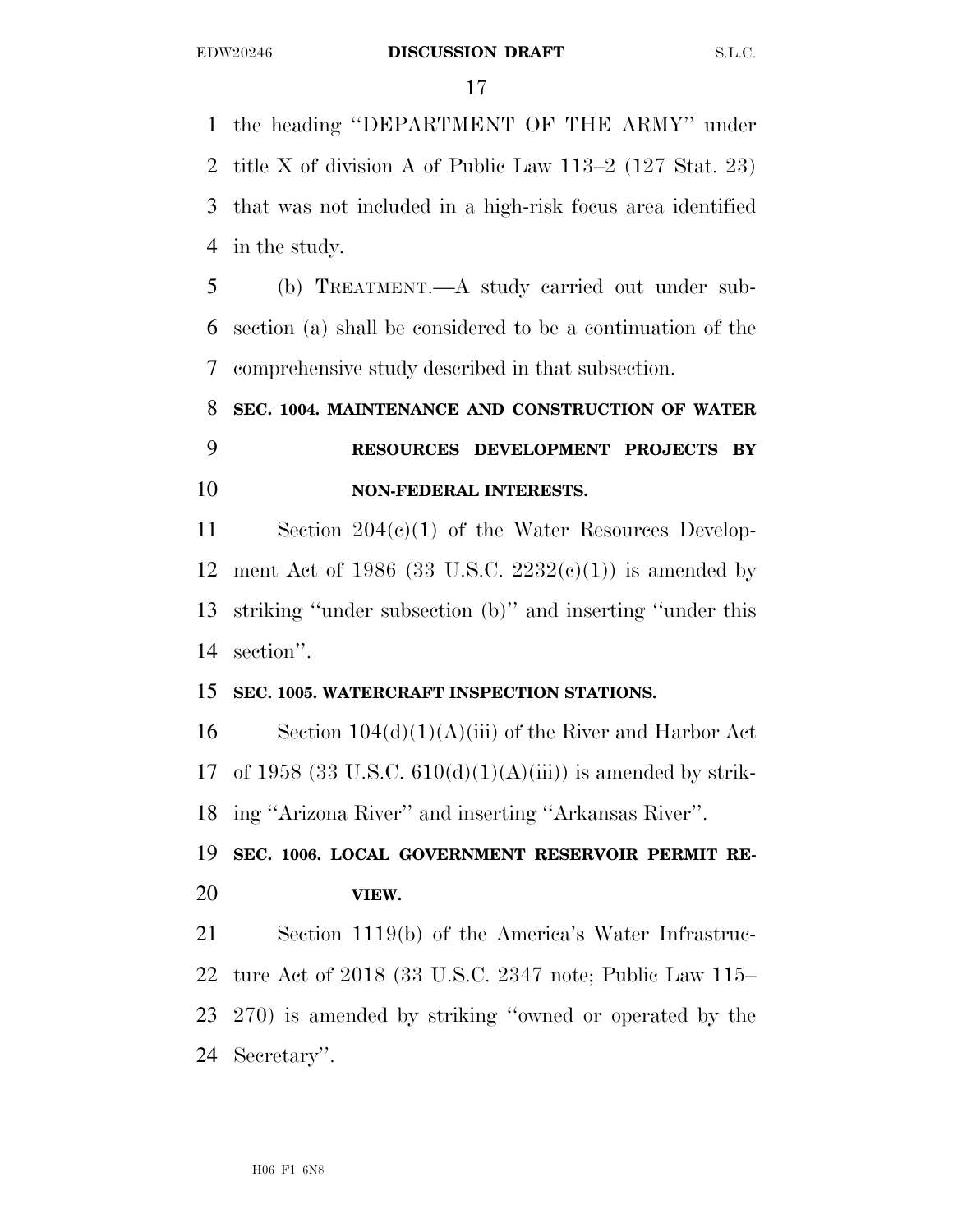## **SEC. 1007. UPPER MISSISSIPPI RIVER PROTECTION.**

 Section 2010(e) of the Water Resources Reform and Development Act of 2014 (128 Stat. 1270; 132 Stat. 3812) is amended by striking ''the Act of October 15, 1940 (33 U.S.C. 701h–1)'' and inserting ''section 5 of the Act of June 22, 1936 (commonly known as the 'Flood Control Act of 1936') (49 Stat. 1572, chapter 688; 33 U.S.C. 701h)''.

### **SEC. 1008. BENEFICIAL USE OF DREDGED MATERIAL.**

 Section 1148 of the America's Water Infrastructure Act of 2018 (33 U.S.C. 2326 note; Public Law 115–270) is amended—

13 (1) in subsection  $(a)$ —

14 (A) by striking "grant" and inserting "ap-prove''; and

 (B) by striking ''granting'' and inserting 17 "approving"; and

 (2) in subsection (b), by striking ''grants'' and inserting ''approves''.

 **SEC. 1009. KLAMATH BASIN WATER SUPPLY ENHANCEMENT ACT OF 2000 TECHNICAL CORRECTIONS.** 

 Section 4(b) of the Klamath Basin Water Supply En- hancement Act of 2000 (114 Stat. 2222; 132 Stat. 3887) is amended—

25 (1) in paragraph  $(1)$ —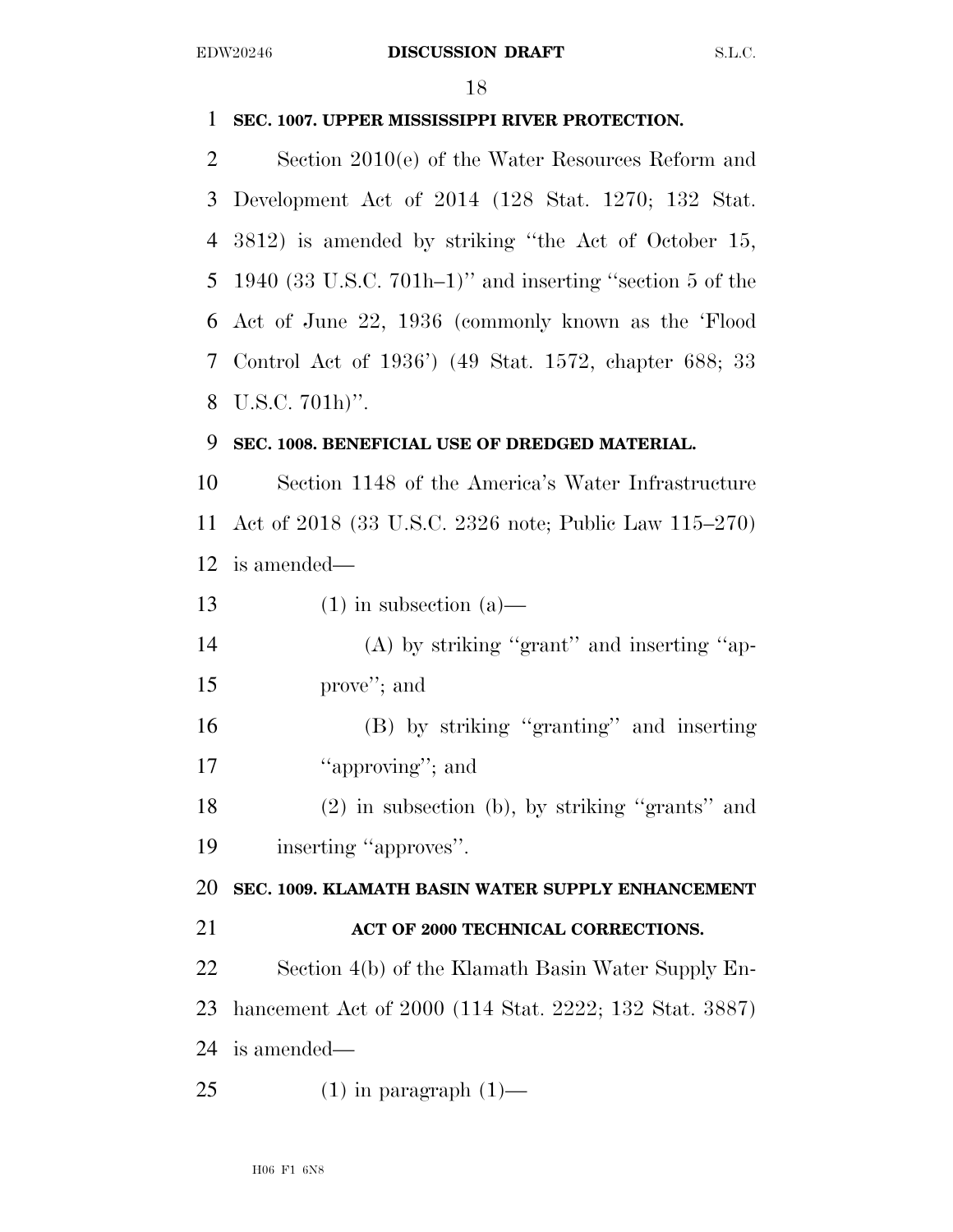### EDW20246 **DISCUSSION DRAFT** S.L.C.

| $\mathbf{1}$   | (A) in the matter preceding subparagraph            |
|----------------|-----------------------------------------------------|
| $\overline{2}$ | $(A)$ —                                             |
| 3              | (i) by striking "Pursuant to the rec-               |
| $\overline{4}$ | lamation laws and subject" and inserting            |
| 5              | "Subject"; and                                      |
| 6              | (ii) by striking "may" and inserting                |
| $\tau$         | "is authorized to"; and                             |
| 8              | $(B)$ in subparagraph $(A)$ , by inserting ",       |
| 9              | including conservation and efficiency measures,     |
| 10             | land idling, and use of groundwater," after "ad-    |
| 11             | minister programs";                                 |
| 12             | (2) in paragraph $(3)(A)$ , by inserting "and"      |
| 13             | after the semicolon at the end;                     |
| 14             | $(3)$ by redesignating the second paragraph $(4)$   |
| 15             | (relating to the effect of the subsection) as para- |
| 16             | $graph(5)$ ; and                                    |
| 17             | $(4)$ in paragraph $(5)$ (as so redesignated)—      |
| 18             | $(A)$ by striking subparagraph $(B)$ ;              |
| 19             | $(B)$ in subparagraph $(A)$ , by striking ";        |
| 20             | or" and inserting a period; and                     |
| 21             | (C) by striking "the Secretary—" and all            |
| 22             | that follows through "to develop" in subpara-       |
| 23             | graph (A) and inserting "the Secretary to de-       |
| 24             | velop".                                             |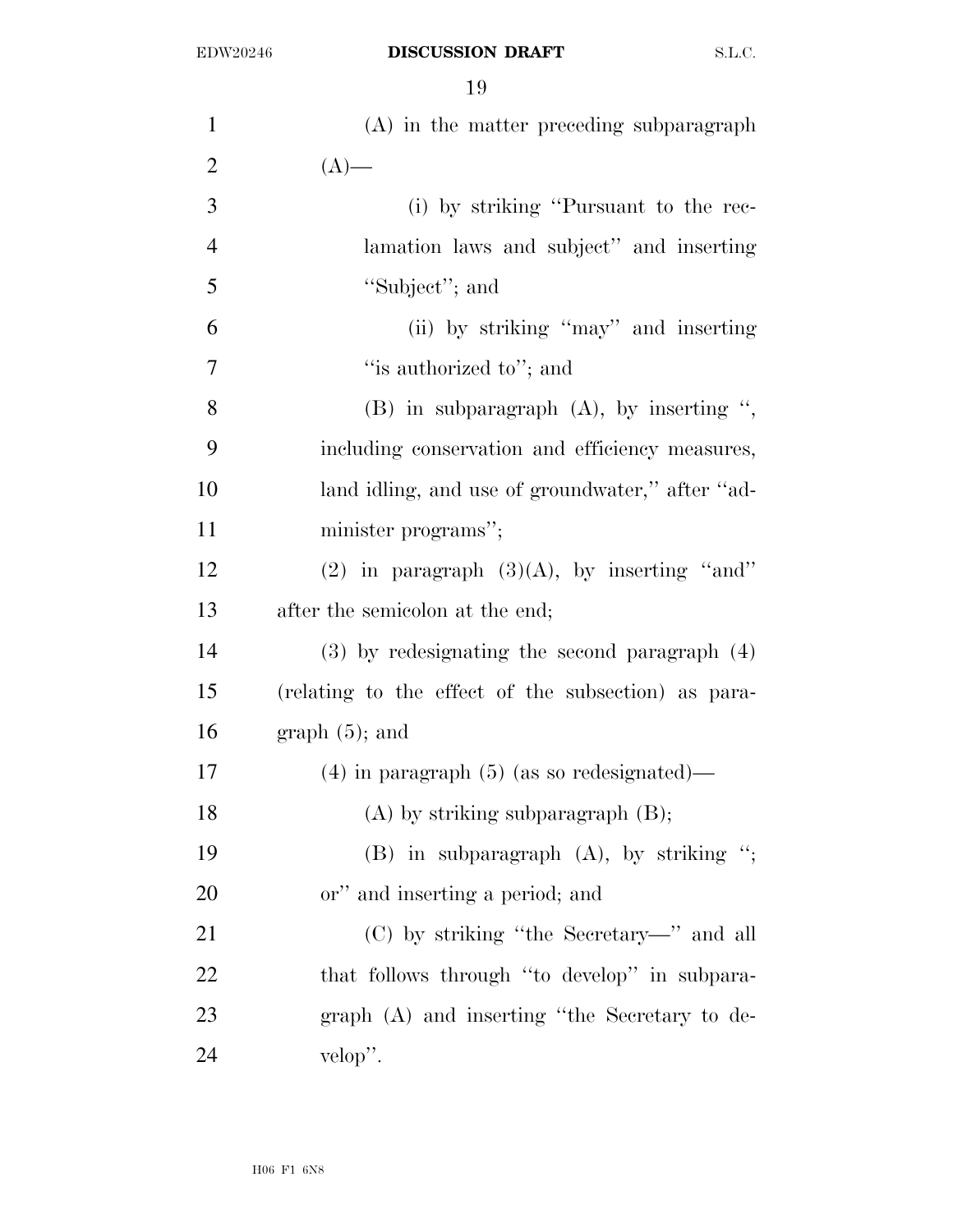| $\mathbf{1}$   | SEC. 1010. PROJECT MODIFICATIONS FOR IMPROVEMENT            |
|----------------|-------------------------------------------------------------|
| $\overline{2}$ | OF ENVIRONMENT.                                             |
| 3              | Section $1203(g)$ of the America's Water Infrastruc-        |
| 4              | ture Act of 2018 (132 Stat. 3805) is amended, in the mat-   |
| 5              | ter preceding paragraph (1), by striking "For fiscal years" |
| 6              | 2019 and 2020" and inserting "Until September 30,           |
| $\tau$         | $2026"$ .                                                   |
| 8              | SEC. 1011. NON-FEDERAL IMPLEMENTATION PILOT PRO-            |
| 9              | GRAM.                                                       |
| 10             | Section 1043 of the Water Resources Reform and De-          |
| 11             | velopment Act of 2014 (33 U.S.C. 2201 note; Public Law      |
| 12             | $113-121$ ) is amended—                                     |
| 13             | $(1)$ in subsection $(a)$ —                                 |
| 14             | $(A)$ in paragraph $(4)$ , by striking "this                |
| 15             | Act" and inserting "the America's Water Infra-              |
| 16             | structure Act of $2020$ ";                                  |
| 17             | $(B)$ in paragraph $(7)$ , by striking "the date"           |
| 18             | that is" and all that follows through the period            |
| 19             | at the end and inserting "December 31, $2026$ .";           |
| 20             | and                                                         |
| 21             | (C) in paragraph $(8)$ , by striking "2019"                 |
| 22             | and inserting "2026"; and                                   |
| 23             | $(2)$ in subsection $(b)$ —                                 |
| 24             | (A) in paragraph $(3)(A)$ , by striking "this               |
| 25             | Act" each place it appears and inserting "the               |
| 26             | America's Water Infrastructure Act of 2020";                |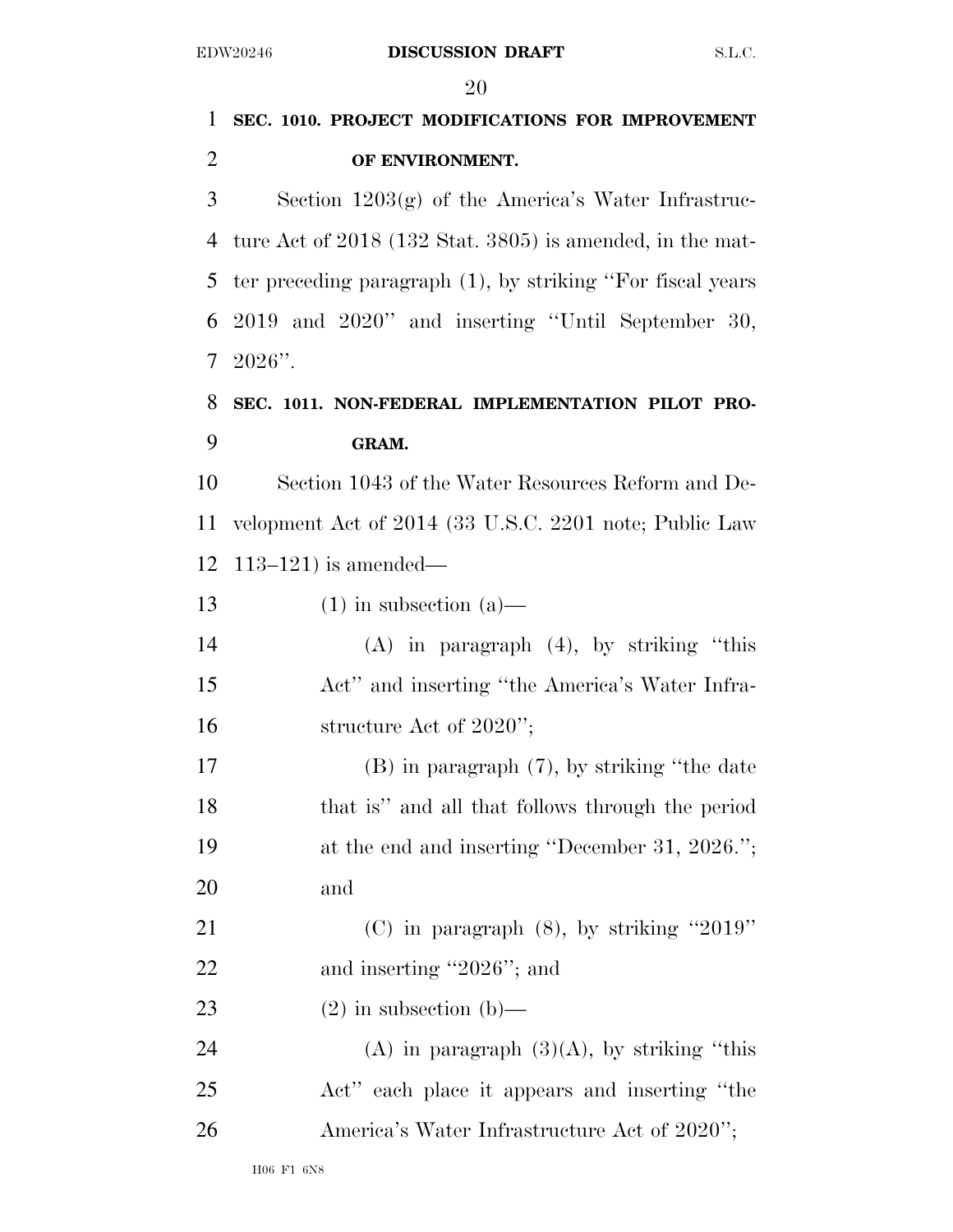| $\mathbf{1}$   | $(B)$ in paragraph $(4)$ , by striking "this          |
|----------------|-------------------------------------------------------|
| $\overline{2}$ | Act" and inserting "the America's Water Infra-        |
| 3              | structure Act of $2020$ ";                            |
| $\overline{4}$ | $(C)$ in paragraph $(7)$ , by striking "the date"     |
| 5              | that is" and all that follows through the period      |
| 6              | at the end and inserting "December 31, 2026.";        |
| 7              | and                                                   |
| 8              | (D) in paragraph $(8)$ , by striking "2023"           |
| 9              | and inserting "2026".                                 |
| 10             | SEC. 1012. THIN LAYER PLACEMENT PILOT PROGRAM.        |
| 11             | Section 1122 of the Water Infrastructure Improve-     |
| 12             | ments for the Nation Act (33 U.S.C. 2326 note; Public |
| 13             | Law $114-322$ is amended—                             |
| 14             | (1) in subsection (b)(1), by striking "20             |
| 15             | projects for the beneficial use of dredged material"  |
| 16             | and inserting "40 projects for the beneficial use of  |
| 17             | dredged material, 10 of which shall be projects using |
| 18             | thin layer placement of dredged fine and coarse       |
| 19             | grain sediment for the maintenance and restoration    |
| 20             | of wetlands"; and                                     |
| 21             | $(2)$ in subsection (g), by striking "20" and in-     |
| 22             | serting " $40$ ".                                     |
|                |                                                       |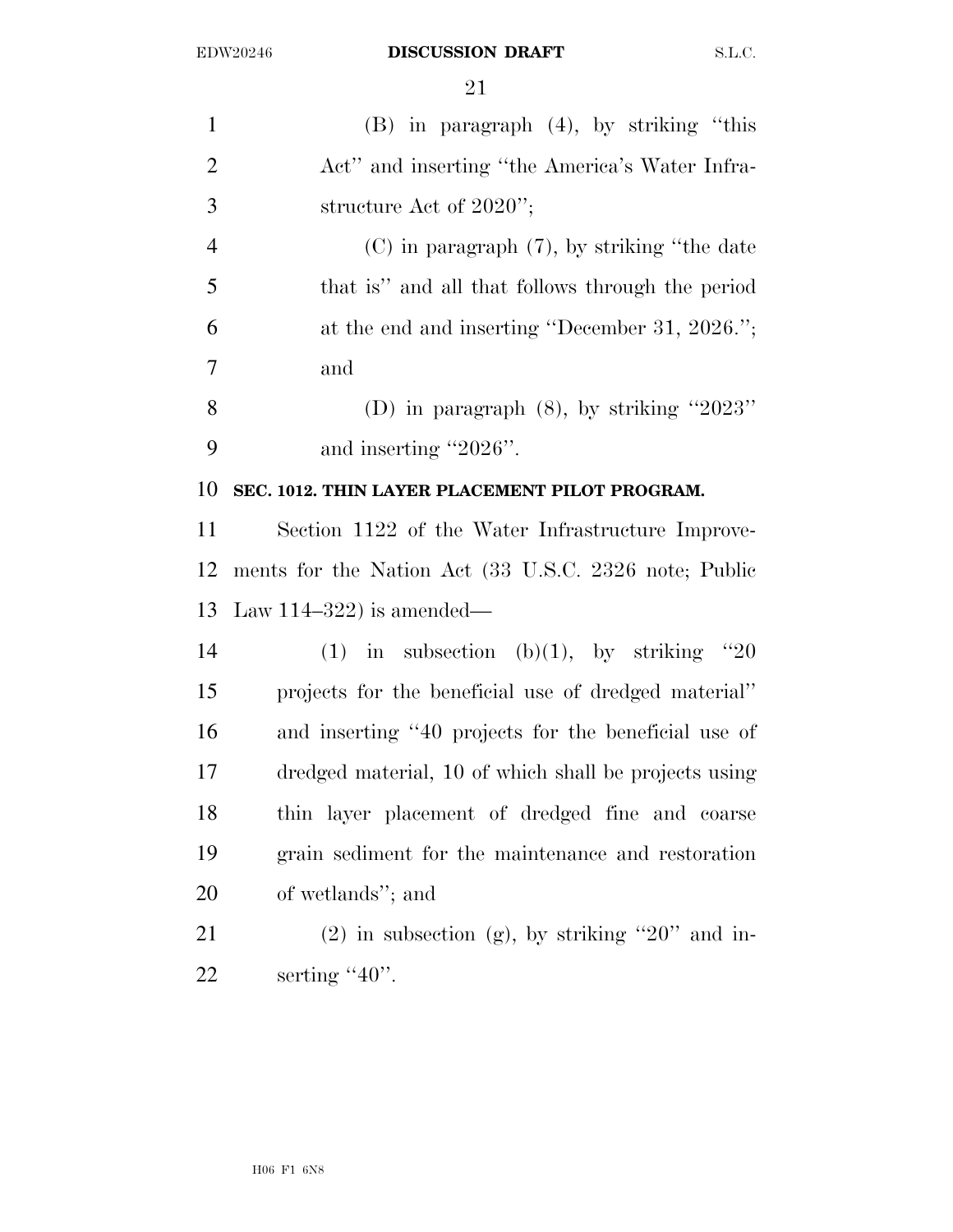# **SEC. 1013. ANNUAL REPORT TO CONGRESS ON AUTHOR-IZED STUDIES AND PROJECTS.**

 (a) IN GENERAL.—Not later than February 1 of each year, the Secretary shall develop and submit to the Com- mittees on Appropriations and Environment and Public Works of the Senate and the Committees on Appropria- tions and Transportation and Infrastructure of the House of Representatives an annual report, to be entitled ''Re- port to Congress on Water Resources Development Projects and Studies Available for Appropriation'', that identifies each authorized study or authorized water re-sources development project that—

 (1) is submitted to the Secretary by a non-Fed-eral interest pursuant to subsection (b); and

 (2) meets the criteria established under sub-16 section  $(c)(1)(A)$ .

(b) REQUESTS FOR PROPOSALS.—

 (1) PUBLICATION.—Not later than May 1 of each year, the Secretary shall publish in the Federal Register a notice requesting proposals from non- Federal interests for authorized studies and author- ized water resources development projects to be in-cluded in the annual report.

 (2) DEADLINE FOR REQUESTS.—The Secretary shall include in each notice under this subsection a requirement that non-Federal interests submit to the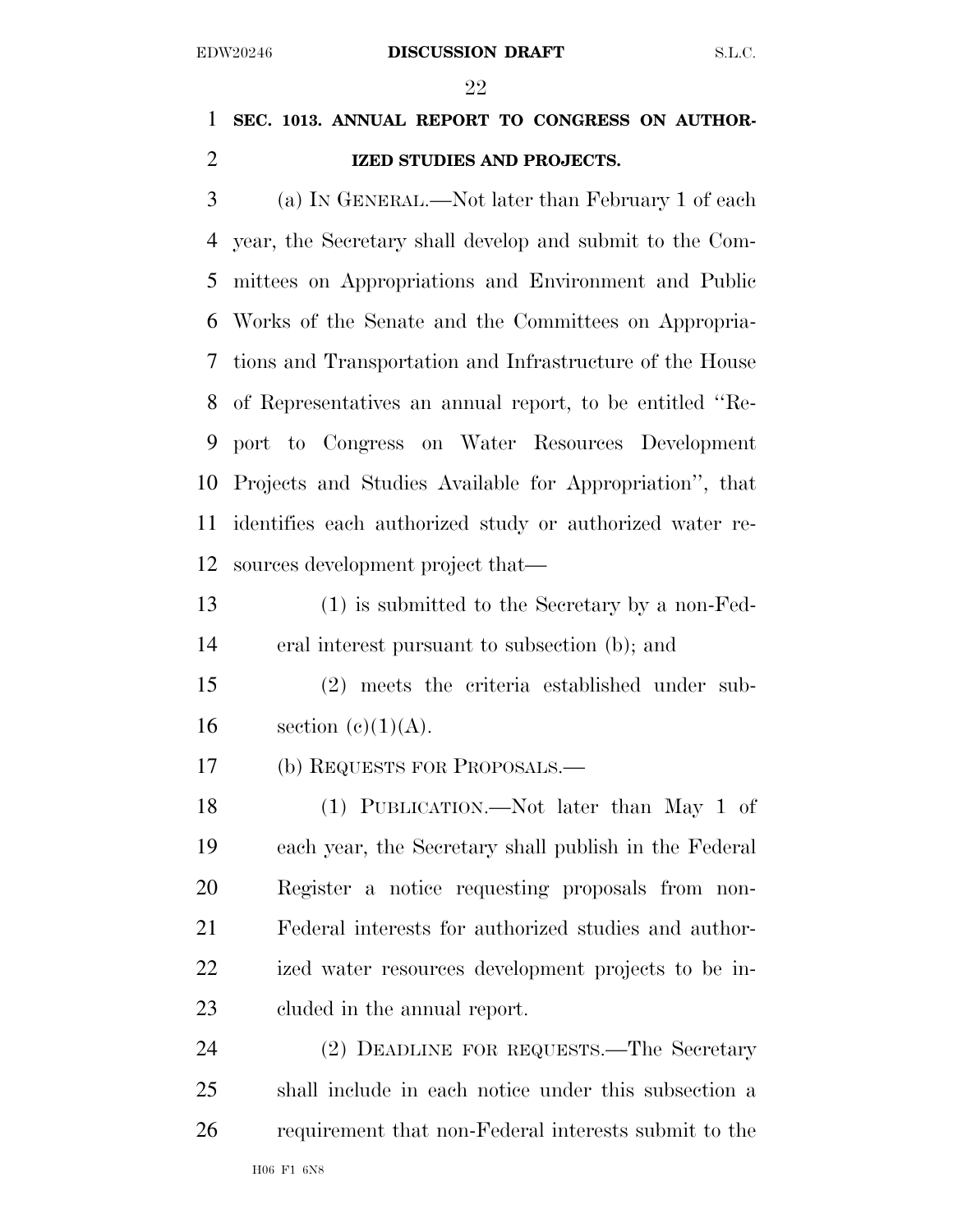### EDW20246 **DISCUSSION DRAFT** S.L.C.

| $\mathbf{1}$   | Secretary any proposals described in paragraph (1)    |
|----------------|-------------------------------------------------------|
| $\overline{2}$ | by not later than 120 days after the date of publica- |
| 3              | tion of the notice in the Federal Register in order   |
| $\overline{4}$ | for the proposals to be considered for inclusion in   |
| 5              | the annual report.                                    |
| 6              | (3) NOTIFICATION.—On the date of publication          |
| 7              | of each notice required by this subsection, the Sec-  |
| 8              | retary shall—                                         |
| 9              | (A) make the notice publicly available, in-           |
| 10             | cluding on the Internet; and                          |
| 11             | (B) provide written notification of the pub-          |
| 12             | lication to the Committees on Appropriations          |
| 13             | and Environment and Public Works of the Sen-          |
| 14             | ate and the Committees on Appropriations and          |
| 15             | Transportation and Infrastructure of the House        |
| 16             | of Representatives.                                   |
| 17             | (c) CONTENTS.—                                        |
| 18             | $(1)$ INCLUSIONS.—                                    |
| 19             | (A) CRITERIA.—The Secretary shall in-                 |
| 20             | clude in the annual report only an authorized         |
| 21             | study or authorized water resources develop-          |
| 22             | ment project—                                         |
| 23             | (i) that has been authorized by Con-                  |
| 24             | gress and does not require any additional             |
| 25             | authorization to be carried out;                      |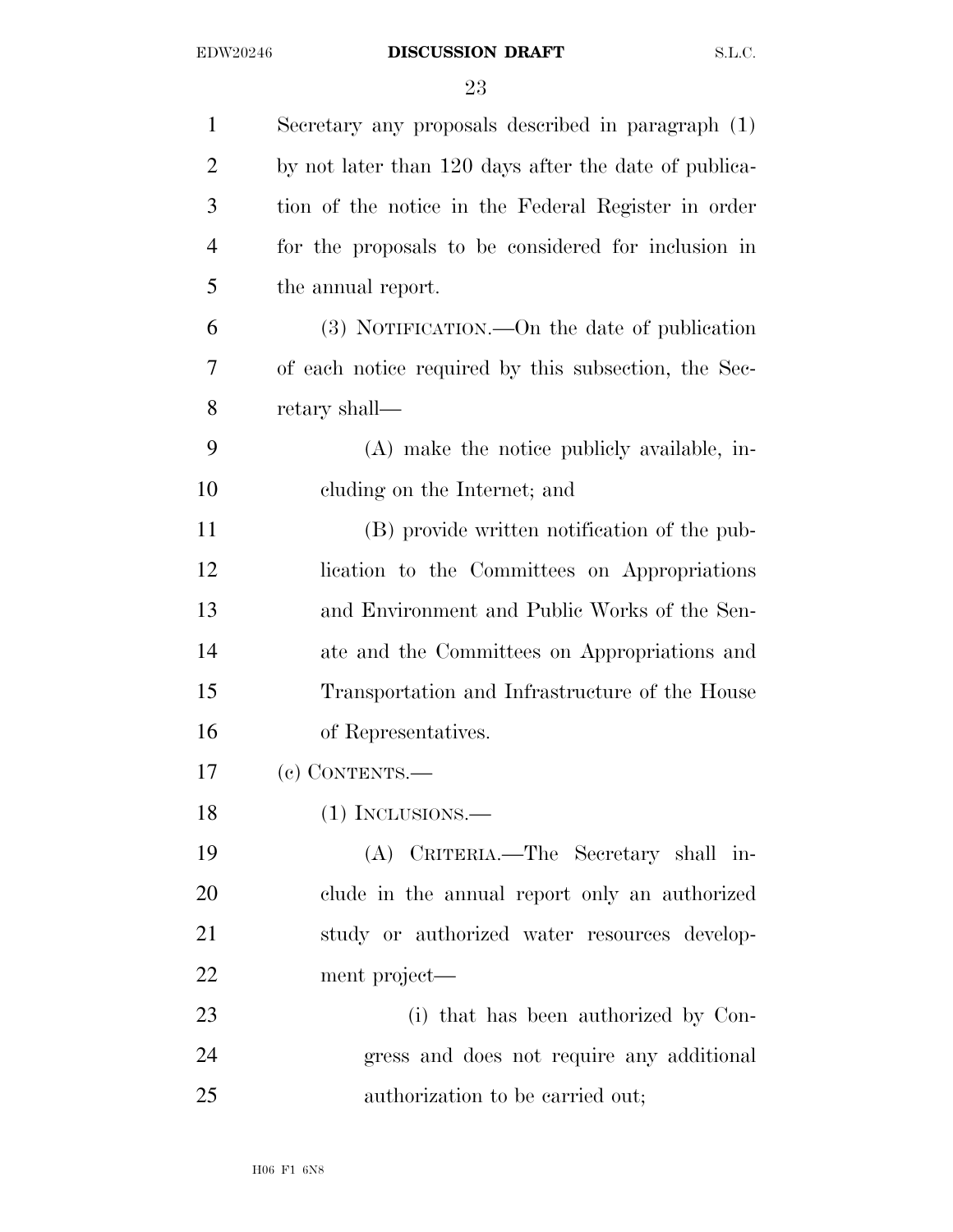| $\mathbf{1}$   | (ii) for which funds may be appro-          |
|----------------|---------------------------------------------|
| $\overline{2}$ | priated under any of the Investigations,    |
| 3              | Construction, Operation and Maintenance,    |
| $\overline{4}$ | or Mississippi River and Tributaries appro- |
| 5              | priations accounts for the Corps of Engi-   |
| 6              | neers; and                                  |
| $\overline{7}$ | (iii) for which the non-Federal inter-      |
| 8              | $est$ —                                     |
| 9              | (I) in the case of a study or a             |
| 10             | project other than a project for which      |
| 11             | funds may be appropriated for oper-         |
| 12             | ation and maintenance, has entered          |
| 13             | into, or is willing to enter into, a fea-   |
| 14             | sibility cost-sharing agreement, design     |
| 15             | agreement, or project partnership           |
| 16             | agreement with the Corps of Engi-           |
| 17             | neers; and                                  |
| 18             | (II) demonstrates the legal and             |
| 19             | financial capability to satisfy the re-     |
| 20             | quirements of local cooperation for the     |
| 21             | study or project.                           |
| 22             | (B) DESCRIPTION OF BENEFITS.—               |
| 23             | DESCRIPTION.—The Secretary<br>(i)           |
| 24             | shall describe in the annual report, to the |
| 25             | extent applicable and practicable, for each |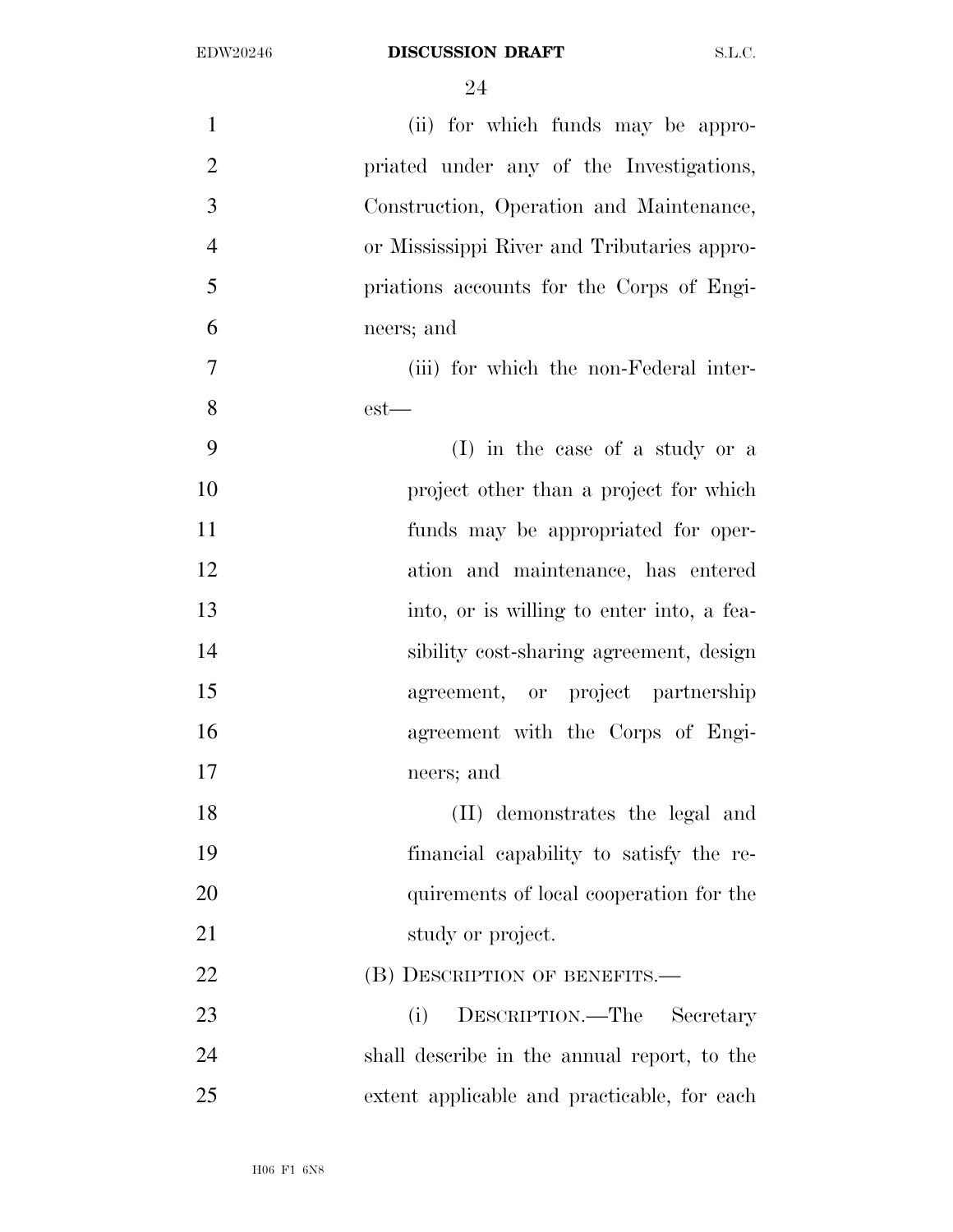| $\mathbf{1}$   | authorized study and authorized water re-             |
|----------------|-------------------------------------------------------|
| $\overline{2}$ | sources development project included in the           |
| 3              | annual report, the benefits, as described in          |
| $\overline{4}$ | clause (ii), of each authorized study or              |
| 5              | project.                                              |
| 6              | (ii) BENEFITS.—The benefits referred                  |
| 7              | to in clause (i) are benefits to-                     |
| 8              | (I) the protection of human life                      |
| 9              | and property;                                         |
| 10             | $(II)$ improvement to transpor-                       |
| 11             | tation;                                               |
| 12             | (III) the national, regional, or                      |
| 13             | local economy;                                        |
| 14             | $(IV)$ the environment; or                            |
| 15             | (V) the national security inter-                      |
| 16             | ests of the United States.                            |
| 17             | (2) TRANSPARENCY.—The Secretary shall in-             |
| 18             | clude in the annual report, for each authorized study |
| 19             | and authorized water resources development project    |
| 20             | included under paragraph $(1)(A)$ —                   |
| 21             | (A) the name of the associated non-Fed-               |
| 22             | eral interest, including the name of any non-         |
| 23             | Federal interest that has contributed, or is ex-      |
| 24             | pected to contribute, a non-Federal share of the      |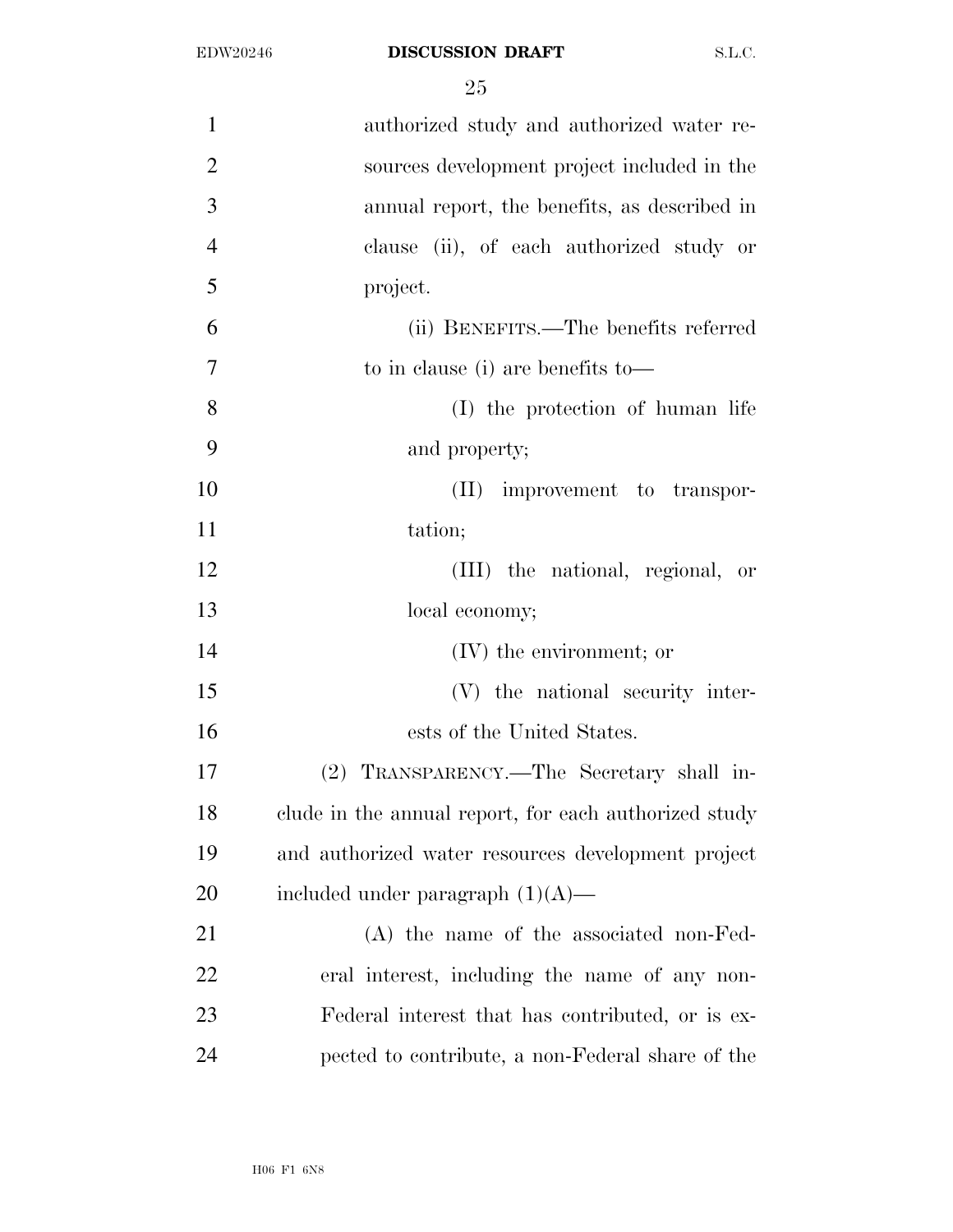### EDW20246 **DISCUSSION DRAFT** S.L.C.

| $\mathbf{1}$   | cost of the authorized study or authorized water   |
|----------------|----------------------------------------------------|
| $\overline{2}$ | resources development project;                     |
| 3              | (B) the purpose of the authorized study or         |
| $\overline{4}$ | authorized water resources development project;    |
| 5              | (C) an estimate, to the extent practicable,        |
| 6              | of the Federal, non-Federal, and total costs of    |
| 7              | the authorized study or authorized water re-       |
| 8              | sources development project, including, to the     |
| 9              | extent practicable, the fully funded capability of |
| 10             | the Corps of Engineers for—                        |
| 11             | (i) the 3 fiscal years following the fis-          |
| 12             | cal year in which the report is submitted,         |
| 13             | in the case of an authorized study; and            |
| 14             | (ii) the 5 fiscal years following the fis-         |
| 15             | cal year in which the report is submitted,         |
| 16             | in the case of an authorized water re-             |
| 17             | sources development project; and                   |
| 18             | (D) an estimate, to the extent practicable,        |
| 19             | of the monetary and nonmonetary benefits of        |
| 20             | the authorized study or authorized water re-       |
| 21             | sources development project.                       |
| <u>22</u>      | (3) CERTIFICATION.—The Secretary shall in-         |
| 23             | clude in the annual report a certification stating |
| 24             | that each authorized study or authorized water re- |
| 25             | sources development project included in the annual |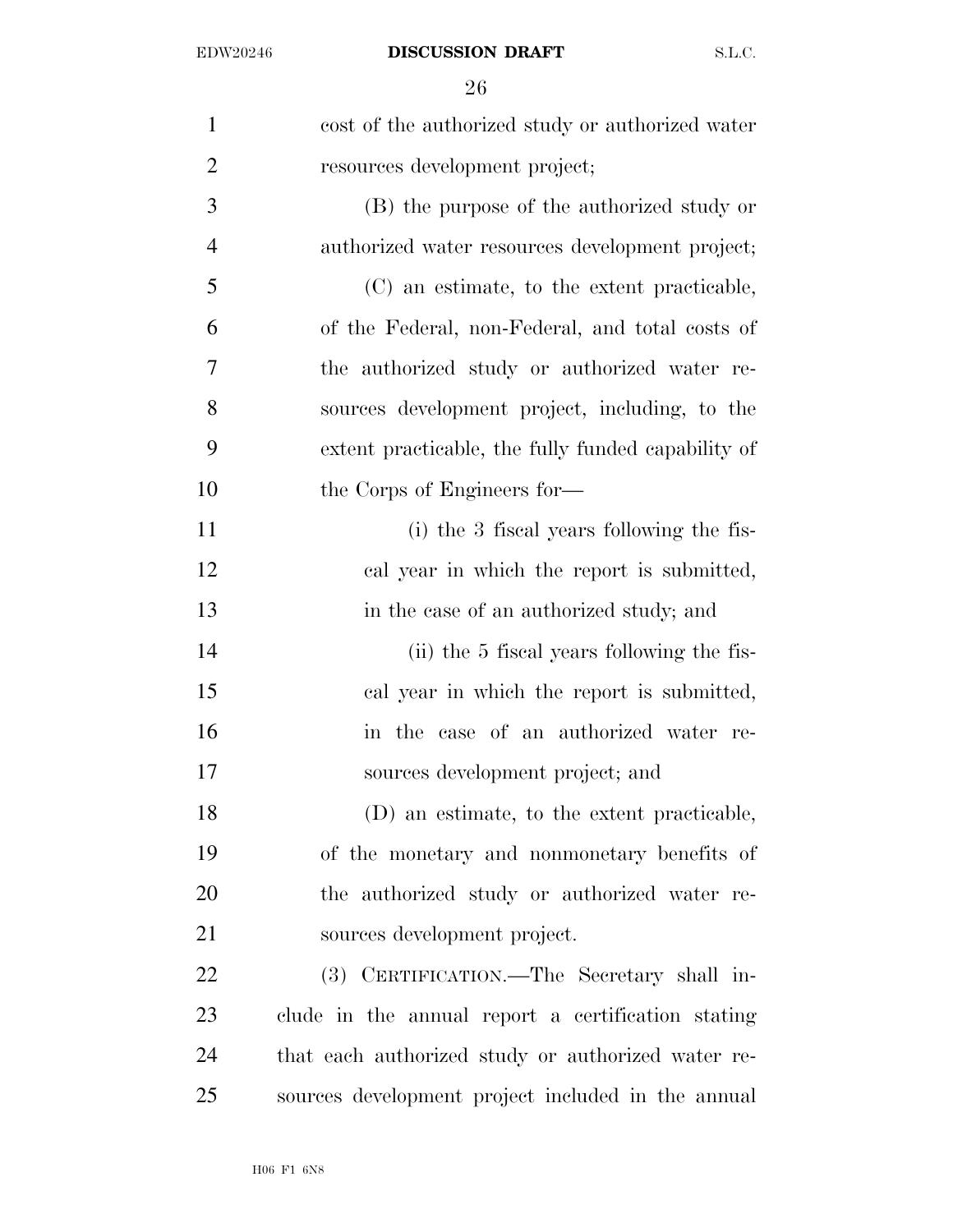report meets the criteria established under para-2 graph  $(1)(A)$ . (4) APPENDIX.— (A) IN GENERAL.—The Secretary shall in- clude in the annual report an appendix listing the proposals submitted under subsection (b) that were not included in the annual report 8 under paragraph  $(1)(A)$  and a description of

 why the Secretary determined that those pro- posals did not meet the criteria for inclusion 11 under that paragraph.

 (B) LIMITATION.—In carrying out sub- paragraph (A), the Secretary shall not include proposals in the appendix of the annual report that otherwise meet the criteria for inclusion in 16 the annual report solely on the basis of a policy of the Secretary.

18 (d) SPECIAL RULE FOR INITIAL ANNUAL REPORT.— Notwithstanding any other deadline under this section, the Secretary shall—

 (1) not later than 60 days after the date of en- actment of this Act, publish in the Federal Register 23 a notice under subsection  $(b)(1)$ ; and

 (2) include in the notice a requirement that non-Federal interests submit to the Secretary any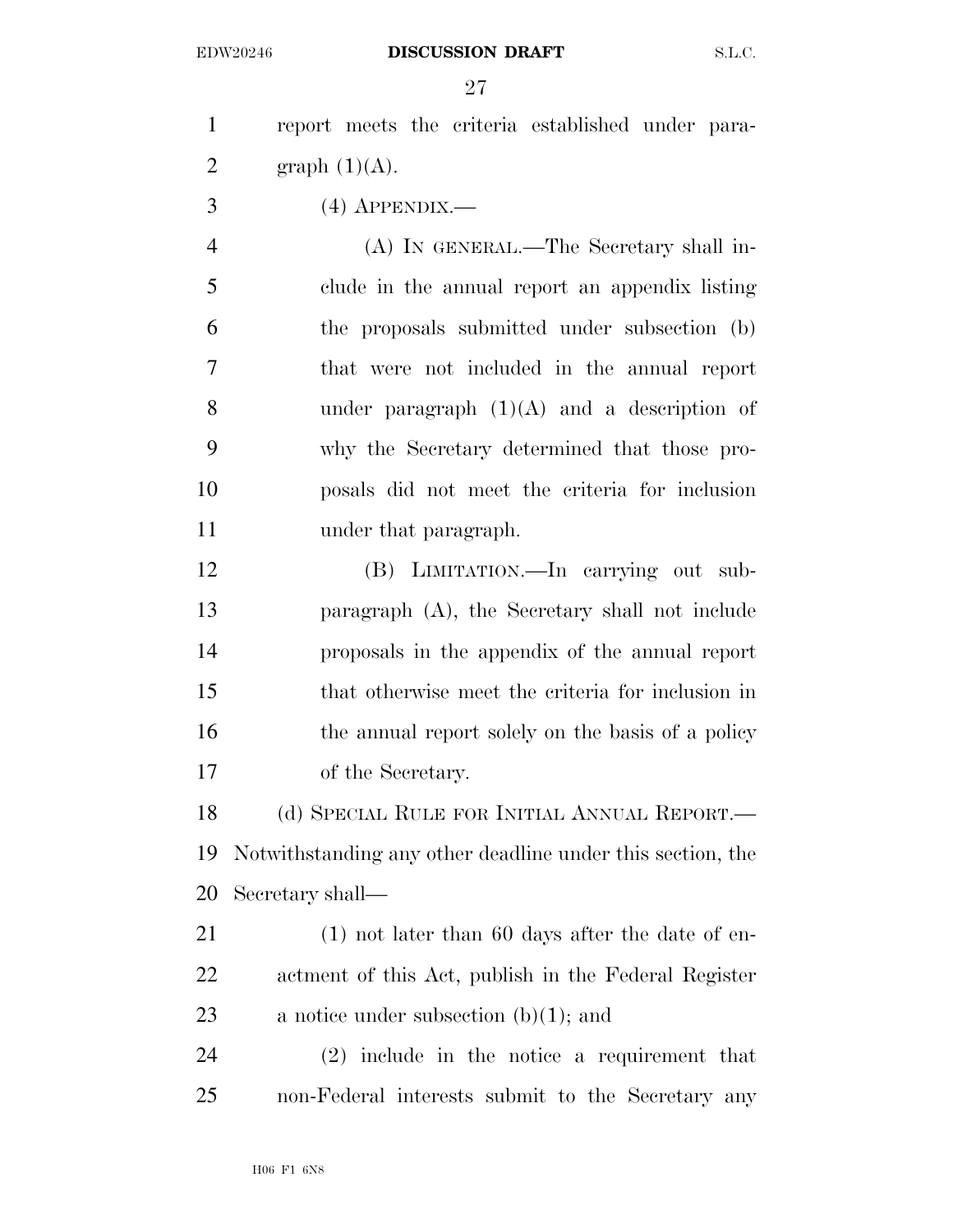1 proposals described in subsection  $(b)(1)$  by not later than 120 days after the date of publication of the notice in the Federal Register in order for the pro- posals to be considered for inclusion in the first an- nual report developed by the Secretary under this section.

 (e) PUBLICATION.—On submission of an annual re- port to Congress, the Secretary shall make the annual re- port publicly available, including through publication on the Internet.

 (f) FUNDING.—The Secretary shall develop the an- nual report using funds available and not otherwise obli- gated from the Expenses appropriations account for the Corps of Engineers.

(g) DEFINITIONS.—In this section:

 (1) ANNUAL REPORT.—The term ''annual re-port'' means a report under subsection (a).

 (2) AUTHORIZED STUDY.—The term ''author-ized study'' means—

 (A) a study authorized by Congress to be carried out by the Corps of Engineers; or

 (B) a feasibility study (as defined in sec- tion 105 of the Water Resources Development Act of 1986 (33 U.S.C. 2215)) that has been authorized by Congress.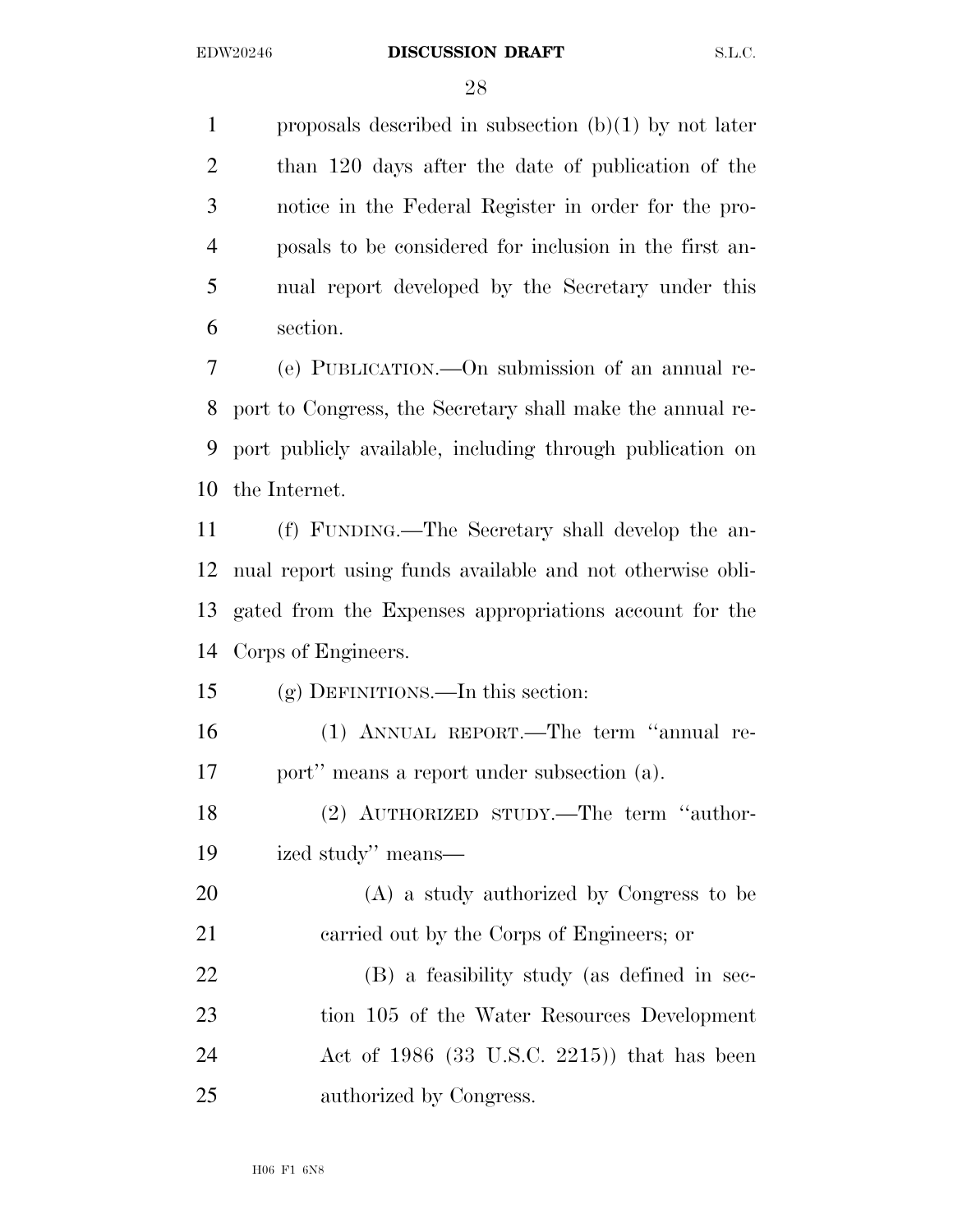(3) AUTHORIZED WATER RESOURCES DEVELOP- MENT PROJECT.—The term ''authorized water re- sources development project'' includes any water re- sources development project of the Corps of Engi- neers, including a project under an environmental infrastructure assistance program. (4) NON-FEDERAL INTEREST.—The term ''non- Federal interest'' has the meaning given the term in section 221 of the Flood Control Act of 1970 (42 U.S.C. 1962d–5b). **SEC. 1014. ANNUAL REPORT TO CONGRESS ON WATER RE- SOURCES INFRASTRUCTURE.**  Section 7001 of the Water Resources Reform and De- velopment Act of 2014 (33 U.S.C. 2282d) is amended— 15 (1) in subsection  $(c)(1)(B)(ii)(III)$ , by inserting 16 ", regional, or local" after "national"; and 17 (2) in subsection  $(g)(5)$ , by striking "if author-18 ized" and all that follows through "2016". **SEC. 1015. OPERATION AND MAINTENANCE.**  Section 204(f) of the Water Resources Development Act of 1986 (33 U.S.C. 2232(f)) is amended— (1) in paragraph (1), by redesignating subpara- graphs (A) and (B) as clauses (i) and (ii), respec-24 tively, and indenting appropriately;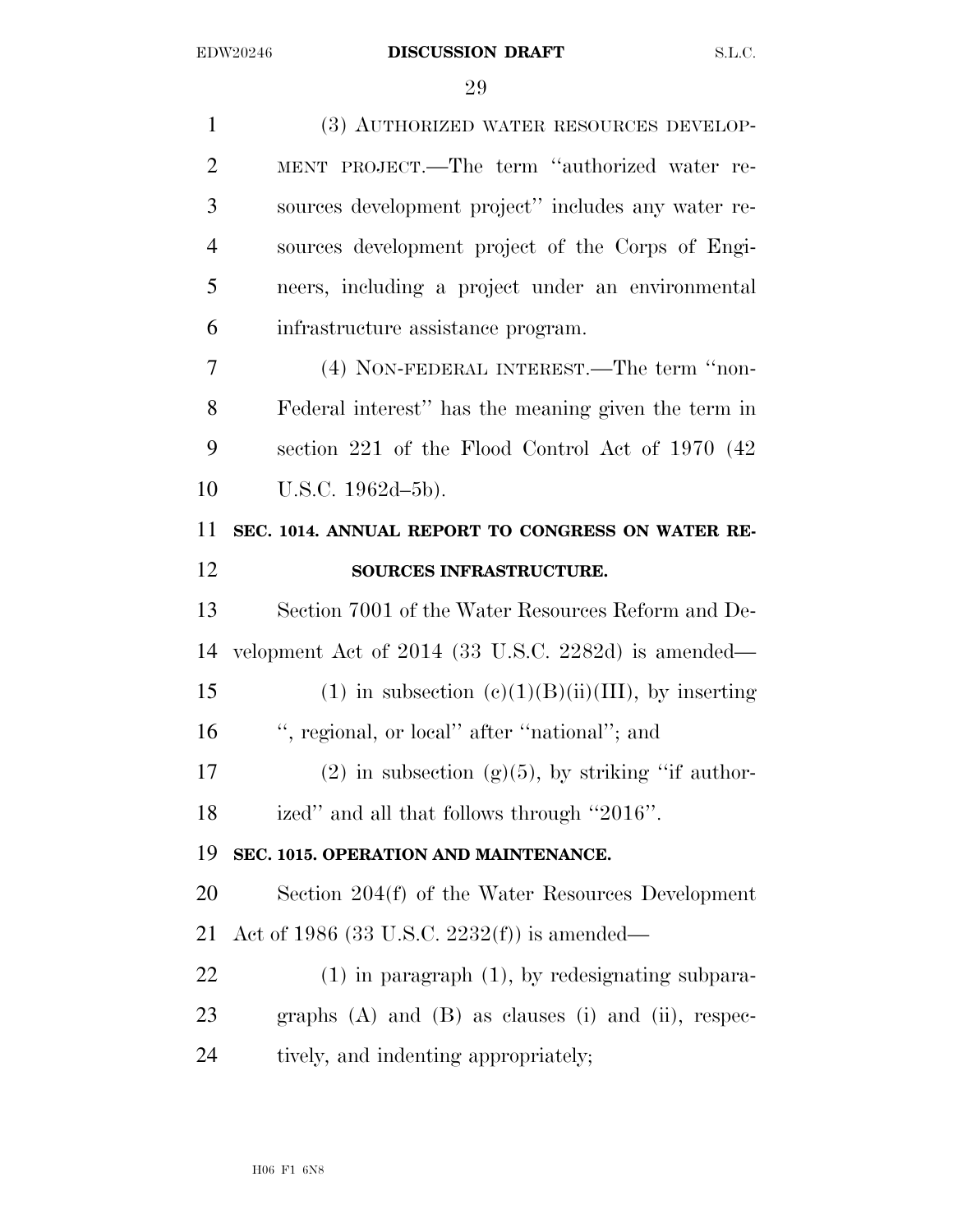| $\mathbf{1}$   | $(2)$ by redesignating paragraphs $(1)$ through            |
|----------------|------------------------------------------------------------|
| $\overline{2}$ | $(3)$ as subparagraphs $(A)$ through $(C)$ , respectively, |
| 3              | and indenting appropriately;                               |
| $\overline{4}$ | $(3)$ in the matter preceding subparagraph $(A)$           |
| 5              | (as so redesignated), by striking "Whenever" and in-       |
| 6              | serting the following:                                     |
| 7              | "(1) IN GENERAL.—Subject to paragraph $(2)$ ,              |
| 8              | in any case in which"; and                                 |
| 9              | $(4)$ by adding at the end the following:                  |
| 10             | $``(2)$ REPORT.—                                           |
| 11             | "(A) IN GENERAL.—To be eligible for as-                    |
| 12             | sumption of operation and maintenance of im-               |
| 13             | provements to a federally authorized harbor or             |
| 14             | inland harbor, a non-Federal interest shall sub-           |
| 15             | mit to the Secretary a report on the improve-              |
| 16             | ments carried out by the non-Federal interest              |
| 17             | under paragraph $(1)$ .                                    |
| 18             | "(B) INCLUSIONS.—A report under sub-                       |
| 19             | paragraph (A) shall include any information                |
| 20             | necessary for the Secretary to make a deter-               |
| 21             | mination under paragraph $(1)$ , including—                |
| 22             | "(i) economic justification for the im-                    |
| 23             | provements;                                                |
| 24             | "(ii) details of the project improve-                      |
| 25             | ment plan and design;                                      |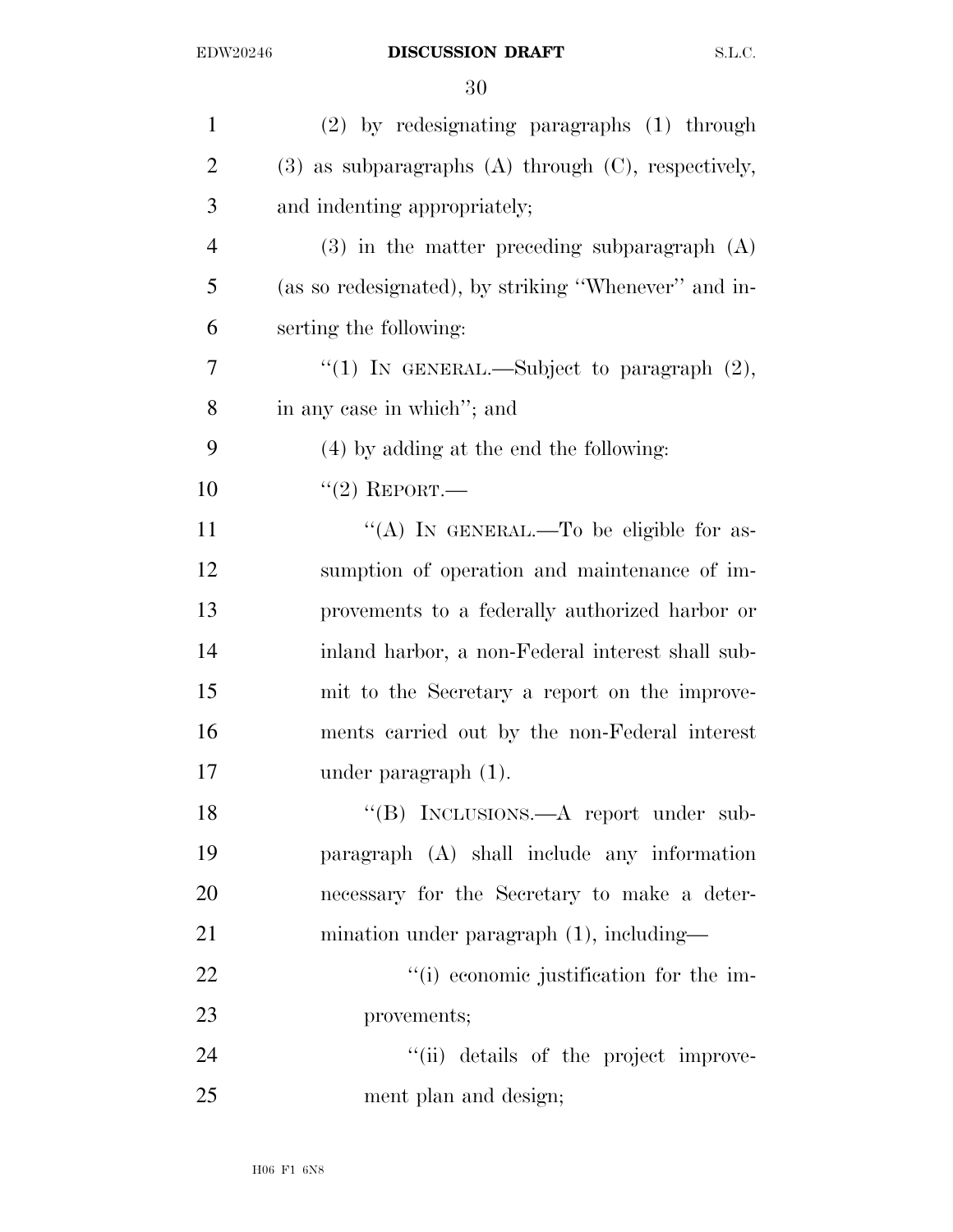EDW20246 **DISCUSSION DRAFT** S.L.C.

| $\mathbf{1}$   | "(iii) proposed arrangements for the                 |
|----------------|------------------------------------------------------|
| $\overline{2}$ | work to be performed; and                            |
| 3              | "(iv) documents relating to any appli-               |
| $\overline{4}$ | cable permits required for the project im-           |
| 5              | provements.                                          |
| 6              | $``(3)$ REQUIREMENTS.—                               |
| $\overline{7}$ | "(A) PEER REVIEW WAIVER.—In the case                 |
| 8              | of a project with a cost of less than                |
| 9              | $$200,000,000$ , the Secretary shall not be re-      |
| 10             | quired to subject the project to independent         |
| 11             | peer review pursuant to section 2034 of the          |
| 12             | Water Resources Development Act of 2007 (33)         |
| 13             | U.S.C. 2343).                                        |
| 14             | "(B) CALCULATION OF COSTS.—In calcu-                 |
| 15             | lating the benefit-cost ratio for a project under    |
| 16             | paragraph (1), the Secretary shall not include       |
| 17             | non-Federal costs.                                   |
| 18             | "(4) DEADLINE.—The Secretary shall make a            |
| 19             | determination on whether the requirement under       |
| 20             | paragraph $(1)(A)(i)$ has been met by not later than |
| 21             | 180 days after the date on which the Secretary re-   |
| 22             | ceives the report under paragraph $(2)$ .".          |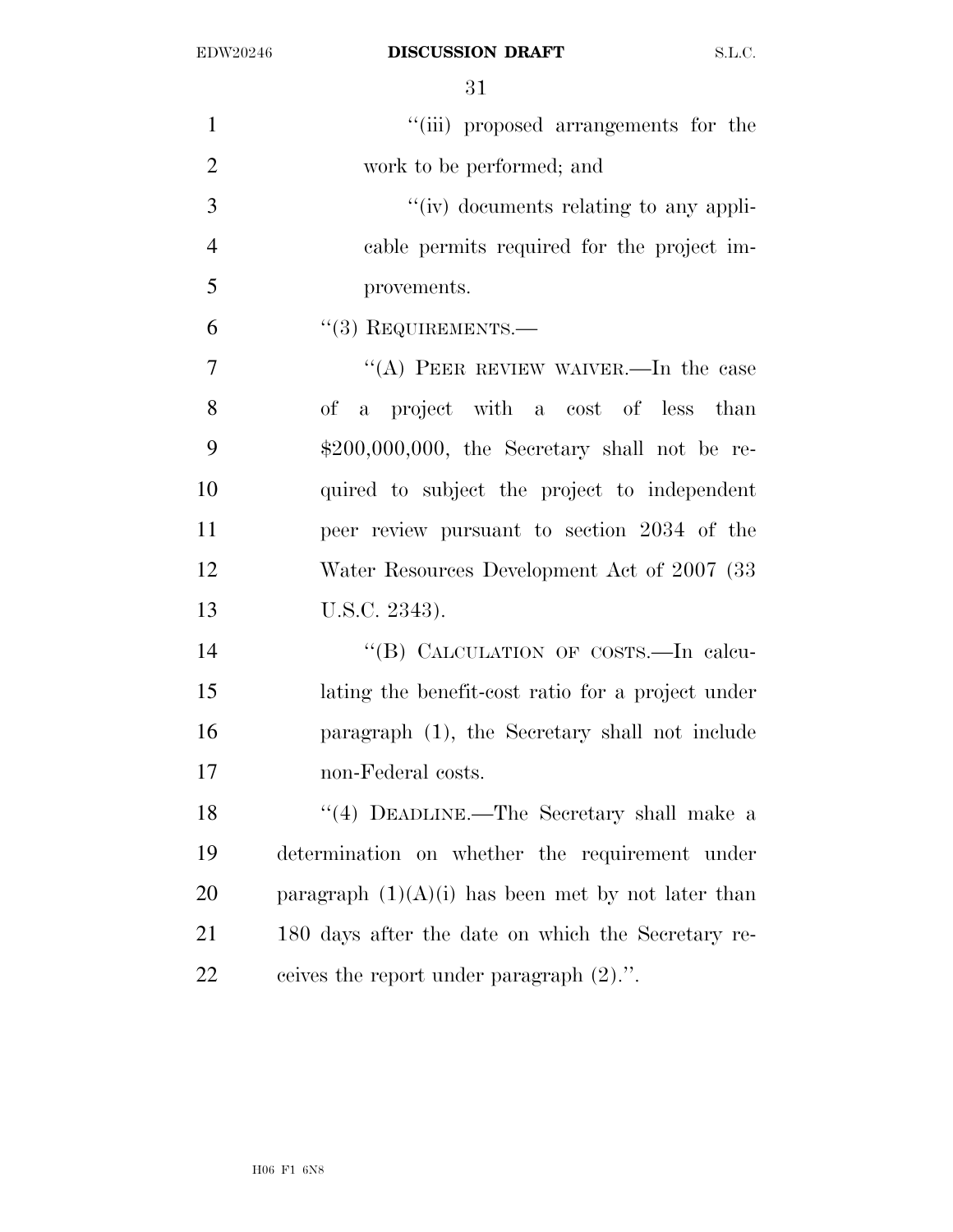# **SEC. 1016. TRANSPARENCY AND ACCOUNTABILITY IN COST SHARING FOR WATER RESOURCES DEVELOP-MENT PROJECTS.**

 Section 1120 of the America's Water Infrastructure Act of 2018 (33 U.S.C. 2315b) is amended by adding at the end the following:

 ''(d) EXCESS FUNDS.—In the case of a beach nour- ishment project carried out by the Secretary for which funds in excess of the funds needed to complete the nour- ishment cycle in the current fiscal year have been contrib- uted by a non-Federal interest, on the request of the non- Federal interest, the Secretary shall, at the end of the fis-cal year—

- ''(1) transfer the excess non-Federal funds to the non-Federal interest; or
- $\frac{16}{2}$  transfer the excess non-Federal funds to a separate account of the Secretary, in which the funds shall remain available until the non-Federal interest uses the funds to pay the cost-share for other projects carried out by the Secretary for which a non-Federal cost-share is required.''.

# **SEC. 1017. CONTINUING AUTHORITY PROGRAMS.**

- 23 (a) SMALL OR DISADVANTAGED COMMUNITIES.—
- (1) DEFINITIONS.—In this subsection: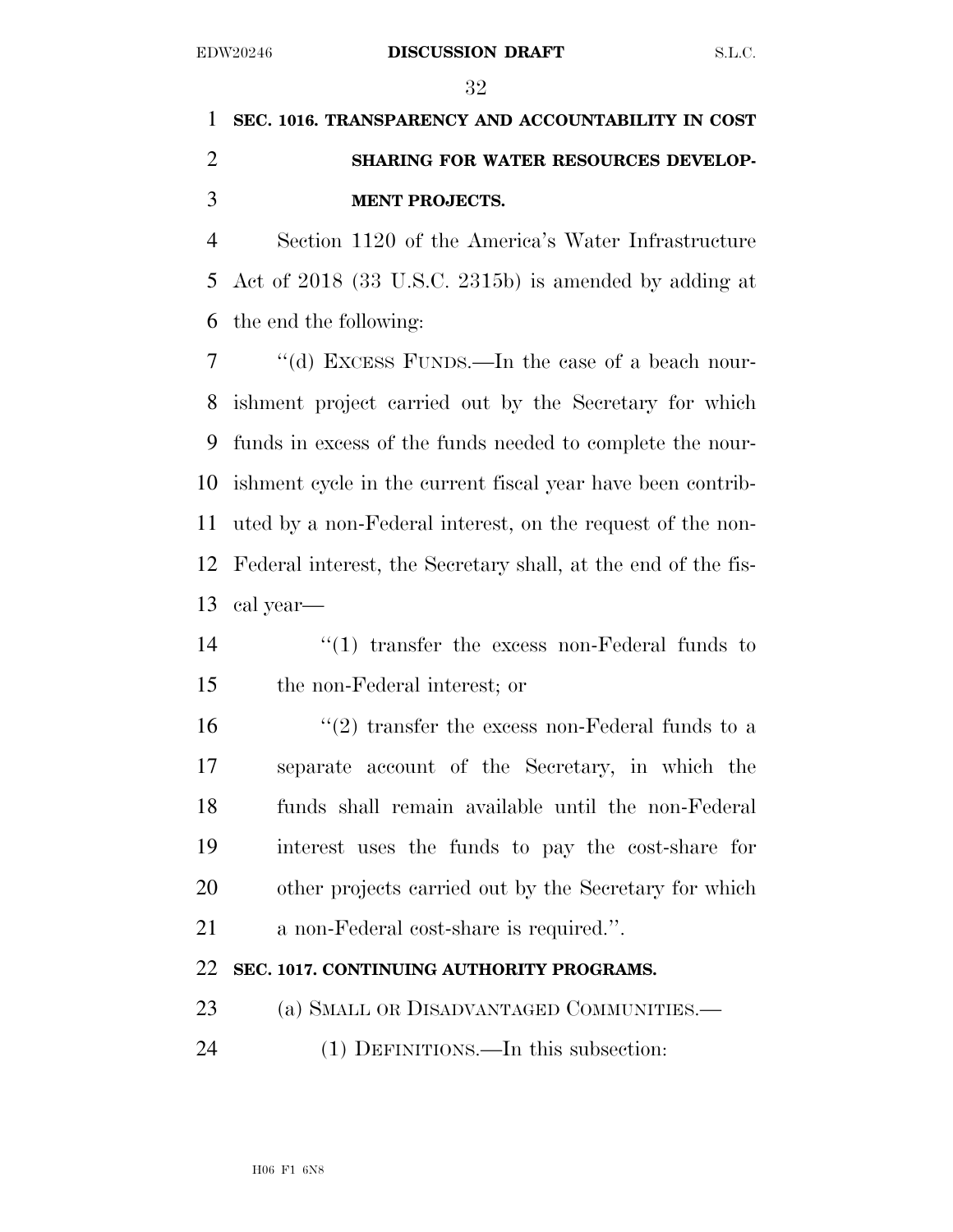| $\mathbf{1}$   | (A) CONTINUING AUTHORITY PROGRAM.-      |
|----------------|-----------------------------------------|
| $\overline{2}$ | The term "continuing authority program" |
| 3              | means any of-                           |
| $\overline{4}$ | (i) section 14 of the Flood Control     |
| 5              | Act of 1946 (33 U.S.C. 701r);           |
| 6              | (ii) section 3 of the Act of August 13, |
| $\overline{7}$ | 1946 (60 Stat. 1056, chapter 960; 33    |
| 8              | U.S.C. $426g$ ;                         |
| 9              | (iii) section 107 of the River and Har- |
| 10             | bor Act of 1960 (33 U.S.C. 577);        |
| 11             | (iv) section 111 of the River and Har-  |
| 12             | bor Act of 1968 (33 U.S.C. 426i);       |
| 13             | $(v)$ section 204 of the Water Re-      |
| 14             | sources Development Act of 1992 (33     |
| 15             | U.S.C. $2326$ );                        |
| 16             | (vi) section 205 of the Flood Control   |
| 17             | Act of 1948 (33 U.S.C. 701s);           |
| 18             | (vii) section 206 of the Water Re-      |
| 19             | sources Development Act of 1996<br>(33) |
| 20             | U.S.C. $2330$ );                        |
| 21             | (viii) section 2 of the Act of August   |
| 22             | 28, 1937 (50 Stat. 877, chapter 877; 33 |
| 23             | U.S.C. $701g$ ; and                     |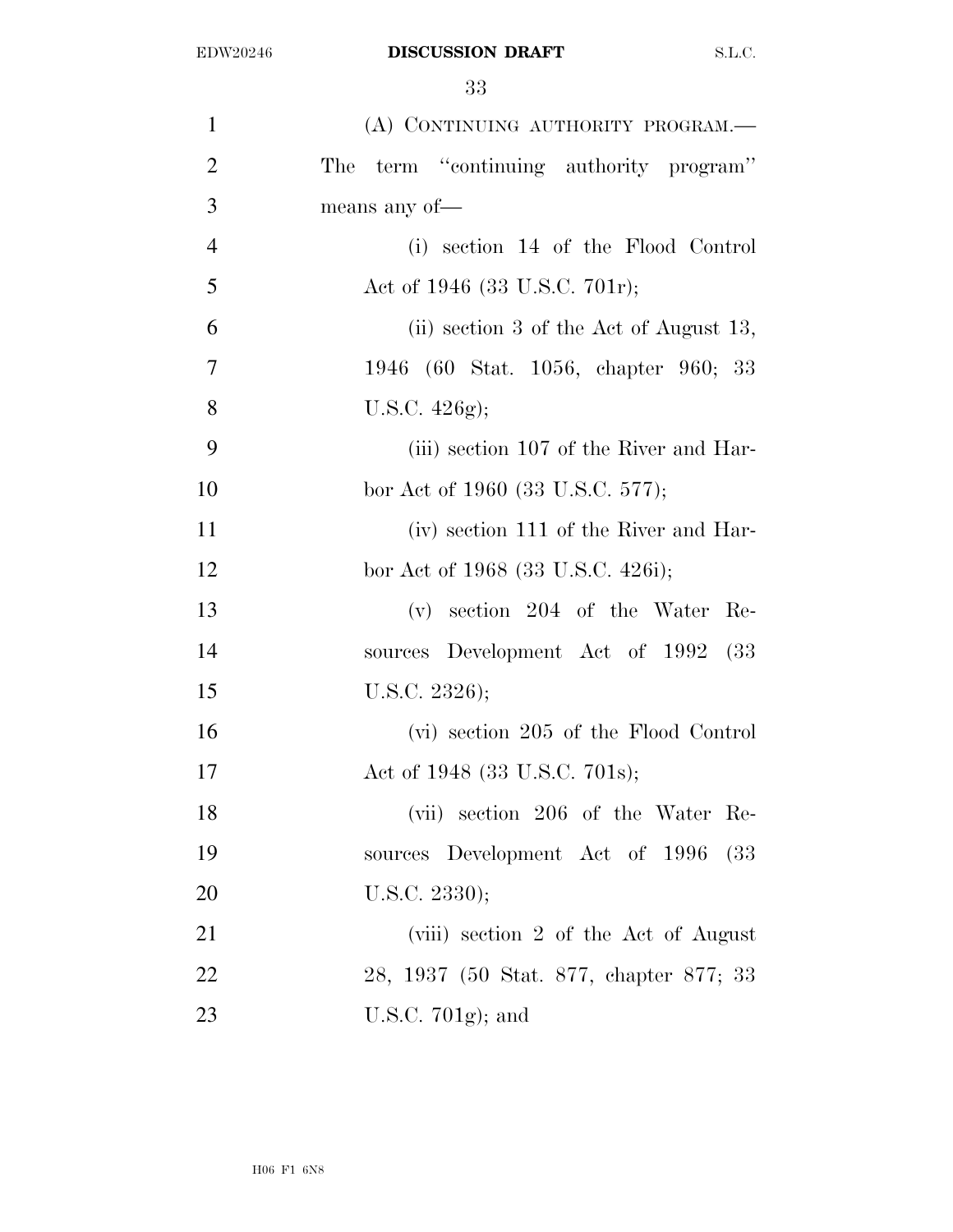| $\mathbf{1}$   | $(ix)$ section 1135 of the Water Re-                     |
|----------------|----------------------------------------------------------|
| $\overline{2}$ | sources Development Act of 1986 (33                      |
| 3              | U.S.C. 2309a).                                           |
| $\overline{4}$ | DISADVANTAGED COMMUNITY.—The<br>(B)                      |
| 5              | term "disadvantaged community" means a city,             |
| 6              | town, or other incorporated or unincorporated            |
| 7              | political subdivision of a State that—                   |
| 8              | (i) provides general local government                    |
| 9              | for a population of less than $20,000$ ; and             |
| 10             | $(ii)(I)$ is an economically distressed                  |
| 11             | area (as defined in section $1083(a)$ );                 |
| 12             | (II) is at risk from repeat flooding                     |
| 13             | events; or                                               |
| 14             | (III) has a degraded ecosystem.                          |
| 15             | (C) SMALL COMMUNITY.—The term "small                     |
| 16             | community" means a city, town, or other incor-           |
| 17             | porated or unincorporated political subdivision          |
| 18             | of a State that provides general local govern-           |
| 19             | ment for a population of less than 10,000.               |
| 20             | (2) COST-SHARE FOR SMALL COMMUNITIES AND                 |
| 21             | DISADVANTAGED COMMUNITIES.—Subject to para-              |
| 22             | $graph(3)$ , in carrying out a project under a con-      |
| 23             | tinuing authority program in a small community or        |
| 24             | a disadvantaged community, if the Secretary deter-       |
| 25             | mines that the life safety, economic viability, or envi- |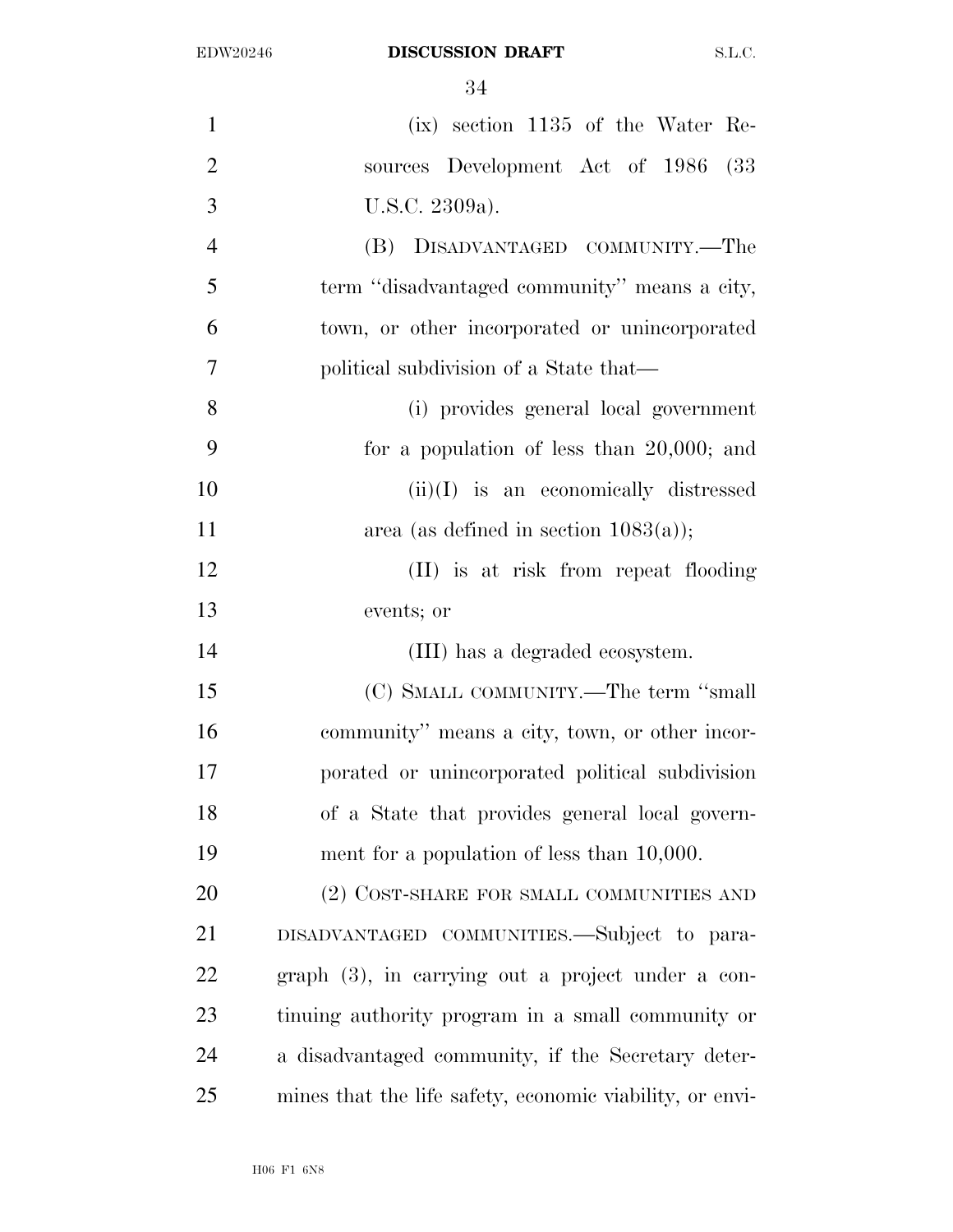### EDW20246 **DISCUSSION DRAFT** S.L.C.

| $\mathbf{1}$   | ronmental sustainability of the community would be   |
|----------------|------------------------------------------------------|
| $\overline{2}$ | threatened without the project, the Secretary shall  |
| 3              | reduce the non-Federal cost share applicable to the  |
| $\overline{4}$ | project through a mutual agreement between the       |
| 5              | Corps of Engineers and the non-Federal interest, in  |
| 6              | an amount that is—                                   |
| 7              | (A) not less than 10 percent of the total            |
| 8              | project cost; and                                    |
| 9              | (B) up to 100 percent of the non-Federal             |
| 10             | cost share applicable to the project.                |
| 11             | (3) LIMITATIONS.—In any fiscal year, the Sec-        |
| 12             | retary may apply a waiver under paragraph $(2)$ to — |
| 13             | $(A)$ not more than 50 projects in small             |
| 14             | communities;                                         |
| 15             | (B) not more than 50 projects in disadvan-           |
| 16             | taged communities;                                   |
| 17             | (C) not more than 3 projects in small com-           |
| 18             | munities within any 1 district of the Corps of       |
| 19             | Engineers; and                                       |
| 20             | (D) not more than 3 projects in disadvan-            |
| 21             | taged communities within any 1 district of the       |
| 22             | Corps of Engineers.                                  |
| 23             | (b) AUTHORIZATIONS OF APPROPRIATIONS AND             |
| 24             | PROJECT LIMITS.-                                     |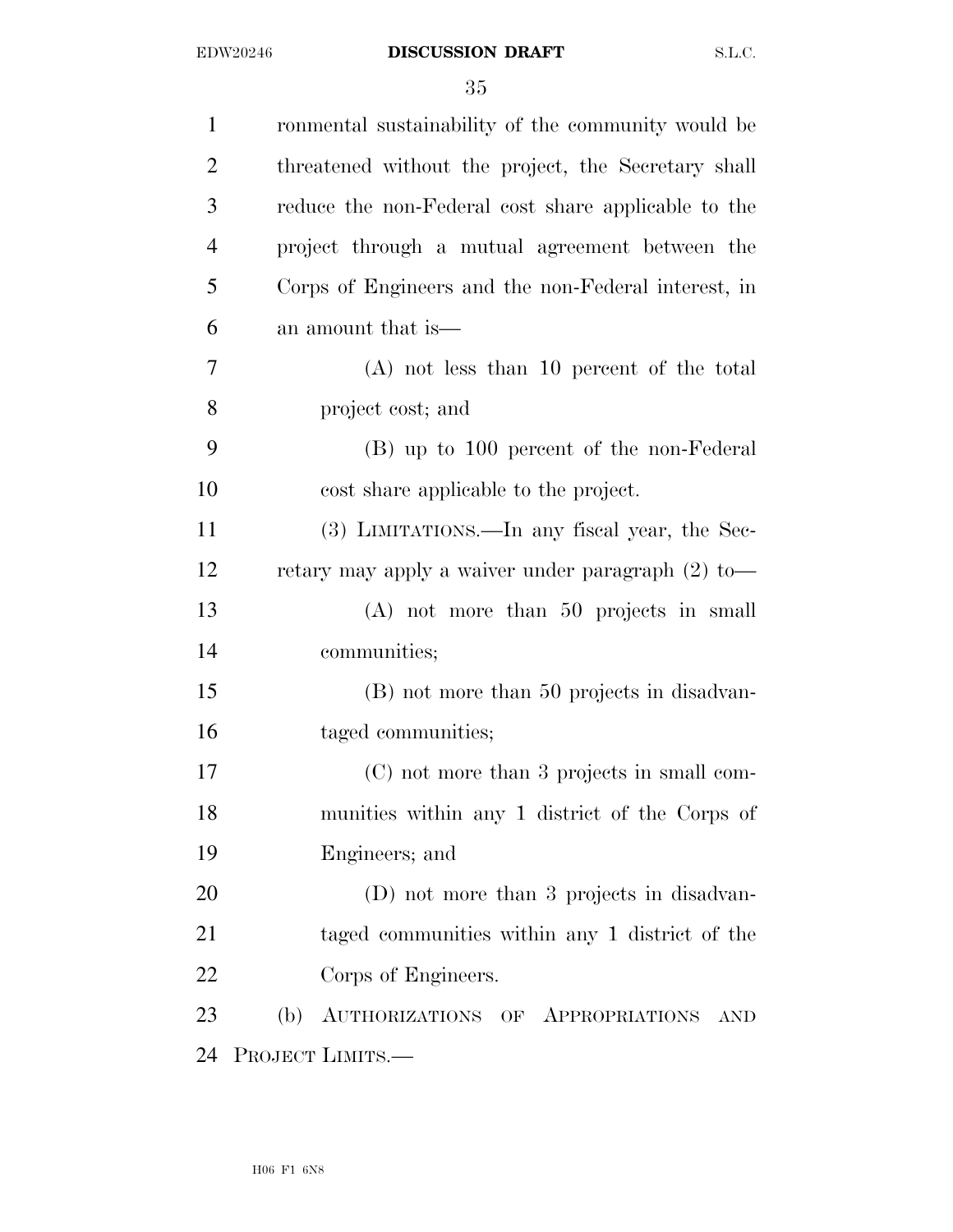| $\mathbf{1}$   | (1) EMERGENCY STREAMBANK AND SHORELINE             |
|----------------|----------------------------------------------------|
| $\overline{2}$ | PROTECTION.—Section 14 of the Flood Control Act    |
| 3              | of 1946 (33 U.S.C. 701r) is amended—               |
| $\overline{4}$ | (A) by striking " $$25,000,000"$ and insert-       |
| 5              | ing "the amount described in subsection (b)";      |
| 6              | (B) in the proviso, by striking "That not          |
| 7              | more" and inserting "That, except as provided      |
| 8              | in subsection $(e)$ , not more";                   |
| 9              | (C) by striking "The Secretary" and in-            |
| 10             | serting the following:                             |
| 11             | "(a) IN GENERAL.—The Secretary"; and               |
| 12             | (D) by adding at the end the following:            |
| 13             | "(b) AMOUNTS DESCRIBED.—The amount referred        |
| 14             | to in subsection (a) is —                          |
| 15             | "(1) for fiscal year 2021, $$28,000,000;$          |
| 16             | "(2) for fiscal year 2022, $$28,500,000;$          |
| 17             | "(3) for fiscal year 2023, $$29,000,000;$          |
| 18             | "(4) for fiscal year 2024, $$29,500,000;$          |
| 19             | "(5) for fiscal year 2025, $$30,000,000;$          |
| 20             | $(6)$ for fiscal year 2026, \$30,500,000;          |
| 21             | "(7) for fiscal year 2027, $\$31,000,000;$         |
| 22             | "(8) for fiscal year 2028, $$31,500,000;$          |
| 23             | "(9) for fiscal year 2029, $$32,000,000$ ; and     |
| 24             | $``(10)$ for fiscal year 2030 and each fiscal year |
| 25             | thereafter, $$32,500,000$ .                        |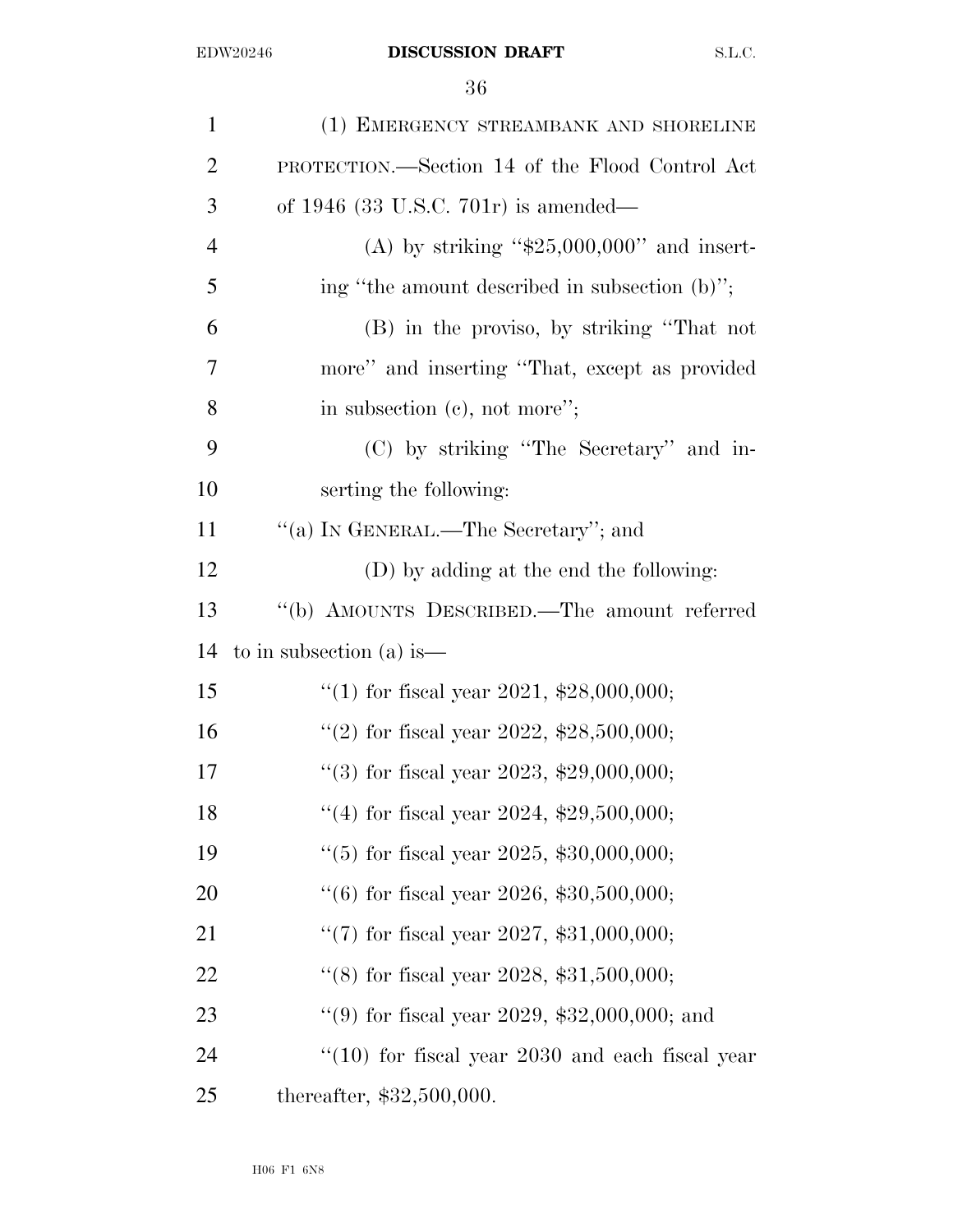| $\mathbf{1}$ | "(c) INCREASE.—The Secretary may increase the              |
|--------------|------------------------------------------------------------|
| 2            | maximum amount for a single project under the proviso      |
| 3            | in subsection (a) by an amount equal to not more than      |
| 4            | 20 percent, if the Secretary determines the increase to be |
| 5            | appropriate.".                                             |
| 6            | (2) STORM AND HURRICANE RESTORATION AND                    |
| 7            | IMPACT MINIMIZATION PROGRAM.—Section $3(e)$ of             |
| 8            | the Act of August 13, 1946 (33 U.S.C. $426g(c)$ ) is       |
| 9            | amended—                                                   |
| 10           | $(A)$ in paragraph $(1)$ —                                 |
| 11           | (i) by striking " $$37,500,000"$ and in-                   |
| 12           | serting "the amount described in subpara-                  |
| 13           | graph $(B)$ ";                                             |
| 14           | (ii) by striking the paragraph designa-                    |
| 15           | tion and heading and all that follows                      |
| 16           | through "Subject to paragraph (2)" and                     |
| 17           | inserting the following:                                   |
| 18           | $``(1)$ ANNUAL LIMIT.—                                     |
| 19           | "(A) IN GENERAL.—Subject to paragraph                      |
| 20           | $(2)$ "; and                                               |
| 21           | (iii) by adding at the end the fol-                        |
| 22           | lowing:                                                    |
| 23           | "(B) AMOUNTS DESCRIBED.—The amount                         |
| 24           | referred to in subparagraph $(A)$ is —                     |
| 25           | "(i) for fiscal year 2021, $$41,500,000;$                  |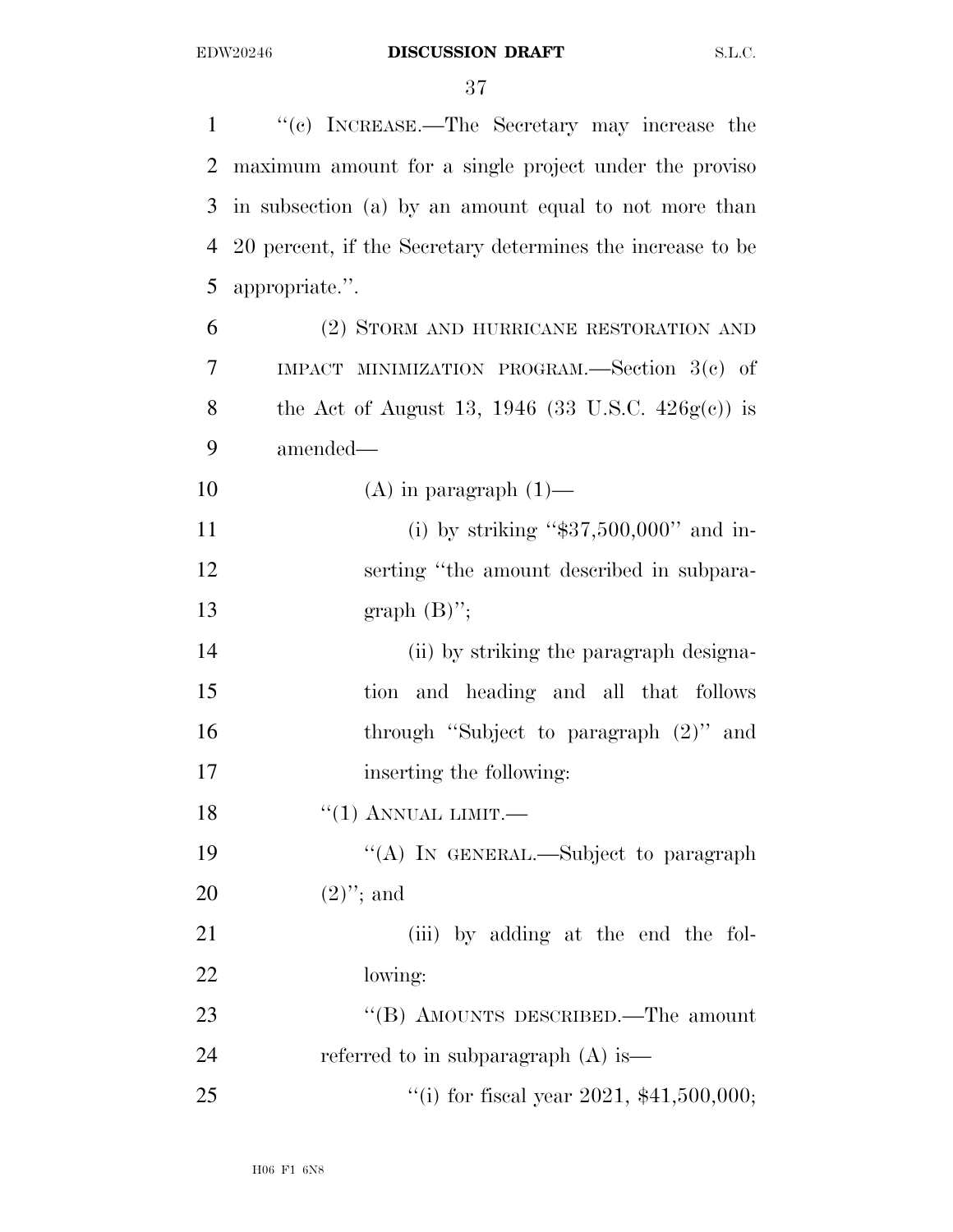| $\mathbf{1}$   |               |                            | "(ii) for fiscal year $2022$ ,                   |  |
|----------------|---------------|----------------------------|--------------------------------------------------|--|
| $\overline{2}$ | \$42,000,000; |                            |                                                  |  |
| 3              |               |                            | "(iii) for fiscal year $2023$ ,                  |  |
| $\overline{4}$ | \$42,500,000; |                            |                                                  |  |
| 5              |               |                            | "(iv) for fiscal year $2024$ ,                   |  |
| 6              | \$43,000,000; |                            |                                                  |  |
| $\overline{7}$ |               |                            | "(v) for fiscal year $2025$ ,                    |  |
| 8              | \$43,500,000; |                            |                                                  |  |
| 9              |               |                            | "(vi) for fiscal year $2026$ ,                   |  |
| 10             | \$44,000,000; |                            |                                                  |  |
| 11             |               |                            | "(vii) for fiscal year $2027$ ,                  |  |
| 12             | \$44,500,000; |                            |                                                  |  |
| 13             |               |                            | "(viii) for fiscal year $2028$ ,                 |  |
| 14             | \$45,000,000; |                            |                                                  |  |
| 15             |               |                            | "(ix) for fiscal year $2029$ ,                   |  |
| 16             |               | $$45,500,000;$ and         |                                                  |  |
| 17             |               |                            | "(x) for fiscal year $2030$ and each fis-        |  |
| 18             |               |                            | cal year thereafter, $$46,000,000."$ ; and       |  |
| 19             |               | $(B)$ in paragraph $(2)$ — |                                                  |  |
| 20             |               |                            | (i) by redesignating subparagraphs               |  |
| 21             |               |                            | $(A)$ and $(B)$ as clauses (i) and (ii), respec- |  |
| 22             |               |                            | tively, and indenting appropriately;             |  |
| 23             |               |                            | (ii) in the matter preceding clause (i)          |  |
| 24             |               |                            | (as so redesignated), by striking "The total     |  |
| 25             |               |                            | amount" and inserting the following:             |  |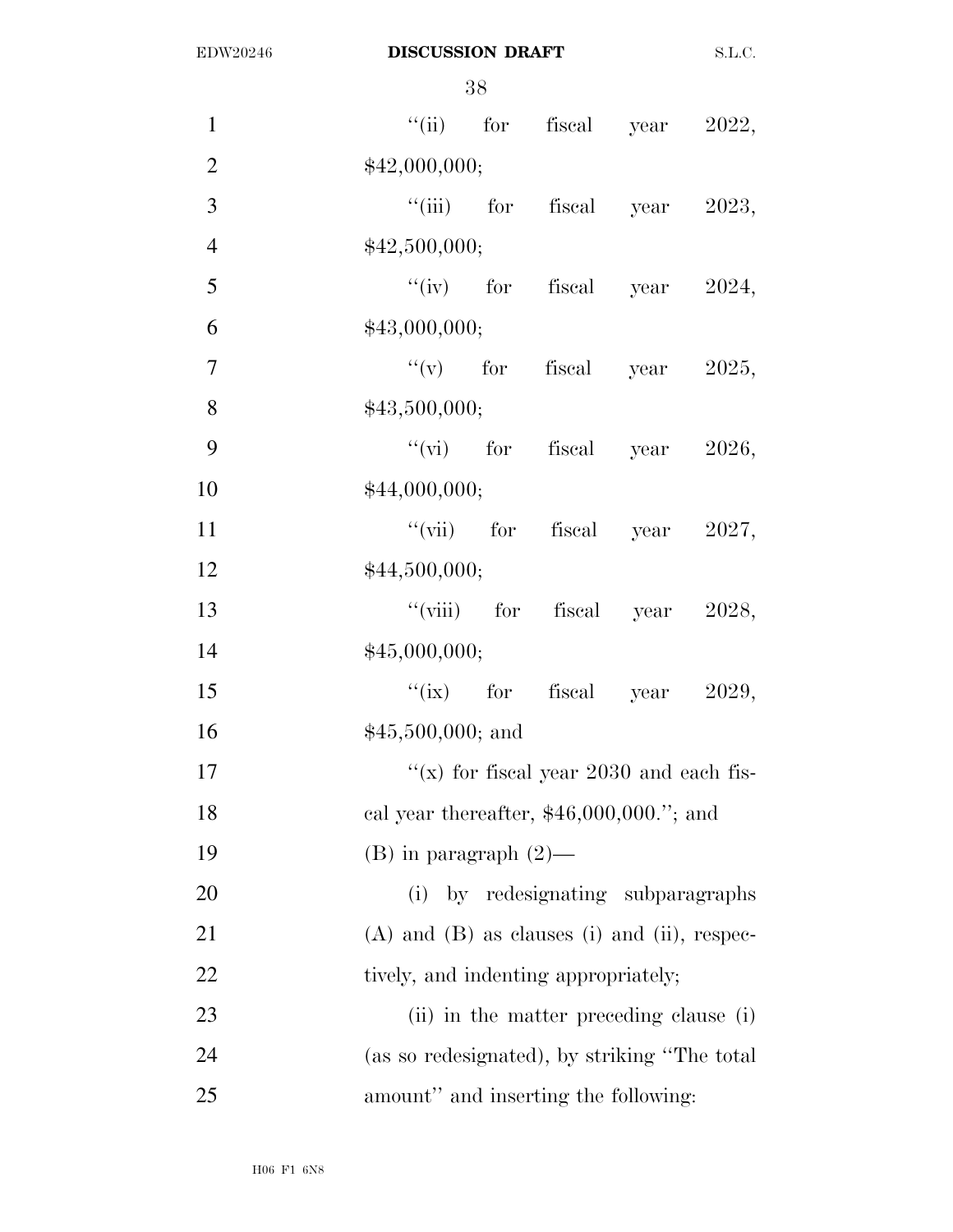| $\mathbf{1}$   | "(A) IN GENERAL.—Except as provided in           |
|----------------|--------------------------------------------------|
| $\overline{2}$ | subparagraph $(B)$ , the total amount"; and      |
| 3              | (iii) by adding at the end the fol-              |
| $\overline{4}$ | lowing:                                          |
| 5              | "(B) INCREASE.—The Secretary may in-             |
| 6              | crease the maximum amount under subpara-         |
| $\overline{7}$ | graph $(A)(ii)$ by an amount equal to not more   |
| 8              | than 20 percent, if the Secretary determines the |
| 9              | increase to be appropriate.".                    |
| 10             | (3) SMALL RIVER AND HARBOR IMPROVEMENT           |
| 11             | PROJECTS.—Section 107 of the River and Harbor    |
| 12             | Act of 1960 (33 U.S.C. 577) is amended—          |
| 13             | $(A)$ in subsection $(a)$ —                      |
| 14             | (i) by striking " $$62,500,000"$ and in-         |
| 15             | serting "the amount described in para-           |
| 16             | graph $(2)$ ";                                   |
| 17             | (ii) by striking the subsection designa-         |
| 18             | tion and all that follows through "That the      |
| 19             | Secretary" and inserting the following:          |
| 20             | $``(a)$ AUTHORIZATION.—                          |
| 21             | "(1) IN GENERAL.—The Secretary"; and             |
| 22             | (iii) by adding at the end the fol-              |
| 23             | lowing:                                          |
| 24             | "(2) AMOUNTS DESCRIBED.—The amount re-           |
| 25             | ferred to in paragraph $(1)$ is —                |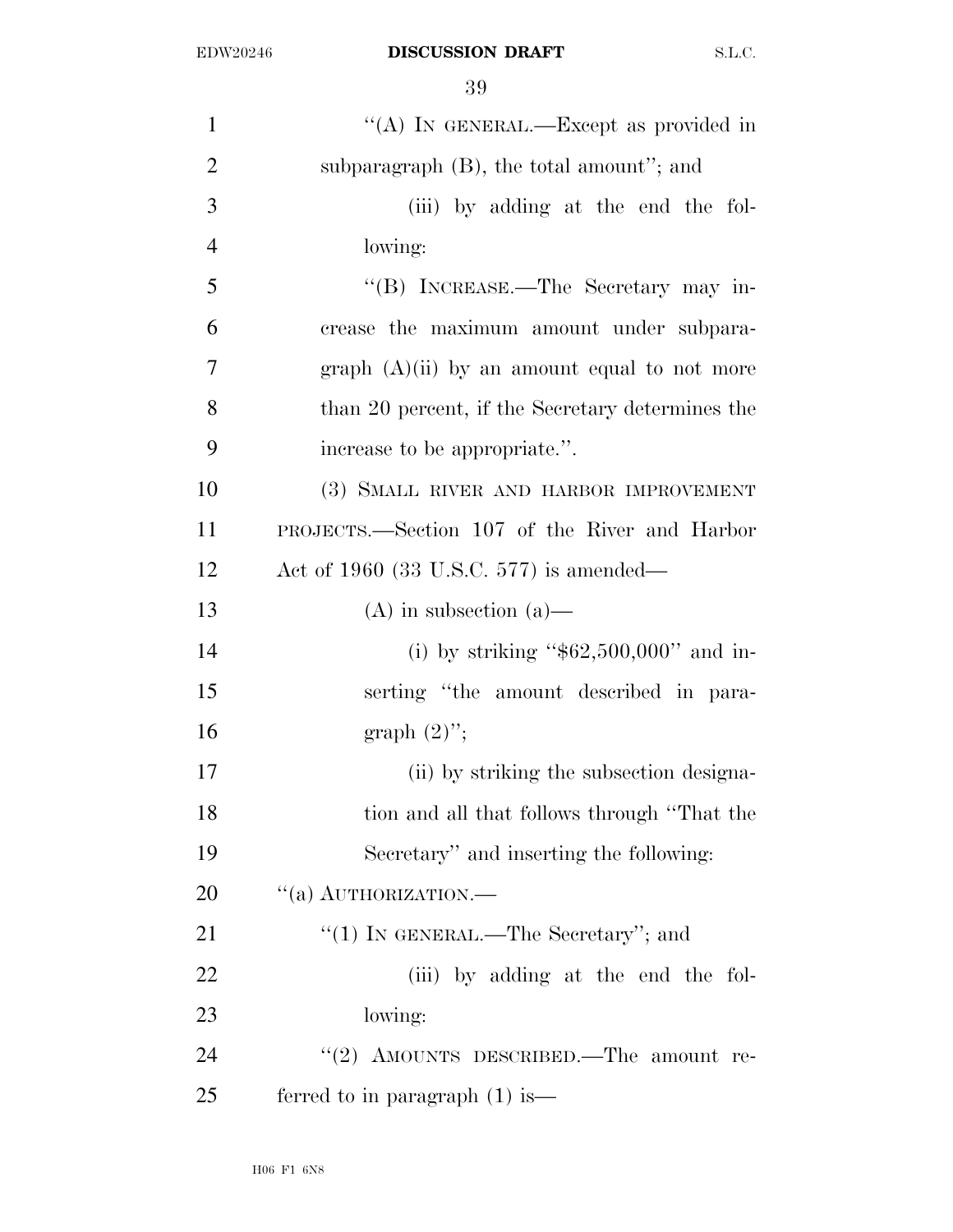| 1              | "(A) for fiscal year 2021, $$69,000,000;$        |
|----------------|--------------------------------------------------|
| $\overline{2}$ | "(B) for fiscal year 2022, $$69,500,000;$        |
| 3              | "(C) for fiscal year 2023, $$70,000,000;$        |
| $\overline{4}$ | "(D) for fiscal year 2024, $$70,500,000;$        |
| 5              | "(E) for fiscal year 2025, $$71,000,000;$        |
| 6              | "(F) for fiscal year 2026, $$71,500,000;$        |
| 7              | "(G) for fiscal year 2027, $$72,000,000;$        |
| 8              | "(H) for fiscal year 2028, $$72,500,000;$        |
| 9              | "(I) for fiscal year 2029, $$73,000,000$ ; and   |
| 10             | "(J) for fiscal year $2030$ and each fiscal      |
| 11             | year thereafter, $$73,500,000."$ ; and           |
| 12             | $(B)$ in subsection $(b)$ —                      |
| 13             | (i) by striking the subsection designa-          |
| 14             | tion and all that follows through "Not           |
| 15             | more than" and inserting the following:          |
| 16             | $``$ (b) LIMITATION.—                            |
| 17             | "(1) IN GENERAL.—Except as provided in para-     |
| 18             | graph $(2)$ , not more than"; and                |
| 19             | (ii) by adding at the end the fol-               |
| 20             | lowing:                                          |
| 21             | "(2) INCREASE.—The Secretary may increase        |
| 22             | the maximum amount under paragraph (1) by an     |
| 23             | amount equal to not more than 20 percent, if the |
| 24             | Secretary determines the increase to be appro-   |
| 25             | priate.".                                        |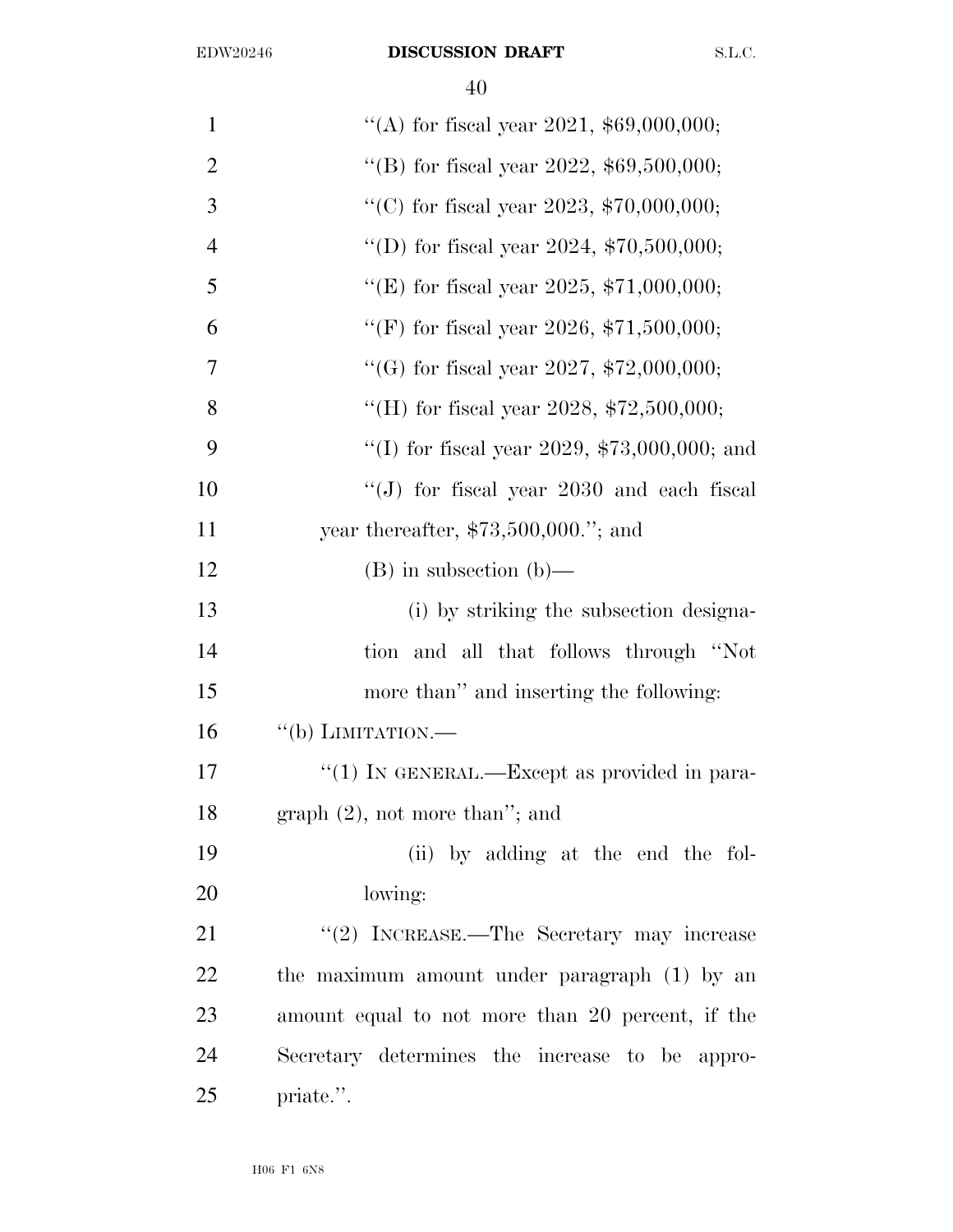| $\mathbf{1}$   | (4) SHORE DAMAGE PREVENTION OR MITIGA-                  |
|----------------|---------------------------------------------------------|
| $\overline{2}$ | TION.                                                   |
| 3              | (A) IN GENERAL.—Section $111(e)$ of the                 |
| $\overline{4}$ | River and Harbor Act of 1968 (33 U.S.C.                 |
| 5              | $426i(e)$ is amended—                                   |
| 6              | (i) by striking "No such project shall                  |
| 7              | be initiated" and inserting the following:              |
| 8              | "(1) IN GENERAL.—Except as provided in para-            |
| 9              | $graph (2)$ , a project under this section shall not be |
| 10             | initiated"; and                                         |
| 11             | (ii) by adding at the end the fol-                      |
| 12             | lowing:                                                 |
| 13             | "(2) INCREASE.—The Secretary may increase               |
| 14             | the maximum amount under paragraph (1) by an            |
| 15             | amount equal to not more than 20 percent, if the        |
| 16             | Secretary determines the increase to be appro-          |
| 17             | priate.".                                               |
| 18             | (B) CERTAIN PROJECT.—Section 3085 of                    |
| 19             | the Water Resources Development Act of 2007             |
| 20             | $(121 \text{ Stat. } 1129)$ is amended—                 |
| 21             | (i) by striking "The maximum" and                       |
| 22             | inserting the following:                                |
| 23             | "(a) IN GENERAL.—Except as provided in subsection       |
| 24             | $(b)$ , the maximum"; and                               |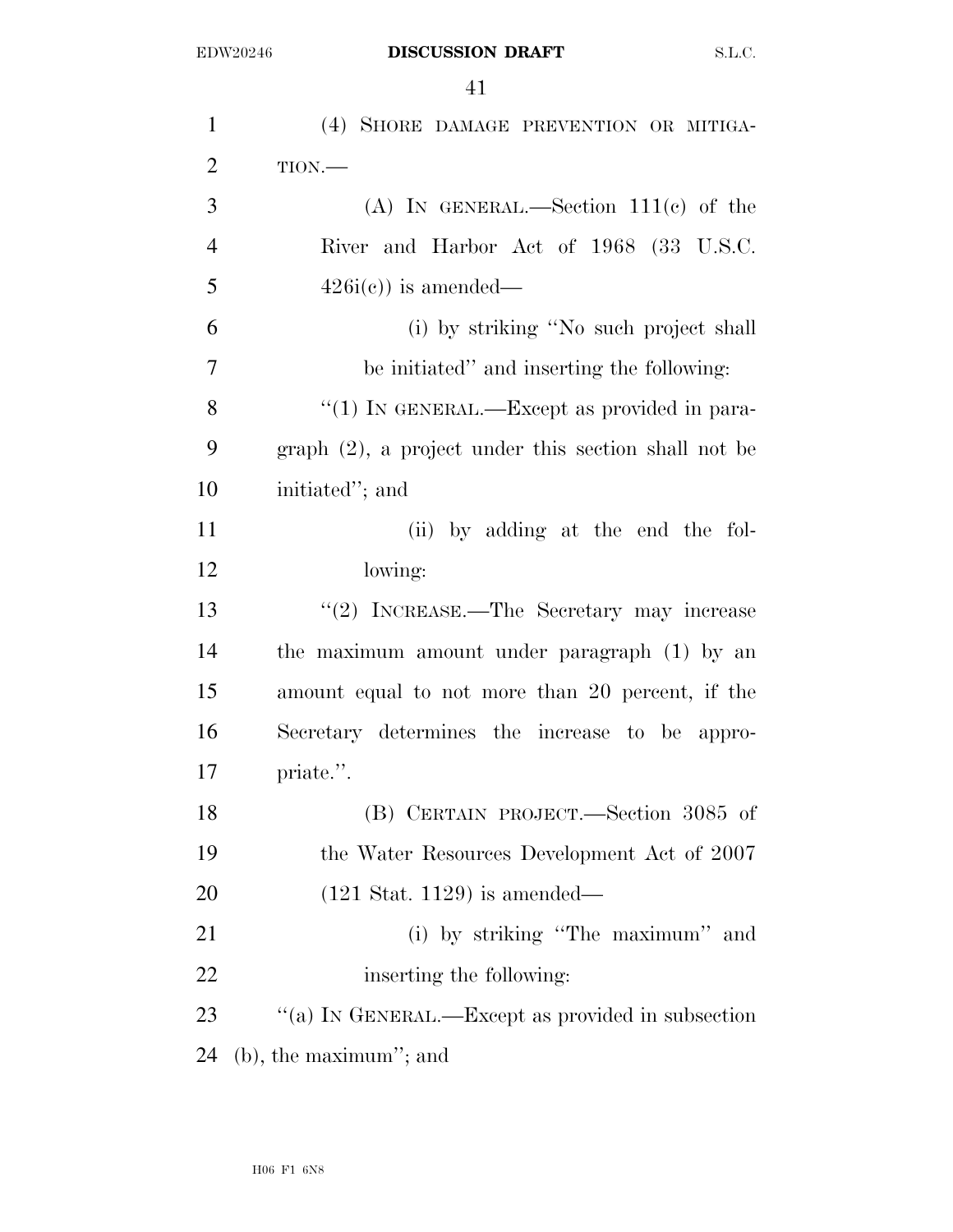| $\mathbf{1}$   | (ii) by adding at the end the fol-                         |
|----------------|------------------------------------------------------------|
| $\overline{2}$ | lowing:                                                    |
| 3              | "(b) INCREASE.—The Secretary may increase the              |
| $\overline{4}$ | maximum amount under subsection (a) by an amount           |
| 5              | equal to not more than 20 percent, if the Secretary deter- |
| 6              | mines the increase to be appropriate.".                    |
| 7              | (5) REGIONAL SEDIMENT MANAGEMENT.—Sec-                     |
| 8              | tion 204 of the Water Resources Development Act            |
| 9              | of 1992 $(33 \text{ U.S.C. } 2326)$ is amended—            |
| 10             | (A) in subsection (c)(1)(C)—                               |
| 11             | (i) by striking "The total" and insert-                    |
| 12             | ing the following:                                         |
| 13             | "(i) IN GENERAL.—Except as pro-                            |
| 14             | vided in clause (ii), the total"; and                      |
| 15             | (ii) by adding at the end the fol-                         |
| 16             | lowing:                                                    |
| 17             | "(ii) INCREASE.—The Secretary may                          |
| 18             | increase the maximum<br>amount<br>under                    |
| 19             | clause (i) by an amount equal to not more                  |
| 20             | than 20 percent, if the Secretary deter-                   |
| 21             | mines the increase to be appropriate."; and                |
| 22             | (B) by striking subsection (g) and insert-                 |
| 23             | ing the following:                                         |
| 24             | "(g) AUTHORIZATION OF APPROPRIATIONS.                      |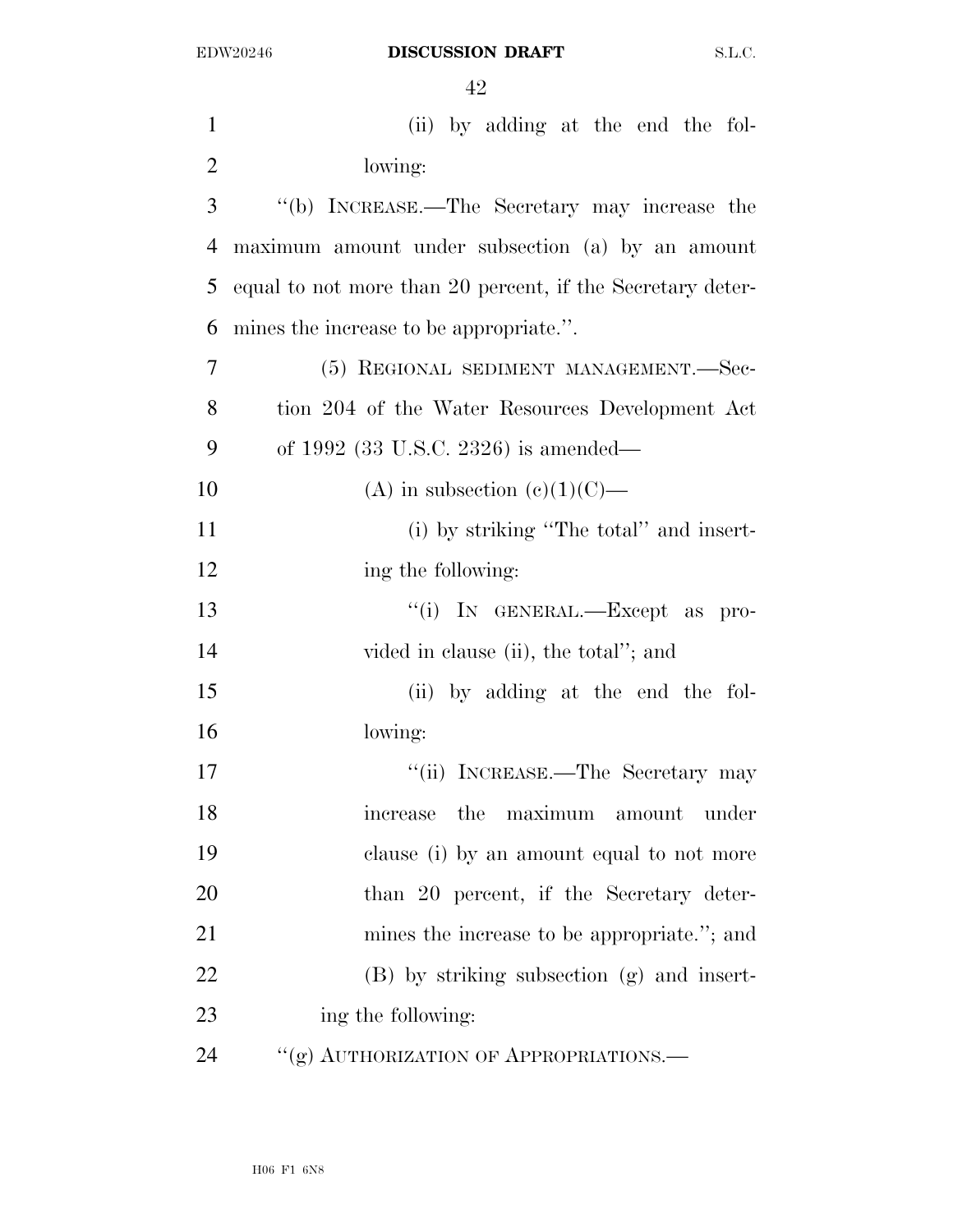| $\mathbf{1}$   | " $(1)$ IN GENERAL.—There are authorized to be       |
|----------------|------------------------------------------------------|
| $\overline{2}$ | appropriated to carry out this section—              |
| 3              | "(A) for fiscal year 2021, $$69,000,000;$            |
| $\overline{4}$ | "(B) for fiscal year 2022, $$69,500,000;$            |
| 5              | "(C) for fiscal year 2023, $$70,000,000;$            |
| 6              | "(D) for fiscal year 2024, $$70,500,000;$            |
| 7              | "(E) for fiscal year 2025, $$71,000,000;$            |
| 8              | "(F) for fiscal year 2026, $$71,500,000;$            |
| 9              | "(G) for fiscal year 2027, $$72,000,000;$            |
| 10             | "(H) for fiscal year 2028, $$72,500,000;$            |
| 11             | "(I) for fiscal year 2029, $$73,000,000$ ; and       |
| 12             | "(J) for fiscal year $2030$ and each fiscal          |
| 13             | year thereafter, \$73,500,000.                       |
| 14             | "(2) SET-ASIDES.—Of the amounts made avail-          |
| 15             | able under paragraph (1) for each fiscal year—       |
| 16             | "(A) not more than $$5,000,000$ may be               |
| 17             | used for the development of regional sediment        |
| 18             | management plans under subsection (e); and           |
| 19             | "(B) not more than $$3,000,000$ may be               |
| 20             | used for construction of projects to which sub-      |
| 21             | section $(c)(1)(B)(ii)$ applies.                     |
| 22             | "(3) AVAILABILITY.—Amounts made available            |
| 23             | under paragraph (1) shall remain available until ex- |
| 24             | pended.".                                            |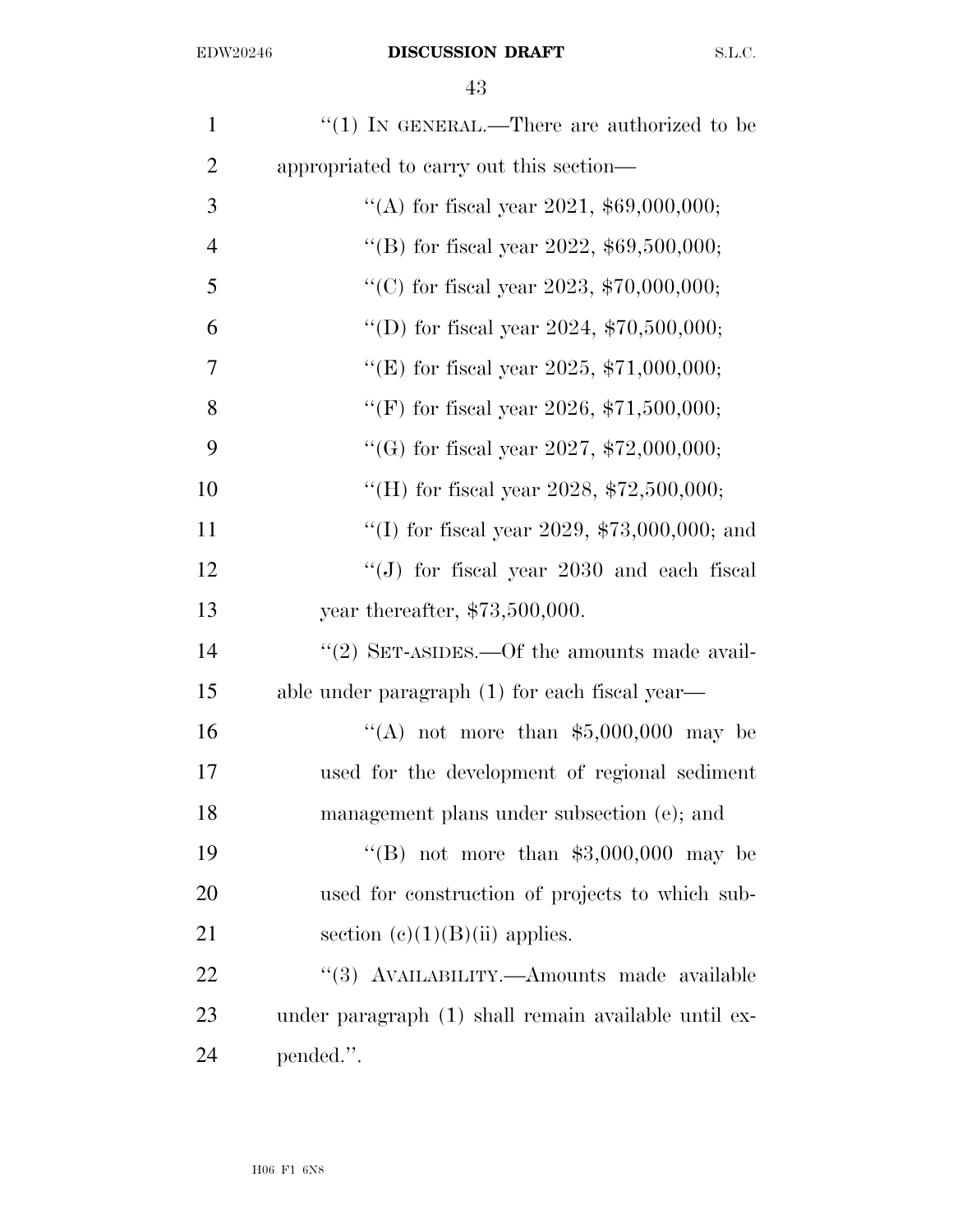| $\mathbf{1}$   | (6) SMALL FLOOD CONTROL PROJECTS.-Sec-           |
|----------------|--------------------------------------------------|
| $\overline{2}$ | tion 205 of the Flood Control Act of 1948 (33    |
| 3              | U.S.C. $701s$ is amended—                        |
| $\overline{4}$ | $(A)$ in the fifth sentence, by striking "The    |
| 5              | work" and inserting the following:               |
| 6              | "(e) NO ADDITIONAL IMPROVEMENTS.—A project       |
| 7              | carried out under this section";                 |
| 8              | (B) in the fourth sentence, by striking          |
| 9              | "The provisions" and inserting the following:    |
| 10             | "(d) LOCAL COOPERATION.—The provisions";         |
| 11             | $(C)$ in the third sentence—                     |
| 12             | (i) by striking "Not more than" and              |
| 13             | inserting the following:                         |
| 14             | $``$ (c) PROJECT LIMIT.—                         |
| 15             | " $(1)$ In GENERAL.—Except as provided in para-  |
| 16             | $graph (2)$ , not more than"; and                |
| 17             | (ii) by adding at the end the fol-               |
| 18             | lowing:                                          |
| 19             | "(2) INCREASE.—The Secretary may increase        |
| 20             | the maximum amount under paragraph (1) by an     |
| 21             | amount equal to not more than 20 percent, if the |
| 22             | Secretary determines the increase to be appro-   |
| 23             | priate.";                                        |
| 24             | (D) in the second sentence, by striking          |
| 25             | "The amount" and inserting the following:        |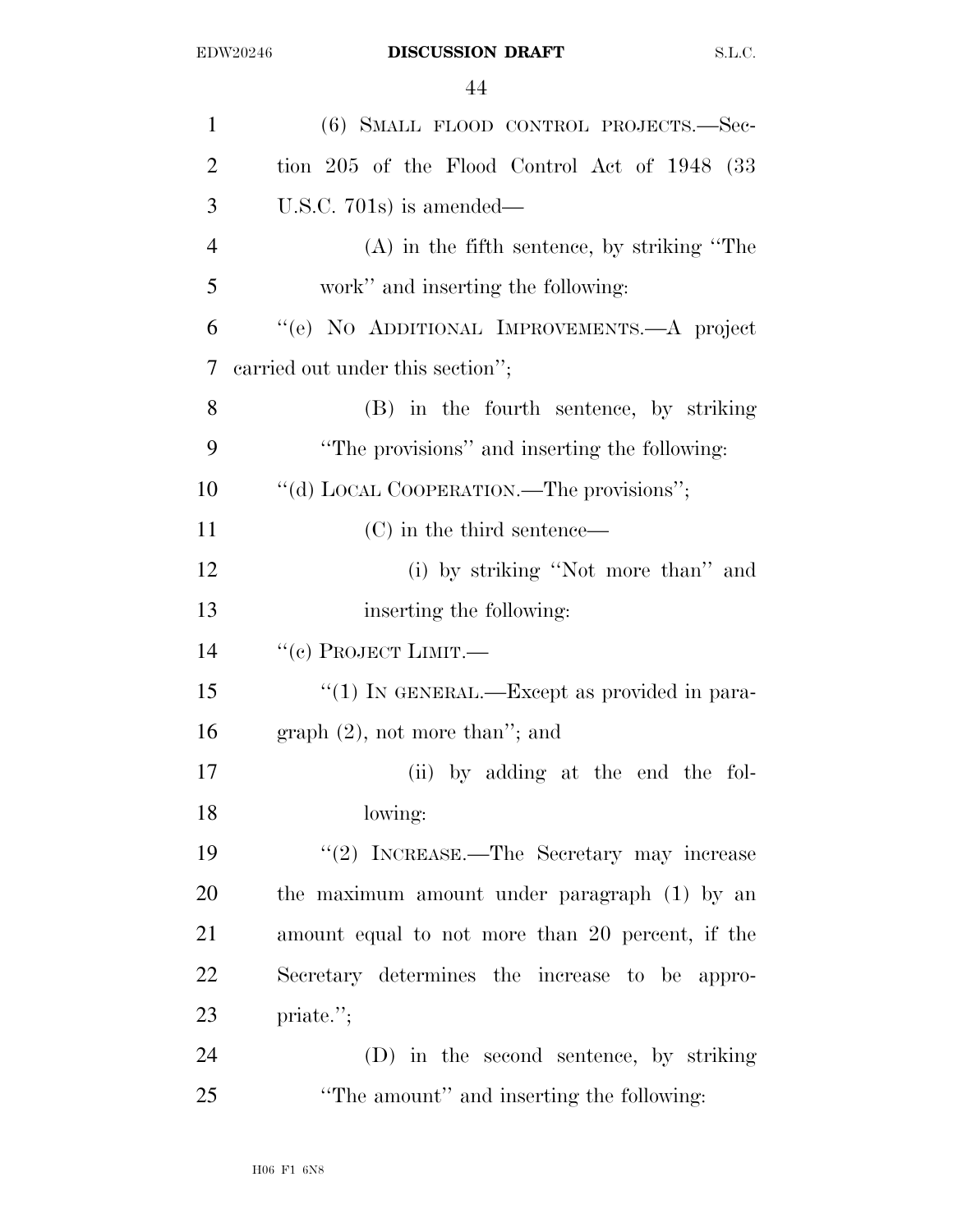| $\mathbf{1}$   | "(b) FEDERAL PARTICIPATION.—The amount"; and   |
|----------------|------------------------------------------------|
| $\overline{2}$ | $(E)$ in the first sentence—                   |
| 3              | (i) by striking " $$68,750,000"$ and in-       |
| 4              | serting "the amount described in para-         |
| 5              | graph $(2)$ ";                                 |
| 6              | (ii) by striking "That the Secretary"          |
| 7              | and inserting the following:                   |
| 8              | $``(a)$ AUTHORIZATION.—                        |
| 9              | $``(1)$ IN GENERAL.—The Secretary"; and        |
| 10             | (iii) by adding at the end the fol-            |
| 11             | lowing:                                        |
| 12             | "(2) AMOUNTS DESCRIBED.—The amount re-         |
| 13             | ferred to in paragraph $(1)$ is —              |
| 14             | "(A) for fiscal year 2021, $$76,000,000;$      |
| 15             | "(B) for fiscal year 2022, $$76,500,000;$      |
| 16             | "(C) for fiscal year 2023, $$77,000,000;$      |
| 17             | "(D) for fiscal year 2024, $$77,500,000;$      |
| 18             | "(E) for fiscal year 2025, $$78,000,000;$      |
| 19             | "(F) for fiscal year 2026, $$78,500,000;$      |
| 20             | "(G) for fiscal year 2027, $$79,000,000;$      |
| 21             | "(H) for fiscal year 2028, $$79,500,000;$      |
| 22             | "(I) for fiscal year 2029, $$80,000,000$ ; and |
| 23             | "(J) for fiscal year $2030$ and each fiscal    |
| 24             | year thereafter, \$80,500,000.".               |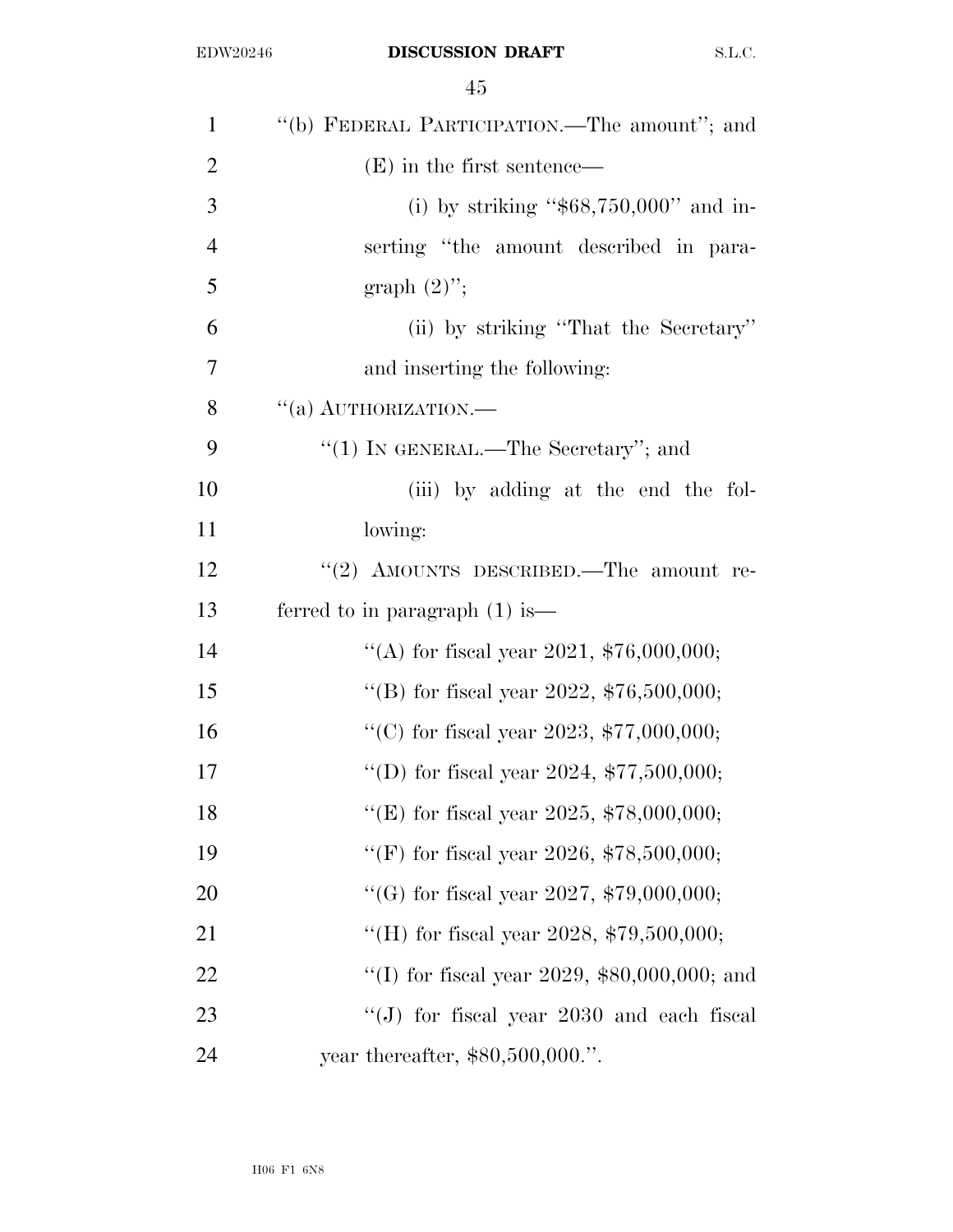| $\mathbf{1}$   | (7) AQUATIC ECOSYSTEM RESTORATION.—Sec-                  |
|----------------|----------------------------------------------------------|
| $\overline{2}$ | tion 206 of the Water Resources Development Act          |
| 3              | of 1996 $(33 \text{ U.S.C. } 2330)$ is amended—          |
| $\overline{4}$ | $(A)$ in subsection $(d)$ —                              |
| 5              | (i) by striking "Not more than" and                      |
| 6              | inserting the following:                                 |
| 7              | "(1) IN GENERAL.—Except as provided in para-             |
| 8              | $graph (2)$ , not more than"; and                        |
| 9              | (ii) by adding at the end the fol-                       |
| 10             | lowing:                                                  |
| 11             | "(2) INCREASE.—The Secretary may increase                |
| 12             | the maximum amount under paragraph (1) by an             |
| 13             | amount equal to not more than 20 percent, if the         |
| 14             | Secretary determines the increase to be appro-           |
| 15             | priate."; and                                            |
| 16             | (B) by striking subsection (f) and inserting             |
| 17             | the following:                                           |
| 18             | "(f) AUTHORIZATION OF APPROPRIATIONS.—There              |
| 19             | are authorized to be appropriated to carry out this sec- |
| 20             | tion-                                                    |
| 21             | "(1) for fiscal year 2021, $$69,000,000;$                |
| 22             | "(2) for fiscal year 2022, $$69,500,000;$                |
| 23             | "(3) for fiscal year 2023, $$70,000,000;$                |
| 24             | "(4) for fiscal year 2024, $$70,500,000;$                |
| 25             | "(5) for fiscal year 2025, $$71,000,000;$                |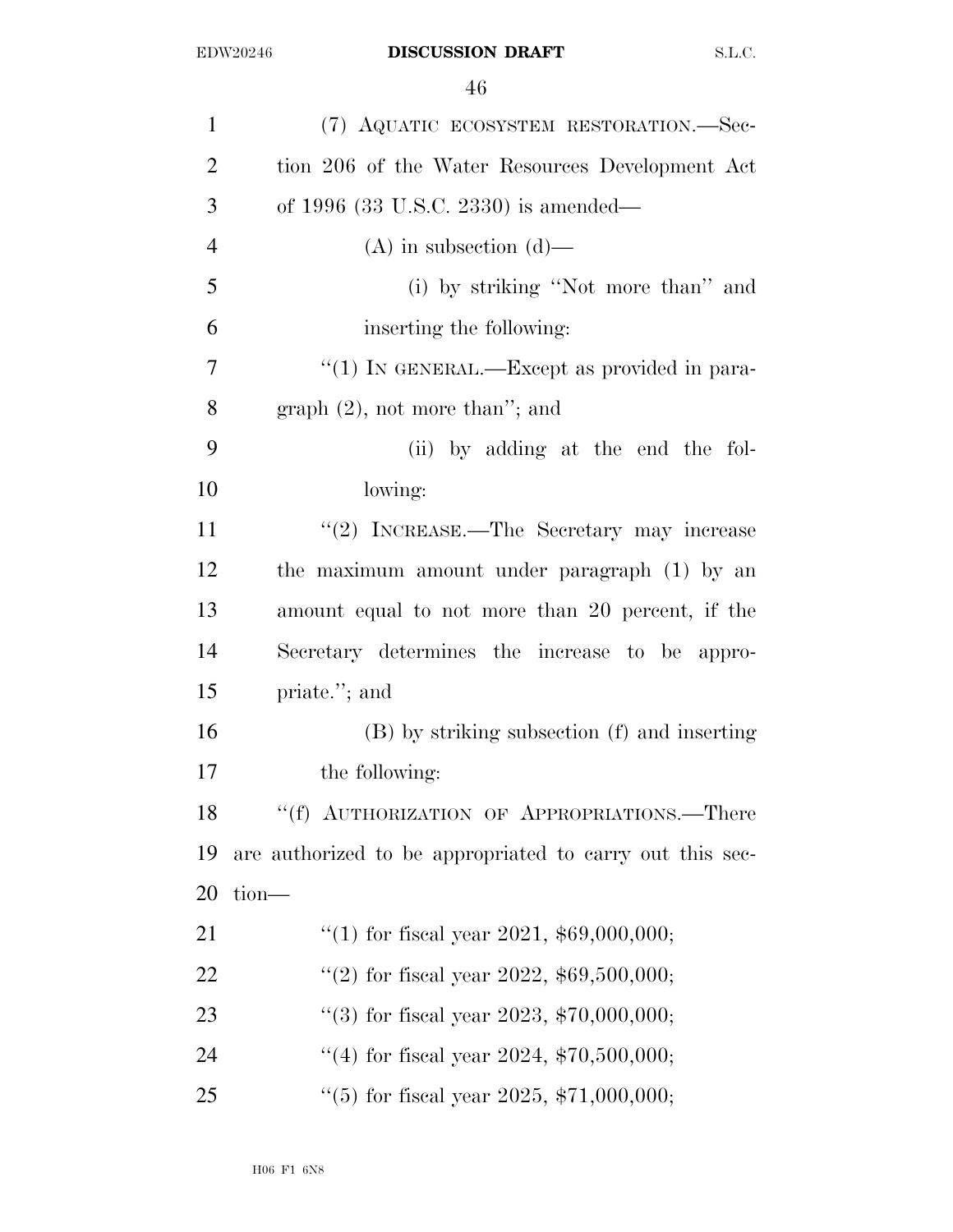| $\mathbf{1}$   | "(6) for fiscal year 2026, $$71,500,000;$        |
|----------------|--------------------------------------------------|
| $\overline{2}$ | "(7) for fiscal year 2027, $$72,000,000;$        |
| 3              | "(8) for fiscal year 2028, $$72,500,000;$        |
| $\overline{4}$ | "(9) for fiscal year 2029, $$73,000,000$ ; and   |
| 5              | $(10)$ for fiscal year 2030 and each fiscal year |
| 6              | thereafter, $$73,500,000."$ .                    |
| 7              | (8) REMOVAL OF OBSTRUCTIONS; CLEARING            |
| 8              | CHANNELS.—Section 2 of the Act of August 28,     |
| 9              | 1937 (50 Stat. 877, chapter 877; 33 U.S.C. 701g) |
| 10             | is amended—                                      |
| 11             | (A) by striking "flood control:" and all         |
| 12             | that follows through "not more than" and in-     |
| 13             | serting the following: "flood control.           |
| 14             | "(b) PROJECT LIMIT.—                             |
| 15             | "(1) IN GENERAL.—Except as provided in para-     |
| 16             | graph $(2)$ , not more than";                    |
| 17             | (B) by adding at the end the following:          |
| 18             | "(2) INCREASE.—The Secretary may increase        |
| 19             | the maximum amount under paragraph (1) by an     |
| 20             | amount equal to not more than 20 percent, if the |
| 21             | Secretary determines the increase to be appro-   |
| 22             | priate.";                                        |
| 23             | (C) by striking "The Secretary of the            |
| 24             | Army is authorized to allot not to exceed        |
| 25             | $$7,500,000"$ and inserting the following:       |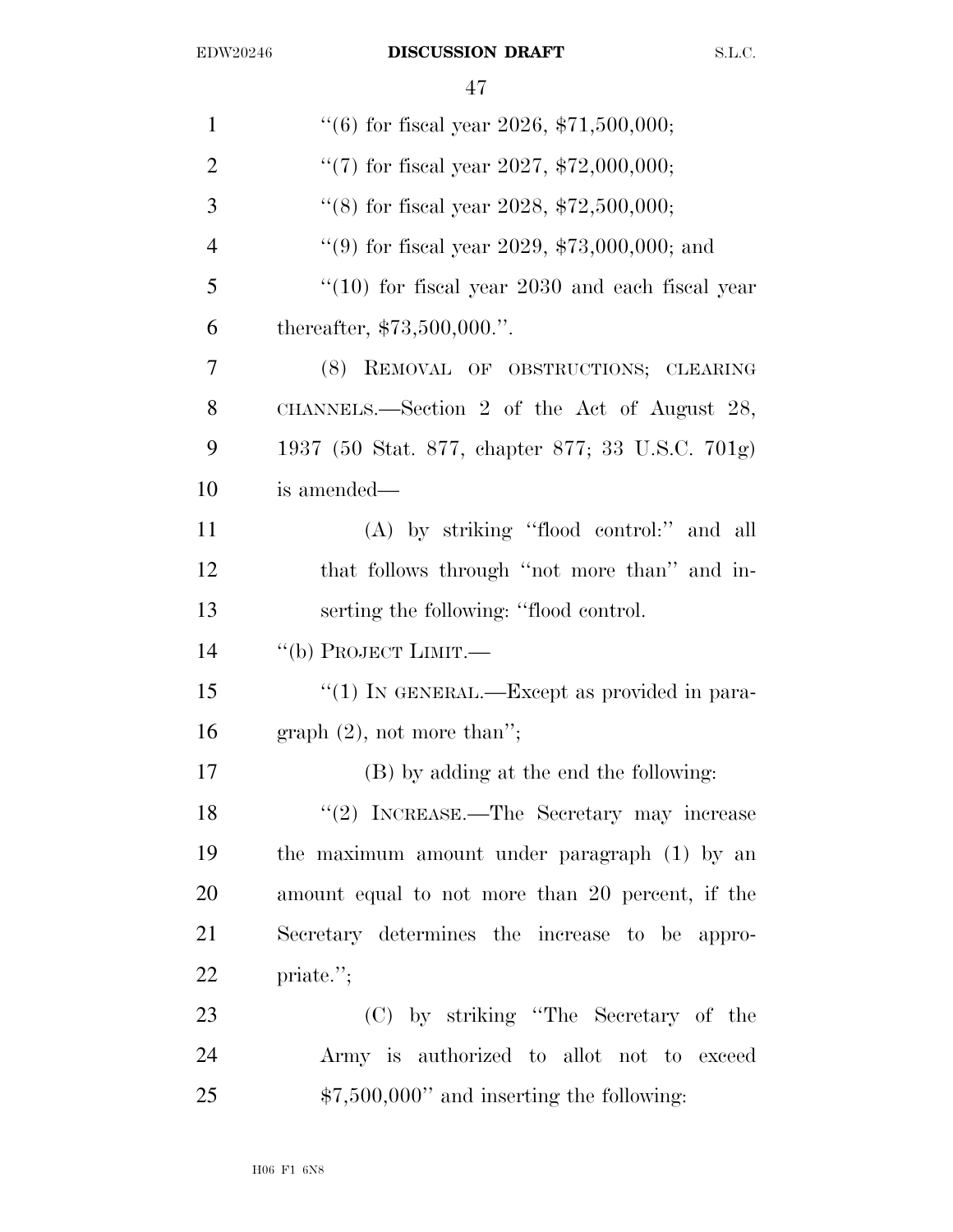| $\mathbf{1}$   | $``(a)$ AUTHORIZATION.—                            |
|----------------|----------------------------------------------------|
| $\overline{2}$ | " $(1)$ IN GENERAL.—The Secretary of the Army      |
| 3              | may allot not more than the amount described in    |
| $\overline{4}$ | paragraph $(2)$ "; and                             |
| 5              | (D) in subsection (a) (as so designated), by       |
| 6              | adding at the end the following:                   |
| 7              | "(2) AMOUNTS DESCRIBED.—The amount re-             |
| 8              | ferred to in paragraph $(1)$ is—                   |
| 9              | "(A) for fiscal year 2021, $$8,500,000;$           |
| 10             | "(B) for fiscal year 2022, $$9,000,000;$           |
| 11             | "(C) for fiscal year 2023, $$9,500,000;$           |
| 12             | "(D) for fiscal year 2024, $$10,000,000;$          |
| 13             | "(E) for fiscal year 2025, $$10,500,000;$          |
| 14             | "(F) for fiscal year 2026, $$11,000,000;$          |
| 15             | "(G) for fiscal year 2027, $$11,500,000;$          |
| 16             | "(H) for fiscal year 2028, $$12,000,000;$          |
| 17             | "(I) for fiscal year 2029, $$12,500,000$ ; and     |
| 18             | "(J) for fiscal year $2030$ and each fiscal        |
| 19             | year thereafter, $$13,000,000."$ .                 |
| 20             | (9) PROJECT MODIFICATIONS FOR IMPROVE-             |
| 21             | OF ENVIRONMENT.—Section 1135 of the<br><b>MENT</b> |
| 22             | Water Resources Development Act of 1986<br>(33)    |
| 23             | U.S.C. 2309a) is amended—                          |
| 24             | $(A)$ in subsection $(d)$ —                        |
| 25             | (i) in the third sentence—                         |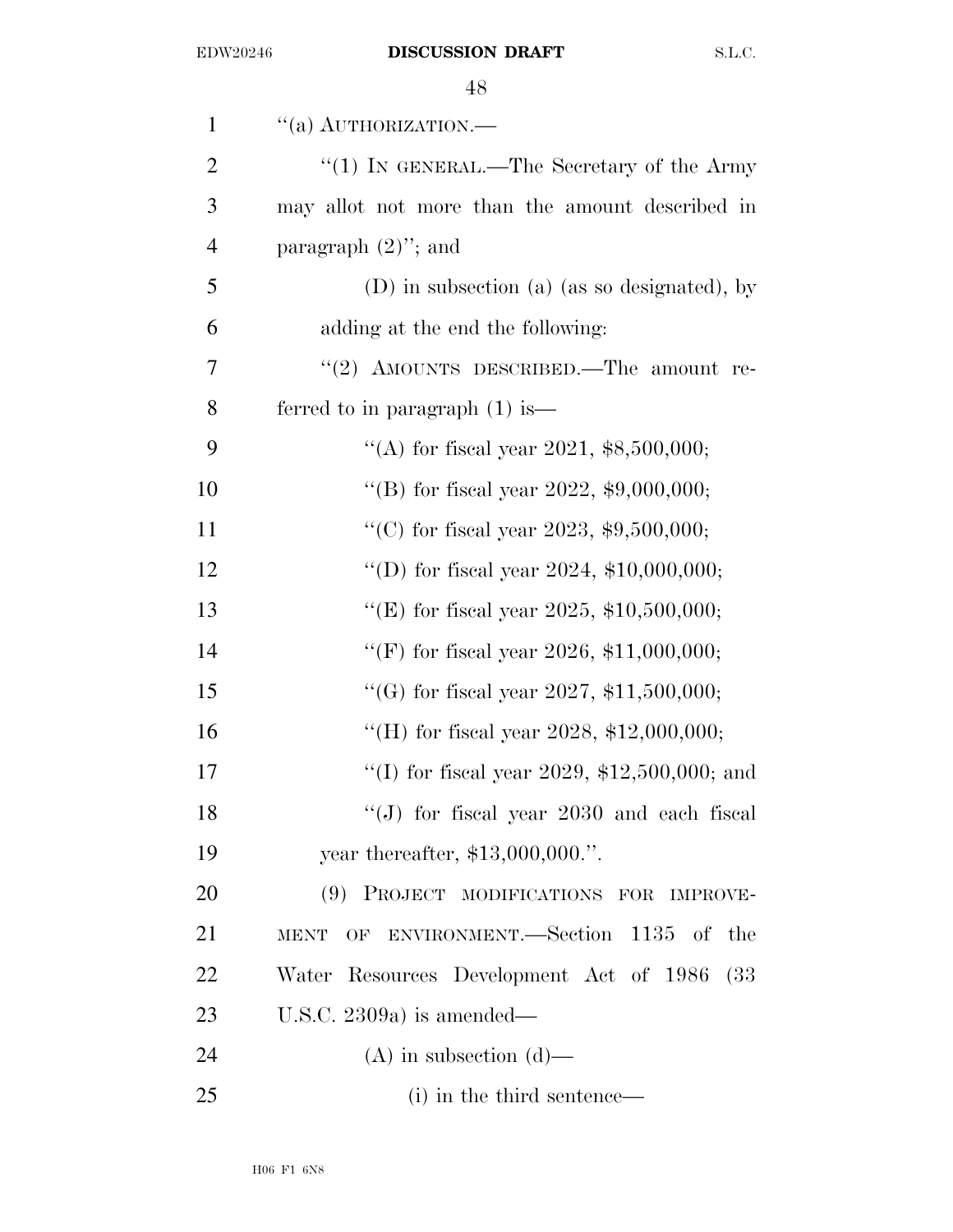| $\mathbf{1}$   | (I) by striking "Not more than"                 |
|----------------|-------------------------------------------------|
| $\overline{2}$ | and inserting the following:                    |
| 3              | $``(3)$ PROJECT LIMIT.—                         |
| $\overline{4}$ | "(A) IN GENERAL.—Except as provided in          |
| 5              | subparagraph $(B)$ , not more than"; and        |
| 6              | (II) by adding at the end the fol-              |
| 7              | lowing:                                         |
| 8              | "(B) INCREASE.—The Secretary may in-            |
| 9              | crease the maximum amount under subpara-        |
| 10             | $graph(A)$ by an amount equal to not more than  |
| 11             | 20 percent, if the Secretary determines the in- |
| 12             | crease to be appropriate.";                     |
| 13             | (ii) in the second sentence, by striking        |
| 14             | "The non-Federal share" and inserting the       |
| 15             | following:                                      |
| 16             | "(2) IN-KIND CONTRIBUTIONS.—The non-Fed-        |
| 17             | eral share"; and                                |
| 18             | (iii) in the first sentence, by striking        |
| 19             | "The non-Federal share" and inserting the       |
| 20             | following:                                      |
| 21             | "(1) IN GENERAL.—The non-Federal share";        |
| 22             | and                                             |
| 23             | (B) by striking subsection (h) and insert-      |
| 24             | ing the following:                              |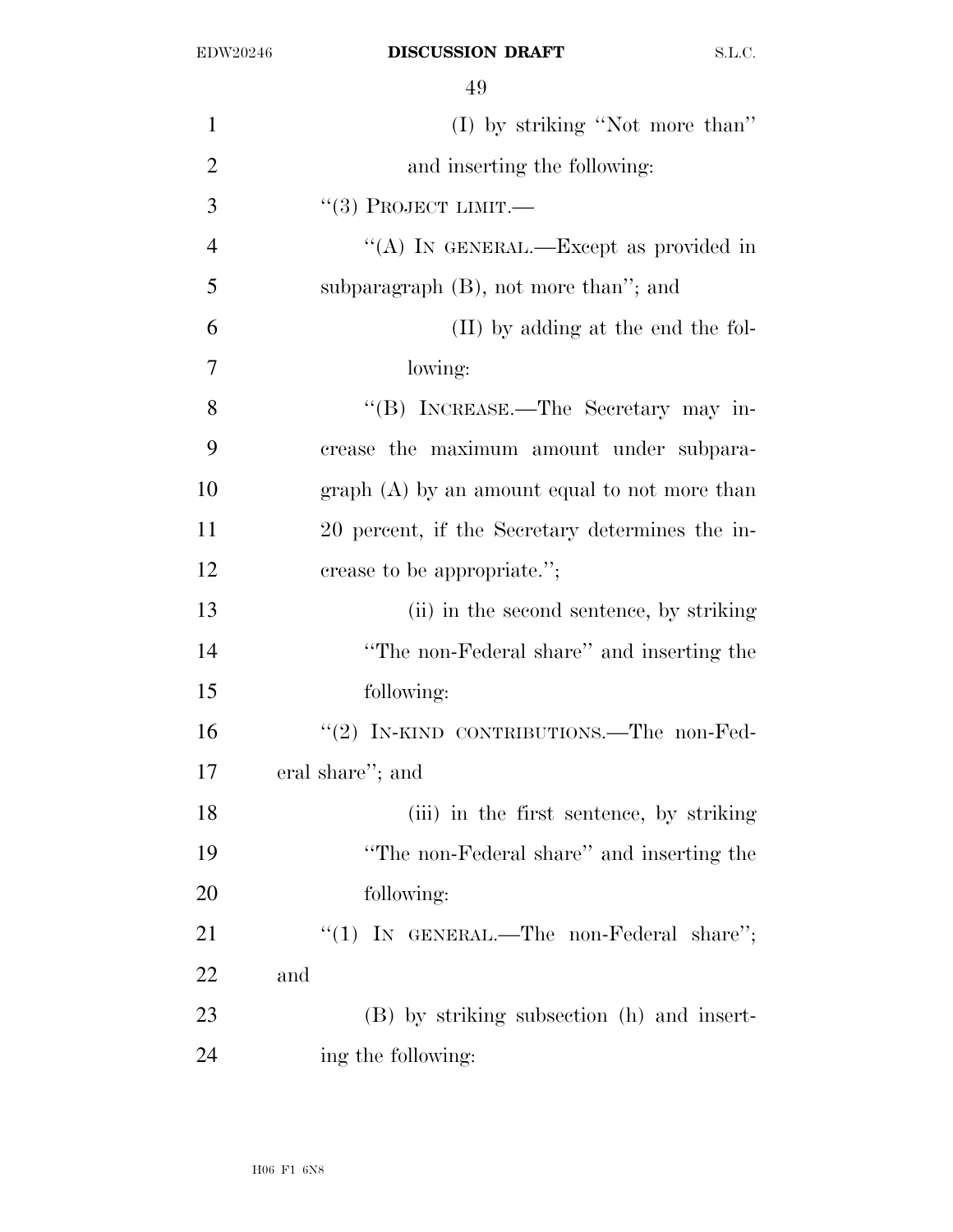''(h) AUTHORIZATION OF APPROPRIATIONS.—There are authorized to be appropriated to carry out this sec- tion—  $\frac{4}{1}$  for fiscal year 2021, \$55,000,000;  $\frac{4}{2}$  for fiscal year 2022, \$55,500,000;  $\frac{4}{3}$  for fiscal year 2023, \$56,000,000;  $(4)$  for fiscal year 2024, \$56,500,000;  $\frac{4}{5}$  for fiscal year 2025, \$57,000,000;  $\frac{4}{6}$  (6) for fiscal year 2026, \$57,500,000; ''(7) for fiscal year 2027, \$58,000,000; ''(8) for fiscal year 2028, \$58,500,000; ''(9) for fiscal year 2029, \$59,000,000; and 13 ''(10) for fiscal year 2030 and each fiscal year thereafter, \$59,500,000.''. **SEC. 1018. SHORE DAMAGE PREVENTION OR MITIGATION.**  Section 111 of the River and Harbor Act of 1968 (33 U.S.C. 426i) is amended by adding at the end the following: 19 "(f) USE OF UNITED STATES FISH AND WILDLIFE SERVICE FUNDS.—The Director of the United States Fish and Wildlife Service shall allow a non-Federal interest to use funds from the Service to satisfy all or a portion of the non-Federal share of the costs of a project under this section.''.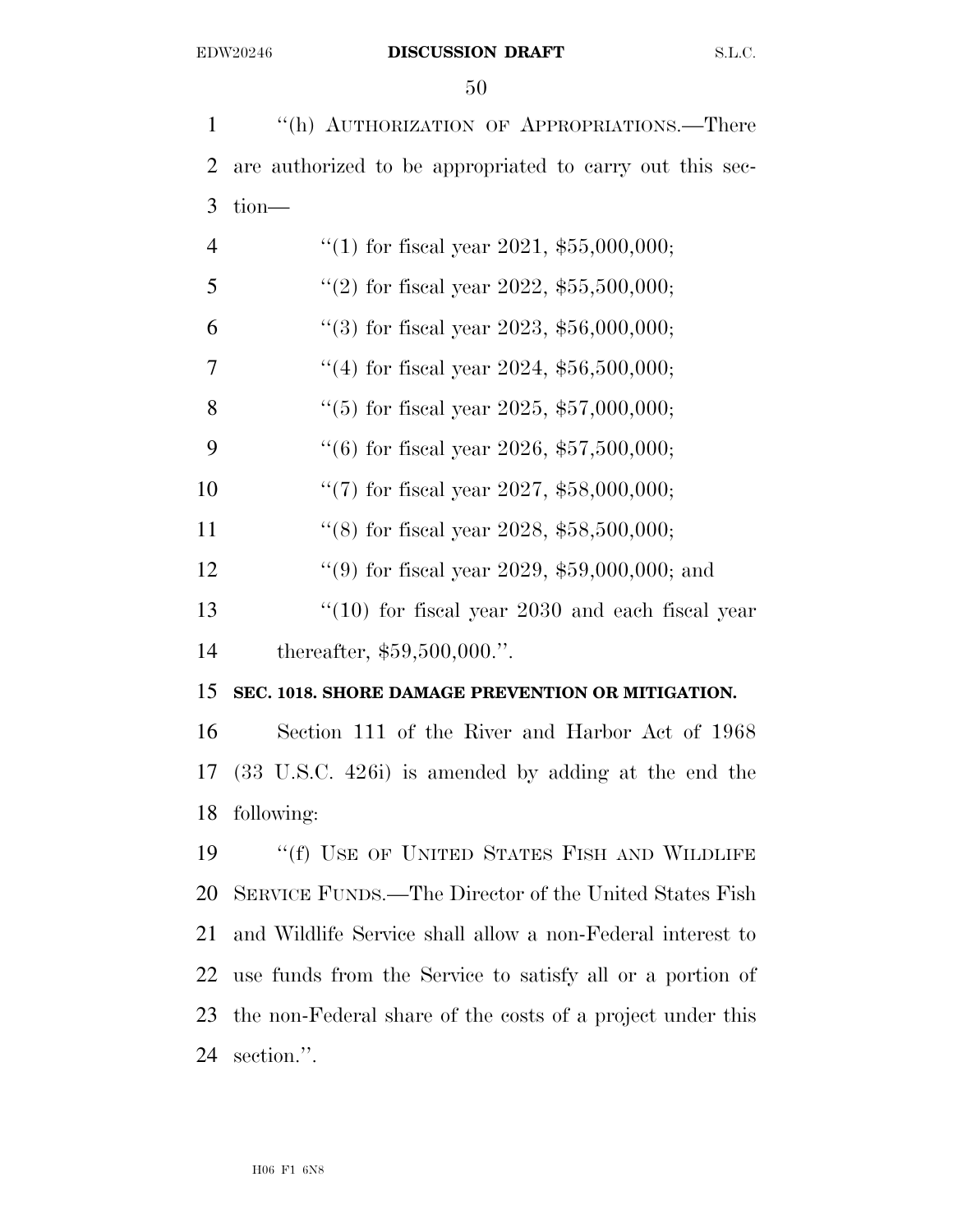## **SEC. 1019. SEDIMENT MANAGEMENT PLAN.**

2 (a) IN GENERAL.—

| 3              | (1) INITIAL PLAN.—Not later than 1 year after          |
|----------------|--------------------------------------------------------|
| $\overline{4}$ | the date of enactment of this Act, the District Com-   |
| 5              | mander of each district of the Corps of Engineers      |
| 6              | that carries out any dredging activity for navigation  |
| 7              | or other water resources development project pur-      |
| 8              | poses shall develop, at full Federal expense, and sub- |
| 9              | mit to the Secretary a 5-year sediment management      |
| 10             | plan.                                                  |
| 11             | (2) SCOPE.—Each plan developed under this              |
| 12             | section shall include—                                 |
| 13             | (A) a sediment budget for each watershed               |
| 14             | or littoral system within the district;                |
| 15             | (B) a description of the scheduled dredging            |
| 16             | and other sediment removal activities;                 |
| 17             | (C) an estimate of the amount of sediment              |
| 18             | anticipated to be dredged or removed as a re-          |
| 19             | sult of each activity described under subpara-         |
| 20             | graph (B); and                                         |
| 21             | $(D)$ an evaluation of —                               |
| 22             | (i) the suitability of the sediment an-                |
| 23             | ticipated to be dredged or removed as a re-            |
| 24             | sult of each activity described under sub-             |
| 25             | paragraph (B) for a full range of beneficial           |
| 26             | uses; and                                              |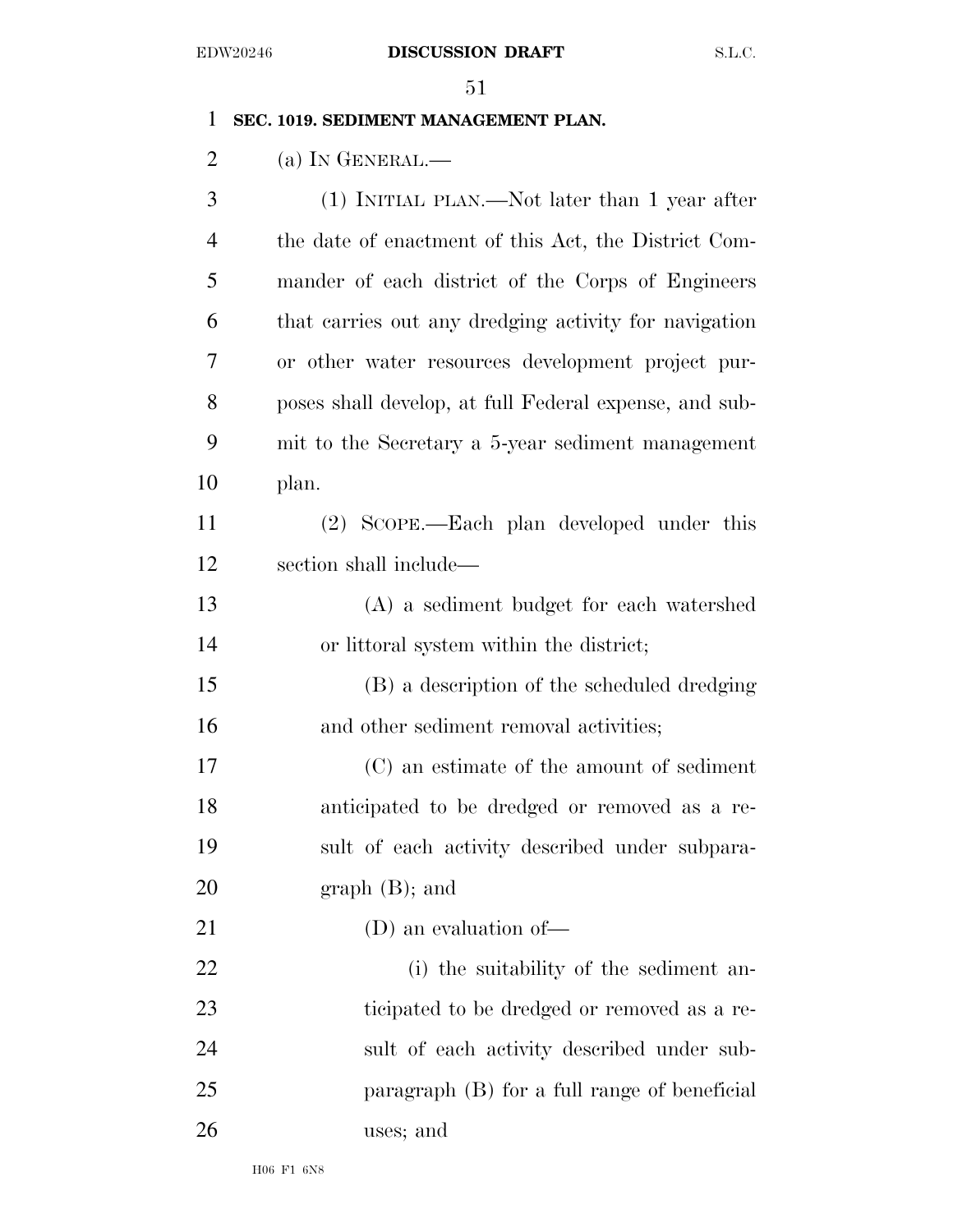| 1              | (ii) the economic and environmental                          |
|----------------|--------------------------------------------------------------|
| $\overline{2}$ | benefits and impacts, and feasibility, of                    |
| 3              | using the material for such beneficial uses.                 |
| $\overline{4}$ | $(3)$ REVISION.—On an annual basis, the Dis-                 |
| 5              | trict Commander of each district of the Corps of En-         |
| 6              | gineers shall—                                               |
| 7              | (A) revise the plan developed under para-                    |
| 8              | $graph(1);$ and                                              |
| 9              | (B) submit the revised plan to the Sec-                      |
| 10             | retary.                                                      |
| 11             | (b) PUBLIC COMMENT.—In developing or revising a              |
| 12             | plan under subsection (a), a District Commander shall        |
| 13             | provide notice and an opportunity for public comment.        |
| 14             | (c) PUBLICATION.—A District Commander that de-               |
| 15             | velops or revises a plan under subsection (a) shall make     |
|                | 16 the plan or revision to the plan, as applicable, publicly |
| 17             | available.                                                   |
| 18             | (d) TRANSMISSION TO CONGRESS.—As soon as prac-               |
| 19             | ticable after receiving a plan or a revision to a plan under |
| 20             | subsection (a), the Secretary shall transmit the plan or     |
| 21             | revision to the plan, as applicable, to Congress.            |
| 22             | (e) REGIONAL SEDIMENT MANAGEMENT PLANS.—A                    |
| 23             | plan developed under this section—                           |
| 24             | (1) shall be in addition to regional sediment                |
| 25             | management plans prepared under section $204(a)$ of          |
|                |                                                              |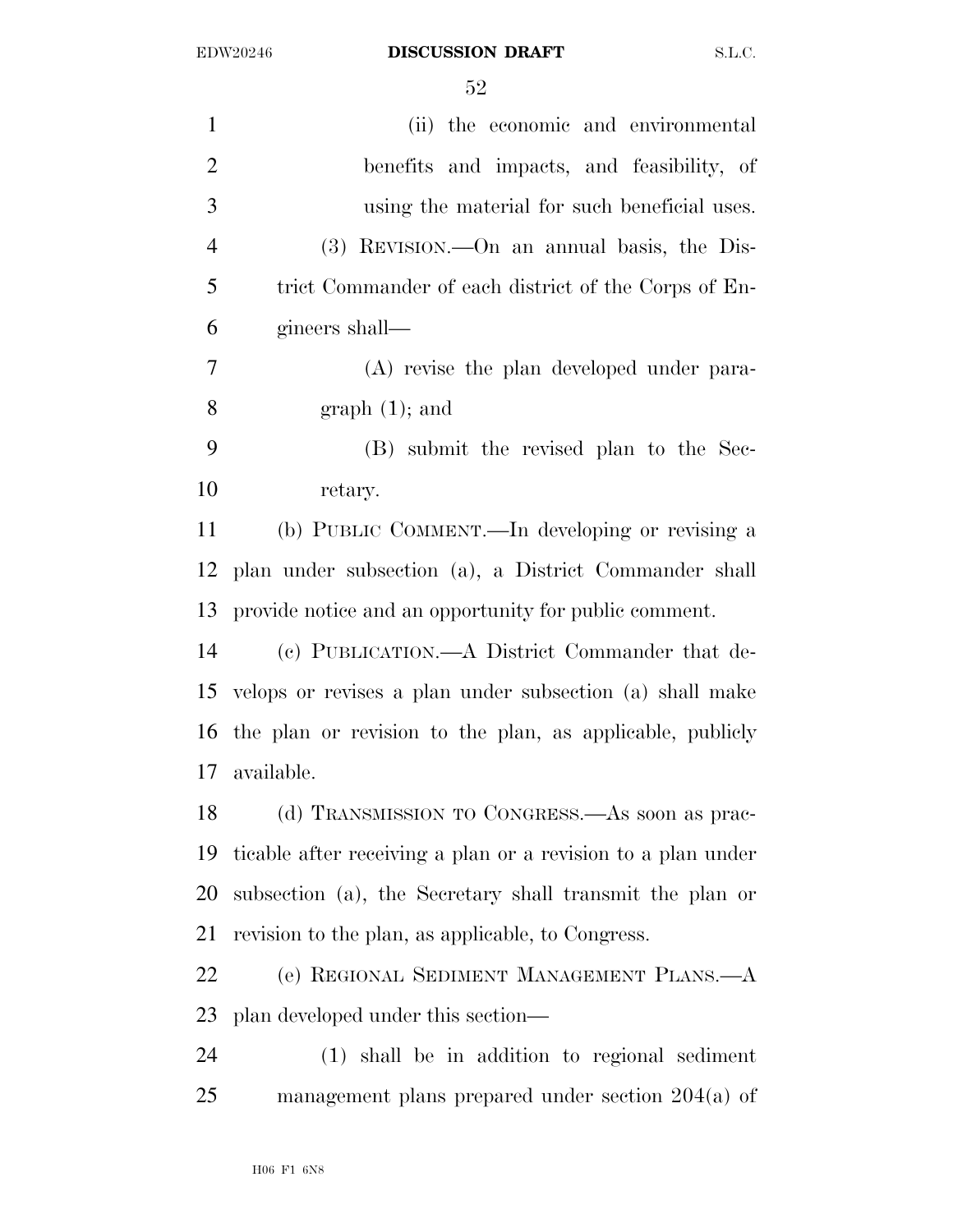| $\mathbf{1}$   | the Water Resources Development Act of 1992 (33)      |
|----------------|-------------------------------------------------------|
| $\overline{2}$ | U.S.C. $2326(a)$ ; and                                |
| 3              | $(2)$ shall not be subject to section $204(g)$ of the |
| $\overline{4}$ | Water Resources Development Act of 1992 (33           |
| 5              | U.S.C. $2326(g)$ ).                                   |
| 6              | SEC. 1020. CRITERIA FOR FUNDING ENVIRONMENTAL IN-     |
| 7              | FRASTRUCTURE PROJECTS.                                |
| 8              | (a) CERTAIN ENVIRONMENTAL PROJECTS.—                  |
| 9              | (1) IN GENERAL.—Except as provided in para-           |
| 10             | $graph(3)$ , the Secretary shall develop written cri- |
| 11             | teria for the ranking of environmental infrastructure |
| 12             | projects of the Secretary for the purpose of          |
| 13             | prioritizing funding, including, at a minimum—        |
| 14             | (A) the extent of the local economic impact           |
| 15             | of the project;                                       |
| 16             | (B) whether the project is in a rural com-            |
| 17             | munity;                                               |
| 18             | (C) whether the project is in or would ben-           |
| 19             | efit counties or communities with high poverty        |
| 20             | rates; and                                            |
| 21             | (D) whether the project is in a financially           |
| 22             | distressed area.                                      |
| 23             | (2) INCLUSION IN GUIDANCE.—The Secretary              |
| 24             | shall include the criteria developed under paragraph  |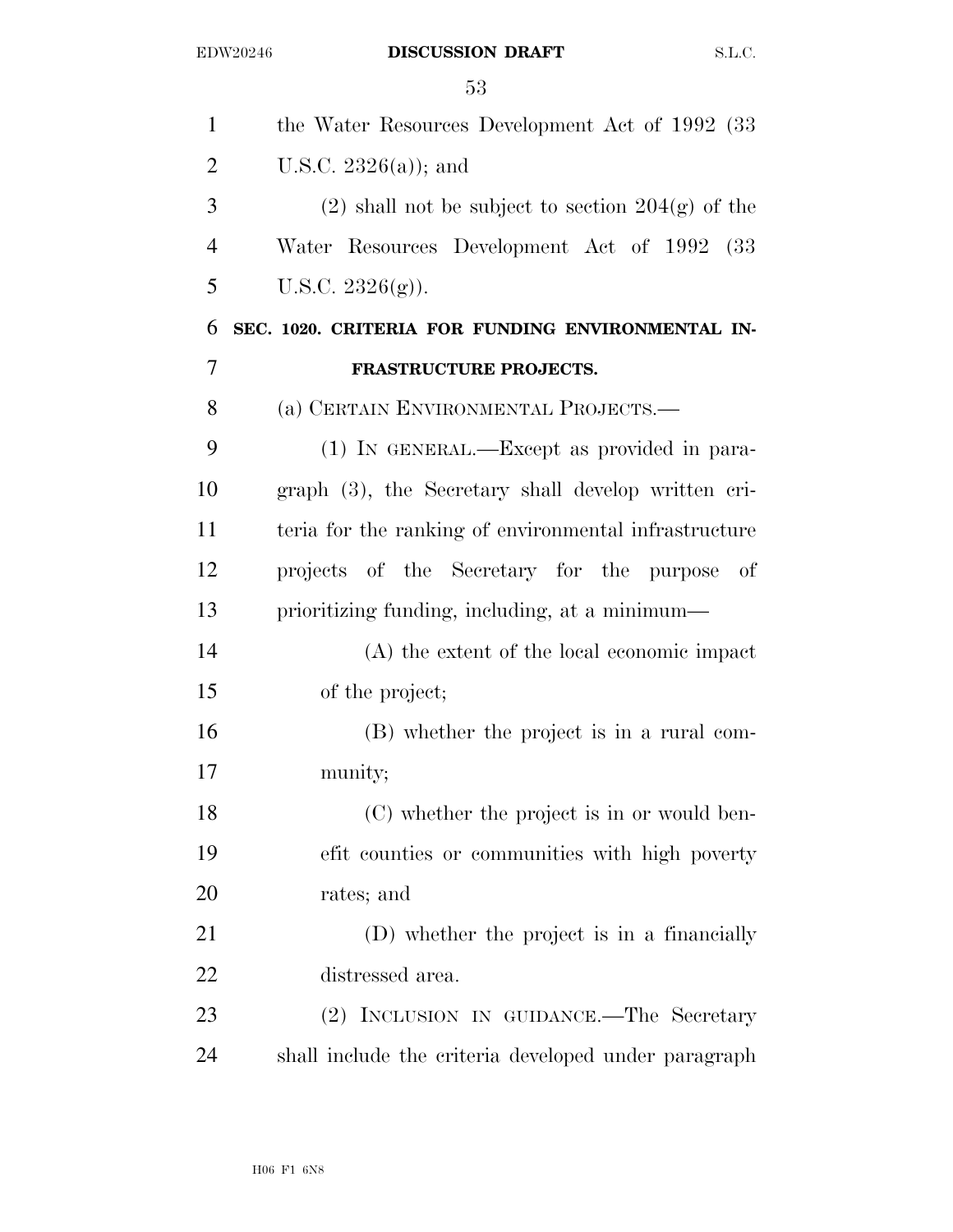| $\mathbf{1}$   | (1) in the annual Civil Works Direct Program Devel-                      |
|----------------|--------------------------------------------------------------------------|
| $\overline{2}$ | opment Policy Guidance of the Secretary.                                 |
| 3              | (3) APPLICABILITY.—This subsection shall not                             |
| $\overline{4}$ | apply to any environmental infrastructure project                        |
| 5              | authorized under section 219 of the Water Re-                            |
| 6              | sources Development Act of 1992 (106 Stat. 4835).                        |
| 7              | ENVIRONMENTAL INFRASTRUCTURE.-Section<br>(b)                             |
| 8              | 219 of the Water Resources Development Act of 1992                       |
| 9              | $(106 \text{ Stat. } 4835; 113 \text{ Stat. } 335)$ is amended by adding |
| 10             | at the end the following:                                                |
| 11             | "(g) CRITERIA FOR RANKING PROJECTS.—                                     |
| 12             | " $(1)$ IN GENERAL.—The Secretary shall develop                          |
| 13             | written criteria for ranking projects authorized                         |
| 14             | under this section for funding.                                          |
| 15             | "(2) REQUIREMENTS.—The written criteria                                  |
| 16             | under paragraph $(1)$ shall include—                                     |
| 17             | $\lq\lq$ the benefits of the project to the local                        |
| 18             | economy;                                                                 |
| 19             | "(B) the extent to which the project will                                |
| 20             | enhance local development;                                               |
| 21             | $\lq\lq$ (C) the number of jobs that will be di-                         |
| 22             | rectly created by the project; and                                       |
| 23             | $\lq\lq$ (D) any other criteria that the Secretary                       |
| 24             | considers to be appropriate.".                                           |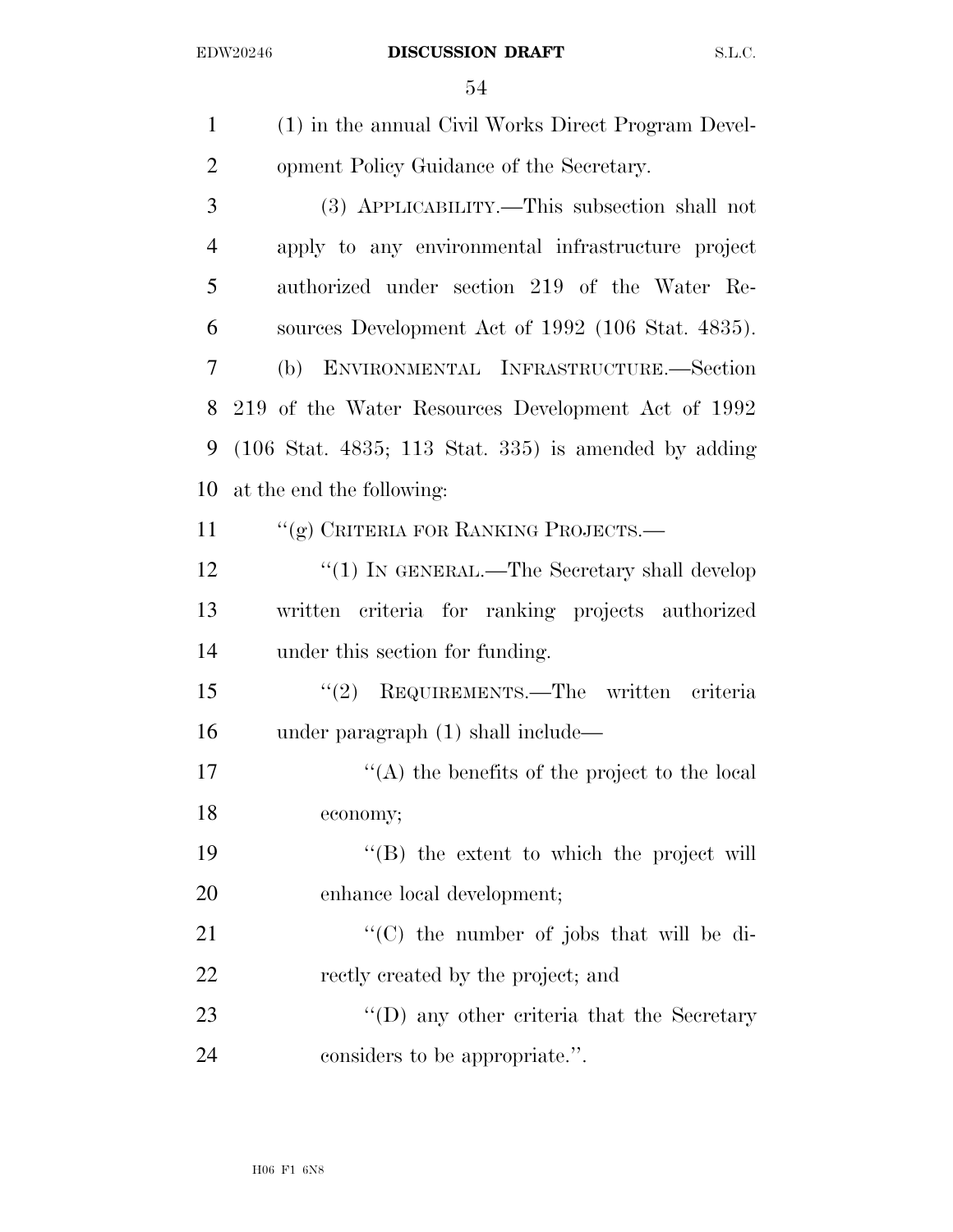### **SEC. 1021. AGING INFRASTRUCTURE.**

(a) DEFINITIONS.—In this section:

 (1) AGING INFRASTRUCTURE.—The term ''aging infrastructure'' means a project of the Corps of Engineers or any other water resources, water storage, or irrigation project of another Federal agency that is greater than 75 years old.

8 (2) ENHANCED INSPECTION.—The term "en- hanced inspection'' means an inspection that uses current or innovative technology, including Light Detection and Ranging (commonly known as ''LiDAR''), ground penetrating radar, subsurface imaging, or subsurface geophysical techniques, to de- tect whether the features of the aging infrastructure are structurally sound and can operate as intended, or are at risk of failure.

(b) CONTRACTS FOR ENHANCED INSPECTION.—

 (1) IN GENERAL.—The Secretary is authorized to enter into a contract with another Federal agency or a non-Federal entity that owns, or operates and maintains, a water resources, water storage, or irri- gation project for carrying out enhanced inspections of aging infrastructure.

 (2) CERTAIN CIRCUMSTANCES.—Subject to the availability of appropriations, the Secretary shall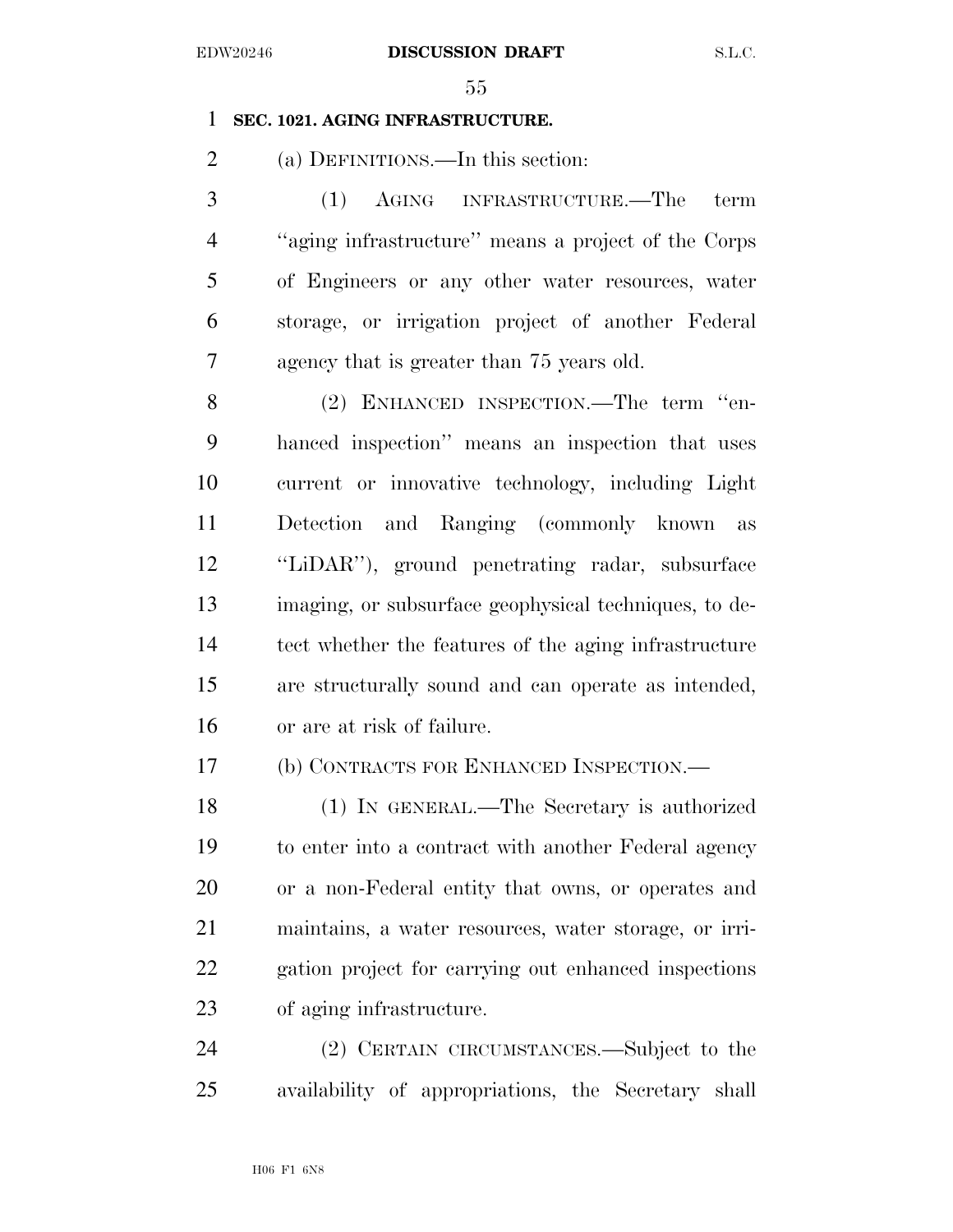| $\mathbf{1}$   | enter into a contract described in paragraph (1),            |
|----------------|--------------------------------------------------------------|
| $\overline{2}$ | $if$ —                                                       |
| 3              | (A) another Federal agency or a non-Fed-                     |
| $\overline{4}$ | eral entity requests that the Secretary carry out            |
| 5              | the inspections; and                                         |
| 6              | (B) the inspection is at the full expense of                 |
| 7              | the other Federal agency or non-Federal entity               |
| 8              | requesting the inspections.                                  |
| 9              | (c) LIMITATION.—The Secretary shall not require a            |
| 10             | non-Federal entity associated with a project under the ju-   |
| 11             | risdiction of another Federal agency to carry out correc-    |
| 12             | tive or remedial actions in response to an inspection under  |
| 13             | this section.                                                |
| 14             | (d) AUTHORIZATION OF APPROPRIATIONS.—There is                |
| 15             | authorized to be appropriated to carry out this section      |
| 16             | $$20,000,000$ , to remain available until expended.          |
| 17             | SEC. 1022. EXPEDITING REPAIRS AND RECOVERY FROM              |
| 18             | FLOODING.                                                    |
| 19             | (a) IN GENERAL.—During the 5-year period begin-              |
| 20             | ning on the date of enactment of this Act, the Secretary     |
| 21             | shall prioritize and expedite the processing of applications |
| 22             | for permits under section 10 of the Act of March 3, 1899     |
| 23             | (commonly known as the "Rivers and Harbors Act of            |
| 24             | 1899") (30 Stat. 1151, chapter 425; 33 U.S.C. 403), and      |
| 25             | section 404 of the Federal Water Pollution Control Act       |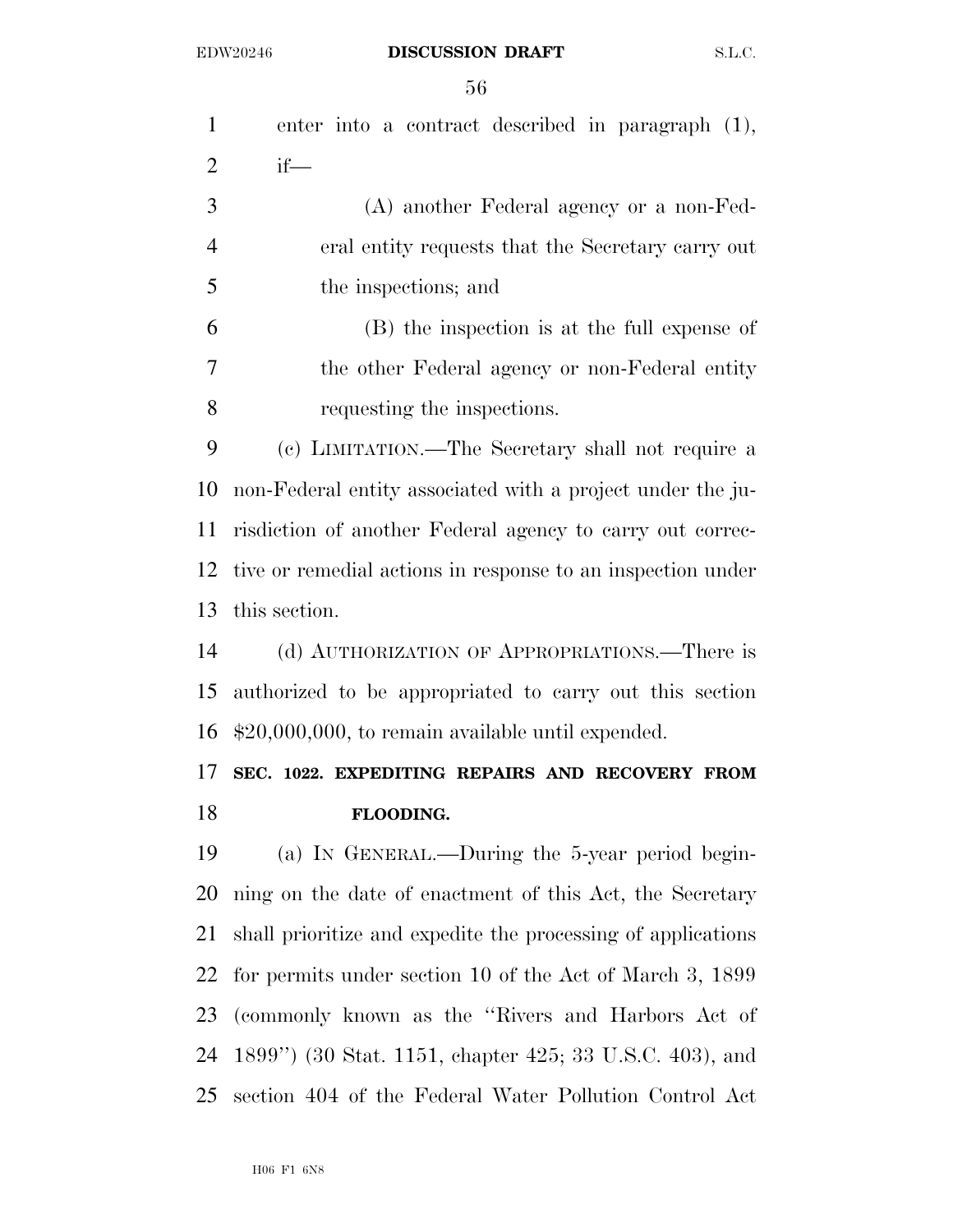#### EDW20246 **DISCUSSION DRAFT** S.L.C.

 (33 U.S.C. 1344), and permissions under section 14 of the Act of March 3, 1899 (commonly known as the ''Riv- ers and Harbors Act of 1899'') (30 Stat. 1152, chapter 425; 33 U.S.C. 408), to complete repairs, reconstruction (including improvements), and upgrades to flood control infrastructure damaged by flooding events during calendar years 2017 through 2020, including flooding events caused by ice jams.

 (b) PUBLIC INTEREST.—An activity described in sub- section (a) shall be considered to be in the public interest, unless the activity would induce flooding in another loca-tion.

 (c) SAVINGS PROVISION.—Nothing in this section af- fects, preempts, or interferes with any obligation to com- ply with the provisions of any Federal environmental law, including—

- (1) the National Environmental Policy Act of 1969 (42 U.S.C. 4321 et seq.);
- (2) the Federal Water Pollution Control Act (33 U.S.C. 1251 et seq.); and
- (3) the Endangered Species Act of 1973 (16 U.S.C. 1531 et seq.).

#### **SEC. 1023. UPPER SNAKE RIVER LEVEES.**

 (a) IN GENERAL.—The Secretary shall prioritize and expedite, in coordination with State and local authorities,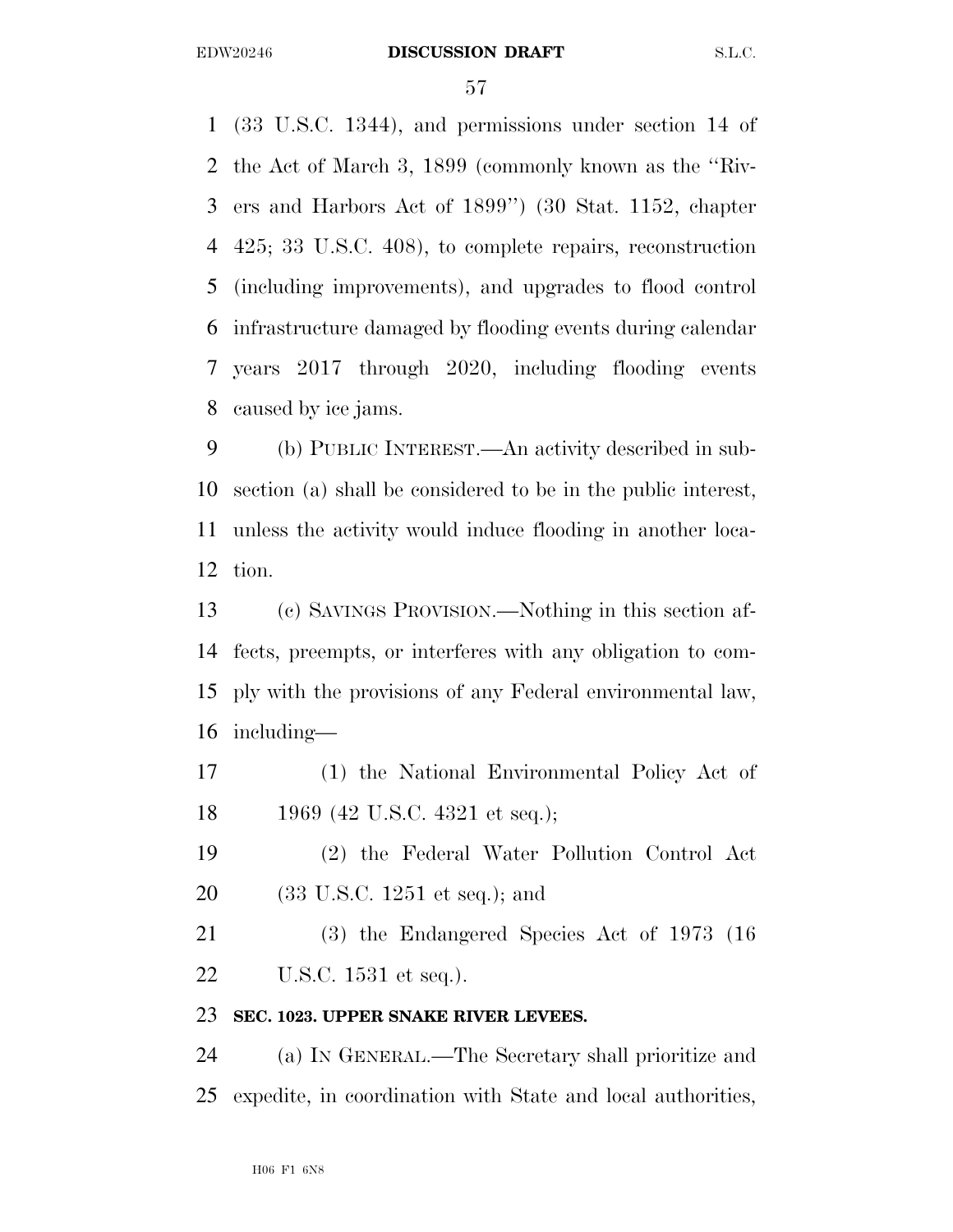the completion of maintenance and repair activities to levee systems that are—

- (1) operated and maintained by the Secretary; and
- (2) in the Upper Snake River Basin.

 (b) SAVINGS PROVISION.—Nothing in this section modifies or waives the responsibility of the Secretary to comply with any applicable Federal law in carrying out this section.

### **SEC. 1024. UNIFORMITY OF NOTIFICATION SYSTEMS.**

 (a) INVENTORY.—Not later than 180 days after the date of enactment of this Act, the Secretary shall complete an inventory of all communication and notification sys- tems used by the Corps of Engineers with respect to projects, initiatives, and facilities of the Corps of Engi-neers.

(b) UNIFORM PLAN.—

 (1) IN GENERAL.—Not later than 1 year after the date of enactment of this Act, the Secretary shall develop a plan for the uniformity of commu- nication and notification systems for projects, initia-tives, and facilities of the Corps of Engineers.

 (2) INCLUSIONS.—The plan under paragraph (1) shall—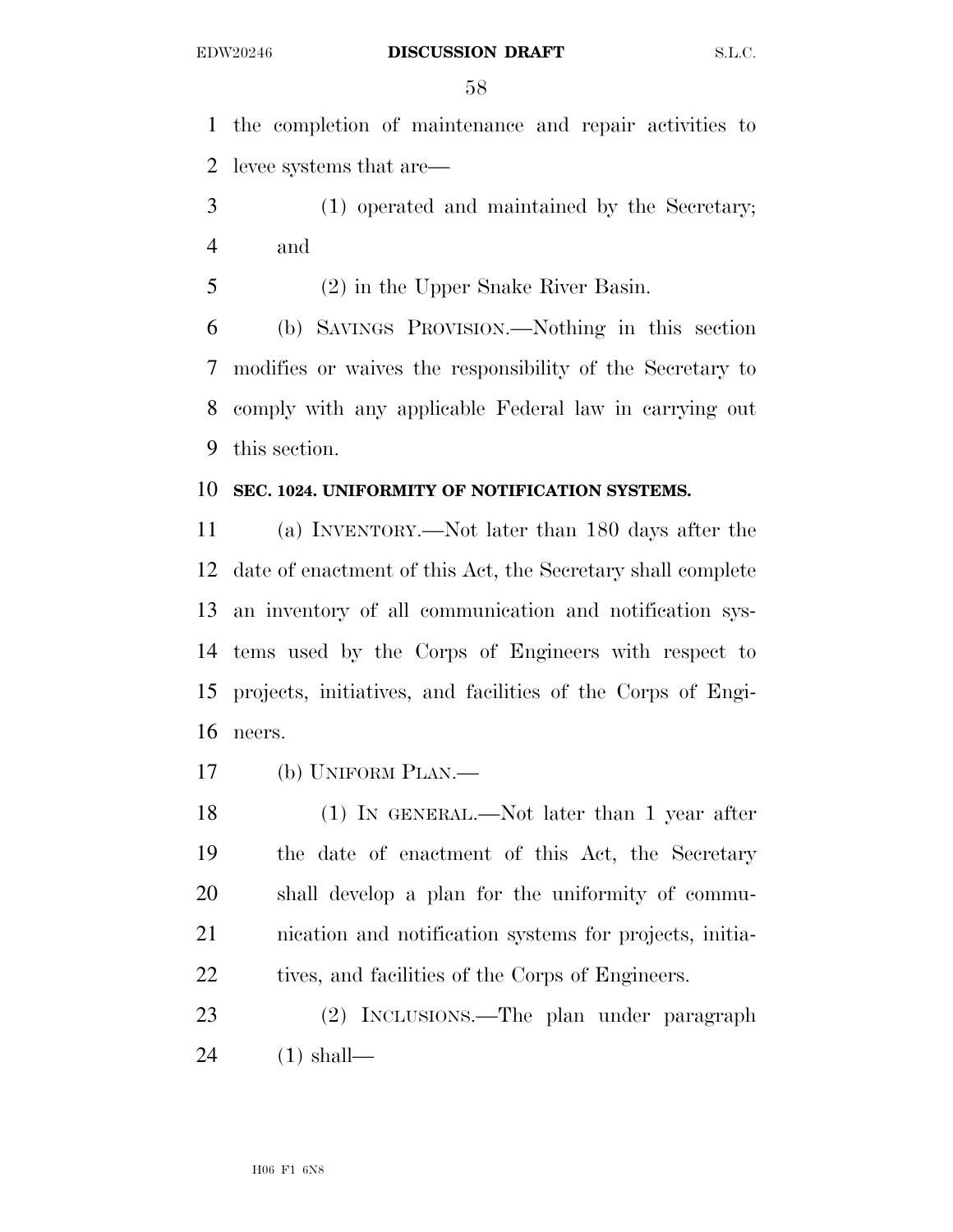(A) provide access to information in all forms practicable, including email, text mes- sages, news programs and websites, radio, and other forms of notification; (B) establish a notification system for any projects, initiatives, or facilities of the Corps of Engineers that do not have a notification sys- tem; (C) streamline existing communication and notification systems to improve the strength and uniformity of those systems; and (D) emphasize the necessity of timeliness in notification systems and ensure that the methods of notification can transmit informa- tion in a timely manner. 16 (3) IMPLEMENTATION.— (A) IN GENERAL.—Except as provided in subparagraph (B), not later than 2 years after the date of enactment of this Act, the Secretary shall complete the implementation of the plan 21 under paragraph (1). **(B) EMERGENCY MANAGEMENT NOTIFICA-** TION.—Not later than 18 months after the date of enactment of this Act, the Secretary shall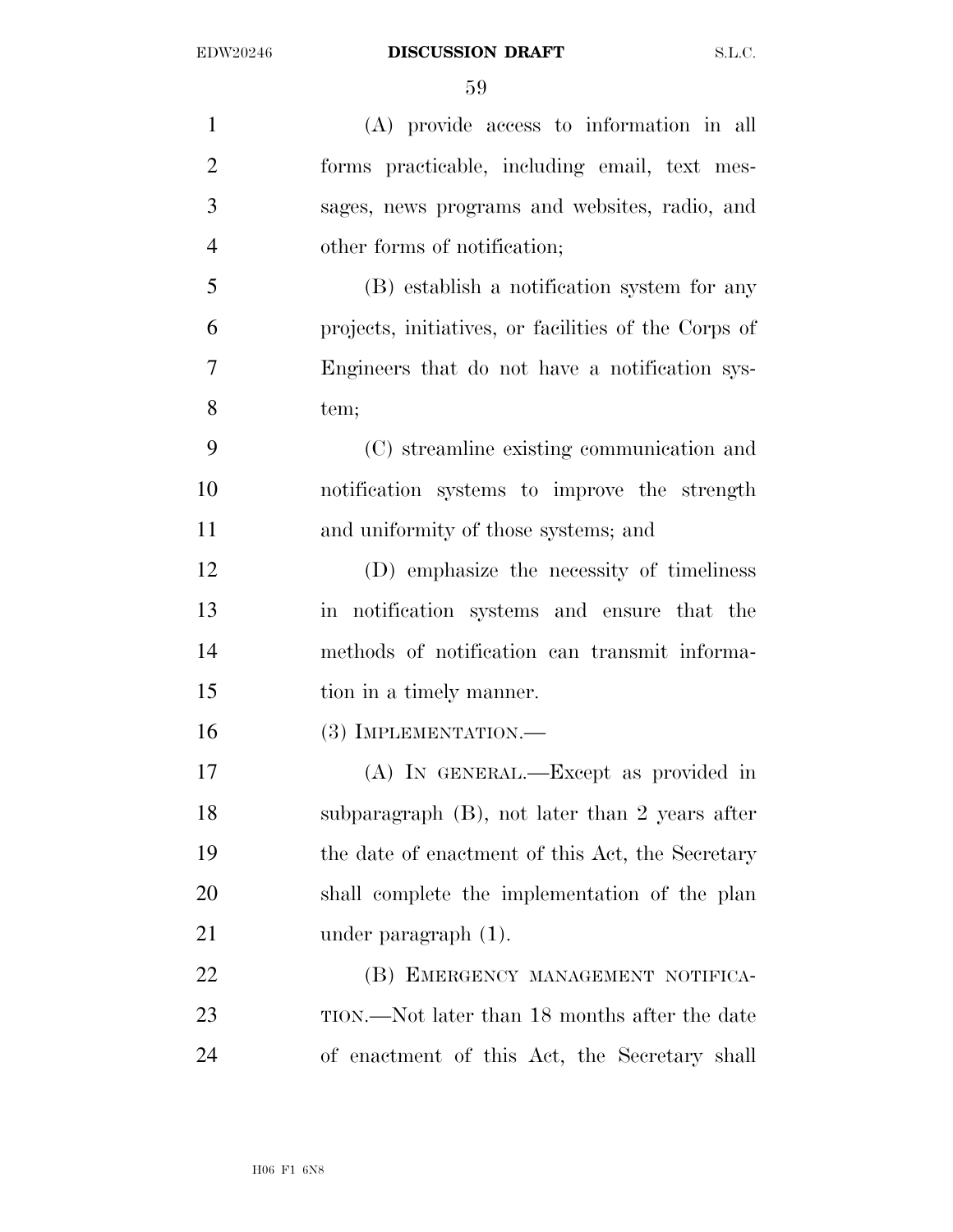| $\mathbf{1}$   | implement the provisions of the plan relating to       |
|----------------|--------------------------------------------------------|
| $\overline{2}$ | emergency management notifications.                    |
| 3              | (4) SAVINGS PROVISION.—Nothing in this sec-            |
| $\overline{4}$ | tion authorizes the elimination of any existing com-   |
| 5              | munication or notification system used by the Corps    |
| 6              | of Engineers.                                          |
| 7              | SEC. 1025. SUSQUEHANNA, DELAWARE, AND POTOMAC          |
| 8              | RIVER BASIN COMMISSIONS.                               |
| 9              | Section 5019 of the Water Resources Development        |
| 10             | Act of 2007 (121 Stat. 1201; 128 Stat. 1307) is amend- |
| 11             | $ed$ —                                                 |
| 12             | $(1)$ in subsection $(a)(3)$ , by inserting ", who     |
| 13             | may be the Administrator of the Environmental Pro-     |
| 14             | tection Agency (referred to in this section as the     |
| 15             | 'Administrator') (or a designee)," after "member";     |
| 16             | and                                                    |
| 17             | $(2)$ in subsection $(b)$ —                            |
| 18             | $(A)$ in paragraph $(1)$ , by striking "The            |
| 19             | Secretary" and inserting "Subject to the avail-        |
| 20             | ability of appropriations, the Administrator";         |
| 21             | $(B)$ in paragraph $(2)$ , by striking "For            |
| 22             | each fiscal year, the Secretary" and inserting         |
| 23             | "Subject to the availability of appropriations,        |
| 24             | for each fiscal year, the Administrator"; and          |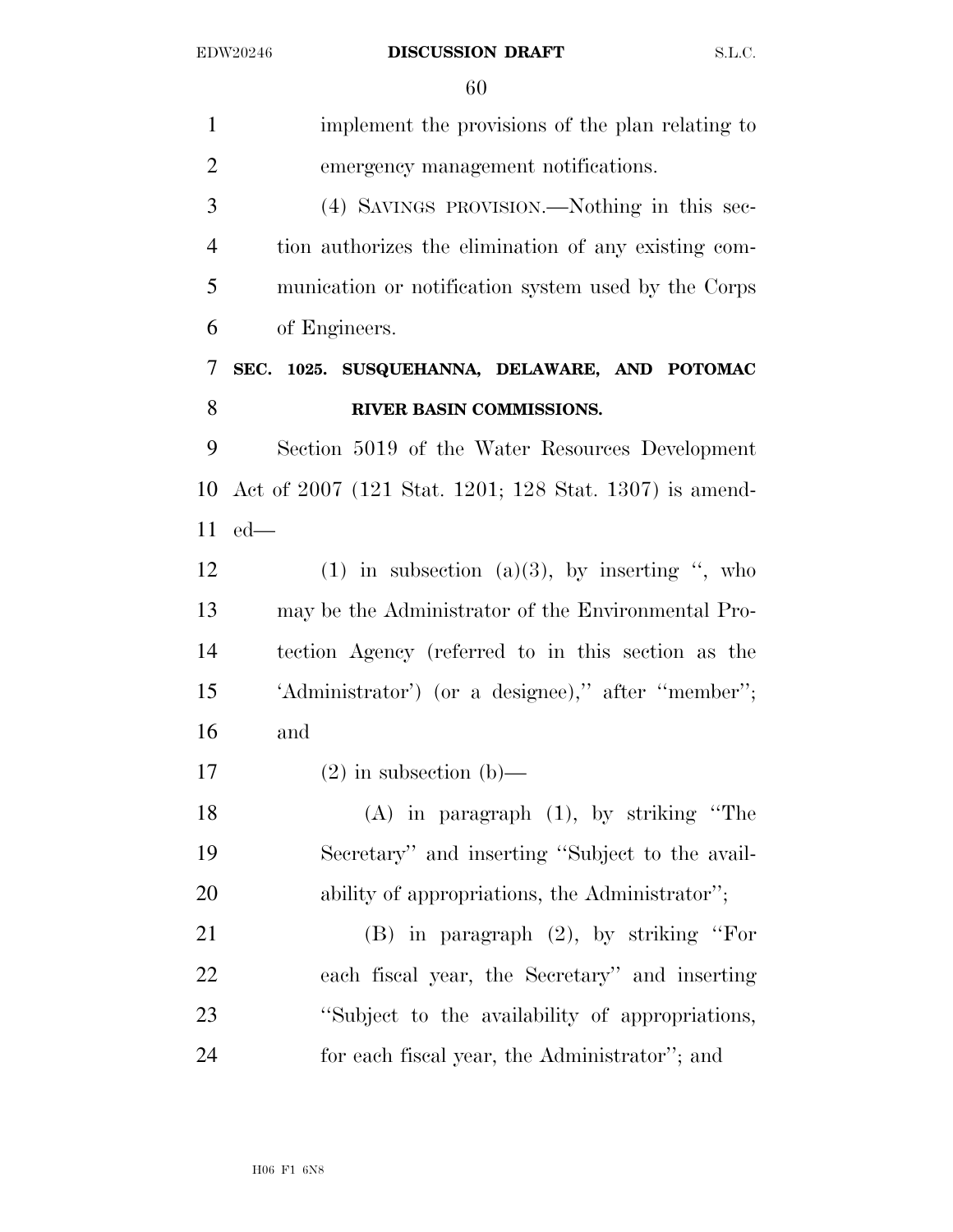(C) in paragraph (3), by striking ''Sec- retary'' each place it appears and inserting ''Administrator''. **SEC. 1026. WILMINGTON HARBOR SOUTH DISPOSAL AREA, DELAWARE.**  (a) SEDIMENT FILL HEIGHT.—Sediment fill in the Wilmington Harbor South Disposal Area confined disposal facility, Delaware, shall not be more than 45 feet. (b) USE.—Until the conveyance under subsection (c) is completed, the Wilmington Harbor South Disposal Area confined disposal facility, Delaware, shall be used for the purposes of— (1) a dredge disposal facility for the Port of Edgemoor; and (2) other uses, as determined by the State of Delaware. (c) CONVEYANCE.—As soon as practicable after sedi- ment fill in the Wilmington Harbor South Disposal Area confined disposal facility, Delaware, reaches 45 feet, the Secretary shall complete the conveyance of nonusable land at the Wilmington Harbor South Disposal Area confined

 disposal facility, Delaware, to the State of Delaware for fair market value.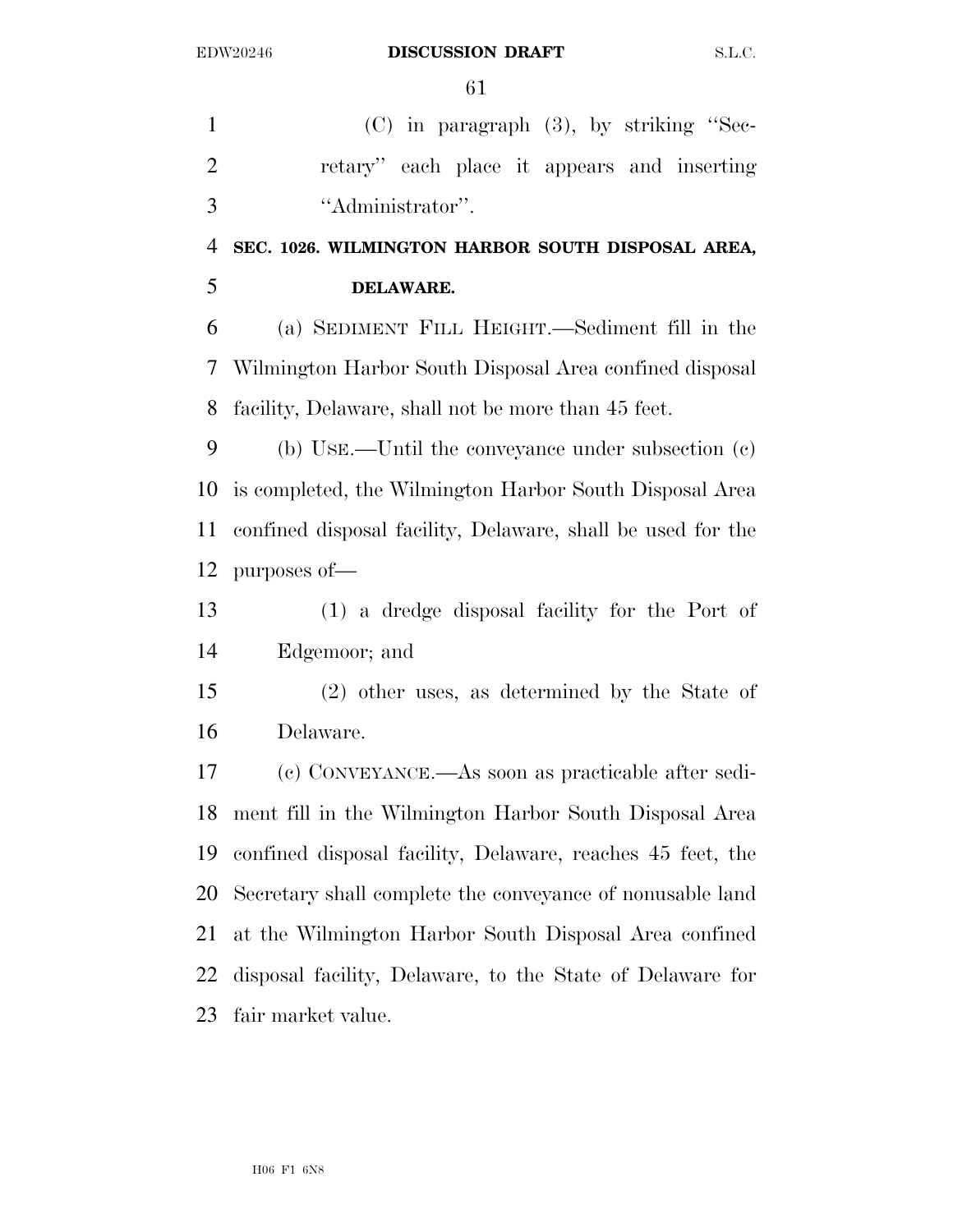# **SEC. 1027. CONVEYANCE OF WILMINGTON HARBOR NORTH DISPOSAL AREA, DELAWARE.**

 As soon as practicable, the Secretary shall complete the conveyance of the Wilmington Harbor North Disposal Area confined disposal facility, Delaware, to the State of Delaware.

## **SEC. 1028. COASTAL STORM DAMAGE REDUCTION CON-TRACTS.**

 For any project for coastal storm damage reduction, the Secretary shall seek input from the community or com- munities where the project is located that may be impacted due to the timing of the coastal storm damage reduction activities under the project to minimize, to the maximum extent practicable, any negative impacts to the local econ-omy due to the timing of those activities.

### **SEC. 1029. CORPS FLOOD POLICY WITHIN URBAN AREAS.**

 The Secretary shall expedite the completion of the re- port required under section 1211 of the America's Water Infrastructure Act of 2018 (132 Stat. 3808) relating to flooding within urban floodplains and Federal policy con- straints on the ability of the Corps of Engineers to address urban flooding.

# **SEC. 1030. REPORTING ON OVER BUDGET AND BEHIND SCHEDULE CORPS PROJECTS.**

 Not later than 180 days after the date of enactment of this Act, the Secretary shall submit to the Committee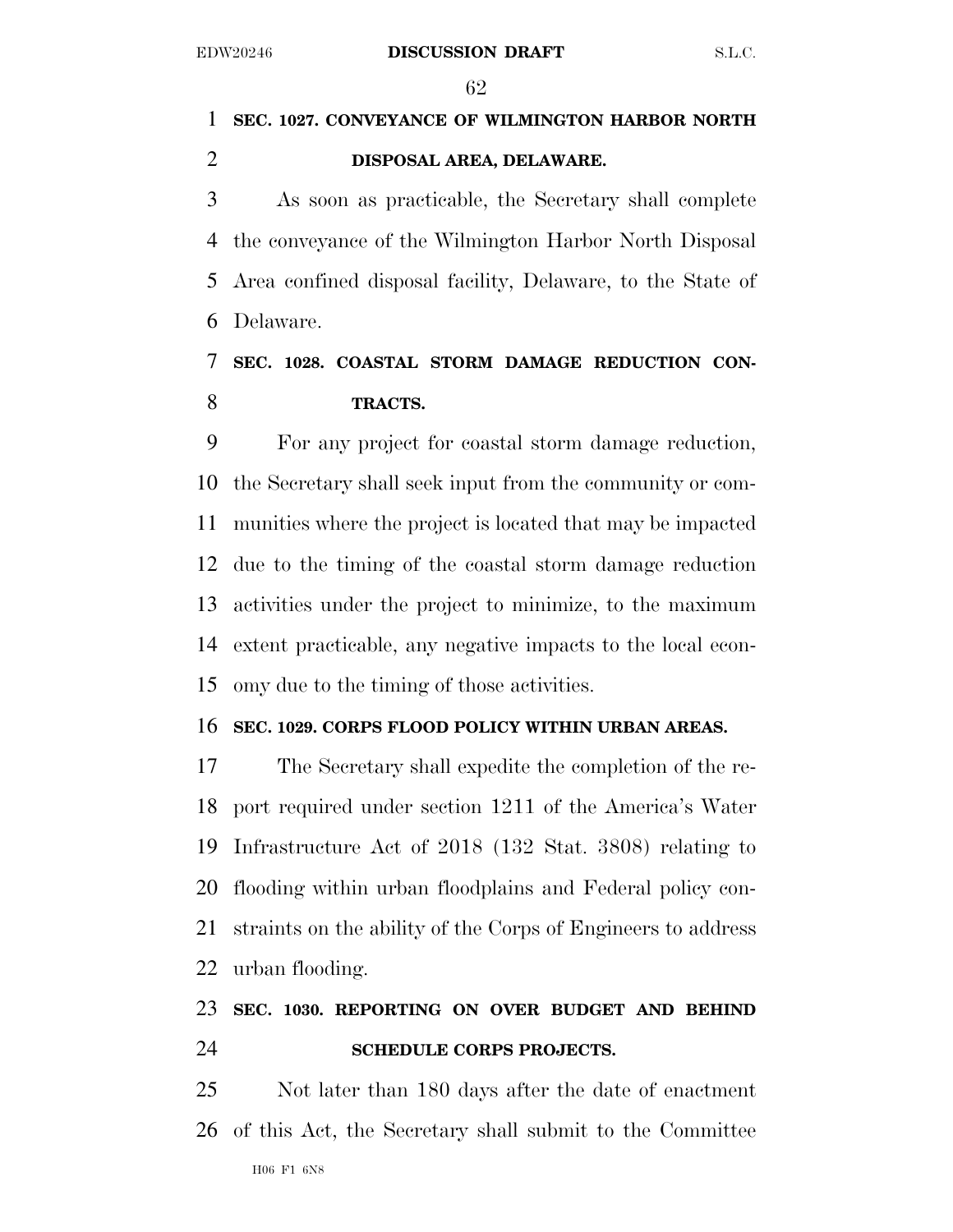on Environment and Public Works of the Senate and the Committee on Transportation and Infrastructure of the House of Representatives a report that describes each water resources project of the Secretary for which— (1) the total budget of the project exceeds the total estimated budget of the project by not less than \$100,000,000; or (2) the anticipated completion date of the project exceeds the estimated completion date of the 10 project by not less than 5 years. **SEC. 1031. DAM REMEDIATION FOR ECOSYSTEM RESTORA- TION.**  Section 542(b)(2) of the Water Resources Develop- ment Act of 2000 (114 Stat. 2671; 121 Stat. 1150) is amended— 16 (1) in subparagraph  $(F)$ , by striking "or" at the end; (2) by redesignating subparagraph (G) as sub- paragraph (H); and (3) by inserting after subparagraph (F) the fol- lowing:  $\text{``(G)}$  measures to restore, protect, and pre- serve an ecosystem affected by a dam (which may include construction of a dam)—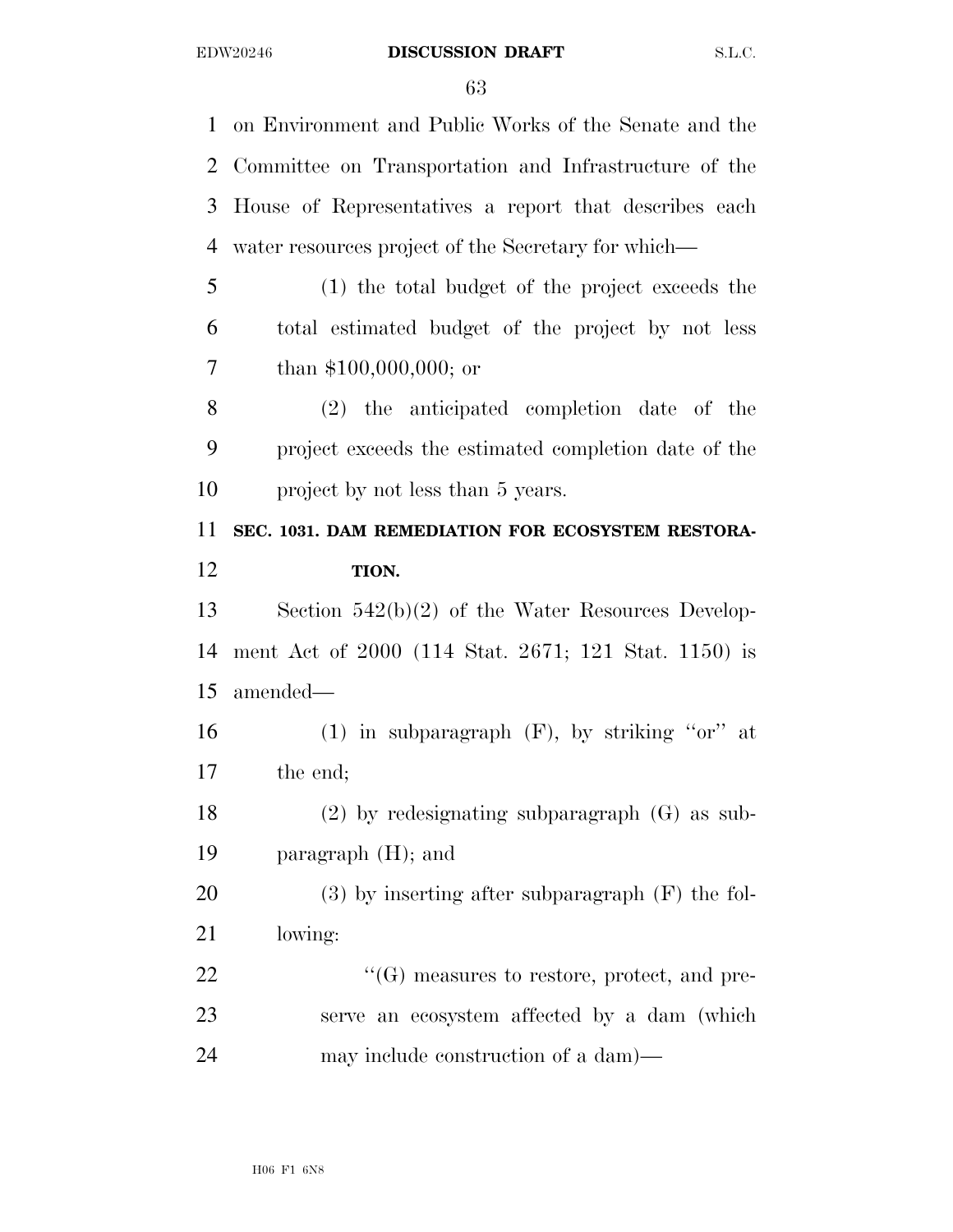| $\mathbf{1}$   | $\lq$ <sup>"(i)</sup> that has been constructed, in |
|----------------|-----------------------------------------------------|
| $\overline{2}$ | whole or in part, by the Corps of Engi-             |
| 3              | neers for flood control purposes;                   |
| $\overline{4}$ | "(ii) for which construction was com-               |
| 5              | pleted before 1940;                                 |
| 6              | "(iii) that is classified as 'high hazard           |
| 7              | potential' by the State dam safety agency           |
| 8              | of the State in which the dam is located;           |
| 9              | and                                                 |
| 10             | "(iv) that is operated by a non-Fed-                |
| 11             | eral entity; or".                                   |
| 12             | SEC. 1032. CONVEYANCE OF CERTAIN FEDERAL LAND TO    |
| 13             | THE CITY OF MONTGOMERY, ALABAMA.                    |
| 14             | (a) DEFINITIONS.—In this section:                   |
|                |                                                     |
| 15             | $(1)$ CITY.—The term "City" means the city of       |
| 16             | Montgomery, Alabama.                                |
| 17             | (2) FEDERAL LAND.—The term "Federal land"           |
| 18             | means the 62.38 acres of land and water under the   |
| 19             | primary jurisdiction of the Secretary in the R.E.   |
| 20             | "Bob" Woodruff Project Area that is covered by      |
| 21             | lease number DACW01-1-05-0037, including the        |
| <u>22</u>      | parcels and structure known as "Powder Magazine",   |
| 23             | which is a National Historic Site.                  |
| 24             | (b) CONVEYANCE AUTHORIZED.—To the extent prac-      |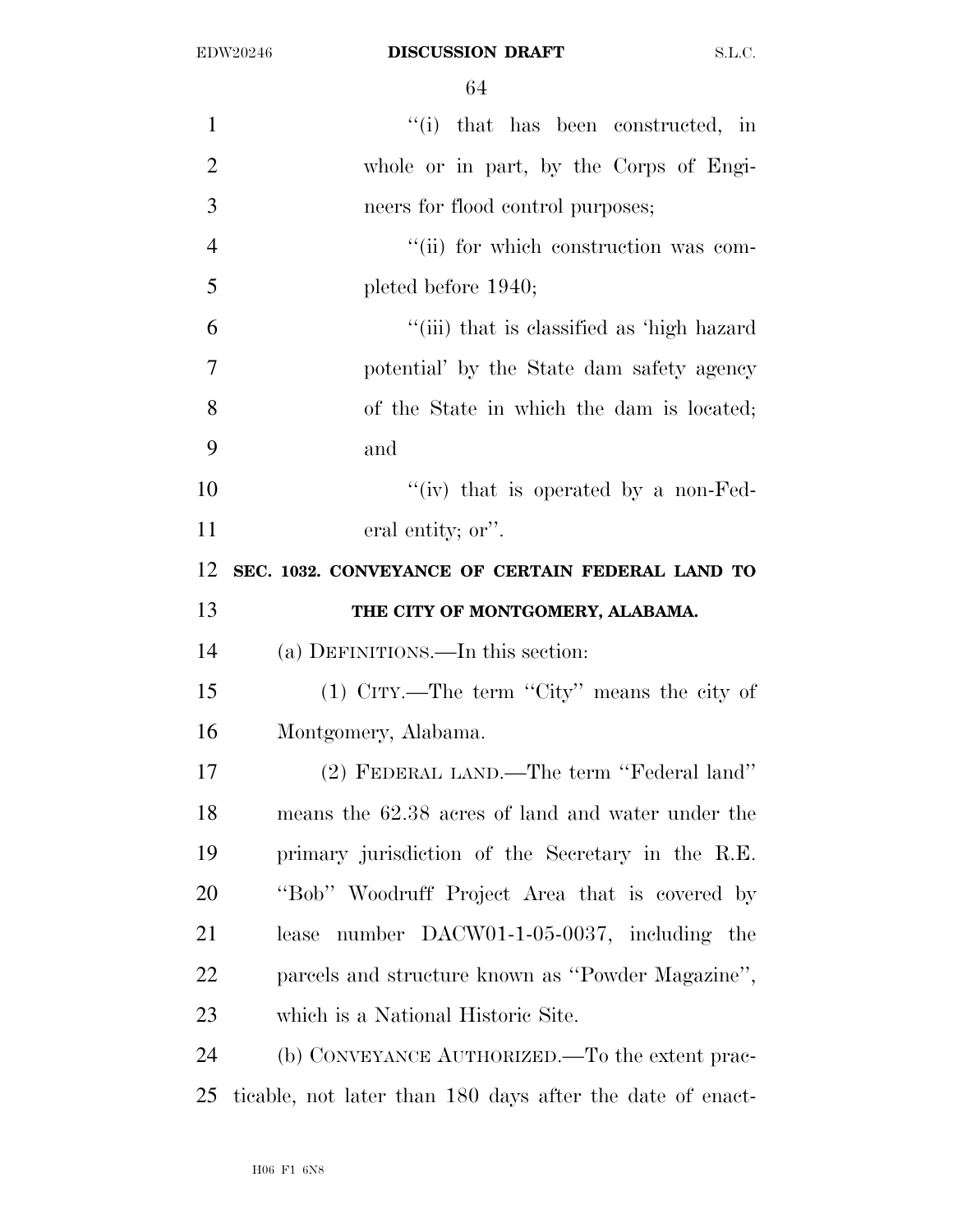#### EDW20246 **DISCUSSION DRAFT** S.L.C.

 ment of this Act, the Secretary shall, on request of the City, convey to the City all right, title, and interest of the United States in and to the Federal land.

 (c) CONVEYANCE OF FEDERAL LAND FOR USE AS HISTORIC MONUMENT.—If the Secretary of the Interior determines that any portion of the Federal land is suitable and desirable for use as a historic monument, the Sec- retary may convey such portion of the Federal land to the City, without monetary consideration, in accordance with section 550(h) of title 40, United States Code.

 (d) CONVEYANCE OF FEDERAL LAND NOT SUITABLE FOR USE AS HISTORIC MONUMENT.—The Secretary shall convey any portion of the Federal land not conveyed under subsection (c)—

(1) by quitclaim deed; and

 (2) subject to terms and conditions that area mutually satisfactory to the Secretary and the City, including such additional terms and conditions as the Secretary considers appropriate—

- (A) to protect the interests of the United States, such as any required easements;
- (B) to protect and maintain the National Historic Site described in subsection (a)(2), in accordance with applicable law; and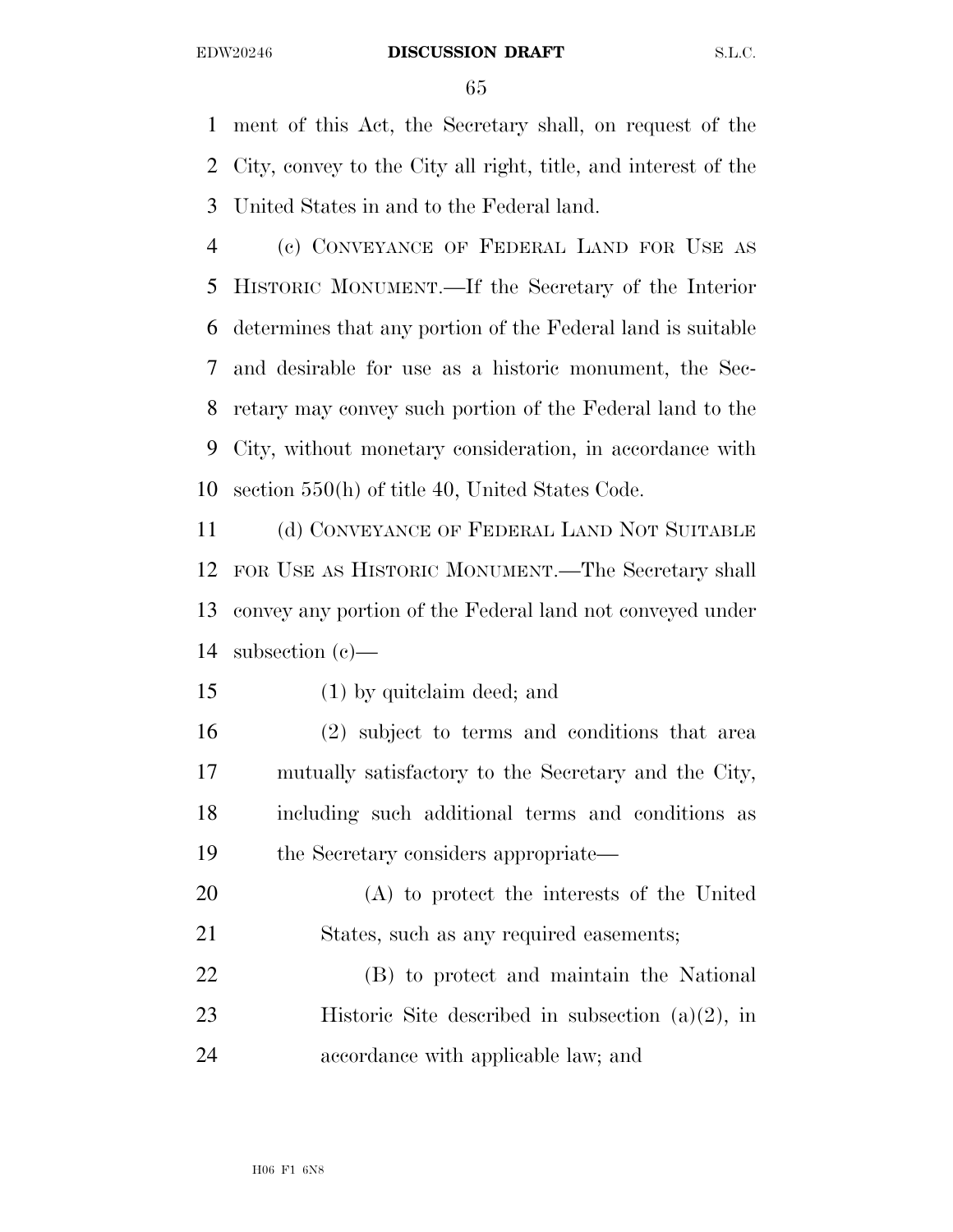(C) to preserve public access to the Fed-eral land.

 (e) CONSIDERATION REQUIRED.—As consideration for a conveyance under subsection (d), the City shall pay to the Secretary an amount that is not less than the fair market value of the Federal land, as determined by the Secretary.

8 (f) PAYMENT OF COSTS OF CONVEYANCE.

 (1) PAYMENT REQUIRED.—The Secretary shall require the City to pay the costs incurred by the Secretary after the date of enactment of this Act re- lating to any conveyance of the Federal land under this section, including—

(A) survey costs;

 (B) costs relating to environmental docu-mentation; and

 (C) any other administrative costs relating to the conveyance.

 (2) REFUND OF EXCESS AMOUNTS.—If the Sec- retary collects amounts from the City under para- graph (1) before the costs are actually incurred and those amounts exceed the costs actually incurred by the Secretary in carrying out the conveyance, the Secretary shall refund the excess amounts to the City.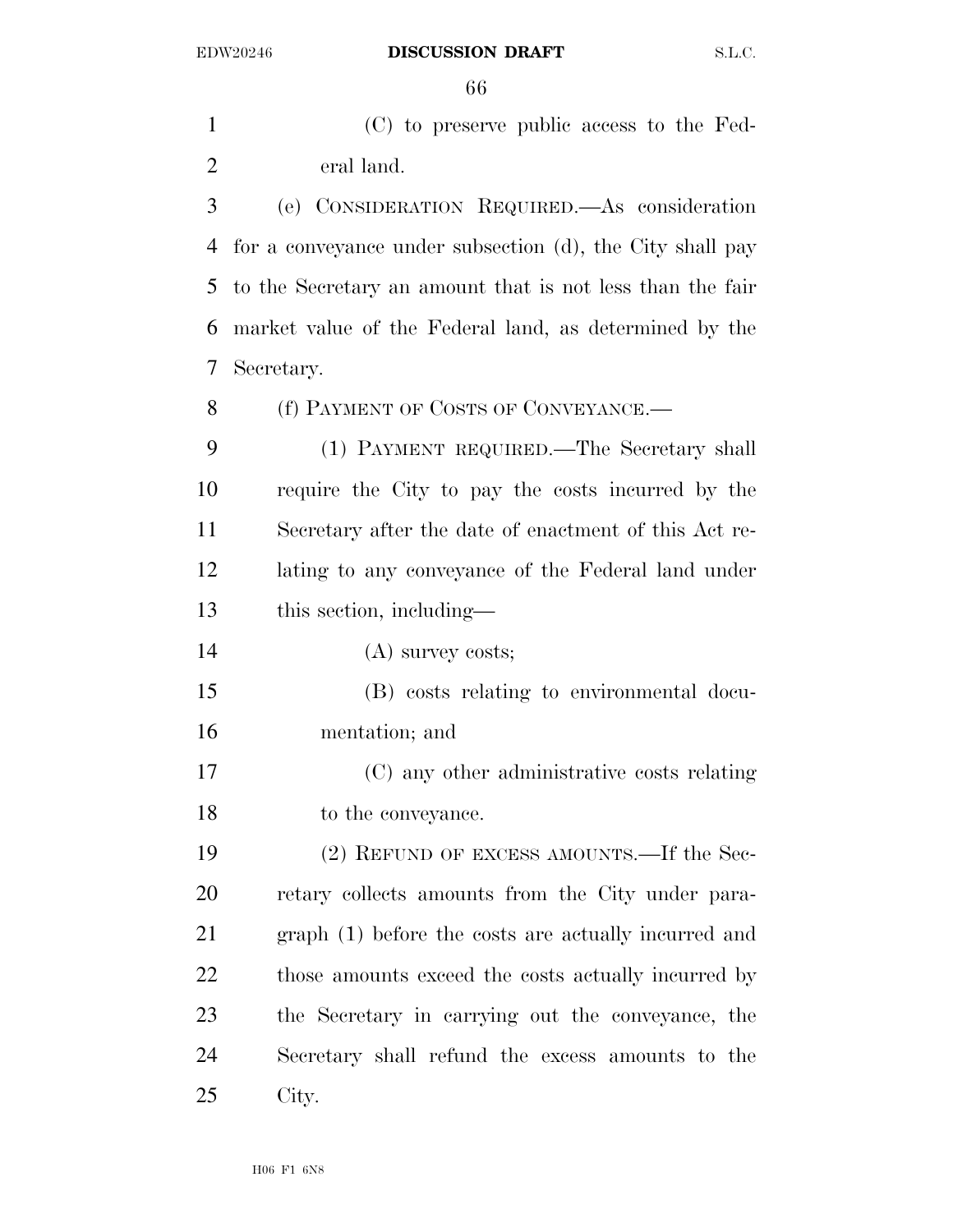$\alpha$   $\equiv$ 

|                | 67                                                            |
|----------------|---------------------------------------------------------------|
| $\mathbf{1}$   | (3)<br>TREATMENT OF AMOUNTS RECEIVED.                         |
| $\overline{2}$ | Amounts received by the Secretary as reimburse-               |
| 3              | ment under paragraph (1) shall be—                            |
| $\overline{4}$ | (A) credited to, and merged with amounts                      |
| 5              | in, the fund or account that was used to cover                |
| 6              | the costs incurred by the Secretary; and                      |
| $\overline{7}$ | (B) available for the same purposes, and                      |
| 8              | subject to the same conditions and limitations,               |
| 9              | as amounts in the fund or account to which the                |
| 10             | amounts are credited under subparagraph (A).                  |
| 11             | LIABILITY.—The City shall hold the United<br>(g)              |
| 12             | States harmless from any liability with respect to activities |
| 13             | carried out on the Federal land on or after the date of       |
| 14             | conveyance of the Federal land.                               |
| 15             | SEC. 1033. MAINTENANCE OF HIGH RISK FLOOD CONTROL             |
| 16             | PROJECTS.                                                     |
| 17             | In any case in which the Secretary has assumed, as            |
| 18             | of the date of enactment of this Act, responsibility for the  |

 maintenance of a project classified as class III or higher urgency under the Dam Safety Action Classification of the Corps of Engineers, the Secretary shall continue to be re- sponsible for the maintenance of that project until the ear-lier of—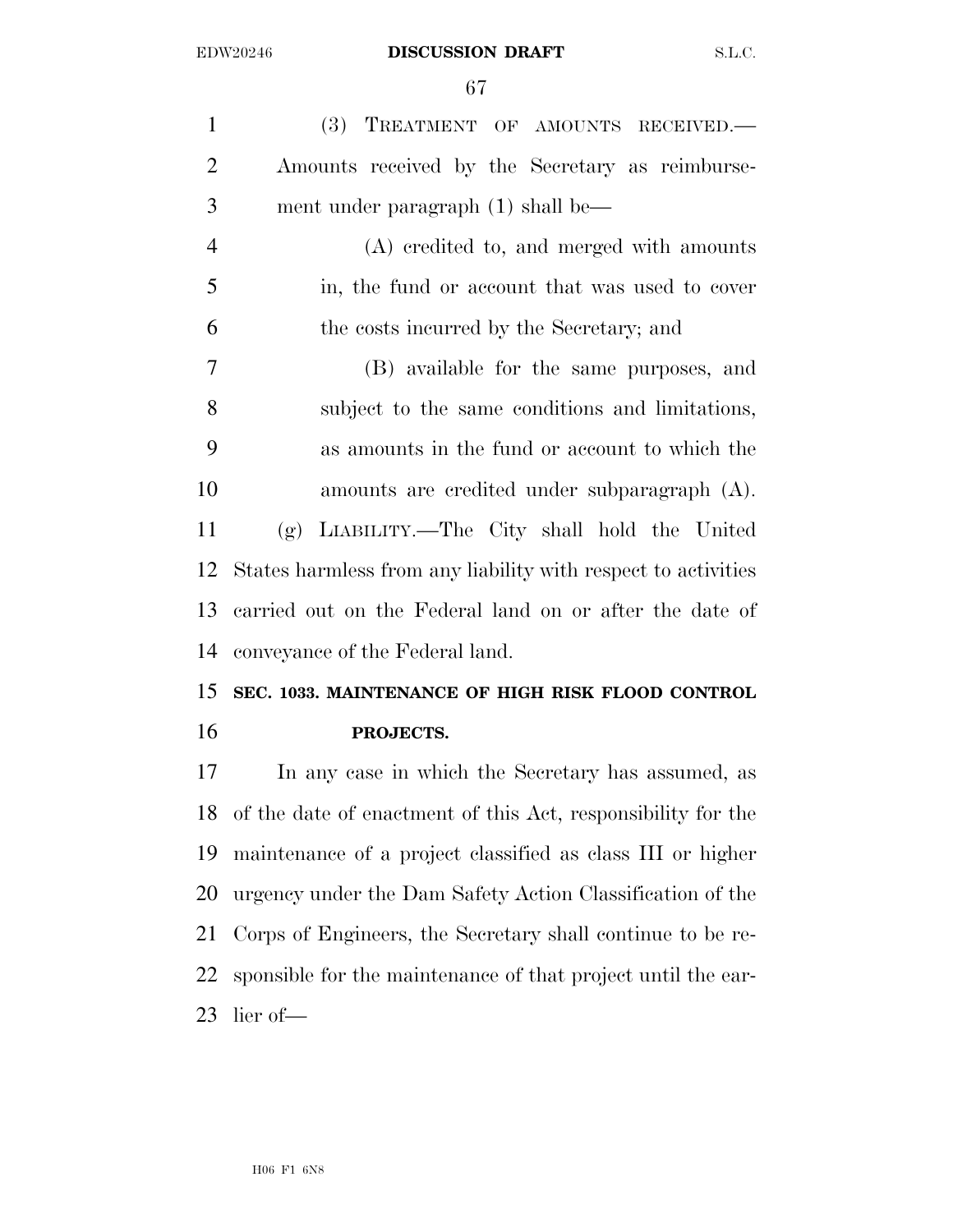(1) the date on which the project is modified to reduce that risk and the Secretary determines that the project is determined to be adequately safe; and (2) the date that is 15 years after the date of enactment of this Act.

 **SEC. 1034. PROJECTS TO ACCOMMODATE IRREGULAR DREDGING.** 

 (a) IN GENERAL.—Not later than 2 years after the date of enactment of this Act, pursuant to the continuing authority program under section 107 of the River and Harbor Act of 1960 (33 U.S.C. 577), the Secretary shall, to the maximum extent practicable, carry out not less than 1 project to improve a harbor to accommodate an eligible event described in subsection (b).

 (b) ELIGIBLE EVENT DESCRIBED.—An eligible event referred to in subsection (a) is a special event that—

(1) is hosted by a government entity;

(2) is open to the public; and

 (3) would have significant educational and re-gional economic development benefits.

 (c) JUSTIFICATION.—The Secretary shall not require national economic development benefits to exceed costs for any project carried out under this section if—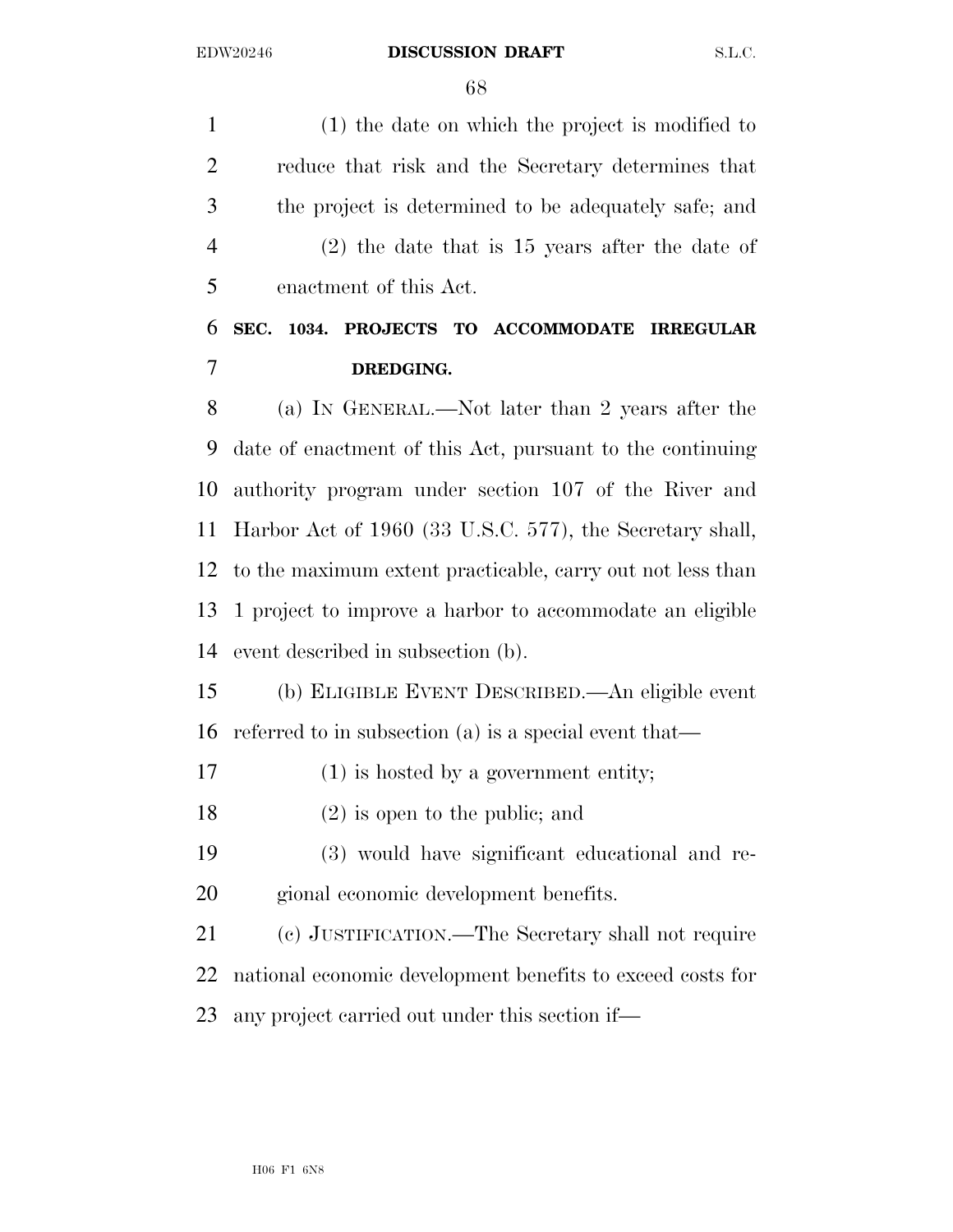| 1              | (1) dredging or other harbor improvements are          |
|----------------|--------------------------------------------------------|
| $\overline{2}$ | necessary to accommodate 1 or more eligible events;    |
| 3              | and                                                    |
| $\overline{4}$ | $(2)$ the eligible event or events produce signifi-    |
| 5              | cant regional economic development benefits.           |
| 6              | (d) COST-SHARING REQUIREMENT.—                         |
| 7              | (1) IN GENERAL.—The Federal share of the               |
| 8              | cost of initial construction and operation and main-   |
| 9              | tenance of a project under this section—               |
| 10             | $(A)$ shall be not more than 50 percent; and           |
| 11             | (B) may not exceed the limit under section             |
| 12             | $107(b)$ of the River and Harbor Act of 1960           |
| 13             | $(33 \text{ U.S.C. } 577(b)).$                         |
| 14             | (2) FORM OF NON-FEDERAL SHARE.—The non-                |
| 15             | Federal share of the cost of activities carried out    |
| 16             | under this section may be in the form of in-kind       |
| 17             | contributions.                                         |
| 18             | (3) OPERATION AND MAINTENANCE.—The non-                |
| 19             | Federal interest shall be responsible for 100 percent  |
| 20             | of the cost to operate and maintain a project under    |
| 21             | this section after the limit under section $107(b)$ of |
| 22             | the River and Harbor Act of 1960 (33 U.S.C.            |
| 23             | $577(b)$ has been met.                                 |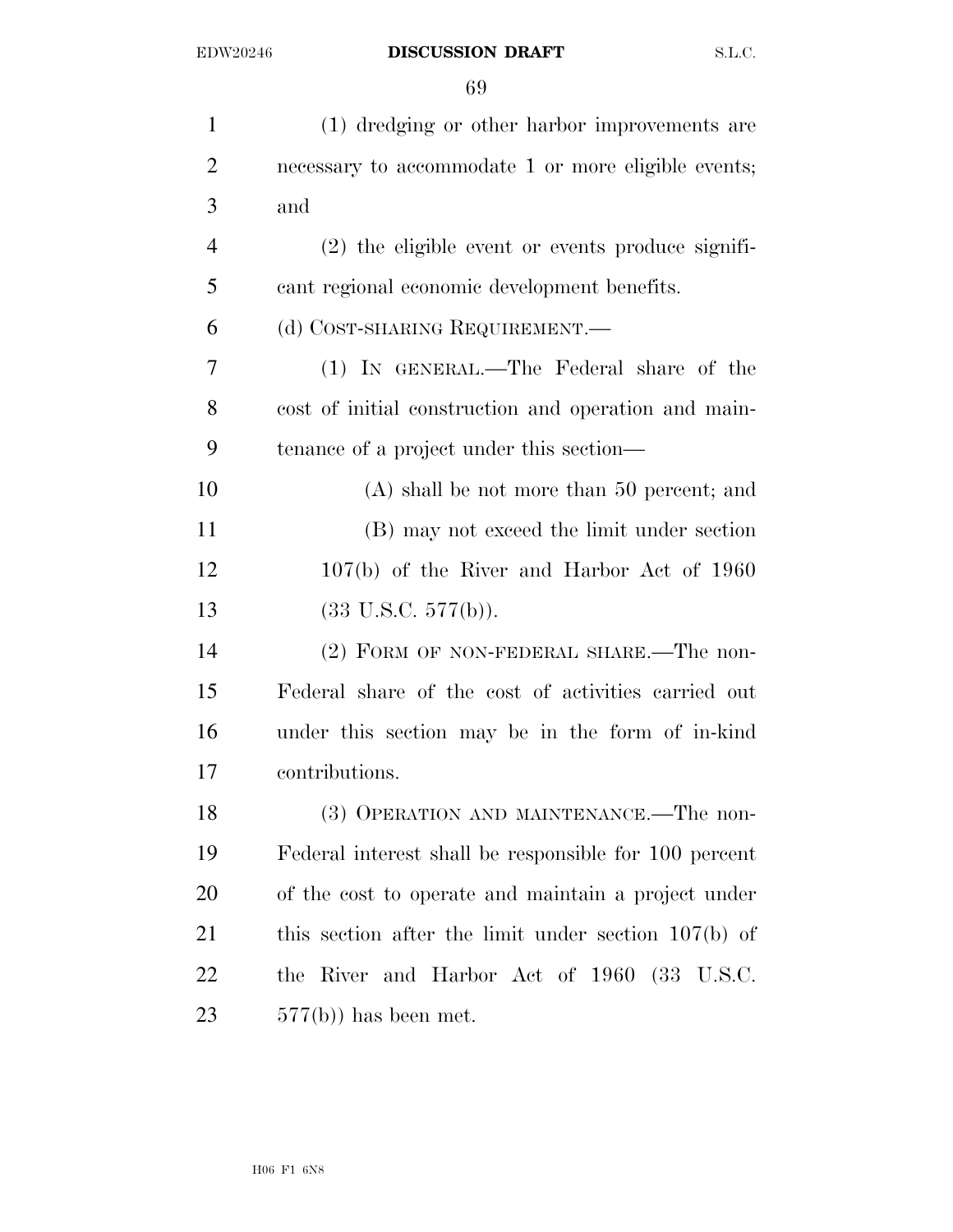| $\mathbf{1}$   | SEC. 1035. CHESAPEAKE BAY ENVIRONMENTAL RESTORA-     |
|----------------|------------------------------------------------------|
| $\overline{2}$ | TION AND PROTECTION PROGRAM.                         |
| 3              | (a) IN GENERAL.—Section 510 of the Water Re-         |
| $\overline{4}$ | sources Development Act of 1996 (110 Stat. 3761; 121 |
| 5              | Stat. 1202; 128 Stat. 1318) is amended—              |
| 6              | $(1)$ by redesignating subsection $(h)$ as sub-      |
| $\tau$         | section $(i)$ ;                                      |
| 8              | $(2)$ by inserting after subsection $(g)$ the fol-   |
| 9              | lowing:                                              |
| 10             | "(h) PROJECT CAP.—A project carried out under this   |
| 11             | section may not have a total cost of more than       |
| 12             | $$15,000,000."$ ; and                                |
| 13             | $(3)$ in subsection (i) (as so redesignated), by     |
| 14             | striking $40,000,000$ "<br>and inserting             |
| 15             | " $$90,000,000$ ".                                   |
| 16             | (b) OUTREACH AND TRAINING.—                          |
| 17             | (1) IN GENERAL.—The Secretary shall conduct          |
| 18             | public outreach and workshops for non-Federal in-    |
| 19             | terests to provide information on the Chesapeake     |
| 20             | Bay environmental restoration and protection pro-    |
| 21             | gram under section 510 of the Water Resources De-    |
| 22             | velopment Act of 1996 (110 Stat. 3761; 121 Stat.     |
| 23             | 1202; 128 Stat. 1318), including how to participate  |
| 24             | in the program.                                      |
| 25             | (2)<br>AUTHORIZATION OF APPROPRIATIONS.              |
| 26             | There is authorized to be appropriated to carry out  |
|                |                                                      |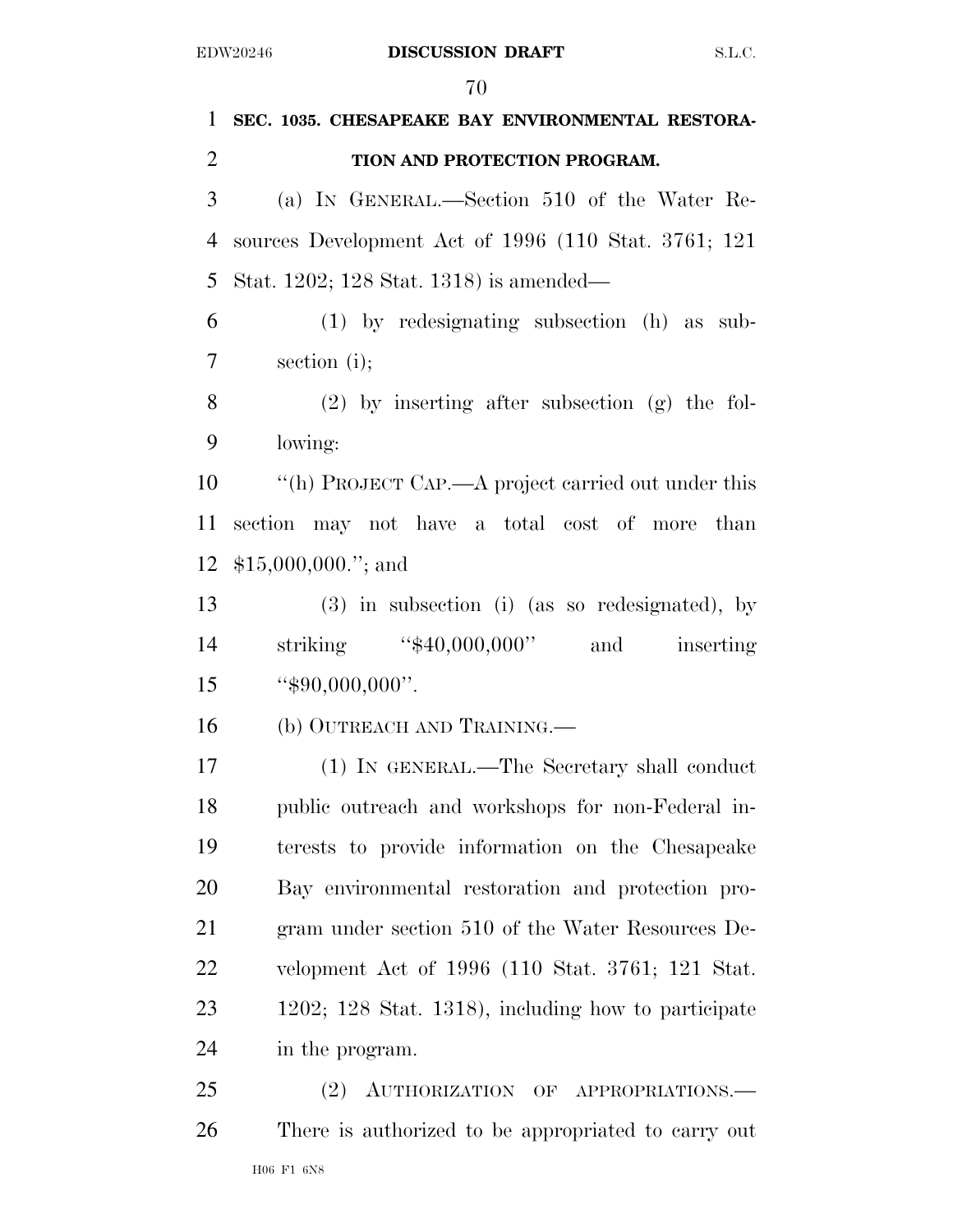this subsection \$2,500,000 for each of fiscal years 2021 and 2022.

## **SEC. 1036. IMPLEMENTATION GUIDANCE; REPORTS; AND BRIEFINGS.**

 (a) REPORT ON STATUS OF IMPLEMENTATION GUID- ANCE AND REPORTS.—Not later than 150 days after the date of enactment of this Act, the Secretary shall provide to the Committee on Environment and Public Works of the Senate and the Committee on Transportation and In- frastructure of the House of Representatives a briefing on the status of implementation guidance and reports re- quired under this Act or an amendment made by this Act. (b) USE OF EXISTING DATA.—To the maximum ex- tent practicable, the Secretary shall use existing data in completing any report required under—

 (1) the Water Resources Reform and Develop- ment Act of 2014 (Public Law 113–121; 128 Stat. 1193);

 (2) the Water Infrastructure Improvements for the Nation Act (Public Law 114–322; 130 Stat. 1628);

 (3) the America's Water Infrastructure Act of 2018 (Public Law 115–270; 132 Stat. 3765);

(4) this Act; and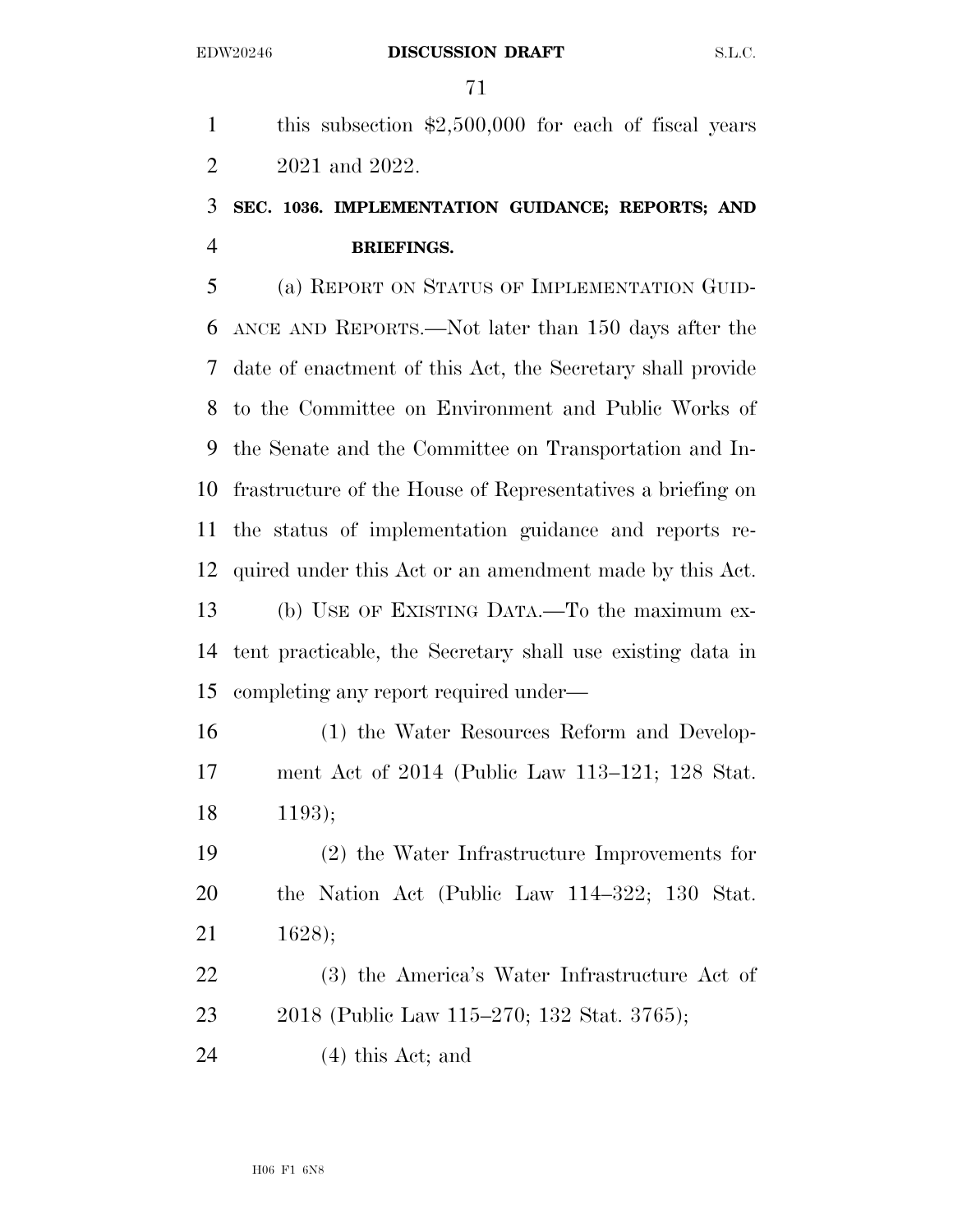| $\mathbf{1}$   | (5) any amendments made by an Act described          |
|----------------|------------------------------------------------------|
| $\overline{2}$ | in paragraphs $(1)$ through $(4)$ .                  |
| 3              | $(e)$ BRIEFINGS.—                                    |
| $\overline{4}$ | (1) IN GENERAL.—Not less frequently than             |
| 5              | quarterly, the Secretary shall provide to the Com-   |
| 6              | mittee on Environment and Public Works of the        |
| 7              | Senate and the Committee on Transportation and       |
| 8              | Infrastructure of the House of Representatives a     |
| 9              | briefing on the status of the implementation of each |
| 10             | provision of law under—                              |
| 11             | (A) the Water Resources Reform and De-               |
| 12             | velopment Act of $2014$ (Public Law 113–121;         |
| 13             | 128 Stat. 1193);                                     |
| 14             | (B) the Water Infrastructure Improve-                |
| 15             | ments for the Nation Act (Public Law 114–            |
| 16             | $322; 130$ Stat. 1628);                              |
| 17             | (C) the America's Water Infrastructure               |
| 18             | Act of 2018 (Public Law 115–270; 132 Stat.           |
| 19             | 3765);                                               |
| 20             | (D) this Act; and                                    |
| 21             | (E) any amendments made by an Act de-                |
| 22             | scribed in subparagraphs $(A)$ through $(D)$ .       |
| 23             | (2) TERMINATION.—This subsection shall ter-          |
| 24             | minate on the date that the Secretary completes the  |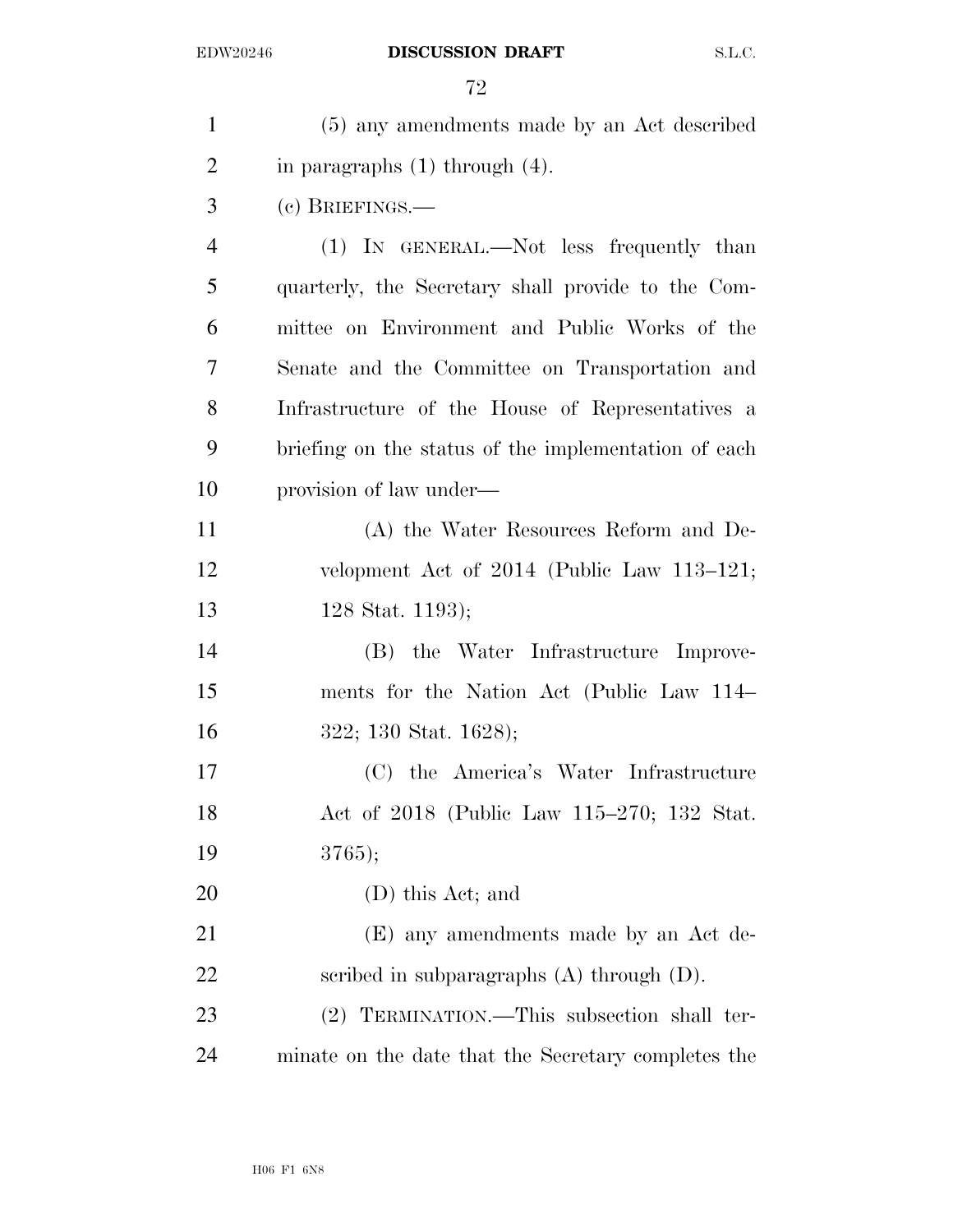| $\mathbf{1}$   | implementation of each provision of law referred to        |
|----------------|------------------------------------------------------------|
| $\overline{2}$ | in paragraph $(1)$ .                                       |
| 3              | SEC. 1037. INTERAGENCY TASK FORCE ON SMALL DAMS            |
| $\overline{4}$ | AND FISH PASSAGES.                                         |
| 5              | (a) IN GENERAL.—The Secretary shall establish an           |
| 6              | interagency task force (referred to in this section as the |
| 7              | "task force") to study small dams and fish passages.       |
| 8              | (b) MEMBERSHIP.—The task force shall be composed           |
| 9              | $of$ —                                                     |
| 10             | $(1)$ the Assistant Secretary of the Army for              |
| 11             | Civil Works;                                               |
| 12             | (2) the Director of the United States Fish and             |
| 13             | Wildlife Service;                                          |
| 14             | (3) the Administrator of the Environmental                 |
| 15             | Protection Agency;                                         |
| 16             | (4) the Administrator of the Federal Emer-                 |
| 17             | gency Management Agency;                                   |
| 18             | (5) the Chief of the Natural Resources Con-                |
| 19             | servation Service;                                         |
| 20             | (6) the Chairman of the Federal Energy Regu-               |
| 21             | latory Commission;                                         |
| 22             | (7) the Commissioner of Reclamation;                       |
| 23             | (8) the Assistant Secretary for Indian Affairs;            |
| 24             | and                                                        |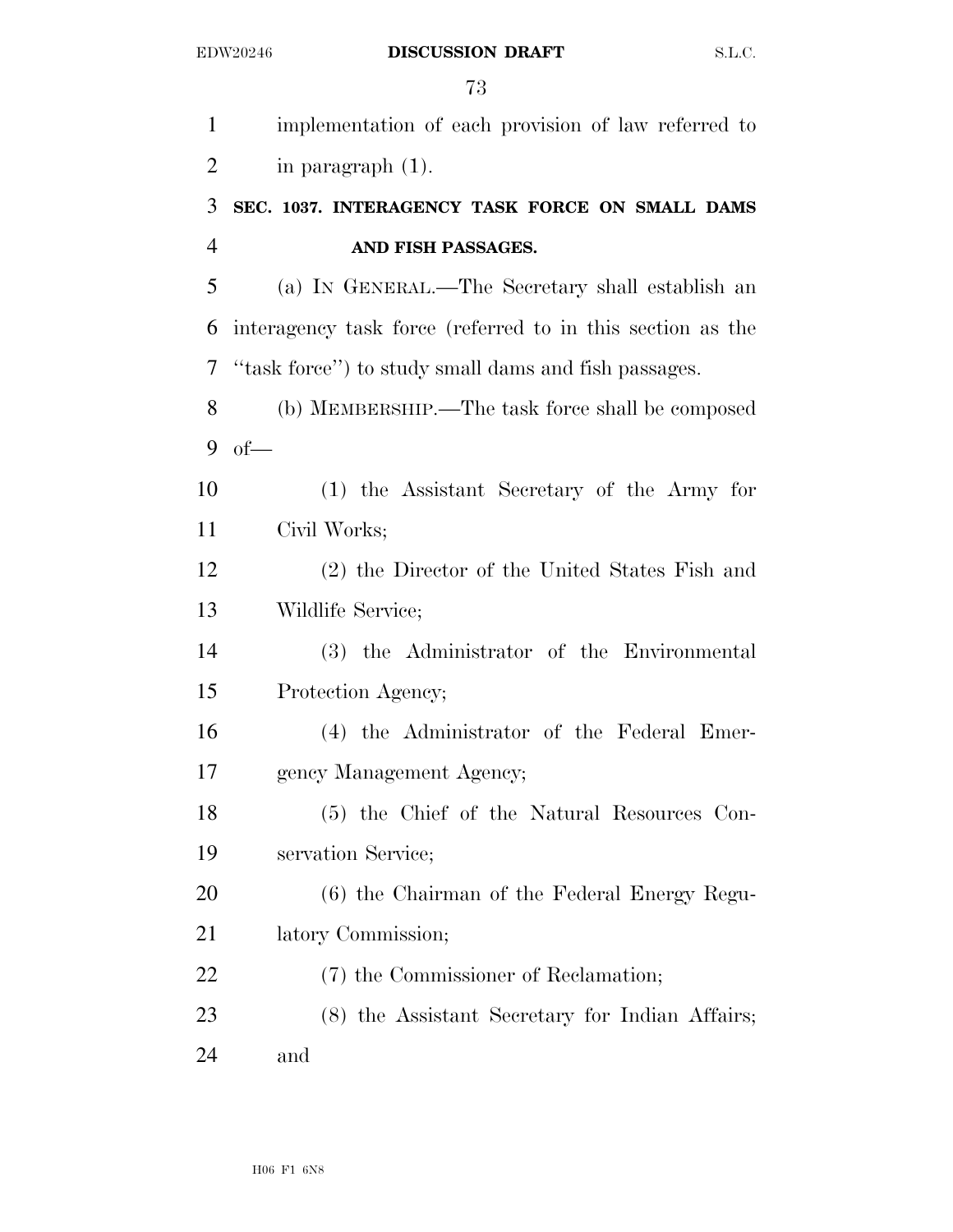(9) the Director of the United States Geological Survey.

 (c) MEETINGS.—The task force shall meet quarterly and make available public summaries of the meetings.

 (d) REPORT.—Not later than December 31, 2021, the task force shall submit to Congress a report that in-cludes—

 (1) recommendations for interagency coopera- tion, including shared grant programs or other co- ordinated funding sources, to support monitoring, tracking, and efforts to remove or refurbish small dams to improve those structures and alleviate con- cerns related to public safety, flood risk, fish pas- sage, wildlife conservation, water quality, and eco-system and environmental health;

 (2) an analysis of the quality of existing data and need for additional surveys or other studies, to be conducted by Federal agencies in coordination with States, to determine—

 (A) the locations and conditions of small 21 dams in the United States;

 (B) the risk, if any, posed by those dams to public safety, flood risk, fish passage, wildlife conservation, water quality, and ecosystem and environmental health; and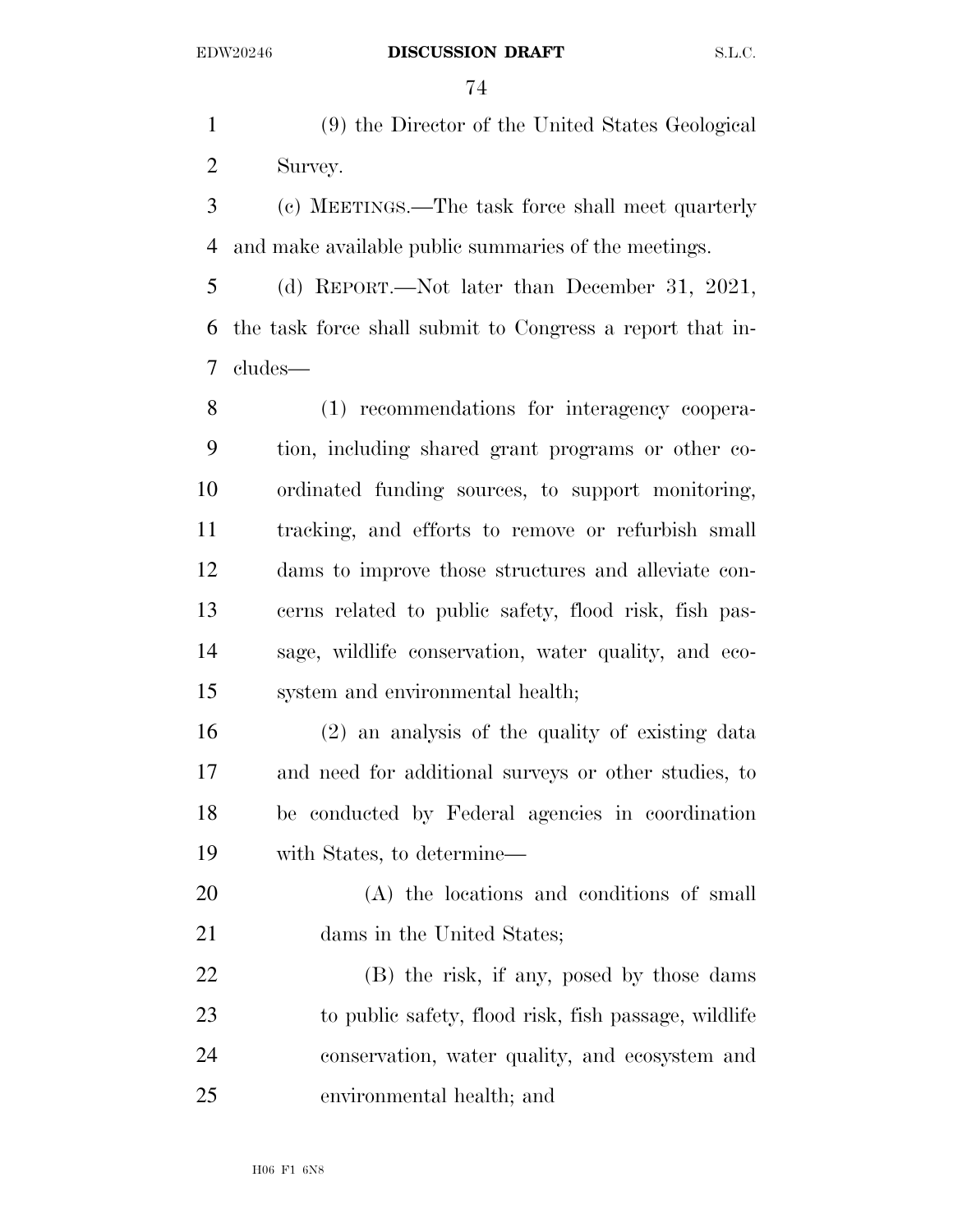(C) ownership and rights to access small dams; and

 (3) a national strategy for identifying, prioritizing, and successfully removing or refur- bishing small dams of concern by not later than 2030.

#### **SEC. 1038. PROJECT COMPLETION.**

 Section 1157(a)(2) of the Water Infrastructure Im- provements for the Nation Act (130 Stat. 1666) is amend-ed by striking ''2021'' and inserting ''2024''.

# **SEC. 1039. LEVEE ACCREDITATION PROCESS; LEVEE CER-TIFICATIONS.**

 (a) SENSE OF CONGRESS.—It is the sense of Con- gress that the process developed by the Flood Protection Structure Accreditation Task Force established under sec- tion 100226 of Public Law 112–141 (42 U.S.C. 4101 note; 126 Stat. 942) should not be limited to levee systems in the inspection of completed works program of the Corps of Engineers, but should apply equally to federally owned levee systems operated by the Secretary, including feder- ally owned levee systems operated by the Secretary as part of a reservoir project.

 (b) LEVEE CERTIFICATIONS.—Section 3014 of the Water Resources Reform and Development Act of 2014 (42 U.S.C. 4131) is amended—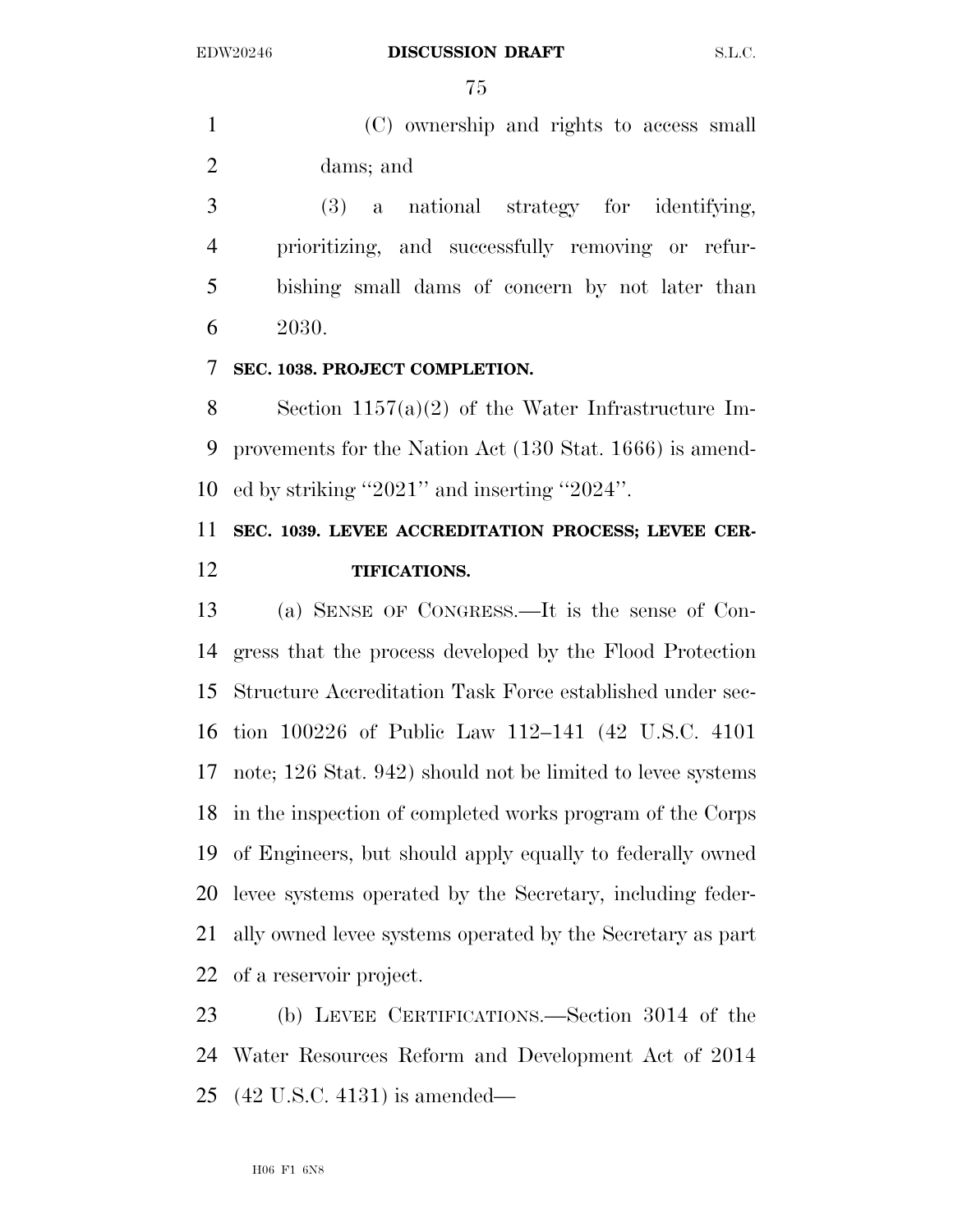| $\mathbf{1}$   | $(1)$ in subsection $(a)$ —                                  |
|----------------|--------------------------------------------------------------|
| $\overline{2}$ | $(A)$ in paragraph $(1)$ —                                   |
| 3              | (i) by striking "under the inspection"                       |
| $\overline{4}$ | of completed works program" and insert-                      |
| 5              | ing "for levee systems under the levee safe-                 |
| 6              | ty and dam safety programs"; and                             |
| 7              | (ii) by striking "and" at the end;                           |
| 8              | $(B)$ in paragraph $(2)$ —                                   |
| 9              | (i) by striking "activities under the in-                    |
| 10             | spection of completed works program of                       |
| 11             | the Corps of Engineers" and inserting                        |
| 12             | "the activities referred to in paragraph                     |
| 13             | $(1)$ ";                                                     |
| 14             | (ii) by striking "chapter 1" and in-                         |
| 15             | serting "chapter I"; and                                     |
| 16             | (iii) by striking the period at the end                      |
| 17             | and inserting "; and"; and                                   |
| 18             | (C) by adding at the end the following:                      |
| 19             | $\cdot\cdot$ (3) in the case of a levee system that is oper- |
| 20             | ated and maintained by the Corps of Engineers, to            |
| 21             | maximum extent practicable, cooperate with<br>the            |
| 22             | local governments seeking a levee accreditation deci-        |
| 23             | sion for the level to provide information necessary to       |
| 24             | support the accreditation decision in a timely man-          |
| 25             | ner."; and                                                   |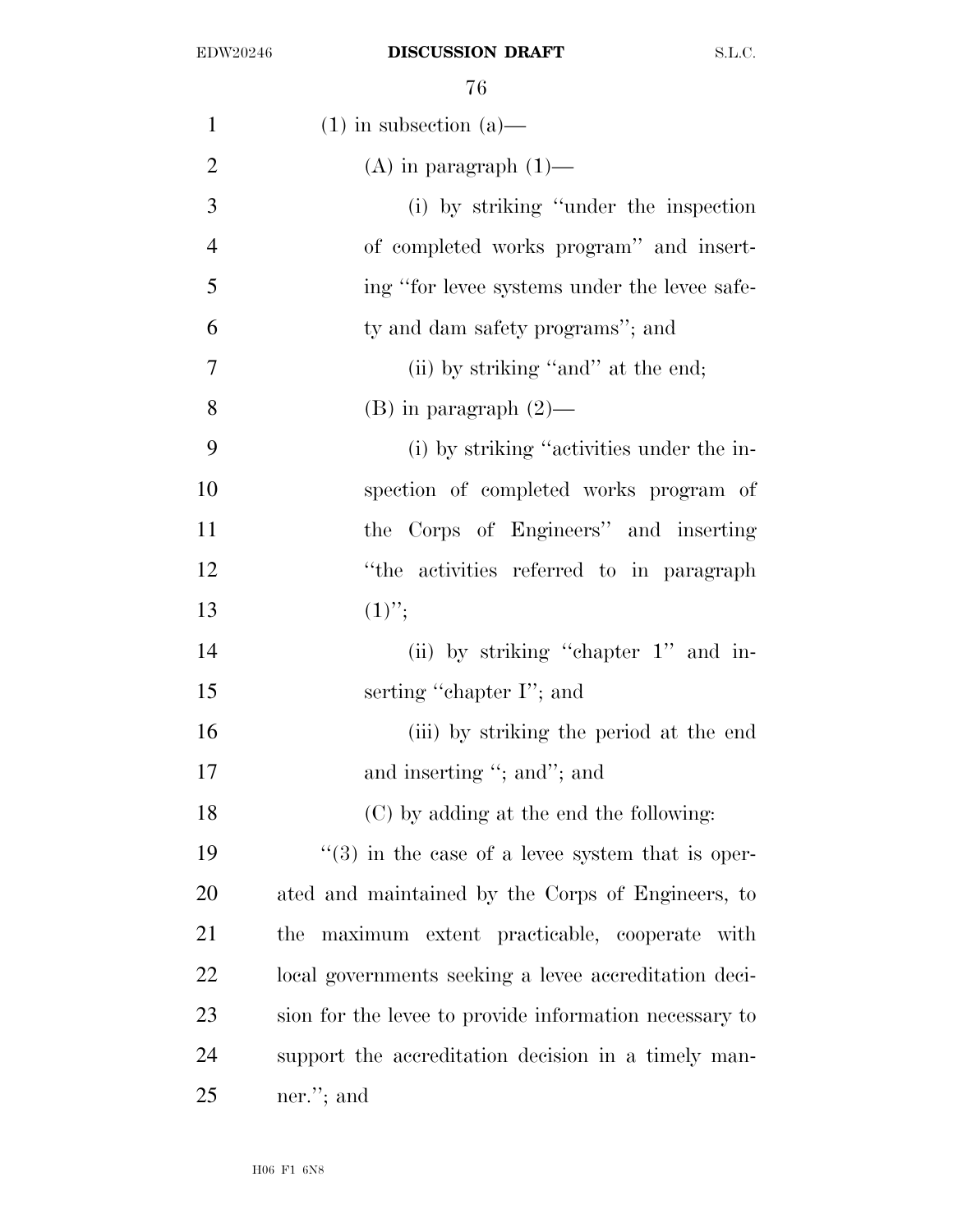| $\mathbf{1}$   | $(2)$ in paragraph $(b)(3)$ , by adding at the end |
|----------------|----------------------------------------------------|
| $\overline{2}$ | the following:                                     |
| 3              | "(C) CONTRIBUTED FUNDS.-Notwith-                   |
| $\overline{4}$ | standing subparagraph (B), a non-Federal in-       |
| 5              | terest may fund up to 100 percent of the cost      |
| 6              | of any activity carried out under this sub-        |
| 7              | section.".                                         |
| 8              | SEC. 1040. REHABILITATION OF FLOOD CONTROL PUMP    |
| 9              | STATIONS AFFECTING CORPS OF ENGINEERS              |
| 10             | FLOOD RISK MANAGEMENT PROJECTS.                    |
| 11             | (a) DEFINITIONS.—In this section:                  |
| 12             | (1) ELIGIBLE PUMP STATION.—The term "eli-          |
| 13             | gible pump station" means a pump station-          |
| 14             | $(A)$ that—                                        |
| 15             | (i) has been constructed, in whole or              |
| 16             | in part, by the Corps of Engineers for             |
| 17             | flood risk management purposes; or                 |
| 18             | (ii) that has been constructed by non-             |
| 19             | Federal interests; and                             |
| 20             | (B) the failure of which would impair the          |
| 21             | function of a flood risk management project        |
| 22             | constructed by the Corps of Engineers.             |
| 23             | $(2)$ REHABILITATE.—                               |
| 24             | (A) IN GENERAL.—The term "rehabili-                |
| 25             | tate", with respect to an eligible pump station,   |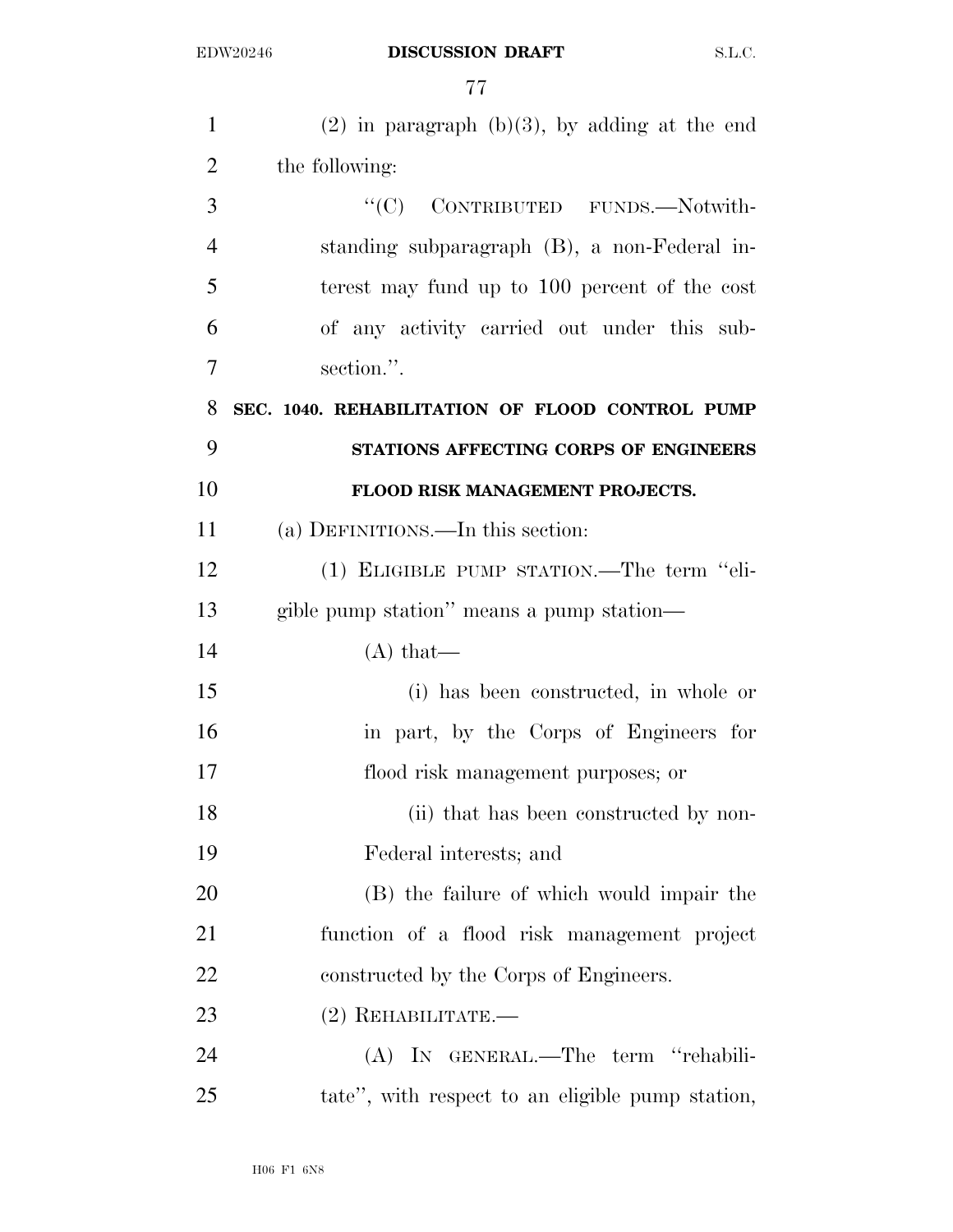| $\mathbf{1}$   | means to address a major deficiency of the eli-              |
|----------------|--------------------------------------------------------------|
| $\overline{2}$ | gible pump station caused by long-term deg-                  |
| 3              | radation of the foundation, construction mate-               |
| $\overline{4}$ | rials, or engineering systems or components of               |
| 5              | the eligible pump station.                                   |
| 6              | (B) INCLUSIONS.—The term "rehabili-                          |
| $\overline{7}$ | tate", with respect to an eligible pump station,             |
| 8              | includes—                                                    |
| 9              | (i) the incorporation into the eligible                      |
| 10             | pump station of—                                             |
| 11             | (I) current design standards;                                |
| 12             | (II) efficiency improvements; and                            |
| 13             | (III) associated drainage; and                               |
| 14             | (ii) increasing the capacity of the eli-                     |
| 15             | gible pump station, subject to the condition                 |
| 16             | that the increase shall—                                     |
| 17             | (I) significantly decrease the risk                          |
| 18             | of loss of life and property damage; or                      |
| 19             | (II) decrease total lifecycle reha-                          |
| 20             | bilitation costs for the eligible pump                       |
| 21             | station.                                                     |
| 22             | (b) AUTHORIZATION.—The Secretary may carry out               |
| 23             | rehabilitation of an eligible pump station, if the Secretary |
| 24             | determines that the rehabilitation is feasible.              |
| 25             | (c) COST SHARING.—                                           |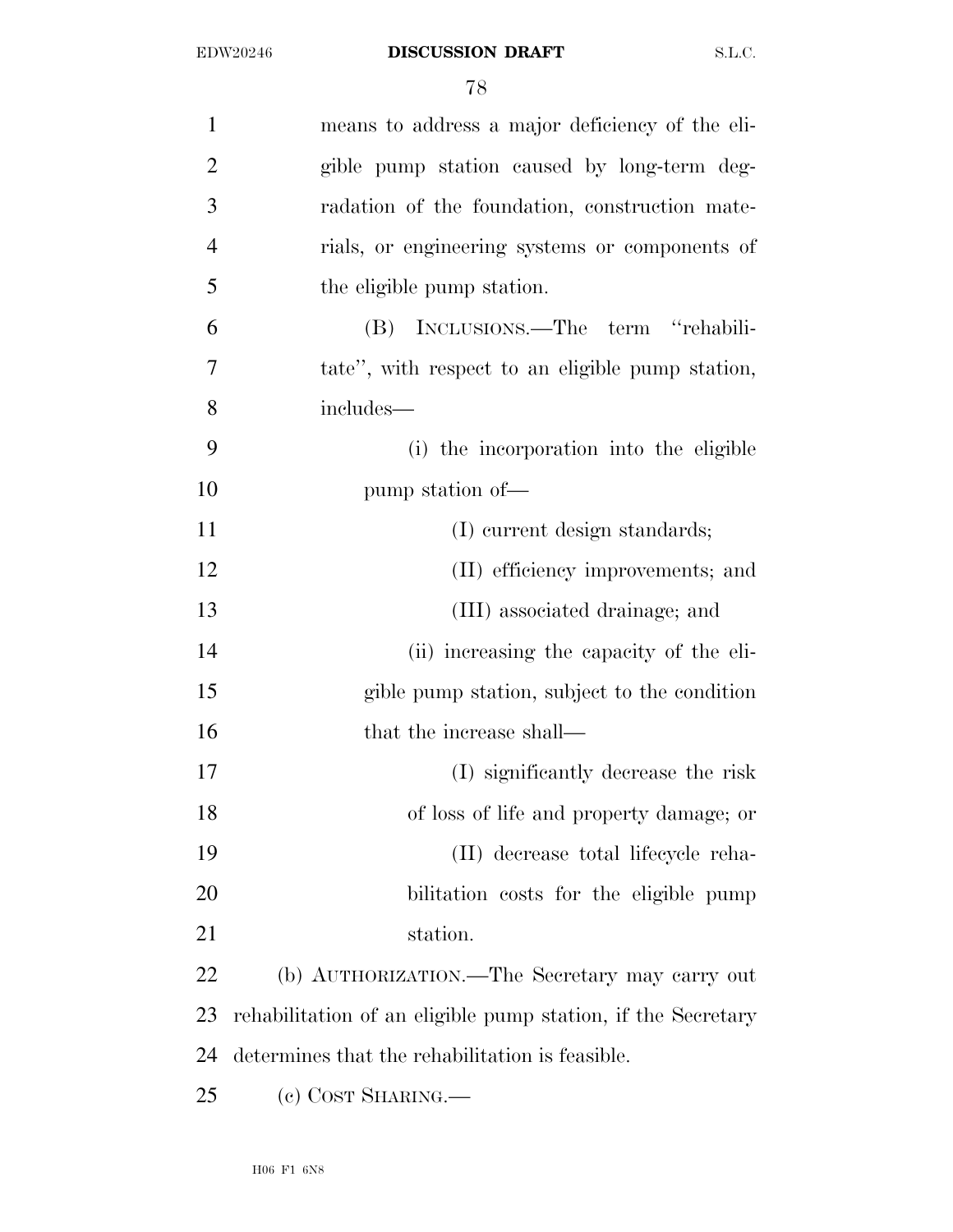| (1) FEDERAL PROJECTS.—The non-Federal                        |
|--------------------------------------------------------------|
| share of the cost of rehabilitation carried out pursu-       |
| ant to this section at an eligible pump station con-         |
| structed by the Corps of Engineers shall be the              |
| equal to the non-Federal share that was applicable           |
| to construction of the eligible pump station.                |
| (2) NON-FEDERAL PROJECTS.—A non-Federal                      |
| interest shall provide—                                      |
| $(A)$ an amount equal to 35 percent of the                   |
| cost of any rehabilitation carried out pursuant              |
| to this section for a locally constructed eligible           |
| pump station; and                                            |
| (B) all land, easements, rights-of-way, and                  |
| necessary relocations associated with the reha-              |
| bilitation described in subparagraph $(A)$ , at no           |
| cost to the Federal Government.                              |
| (d) AGREEMENT REQUIRED.—The rehabilitation of                |
| an eligible pump station pursuant to this section shall be   |
| initiated only after a non-Federal interest has entered into |
| a binding agreement with the Secretary—                      |
|                                                              |
| $(1)$ to pay the non-Federal share of the costs of           |
| rehabilitation under subsection (c); and                     |
| $(2)$ to pay 100 percent of the operation and                |
|                                                              |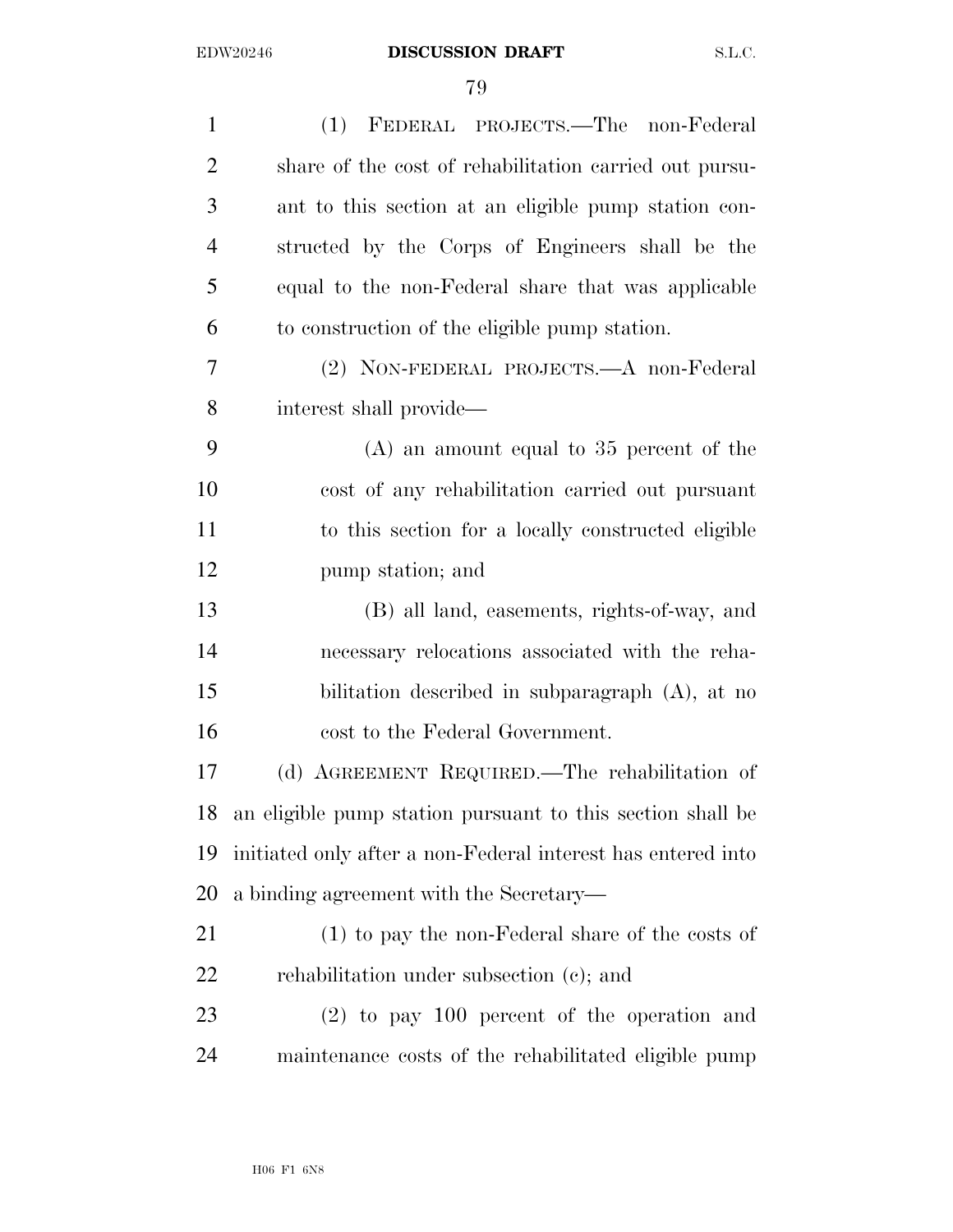station, in accordance with regulations promulgated by the Secretary.

 (e) TREATMENT.—The rehabilitation of an eligible pump station pursuant to this section shall not be consid- ered to be a separable element of the associated flood risk management project constructed by the Corps of Engi-neers.

 (f) AUTHORIZATION OF APPROPRIATIONS.—There is authorized to be appropriated to carry out this section \$75,000,000, to remain available until expended.

### **SEC. 1041. BRANDON ROAD STUDY.**

 Section 3061(d)(2) of the Water Resources Develop- ment Act of 2007 (121 Stat. 1121; 132 Stat. 3785) is amended by striking the paragraph designation and head- ing and all that follows through ''any project'' and insert-ing the following:

17  $"(2)$  COST SHARE.—

18 "(A) CONSTRUCTION.—The Federal share of the cost of construction of any project au- thorized to be carried out pursuant to the feasi- bility study identified in paragraph (1) shall be 75 percent.

23 "(B) OPERATION AND MAINTENANCE.— Operation and maintenance of any project''.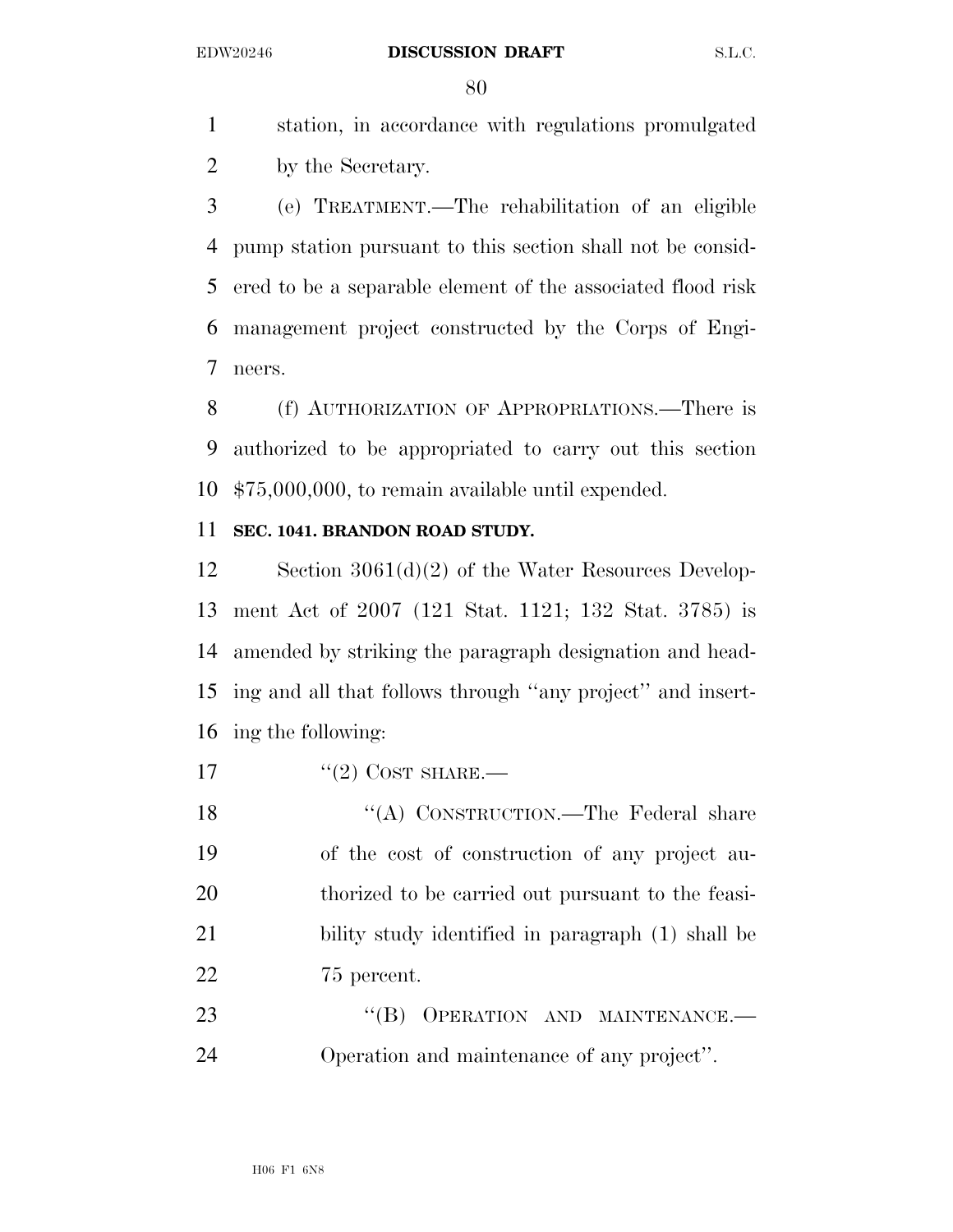| 1              | SEC. 1042. CREDIT OR REIMBURSEMENT.                         |
|----------------|-------------------------------------------------------------|
| $\overline{2}$ | (a) CREDIT OR REIMBURSEMENT FOR CONTRIBU-                   |
| 3              | TION OF MATERIALS OR SERVICES.—Section 1024 of the          |
| 4              | Water Resources Reform and Development Act of 2014          |
| 5              | $(33 \text{ U.S.C. } 2325a)$ is amended—                    |
| 6              | $(1)$ in subsection $(a)$ , in the matter preceding         |
| 7              | paragraph (1), by striking "Subject to subsection           |
| 8              | $(b)$ , the" and inserting "The";                           |
| 9              | $(2)$ by striking subsection (b);                           |
| 10             | $(3)$ by redesignating subsections $(e)$ and $(d)$ as       |
| 11             | subsections (b) and (h), respectively;                      |
| 12             | $(4)$ in subsection (b) (as so redesignated), by            |
| 13             | adding at the end the following:                            |
| 14             | "(3) INTEGRAL TO PROJECT.—The Secretary                     |
| 15             | may provide reimbursement under subsection (c)              |
| 16             | only if the Secretary determines that the materials         |
| 17             | or services provided are integral to the project.           |
| 18             | $(4)$ TIMELINESS.—The Secretary shall ensure                |
| 19             | that a reimbursement under subsection (c) is pro-           |
| 20             | vided in a timely manner."; and                             |
| 21             | $(5)$ by inserting after subsection (b) (as so re-          |
| 22             | designated) the following:                                  |
| 23             | "(c) COST LIMITATIONS.—Except as provided in this           |
| 24             | section and subject to subsection (g), a non-Federal inter- |
| 25             | est that contributes materials or services under subsection |
| 26             | (a) shall be eligible for reimbursement, not to exceed an   |
|                | ${\rm H06\,$ F1 ${\rm\,6N8}$                                |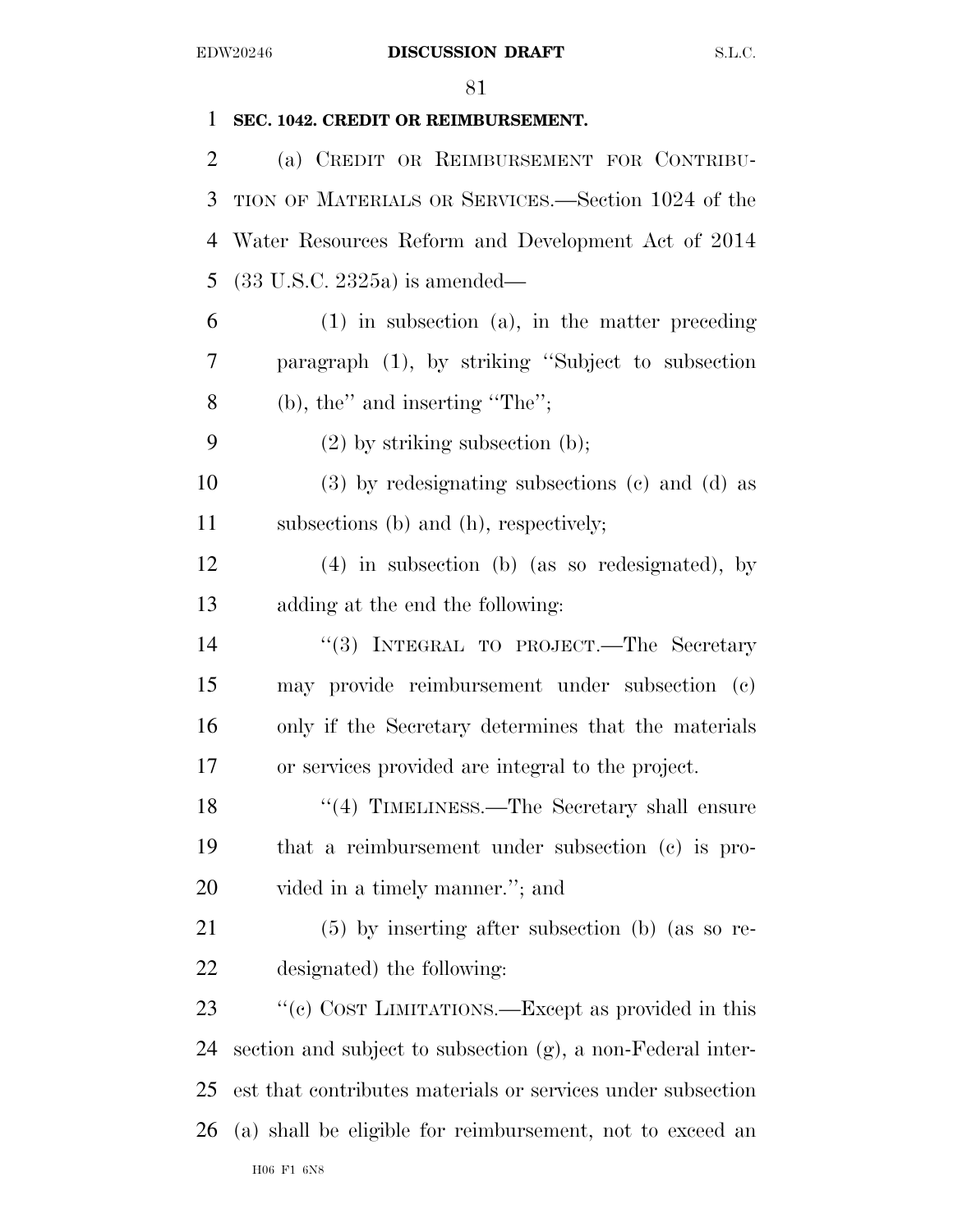amount that is equal to the estimated Federal cost for the performance of those materials or services.

 ''(d) AGREEMENT.—Before contributing materials or services under subsection (a), a non-Federal interest shall enter into an agreement with the Secretary that specifies, with respect to the use of those materials and services, the terms and conditions that are acceptable to the non-Federal interest and the Secretary.

 ''(e) REQUIREMENT.—As part of an agreement under subsection (a), a non-Federal interest shall hold and save the United States free from any and all damage that arises from the use of any materials or services of the non- Federal interest, except for damage due to the fault or negligence of a contractor of the Federal Government.

15 ""(f) USE OF EMERGENCY AUTHORITIES.—The Sec- retary may use existing emergency authorities of the Sec- retary following a flood or storm event to accept materials, services, or funds under this section if those materials, services, or funds are being used for the purpose of—

20  $\frac{1}{20}$   $\frac{1}{20}$  restoring an authorized navigation or flood risk management project up to authorized dimen-sions;

23 ''(2) repairing or reconstructing any authorized navigation or flood risk management project, includ-ing other authorized associated features; or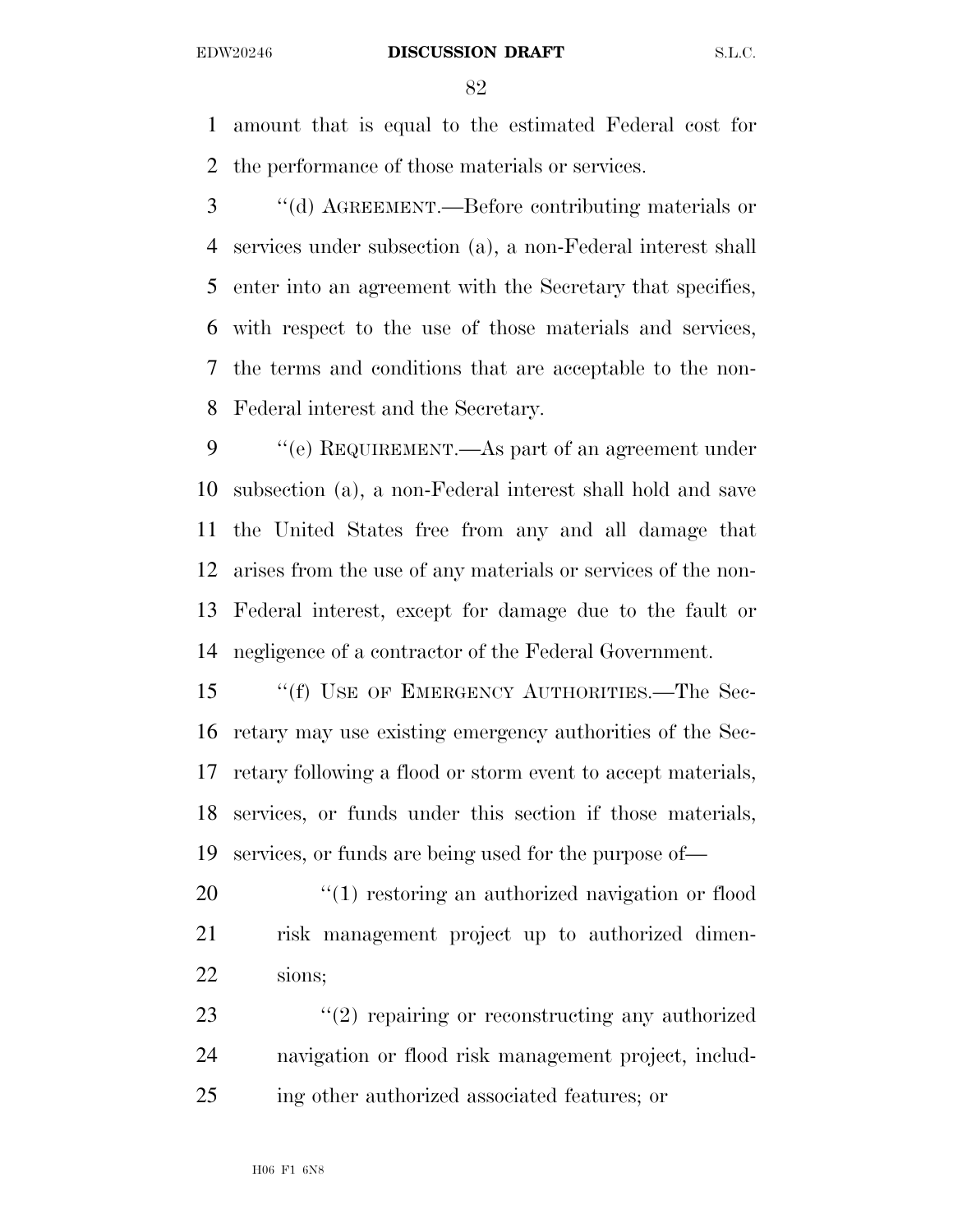1 ''(3) any other activities the Secretary deter- mines to be in the public interest as a result of the emergency. ''(g) LIMITATIONS.—A reimbursement under sub- section (c) shall be— ''(1) subject to the availability of appropria- tions; and 8 "(2) subject to the compliance of the non-Fed- eral interest with all Federal laws and regulations that would apply to the use of materials or services described in that subsection if provided by the Sec- retary.''. (b) DETERMINING THE VALUE OF IN-KIND CON- TRIBUTIONS.—Section 221(a)(4) of the Flood Control Act 15 of 1970 (42 U.S.C. 1962d-5b(a)(4)) is amended— 16 (1) in subparagraph  $(A)$ — (A) in the matter preceding clause (i), by inserting '', as determined by the Secretary,'' 19 after "value"; 20 (B) in clause (ii), by striking "and" at the end; 22 (C) in clause (iii), by striking the period at 23 the end and inserting "; and"; and (D) by adding at the end the following: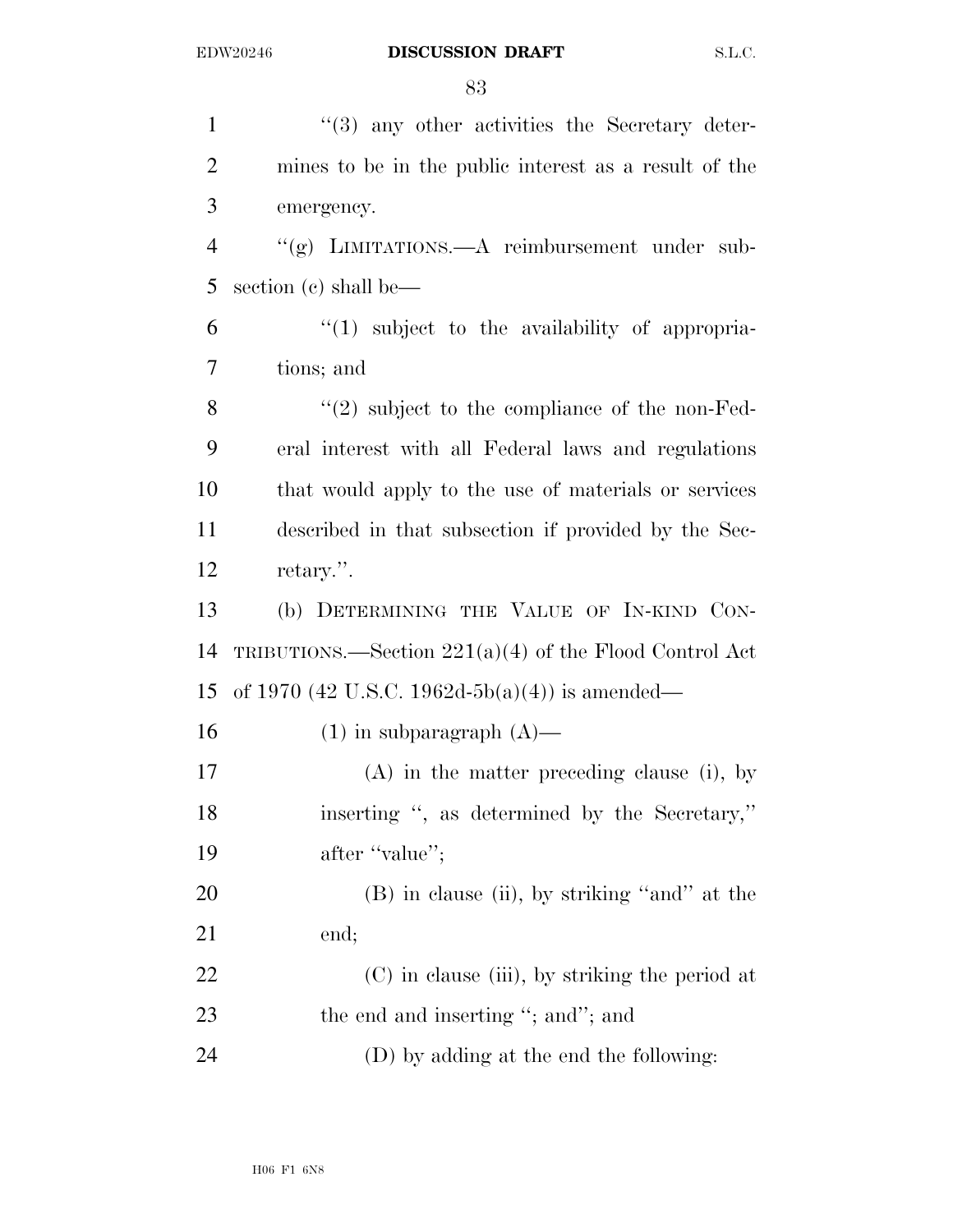| $\mathbf{1}$   | "(iv) the value of materials and serv-               |
|----------------|------------------------------------------------------|
| $\overline{2}$ | ices contributed by non-Federal third par-           |
| 3              | ties, without charge, to the non-Federal in-         |
| $\overline{4}$ | terest for-                                          |
| 5              | "(I) planning carried out after                      |
| 6              | execution of a feasibility cost-sharing              |
| $\tau$         | agreement; or                                        |
| 8              | "(II) construction carried<br>- out                  |
| 9              | after execution of a partnership agree-              |
| 10             | ment or in accordance with subpara-                  |
| 11             | graph $(C).$ ";                                      |
| 12             | $(2)$ in subparagraph $(D)$ —                        |
| 13             | $(A)$ in clause (ii), by inserting "and" after       |
| 14             | the semicolon at the end;                            |
| 15             | $(B)$ in clause (iii), by striking "; and" and       |
| 16             | inserting a period; and                              |
| 17             | $(C)$ by striking clause (iv);                       |
| 18             | $(3)$ by redesignating subparagraph $(H)$ as sub-    |
| 19             | paragraph $(I)$ ; and                                |
| 20             | $(4)$ by inserting after subparagraph $(G)$ the fol- |
| 21             | lowing:                                              |
| 22             | "(H) TIMELINESS.—The Secretary shall                 |
| 23             | ensure that a credit under subparagraph $(A)$ is     |
| 24             | provided in a timely manner.".                       |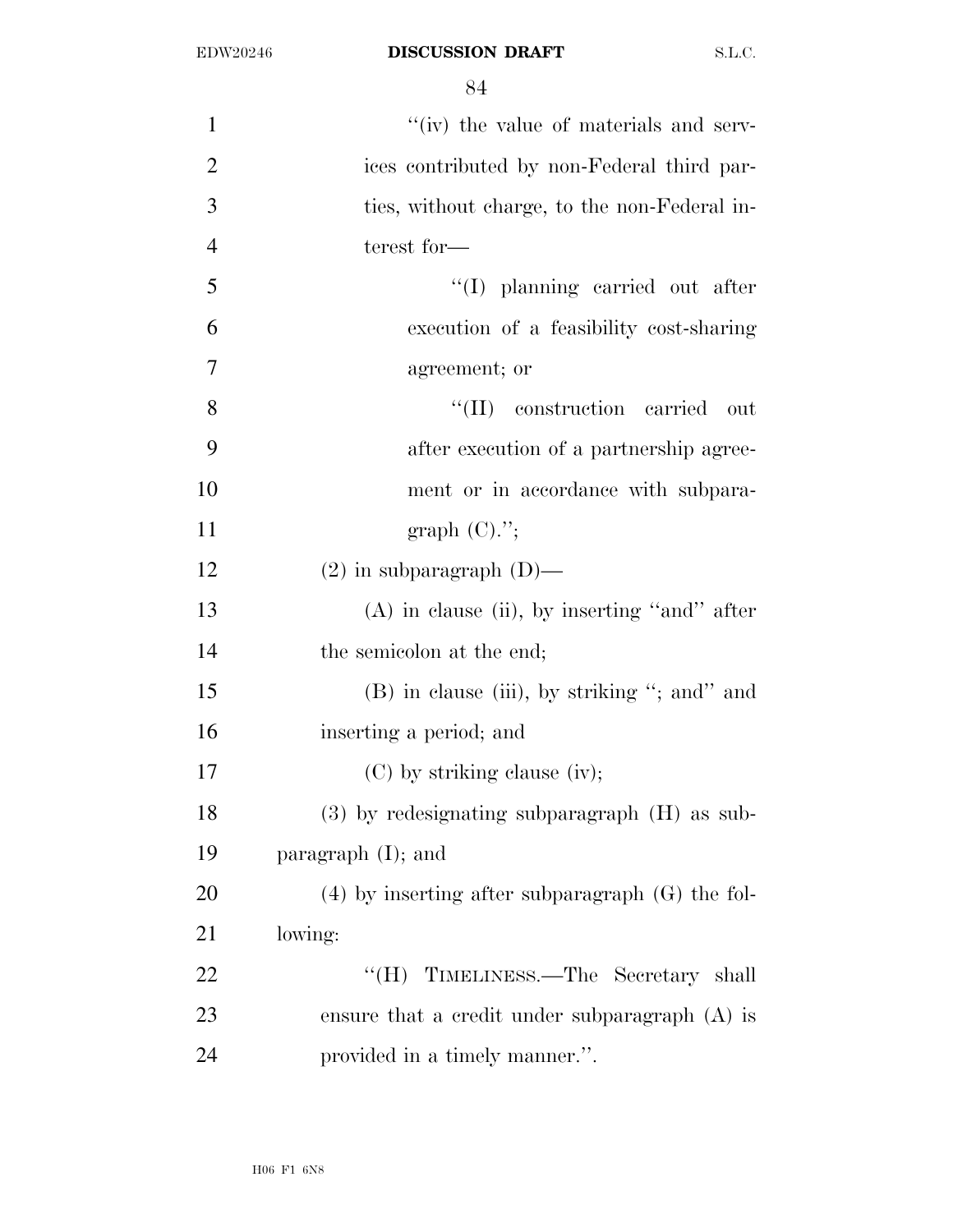(c) TIMELINESS.—Section 1022 of the Water Re- sources Reform and Development Act of 2014 (33 U.S.C. 2225) is amended by adding at the end the following:

 ''(d) TIMELINESS.—The Secretary shall ensure that a reimbursement described in this section is provided in a timely manner.''.

#### **SEC. 1043. EMERGENCY CONTRACTING.**

 (a) IN GENERAL.—In carrying out emergency work in an area with respect to which the President has de- clared a major disaster under section 401 of the Robert T. Stafford Disaster Relief and Emergency Assistance Act (42 U.S.C. 5170), the Secretary shall, in competitive ac- quisitions, maximize use of tradeoff procedures that place approximately equal or greater importance on schedule and other non-price factors relative to cost or price.

 (b) SAVINGS PROVISION.—Nothing in this section limits or otherwise affects authority provided to the Sec- retary under any other statute or regulation to select pro- cedures permitting other than full and open competition when carrying out work described in subsection (a).

#### **SEC. 1044. PROJECT PARTNERSHIP AGREEMENT.**

 Section 103(j)(1) of the Water Resources Develop- ment Act of 1986 (33 U.S.C. 2213(j)(1)) is amended— (1) by striking ''Any project'' and inserting the following: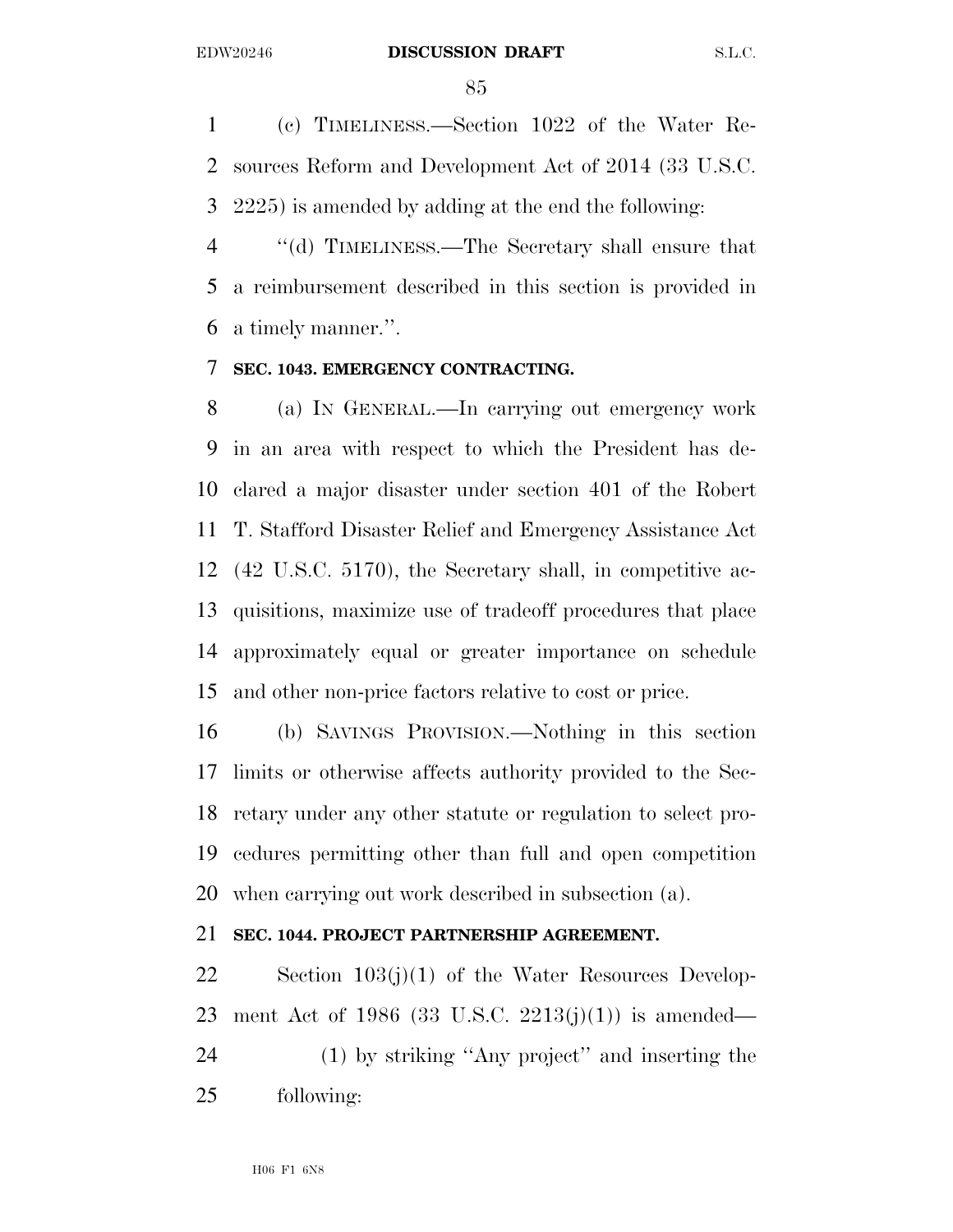| 1              | "(A) IN GENERAL.—Any project"; and                             |
|----------------|----------------------------------------------------------------|
| $\overline{2}$ | $(2)$ by adding at the end the following:                      |
| 3              | "(B) INCLUSION.—An agreement under                             |
| $\overline{4}$ | subparagraph (A) shall include a brief descrip-                |
| 5              | tion of and estimated costs for anticipated oper-              |
| 6              | ation, maintenance, repair, replacement, and re-               |
| 7              | habilitation obligations of the non-Federal in-                |
| 8              | terest for the project.".                                      |
| 9              | SEC. 1045. ACCEPTANCE OF FUNDS FOR HARBOR DREDG-               |
| 10             | ING.                                                           |
| 11             | The Secretary may accept and expend funds contrib-             |
| 12             | uted by a State or other non-Federal interest—                 |
| 13             | $(1)$ to dredge a non-Federal harbor or channel;               |
| 14             | <b>or</b>                                                      |
| 15             | $(2)$ to provide technical assistance related to the           |
| 16             | planning and design of dredging activities in a non-           |
| 17             | Federal harbor or channel.                                     |
|                | 18 SEC. 1046. EMERGENCY FLOODING PROTECTION FOR                |
| 19             | <b>LAKES.</b>                                                  |
| 20             | The Secretary shall submit to Congress a report on             |
| 21             | the extent to which the program under section 5 of the         |
| 22             | Act of August 18, 1941 (commonly known as the "Flood"          |
| 23             | Control Act of 1941") (55 Stat. 650, chapter 377; 33           |
|                | 24 U.S.C. 701n), applies to lakes, including lakes with the    |
|                | 25 flow of a slow-moving river, including, if applicable, rec- |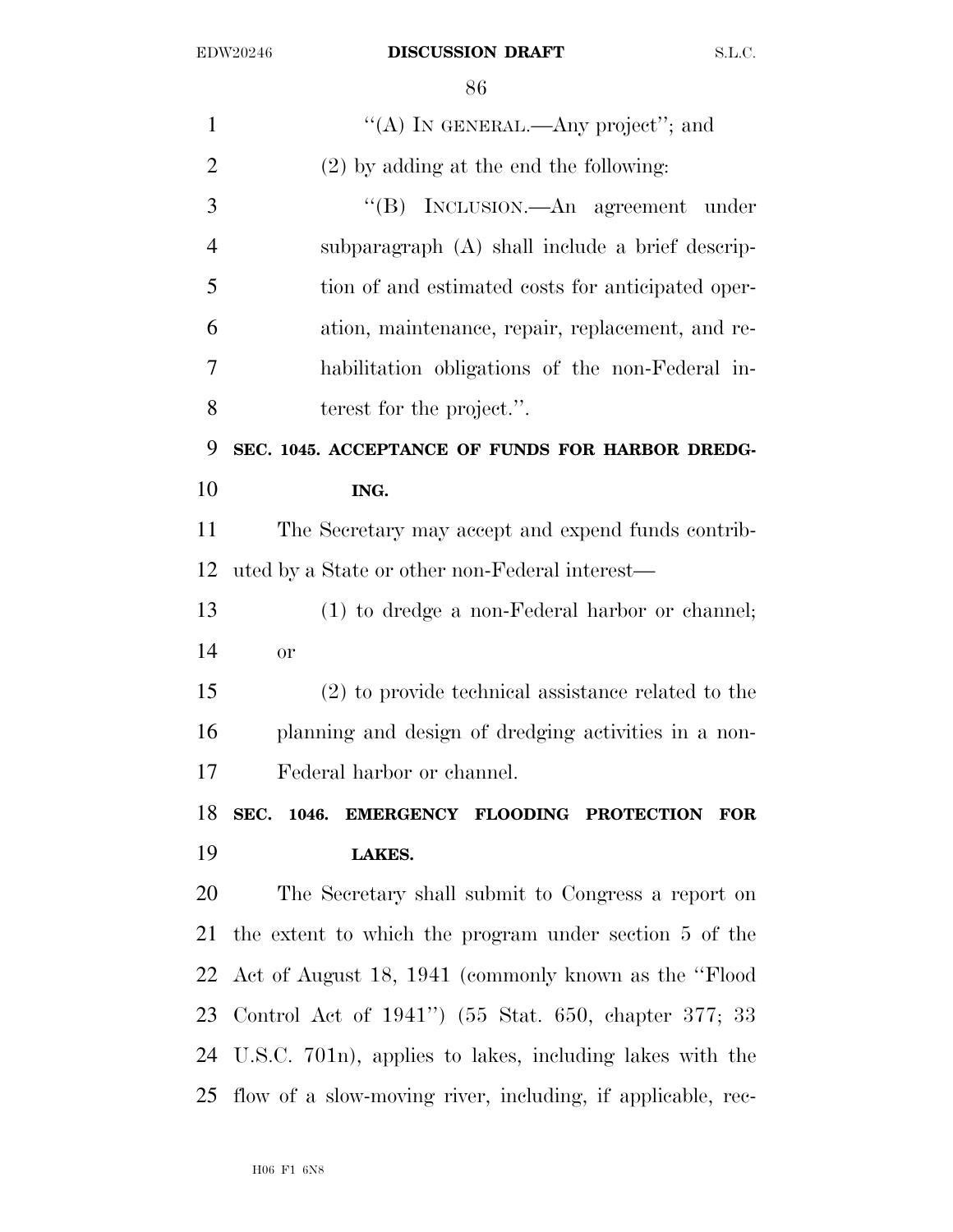ommendations for legislative changes to ensure that such lakes are eligible for the program.

#### **SEC. 1047. LEVEE SAFETY.**

 Section 9004 of the Water Resources Development Act of 2007 (33 U.S.C. 3303) is amended by adding at the end the following:

''(d) IDENTIFICATION OF DEFICIENCIES.—

8 "(1) IN GENERAL.—For each levee identified in the national levee database under subsection (a), the Secretary shall—

11  $\langle (A)$  identify the specific engineering and 12 maintenance deficiencies, if any;

 ''(B) describe the recommended remedies to correct each deficiency identified under sub- paragraph (A) and the associated costs of those remedies.

17 "(2) CONSULTATION.—In identifying defi- ciencies and describing remedies for a levee under paragraph (1), the Secretary shall consult with rel- evant non-Federal interests, including by providing an opportunity for comment by those non-Federal interests.''.

#### **SEC. 1048. REPLACEMENT CAPACITY.**

 Section 217(a) of the Water Resources Development Act of 1996 (33 U.S.C. 2326a(a)) is amended—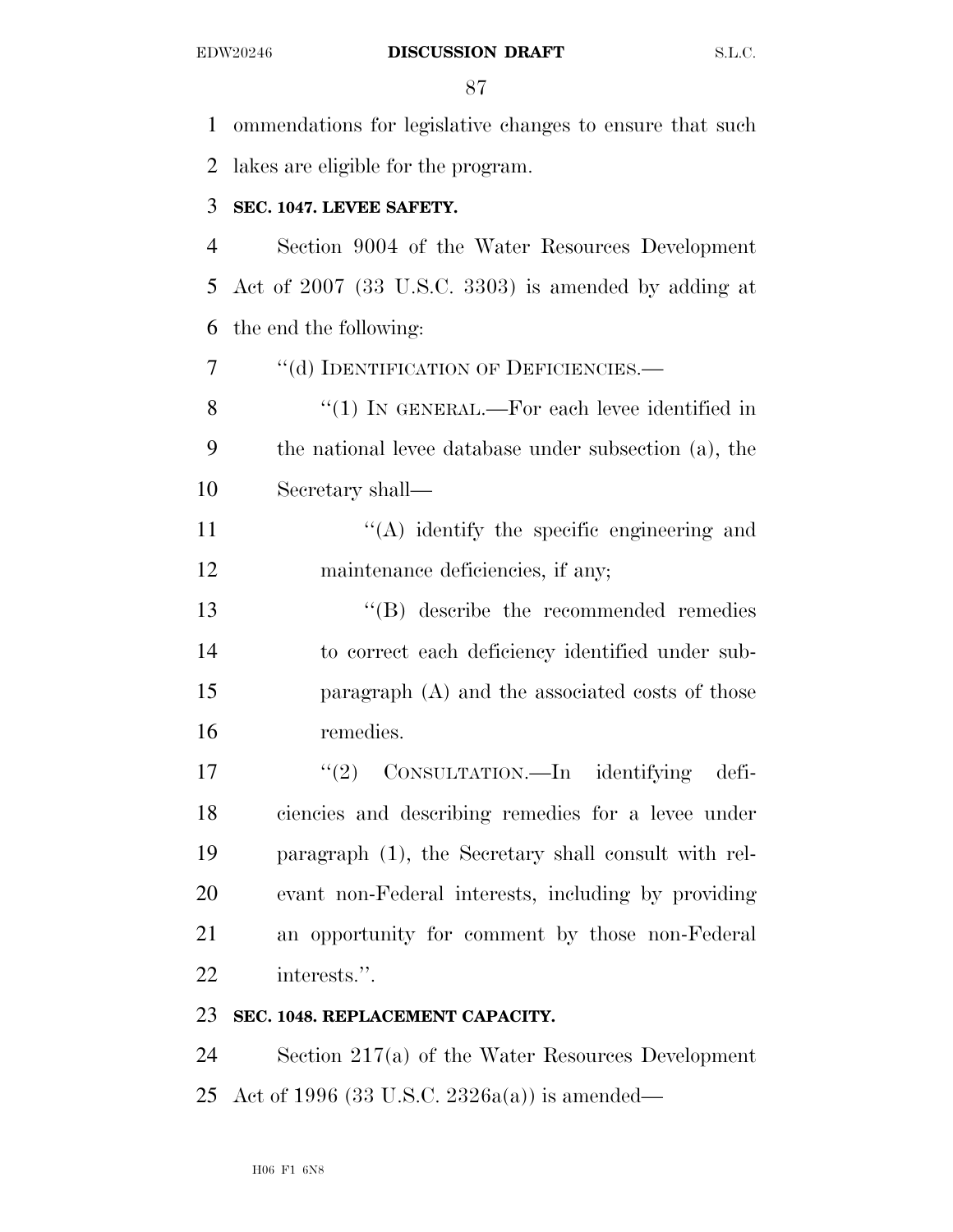| $\mathbf{1}$   | $(1)$ in the subsection heading, by inserting "OR   |
|----------------|-----------------------------------------------------|
| $\overline{2}$ | REPLACEMENT CAPACITY" after "ADDITIONAL CA-         |
| 3              | PACITY";                                            |
| $\overline{4}$ | $(2)$ by striking paragraph $(1)$ and inserting the |
| 5              | following:                                          |
| 6              | $``(1)$ PROVIDED BY SECRETARY.—                     |
| $\overline{7}$ | "(A) IN GENERAL.—Subject to subpara-                |
| 8              | $graph$ (B), at the request of a non-Federal in-    |
| 9              | terest with respect to a project, the Secretary     |
| 10             | $may$ —                                             |
| 11             | "(i) provide additional capacity at a               |
| 12             | dredged material disposal facility con-             |
| 13             | structed by the Secretary beyond the ca-            |
| 14             | pacity that would be required for project           |
| 15             | purposes; or                                        |
| 16             | "(ii) permit the use of dredged mate-               |
| 17             | rial disposal facility capacity required for        |
| 18             | project purposes by the non-Federal inter-          |
| 19             | est if the Secretary determines that re-            |
| 20             | placement capacity can be constructed at            |
| 21             | the facility or another facility or site before     |
| 22             | such capacity is needed for project pur-            |
| 23             | poses.                                              |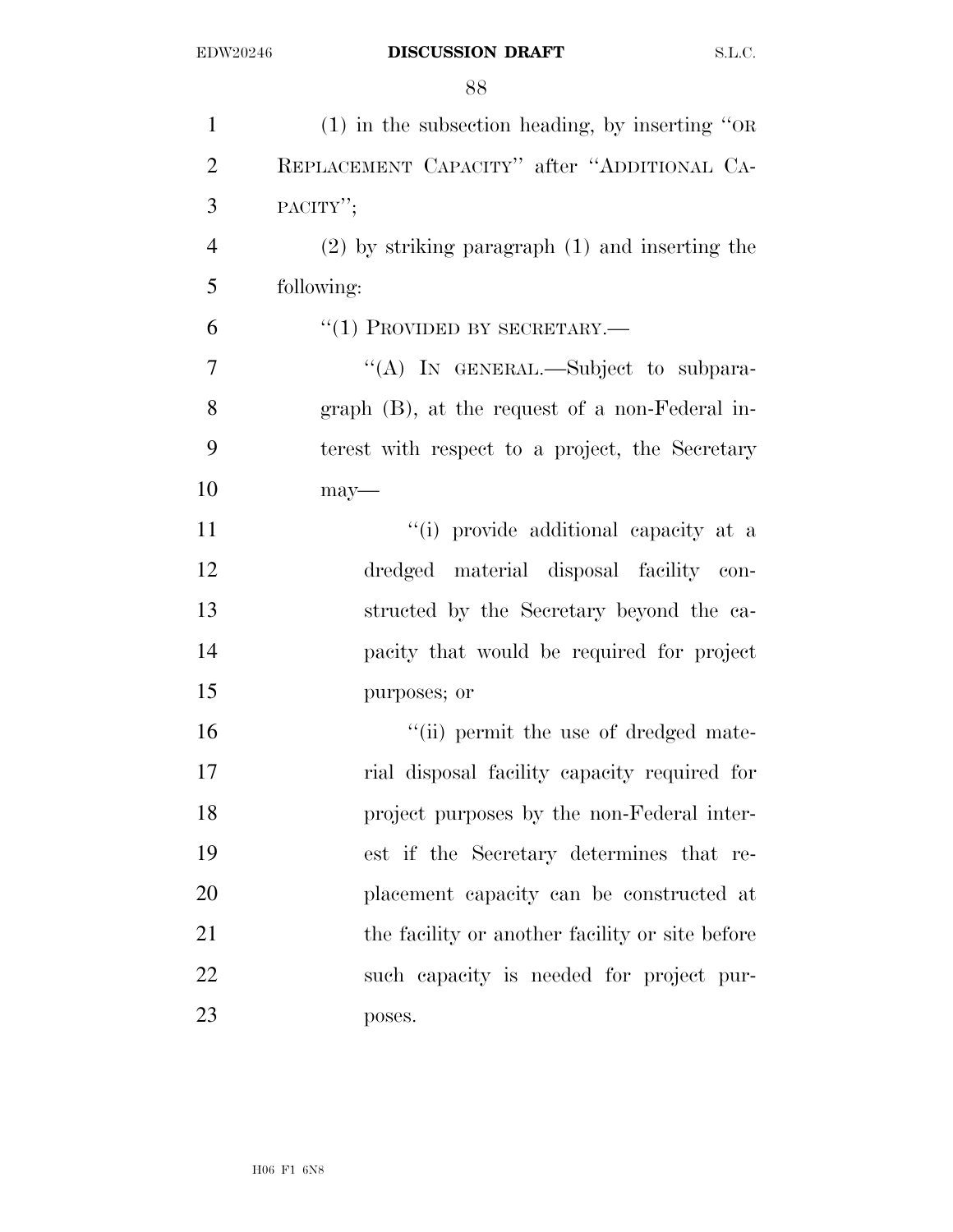| $\mathbf{1}$   | "(B) AGREEMENT.—Before the Secretary             |
|----------------|--------------------------------------------------|
| $\overline{2}$ | takes an action under subparagraph (A), the      |
| 3              | non-Federal interest shall agree to pay—         |
| $\overline{4}$ | "(i) all costs associated with the con-          |
| 5              | struction of the additional capacity or re-      |
| 6              | placement capacity in advance of construc-       |
| 7              | tion of such capacity; and                       |
| 8              | "(ii) in the case of use by a non-Fed-           |
| 9              | eral interest of dredged material disposal       |
| 10             | capacity required for project purposes           |
| 11             | under subparagraph $(A)(ii)$ , any increase      |
| 12             | in the cost of operation and maintenance         |
| 13             | of the project that the Secretary deter-         |
| 14             | mines results from the use of the project        |
| 15             | capacity by the non-Federal interest in ad-      |
| 16             | vance of each cycle of dredging.                 |
| 17             | "(C) CREDIT.—In the event the Secretary          |
| 18             | determines that the cost to operate or maintain  |
| 19             | the project decreases as a result of use by the  |
| 20             | non-Federal interest of dredged material dis-    |
| 21             | posal capacity required for project purposes     |
| 22             | under subparagraph $(A)(ii)$ , the Secretary, at |
| 23             | the request of the non-Federal interest, shall   |
| 24             | credit the amount of the decrease toward any     |
| 25             | cash contribution of the non-Federal interest    |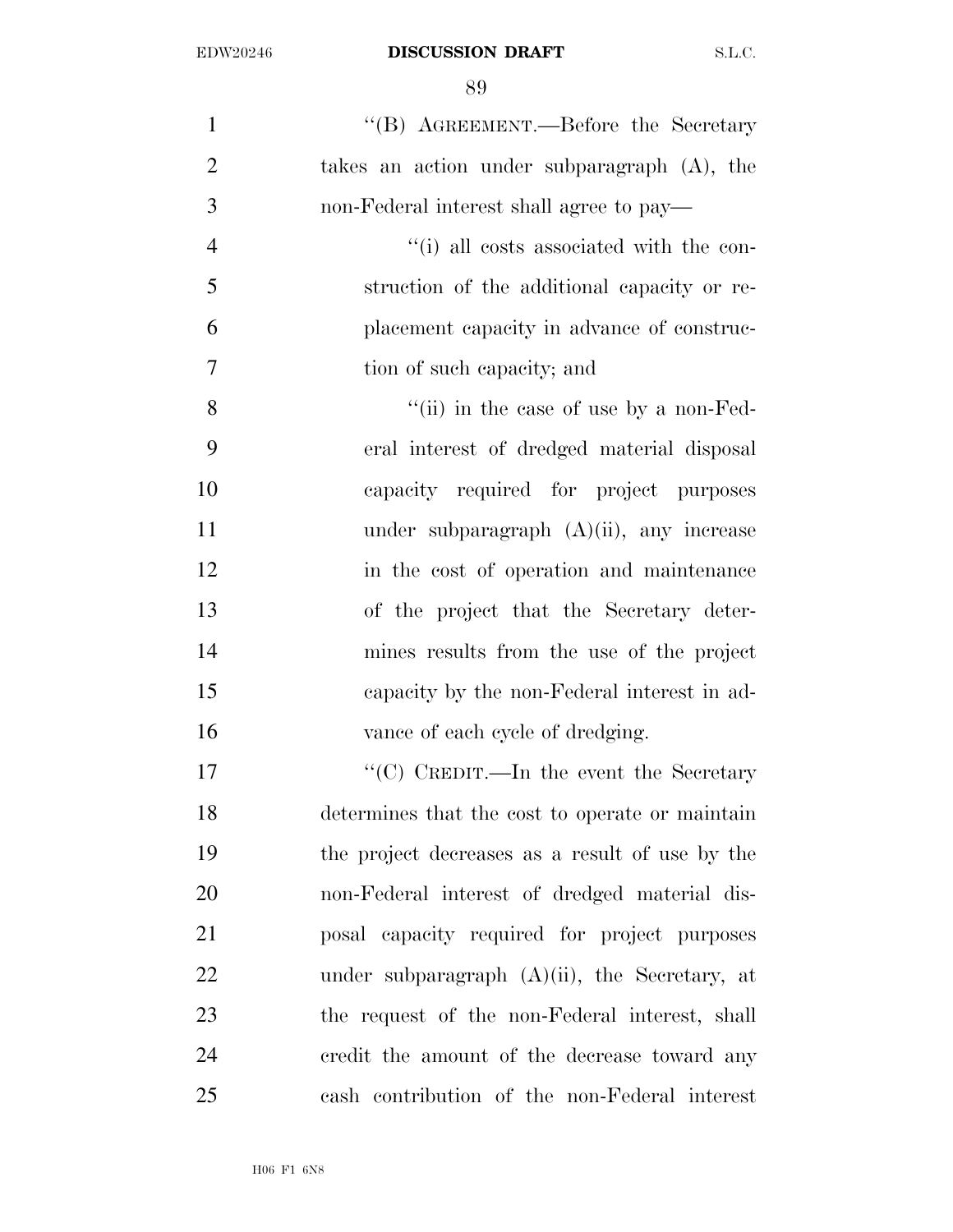| $\mathbf{1}$   | required thereafter for construction, operation,      |
|----------------|-------------------------------------------------------|
| $\overline{2}$ | or maintenance of the project, or of another          |
| 3              | navigation project.";                                 |
| $\overline{4}$ | $(3)$ in paragraph $(2)$ , in the first sentence, by  |
| 5              | inserting "under paragraph $(1)(A)(i)$ " after "addi- |
| 6              | tional capacity"; and                                 |
| $\overline{7}$ | (4) by adding at the end the following:               |
| 8              | "(3) SPECIAL RULE FOR DESIGNATION OF RE-              |
| 9              | PLACEMENT CAPACITY FACILITY OR SITE.-                 |
| 10             | "(A) IN GENERAL.—Subject to such terms                |
| 11             | and conditions as the Secretary determines to         |
| 12             | be necessary or advisable, an agreement under         |
| 13             | paragraph $(1)(B)$ for use permitted under para-      |
| 14             | graph $(1)(A)(ii)$ shall reserve to the non-Fed-      |
| 15             | eral interest—                                        |
| 16             | "(i) the right to submit to the Sec-                  |
| 17             | retary for approval at a later date an alter-         |
| 18             | native to the facility or site designated in          |
| 19             | the agreement for construction of replace-            |
| 20             | ment capacity; and                                    |
| 21             | "(ii) the right to construct the re-                  |
| 22             | placement capacity at the alternative facil-          |
| 23             | ity or site at the expense of the non-Fed-            |
| 24             | eral interest.                                        |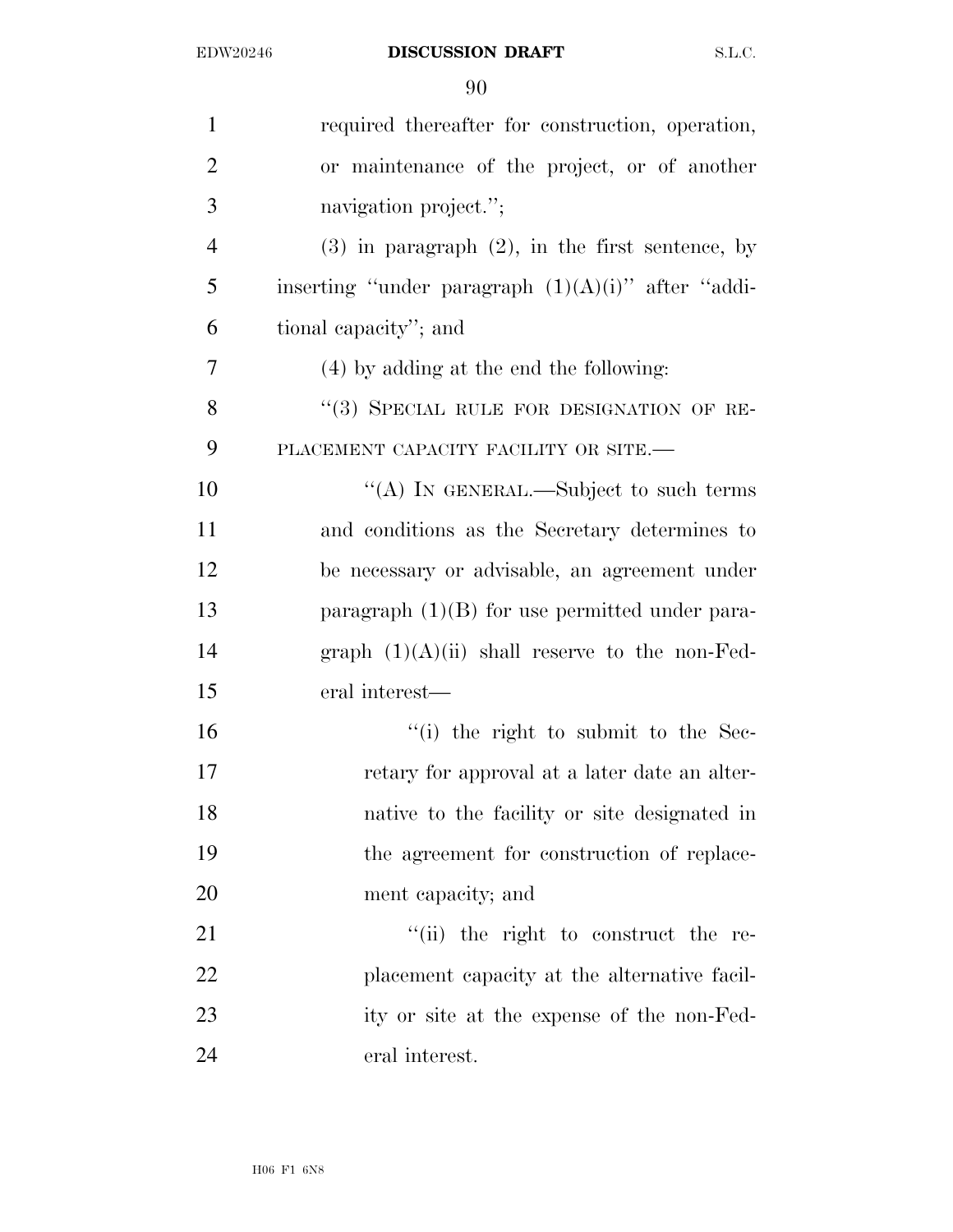| $\mathbf{1}$   | "(B) REQUIREMENT.—The Secretary shall                      |
|----------------|------------------------------------------------------------|
| $\overline{2}$ | not reject a site for the construction of replace-         |
| 3              | ment capacity under paragraph $(1)(A)(ii)$ that            |
| $\overline{4}$ | is submitted by the non-Federal interest for ap-           |
| 5              | proval by the Secretary before the date of exe-            |
| 6              | cution of the agreement under paragraph                    |
| 7              | $(1)(B)$ , or thereafter, unless the Secretary—            |
| 8              | "(i) determines that the site is envi-                     |
| 9              | ronmentally unacceptable or technically un-                |
| 10             | sound; and                                                 |
| 11             | "(ii) provides a written basis for the                     |
| 12             | determination under clause (i) to the non-                 |
| 13             | Federal interest.".                                        |
| 14             | SEC. 1049. IMPLEMENTATION GUIDANCE FOR POST-FLOOD          |
| 15             | <b>IMPROVEMENTS.</b>                                       |
| 16             | The Secretary shall expedite completion of implemen-       |
| 17             | tation guidance for the amendments made by section 1176    |
| 18             | of the Water Infrastructure Improvements for the Nation    |
| 19             | Act (130 Stat. 1673).                                      |
| 20             | SEC. 1050. WILLAMETTE VALLEY PROJECT WATER RE-             |
| 21             | ALLOCATION.                                                |
| 22             | (a) IN GENERAL.—The Secretary shall assist the             |
| 23             | State of Oregon in the implementation of the reallocation  |
| 24             | of water within the Willamette Basin, including the devel- |
| 25             | opment of instream flow targets and facilitation of the    |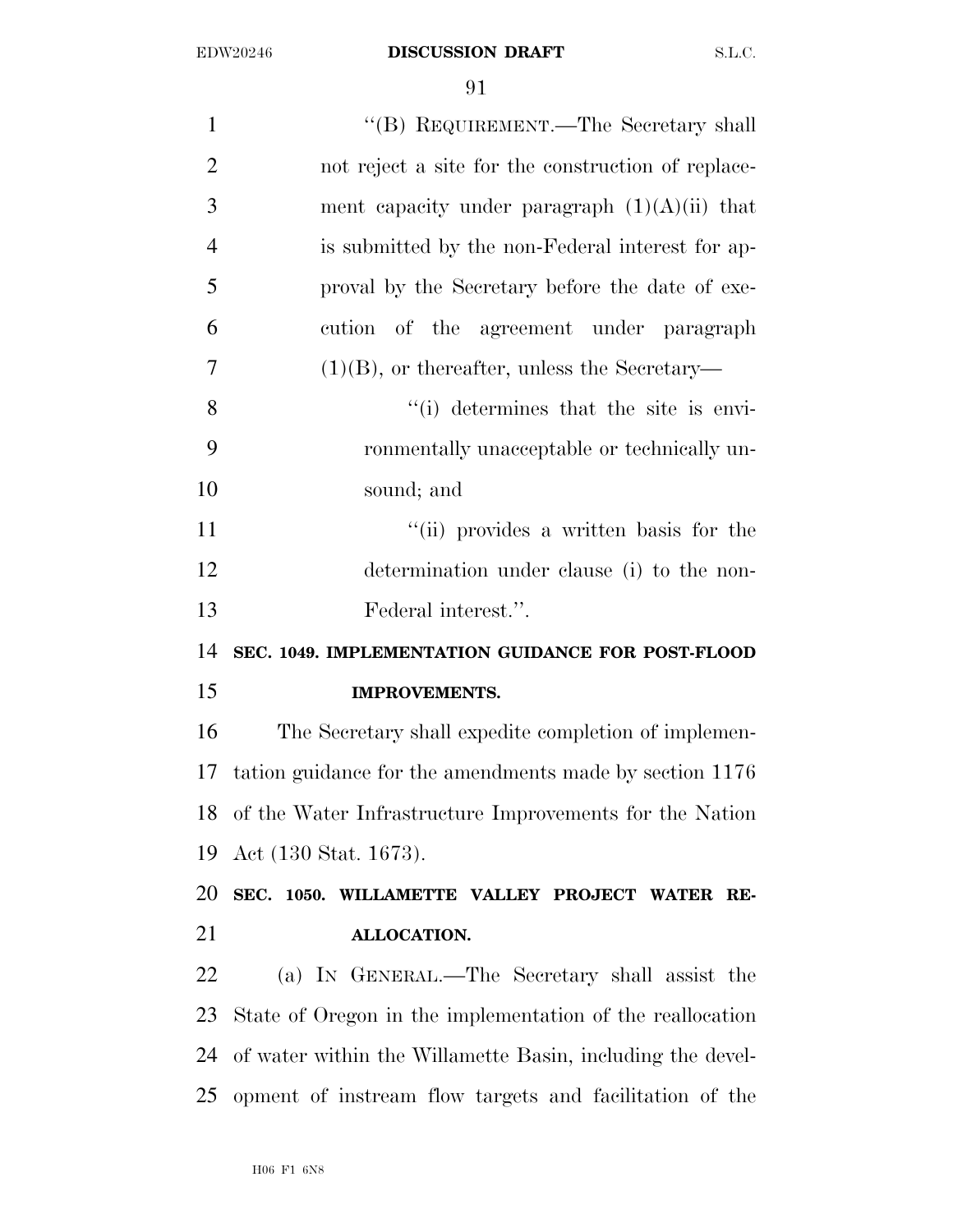conversion of Willamette Valley Project stored water to instream water rights to ensure fish and wildlife benefits, as required by the biological opinion for the Willamette Basin Review issued by the National Marine Fisheries Service on June 28, 2019.

 (b) AUTHORIZATION OF APPROPRIATIONS.—There is authorized to be appropriated to carry out this section \$2,000,000, to remain available until expended.

#### **SEC. 1051. CENTRAL APPALACHIA WATER.**

 (a) IN GENERAL.—The Secretary shall establish a program for providing environmental assistance to non- Federal interests in Central and North Central Appalachia (as defined by the Appalachian Regional Commission).

 (b) FORM OF ASSISTANCE.—Assistance under this section may be in the form of design and construction as- sistance for water-related environmental infrastructure and resource protection and development projects in Cen- tral and North Central Appalachia (as defined by the Ap- palachian Regional Commission), including projects for wastewater treatment and related facilities, water supply and related facilities, and surface water resource protec-tion and development.

 (c) PUBLIC OWNERSHIP.—The Secretary may pro- vide assistance for a project under this section only if the project is publicly owned.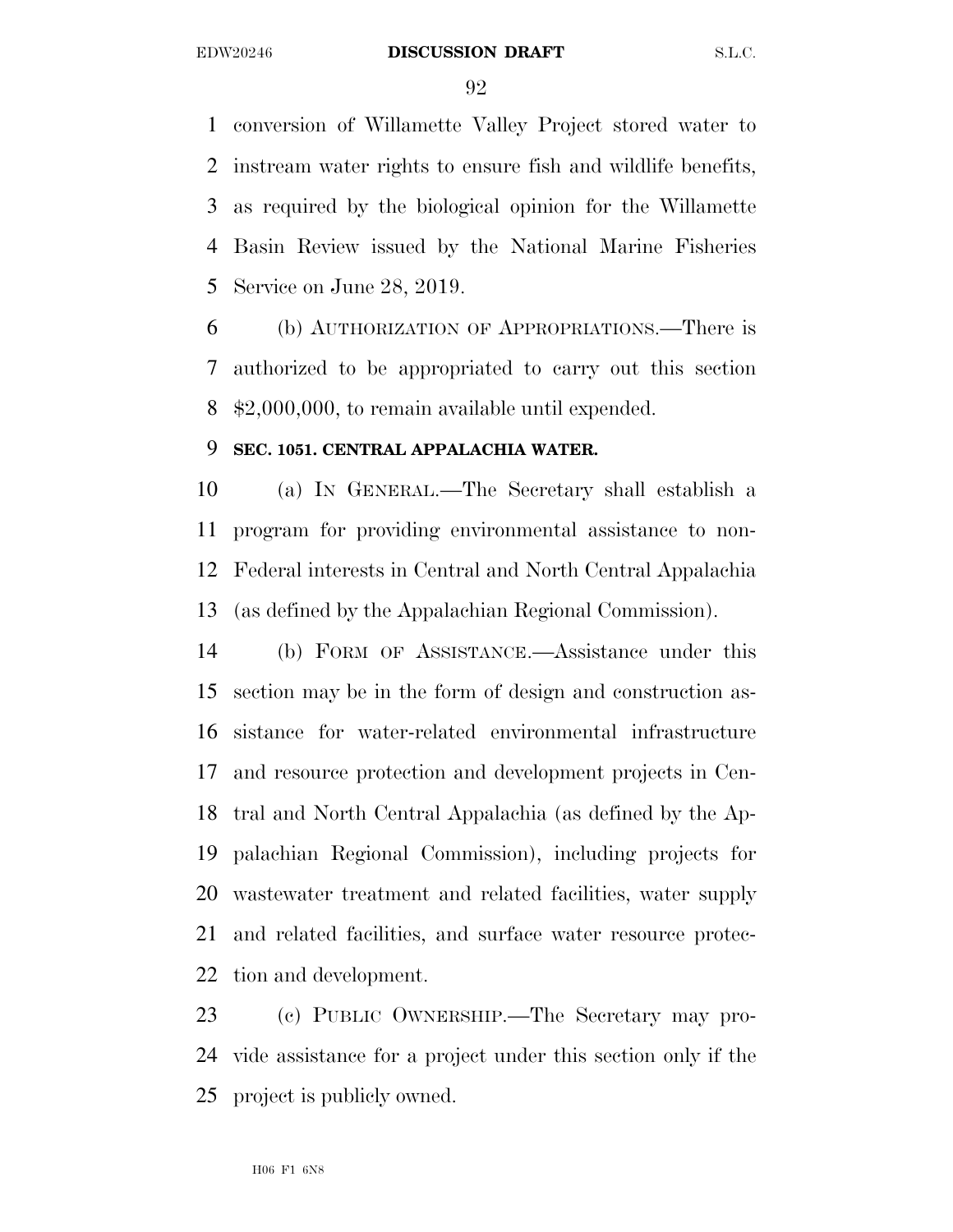| $\mathbf{1}$   | (d) LOCAL COOPERATION AGREEMENTS.                    |
|----------------|------------------------------------------------------|
| $\overline{2}$ | (1) IN GENERAL.—Before providing assistance          |
| 3              | under this section, the Secretary shall enter into a |
| $\overline{4}$ | local cooperation agreement with the non-Federal in- |
| 5              | terest to provide for design and construction of the |
| 6              | project to be carried out with the assistance.       |
| 7              | (2) REQUIREMENTS.—Each local cooperation             |
| 8              | agreement entered into under this subsection shall   |
| 9              | provide for the following:                           |
| 10             | (A) PLAN.—Development by the Secretary,              |
| 11             | in consultation with appropriate Federal and         |
| 12             | State officials, of a facilities or resource protec- |
| 13             | tion and development plan, including appro-          |
| 14             | priate engineering plans and specifications.         |
| 15             | (B) LEGAL AND INSTITUTIONAL STRUC-                   |
| 16             | TURES.—Establishment of any legal and insti-         |
| 17             | tutional structures as are necessary to ensure       |
| 18             | the effective long-term operation of the project     |
| 19             | by the non-Federal interest.                         |
| 20             | $(3)$ COST SHARING.—                                 |
| 21             | (A) IN GENERAL.—The Federal share of                 |
| 22             | the cost of a project carried out with assistance    |
| 23             | under this section shall be 75 percent.              |
| 24             | CREDIT FOR DESIGN WORK.—The<br>(B)                   |
| 25             | non-Federal interest shall receive credit toward     |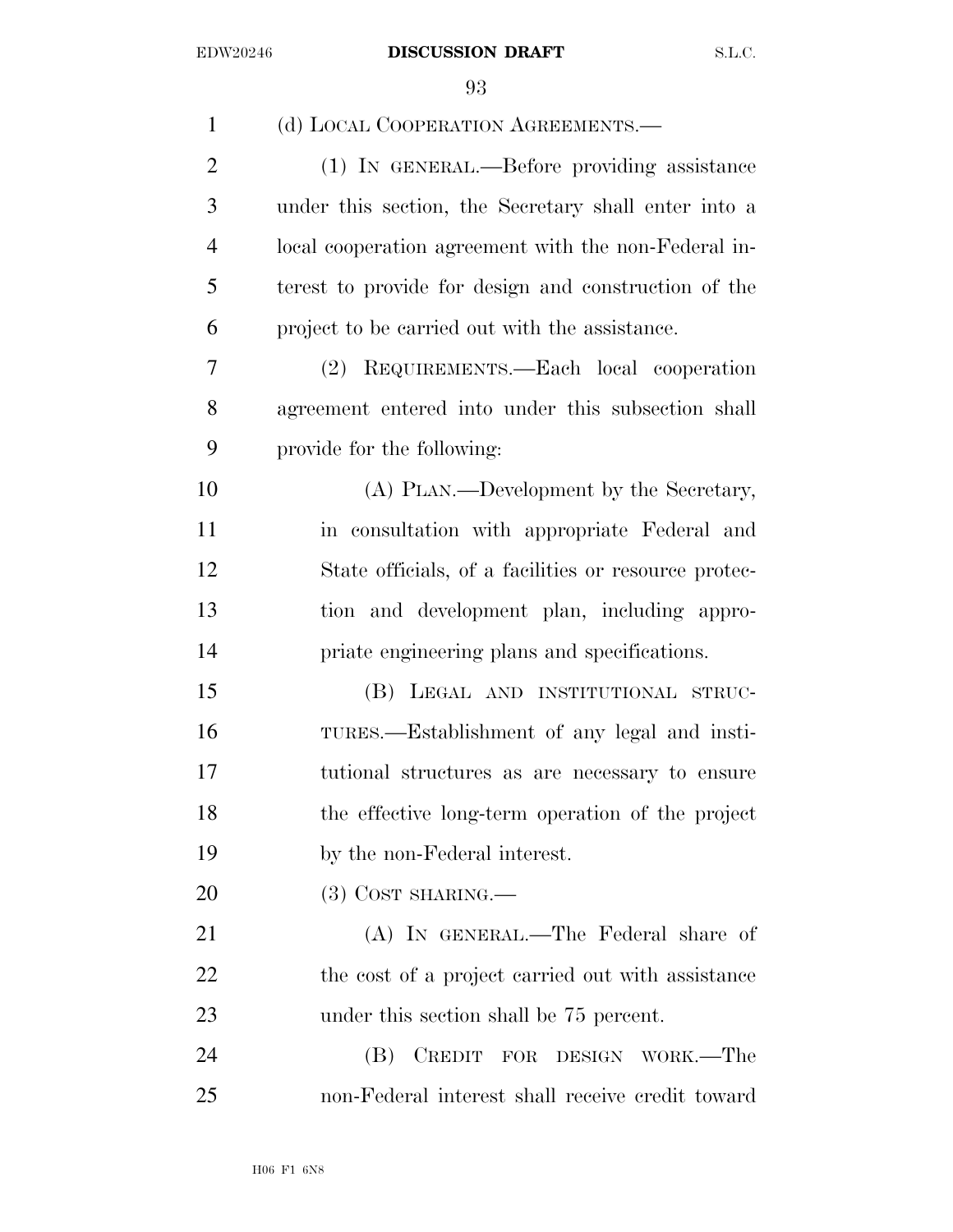the non-Federal share for the reasonable costs of design work completed by the non-Federal interest before entering into a local cooperation agreement with the Secretary for a project.

 (C) CREDIT FOR INTEREST.—In case of a delay in the funding of the non-Federal share of a project carried out with assistance under this section, the non-Federal interest shall re- ceive credit for reasonable interest incurred in providing the non-Federal share of the cost of 11 the project.

 (D) LAND, EASEMENTS, AND RIGHTS-OF- WAY CREDIT.—The non-Federal interest shall receive credit toward the non-Federal share for land, easements, rights-of-way, and relocations (including all reasonable costs associated with obtaining permits necessary for the construc- tion, operation, and maintenance of the project on publicly owned or controlled land), not to ex-ceed 25 percent of the total cost of the project.

**(E) OPERATION AND MAINTENANCE.** The non-Federal share of operation and mainte- nance costs for a project carried out with as-sistance under this section shall be 100 percent.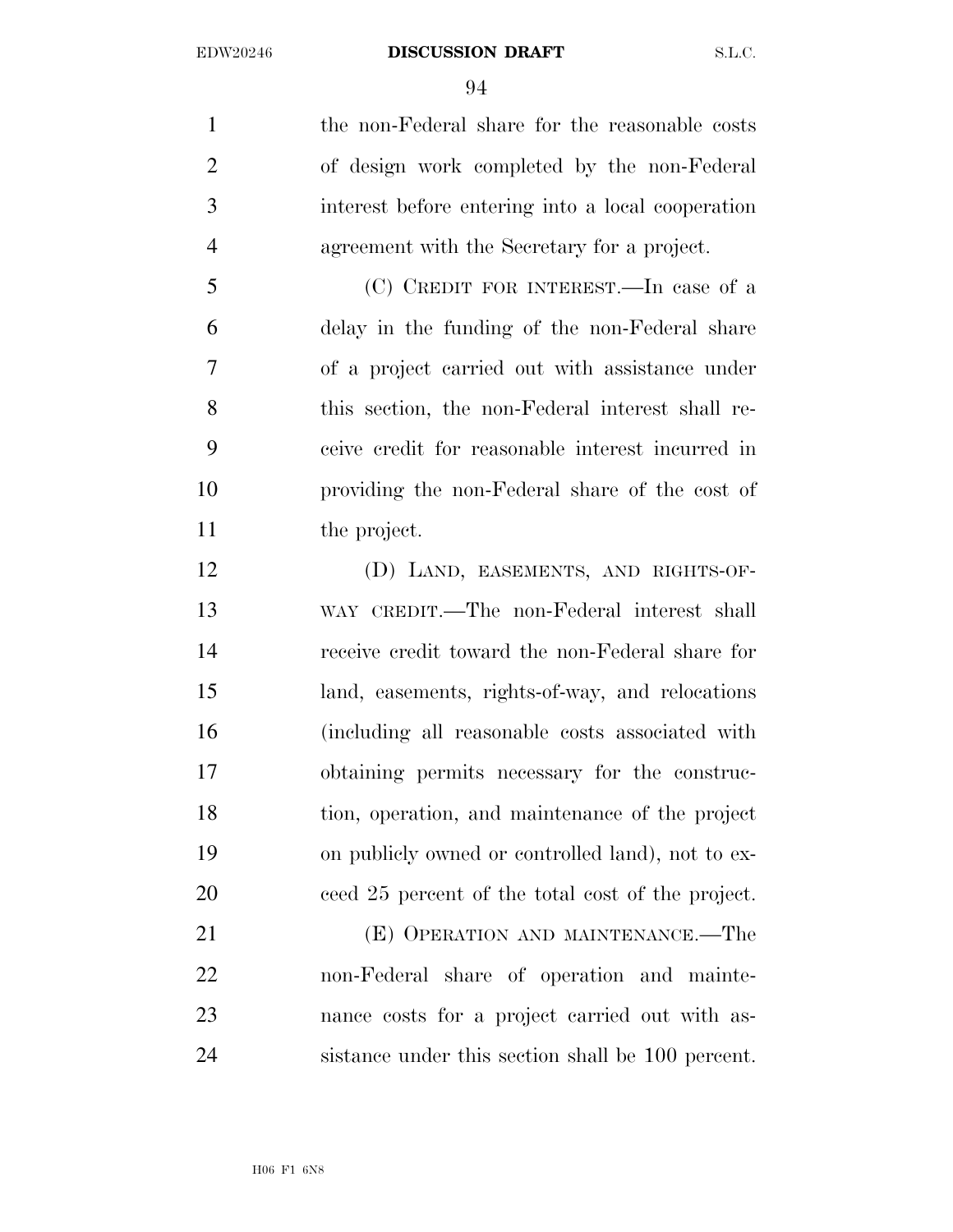(e) APPLICABILITY OF OTHER FEDERAL AND STATE LAWS.—Nothing in this section waives, limits, or other- wise affects the applicability of any provision of Federal or State law that would otherwise apply to a project to be carried out with assistance under this section.

 (f) NONPROFIT ENTITIES.—For the purposes of this section, a non-Federal interest may include a nonprofit en-tity with the consent of the affected local government.

9 (g) ADMINISTRATIVE COSTS.—Not more than 10 per- cent of the amounts made available to carry out this sec- tion may be used by the district offices of the Corps of Engineers for the administrative costs of carrying out this section.

 (h) AUTHORIZATION OF APPROPRIATIONS.—There is authorized to be appropriated to carry out this section \$120,000,000, to remain available until expended.

# **SEC. 1052. REVIEWING HYDROPOWER AT CORPS OF ENGI-NEERS FACILITIES.**

 Section 1008 of the Water Resources Reform and De- velopment Act of 2014 (33 U.S.C. 2321b) is amended by adding at the end the following:

22 "(c) REVIEWING HYDROPOWER AT CORPS OF ENGI-23 NEERS FACILITIES.

24 "(1) DEFINITION OF ELIGIBLE NON-FEDERAL INTEREST.—In this subsection, the term 'eligible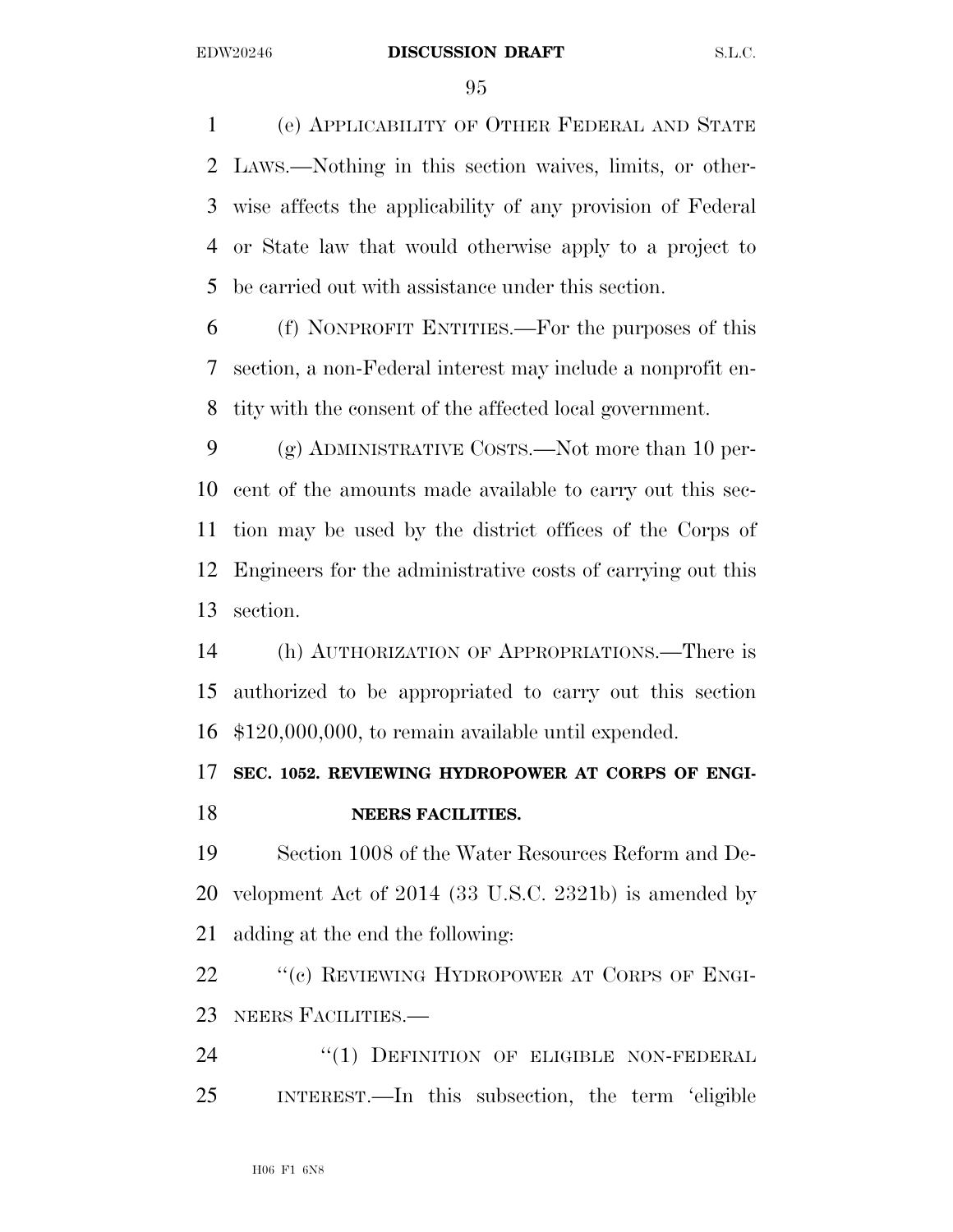non-Federal interest' means a non-Federal interest that owns or operates an existing non-Federal hy-dropower facility at a Corps of Engineers project.

 $\frac{4}{2}$   $\frac{4}{2}$  EVALUATION.

 "(A) In GENERAL. - On the written re- quest of an eligible non-Federal interest, the Secretary shall conduct an evaluation to con- sider operational changes at the applicable project to facilitate production of non-Federal hydropower, consistent with authorized project purposes.

12 "(B) DEADLINE.—Not later than 180 days after the date on which the Secretary receives a written request under subparagraph (A), the Secretary shall provide to the non-Federal in- terest a written response to inform the non-Federal interest—

18 ''(i) that the Secretary has approved the request to conduct an evaluation; or

20  $"$ (ii) of any additional information necessary for the Secretary to approve the 22 request to conduct an evaluation.

23 "(3) OPERATIONAL CHANGES.—An operational change referred to in paragraph (2)(A) may in-clude—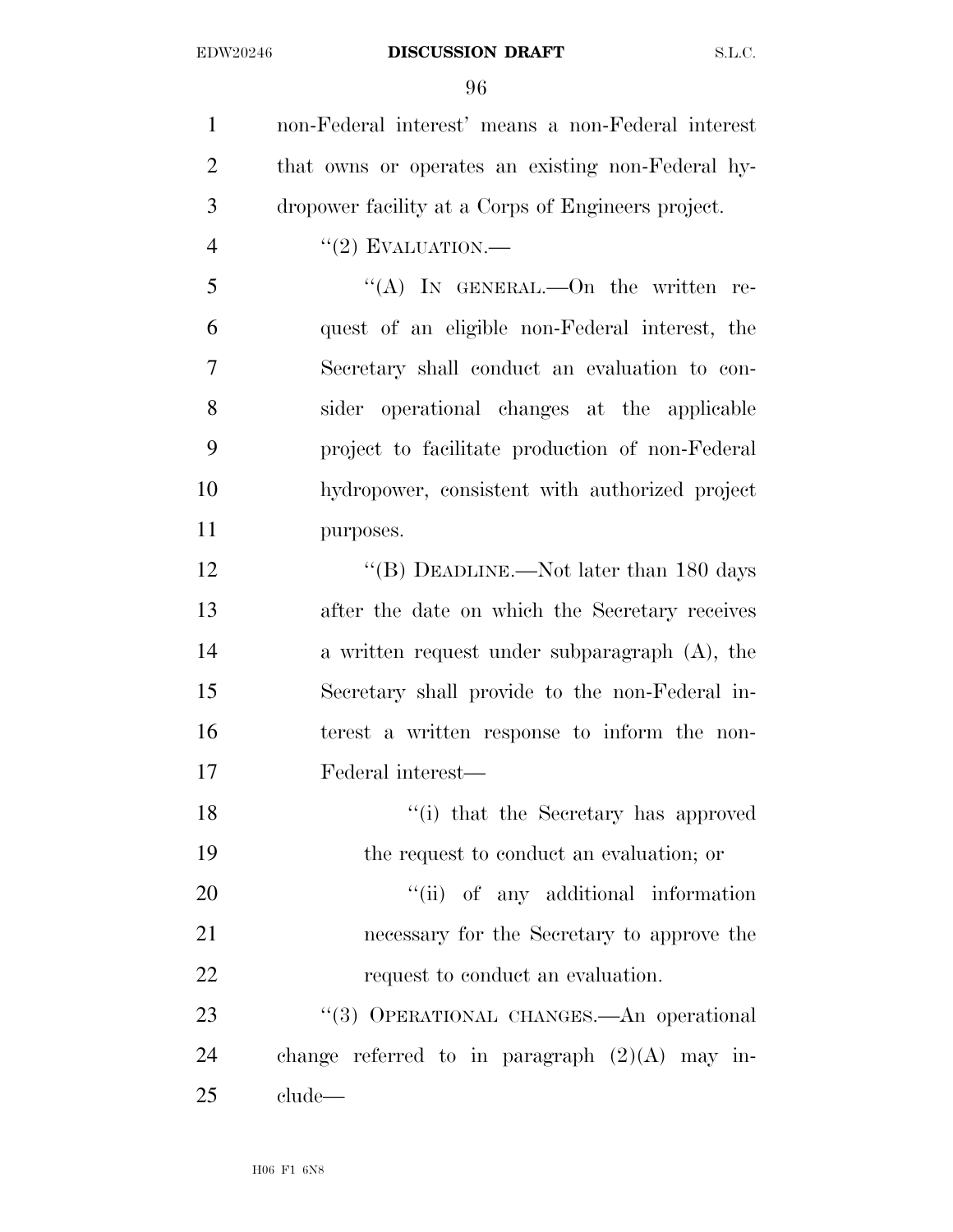$'$ (A) changes to seasonal pool levels;  $\text{``(B)}$  modifying releases from the project; and ''(C) other changes included in the written request submitted under that paragraph that enhance the usage of the project to facilitate production of non-Federal hydropower, con- sistent with authorized project purposes. ''(4) COST-SHARE.—The eligible non-Federal interest shall pay 100 percent of the costs associated with an evaluation under this subsection, including the costs to prepare the report under paragraph (6). 13 "(5) DEADLINE.—The Secretary shall complete an evaluation under this subsection by the date that is not later than 1 year after the date on which the Secretary begins the evaluation.  $\frac{17}{16}$  REPORT. - On completion of an evaluation under this subsection, the Secretary shall submit to the Committee on Environment and Public Works of the Senate and the Committee on Transportation and Infrastructure of the House of Representatives a report on the effects of the operational changes proposed by the non-Federal interest and examined in the evaluation on the authorized purposes of the project, including a description of any negative im-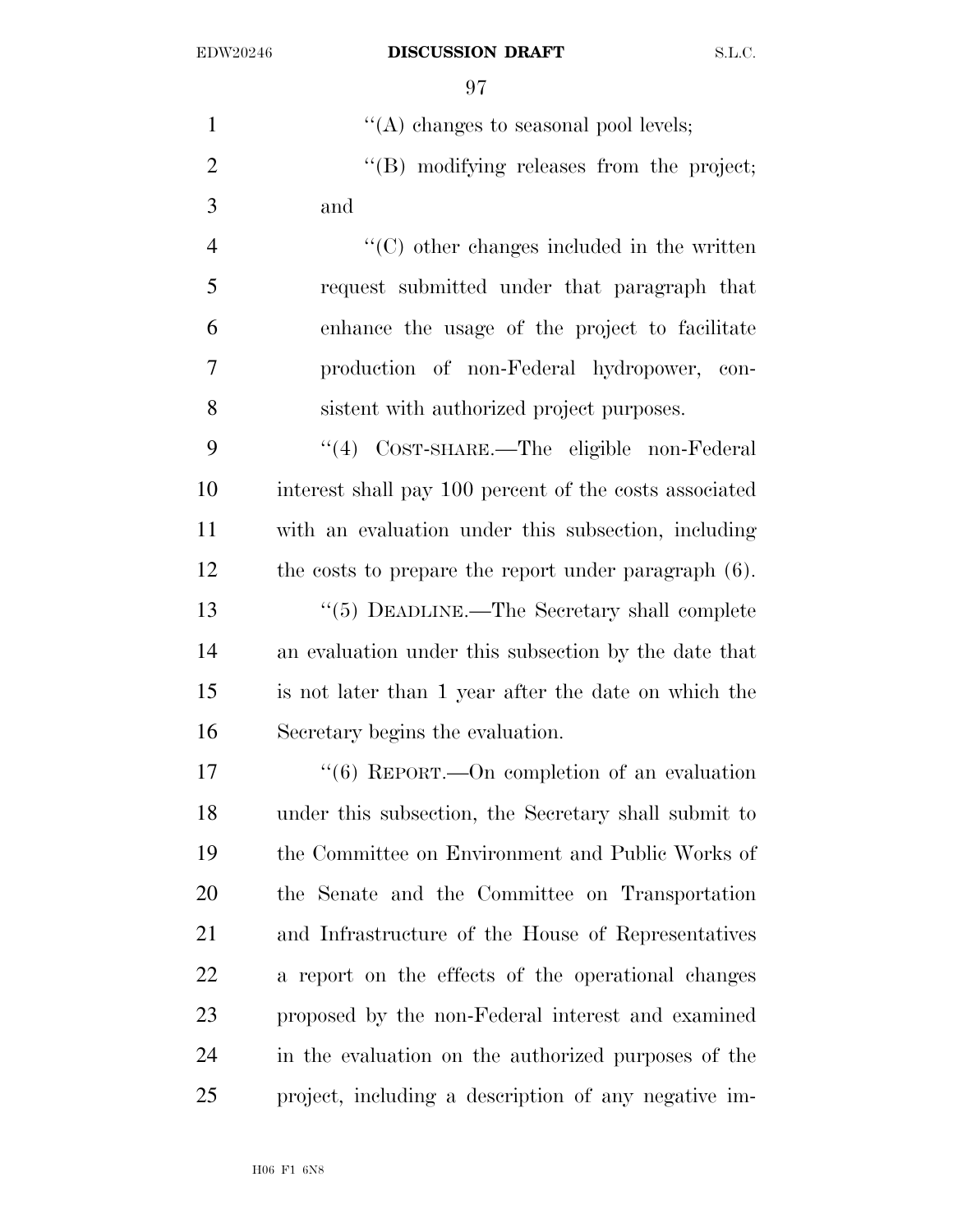| $\mathbf{1}$   | pacts of the proposed operational changes on the au-  |
|----------------|-------------------------------------------------------|
| $\overline{2}$ | thorized purposes of the project.                     |
| 3              | "(7) SAVINGS PROVISION.—Nothing in this sub-          |
| $\overline{4}$ | section-                                              |
| 5              | "(A) affects, modifies, or changes the au-            |
| 6              | thorized purposes of a Corps of Engineers             |
| $\overline{7}$ | project; or                                           |
| 8              | $\lq\lq$ affects existing authorities of the          |
| 9              | Corps of Engineers, including authorities with        |
| 10             | respect to navigation, flood damage reduction,        |
| 11             | environmental protection and restoration, and         |
| 12             | other related purposes.".                             |
|                |                                                       |
| 13             | SEC. 1053. ESTABLISHING PERMANENT FEATURES FROM       |
| 14             | <b>EMERGENCY RESPONSE MEASURES.</b>                   |
| 15             | (a) DEFINITIONS.—In this section:                     |
| 16             | (1) IMPACTED COMMUNITY.—The term "im-                 |
| 17             | pacted community" means an entity that has re-        |
| 18             | ceived emergency flood fighting assistance under sec- |
| 19             | tion 5 of the Act of August 18, 1941 (commonly        |
| 20             | known as the "Flood Control Act of 1941") (55         |
| 21             | Stat. 650, chapter 377; 33 U.S.C. 701n), that in-     |
| 22             | volved the construction of a temporary structure.     |
| 23             | (2) PERMANENT FEATURE.—The term "perma-               |
| 24             | nent feature" means a structural or nonstructural     |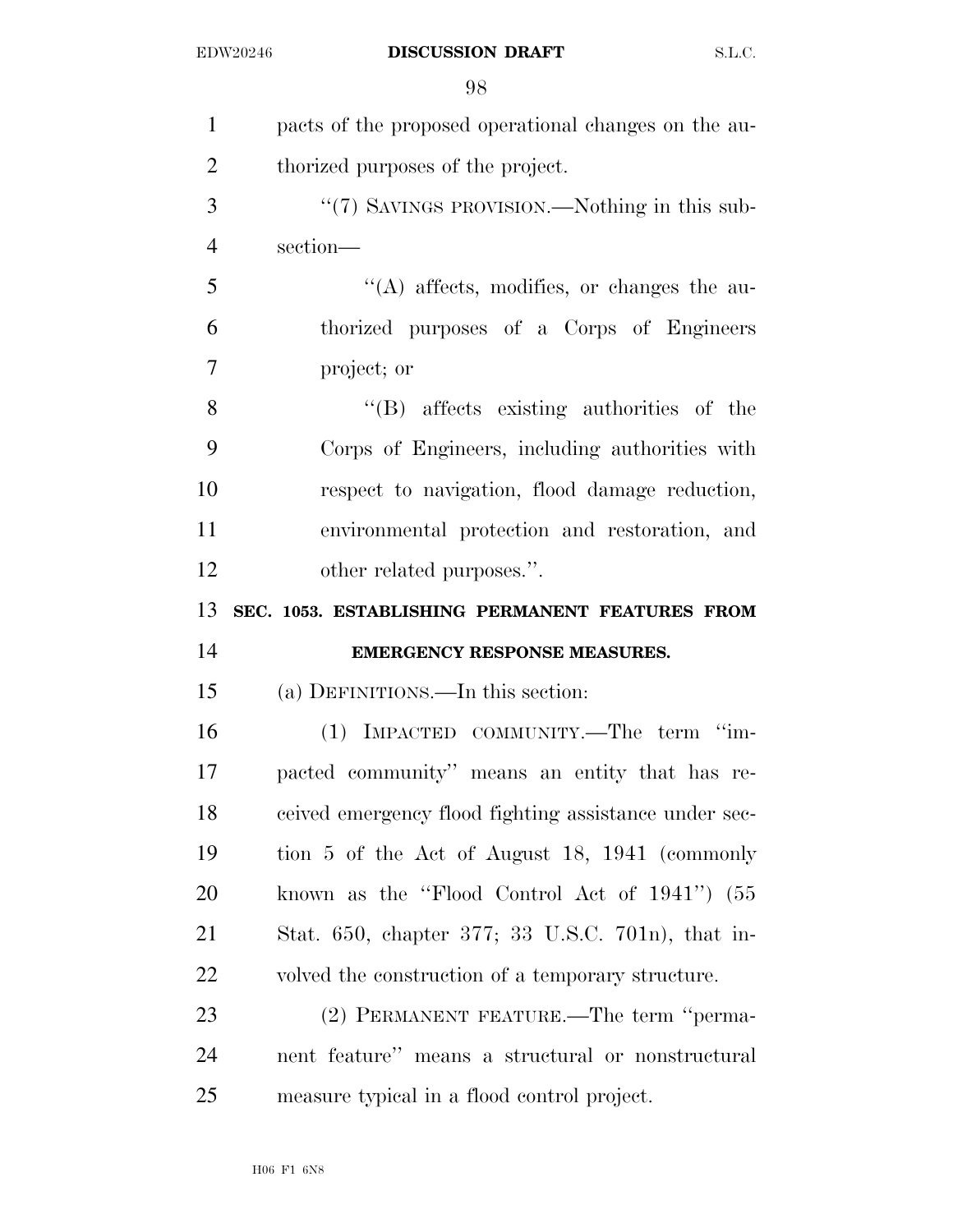| $\mathbf{1}$   | (3) SMALL OR DISADVANTAGED COMMUNITY.—                      |
|----------------|-------------------------------------------------------------|
| $\overline{2}$ | The term "small or disadvantaged community"                 |
| 3              | means a community—                                          |
| $\overline{4}$ | $(A)$ with a population of less than 10,000;                |
| 5              | <b>or</b>                                                   |
| 6              | $(B)$ that is—                                              |
| $\tau$         | (i) an economically distressed area (as                     |
| 8              | defined in section $1083(a)$ ; or                           |
| 9              | at risk from repeat flooding<br>(ii)                        |
| 10             | events.                                                     |
| 11             | (b) EVALUATION OF TEMPORARY STRUCTURES. - On                |
| 12             | request of an impacted community, the Secretary shall       |
| 13             | evaluate whether the temporary structure warrants con-      |
| 14             | sideration for a permanent feature, in accordance with      |
| 15             | subsection $(c)$ .                                          |
| 16             | (c) CONSIDERATIONS.—In evaluating a temporary               |
|                | 17 structure under subsection (b), the Secretary shall con- |
| 18             | sider—                                                      |
| 19             | (1) the likelihood that a similar structure will            |
| 20             | need to be constructed in the area in the future if         |
| 21             | the temporary structure, or a similar structure, is         |
| 22             | not made permanent;                                         |
| 23             | $(2)$ the extent to which similar structures have           |
| 24             | been constructed in the area previously and re-             |
| 25             | moved;                                                      |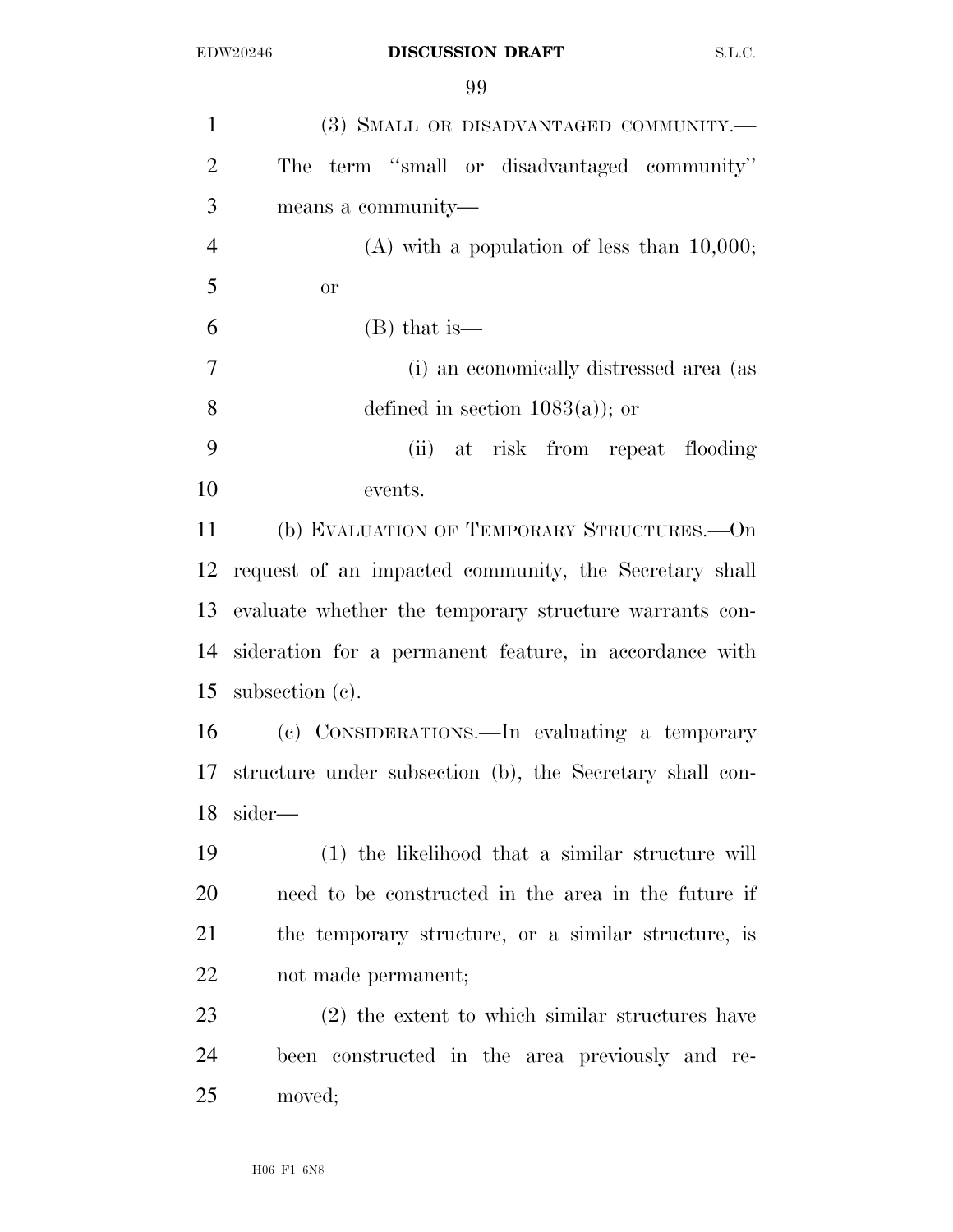(3) the economic, safety, and environmental benefits and impacts of establishing a permanent feature in the watershed of the impacted community; (4) the extent of the modifications necessary to make the temporary structure a permanent feature; and (5) the costs of the modifications described in paragraph (4). 9 (d) CONVERSION OF TEMPORARY STRUCTURES. (1) IN GENERAL.—After the Secretary com- pletes an evaluation under subsection (b), if the Sec- retary determines that the temporary structure should become a permanent feature, or that a per- manent feature would prevent damage similar to damage prevented by the temporary structure, and subject to paragraph (2), the Secretary shall begin the planning and design of the permanent feature in accordance with all applicable design and construc- tion standards and legal requirements of the Sec- retary, including all applicable environmental laws. (2) PROJECT COST.— 22 (A) In GENERAL.—The Secretary may carry out the planning, design, and construction of a project described in paragraph (1) if the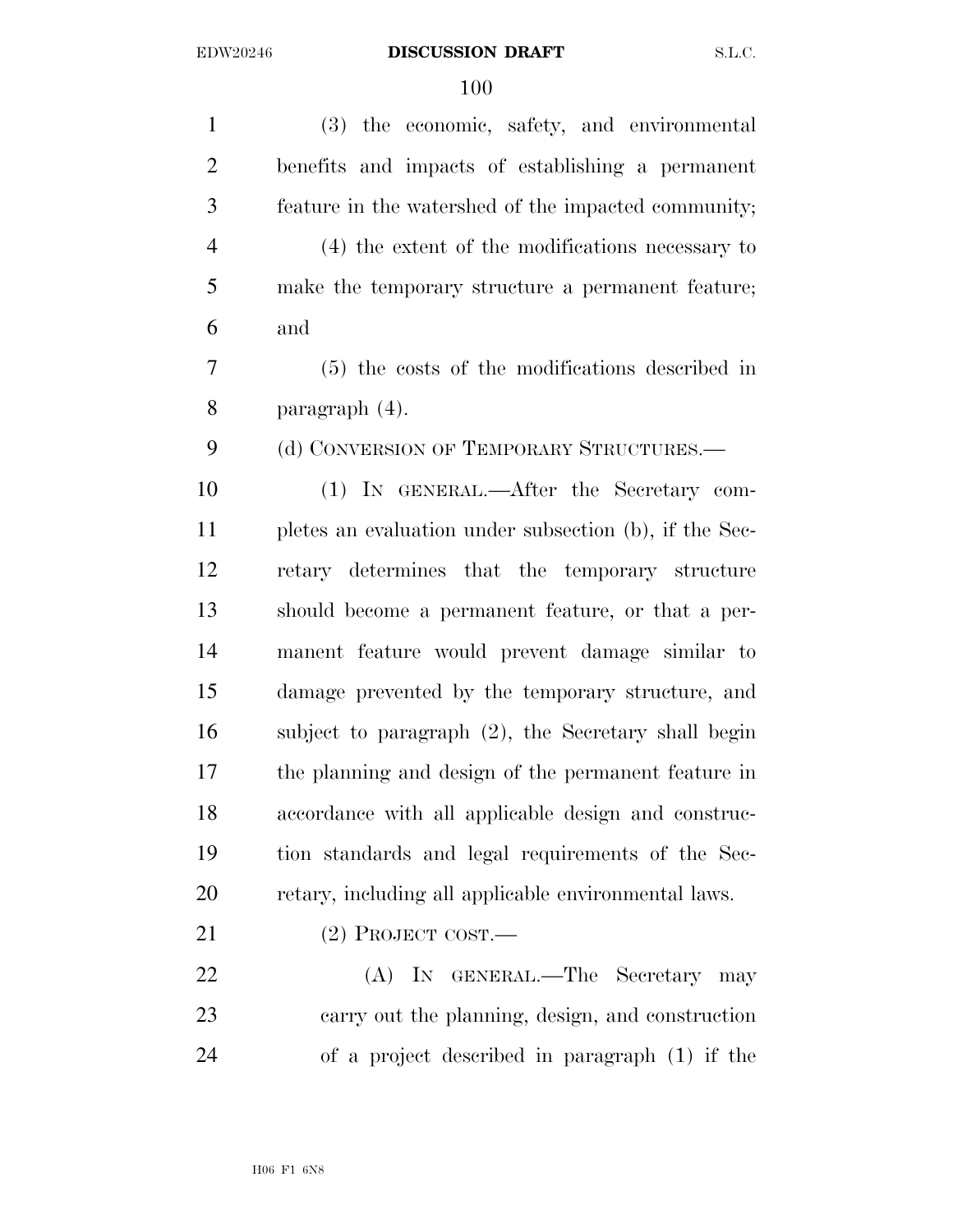| $\mathbf{1}$   | total construction cost of the project is not ex-   |
|----------------|-----------------------------------------------------|
| $\overline{2}$ | pected to exceed $$17,500,000$ .                    |
| 3              | (B) LARGE PROJECTS.—If the total con-               |
| $\overline{4}$ | struction cost of a project described in para-      |
| 5              | $graph$ (1) is expected to be greater than          |
| 6              | $$17,500,000,$ the Secretary-                       |
| 7              | (i) shall submit to Congress a request              |
| 8              | to carry out the project in a manner simi-          |
| 9              | lar to a Chief's Report; and                        |
| 10             | (ii) may not carry out the project                  |
| 11             | until Congress authorizes the construction          |
| 12             | of the project.                                     |
| 13             | (C) DEMOLITION.—Demolition of a tem-                |
| 14             | porary structure under this section shall be sub-   |
| 15             | ject to the cost-share requirement under para-      |
| 16             | $graph(3)$ , but the costs of that demolition shall |
| 17             | not be included in the total construction cost of   |
| 18             | the project under subparagraphs $(A)$ and $(B)$ .   |
| 19             | $(3)$ COST-SHARE.—                                  |
| 20             | (A) IN GENERAL.—Except as provided in               |
| 21             | subparagraph $(B)$ , the non-Federal share of the   |
| 22             | cost of carrying out a project under this section   |
| 23             | shall be not more than 35 percent.                  |
| 24             | (B) WAIVER FOR SMALL OR DISADVAN-                   |
| 25             | TAGED COMMUNITIES.—In carrying out<br>- a           |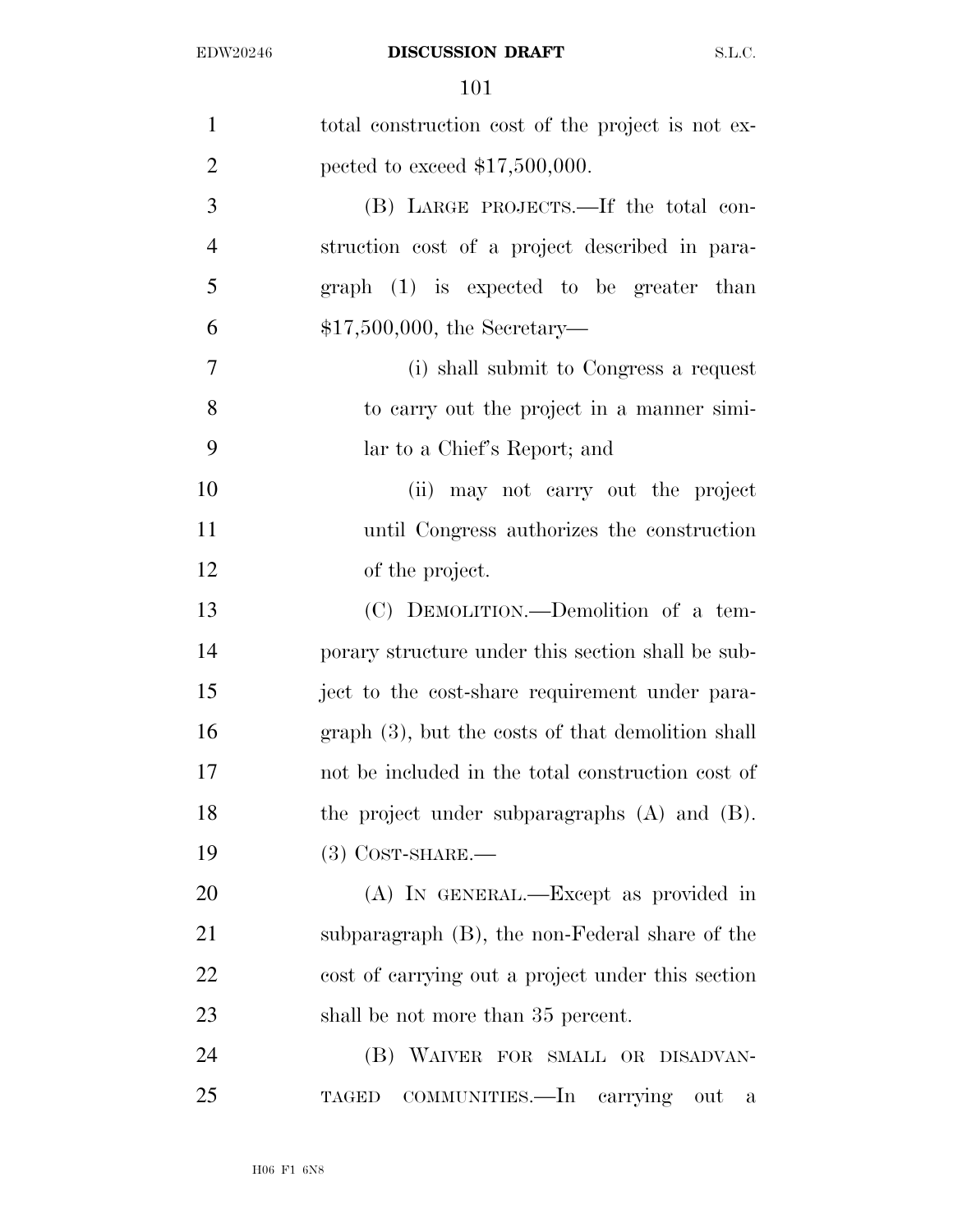| $\mathbf{1}$   | project under this section in partnership with a   |
|----------------|----------------------------------------------------|
| $\overline{2}$ | small or disadvantaged community, if the Sec-      |
| 3              | retary determines that the life safety or eco-     |
| $\overline{4}$ | nomic viability of the community would be          |
| 5              | threatened without the project, the Secretary      |
| 6              | shall reduce the non-Federal cost share applica-   |
| 7              | ble to the project through a mutual agreement      |
| 8              | between the Corps of Engineers and the non-        |
| 9              | Federal interest, in an amount that is—            |
| 10             | (i) not less than 10 percent of the                |
| 11             | total project cost; and                            |
| 12             | (ii) up to 100 percent of the non-Fed-             |
| 13             | eral cost share applicable to the project.         |
| 14             | SEC. 1054. STUDIES OF WATER RESOURCES DEVELOPMENT  |
| 15             | PROJECTS BY NON-FEDERAL INTERESTS.                 |
| 16             | Section 203 of the Water Resources Development Act |
| 17             | of 1986 $(33 \text{ U.S.C. } 2231)$ is amended—    |
| 18             | $(1)$ in subsection $(a)$ —                        |
| 19             | $(A)$ in paragraph $(1)$ , by inserting "or con-   |
| 20             | duct a feasibility study on modifications or im-   |
| 21             | provements to a project constructed by the         |
| 22             | Corps of Engineers" after "water resources de-     |
| 23             | velopment project"; and                            |
| 24             | $(B)$ in paragraph $(2)$ , by striking "for fea-   |
| 25             | sibility studies" and all that follows through the |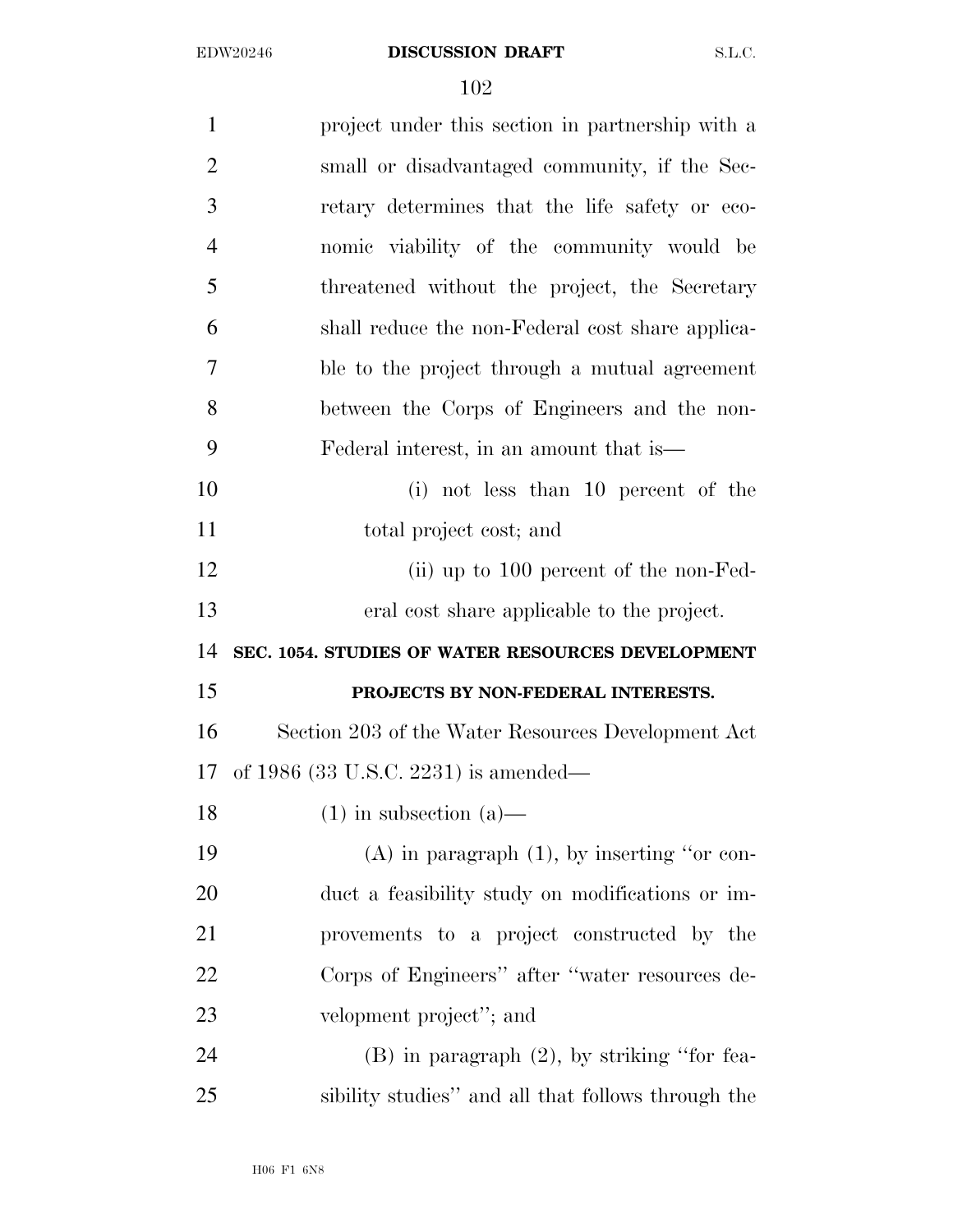| $\mathbf{1}$   | period at the end and inserting "for feasibility"         |
|----------------|-----------------------------------------------------------|
| $\overline{2}$ | studies of water resources development projects           |
| 3              | conducted by non-Federal interests to provide             |
| $\overline{4}$ | sufficient information for the formulation of the         |
| 5              | studies, including processes and procedures re-           |
| 6              | lated to reviews and assistance under subsection          |
| 7              | $(e)$ ."; and                                             |
| 8              | $(2)$ in subsection $(e)(2)$ —                            |
| 9              | (A) by striking "At the request" and in-                  |
| 10             | serting the following:                                    |
| 11             | "(A) IN GENERAL.—At the request"; and                     |
| 12             | (B) by adding at the end the following:                   |
| 13             | "(B) INCLUSION.—Technical assistance                      |
| 14             | under subparagraph (A) may include any as-                |
| 15             | sistance that does not conflict with any other            |
| 16             | Federal law (including regulations).".                    |
| 17             | SEC. 1055. SUBSURFACE DRAIN SYSTEMS RESEARCH AND          |
| 18             | DEVELOPMENT.                                              |
| 19             | (a) IN GENERAL.—Subject to the availability of ap-        |
| 20             | propriations, the Secretary, acting through the Director  |
| 21             | of the Engineer Research and Development Center, shall    |
| 22             | carry out research and development activities relating to |
| 23             | the use of subsurface drain systems as—                   |
| 24             | $(1)$ a flood risk-reduction measure; or                  |
| 25             | $(2)$ a coastal storm risk-reduction measure.             |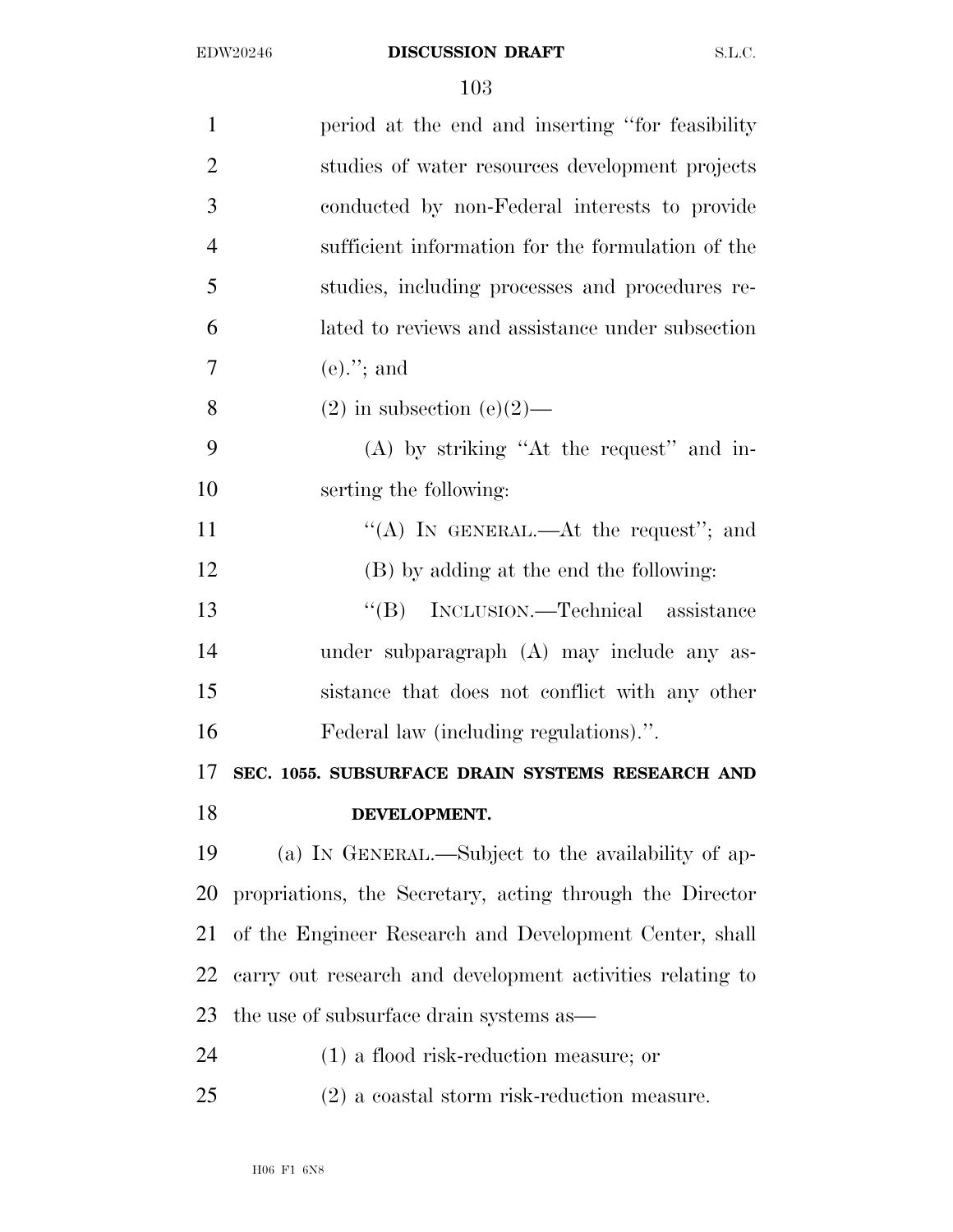(b) AUTHORIZATION OF APPROPRIATIONS.—There is authorized to be appropriated to carry out this section \$5,000,000, to remain available until expended.

# **SEC. 1056. LIMITATION ON CONTRACT EXECUTION IN THE ARKANSAS RIVER BASIN.**

 (a) DEFINITION OF COVERED CONTRACT.—In this section, the term ''covered contract'' means a contract be- tween any local governmental entity and the Secretary for water supply storage in a hydropower lake within the Ar-kansas River Basin.

 (b) LIMITATION.—For any new covered contract for a hydropower lake that is entered into during the period beginning on the date of enactment of this Act and ending on December 31, 2022, a local governmental entity shall not pay more than 110 percent of the initial principal cost for the acre-feet being sought for the new covered contract for that hydropower lake.

### **SEC. 1057. SUPPORT FOR MITIGATION EFFORTS FOR SMALL**

## **DAMS IN NATIONAL HERITAGE CORRIDORS.**

 In carrying out a project for ecosystem restoration, the Secretary is authorized to formulate and carry out fish passage measures at a dam associated with a small hydro- electric power project that are otherwise the legal obliga- tion of the hydroelectric power project licensee or exemp-tion holder to provide under the Federal Power Act (16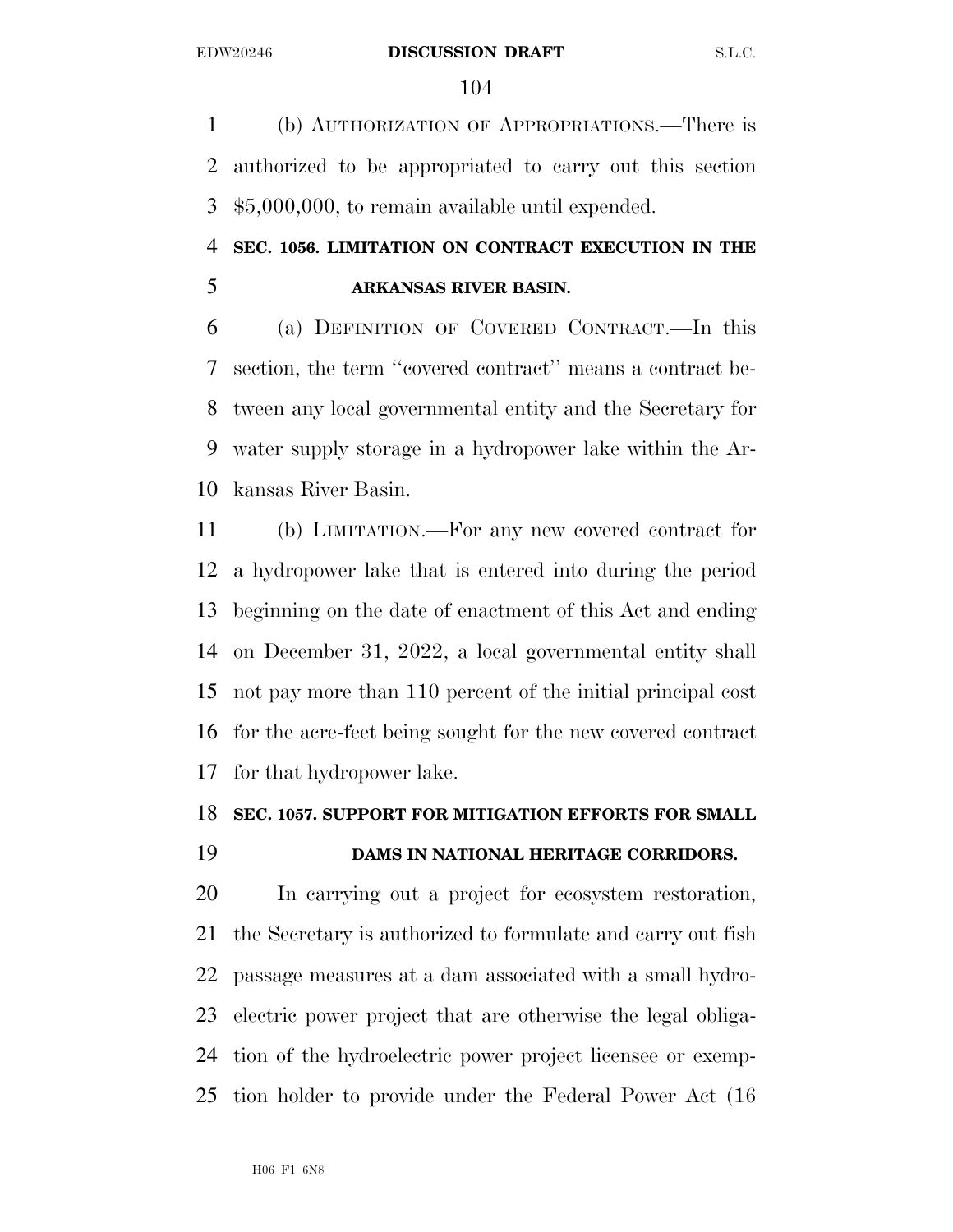U.S.C. 791a et seq.), if the ecosystem restoration project is located in a National Heritage Area located within the boundaries of the North Atlantic Division of the Corps of Engineers.

# **SEC. 1058. REPORT ON BARRIERS TO INFRASTRUCTURE DE-**

**VELOPMENT AT UNITED STATES PORTS.** 

 Not later than 180 days after the date of enactment of this Act, the Secretary, in consultation with the heads of all relevant Federal agencies, shall submit to Congress a report on—

 (1) the barriers to infrastructure and capital improvement projects faced by ports and port au-thorities;

 (2) the impact those barriers have on the stra- tegic competitiveness of ports of the United States; and

(3) recommendations to reduce those barriers.

 **SEC. 1059. RYE HARBOR, NEW HAMPSHIRE, NAVIGATION IM-PROVEMENT PROJECT.** 

 The Secretary shall expedite authorized activities to address the impacts of shoaling affecting the project for navigation, Rye Harbor, New Hampshire, authorized by section 101 of the River and Harbor Act of 1960 (74 Stat. 480).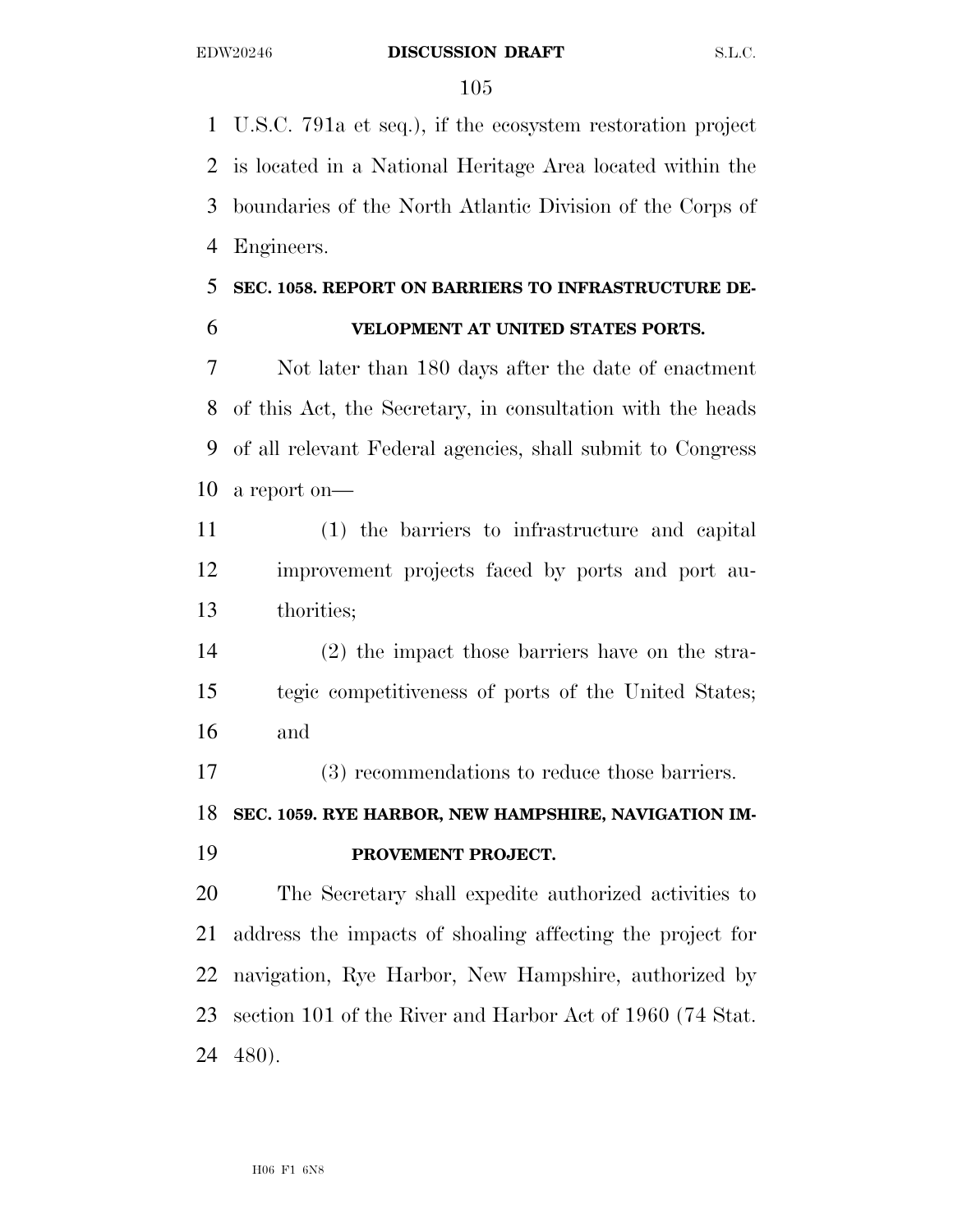**SEC. 1060. CAPE ARUNDEL DISPOSAL SITE, MAINE.** 

 Section 1312 of the America's Water Infrastructure Act of 2018 (132 Stat. 3821) is amended by striking ''De- cember 31, 2021'' and inserting ''September 30, 2024''. **SEC. 1061. RIO GRANDE ENVIRONMENTAL MANAGEMENT PROGRAM, COLORADO, NEW MEXICO, AND TEXAS.** 

 Section 5056(f) of the Water Resources Development Act of 2007 (121 Stat. 1214; 128 Stat. 1315) is amended by striking ''2019'' and inserting ''2024''.

#### **SEC. 1062. RESTORATION OF ABANDONED SITES.**

 Section 560(f) of the Water Resources Development Act of 1999 (33 U.S.C. 2336(f)) is amended by striking ''\$20,000,000'' and inserting ''\$30,000,000, to remain available until expended''.

#### **SEC. 1063. RURAL WESTERN WATER.**

 (a) IN GENERAL.—Section 595(i) of the Water Re- sources Development Act of 1999 (113 Stat. 383; 128 Stat. 1613; 130 Stat. 1681) is amended by striking ''\$435,000,000'' and inserting ''\$500,000,000''.

 (b) PROGRAM MANAGER.—The Secretary shall ap- point a headquarters employee of the Corps of Engineers as a Program Manager, who shall be responsible for man- aging the environmental infrastructure program under section 595 of the Water Resources Development Act of 1999 (113 Stat. 383).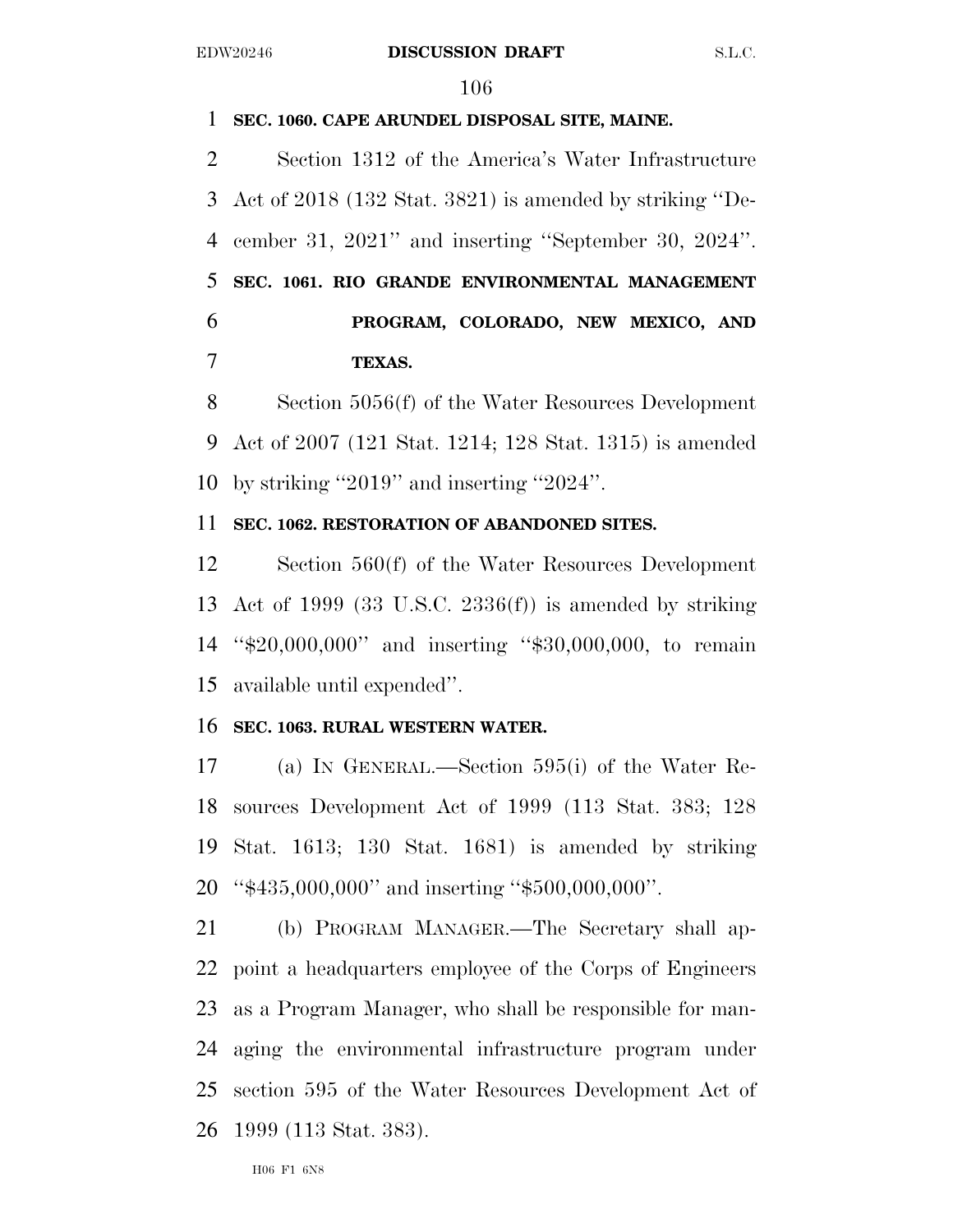#### **SEC. 1064. THAD COCHRAN LOCK AND DAM.**

 (a) SENSE OF CONGRESS.—It is the sense of Con- gress that Thad Cochran, whose selfless determination and tireless work, while serving as a congressman and United States Senator from Mississippi for 45 years, con- tributed greatly to the realization and success of the Ten-nessee-Tombigbee Waterway.

 (b) DESIGNATION.—The lock and dam located at mile 371 on the Tennessee-Tombigbee Waterway, Mis- sissippi, shall be known and designated as the ''Thad Cochran Lock and Dam''.

 (c) REFERENCES.—Any reference in a law, map, reg- ulation, document, paper, or other record of the United States to the lock and dam referred to in subsection (b) shall be deemed to be a reference to the ''Thad Cochran Lock and Dam''.

# **SEC. 1065. REPORT ON CORPS OF ENGINEERS FACILITIES IN APPALACHIA.**

 Not later than 180 days after the date of enactment of this Act, the Secretary, in collaboration with the Appa- lachian Regional Commission established by section 14301(a) of title 40, United States Code, shall submit to the Committee on Environment and Public Works of the Senate and the Committee on Transportation and Infra- structure of the House of Representatives a report that identifies each Corps of Engineers facility that—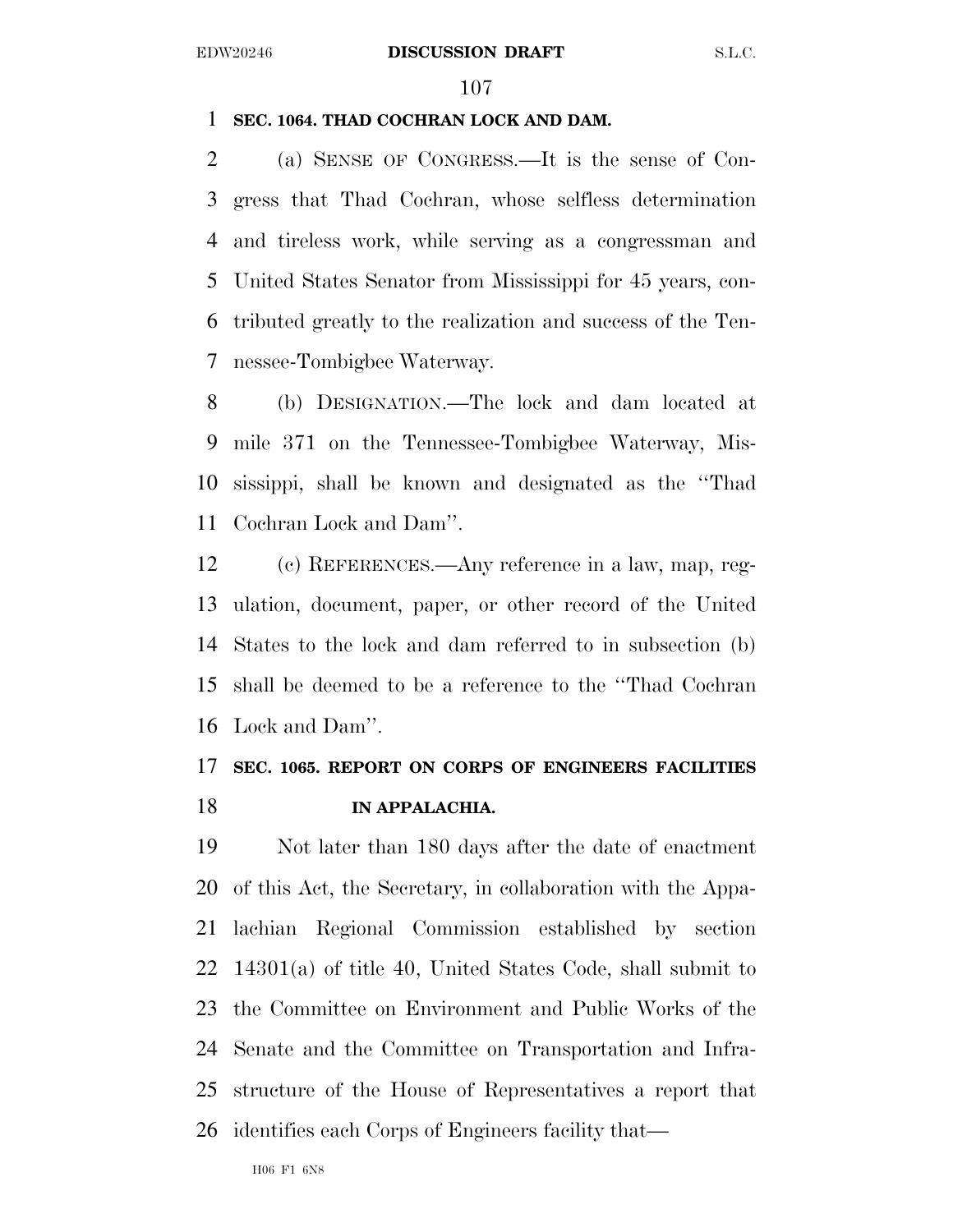(1) is located within a distressed county (as designated by the Appalachian Regional Commission 3 pursuant to section  $14526(a)(1)(A)$  of title 40, United States Code), with an emphasis on counties that have experienced job loss in the mining, textiles, or timber industry; and (2) could be improved for purposes of economic development, recreation, or other uses. **SEC. 1066. REPORT ON CORPS OF ENGINEERS HYDRO- POWER FACILITIES IN APPALACHIA.**  (a) IN GENERAL.—The Secretary, in collaboration with the Appalachian Regional Commission established by section 14301(a) of title 40, United States Code, the Sec- retary of Energy, and the Federal Energy Regulatory Commission, shall conduct a study— (1) to determine the potential, at Corps of En- gineers facilities that are located within a county that is identified by the Appalachian Regional Com- mission as a distressed county or an at-risk county under subparagraph (A) or (B) of section 14526(a)(1) of title 40, United States Code, for- (A) testing, evaluating, piloting, dem- onstrating, or deploying hydropower or energy storage technologies; and (B) powering non-powered dams; and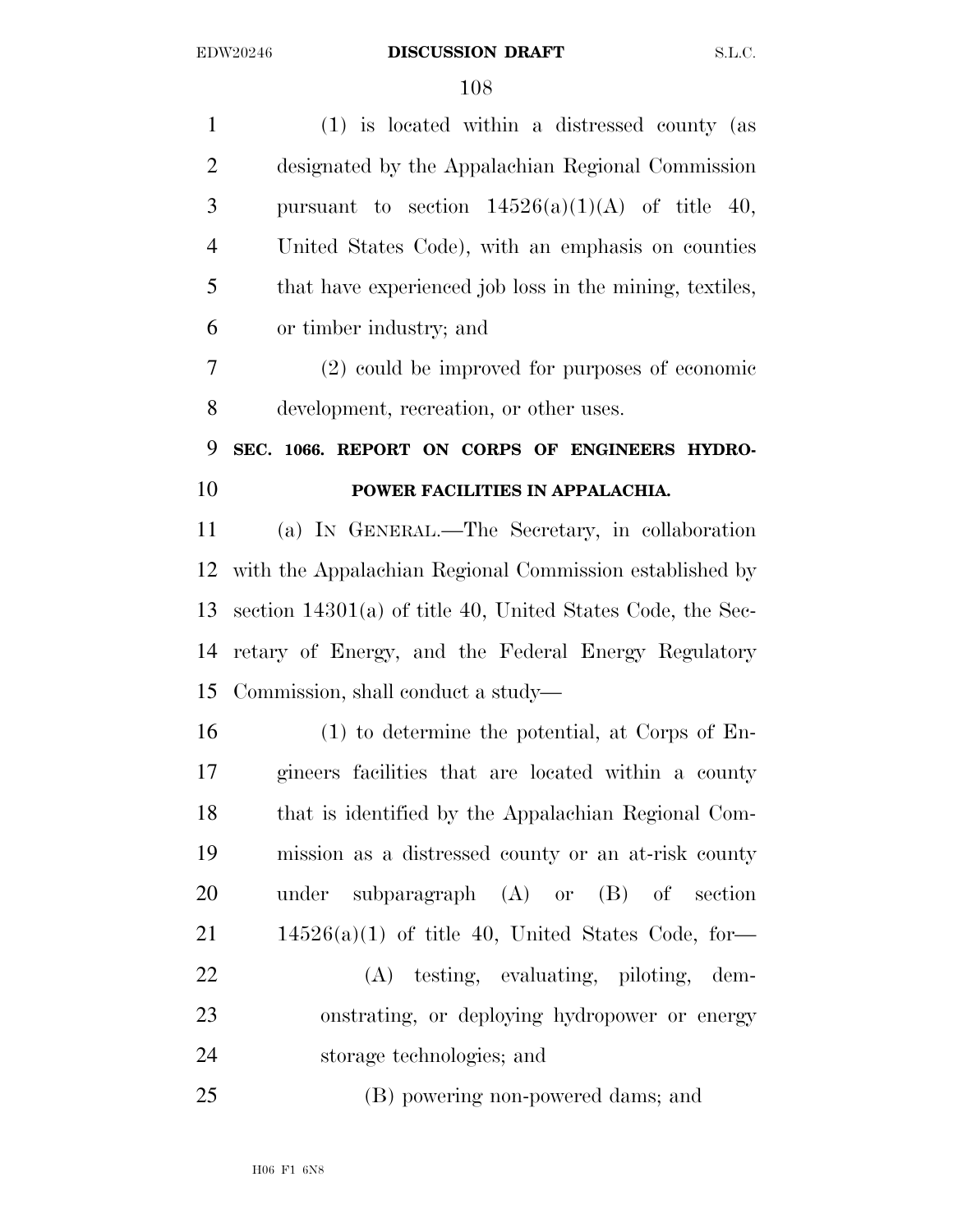(2) to identify previously proposed dam sites in distressed counties (as designated by the Appa- lachian Regional Commission pursuant to section 4 14526(a)(1)(A) of title 40, United States Code) that may be suitable for activities described in subpara-6 graphs  $(A)$  and  $(B)$  of paragraph  $(1)$ .

 (b) COORDINATION.—In carrying out the study under subsection (a), the Secretary shall coordinate with any rel-evant National Laboratories.

 (c) REPORT.—Not later than 180 days after the date of enactment of this Act, the Secretary, in collaboration with the Appalachian Regional Commission established by section 14301(a) of title 40, United States Code, the Sec- retary of Energy, and the Federal Energy Regulatory Commission, shall submit a report on the results of the study under subsection (a) to—

- (1) the Committee on Environment and Public Works of the Senate;
- (2) the Committee on Transportation and In-frastructure of the House of Representatives;
- (3) the Committee on Energy and Natural Re-sources of the Senate; and
- (4) the Committee on Energy and Commerce of the House of Representatives.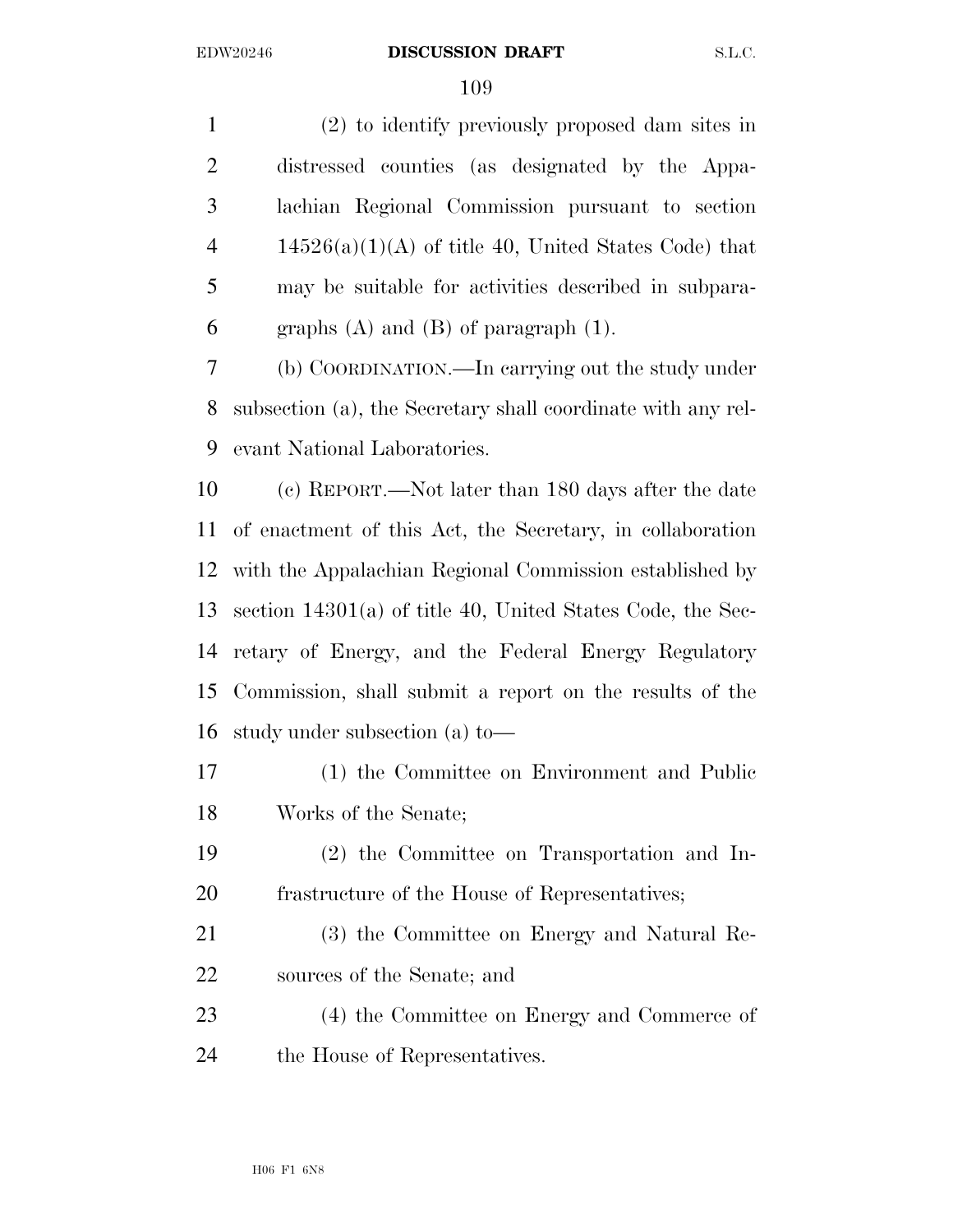# **SEC. 1067. HARRIS COUNTY, TEXAS.**

 Section 575 of the Water Resources Development Act of 1996 (110 Stat. 3789; 113 Stat. 311; 121 Stat. 1253) is repealed.

# **SEC. 1068. IDENTIFICATION OF NONPOWERED DAMS FOR HYDROPOWER DEVELOPMENT.**

 The Secretary shall expedite completion of the list re- quired under section 1206 of the America's Water Infra-structure Act of 2018 (132 Stat. 3806).

# **SEC. 1069. INLAND WATERWAY TRANSPORTATION.**

 Section 102 of the Water Resources Development Act of 1986 (33 U.S.C. 2212) is amended by striking sub-section (a) and inserting the following:

14 "(a) CONSTRUCTION.—

 ''(1) DEFINITION OF CONSTRUCTION.—In this subsection, the term 'construction' includes—

17  $\langle (A)$  planning, design, engineering, and surveying;

 $\langle G \rangle$  the acquisition of all land, easements, and rights-of-way necessary for the project, in- cluding land for disposal of dredged material; and

23  $\cdot$  (C) relocations necessary for the project. 24 "(2) COST-SHARE.—Except as provided in paragraph (3), with respect to the cost of construc-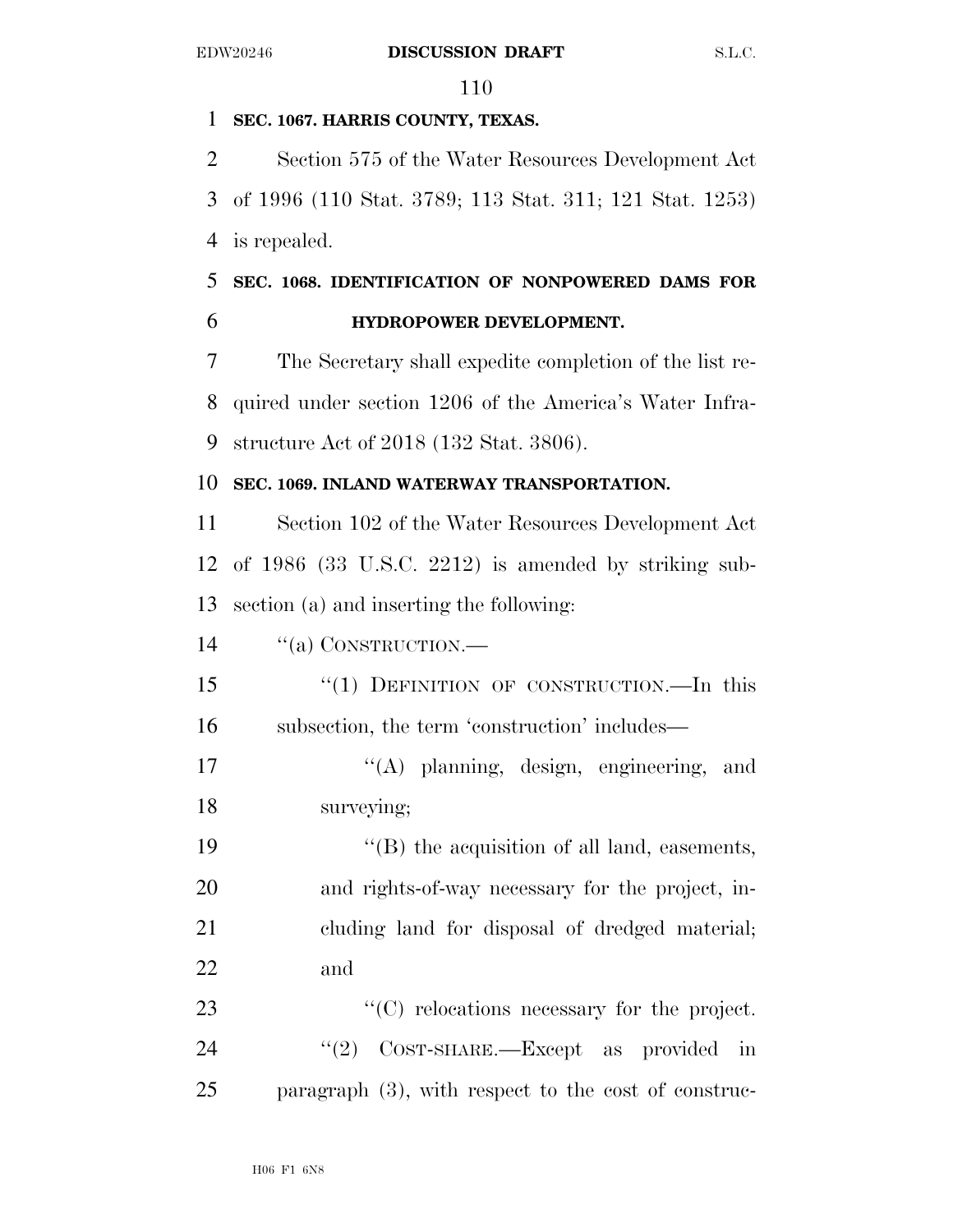| $\mathbf{1}$   | tion or major rehabilitation of a project for naviga- |
|----------------|-------------------------------------------------------|
| $\overline{2}$ | tion on an inland waterway—                           |
| 3              | "(A) $65$ percent shall be paid from                  |
| $\overline{4}$ | amounts appropriated from the general fund of         |
| 5              | the Treasury; and                                     |
| 6              | $\cdot$ (B) 35 percent shall be paid from             |
| $\tau$         | amounts appropriated from the Inland Water-           |
| 8              | ways Trust Fund.                                      |
| 9              | $``(3)$ CERTAIN PROJECTS.—                            |
| 10             | "(A) IN GENERAL.—With respect to the                  |
| 11             | cost of construction or major rehabilitation of a     |
| 12             | project described in subparagraph $(B)$ —             |
| 13             | "(i) 50 percent shall be paid from                    |
| 14             | amounts appropriated from the general                 |
| 15             | fund of the Treasury; and                             |
| 16             | "(ii) 50 percent shall be paid from                   |
| 17             | amounts appropriated from the Inland Wa-              |
| 18             | terways Trust Fund.                                   |
| 19             | "(B) PROJECTS DESCRIBED.—A project                    |
| 20             | referred to in subparagraph $(A)$ is —                |
| 21             | "(i) a project authorized by title III;               |
| 22             | "(ii) a project authorized by section                 |
| 23             | $652(j)$ ; and                                        |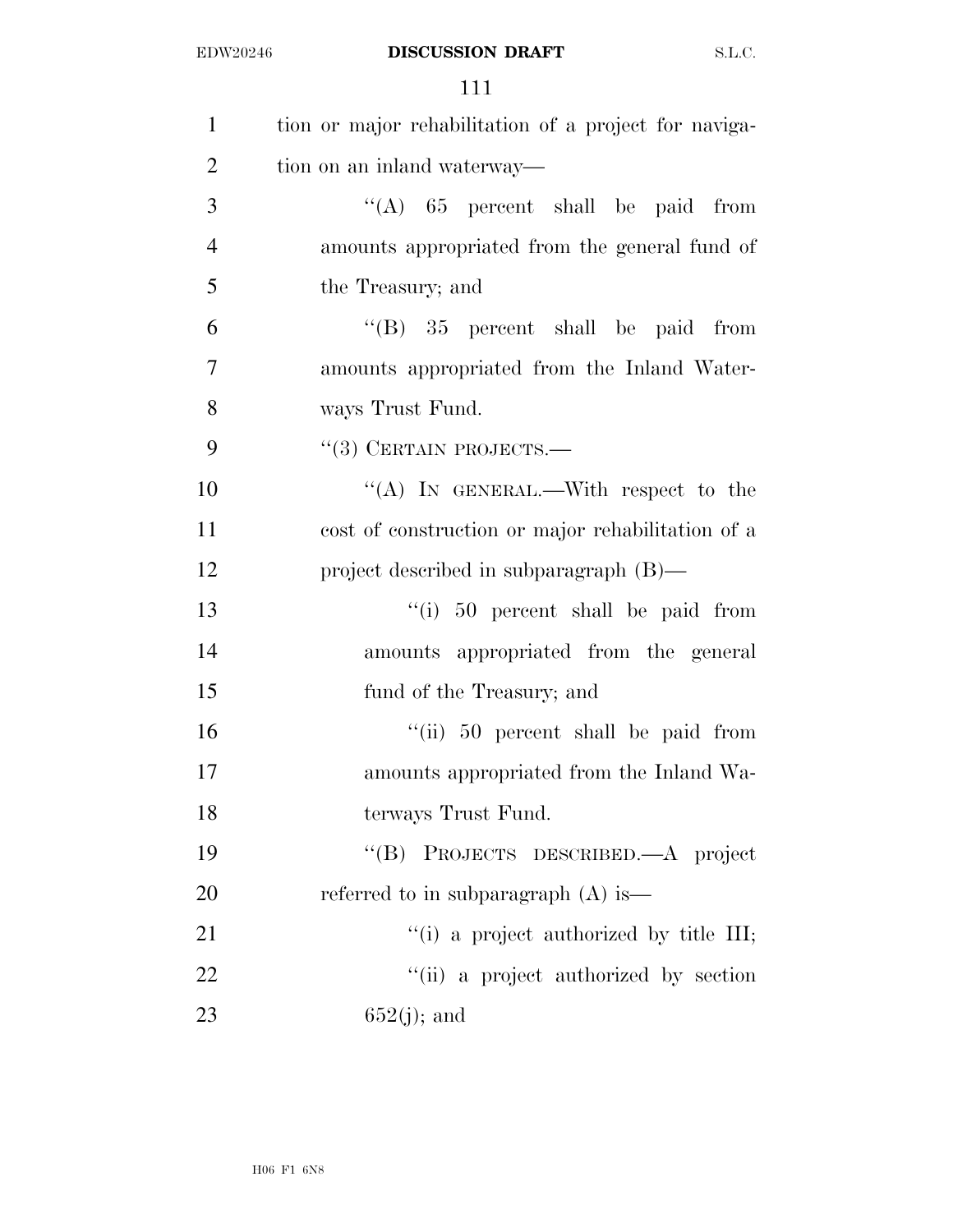| $\mathbf{1}$   | "(iii) a project authorized by section           |
|----------------|--------------------------------------------------|
| $\overline{2}$ | 844, with respect to the construction costs      |
| 3              | allocated to inland navigation.                  |
| $\overline{4}$ | $``(4)$ APPLICATION.—                            |
| 5              | "(A) IN GENERAL.—This subsection shall           |
| 6              | apply to the construction or major rehabilita-   |
| $\overline{7}$ | tion of a project for navigation on an inland    |
| 8              | waterway—                                        |
| 9              | "(i) that was authorized on or after             |
| 10             | the date of enactment of this Act; and           |
| 11             | "(ii) for which the construction or              |
| 12             | major rehabilitation has not been initiated      |
| 13             | or completed by the date of enactment of         |
| 14             | the America's Water Infrastructure Act of        |
| 15             | 2020.                                            |
| 16             | "(B) OTHER PROJECTS.—Construction or             |
| 17             | major rehabilitation of a project for navigation |
| 18             | on the inland waterways that was authorized      |
| 19             | before the date of enactment of this Act, and    |
| <b>20</b>      | for which construction was completed prior to    |
| 21             | the date of enactment of the America's Water     |
| 22             | Infrastructure Act of 2020, shall be subject to  |
| 23             | this subsection as it was in effect on the day   |
| 24             | before the date of enactment of the America's    |
| 25             | Water Infrastructure Act of 2020.".              |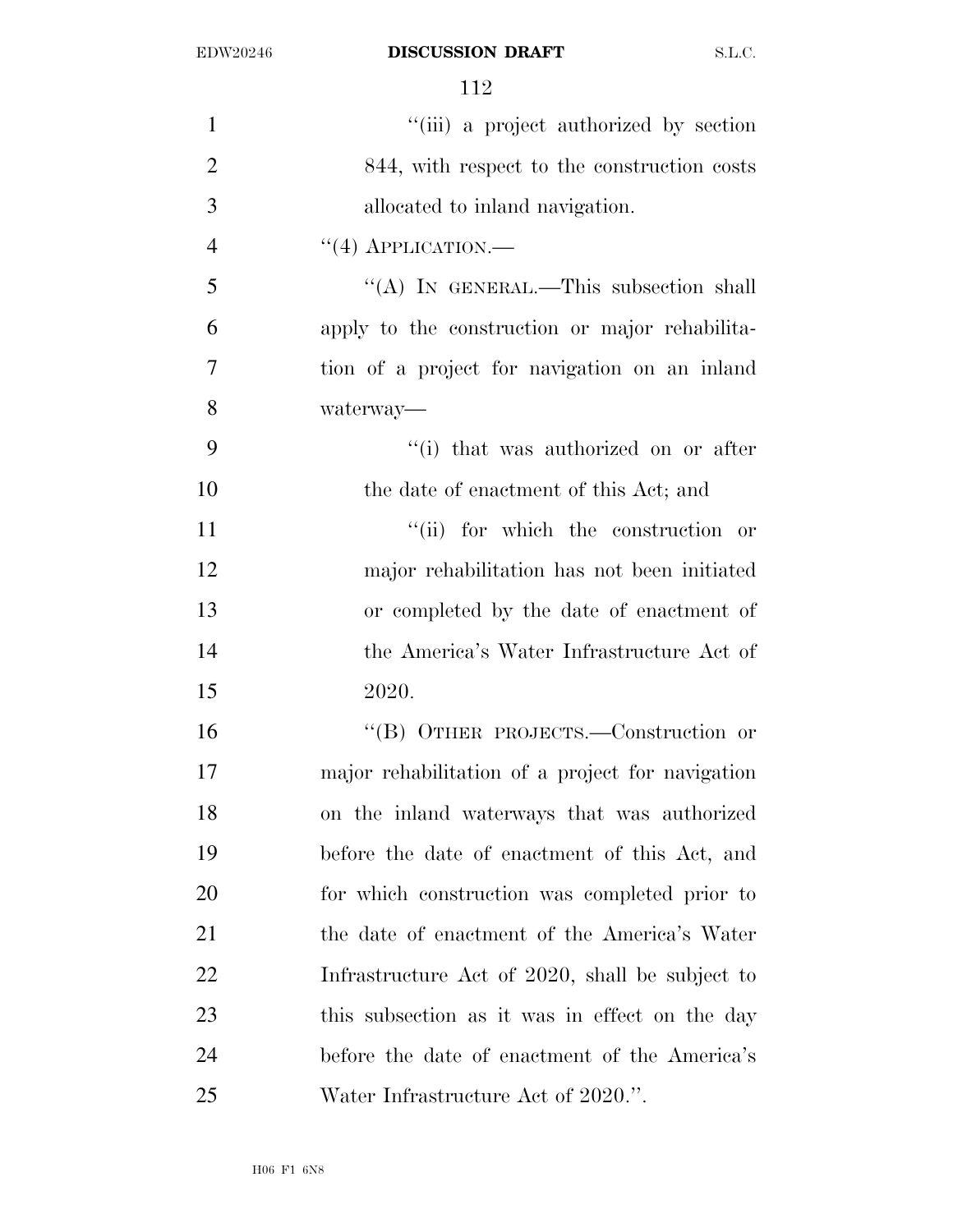| $\mathbf{1}$   | SEC. 1070. FEDERAL INTEREST DETERMINATION.               |
|----------------|----------------------------------------------------------|
| $\overline{2}$ | Section 905 of the Water Resources Development Act       |
| 3              | of $1986$ (33 U.S.C. 2282) is amended by inserting after |
| $\overline{4}$ | subsection (a) the following:                            |
| 5              | "(b) FEDERAL INTEREST DETERMINATION.—                    |
| 6              | "(1) IN GENERAL.—Before initiating a study               |
| 7              | under subsection (a), the Secretary shall determine      |
| 8              | the Federal interest in carrying out the study and       |
| 9              | the projects that may be proposed in the study.          |
| 10             | "(2) COST-SHARE.—The costs of a determina-               |
| 11             | tion under paragraph $(1)$ —                             |
| 12             | "(A) shall be at full Federal expense; and               |
| 13             | "(B) shall not exceed $$100,000$ .                       |
| 14             | $``(3)$ DEADLINE.—                                       |
| 15             | IN GENERAL.—A determination<br>``(A)                     |
| 16             | under paragraph (1) shall be completed by not            |
| 17             | later than 120 days after the date on which              |
| 18             | funds are made available to the Secretary for            |
| 19             | the determination.                                       |
| 20             | $\lq\lq (B)$ TREATMENT.—                                 |
| 21             | "(i) TIMING.—The period during                           |
| 22             | which the determination is being completed               |
| 23             | under paragraph (1) for a study shall not                |
| 24             | be included for purposes of the deadline to              |
| 25             | complete a final feasibility report under                |
| 26             | section $1001(a)(1)$ of the Water Resources              |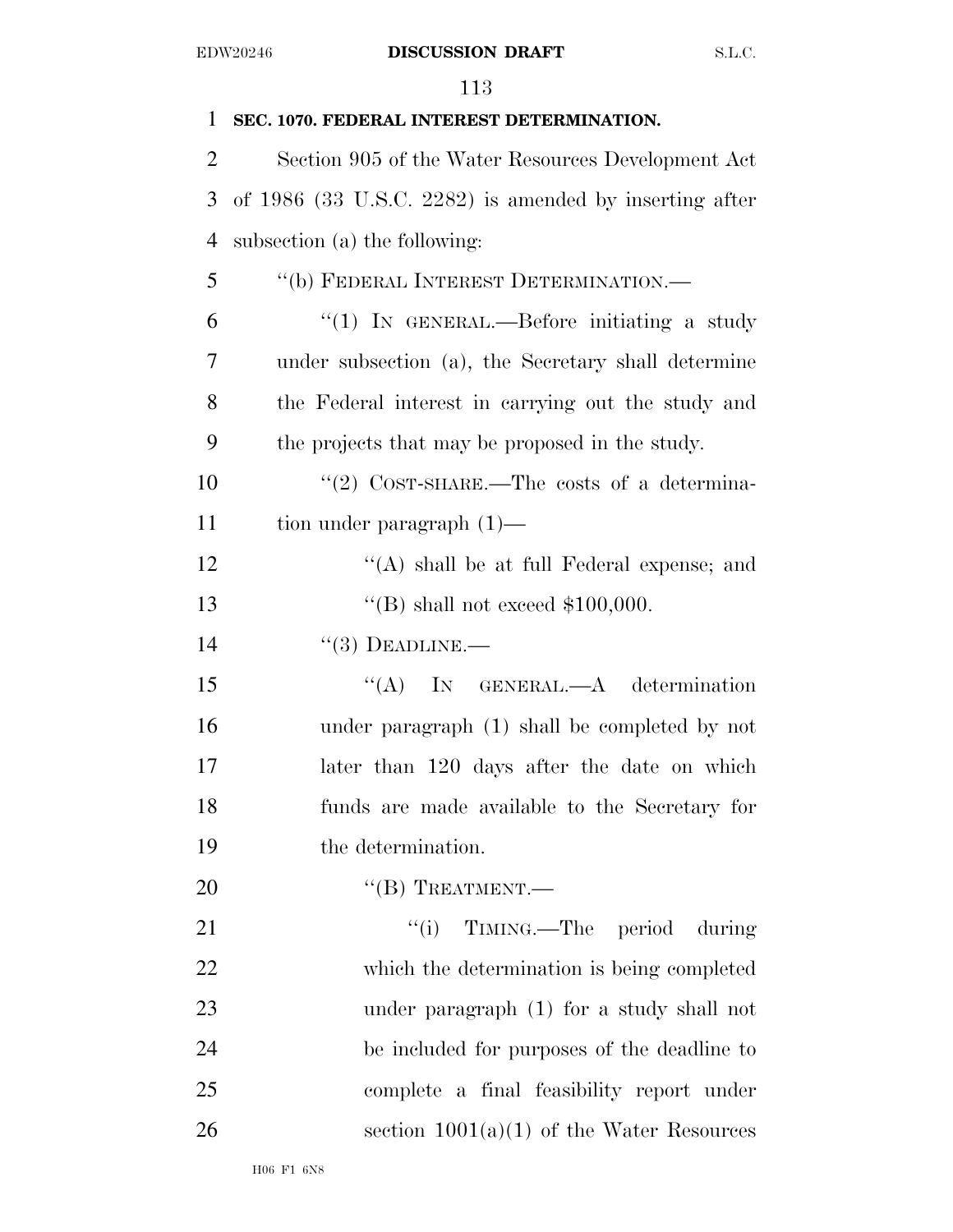|                | 114                                                         |
|----------------|-------------------------------------------------------------|
| $\mathbf{1}$   | Reform and Development Act of 2014 (33)                     |
| $\overline{2}$ | U.S.C. $2282e(a)(1)$ .                                      |
| 3              | "(ii) Cost.—The cost of a determina-                        |
| 4              | tion under paragraph (1) shall not be in-                   |
| 5              | cluded for purposes of the maximum Fed-                     |
| 6              | eral cost under section $1001(a)(2)$ of the                 |
| 7              | Water Resources Reform and Development                      |
| 8              | Act of 2014 (33 U.S.C. 2282 $c(a)(2)$ ).".                  |
| 9              | SEC. 1071. REPORT ON SINGLE LEVEE STANDARD.                 |
| 10             | Not later than 180 days after the date of enactment         |
| 11             | of this Act, the Secretary, in coordination with the Admin- |
| 12             | istrator of the Federal Emergency Management Agency,        |
| 13             | shall submit to the Committee on Environment and Public     |
|                | 14 Works of the Senate and the Committee on Transpor-       |
| 15             | tation and Infrastructure of the House of Representatives   |
| 16             | a report on-                                                |
| 17             | (1) the differences between the levee standards             |
| 18             | of the Corps of Engineers and levee standards of the        |
| 19             | Federal Emergency Management Agency; and                    |
| 20             | (2) whether those differences create uncertainty            |
| 21             | for levee management purposes.                              |
| 22             | SEC. 1072. SOUTH ATLANTIC COASTAL STUDY.                    |
| 23             | Section 1204 of the Water Infrastructure Improve-           |
| 24             | ments for the Nation Act (130 Stat. 1685) is amended—       |
|                |                                                             |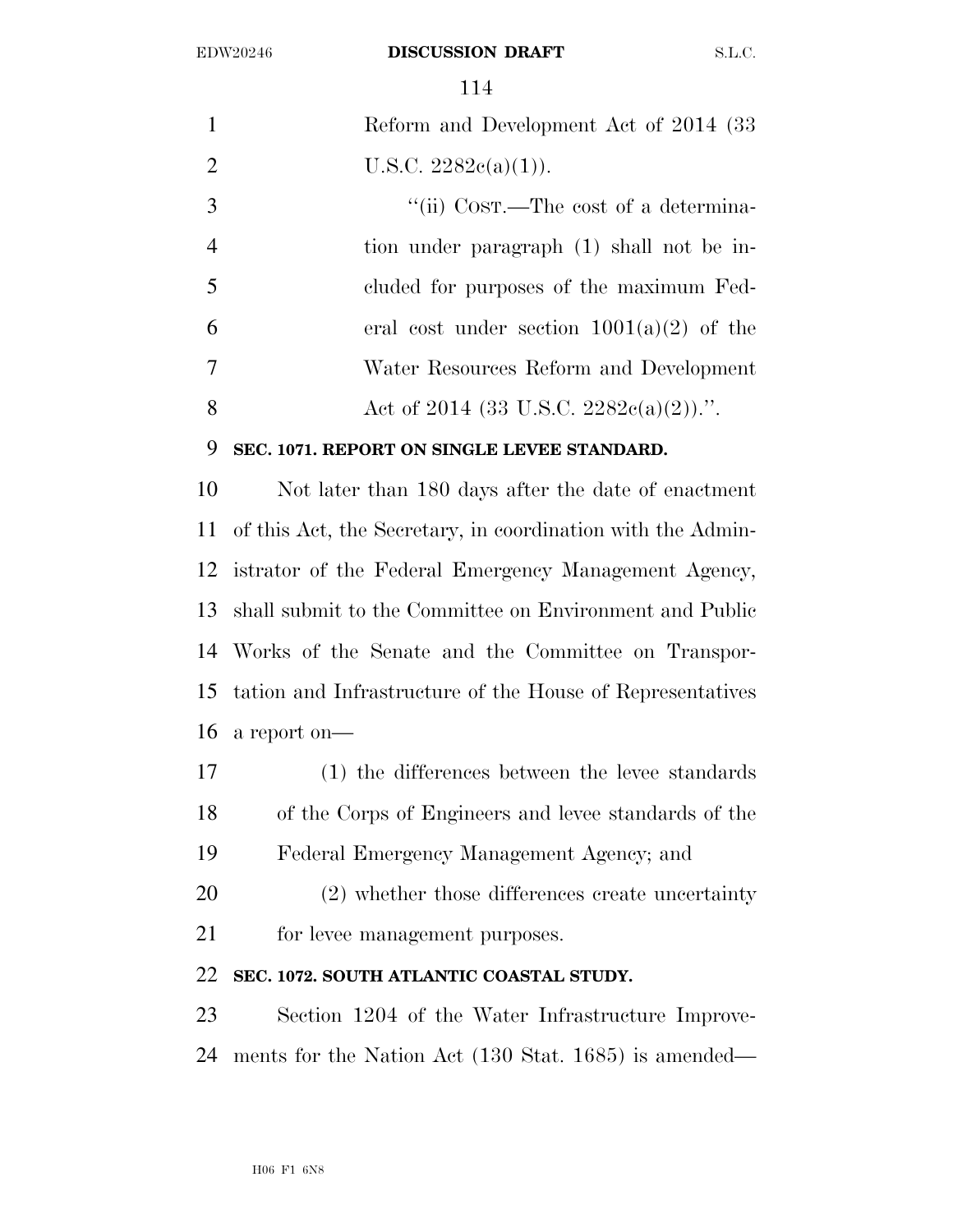(1) by redesignating subsection (c) as sub-section (e);

 (2) by inserting after subsection (b) the fol-lowing:

 ''(c) ANNUAL BRIEFINGS.—The Secretary shall pro- vide to the Committee on Environment and Public Works of the Senate and the Committee on Transportation and Infrastructure of the House of Representatives an annual progress briefing on the status of the study under sub- section (a), on a State-by-State basis, including informa- tion on the engagement of the Corps of Engineers with non-Federal interests, including detailed lists of all meet- ings and decision outcomes associated with those engage-ments.

 ''(d) ANNUAL REPORTS.—Not less frequently than annually and not later than 180 days after the annual briefing under subsection (c), the Secretary shall submit to the Committee on Environment and Public Works of the Senate and the Committee on Transportation and In- frastructure of the House of Representatives a report on the status of the study under subsection (a), on a State- by-State basis, including information on the engagement of the Corps of Engineers with non-Federal interests, in- cluding detailed lists of all meetings and decision outcomes associated with those engagements.''; and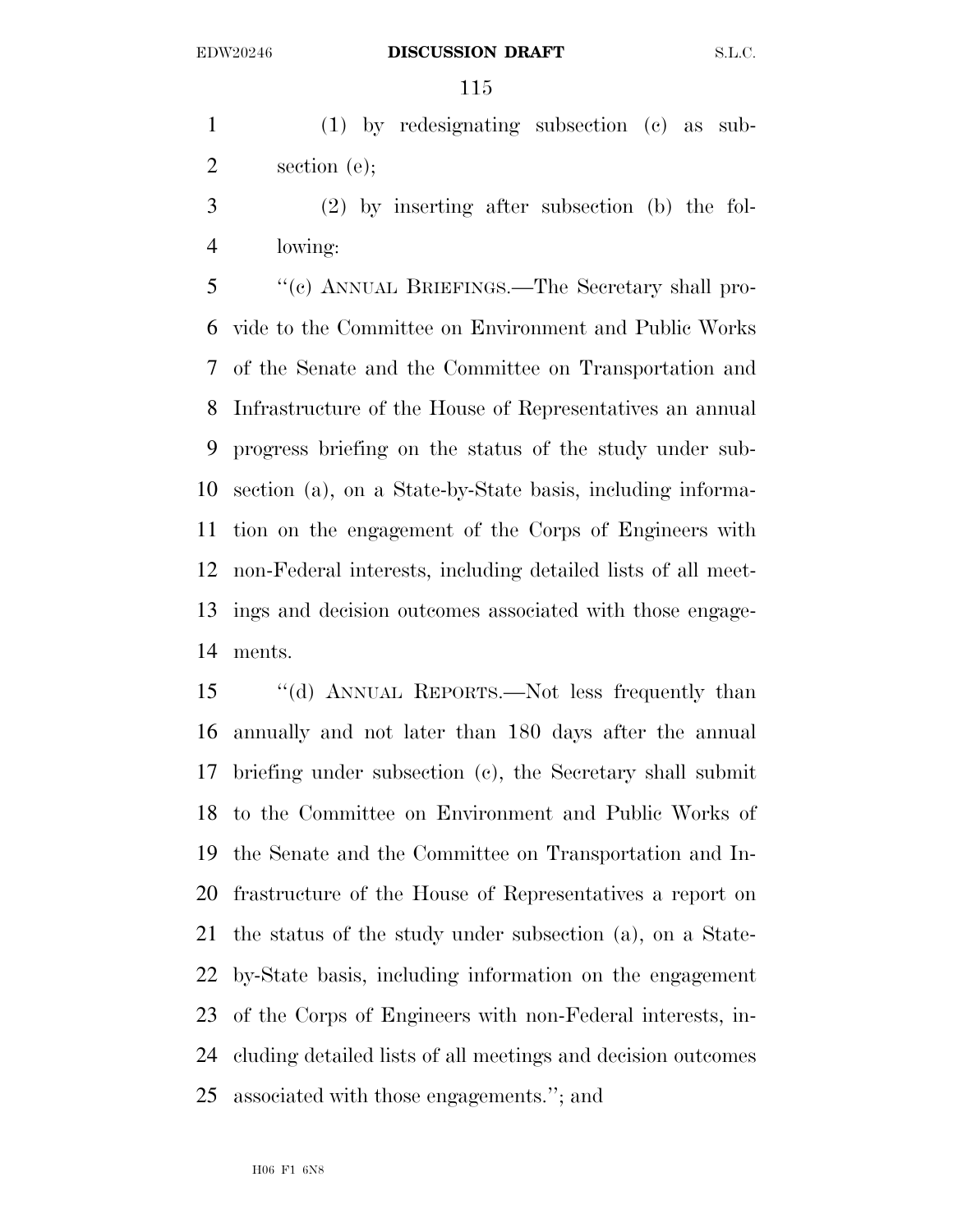| $\mathbf{1}$   | $(3)$ in subsection (e) (as so redesignated), in the       |
|----------------|------------------------------------------------------------|
| $\overline{2}$ | heading, by inserting "FINAL" before "REPORT".             |
| 3              | SEC. 1073. COMPLETION OF REPORTS.                          |
| $\overline{4}$ | (a) IN GENERAL.—There is authorized to be appro-           |
| 5              | priated to the Secretary \$50,000,000, to remain available |
| 6              | until expended, for the completion of any report—          |
| 7              | (1) required under a provision described in sub-           |
| 8              | section (b); and                                           |
| 9              | (2) for which appropriations were not or are               |
| 10             | not otherwise provided.                                    |
| 11             | (b) PROVISIONS DESCRIBED.—A provision referred             |
| 12             | to in subsection $(a)(1)$ is any of the following:         |
| 13             | (1) The Water Resources Reform and Develop-                |
| 14             | ment Act of 2014 (Public Law 113–121; 128 Stat.            |
| 15             | 1193).                                                     |
| 16             | (2) The Water Infrastructure Improvements for              |
| 17             | the Nation Act (Public Law 114–322; 130 Stat.              |
| 18             | 1628).                                                     |
| 19             | (3) The America's Water Infrastructure Act of              |
| <b>20</b>      | 2018 (Public Law 115–270; 132 Stat. 3765).                 |
| 21             | $(4)$ This Act.                                            |
| <u>22</u>      | (5) Any amendments made by an Act described                |
| 23             | in paragraphs $(1)$ through $(4)$ .                        |
|                |                                                            |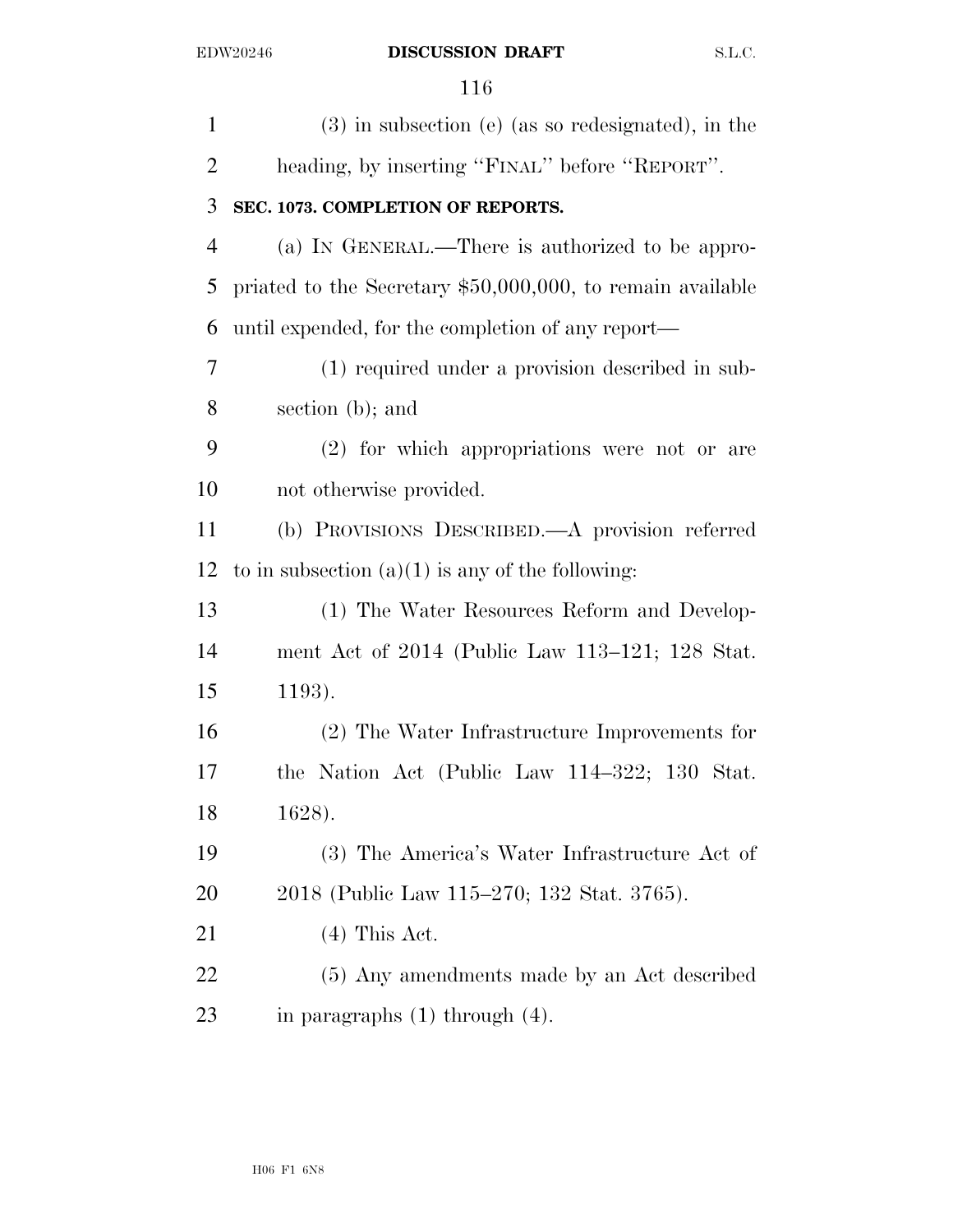**SEC. 1074. DELEGATION OF WORK FOR COMPREHENSIVE EVERGLADES RESTORATION PLAN PROJECTS.**  Section 601(e) of the Water Resources Development Act of 2000 (114 Stat. 2684) is amended by adding at the end the following: 7 "(6) DELEGATION OF WORK; TRANSFER OF FUNDS.— ''(A) IN GENERAL.—On a determination by the Secretary that the non-Federal sponsor for a project authorized by subsection (b), (c), or (d) is capable of and willing to carry out the project, or a separable element of the project, the Secretary is authorized to enter into a project partnership agreement, or amendment to an agreement, with the non-Federal sponsor 17 that provides for— 18 ''(i) the non-Federal sponsor to con- struct, or design and construct, the project or separable element in accordance with the construction plans and specifications approved by the Division Commander; and 23 ''(ii) the Secretary to transfer to the non-Federal sponsor funds up to an amount equal to the Federal share under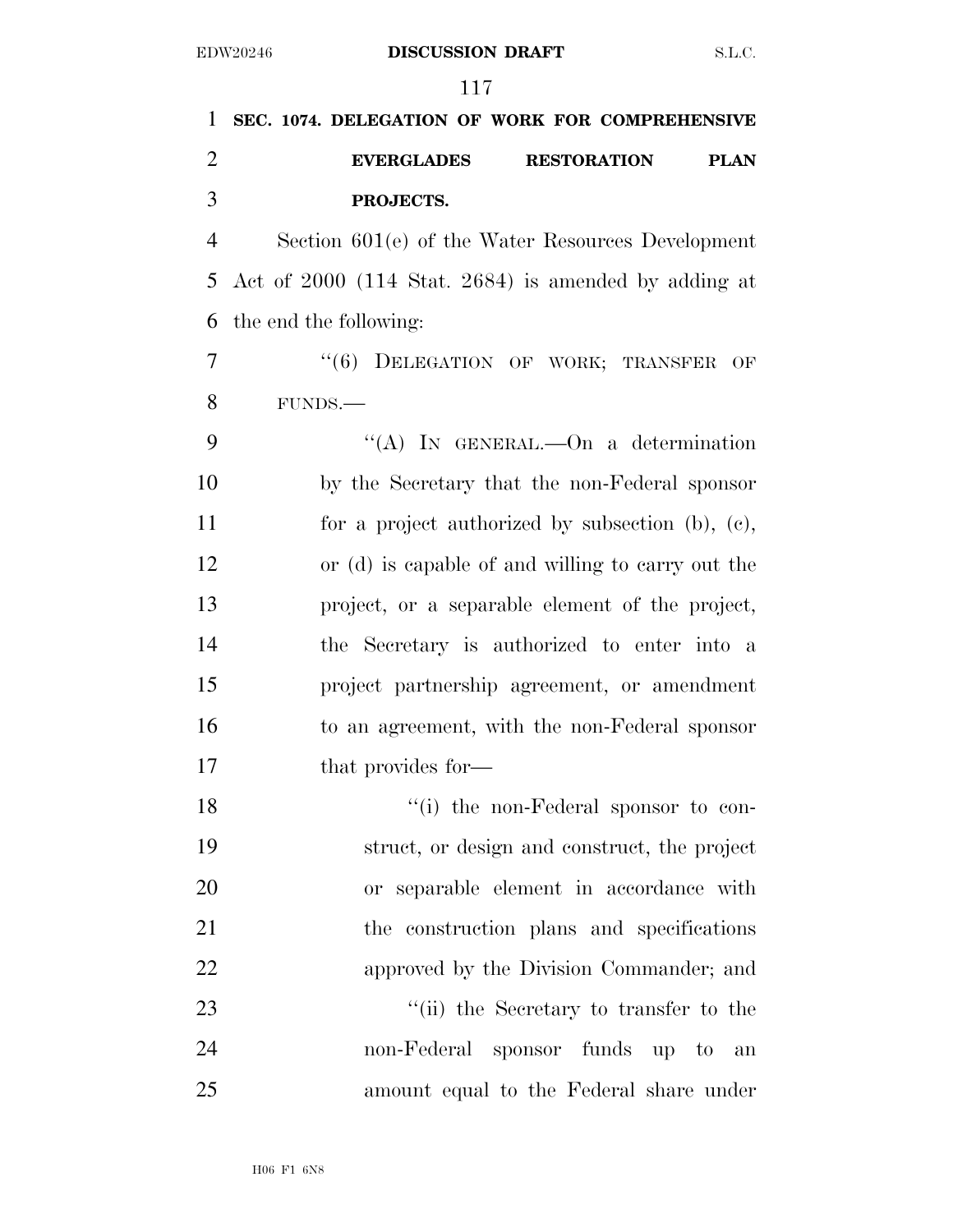| $\mathbf{1}$   | paragraph $(1)$ of the cost of carrying out                                                                                                             |
|----------------|---------------------------------------------------------------------------------------------------------------------------------------------------------|
| $\overline{2}$ | the project or separable element.                                                                                                                       |
| 3              | "(B) TECHNICAL ASSISTANCE.—The Sec-                                                                                                                     |
| $\overline{4}$ | retary is authorized—                                                                                                                                   |
| 5              | "(i) to provide to the non-Federal"                                                                                                                     |
| 6              | sponsor technical assistance, including any                                                                                                             |
| $\tau$         | technical assistance necessary for the                                                                                                                  |
| 8              | project to achieve compliance with statu-                                                                                                               |
| 9              | tory, regulatory, and program require-                                                                                                                  |
| 10             | ments; and                                                                                                                                              |
| 11             | "(ii) to fund the costs of providing the                                                                                                                |
| 12             | technical assistance described in clause (i)                                                                                                            |
| 13             | using amounts made available for the                                                                                                                    |
| 14             | project or separable element, subject to the                                                                                                            |
| 15             | condition that the total amount authorized                                                                                                              |
| 16             | for transfer to the non-Federal sponsor                                                                                                                 |
| 17             | under subparagraph $(A)(ii)$ is reduced by                                                                                                              |
| 18             | such amount.                                                                                                                                            |
| 19             | ``(C)<br>$\begin{minipage}{.4\linewidth} \bf \color{red}{RegUIREMENT}.\textcolor{blue}{\bf \color{green}{-A}\hspace{-.8ex} non-Federal} \end{minipage}$ |
| 20             | sponsor carrying out work under a partnership                                                                                                           |
| 21             | agreement described in subparagraph (A) shall                                                                                                           |
| 22             | comply with—                                                                                                                                            |
| 23             | "(i) all Federal environmental laws                                                                                                                     |
| 24             | and regulations that would be applicable to                                                                                                             |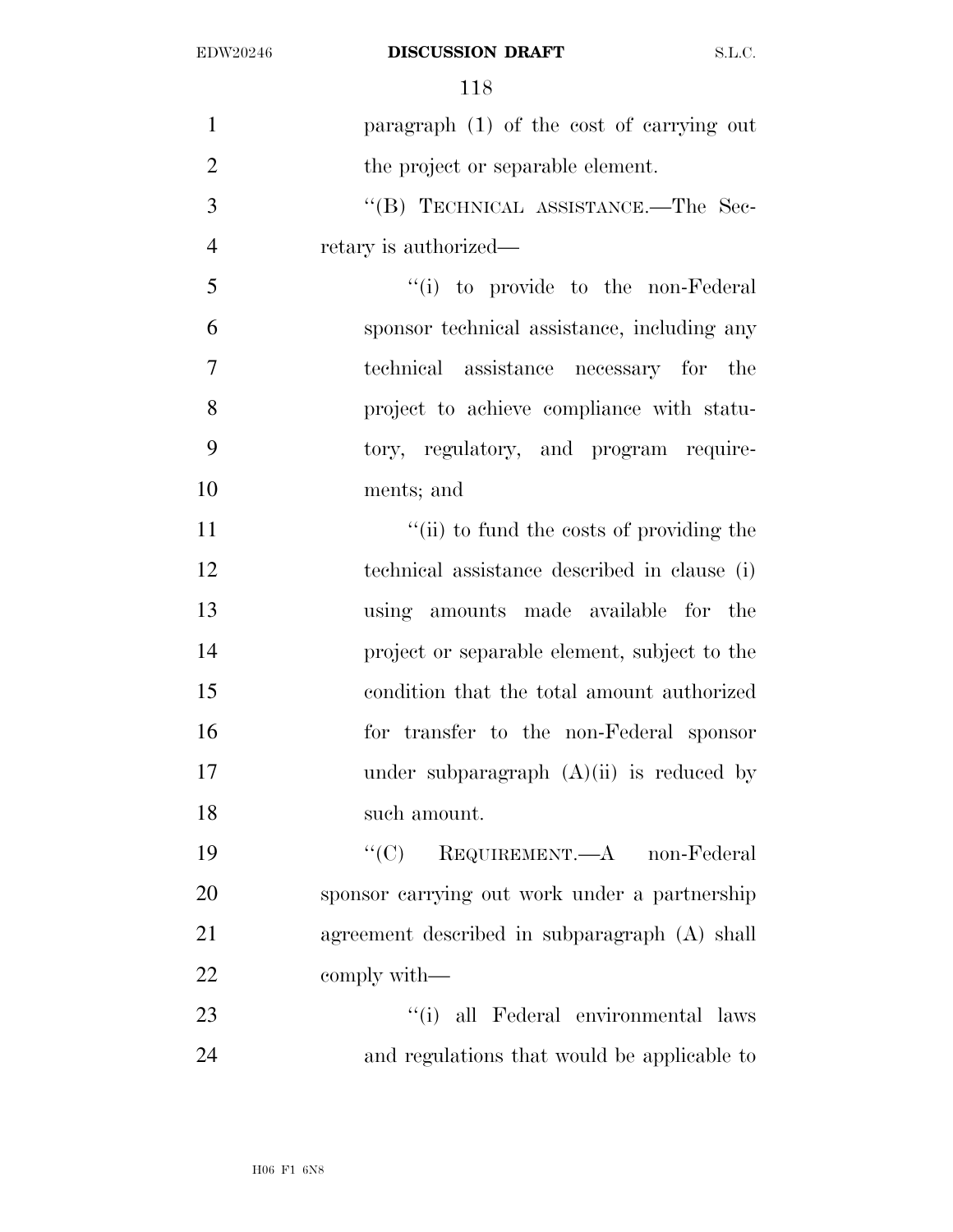| $\mathbf{1}$   | the project or separable element if carried      |
|----------------|--------------------------------------------------|
| 2              | out by the Secretary;                            |
| 3              | "(ii) subchapter IV of chapter 31 of             |
| $\overline{4}$ | title 40, United States Code;                    |
| 5              | $``(iii)$ chapter 37 of title 40, United         |
| 6              | States Code; and                                 |
| $\overline{7}$ | $\mathcal{L}(iv)$ any other terms and conditions |
| 8              | that the Division Commander determines           |
| 9              | to be advisable, as determined in consulta-      |
| 10             | tion with the non-Federal sponsor and in         |
| 11             | accordance with existing Federal regula-         |
| 12             | tions.".                                         |
| 13             | SEC. 1075. MATERIAL BREACHES OF CONTRACT.        |

 In a case in which the Armed Services Board of Con- tract Appeals or other court of competent jurisdiction has rendered a decision during the period beginning on De- cember 1, 2017, and ending on December 31, 2022, awarding damages to a contractor relating to the adju- dication of claims arising from the construction of general navigation features of an authorized project, notwith- standing the terms of the Project Partnership Agreement, the Secretary shall waive payment of the share of the non- Federal interest of those damages, including attorney's fees, if—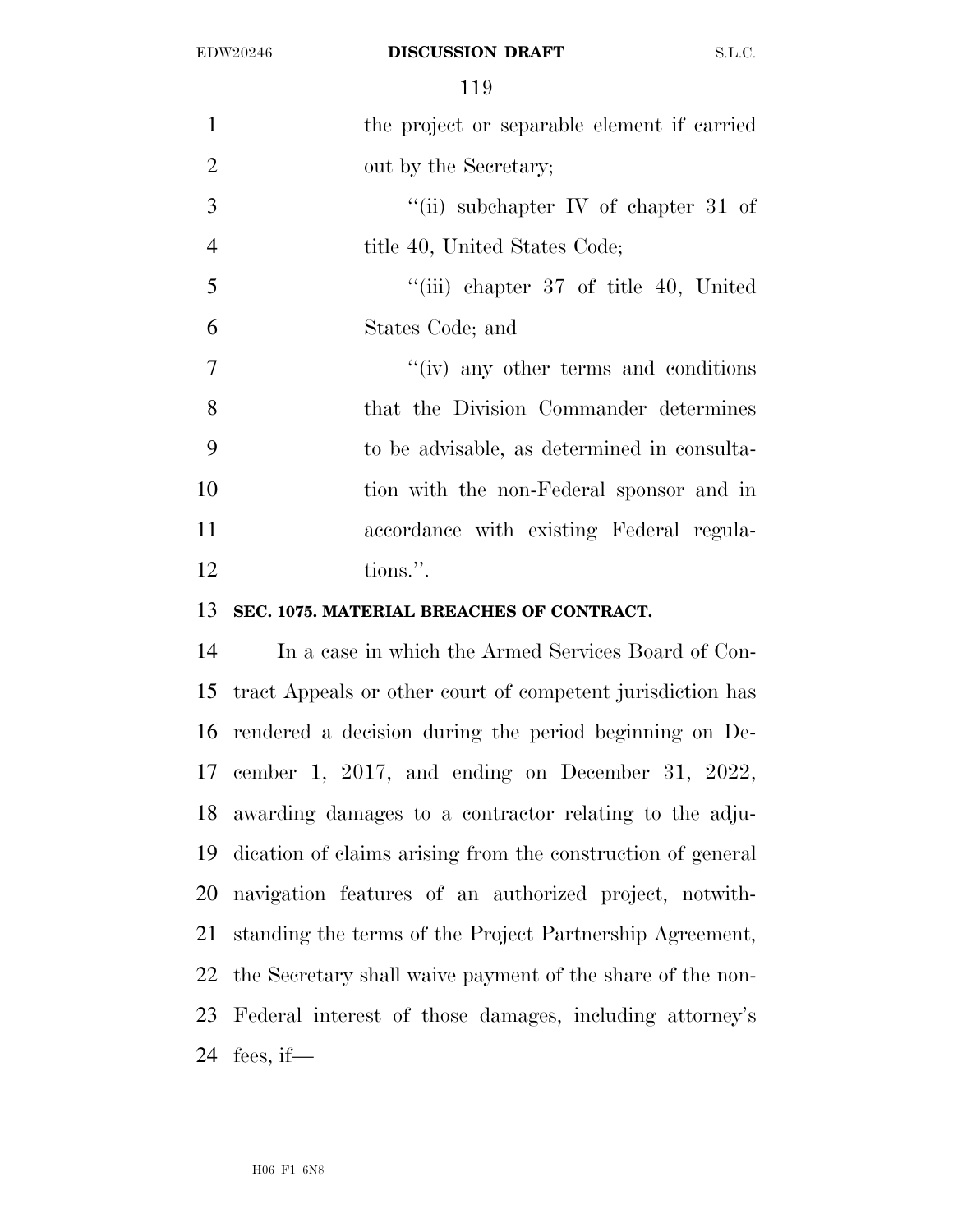(1) the contracting officer was instructed by the Corps of Engineers to modify the terms of the con-tract or terminate the contract; and

 (2) the Armed Services Board of Contract Ap- peals or a court of competent jurisdiction determined that the failure of the contracting officer to timely take the action described in paragraph (1) was a material breach of the contract that resulted in dam- ages to the contractor awarded by the Armed Serv- ices Board of Contract Appeals or the court, as ap-plicable.

### **SEC. 1076. REPAIR AND RESTORATION OF EMBANKMENTS.**

 The Secretary is authorized to repair and restore any portion of an embankment that is adjacent to the shoreline of a reservoir project operated by the Secretary for which damage to, or the failure of, the embankment has ad- versely affected a roadway that the Secretary has relo-cated for construction of the reservoir, notwithstanding—

 (1) the cause of the damage to, or the failure of, the embankment;

(2) ownership of the embankment; or

 (3) any obligation of a non-Federal interest to operate and maintain the roadway under a reloca-tion agreement with the Secretary.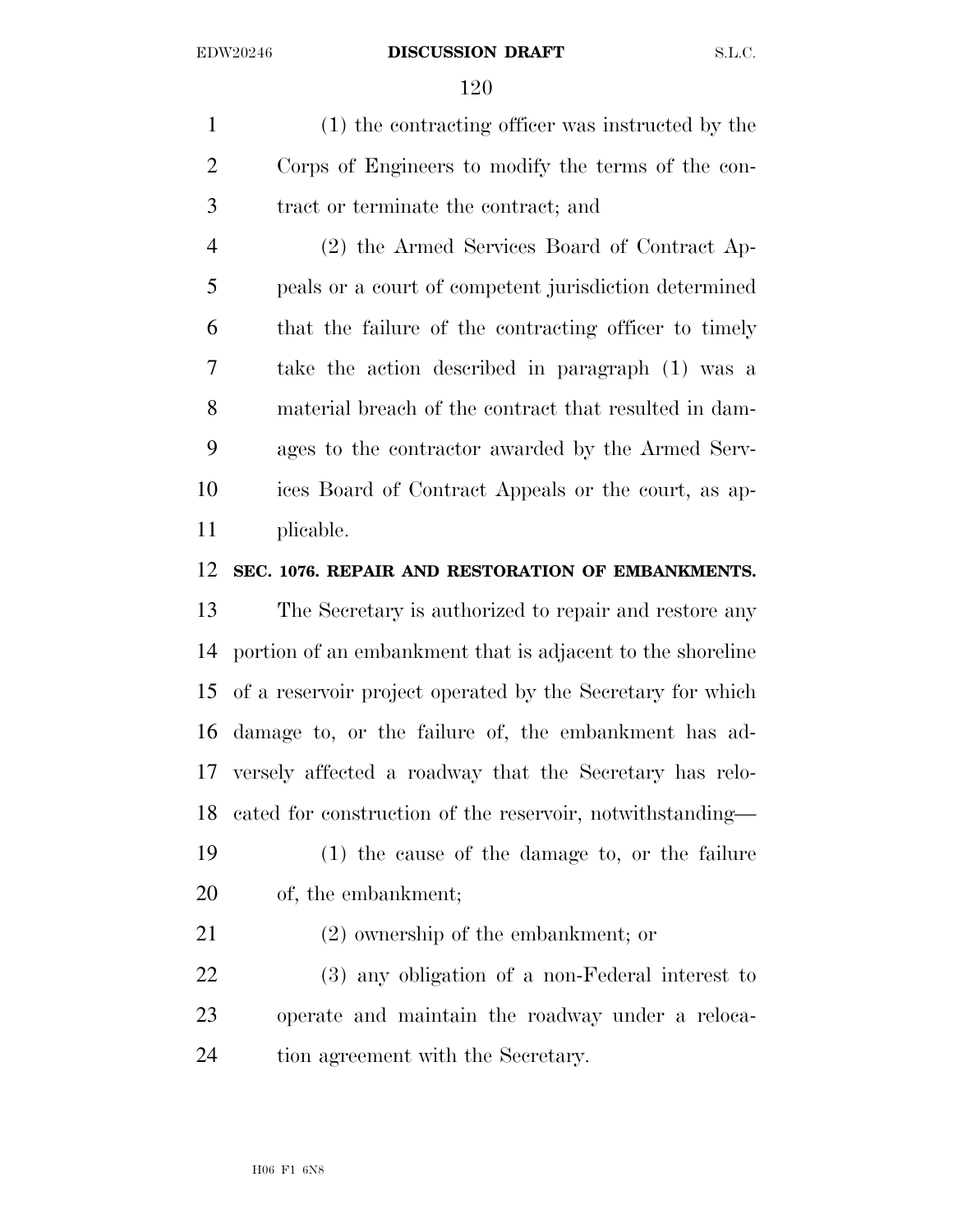| 1              | SEC. 1077. NON-FEDERAL INTEREST REPAYMENT OBLIGA-              |
|----------------|----------------------------------------------------------------|
| $\overline{2}$ | TIONS.                                                         |
| 3              | Section 103 of the Water Resources Development Act             |
| $\overline{4}$ | of $1986$ (33 U.S.C. 2213) is amended by adding at the         |
| 5              | end the following:                                             |
| 6              | "(0) NON-FEDERAL INTEREST REPAYMENT OBLIGA-                    |
| 7              | TIONS.                                                         |
| 8              | "(1) DEFINITION OF COVERED PROJECT.-In                         |
| 9              | this subsection, the term 'covered project' means any          |
| 10             | project of the Corps of Engineers—                             |
| 11             | $\lq\lq$ initiated on or after September 8,                    |
| 12             | $2005$ ; and                                                   |
| 13             | "(B) for which there is a delay of $5$ or                      |
| 14             | more years beyond the completion date estab-                   |
| 15             | lished in the project partnership agreement for                |
| 16             | the project.                                                   |
| 17             | (2)<br><b>INTEREST</b><br><b>DURING</b><br><b>CONSTRUCTION</b> |
| 18             | DELAYS.                                                        |
| 19             | "(A) IN GENERAL.—Notwithstanding the                           |
| 20             | second sentence of subsection (k), on request of               |
| 21             | the non-Federal interest for a covered project,                |
| 22             | the Secretary and the non-Federal interest may                 |
| 23             | renegotiate the repayment terms and condi-                     |
| 24             | tions, including—                                              |
| 25             | $f'(i)$ recalculation of the interest rate;                    |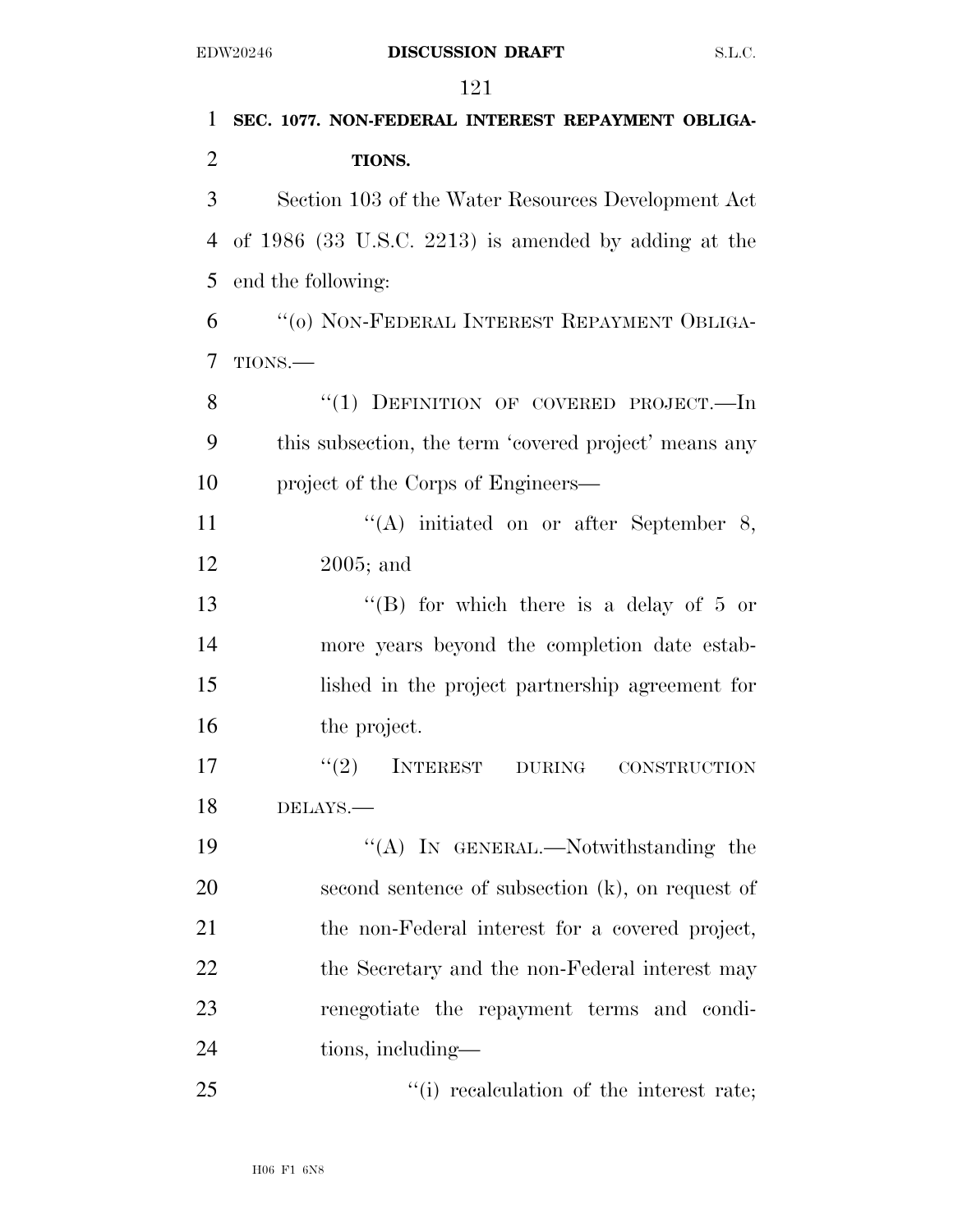| $\mathbf{1}$   | "(ii) forgiveness of construction inter-              |
|----------------|-------------------------------------------------------|
| $\overline{2}$ | est accrued during a project delay; and               |
| 3              | "(iii) a credit against construction in-              |
| $\overline{4}$ | terest for a non-Federal investment that              |
| 5              | benefits the covered project.                         |
| 6              | "(B) TEMPORARY FREEZE.—In the case of                 |
| 7              | a non-Federal interest that makes a request           |
| 8              | under subparagraph (A) for a covered project,         |
| 9              | the Secretary shall not impose any payment for        |
| 10             | the covered project during the period—                |
| 11             | "(i) beginning on the date on which                   |
| 12             | the non-Federal interest makes the re-                |
| 13             | quest; and                                            |
| 14             | "(ii) ending on the date on which the                 |
| 15             | terms and conditions for the repayment of             |
| 16             | construction interest are finalized.                  |
| 17             | (3)<br>CREDIT FOR NON-FEDERAL CONTRIBU-               |
| 18             | TION.—The Secretary is authorized to credit any       |
| 19             | costs incurred by the non-Federal interest (including |
| 20             | in-kind contributions) to remedy a design or con-     |
| 21             | struction deficiency of a covered project toward the  |
| 22             | non-Federal share of the cost of the covered project, |
| 23             | if the Secretary determines the remedy to be integral |
| 24             | to the completion of the covered project.".           |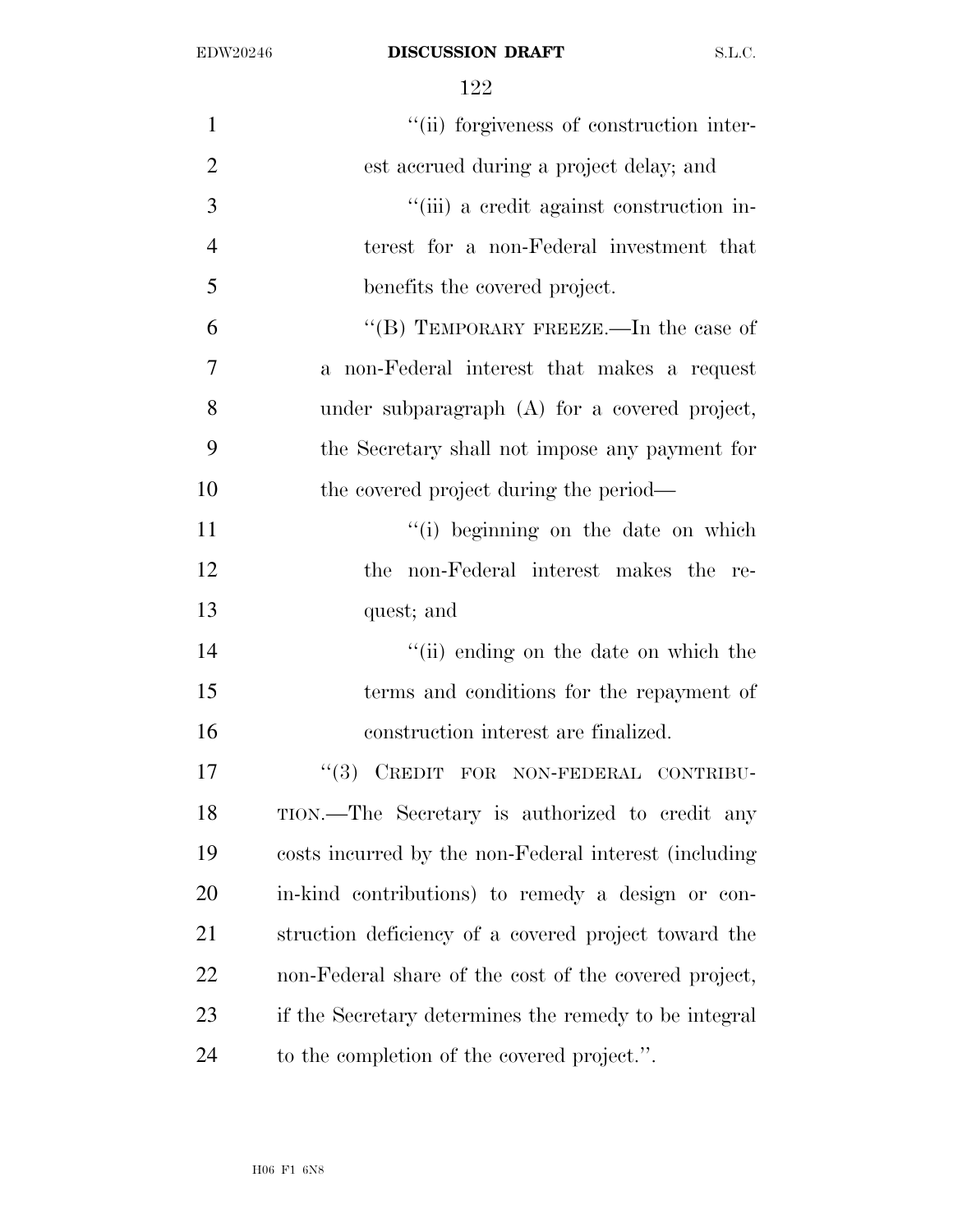# **SEC. 1078. GREAT LAKES CONFINED DISPOSAL FACILITIES.**

 (a) MITIGATION.—The Secretary shall, to the max- imum extent practicable, relocate access to a confined dis- posal facility owned or operated by a non-Federal interest in the Great Lakes region in which material dredged by the Corps of Engineers is placed, if the Administrator of the Federal Aviation Administration regulates access to the confined disposal facility under title 14, Code of Fed-eral Regulations.

 (b) COST-SHARE.—The cost to relocate access to a confined disposal facility under subsection (a) shall be shared in accordance with the cost-share applicable to op- eration and maintenance of the Federal navigation project from which material placed in the confined disposal facility is dredged.

 (c) TERMINATION.—The authority provided under this section shall terminate on December 31, 2024.

# **SEC. 1079. COASTAL MAPPING.**

 Section 516 of the Water Resources Development Act of 1996 (33 U.S.C. 2326b) is amended—

 (1) by redesignating subsection (g) as sub-section (h);

 (2) by inserting after subsection (f) the fol-lowing:

H06 F1 6N8 ''(g) COASTAL MAPPING.—The Secretary shall de-velop and carry out a plan for the recurring mapping of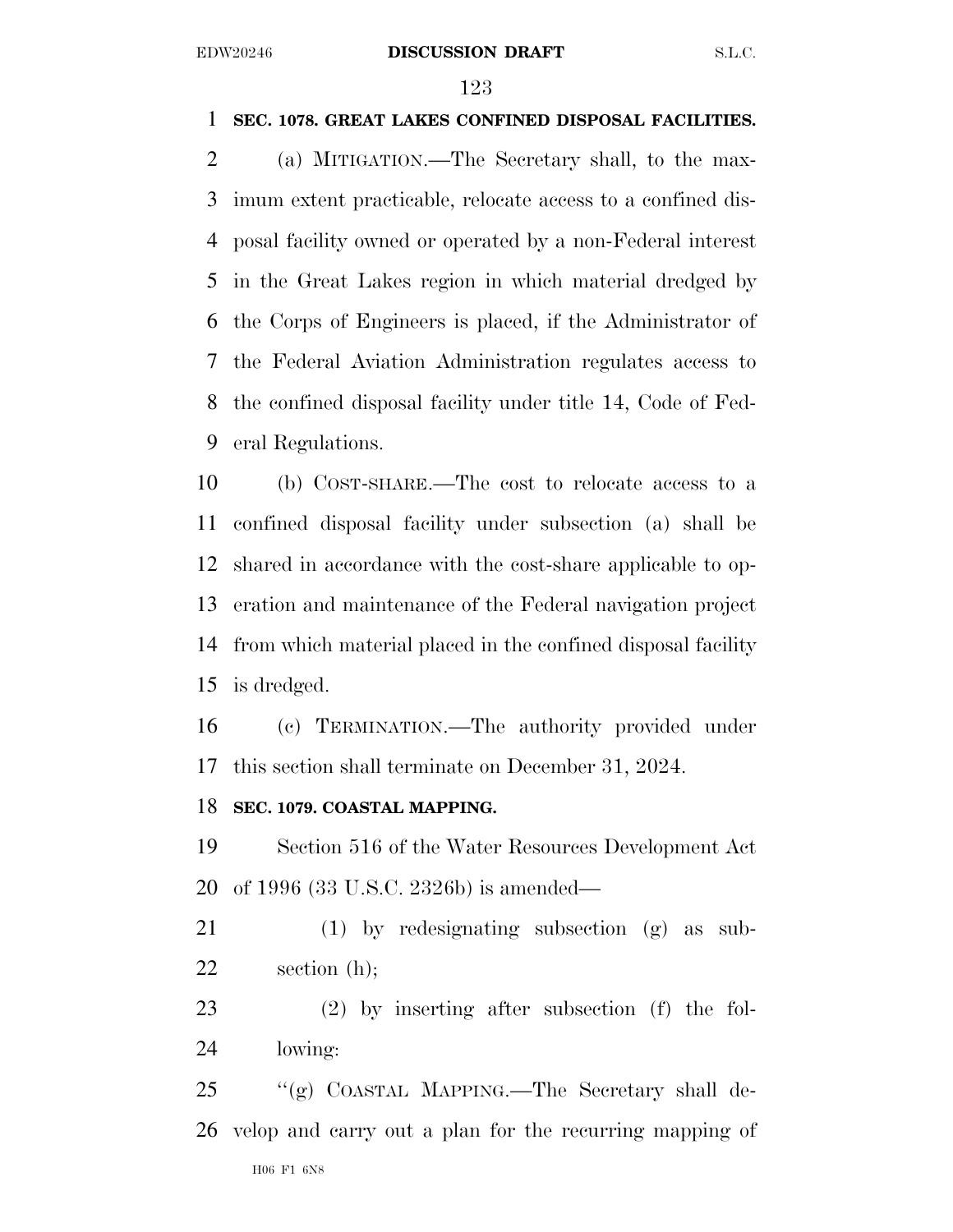coastlines that are experiencing rapid change, including, at a minimum, such coastlines in— ''(1) Alaska;  $"(2)$  Hawaii; and ''(3) any territory or possession of the United States.''; and (3) in subsection (h) (as so redesignated), by adding at the end the following: 9 "(3) COASTAL MAPPING.—In addition to amounts made available under paragraph (1), there is authorized to be appropriated to carry out sub- section (g) with respect to Alaska, Hawaii, and the territories and possessions of the United States, \$10,000,000, to remain available until expended.''. **SEC. 1080. DISPOSAL OF DREDGED MATERIALS.**  (a) IN GENERAL.—Not later than 180 days after the date of enactment of this Act, the Secretary shall amend parts 335 through 338 of title 33, Code of Federal Regu- lations, to ensure that, when evaluating the placement of dredged materials from operation and maintenance of water resources development projects, the Corps of Engi- neers shall consider— (1) the suitability of the material to be dredged

for a full range of beneficial uses; and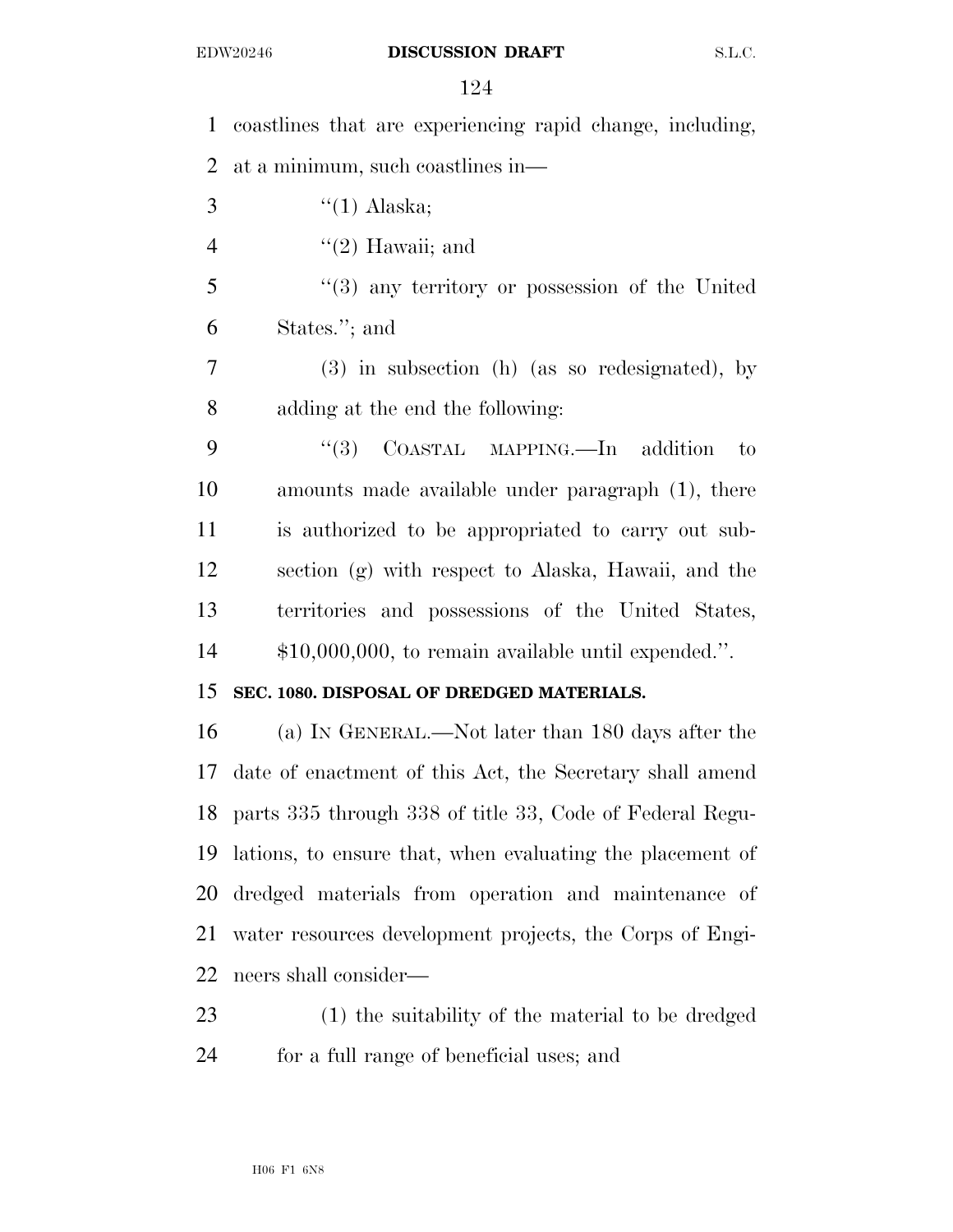(2) the economic and environmental benefits and impacts, and feasibility, of using the material for those beneficial uses. (b) SAVINGS PROVISION.—Nothing in this section af- fects, preempts, or interferes with any obligation to com- ply with the provisions of any Federal environmental law, including— (1) the National Environmental Policy Act of 1969 (42 U.S.C. 4321 et seq.); (2) the Federal Water Pollution Control Act (33 U.S.C. 1251 et seq.); and (3) the Endangered Species Act of 1973 (16 U.S.C. 1531 et seq.). **SEC. 1081. UPPER MISSOURI RIVER BASIN MAINSTEM DAM FISH LOSS RESEARCH.**  (a) IN GENERAL.—As part of the program under sec- tion 22 of the Water Resources Development Act of 1974 (42 U.S.C. 1962d–16), the Secretary shall conduct re- search on the management of fish losses through the mainstem dams of the Missouri River Basin during peri- ods of high flow. (b) CONTENTS.—The research under subsection (a) shall include an examination of—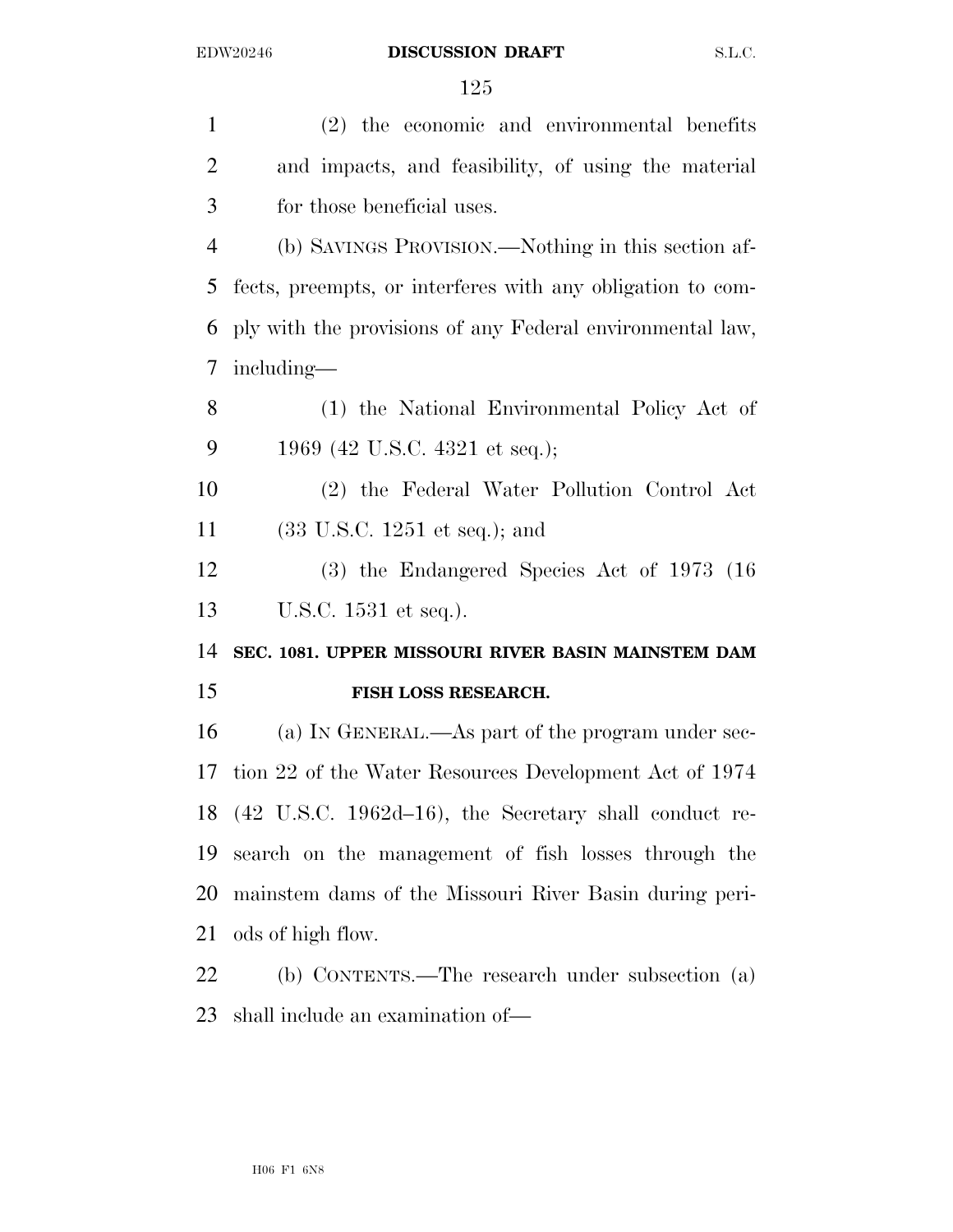(1) the effects of high flow rates through Upper Missouri River Basin mainstem dam outlet works on fish passage;

 (2) options used by other Corps of Engineers district offices to mitigate fish losses through dams; and

 (3) the feasibility of implementing fish loss mitigation options in the Upper Missouri River Basin mainstem dams based on similar ongoing studies.

 (c) REPORT.—Not later than 18 months after the date of enactment of this Act, the Secretary shall submit to the Committee on Transportation and Infrastructure of the House of Representatives and the Committee on Environment and Public Works of the Senate a report rec- ommending a plan to address fish losses through mainstem dams in the Upper Missouri River Basin.

 **SEC. 1082. BRIEFINGS ON DISSEMINATION OF INFORMA-TION.** 

 Section 1104(b) of the America's Water Infrastruc- ture Act of 2018 (33 U.S.C. 2282d note; Public Law 115– 270) is amended—

 (1) by redesignating paragraphs (1) through (4) as subparagraphs (A) through (D), respectively, and indenting appropriately;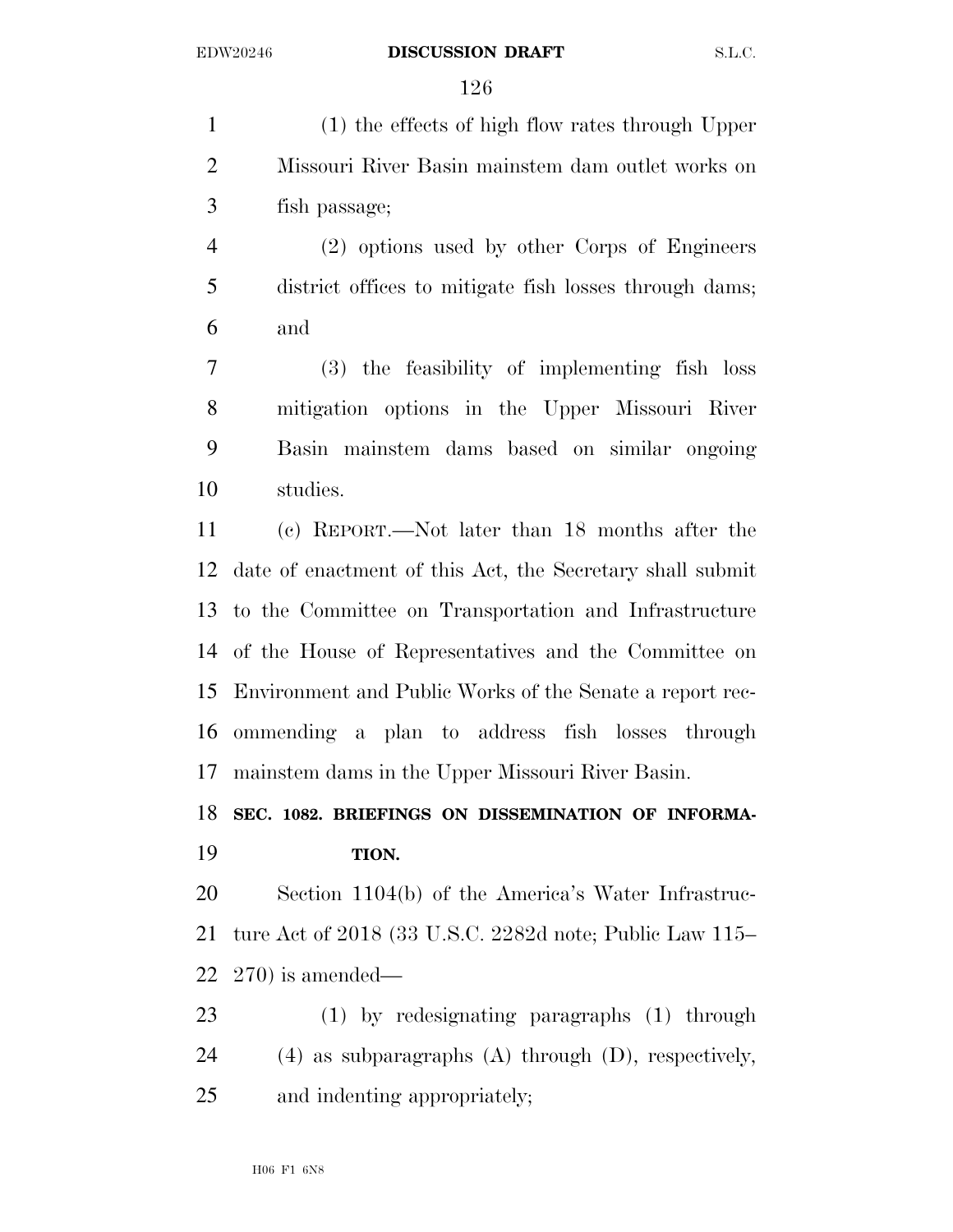| $\mathbf{1}$   | $(2)$ in the matter preceding subparagraph $(A)$        |
|----------------|---------------------------------------------------------|
| $\overline{2}$ | (as so redesignated), by striking "The Secretary"       |
| 3              | and inserting the following:                            |
| $\overline{4}$ | "(1) IN GENERAL.—The Secretary"; and                    |
| 5              | (3) by adding at the end the following:                 |
| 6              | "(2) BRIEFINGS.—Not less frequently than an-            |
| 7              | nually, the Secretary shall provide to the Committee    |
| 8              | on Environment and Public Works of the Senate           |
| 9              | and the Committee on Transportation and Infra-          |
| 10             | structure of the House of Representatives a briefing    |
| 11             | on the progress of the implementation of paragraph      |
| 12             | $(1)$ , including a description of each action the Sec- |
| 13             | retary is taking to implement that paragraph.           |
| 14             | "(3) GUIDANCE; COMPLIANCE.—The Secretary                |
| 15             | shall—                                                  |
| 16             | $\lq\lq$ issue guidance on the uniform imple-           |
| 17             | mentation of the process under section 7001 of          |
| 18             | the Water Resources Reform and Development              |
| 19             | Act of $2014$ (33 U.S.C. 2282d) by each district        |
| 20             | of the Corps of Engineers; and                          |
| 21             | $\lq\lq$ (B) each year, ensure compliance with the      |
| 22             | guidance under subparagraph (A).".                      |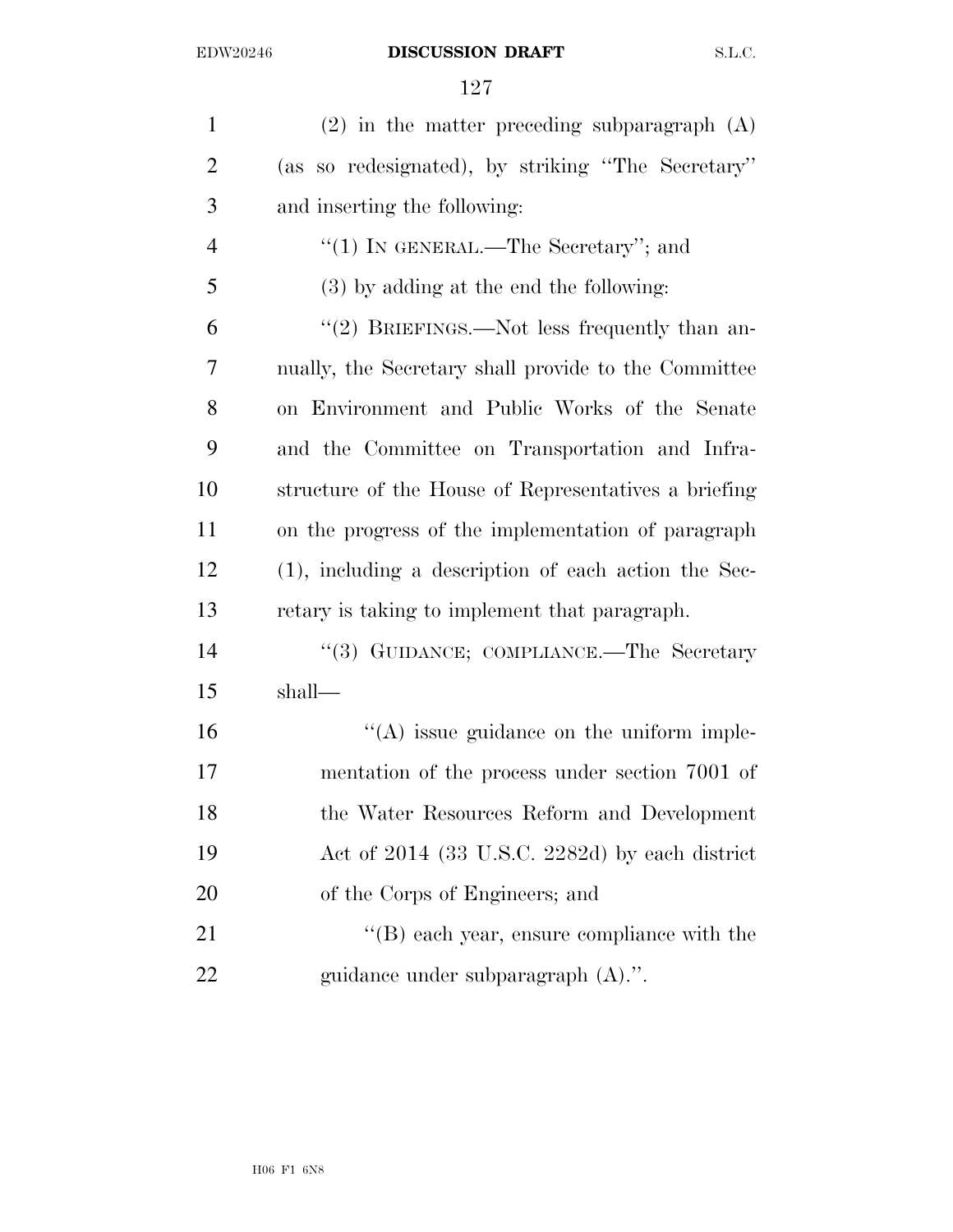| 1              | SEC. 1083. CORPS OF ENGINEERS PROJECTS IN UNDER-            |
|----------------|-------------------------------------------------------------|
| $\overline{2}$ | SERVED COMMUNITIES, ECONOMICALLY DIS-                       |
| 3              | TRESSED AREAS, OR RURAL AREAS.                              |
| $\overline{4}$ | (a) DEFINITIONS.—In this section:                           |
| 5              | (1) ECONOMICALLY DISTRESSED AREA.—The                       |
| 6              | term "economically distressed area" means an area           |
| 7              | that has—                                                   |
| 8              | $(A)$ a per capita income of 80 percent or                  |
| 9              | less of the national per capita income; or                  |
| 10             | (B) an unemployment rate that is, for the                   |
| 11             | most recent 24-month period for which data is               |
| 12             | available, at least 1 percent greater than the              |
| 13             | national average unemployment rate.                         |
| 14             | (2) RURAL AREA.—The term "rural area"                       |
| 15             | means an area not included in an urbanized area or          |
| 16             | urban cluster, as determined by the Director of the         |
| 17             | Census Bureau.                                              |
| 18             | (3) UNDERSERVED COMMUNITY.—The term                         |
| 19             | "underserved community" means a city, town, or              |
| 20             | other incorporated or unincorporated political sub-         |
| 21             | division of a State that provides general local gov-        |
| 22             | ernment for a population of less than 100,000.              |
| 23             | RECOMMENDATION OF PROJECTS.-The Sec-<br>(b)                 |
| 24             | retary may recommend a project without the need to dem-     |
| 25             | onstrate that the project is justified by national economic |
| 26             | development benefits if the Secretary determines that—      |
|                | $H06$ $F1$ $6$ N <sub>8</sub>                               |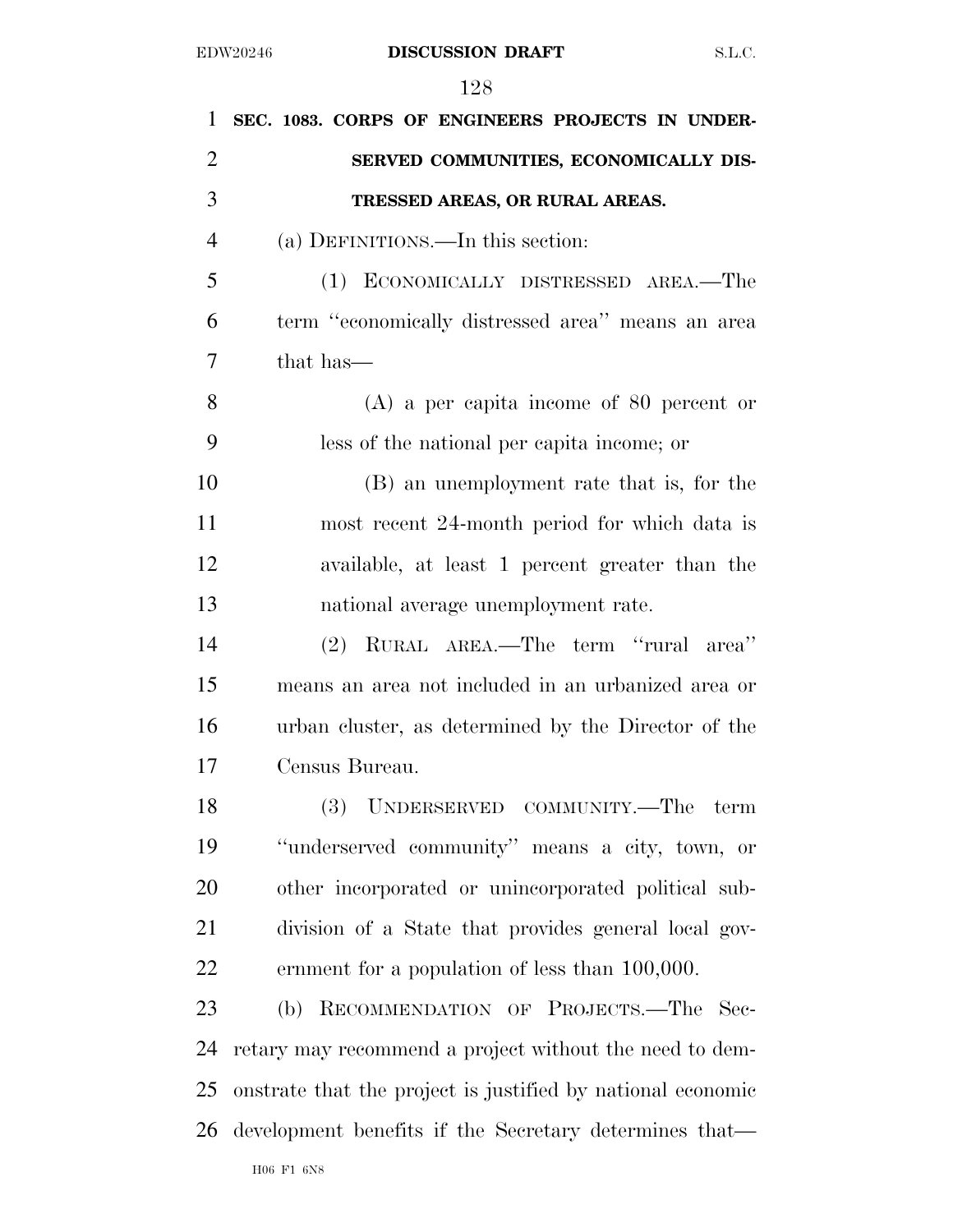| $\mathbf{1}$   | (1) the community to be served by the project              |
|----------------|------------------------------------------------------------|
| $\overline{2}$ | is an underserved community, is in an economically         |
| 3              | distressed area, or is in a rural area;                    |
| $\overline{4}$ | (2) the long-term life safety, economic viability,         |
| 5              | and environmental sustainability of the community          |
| 6              | would be threatened without the project; and               |
| 7              | $(3)$ in the case of a project in an underserved           |
| 8              | community, the benefits of the project are typically       |
| 9              | more local or regional in nature.                          |
| 10             | (c) ECONOMIC CONSIDERATION.—The economic eval-             |
| 11             | uation of a project under subsection (b) shall include—    |
| 12             | $(1)$ monetary benefits; and                               |
| 13             | $(2)$ nonmonetary benefits.                                |
| 14             | (d) PRIORITIZATION.—A project recommended by the           |
| 15             | Secretary under subsection (b) shall be given equivalent   |
| 16             | budget consideration and priority as projects rec-         |
| 17             | ommended by national economic development benefits.        |
| 18             | (e) LIMITATIONS.—Nothing in this section affects,          |
| 19             | preempts, or interferes with any obligation to comply with |
| 20             | the provisions of any Federal environmental law, includ-   |
| 21             | $ing$ —                                                    |
| 22             | (1) the National Environmental Policy Act of               |
| 23             | 1969 (42 U.S.C. 4321 et seq.);                             |
| 24             | (2) the Federal Water Pollution Control Act                |
| 25             | $(33 \text{ U.S.C. } 1251 \text{ et seq.});$ and           |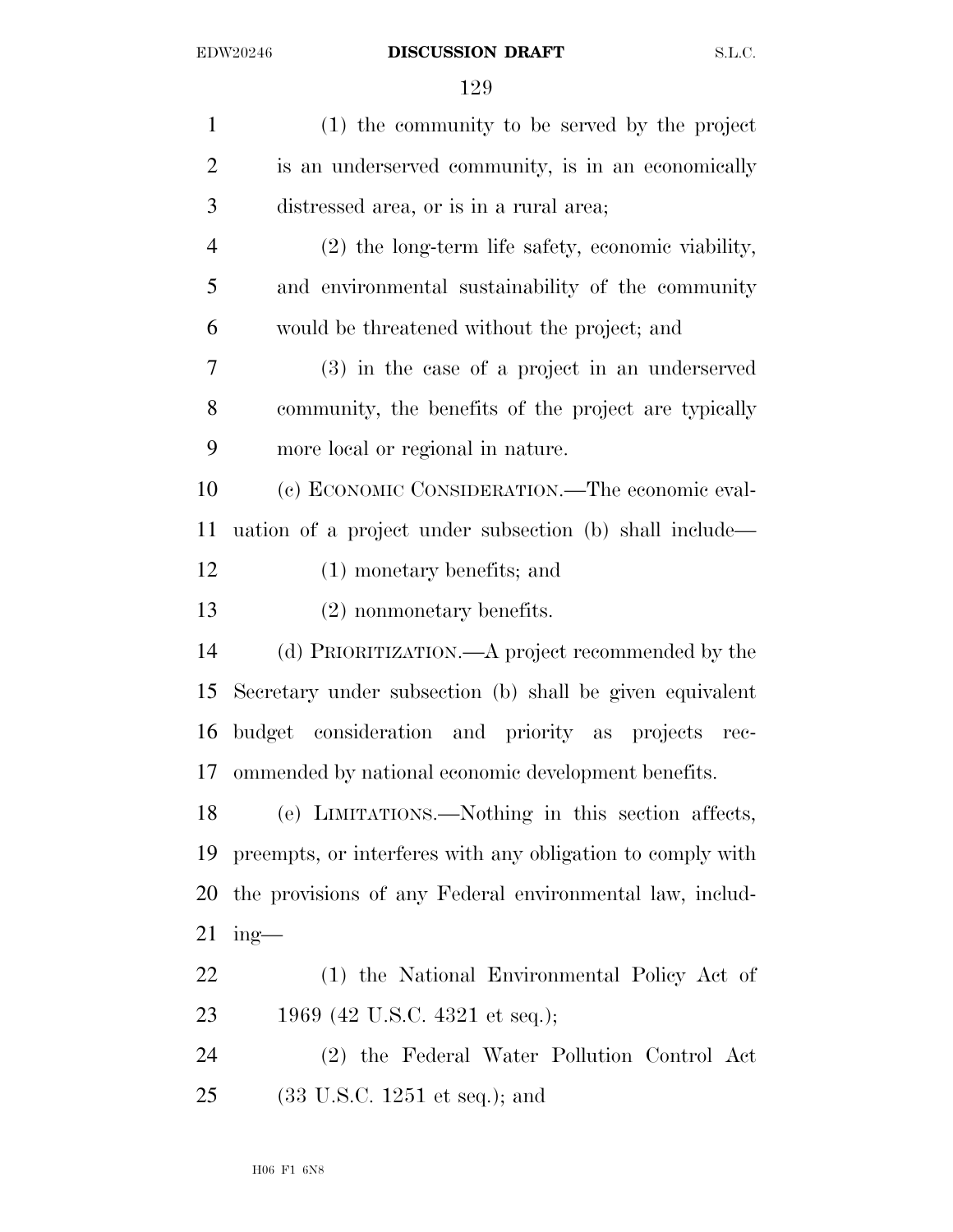(3) the Endangered Species Act of 1973 (16 U.S.C. 1531 et seq.).

# **SEC. 1084. INTERIM RISK REDUCTION MEASURES.**

 (a) IN GENERAL.—In the case of any interim risk reduction measure for dam safety purposes that was eval- uated in a final environmental assessment completed dur- ing the period beginning on March 18, 2019, and ending on the date of enactment of this Act, the Secretary shall carry out a reevaluation of the measure in a timely man- ner if the final environmental assessment did not consider in detail at least—

 (1) 1 operational water control plan change al-ternative;

 (2) 1 action alternative other than an oper-ational water control plan change; and

(3) the no action alternative.

 (b) COORDINATION.—The alternatives described in subsection (a) shall be developed in coordination with Fed- eral agencies, States, units of local government, and other non-Federal interests that have existing water obligations that would be directly affected by implementation of an interim risk reduction measure referred to in that sub-section.

 (c) IMPLEMENTATION PRIOR TO REEVALUATION.— Nothing in this section prohibits the Secretary from imple-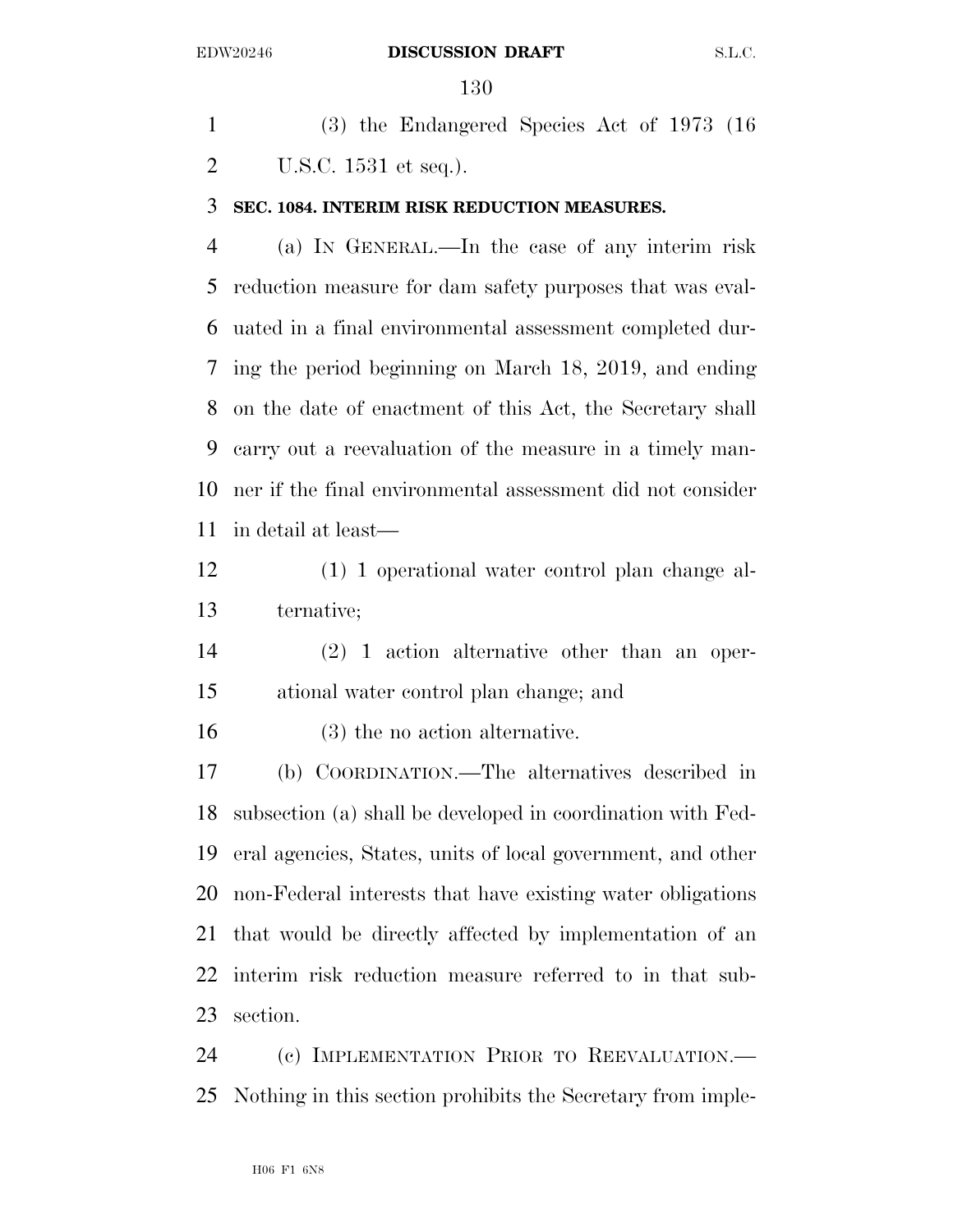menting an interim risk reduction measure evaluated in a final environmental assessment during the period begin- ning on March 18, 2019, and ending on the date of enact- ment of this Act prior to the completion of the reevalua-tion under subsection (a).

# **SEC. 1085. MAINTENANCE DREDGING PERMITS.**

 (a) IN GENERAL.—The Secretary shall prioritize the reissuance of any regional general permit for maintenance dredging that expires prior to May 1, 2021, and shall use best efforts to ensure the reissuance prior to expiration of such a regional general permit for maintenance dredg-ing.

 (b) SAVINGS PROVISION.—Nothing in this section af- fects, preempts, or interferes with any obligation to com- ply with the provisions of any Federal or State environ-mental law, including—

- (1) the National Environmental Policy Act of 1969 (42 U.S.C. 4321 et seq.);
- (2) the Federal Water Pollution Control Act (33 U.S.C. 1251 et seq.); and
- (3) the Endangered Species Act of 1973 (16 U.S.C. 1531 et seq.).

# **SEC. 1086. TECHNICAL CORRECTION.**

 The project for navigation, Theodore Ship Channel, Mobile Harbor, Alabama, authorized by section 112 of the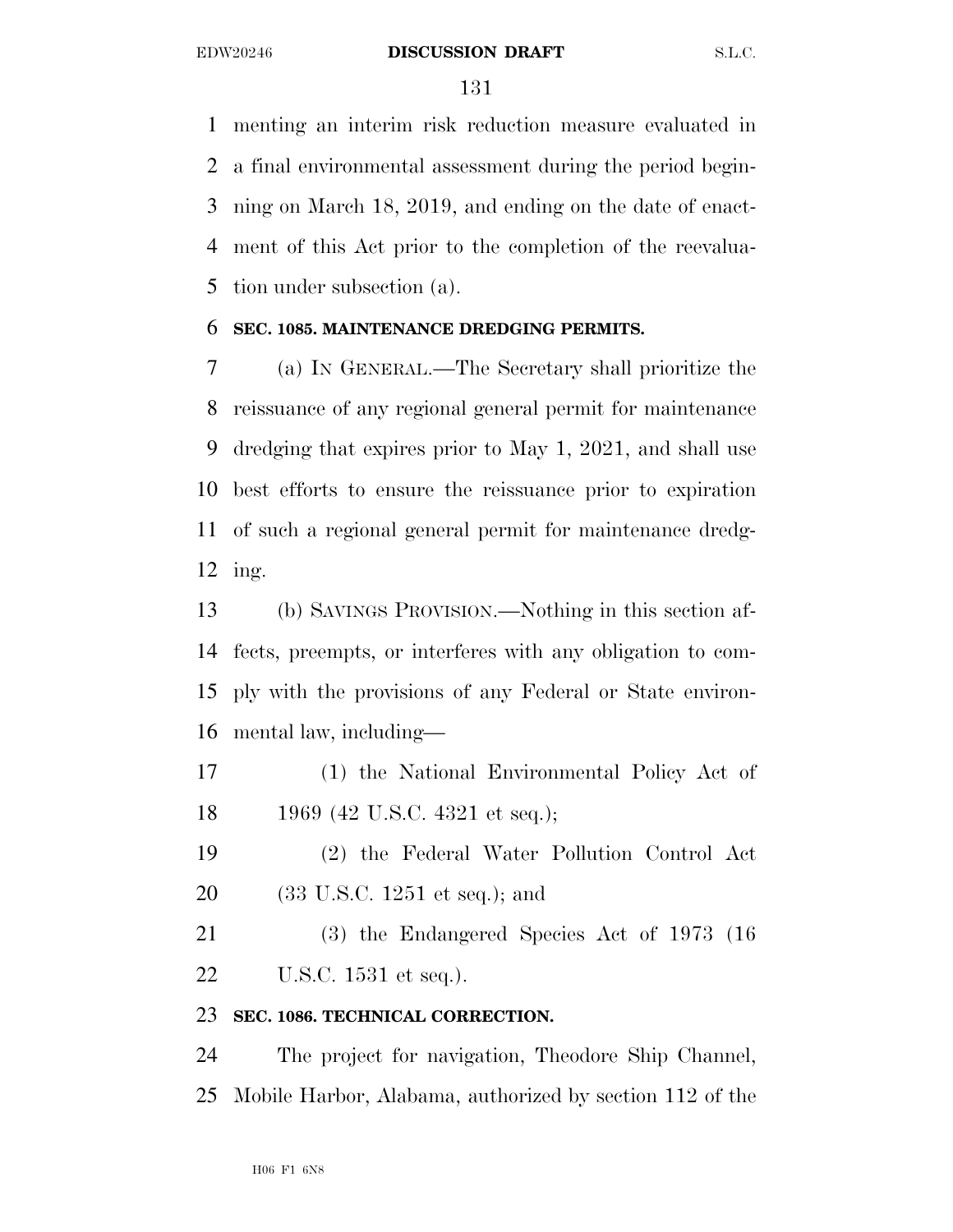Water Resources Development Act of 1976 (90 Stat. 2923) is revised to correct a technical error and to des- ignate the 40 foot deep, 300 foot wide, and 1,200 foot long anchorage basin located adjacent to the main ship channel near the bay shoreline as a 40 foot deep, 1,320 foot wide, and approximately 1,468.5 foot long access channel extending north from stations 257+25 and 273+25 from the Theodore Channel to serve the public terminal as obligated under that Act.

# **SEC. 1087. ANNUAL DEBRIS REMOVAL.**

 (a) IN GENERAL.—Not later than December 31 of each year, the Secretary shall submit to the Committee on Environment and Public Works of the Senate and the Committee on Transportation and Infrastructure of the House of Representatives a report that identifies the ac- tivities the Secretary plans to start, continue, or complete during the upcoming year pursuant to authority provided to the Secretary under section 3 of the Act of March 2, 1945 (59 Stat. 23, chapter 19; 33 U.S.C. 603a), or an-other debris removal authority of the Secretary.

 (b) INCLUSIONS.—The report under subsection (a) shall include—

 (1) a list of debris removal activities to be start-ed, continued, or completed during the upcoming fis-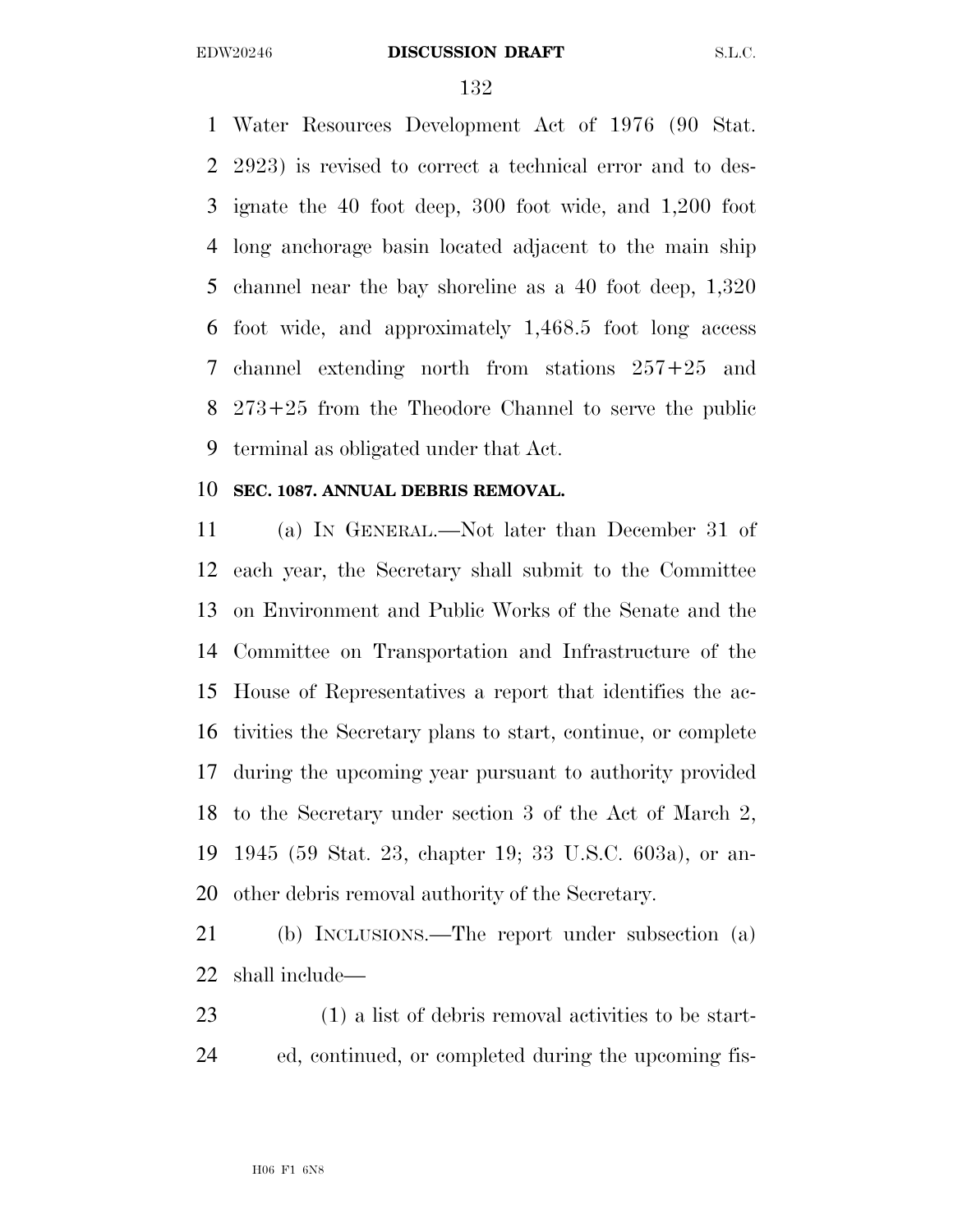| $\mathbf{1}$   | cal year within the boundaries of the North Atlantic        |
|----------------|-------------------------------------------------------------|
| $\overline{2}$ | Division of the Corps of Engineers;                         |
| 3              | $(2)$ the authority under which the debris re-              |
| $\overline{4}$ | moval activity is to be carried out;                        |
| 5              | (3) estimated total costs and completion dates              |
| 6              | for each activity; and                                      |
| 7              | (4) the non-Federal partner for each activity.              |
| 8              | SEC. 1088. ENHANCED DEVELOPMENT DEMONSTRATION               |
| 9              | PROGRAM.                                                    |
| 10             | (a) IN GENERAL.—The Secretary is directed to re-            |
| 11             | view the master plan and shoreline management plan for      |
| 12             | any lake described in section 3134 of the Water Resources   |
| 13             | Development Act of 2007 (121 Stat. 1142; 130 Stat.          |
| 14             | 1671) for the purpose of identifying areas suitable for en- |
| 15             | hanced development if—                                      |
| 16             | (1) the master plan and shoreline management                |
| 17             | plan of the lake have been updated since January 1,         |
| 18             | $2013$ ; and                                                |
| 19             | (2) the district office of the Corps of Engineers           |
| 20             | has received a written request for such a review.           |
| 21             | (b) DEFINITION OF ENHANCED DEVELOPMENT.—In                  |
| 22             | this section, the term "enhanced development" means         |
| 23             | structures or other improvements used for non-water-de-     |
| 24             | pendent commercial or hospitality industry purposes or for  |
| 25             | residential or recreational purposes.                       |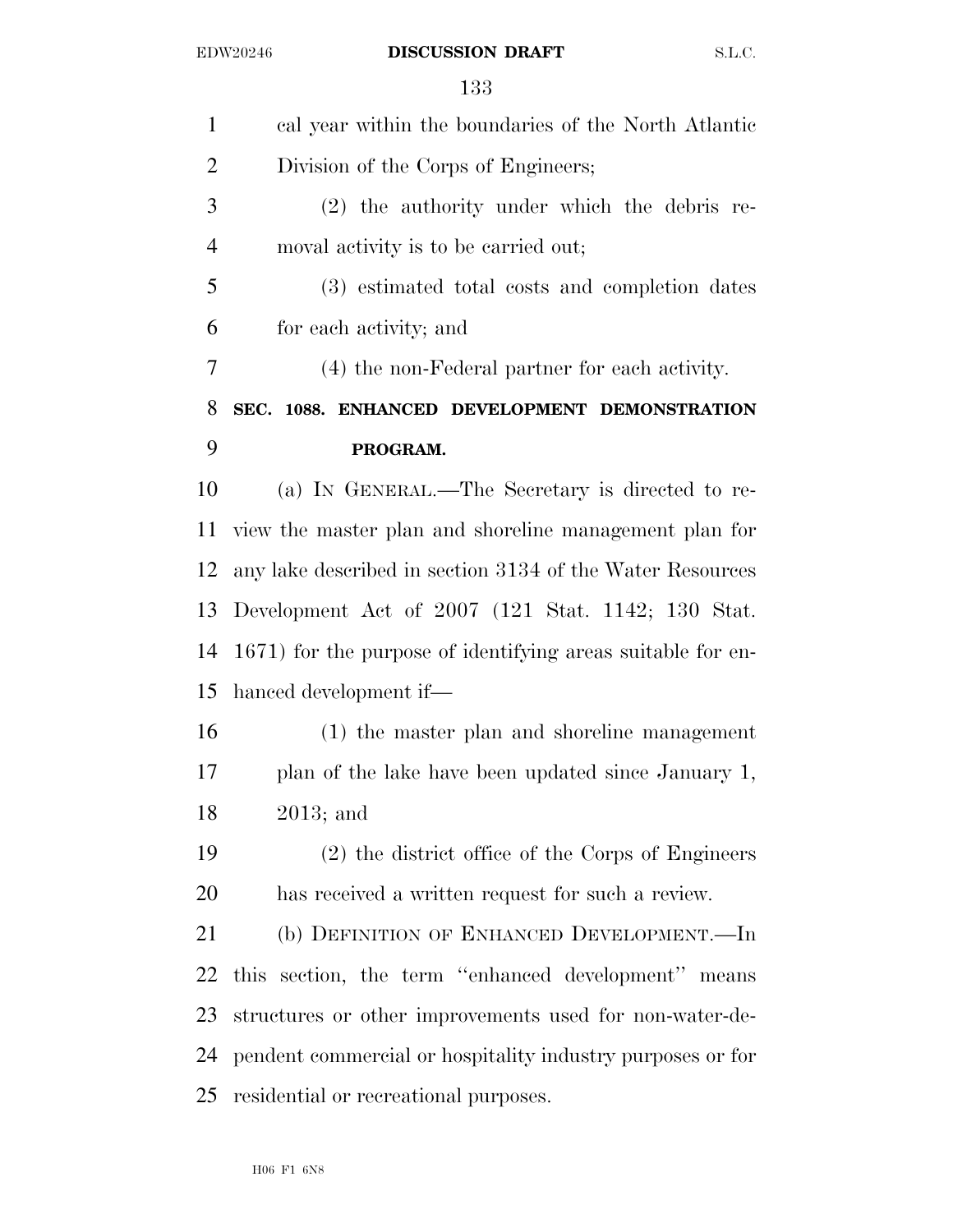(c) LEASE AUTHORITY.—The Secretary is authorized to lease Federal land under the jurisdiction of the Sec- retary pursuant to this section for such terms as the Sec- retary determines to be advisable to permit enhanced de- velopment in areas approved for such uses under sub-section (a).

 (d) USE OF COMPETITIVE PROCEDURES.—The Sec- retary shall require use of competitive procedures for leases authorized under subsection (c).

 (e) CONSIDERATIONS.—For leases authorized under subsection (c), the Secretary shall—

 (1) require payment of at least fair market value, up to 50 percent of which amount may be provided in-kind at the discretion of the Secretary; (2) enter into a partnership agreement with a private entity; (3) consider lease durations of up to 100 years;

and

(4) consider regional economic impacts.

20 (f) TYPES OF IN-KIND CONSIDERATION.—The Sec- retary is authorized to accept as in-kind consideration 22 under subsection  $(e)(1)$ —

 (1) the maintenance, protection, alteration, re-pair, improvement, or restoration of public recre-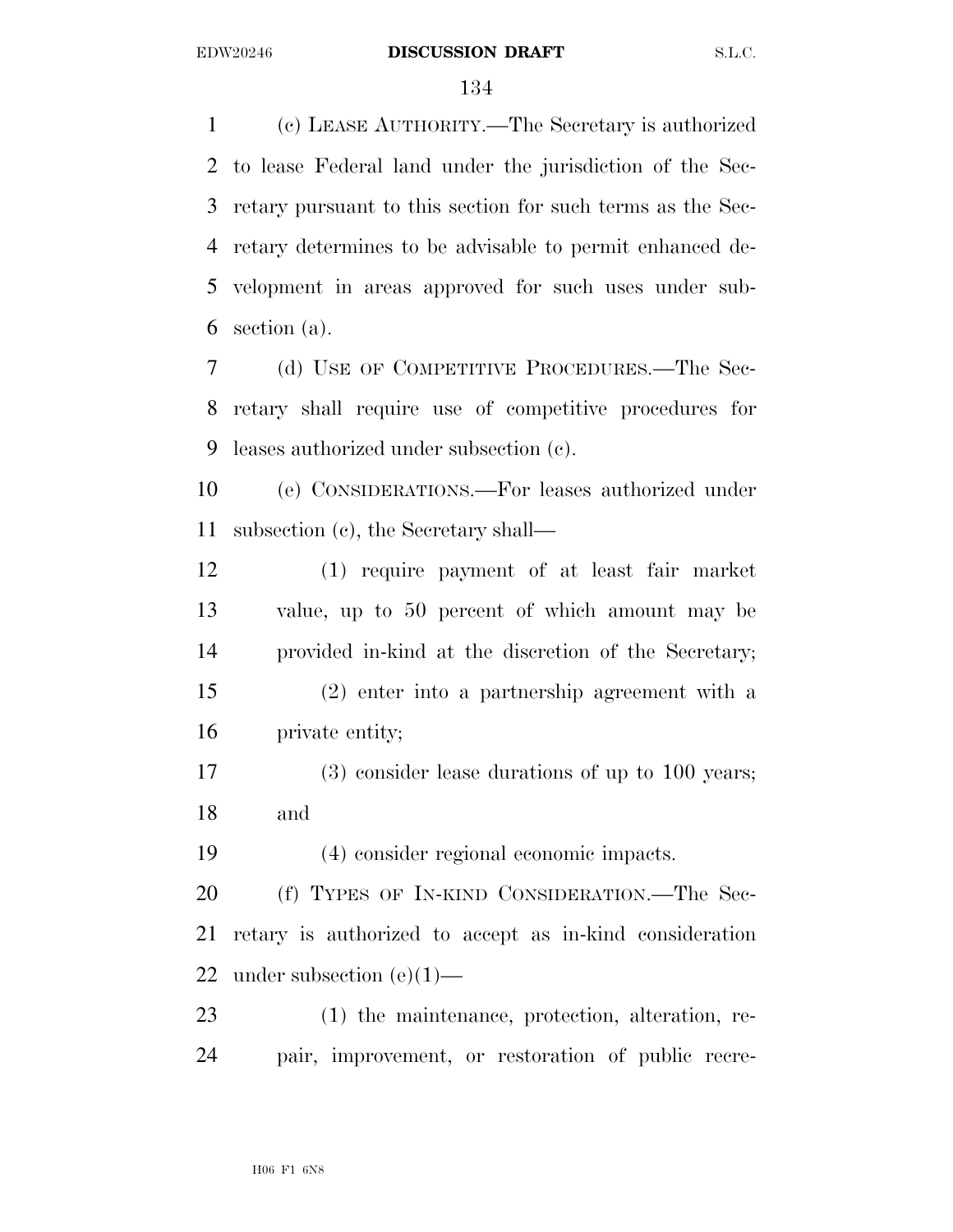ation facilities under the control of the Secretary; and

 (2) construction of new public recreation facili-ties.

 (g) DISPOSITION OF PROCEEDS.—Notwithstanding section 7 of the Act of August 18, 1941 (55 Stat. 650, chapter 377; 33 U.S.C. 701c–3), all proceeds received from issuance of leases authorized under subsection (c) shall be deposited in a special account in the Treasury established for the Secretary and shall be available for the following activities at the lake specified in a lease entered into under this section:

 (1) Natural resource and recreation manage-ment.

 (2) The investigation, planning, construction, operation, and maintenance of public recreation fa-cilities.

 (h) PAYMENT OF ADMINISTRATIVE EXPENSES.—The Secretary shall recover the administrative expenses associ- ated with leases authorized under subsection (c) in accord- ance with section 2695 of title 10, United States Code. **SEC. 1089. REPORT ON BENEFITS CALCULATION FOR FLOOD CONTROL STRUCTURES.** 

 Not later than 180 days after the date of enactment of this Act, the Secretary shall submit to the Committee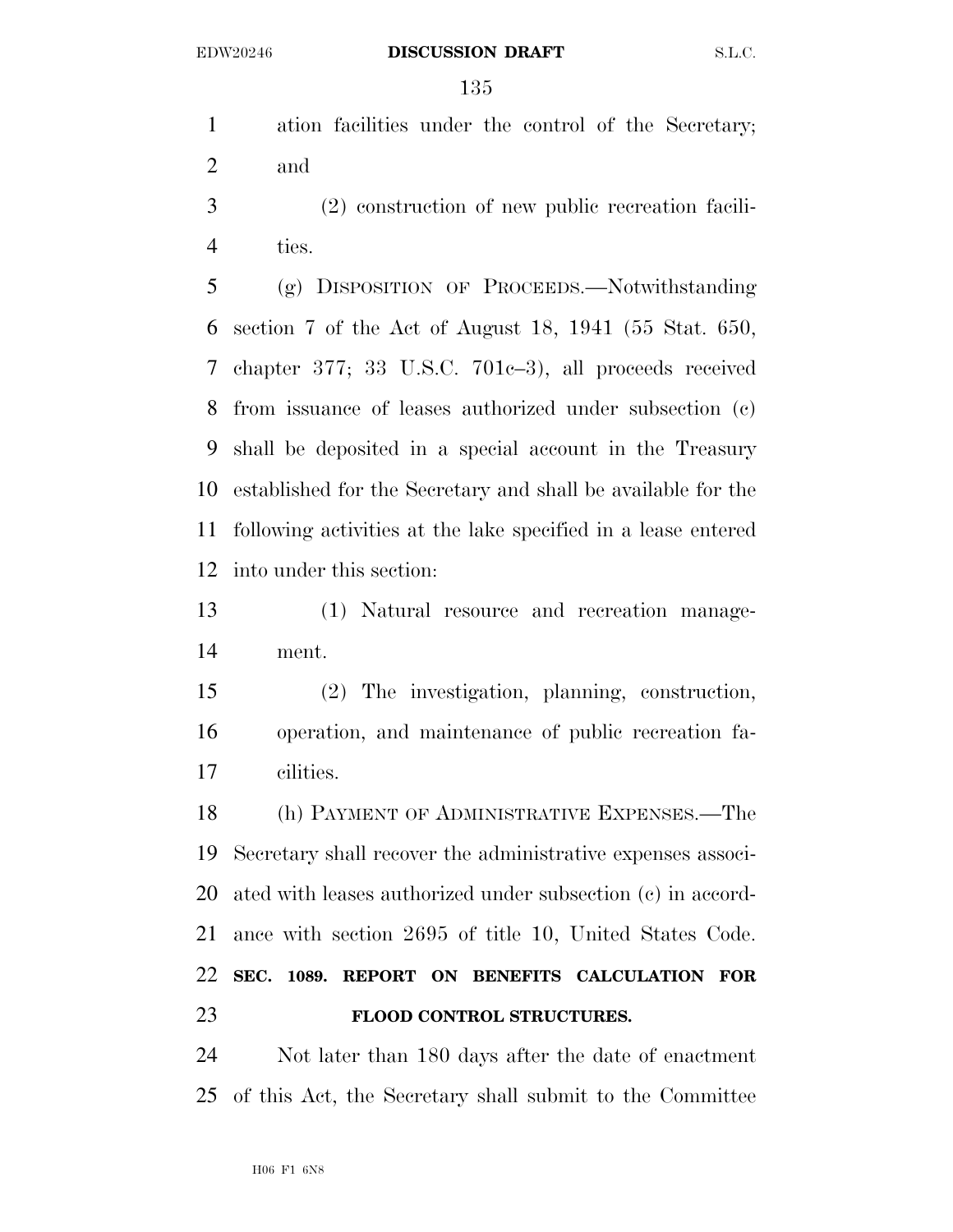on Environment and Public Works of the Senate and the Committee on Transportation and Infrastructure of the House of Representatives a report on the extent to which flood insurance premium reductions that result from im- plementation of a structural flood risk management project are included in the calculation of the benefits of the project by the Corps of Engineers.

# **SEC. 1090. HIGH WATER-LOW WATER PREPAREDNESS.**

 (a) DEFINITION OF BYPASS.—In this section, the term ''bypass'' means an alternate water route adjacent to a lock and dam that can be used for commercial naviga-tion during high water conditions.

(b) EMERGENCY DETERMINATION.—

 (1) IN GENERAL.—The Secretary, in consulta- tion with the District Commanders responsible for maintaining any affected waterway, the Inland Wa- terway Users Board, and the Coast Guard, may make a determination that an emergency condition described in paragraph (2) exists, or is anticipated to exist, on an inland navigable waterway or a by-pass.

 (2) EMERGENCY CONDITIONS.—An emergency condition includes not less than 1 of the following: (A) Unsafe conditions on an inland navi-gable waterway or a bypass that prevents the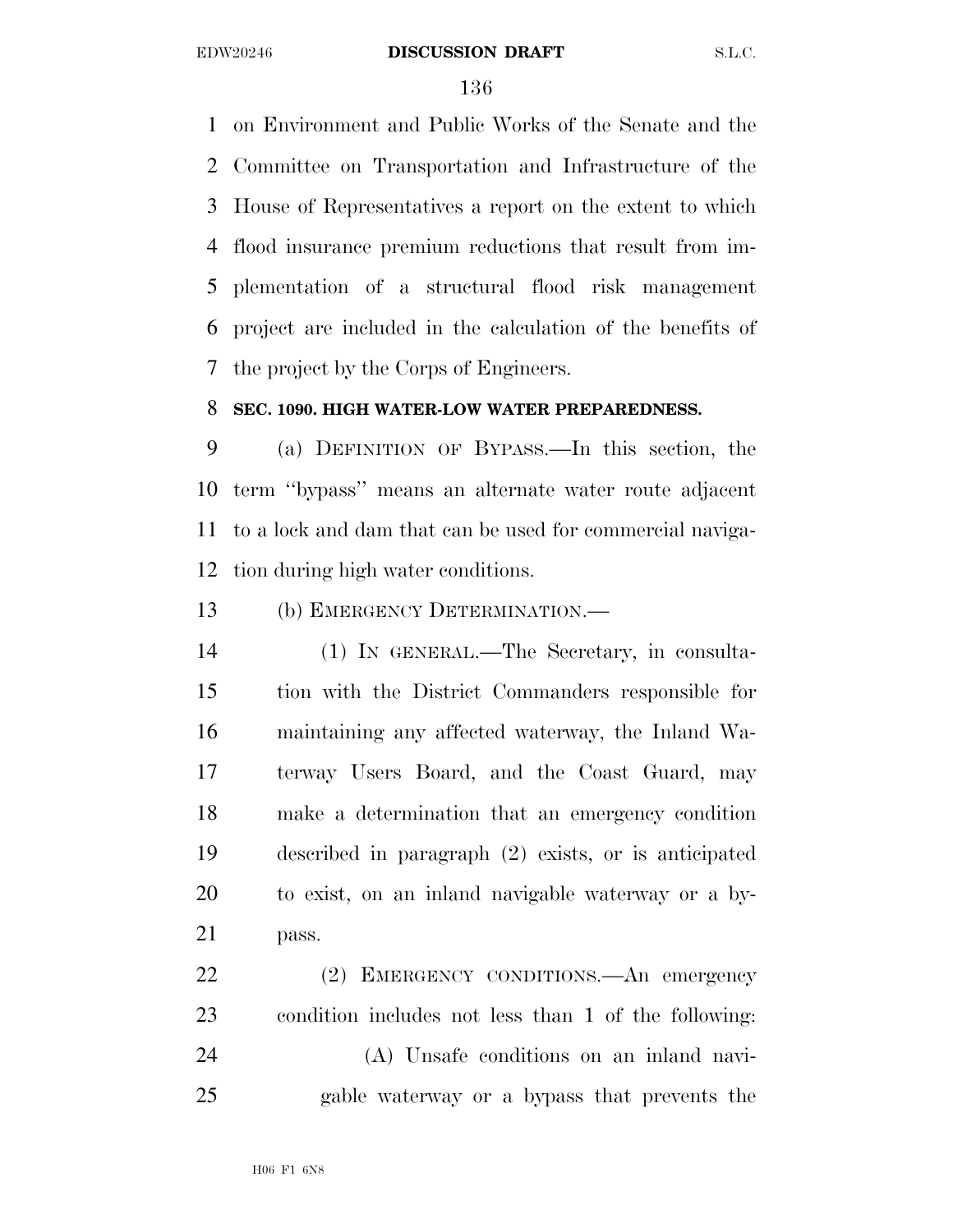| $\mathbf{1}$   | operation of commercial vessels as a result of a        |
|----------------|---------------------------------------------------------|
| $\overline{2}$ | major change in water level or flows.                   |
| 3              | (B) An obstruction in an inland navigable               |
| $\overline{4}$ | waterway or a bypass, including silt, sediment,         |
| 5              | rock formation, or a shallow channel.                   |
| 6              | (C) An impaired or inoperable Federal lock              |
| 7              | and dam.                                                |
| 8              | (c) EMERGENCY MITIGATION PROJECT.—                      |
| 9              | (1) IN GENERAL.—Subject to paragraph $(2)$              |
| 10             | and the availability of appropriations and in accord-   |
| 11             | ance with all applicable Federal requirements, the      |
| 12             | Secretary may carry out an emergency mitigation         |
| 13             | project on an inland navigable waterway or a bypass     |
| 14             | for which the Secretary has determined that an          |
| 15             | emergency condition exists, or is anticipated to exist, |
| 16             | under subsection $(b)(1)$ to remedy or prevent that     |
| 17             | emergency condition.                                    |
| 18             | DEADLINE. An emergency mitigation<br>(2)                |
| 19             | project under paragraph (1) shall—                      |
| 20             | $(A)$ be initiated by not later than 60 days            |
| 21             | after the date on which the Secretary makes a           |
| 22             | determination under subsection $(b)(1)$ with re-        |
| 23             | spect to the inland navigable waterway or by-           |
| 24             | pass on which the project will be carried out;          |
| 25             | and                                                     |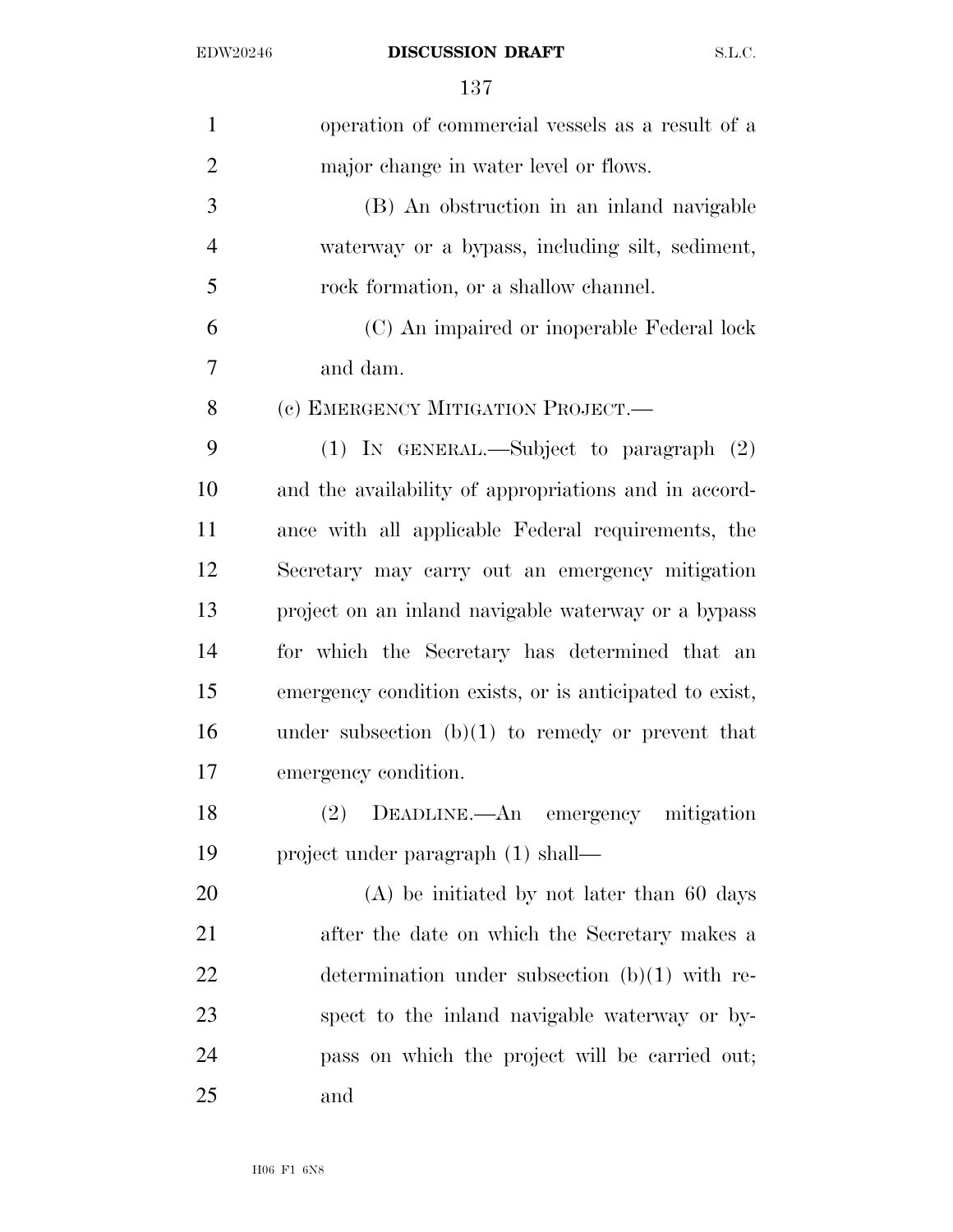(B) be completed by not later than 1 year after the date on which the Secretary makes a determination under subsection (b)(1) with re- spect to the inland navigable waterway or by-pass on which the project will be carried out.

 (d) AUTHORIZATION OF APPROPRIATIONS.—There is authorized to be appropriated to the Secretary to carry out this section \$25,000,000 for each of fiscal years 2022 through 2024, to remain available until expended.

 **SEC. 1091. EAST ROCKAWAY INLET TO ROCKAWAY INLET AND JAMAICA BAY REFORMULATION, NEW YORK.** 

 (a) IN GENERAL.—The Secretary is authorized to carry out the project for hurricane and storm damage re- duction, East Rockaway Inlet to Rockaway Inlet and Ja- maica Bay Reformulation, Atlantic Coast of New York, substantially in accordance with terms and conditions de- scribed in the report of the Chief of Engineers, dated Au-gust 22, 2019, and subsection (b).

 (b) TREATMENT AND COST-SHARE.—For the project described in subsection (a)—

 (1) the project shall be considered to be a con- tinuation of the interim response to the authoriza- tion under House Report 105–90 of the 105th Con-gress, and under the heading ''CONSTRUCTION''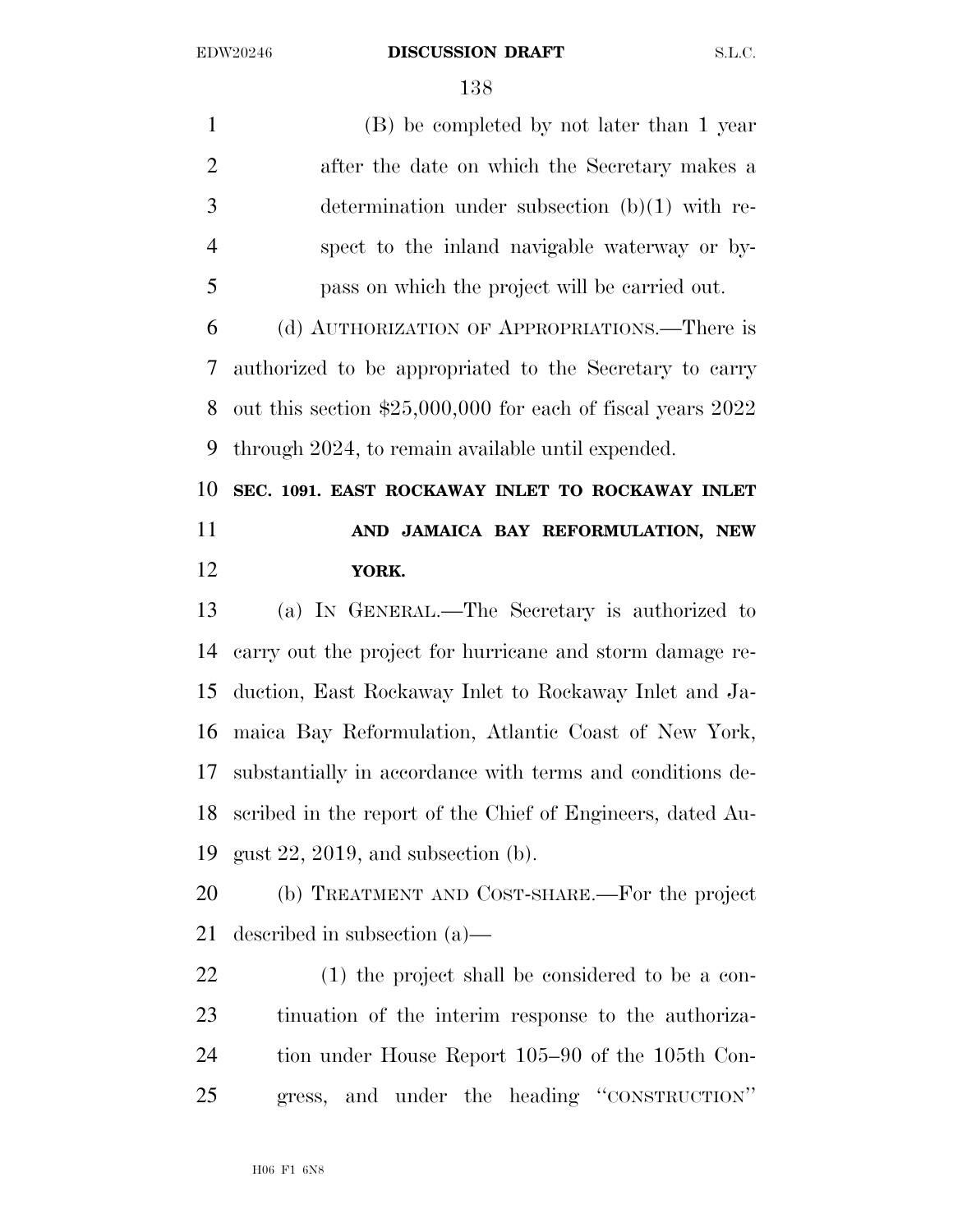| $\mathbf{1}$   | under the heading "CORPS OF ENGINEERS-CIVIL"          |
|----------------|-------------------------------------------------------|
| $\overline{2}$ | under chapter 4 of title X of the Disaster Relief Ap- |
| 3              | propriations Act, $2013$ (127 Stat. 24); and          |
| $\overline{4}$ | (2) for renourishment and adaptive manage-            |
| 5              | ment activities for the project, the total estimated  |
| 6              | periodic renourishment cost shall be $$379,526,000,$  |
| 7              | to be shared 50 percent Federal and 50 percent non-   |
| 8              | Federal.                                              |
| 9              | SEC. 1092. REPORT ON ANTECEDENT HYDROLOGIC CONDI-     |
| 10             | TIONS.                                                |
| 11             | (a) REPORT.—                                          |
| 12             | $(1)$ In GENERAL.—Not later than 1 year after         |
| 13             | the date of enactment of this Act, the Secretary      |
| 14             | shall submit to the Committee on Environment and      |
| 15             | Public Works of the Senate and the Committee on       |
| 16             | Transportation and Infrastructure of the House of     |
| 17             | Representatives a report on the use by the Corps of   |
| 18             | Engineers since 2010 of data relating to antecedent   |
| 19             | hydrologic conditions in the Missouri River Basin     |
| 20             | (including soil moisture conditions, frost depths,    |
| 21             | snowpack, and streamflow conditions) in—              |
| 22             | (A) conducting Missouri River mainstem                |
| 23             | reservoir operations under the Missouri River         |
| 24             | Master Manual;                                        |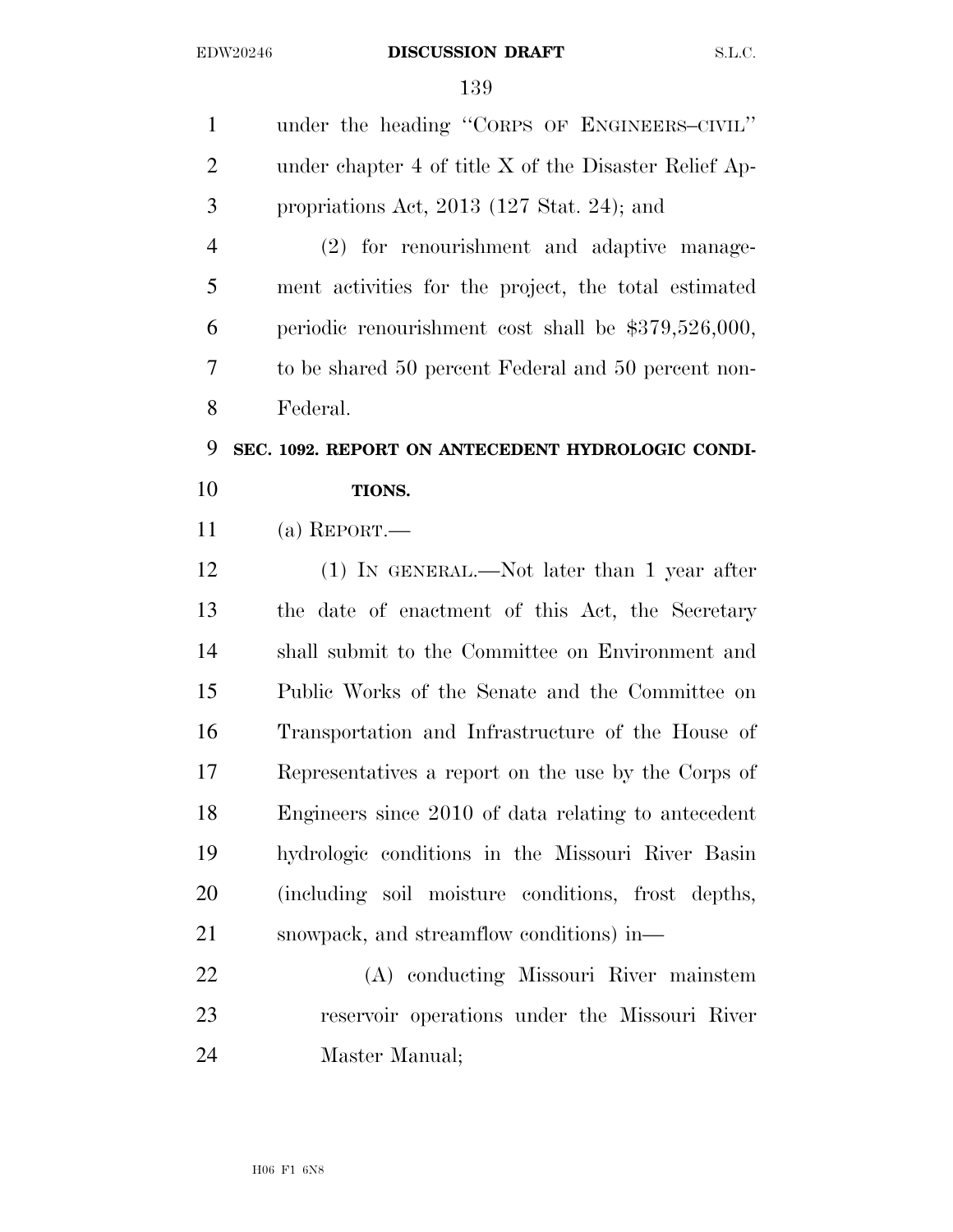| $\mathbf{1}$   | (B) developing related annual operating       |
|----------------|-----------------------------------------------|
| $\overline{2}$ | plans; and                                    |
| 3              | (C) performing seasonal, monthly, and         |
| $\overline{4}$ | daily operations.                             |
| 5              | (2) INCLUSIONS.—The report under paragraph    |
| 6              | $(1)$ shall include—                          |
| 7              | $(A)$ a review of-                            |
| 8              | (i) the approach of the Corps of Engi-        |
| 9              | neers to forecasting basin runoff in devel-   |
| 10             | oping annual operating plans of the Corps     |
| 11             | of Engineers;                                 |
| 12             | (ii) the assessment of existing and al-       |
| 13             | ternative algorithms that could improve       |
| 14             | forecasting;                                  |
| 15             | (iii) the approach of the Corps of En-        |
| 16             | gineers for reservoir releases in the winter, |
| 17             | spring, summer, and fall, based on runoff     |
| 18             | forecasts;                                    |
| 19             | (iv) the February 2017 technical re-          |
| 20             | port of the Corps of Engineers on long-       |
| 21             | range forecasting;                            |
| 22             | (v) the use by the Corps of Engineers         |
| 23             | of data from Federal and State entities in    |
| 24             | runoff forecasts; and                         |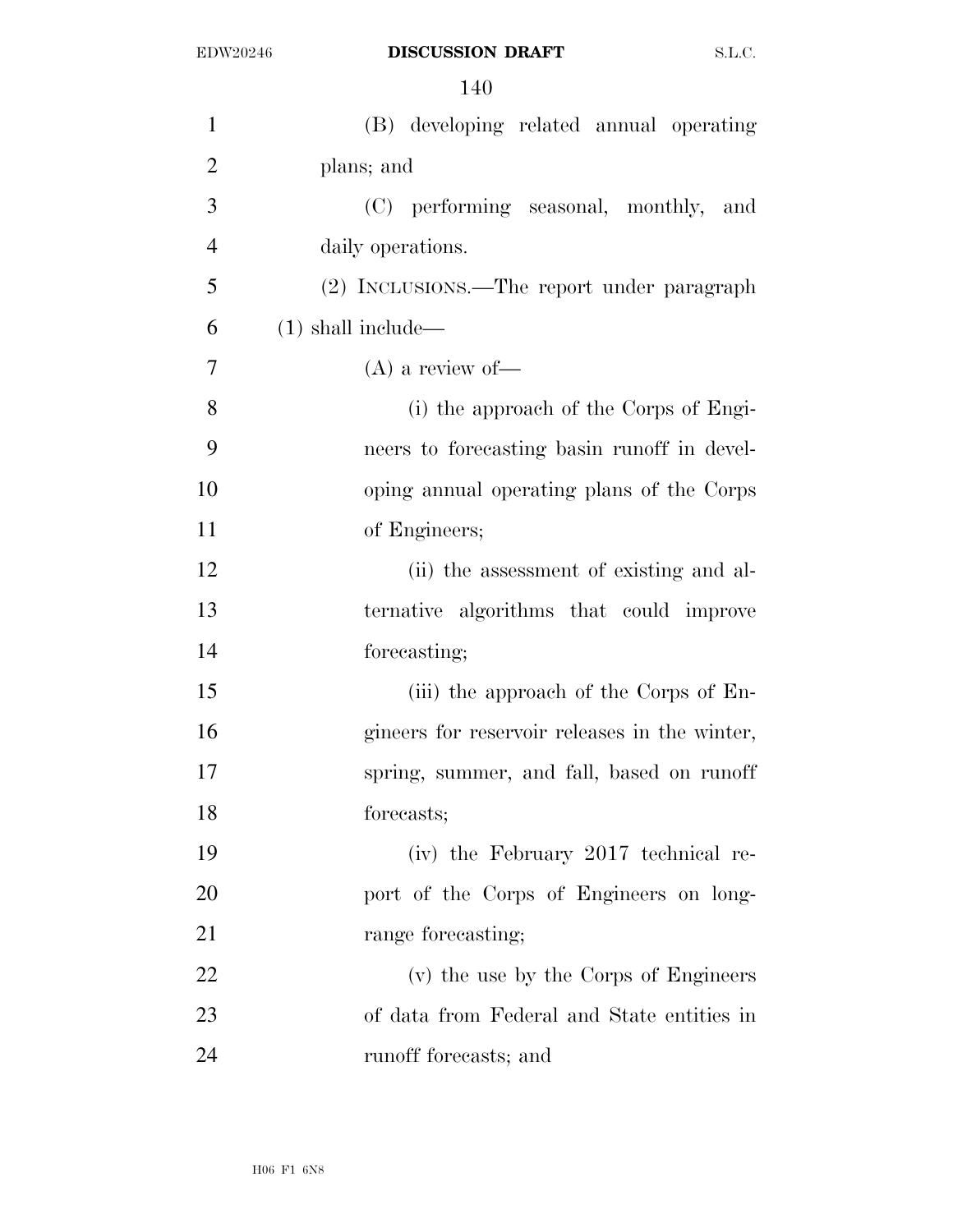(vi) the use by the Corps of Engineers of advanced data collection, including through the use of unmanned aerial sys- tems, forecasting, and modeling; and (B) findings and recommendations on how to best incorporate antecedent basin conditions in annual operating plans and Missouri River mainstem reservoir operations. (b) PEER REVIEW.— (1) IN GENERAL.—The Secretary shall seek to enter into an agreement with the National Academy of Sciences or a similar independent scientific and technical advisory organization to establish a panel of experts to conduct a peer review of the report under subsection (a). (2) REPORT.—Not later than 180 days after the date on which the Secretary receives the results of the peer review under paragraph (1), the Sec- retary shall submit to the Committee on Environ- ment and Public Works of the Senate and the Com- mittee on Transportation and Infrastructure of the House of Representatives the results of the peer re- view under paragraph (1). (c) AUTHORIZATION OF APPROPRIATIONS.—There

are authorized to be appropriated to the Secretary—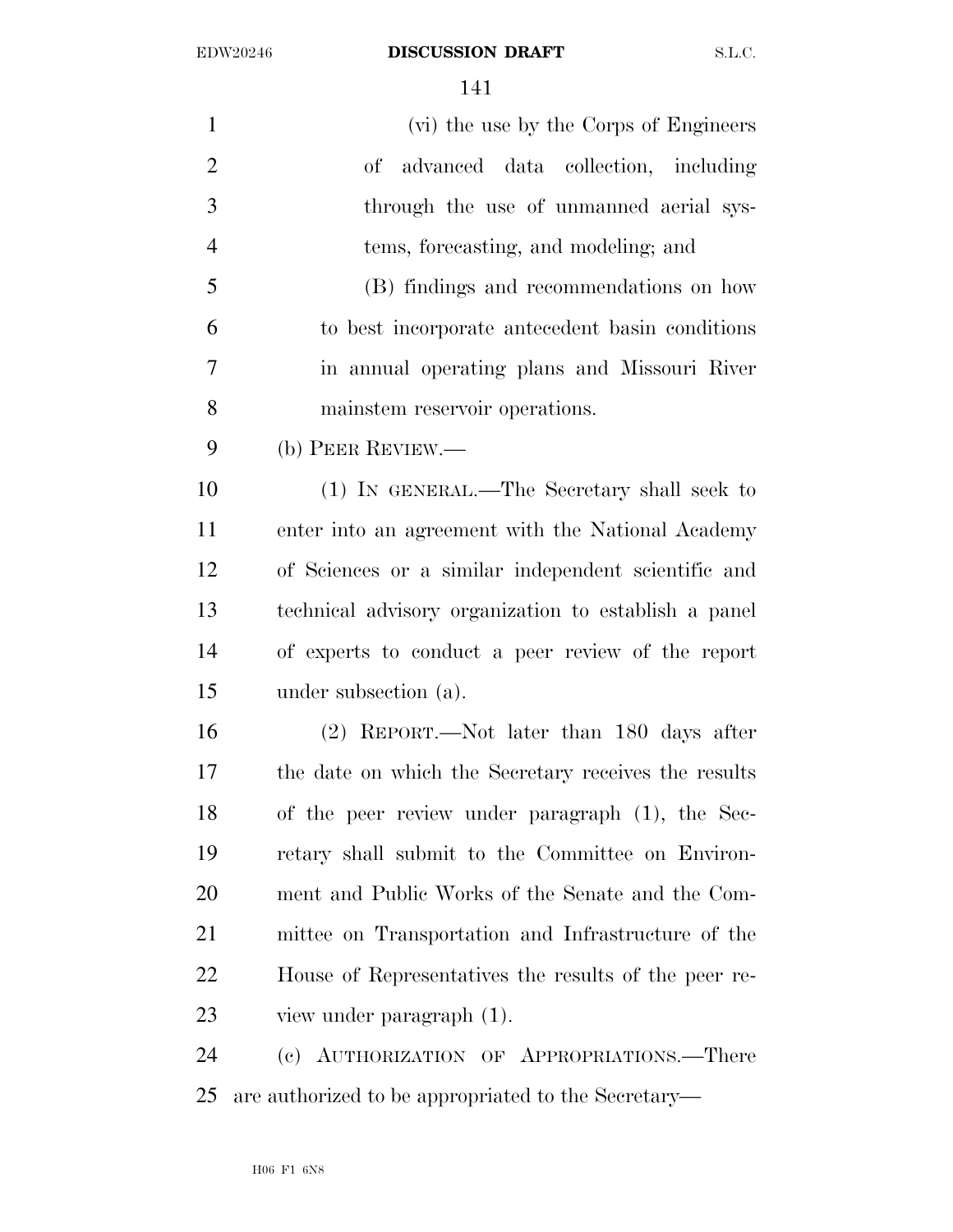(1) \$5,000,000 for the report under subsection  $2 \qquad \text{(a); and}$ 

 (2) \$5,000,000 for the peer review under sub-section (b).

 **SEC. 1093. HARMFUL ALGAL BLOOMS DEMONSTRATION PROGRAM.** 

 (a) IN GENERAL.—The Secretary is authorized to carry out a demonstration program to determine the causes of, and how to effectively treat and eliminate, harmful algal blooms within the Great Lakes and Lake Okeechobee, Florida, and applicable tributaries.

(b) CONSULTATION; USE OF EXISTING DATA.—

 (1) CONSULTATION.—In carrying out the dem- onstration program under subsection (a), the Sec- retary shall consult with appropriate Federal and State agencies.

 (2) USE OF DATA.—In carrying out the dem- onstration program under subsection (a), the Sec- retary shall make maximum use of data in existence on the date of enactment of this Act and ongoing programs and efforts of Federal agencies and States.

 (c) COST SHARING.—An activity carried out under the demonstration program under subsection (a) shall be at full Federal expense.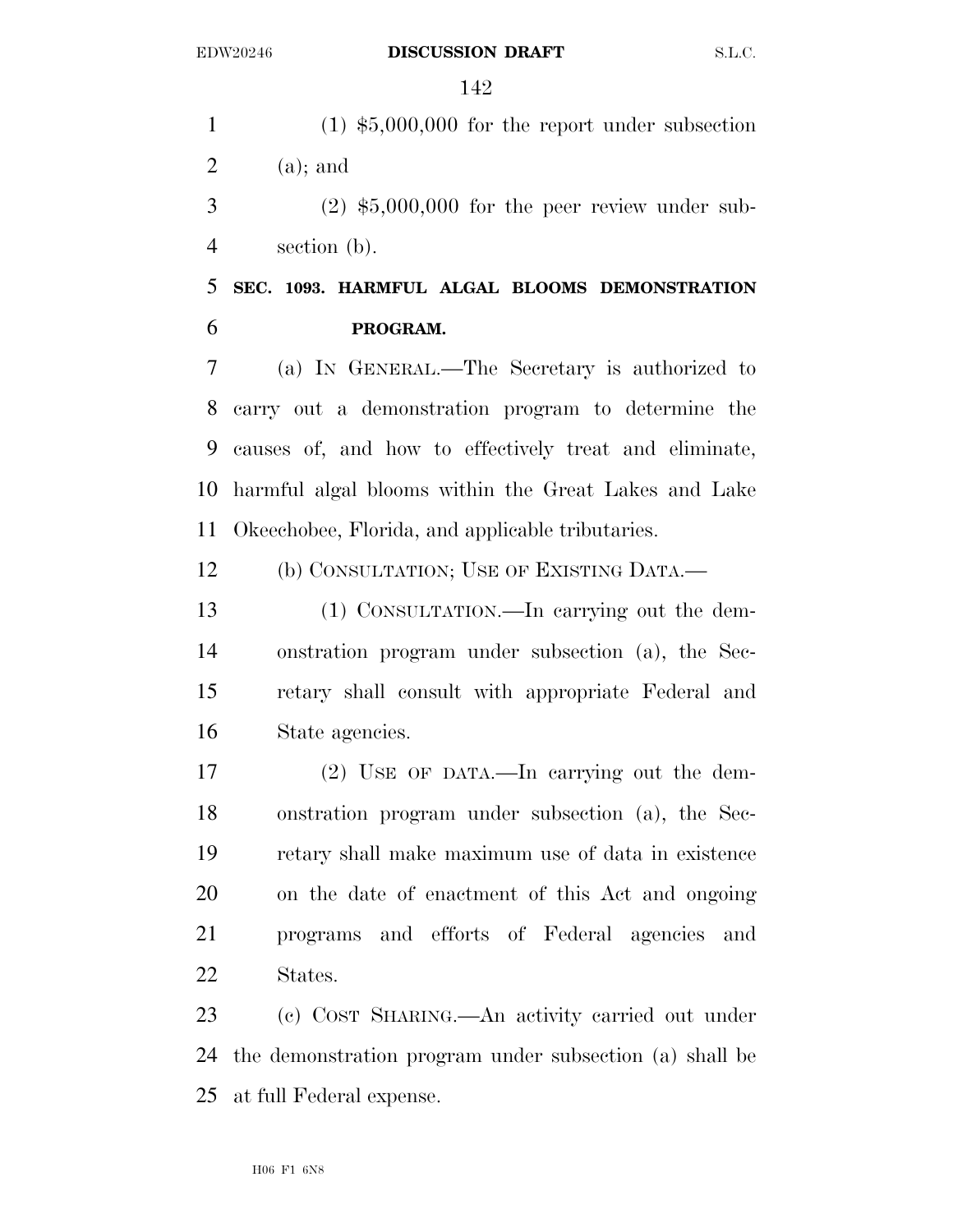(d) AUTHORIZATION OF APPROPRIATIONS.—There is authorized to be appropriated to carry out this section \$25,000,000, to remain available until expended. **SEC. 1094. SENSE OF CONGRESS RELATING TO ANNUAL MAINTENANCE DREDGING.**  It is the sense of Congress that the Corps of Engi- neers should maintain the annual maintenance dredging for Wilmington Harbor, Delaware. **SEC. 1095. SELECTION OF DREDGED MATERIAL DISPOSAL METHOD FOR CERTAIN PURPOSES.**  Section 204 of the Water Resources Development Act of 1992 (33 U.S.C. 2326) is amended— 13 (1) in subsection  $(d)(1)$  — (A) in the matter preceding subparagraph (A), by striking ''In developing'' and all that follows through ''the non-Federal interest,'' and inserting ''At the request of the non-Federal in- terest for a project involving the disposal of dredged material, the Secretary, using funds appropriated for construction or operation and 21 maintenance of the project, may select"; and (B) in subparagraph (B), by striking ''flood and storm damage and flood reduction benefits'' and inserting ''hurricane and storm or

flood risk reduction benefits''; and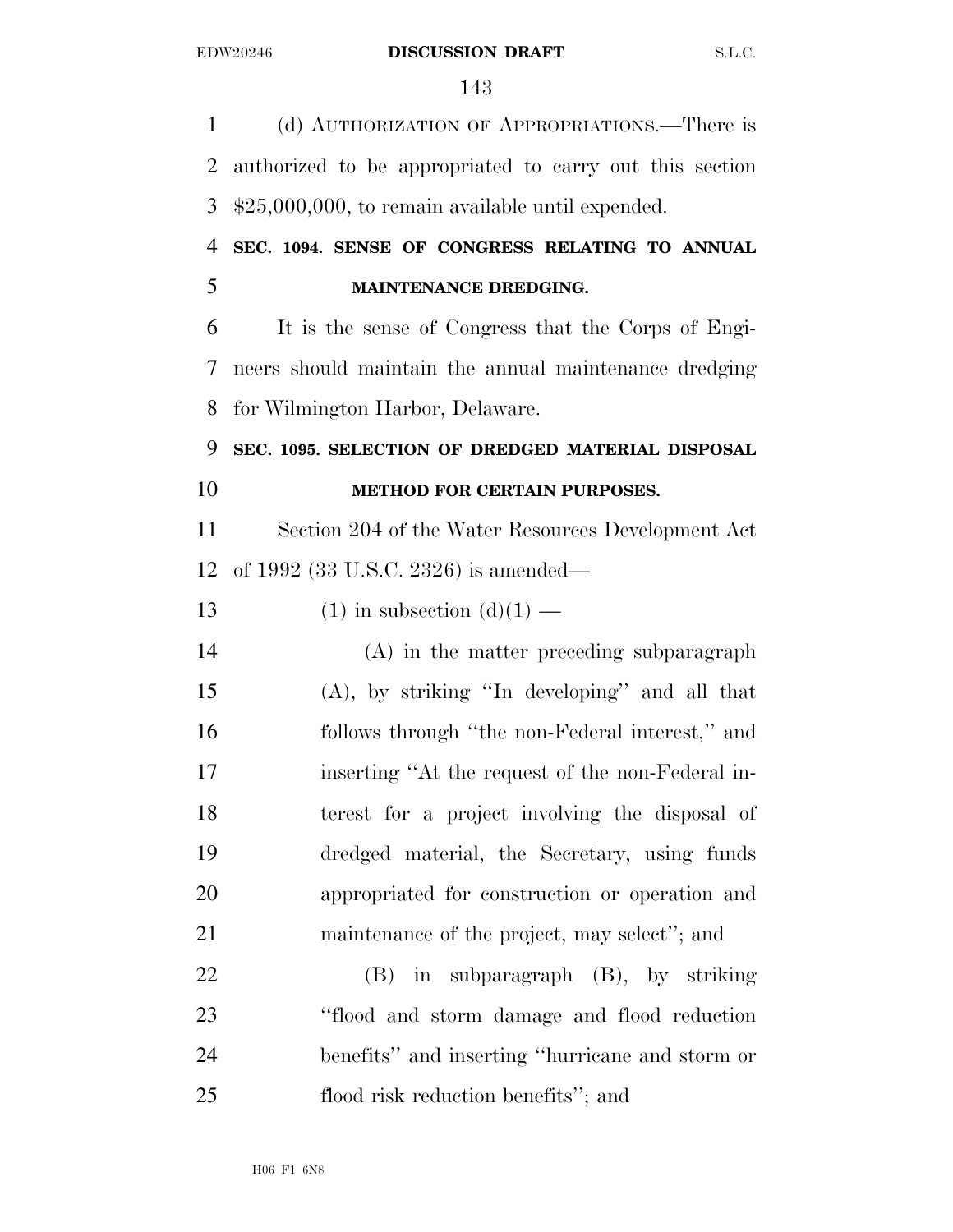| $(2)$ in subsection $(g)$ (as amended by section       |
|--------------------------------------------------------|
| $1017(b)(5)(B)$ —                                      |
| $(A)$ in paragraph $(1)$ , in the matter pre-          |
| eeding subparagraph (A), by striking "There"           |
| are" and inserting "Except as provided in para-        |
| graph $(3)$ , there are";                              |
| $(B)$ by redesignating paragraph $(3)$ as              |
| paragraph $(4)$ ; and                                  |
| $(C)$ by inserting after paragraph $(2)$ the           |
| following:                                             |
| "(3) SELECTION OF DREDGED MATERIAL DIS-                |
| POSAL METHOD FOR CERTAIN PURPOSES.—Activities          |
| carried out under subsection $(d)$ —                   |
| $\lq\lq$ shall be carried out using amounts            |
| appropriated for construction or operation and         |
| maintenance of the project involving the dis-          |
| posal of the dredged material; and                     |
| "(B) shall not carried out using amounts               |
| made available under paragraph $(1)$ .".               |
| SEC. 1096. INCREASING ACCESS FOR RECREATION AT         |
| <b>CORPS OF ENGINEERS PROJECTS.</b>                    |
|                                                        |
| (a) IN GENERAL.—The Secretary, in coordination         |
| with relevant non-Federal sponsors and State and local |
|                                                        |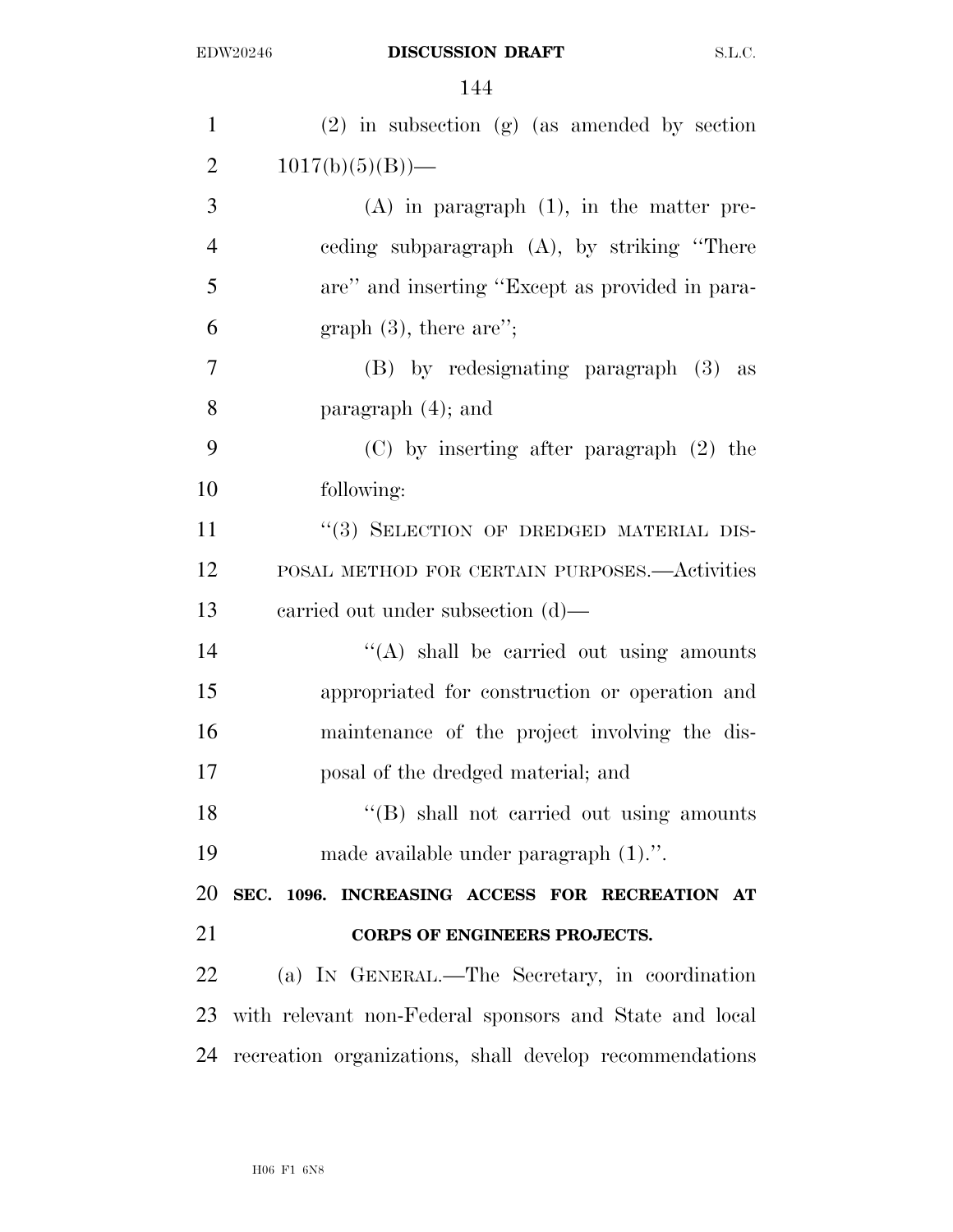to maximize public access and public use of projects owned or operated by the Corps of Engineers.

- (b) INVENTORY AND PLAN.—Not later than 180 days after the date of enactment of this Act, the Secretary shall submit to the Committee on Environment and Public Works of the Senate and the Committee on Transpor- tation and Infrastructure of the House of Representatives and make publicly available a report that includes—
- (1) an inventory of projects owned or operated by the Corps of Engineers that are publicly acces-sible; and

 (2) recommendations to increase access for recreation as described in subsection (a).

 **SEC. 1097. EXTINGUISHMENT OF FLOWAGE EASEMENTS, ROUGH RIVER LAKE, KENTUCKY.** 

 (a) IN GENERAL.—Subject to the availability of ap- propriations and on request of the landowner, the Sec- retary shall extinguish any flowage easement or portion of a flowage easement held by the United States on devel- oped land of the landowner at Rough River Lake, Ken-tucky—

 (1) that is above 534 feet mean sea level; and (2) for which the Secretary determines the flow- age easement or portion of the flowage easement is not required to address backwater effects.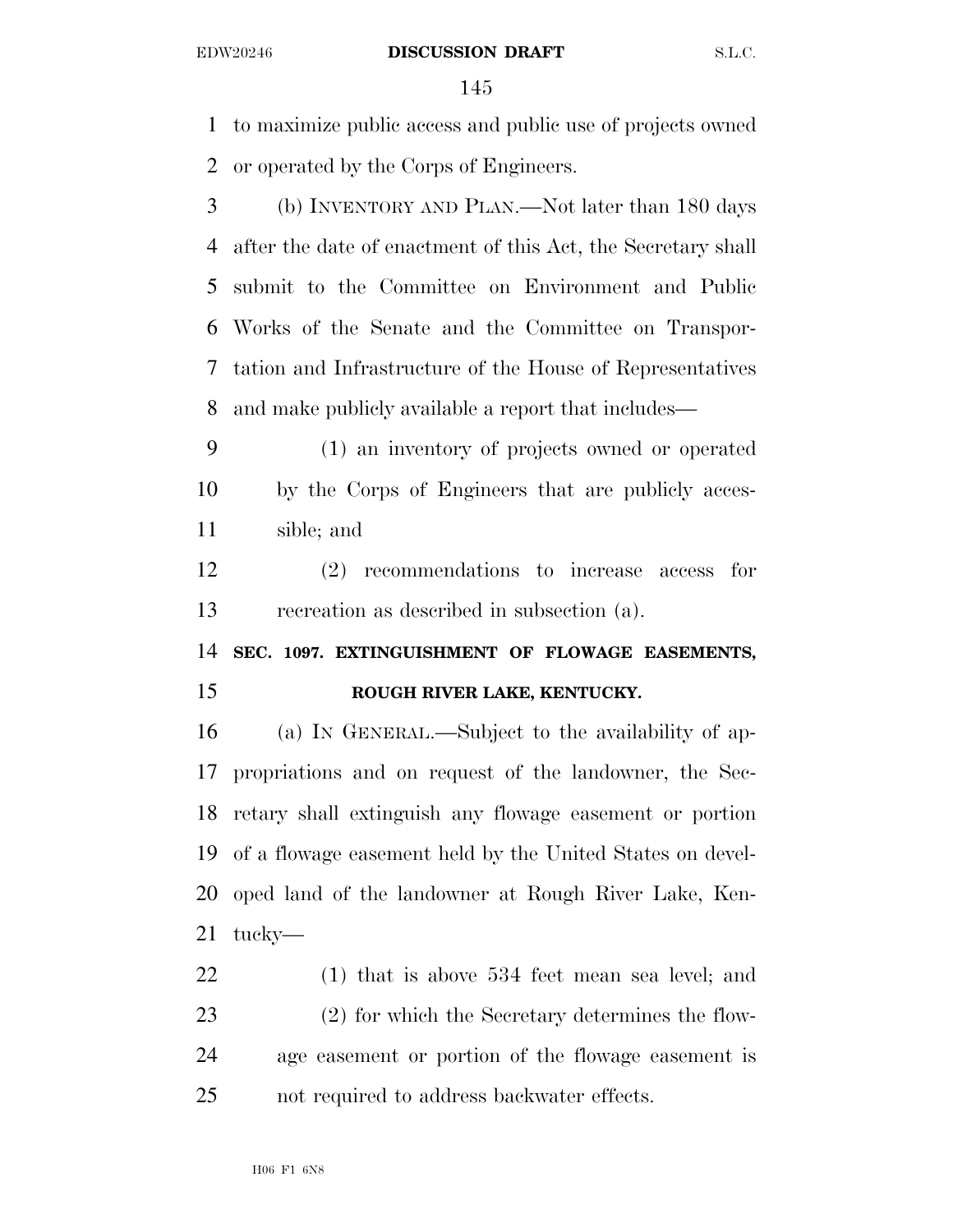(b) NO LIABILITY.—The United States shall not be liable for any damages to property or injuries to persons from flooding that may be attributable to the operation and maintenance of Rough River Dam, Kentucky, on land that was encumbered by a flowage easement extinguished under subsection (a).

 (c) AUTHORIZATION OF APPROPRIATIONS.—There is authorized to be appropriated to carry out this section \$10,000,000, to remain available until expended.

### **SEC. 1098. SMALL FLOOD CONTROL PROJECTS.**

 Subsection (a)(1) of section 205 of the Flood Control Act of 1948 (33 U.S.C. 701s) (as amended by section 1017(b)(6)) is amended by inserting ''and projects that use natural features or nature-based features (as those terms are defined in section 1184(a) of the Water Infra- structure Improvements for the Nation Act (33 U.S.C.  $2289a(a)$ )" after "nonstructural projects".

#### **SEC. 1099. COMPREHENSIVE STUDY OF MISSISSIPPI RIVER**

# **SYSTEM FROM OLD RIVER CONTROL STRUC-TURE TO GULF OF MEXICO.**

 (a) DEVELOPMENT.—The Secretary, in collaboration with the heads of other relevant Federal agencies, shall conduct, and submit to Congress a comprehensive study of the lower Mississippi River, and the tributaries and distributaries of the Mississippi River, from the Old River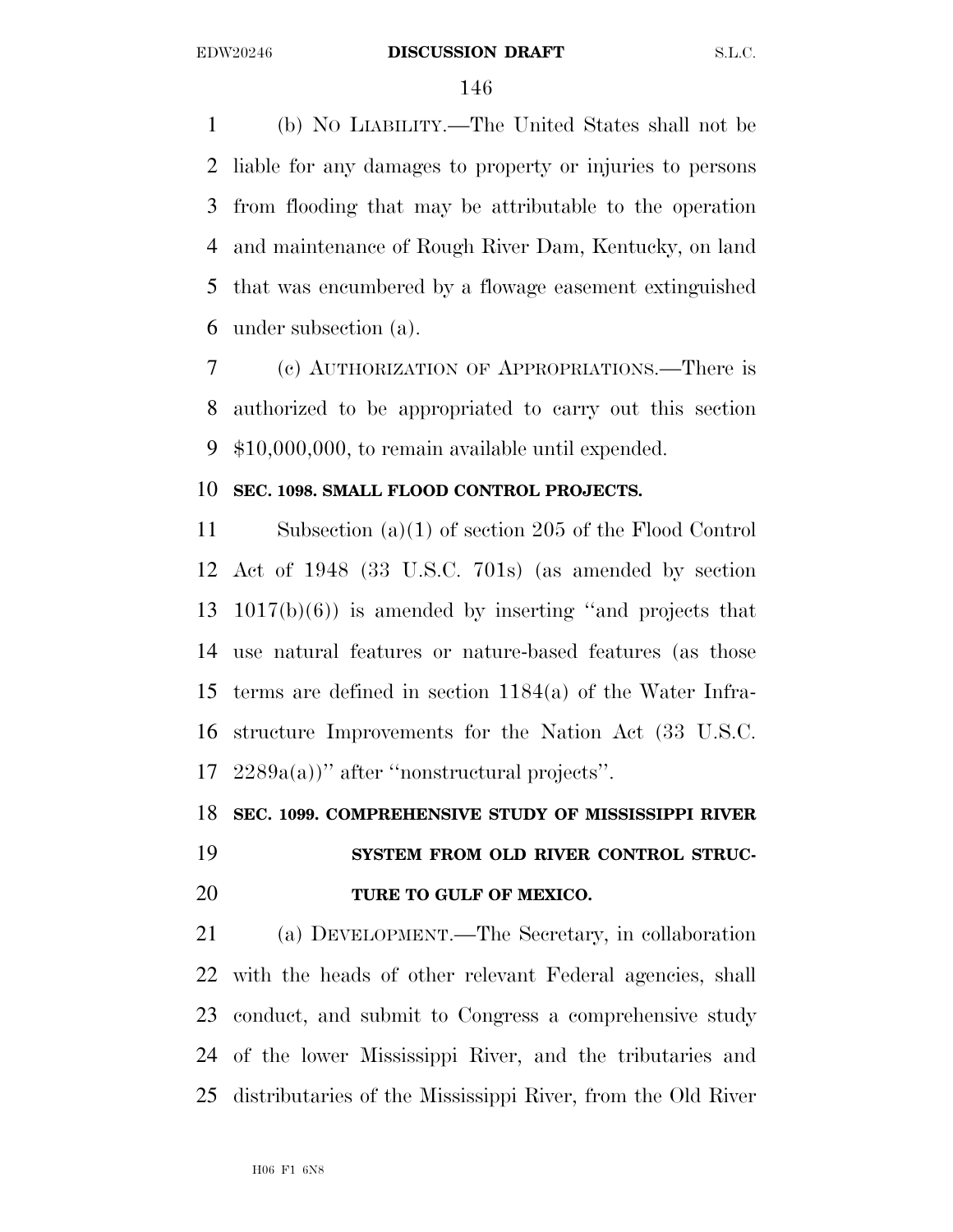Control Structure near Point Breeze, Louisiana, to the Gulf of Mexico, including an examination of—

 (1) hurricane and storm damage reduction, flood risk management, structural and nonstructural flood control, and floodplain management strategies, including the consideration of natural features or nature-based features (as those terms are defined in section 1184(a) of the Water Infrastructure Im- provements for the Nation Act (33 U.S.C.  $10 \qquad 2289a(a))$ ;

 (2) structural and operational modifications to completed water resources development projects within the study area;

 (3) fish and wildlife habitat resources, including in the Mississippi Sound Estuary, the Lake Pont- chartrain Basin, the Breton Sound, the Barataria Basin, the Terrebonne Basin, the Atchafalaya Basin, the Vermilion–Teche Basin, and other outlets of the Mississippi River and Tributaries Project;

 (4) mitigation of adverse impacts from oper- ations of flood control structures to the Mississippi Sound Estuary, the Lake Pontchartrain Basin, the Breton Sound, the Barataria Basin, the Atchafalaya Basin, and other outlets of the Mississippi River and Tributaries Project, including on water quality;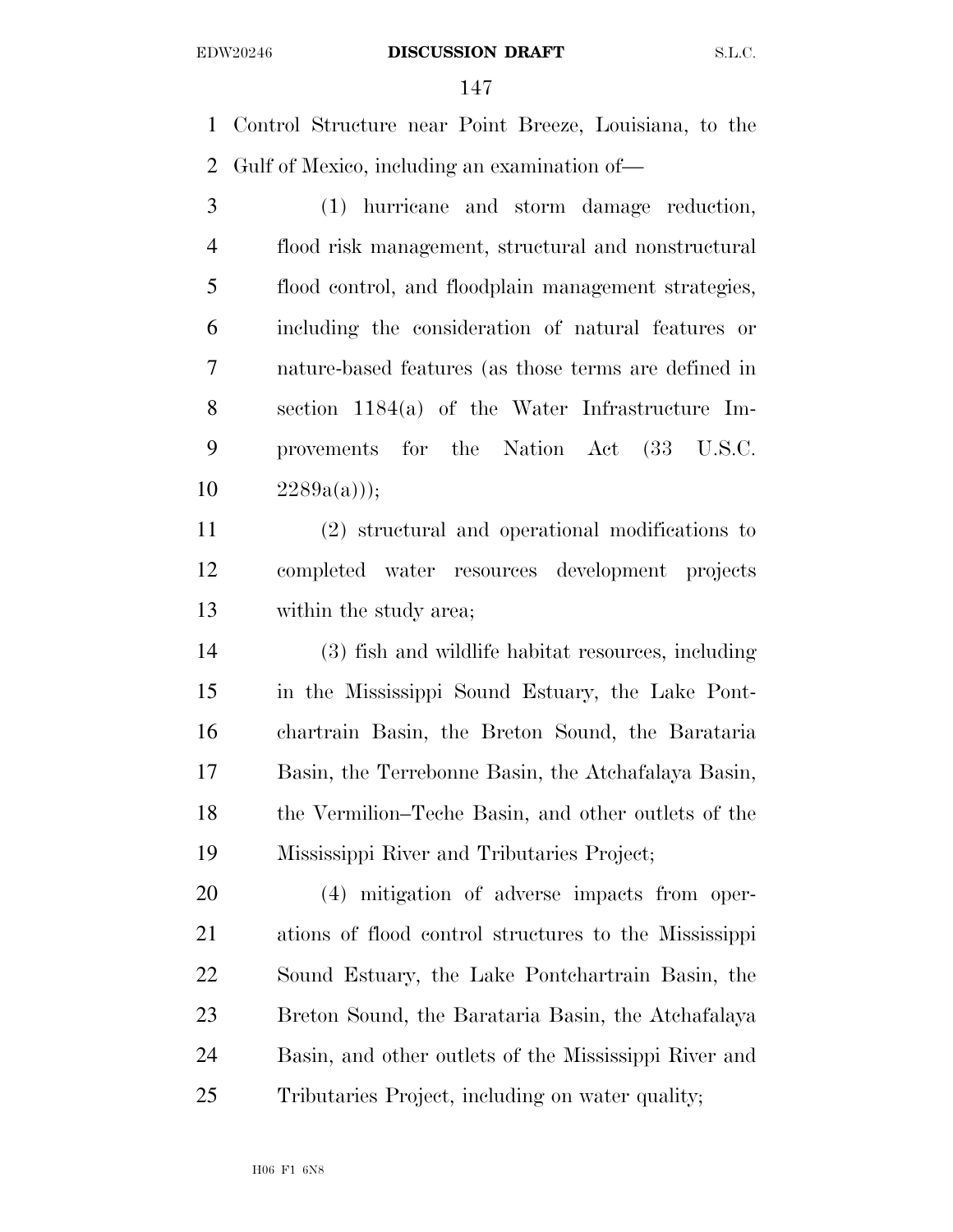| $\mathbf{1}$   | $(5)$ recreation needs;                             |
|----------------|-----------------------------------------------------|
| $\overline{2}$ | $(6)$ navigation needs;                             |
| 3              | (7) ecosystem restoration needs;                    |
| $\overline{4}$ | (8) monitoring requirements, including as near-     |
| 5              | real time monitoring as practicable, and adaptive   |
| 6              | management measures to respond to changing condi-   |
| $\tau$         | tions over time;                                    |
| 8              | (9) the division of responsibilities of the Federal |
| 9              | Government and non-Federal interests with respect   |
| 10             | to flood risk management and hurricane and storm    |
| 11             | damage reduction; and                               |
| 12             | (10) the roles and responsibilities of Federal      |
| 13             | agencies with respect to flood risk management.     |
| 14             | (b) CONTENTS.—The study under subsection (a)        |
| 15             | shall—                                              |
| 16             | (1) include recommendations on management           |
| 17             | plans and actions to be carried out by responsible  |
| 18             | Federal agencies;                                   |
| 19             | (2) address whether changes are necessary to        |
| 20             | the Mississippi River and Tributaries Project au-   |
| 21             | thorized by the first section of the Act of May 15, |
| 22             | 1928 (commonly known as the "Flood Control Act"     |
| 23             | of 1928") (45 Stat. 534, chapter 569; 33 U.S.C.     |
| 24             | $702a$ ) within the study area;                     |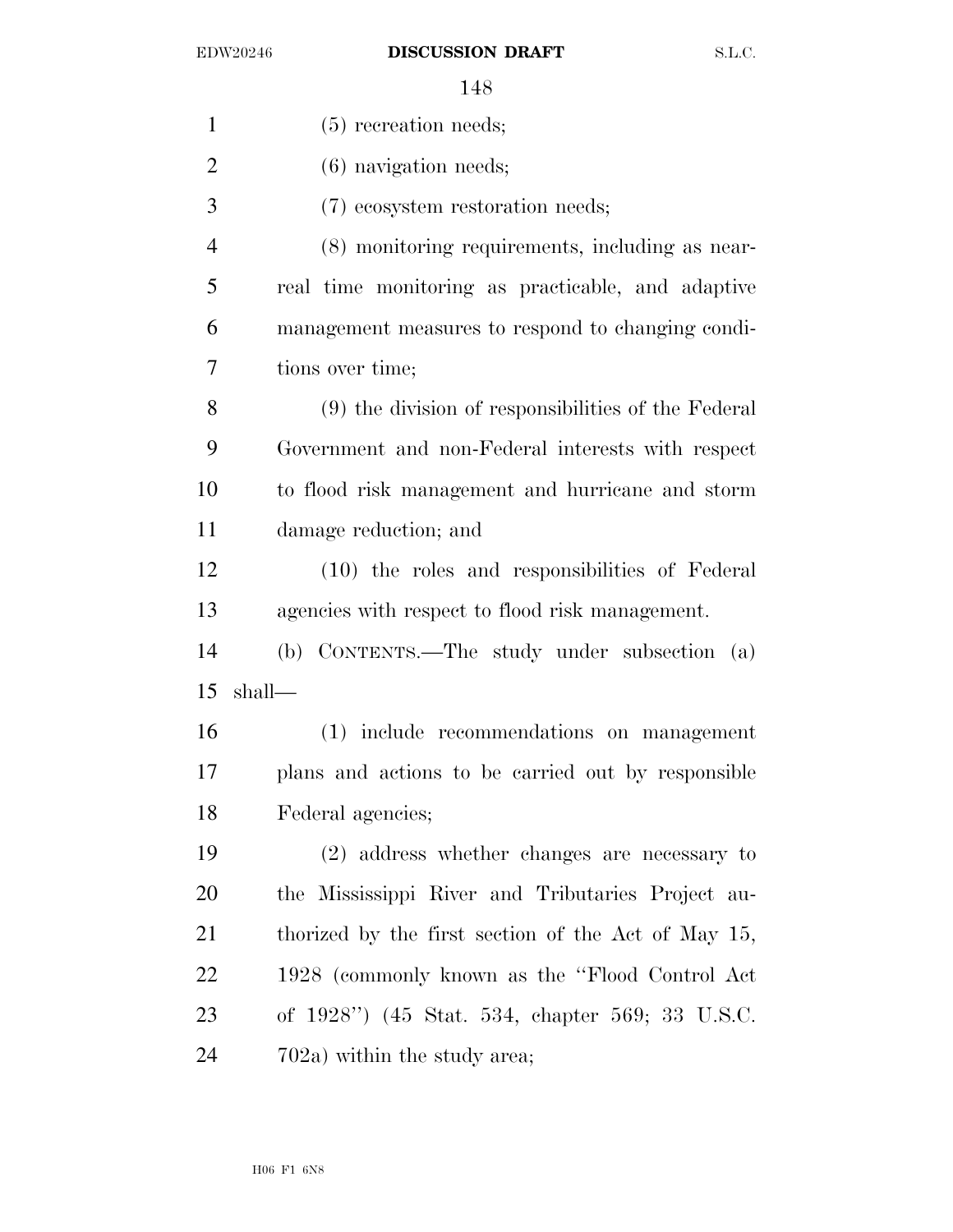| $\mathbf{1}$   | (3) recognize the interest and rights of States       |
|----------------|-------------------------------------------------------|
| $\overline{2}$ | in maximum effective river resource use and control;  |
| 3              | and                                                   |
| $\overline{4}$ | $(4)$ include recommendations for $-$                 |
| 5              | (A) Federal and non-Federal action, where             |
| 6              | appropriate;                                          |
| 7              | (B) construction of new water resource                |
| 8              | projects to improve the maximum effective river       |
| 9              | resource use and control within the study area;       |
| 10             | and                                                   |
| 11             | (C) follow-up studies and data collection             |
| 12             | and monitoring to be carried out by the rel-          |
| 13             | evant Federal or State agency.                        |
| 14             | (c) FURTHER ANALYSIS.—                                |
| 15             | $(1)$ IN GENERAL.—As part of the study under          |
| 16             | subsection (a), the Secretary shall carry out activi- |
| 17             | ties that warrant additional analysis by the Corps of |
| 18             | Engineers, including feasibility studies.             |
| 19             | (2) TREATMENT.—A feasibility study carried            |
| 20             | out under paragraph (1) shall be considered to be a   |
| 21             | continuation of the study under subsection (a).       |
| 22             | (d) CONSULTATION; USE OF EXISTING DATA.—              |
| 23             | (1) CONSULTATION.—In conducting the study             |
| 24             | under subsection (a), the Secretary shall consult     |
| 25             | with appropriate Federal and State agencies.          |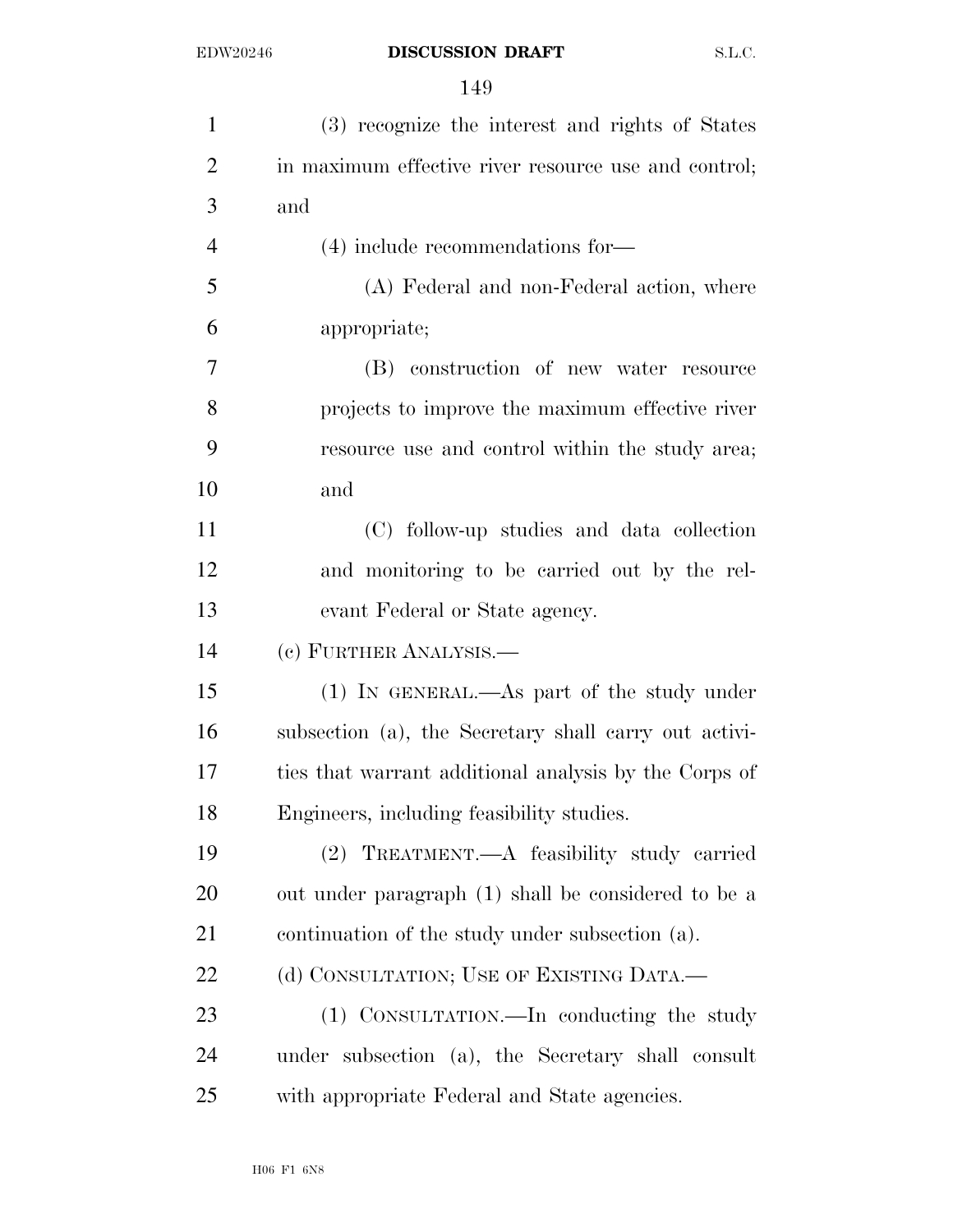(2) USE OF DATA.—In conducting the study under subsection (a), the Secretary shall make max- imum use of data in existence on the date of enact- ment of this Act and ongoing programs and efforts of Federal agencies, States, universities, and non- profit entities, including multi-State monitoring pro-grams.

 (e) COST SHARING.—The study conducted under subsection (a) shall be at full Federal expense.

 (f) AUTHORIZATION OF APPROPRIATIONS.—There is authorized to be appropriated to carry out this section \$25,000,000, to remain available until expended.

# **SEC. 1100. MISSOURI RIVER.**

 (a) REPORT.—Not later than 1 year after the date of enactment of this Act and biannually thereafter for a period of 10 years, the Secretary shall submit to the Com- mittee on Transportation and Infrastructure of the House of Representatives and the Committee on Environment and Public Works of the Senate a report on the changes to impacts of interception-rearing complex (referred to in this section as ''IRC'') on—

 (1) flood control, navigation, and other author- ized purposes set forth in the Missouri River Master Manual; and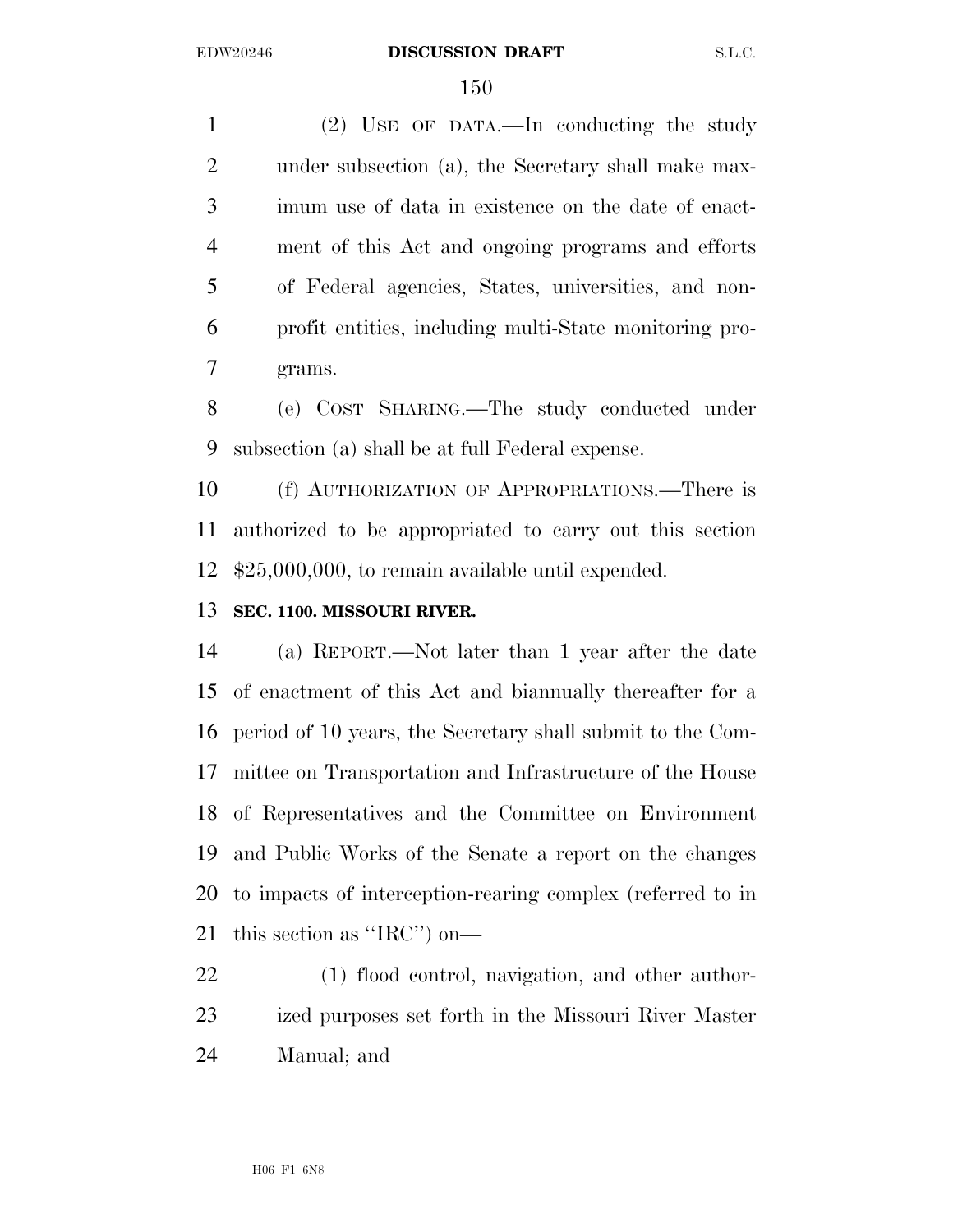| $\mathbf{1}$   | (2) the population status of the pallid sturgeon,      |
|----------------|--------------------------------------------------------|
| $\overline{2}$ | including population trends.                           |
| 3              | (b) FUTURE IRC CONSTRUCTION.—                          |
| $\overline{4}$ | (1) COMMENTS.—The Secretary shall solicit              |
| 5              | comments from the public and the Governor of each      |
| 6              | affected State on proposals to construct additional    |
| 7              | IRCs.                                                  |
| 8              | (2) RESEARCH AND DEVELOPMENT.—The Sec-                 |
| 9              | retary shall conduct further research on IRC design,   |
| 10             | including any impacts on existing flows and all au-    |
| 11             | thorized purposes set forth in the Missouri River      |
| 12             | Master Manual, to ensure that any construction of      |
| 13             | IRCs incorporates the best available science.          |
| 14             | (3) PERIOD.—The public comment period                  |
| 15             | under paragraph (1) shall be not less than 90 days     |
| 16             | for each future IRC project.                           |
| 17             | (4) REPAIRS.—Subject to the availability of ap-        |
| 18             | propriations, the Secretary shall use all existing au- |
| 19             | thorities—                                             |
| 20             | (A) to repair dikes and reverments that are            |
| 21             | impacting flood risk and bank erosion; and             |
| 22             | (B) to repair or improve water control                 |
| 23             | structures at the headworks of constructed             |
| 24             | shallow water habitat side channels.                   |
| 25             | (c) AUTHORIZED PURPOSES.—                              |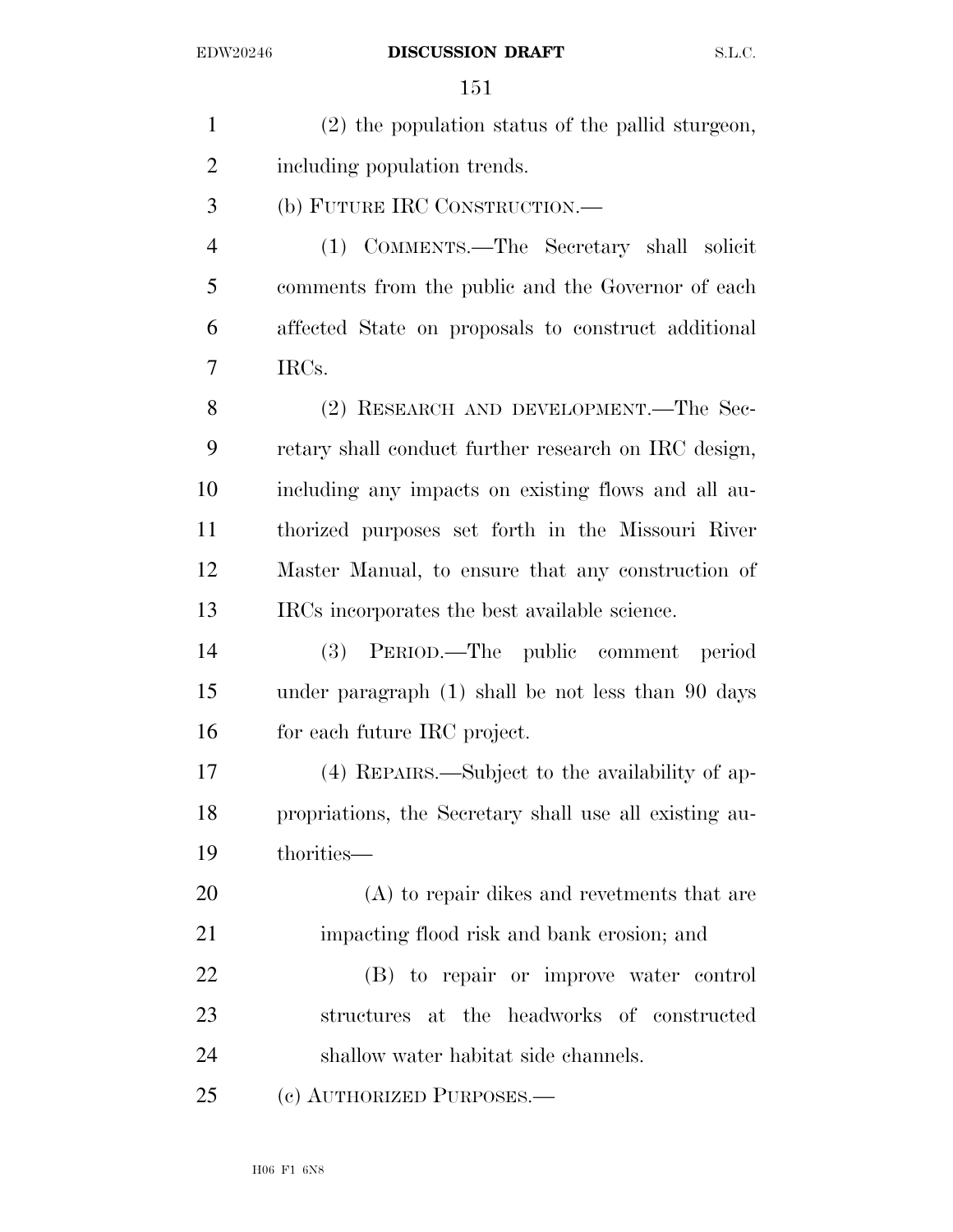(1) IN GENERAL.—If the Secretary determines that IRCs have an adverse impact on an authorized purpose set forth in the Missouri River Master Man- ual, the Secretary shall take corrective action to ad-dress any such adverse impacts.

 (2) NO ADVERSE IMPACT ON TONNAGE.—To the maximum extent practicable, the Secretary shall ensure that IRCs do not have an adverse impact on tonnage of materials transported on the Missouri River.

# **SEC. 1101. FLEXIBILITY FOR PROJECTS.**

 (a) GOAL.—For each feasibility study initiated by the Secretary on or after the date of enactment of this Act under section 905(a) of the Water Resources Development Act of 1986 (33 U.S.C. 2282(a)), the Secretary shall— (1) establish a goal of completing the feasibility study by not later than 2 years after the date of ini- tiation; and (2) to the maximum extent practicable, attempt to comply with the goal under paragraph (1).

 (b) AUTHORITY.—In carrying out a feasibility study described in subsection (a), the Secretary shall—

 (1) exercise all existing flexibilities under and exceptions to any requirement administered by the Secretary, in whole or in part; and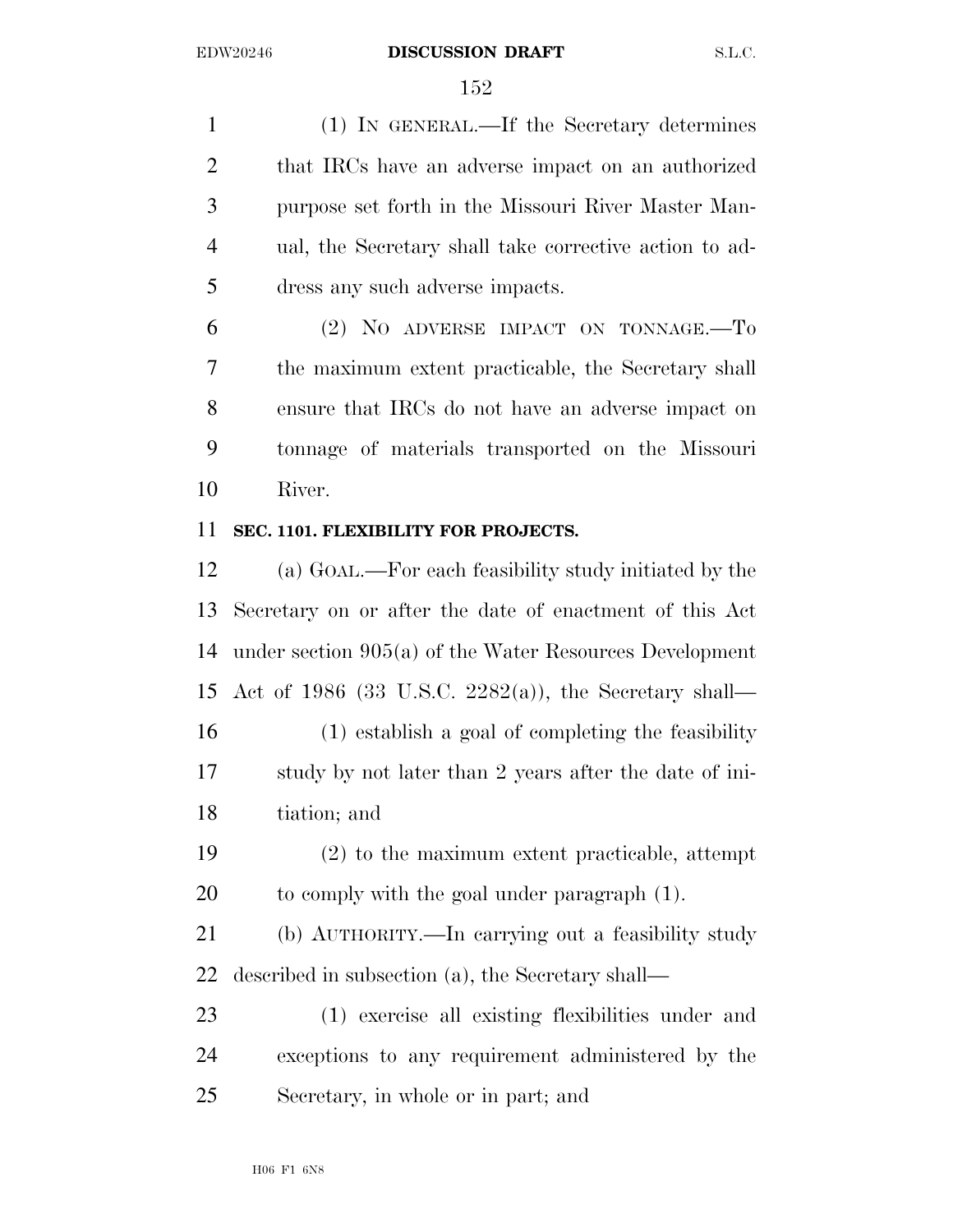| $\mathbf{1}$   | (2) otherwise provide additional flexibility or ex-    |
|----------------|--------------------------------------------------------|
| 2              | pedited processing with respect to the requirements    |
| 3              | described in paragraph (1) to meet the goal de-        |
| $\overline{4}$ | scribed in subsection $(a)(1)$ .                       |
| 5              | (c) MAINTAINING PROTECTIONS.—Nothing in this           |
| 6              | section-                                               |
| $\overline{7}$ | $(1)$ supersedes, amends, or modifies—                 |
| 8              | (A) section $1001(a)(1)$ of the Water Re-              |
| 9              | sources Reform and Development Act of 2014             |
| 10             | $(33 \text{ U.S.C. } 2282c(a)(1));$ or                 |
| 11             | (B) the National Environmental Policy Act              |
| 12             | of $1969$ (42 U.S.C. 4321 et seq.) or any other        |
| 13             | Federal environmental law; or                          |
| 14             | (2) affects the responsibility of any Federal of-      |
| 15             | ficer to comply with or enforce any law or require-    |
| 16             | ment described in this subsection.                     |
| 17             | SEC. 1102. DEVELOPMENT OF CATEGORICAL EXCLUSIONS.      |
| 18             | (a) IN GENERAL.—Not later than 60 days after the       |
| 19             | date of enactment of this Act, the Secretary shall—    |
| 20             | (1) in consultation with the agencies described        |
| 21             | in subsection (b), identify the categorical exclusions |
| 22             | described in section 230.9 of title 33, Code of Fed-   |
| 23             | eral Regulations (or successor regulations), that      |
| 24             | would accelerate delivery of a project if those cat-   |
| 25             | egorical exclusions were available to those agencies;  |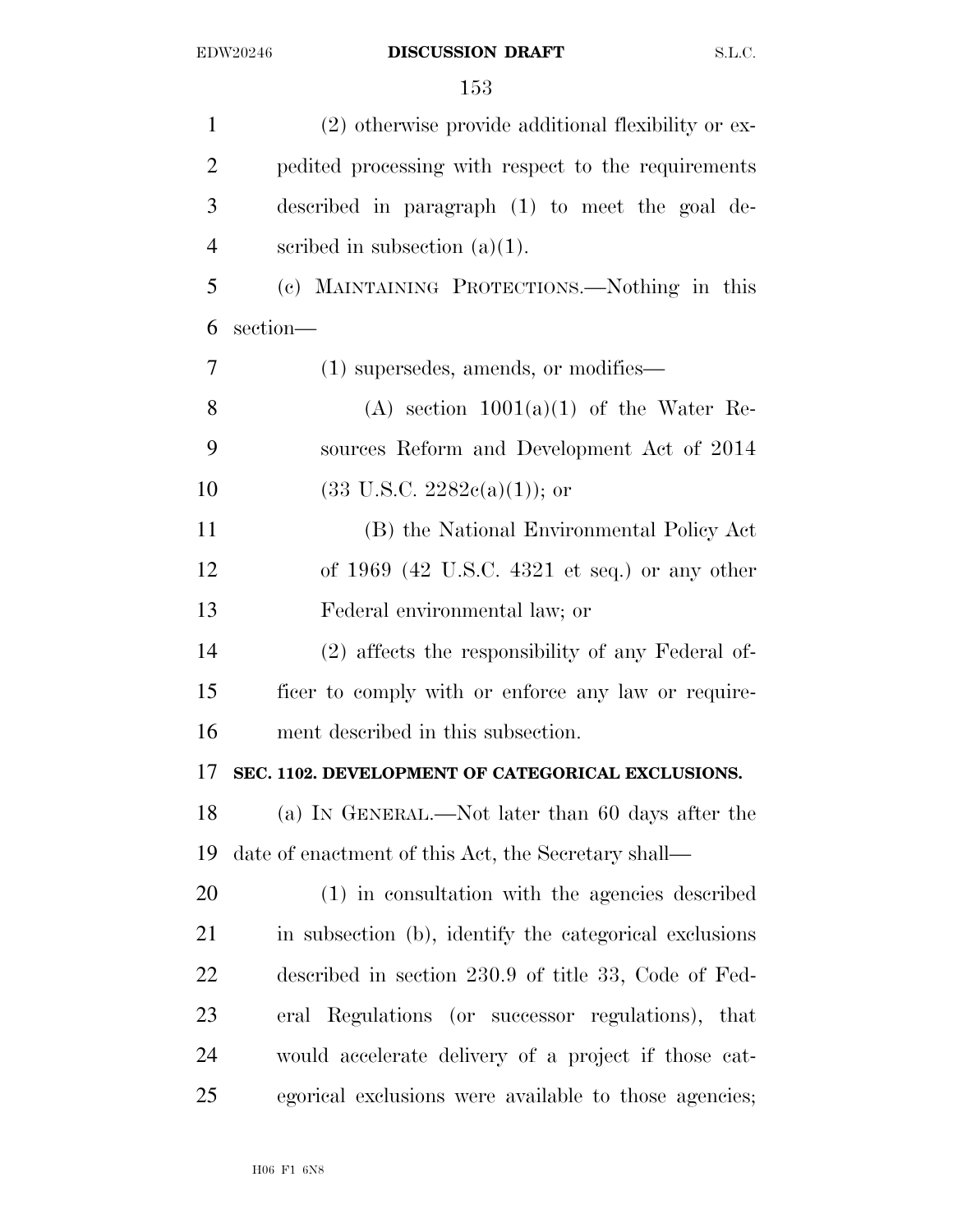| $\mathbf{1}$   | (2) collect existing documentation and substan-       |
|----------------|-------------------------------------------------------|
| $\overline{2}$ | tiating information on the categorical exclusions     |
| 3              | identified under paragraph (1); and                   |
| $\overline{4}$ | (3) provide to each agency described in sub-          |
| 5              | section $(b)$ —                                       |
| 6              | (A) a list of the categorical exclusions              |
| 7              | identified under paragraph (1); and                   |
| 8              | (B) the documentation and substantiating              |
| 9              | information collected under paragraph (2).            |
| 10             | (b) AGENCIES DESCRIBED.—The agencies referred to      |
| 11             | in subsection (a) are—                                |
| 12             | $(1)$ the Department of the Interior;                 |
| 13             | (2) the Department of Transportation;                 |
| 14             | (3) the Department of Commerce;                       |
| 15             | (4) the Department of Agriculture;                    |
| 16             | (5) the Department of Energy;                         |
| 17             | (6) the Department of Defense; and                    |
| 18             | (7) any other Federal agency that has partici-        |
| 19             | pated in an environmental review process for a        |
| 20             | project, as determined by the Secretary.              |
| 21             | (c) ADOPTION OF CATEGORICAL EXCLUSIONS.—              |
| 22             | $(1)$ IN GENERAL.—Not later than 1 year after         |
| 23             | the date on which the Secretary provides the list re- |
| 24             | quired under subsection $(a)(3)(A)$ , an agency de-   |
| 25             | scribed in subsection (b) shall publish a notice of   |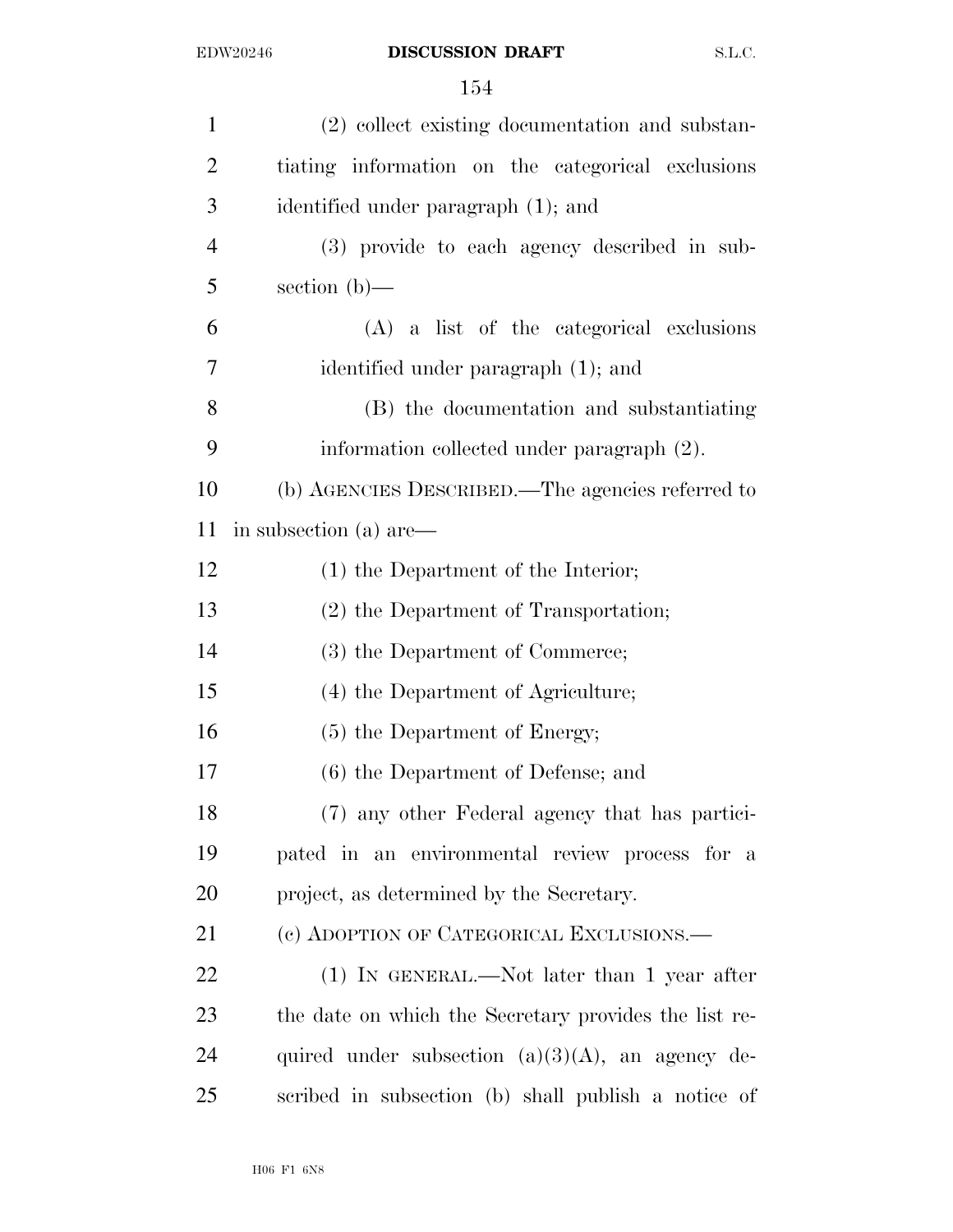proposed rulemaking to propose any categorical ex- clusions from the list applicable to the agency, sub- ject to the condition that the categorical exclusion identified under subsection (a)(1) meets the criteria for a categorical exclusion under section 1508.4 of title 40, Code of Federal Regulations (or successor regulations).

 (2) PUBLIC COMMENT.—In a notice of proposed rulemaking under paragraph (1), the applicable agency may solicit comments on whether any of the proposed new categorical exclusions meet the criteria for a categorical exclusion under section 1508.4 of title 40, Code of Federal Regulations (or successor regulations).

# **Subtitle B—Studies and Reports**

**SEC. 1201. AUTHORIZATION OF PROPOSED FEASIBILITY** 

**STUDIES AND MODIFICATIONS.** 

 The Secretary is authorized to conduct a feasibility study or initiate project modifications for the following projects for water resources development and conservation and other purposes, as identified in the report entitled ''Report to Congress on Future Water Resources Develop- ment'' submitted to Congress on or after June 3, 2019, pursuant to section 7001 of the Water Resources Reform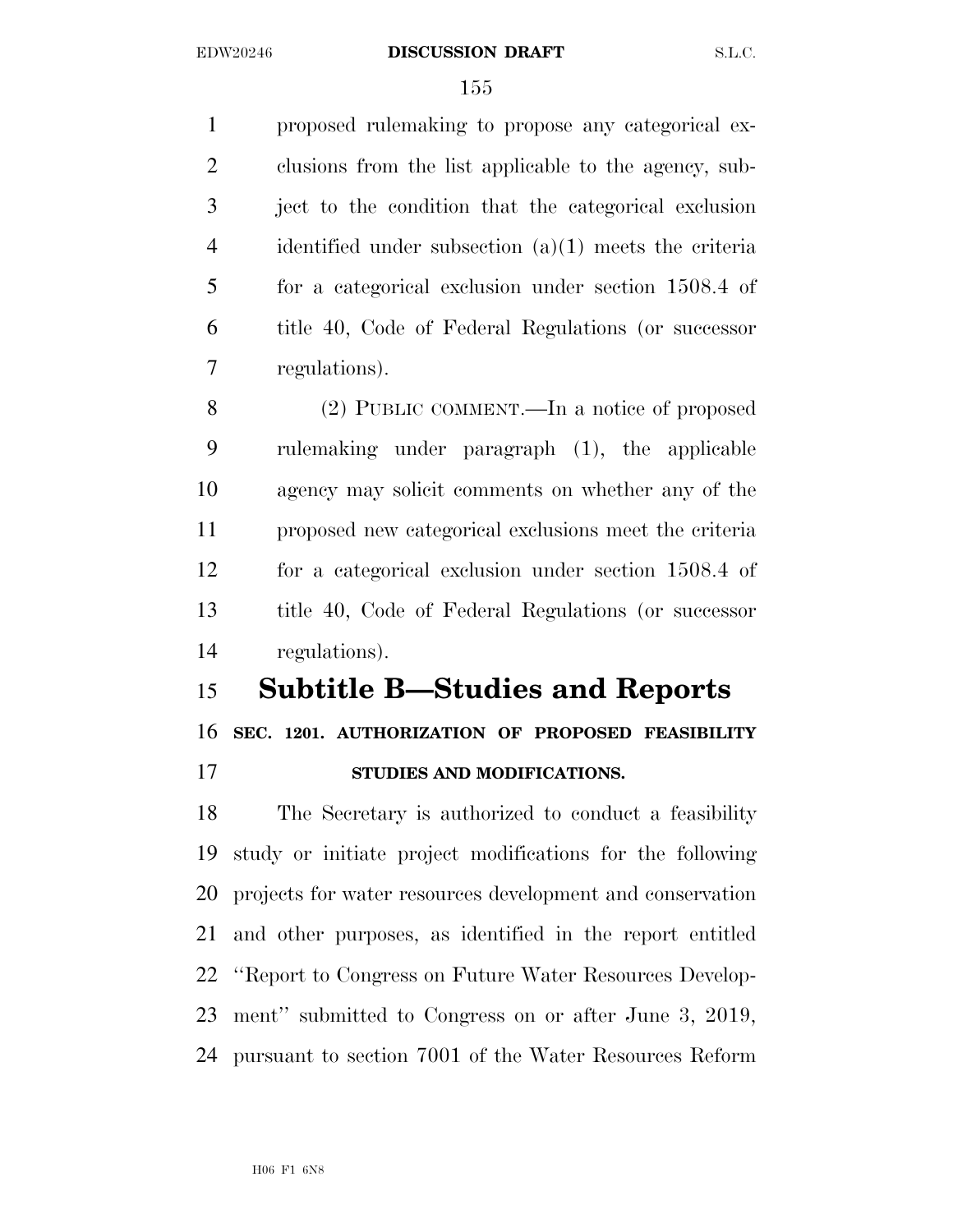| $\mathbf{1}$   | and Development Act of 2014 (33 U.S.C. 2282d) or other- |
|----------------|---------------------------------------------------------|
| $\overline{2}$ | wise reviewed by Congress:                              |
| 3              | (1) The project for coastal storm risk manage-          |
| $\overline{4}$ | ment, Newbury and Newburyport, Massachusetts.           |
| 5              | (2) The project for flood protection, Jones             |
| 6              | County, Mississippi.                                    |
| $\tau$         | (3) The project for ecosystem restoration,              |
| 8              | Lower Osage River Basin, Missouri.                      |
| 9              | (4) The project modification for Clarence Can-          |
| 10             | non Dam and Mark Twain Lake Project Salt River,         |
| 11             | Missouri.                                               |
| 12             | (5) The project modification for Smithville             |
| 13             | Lake, Plattsburg, Missouri.                             |
| 14             | (6) The project modification for Smithville             |
| 15             | Lake, Smithville, Missouri.                             |
| 16             | (7) The project for navigation, Lower Missouri          |
| 17             | River, Missouri.                                        |
| 18             | (8) The project for flood risk management,              |
| 19             | Port Arthur, Texas.                                     |
| 20             | (9)<br>The project for flood risk management,           |
| 21             | Chocolate Bayou, Texas.                                 |
| 22             | $(10)$ The project for navigation, Houston-Gal-         |
| 23             | veston, Texas.                                          |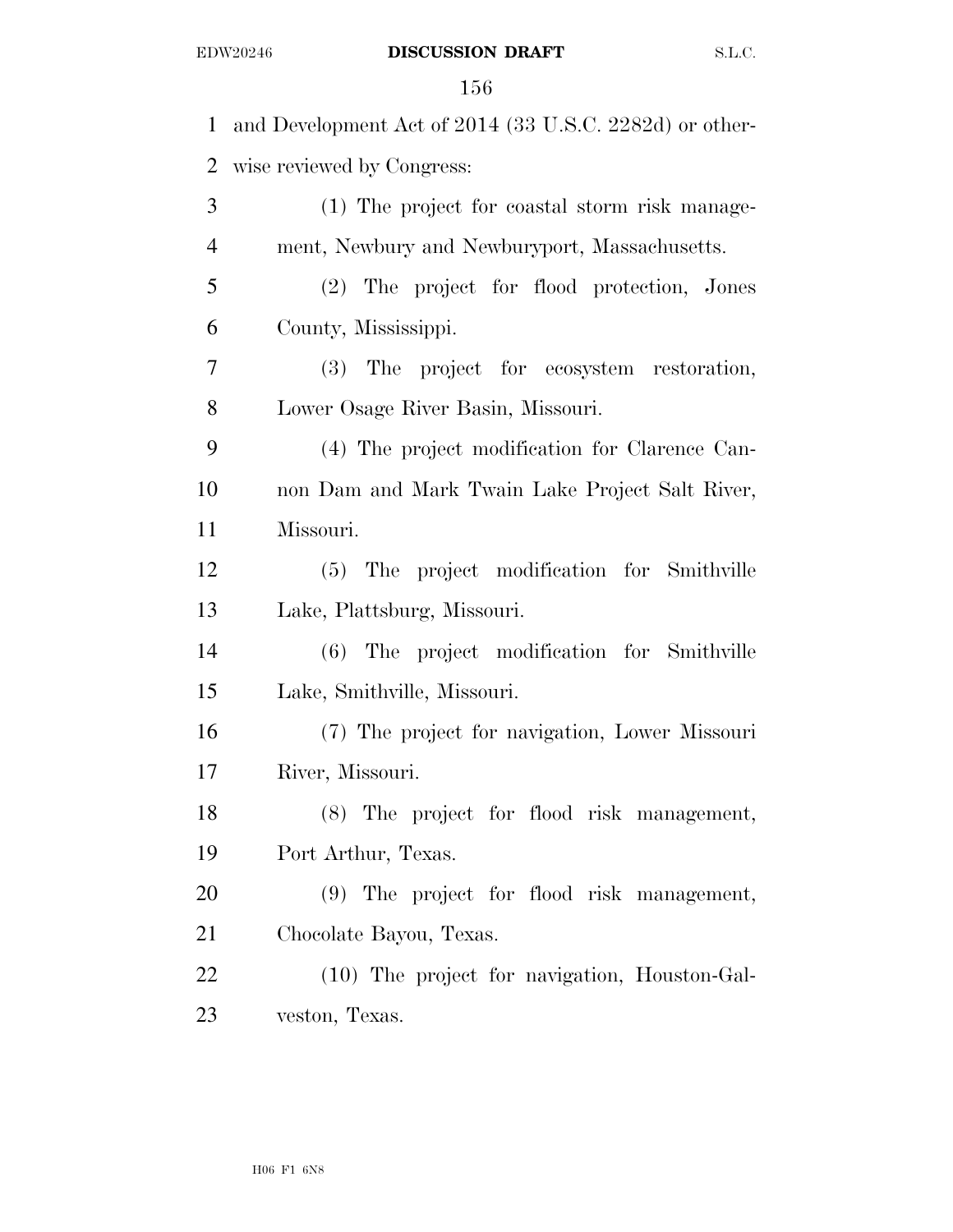| $\mathbf{1}$   | (11) Reauthorization of the project for naviga-           |
|----------------|-----------------------------------------------------------|
| $\overline{2}$ | tion, Christiansted Harbor, St. Croix, United States      |
| 3              | Virgin Islands.                                           |
| $\overline{4}$ | (12) Modification of the project for water sup-           |
| 5              | ply desalination, South Perris, California.               |
| 6              | (13) Reauthorization of the project for naviga-           |
| 7              | tion, Charlotte Amalie Harbor, St. Thomas, United         |
| 8              | States Virgin Islands.                                    |
| 9              | (14) The project for flood protection, levee re-          |
| 10             | habilitation, Greater Williamsport, Pennsylvania.         |
| 11             | SEC. 1202. EXPEDITED COMPLETION.                          |
| 12             | The Secretary shall expedite the completion, review,      |
| 13             | or validation of the applicable decision document for the |
| 14             | following projects:                                       |
| 15             | (1) Modification of the Tennessee-Tombigbee               |
| 16             | Waterway for improved access and navigation.              |
| 17             | (2) The project for ecosystem restoration, Hud-           |
| 18             | son-Raritan Estuary, New York and New Jersey.             |
| 19             | The project for flood risk management,<br><b>(3)</b>      |
| 20             | Peckman River Basin, New Jersey.                          |
| 21             | (4) The project for navigation, New York and              |
| 22             | New Jersey Harbor Anchorages.                             |
| 23             | (5) The project for navigation, St. George Har-           |
| 24             | bor, Alaska.                                              |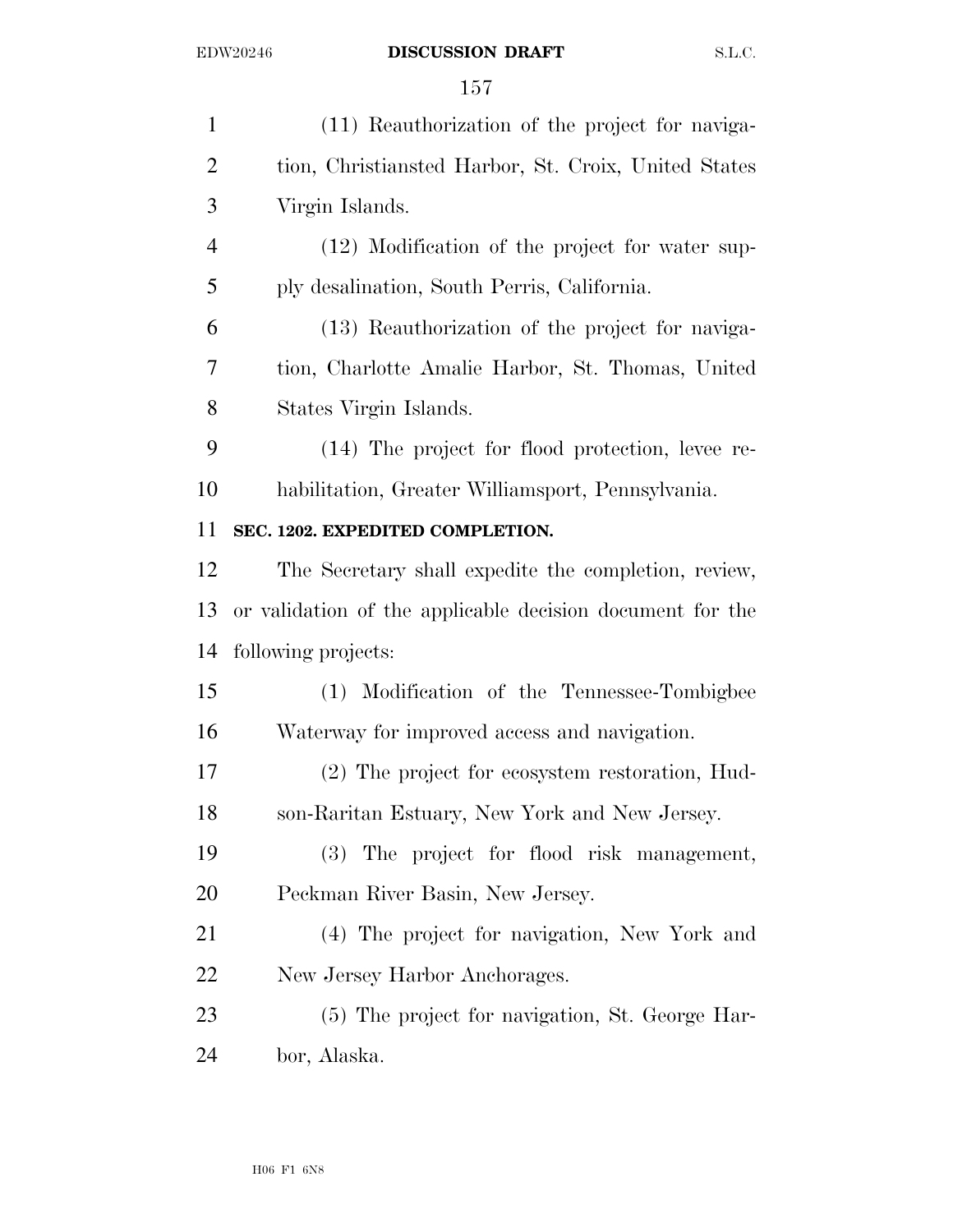| $\mathbf{1}$   | (6) The project for navigation, Kentucky Lock       |
|----------------|-----------------------------------------------------|
| $\overline{2}$ | and Dam, Tennessee River, Kentucky.                 |
| 3              | (7) The project for navigation, New Haven           |
| $\overline{4}$ | Harbor, Connecticut.                                |
| 5              | (8) The project for flood risk management,          |
| 6              | Fairfield and New Haven Counties, Connecticut.      |
| 7              | (9) The project for navigation, Wilmington          |
| 8              | Harbor, North Carolina.                             |
| 9              | (10) The project for hurricane and storm dam-       |
| 10             | age risk reduction, Carolina Beach, North Carolina. |
| 11             | (11) The project for hurricane and storm dam-       |
| 12             | age risk reduction, Wrightsville Beach, North Caro- |
| 13             | lina.                                               |
| 14             | (12) The project for flood risk management,         |
| 15             | Raymondville Drain Project, Lower Rio Grande        |
| 16             | Basin, Texas.                                       |
| 17             | (13) The project for navigation, Port of Corpus     |
| 18             | Christi, Texas.                                     |
| 19             | (14) The project for navigation, Port of Hous-      |
| 20             | ton Ship Channel, Texas.                            |
| 21             | (15) The project for flood risk management,         |
| 22             | Westminster and East Garden Grove, California.      |
| 23             | (16) The project for flood risk management,         |
| 24             | Prado Basin, California.                            |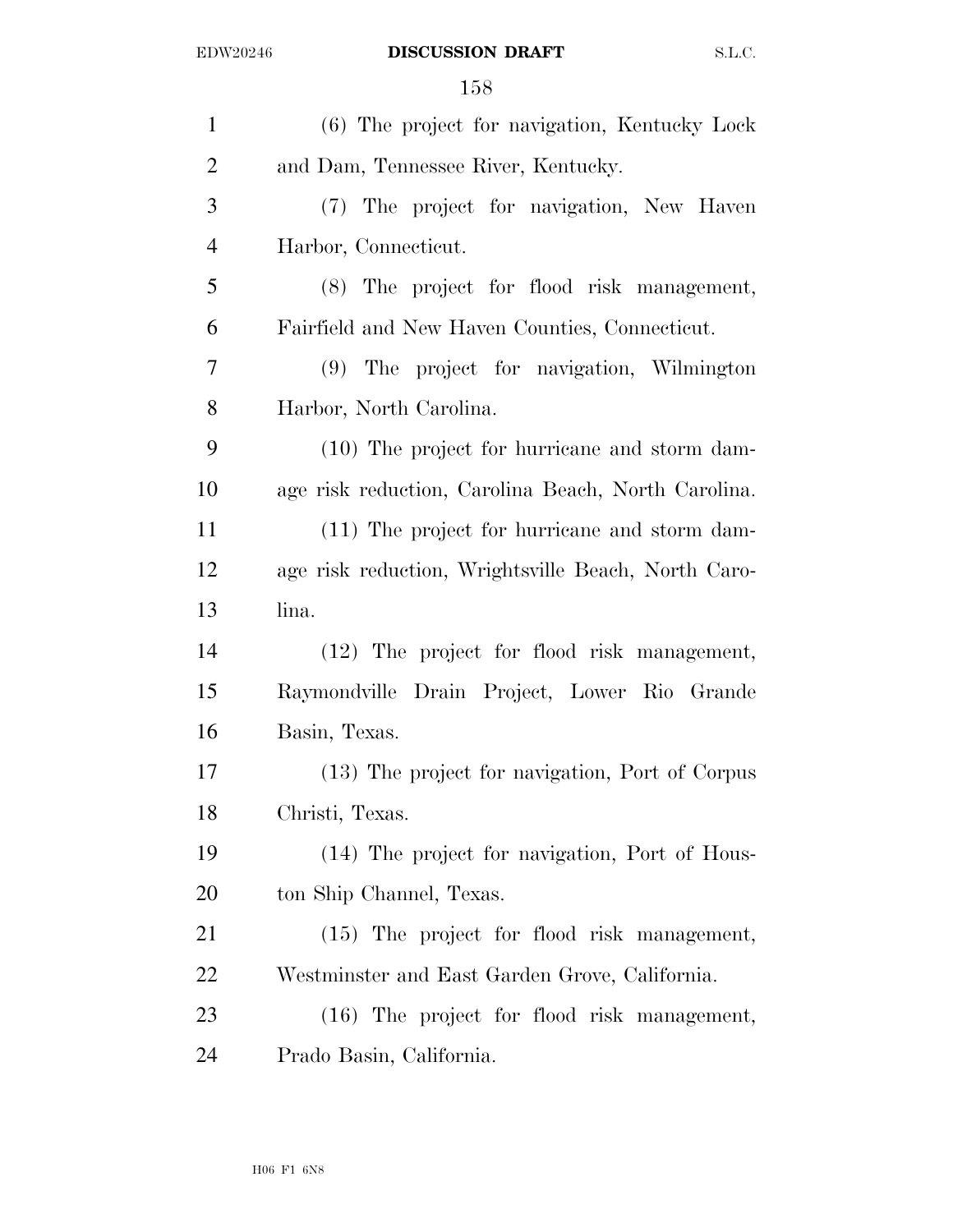| $\mathbf{1}$   | (17) The project for ecosystem restoration,       |
|----------------|---------------------------------------------------|
| $\overline{2}$ | Malibu Creek watershed, California.               |
| 3              | (18) The project for flood risk management,       |
| $\overline{4}$ | San Francisquito Creek, California.               |
| 5              | (19) The project for navigation, Georgetown       |
| 6              | Harbor, South Carolina.                           |
| 7              | (20) The project for coastal storm risk manage-   |
| 8              | ment, Myrtle Beach, South Carolina.               |
| 9              | (21) The project for flood risk management,       |
| 10             | Dorchester County, South Carolina.                |
| 11             | (22) The project for navigation, Florence, Ala-   |
| 12             | bama.                                             |
| 13             | (23) The project for navigation, North Landing    |
| 14             | Bridge, Atlantic Intracoastal Waterway, Virginia. |
| 15             | (24) The project for flood risk management,       |
| 16             | Upper Barataria, Louisiana.                       |
| 17             | (25) The project for navigation, Houma Navi-      |
| 18             | gation Canal, Louisiana.                          |
| 19             | (26) The project for navigation, Port Fourchon,   |
| 20             | Belle Pass, Louisiana.                            |
| 21             | (27) The project for flood risk management,       |
| 22             | Tulsa-West Tulsa, Oklahoma.                       |
| 23             | The project for ecosystem restoration,<br>(28)    |
| 24             | Lake Okeechobee, Florida.                         |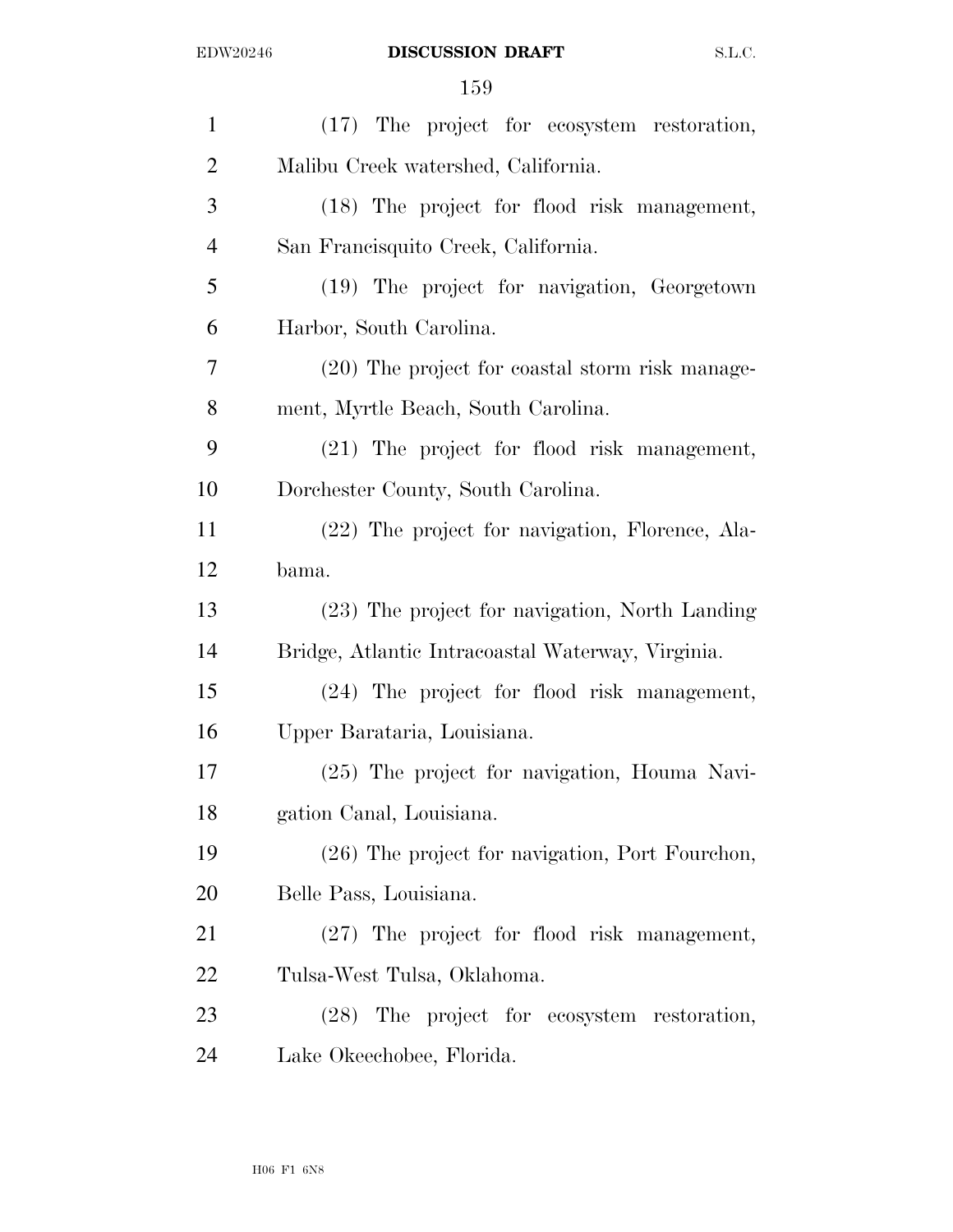| $\mathbf{1}$   | (29) The project for ecosystem restoration,      |
|----------------|--------------------------------------------------|
| $\overline{2}$ | Western Everglades, Florida.                     |
| 3              | (30) The project for ecosystem restoration,      |
| $\overline{4}$ | Canal 111, South Dade, Florida.                  |
| 5              | (31) The project for ecosystem restoration,      |
| 6              | Caloosahatchee River C-43, West Basin Storage    |
| 7              | Reservoir, Florida.                              |
| 8              | (32) The project for ecosystem restoration,      |
| 9              | Seminole Big Cypress, Florida.                   |
| 10             | (33) The project for hurricane and storm dam-    |
| 11             | age risk reduction, Fort Pierce Beach, Florida.  |
| 12             | (34) The project for flood risk management,      |
| 13             | Hanapepe River, Kaua'i, Hawaii.                  |
| 14             | (35) The project for flood risk management,      |
| 15             | Wailupe Stream, Oahu, Hawaii.                    |
| 16             | (36) The project for flood risk management,      |
| 17             | Lower Santa Cruz watershed, Arizona.             |
| 18             | (37) The project for navigation, Upper St. An-   |
| 19             | thony Falls Lock and Dam, Minnesota.             |
| 20             | (38) The project for flood risk management,      |
| 21             | Westchester County streams, New York.            |
| 22             | (39) The project for hurricane and storm dam-    |
| 23             | age risk reduction, Fire Island to Montauk Point |
| 24             | Reformulation, New York.                         |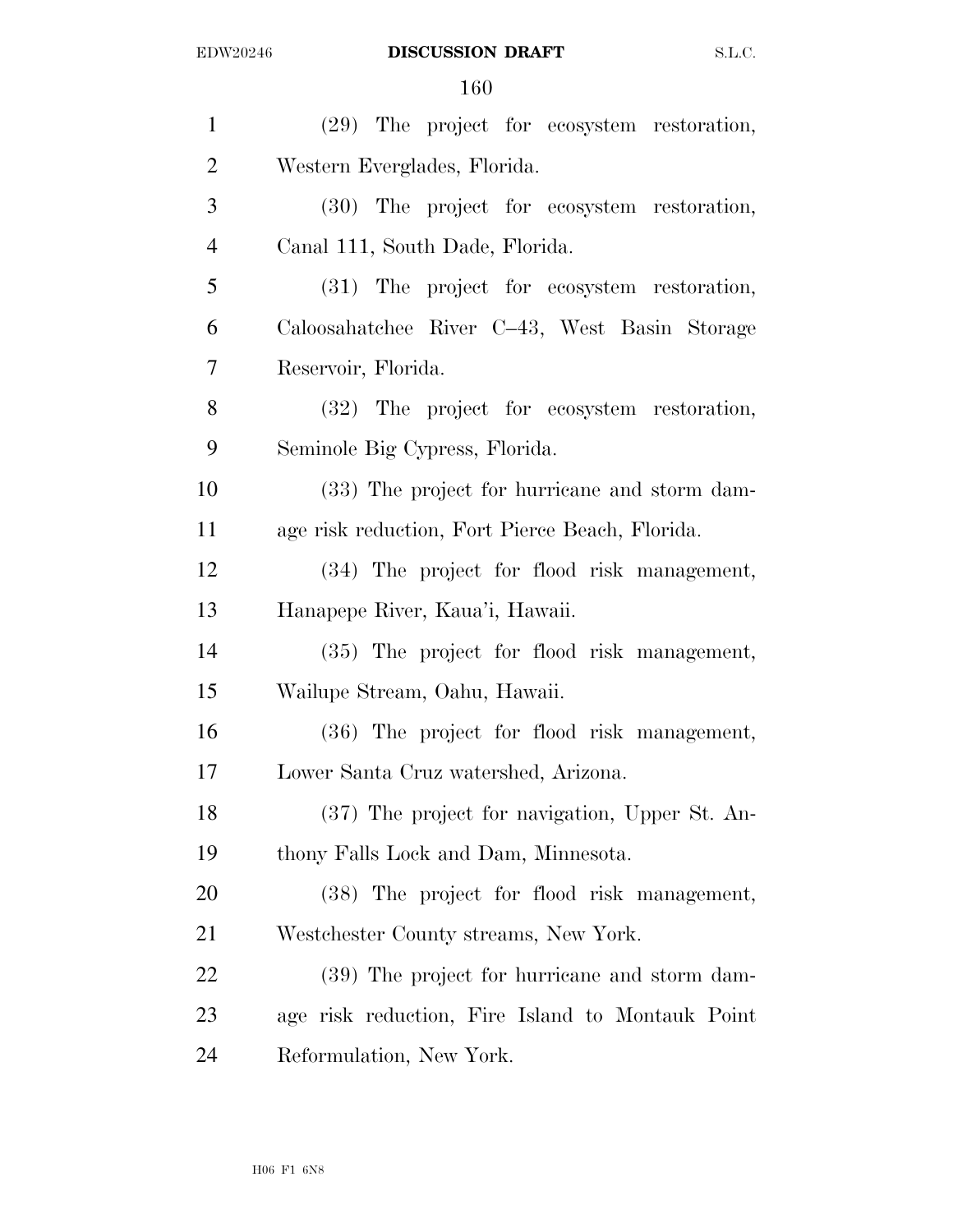| $\mathbf{1}$   | (40) The project for flood risk management,           |
|----------------|-------------------------------------------------------|
| $\overline{2}$ | Savan Gut Phase II, St. Thomas, United States Vir-    |
| 3              | gin Islands.                                          |
| $\overline{4}$ | (41) The project for flood risk management,           |
| 5              | Rio Culebrinas, Puerto Rico.                          |
| 6              | (42) The project for flood risk management,           |
| $\overline{7}$ | Turpentine Run, St. Thomas, United States Virgin      |
| 8              | Islands.                                              |
| 9              | (43) The project for flood risk management,           |
| 10             | Rio Guayanilla, Puerto Rico.                          |
| 11             | (44) The project for hurricane and storm dam-         |
| 12             | age risk reduction, Highlands, New Jersey.            |
| 13             | (45) The project for navigation, Baptiste             |
| 14             | Collette Bayou, Louisiana.                            |
| 15             | (46) The project for navigation, Seattle Harbor,      |
| 16             | Washington.                                           |
| 17             | (47) The project for flood risk management,           |
| 18             | metropolitan Louisville, Kentucky.                    |
| 19             | (48) The feasibility study for the project for re-    |
| 20             | habilitation of Lock $E -32$ , Erie Canal, Pittsford, |
| 21             | New York.                                             |
| 22             | (49)<br>The project for ecosystem restoration,        |
| 23             | Hudson River Habitat Restoration, New York.           |
| 24             | (50) The project for navigation, Lake Montauk         |
| 25             | Harbor, New York.                                     |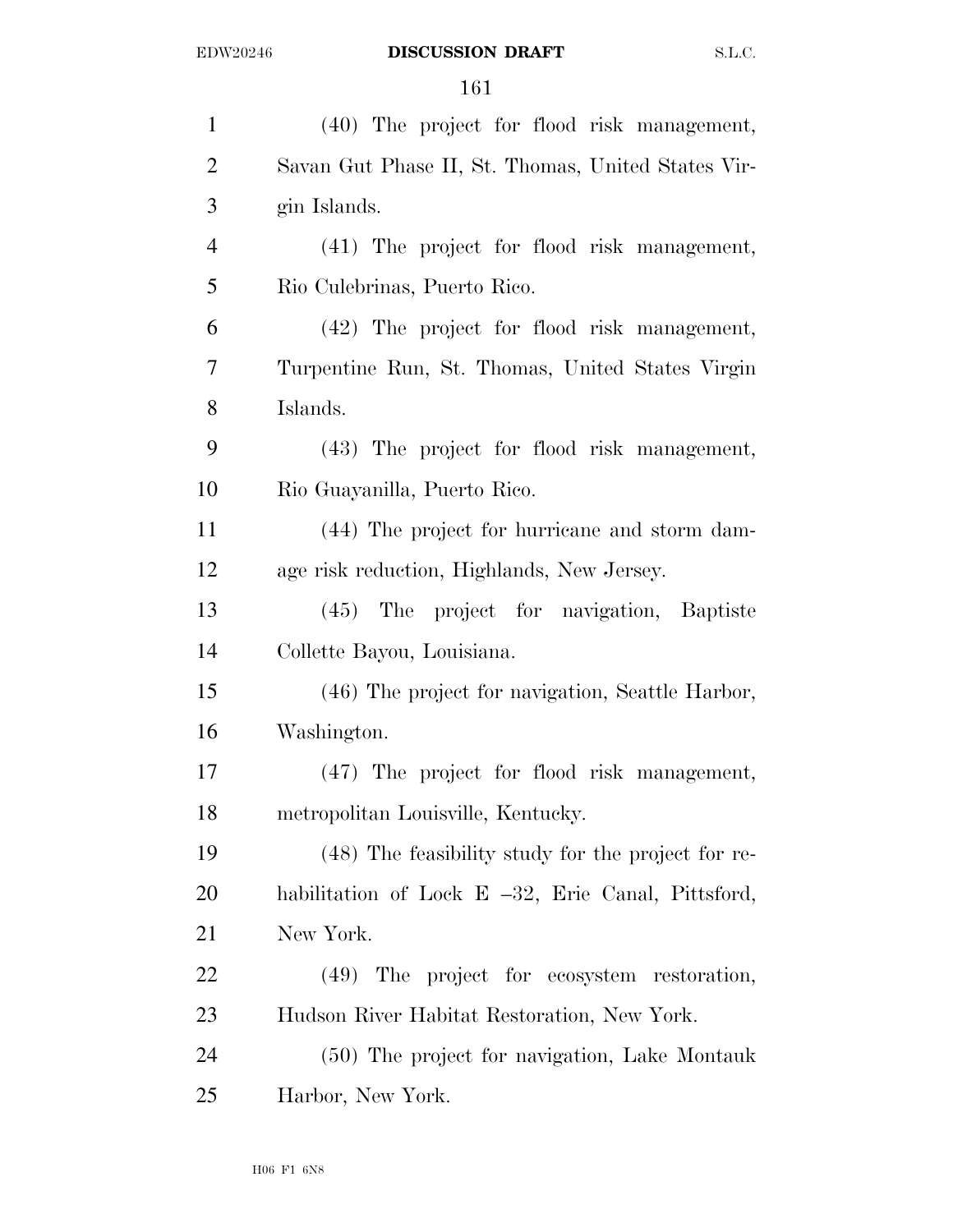| $\mathbf{1}$   | (51) Modifications to the project for navigation,         |
|----------------|-----------------------------------------------------------|
| $\overline{2}$ | Menominee Harbor, Michigan and Wisconsin, pursu-          |
| 3              | ant to section 14 of the Act of March 3, 1899 (com-       |
| $\overline{4}$ | monly known as the "Rivers and Harbors Act of             |
| 5              | 1899") (30 Stat. 1152, chapter 425; 33 U.S.C.             |
| 6              | 408).                                                     |
| $\overline{7}$ | (52) Modifications to the project for navigation,         |
| 8              | Milwaukee Harbor, Wisconsin, pursuant to section          |
| 9              | 14 of the Act of March 3, 1899 (commonly known)           |
| 10             | as the "Rivers and Harbors Act of 1899") (30 Stat.        |
| 11             | 1152, chapter 425; 33 U.S.C. 408).                        |
| 12             | (53) An economic reevaluation report for the              |
| 13             | navigation and sustainability program under title         |
| 14             | VIII of the Water Resources Development Act of            |
| 15             | 2007 (33 U.S.C. 652 note; Public Law 110–114).            |
| 16             | (54) The project for water supply, Willamette             |
| 17             | River Basin Review Reallocation, Oregon.                  |
| 18             | (55) The project for ecosystem restoration,               |
| 19             | South Fork of the South Branch of the Chicago             |
| 20             | River (Bubbly Creek), Illinois.                           |
| 21             | SEC. 1203. INCLUSION OF CERTAIN PROJECTS IN ANNUAL        |
| 22             | REPORT TO CONGRESS.                                       |
| 23             | The Secretary shall complete the review of each of        |
| 24             | the following submissions for consideration for inclusion |
| 25             | in the report submitted under section 7001 of the Water   |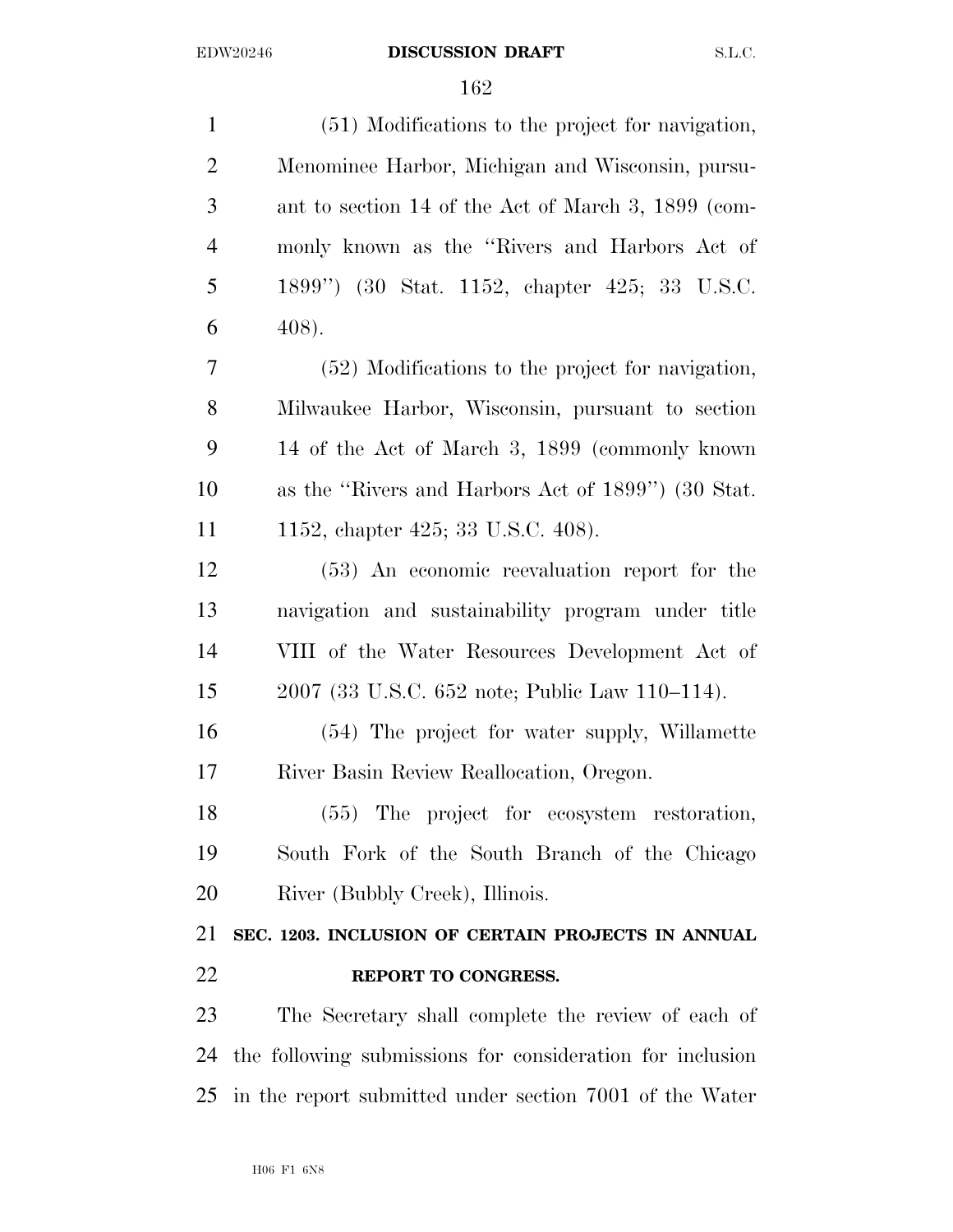Resources Reform and Development Act of 2014 (33 U.S.C. 2282d):

 (1) Modification of the authorization for the en- vironmental infrastructure project, DeSoto County, Mississippi, under section 219(f)(30) of the Water Resources Development Act of 1992 (106 Stat. 4835; 113 Stat. 335; 122 Stat. 1623).

 (2) Modification of the types of activities au- thorized under the environmental infrastructure project, Jackson County, Mississippi, under section 331 of the Water Resources Development Act of 1999 (113 Stat. 305; 121 Stat. 1134).

 (3) Modification of the environmental restora- tion infrastructure and resource protection develop- ment program, southern West Virginia, under sec-16 tion 340 of the Water Resources Development Act of 1992 (106 Stat. 4856; 113 Stat. 320; 114 Stat. 2678; 121 Stat. 1257).

 (4) Modification of the environmental assistance program, central West Virginia, under section 571 of the Water Resources Development Act of 1999 (113 Stat. 371; 121 Stat. 1257).

 (5) Modification of the authorized funding level for the project for water and wastewater assistance, Madison and St. Claire Counties, Illinois, authorized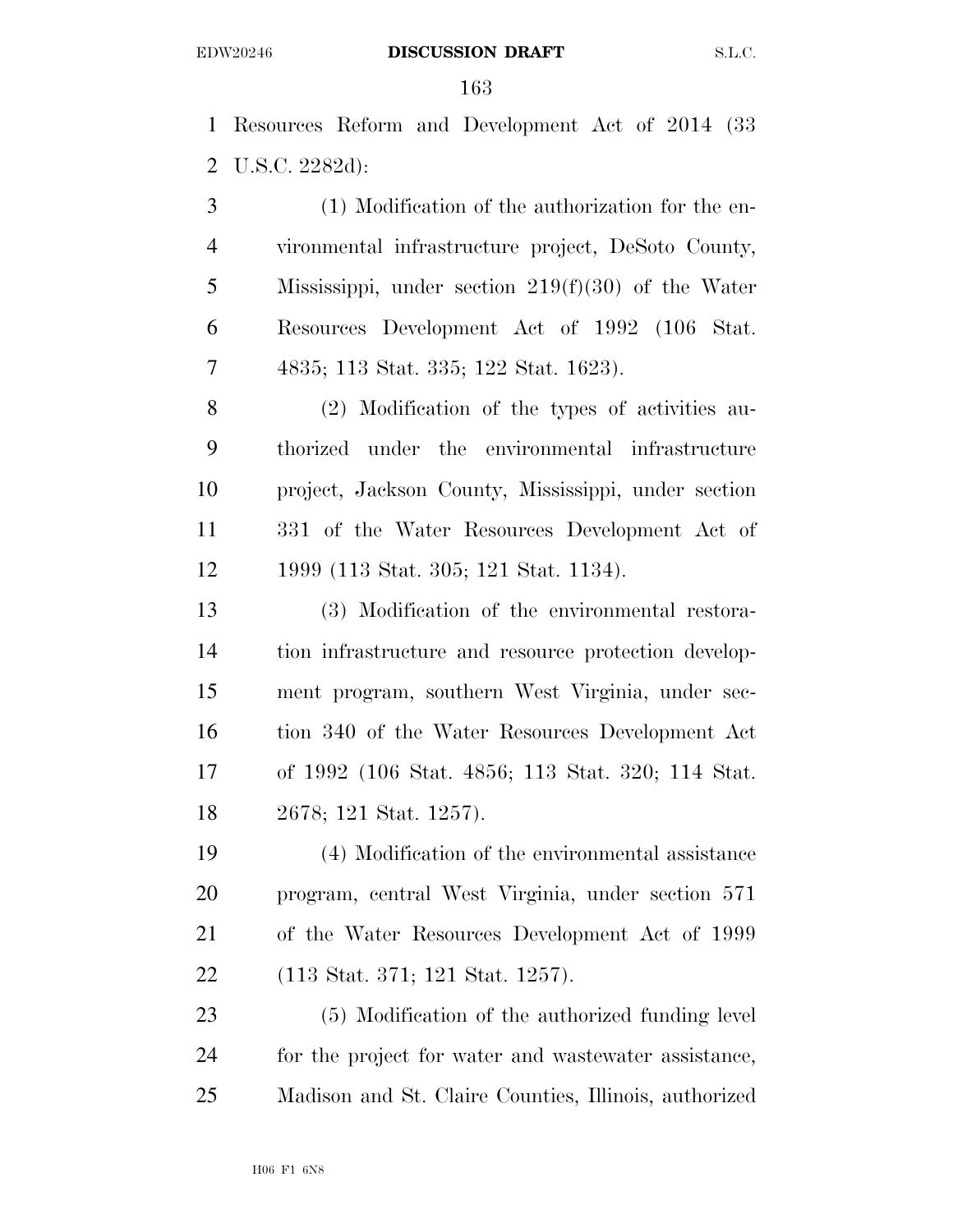by section 219(f)(55) of the Water Resources Devel- opment Act of 1992 (106 Stat. 4835; 113 Stat. 335; 114 Stat. 2763A–221).

 (6) A study on the reallocation of water storage at Lake Whitney, Texas, in accordance with section 301 of the Water Supply Act of 1958 (43 U.S.C. 390b).

 (7) Reallocation of water storage at Aquilla Lake, Texas, in accordance with the Aquilla Lake Reallocation Study of the Corps of Engineers, dated February 2018, and section 301 of the Water Sup-ply Act of 1958 (43 U.S.C. 390b).

 (8) Expansion of the Abiquiu Reservoir, New Mexico, to allow more flexibility for concurrent stor- age of San Juan-Chama and Rio Grande system water, while changing the authorized water supply storage limit within the flood control space from a volume of 200,000 acre-feet to an elevation of 6,230 feet National Geodetic Vertical Datum, in order to increase the currently available space by approxi- mately 30,000 acre-feet until the space diminishes over time due to sediment inflow.

 (9) A watershed assessment to determine prob- lems, needs, and opportunities within the Lower Rio Grande Valley watershed, Texas.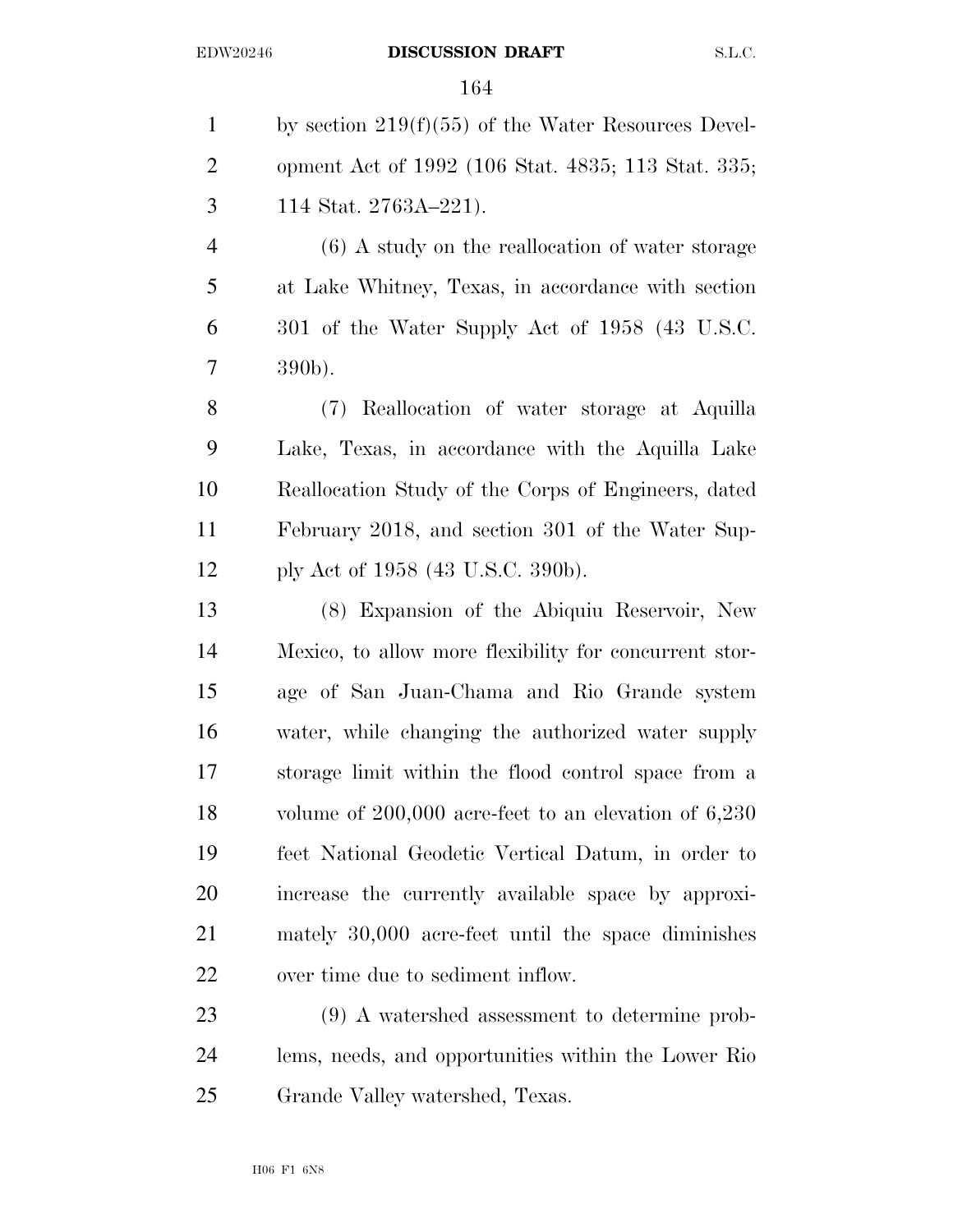# **SEC. 1204. ASSISTANCE TO NON-FEDERAL SPONSORS.**

 (a) IN GENERAL.—The Corps of Engineers shall pro- vide assistance to the non-Federal interest of a project proposal described in subsection (b) during the Corps of Engineers outreach required under section 7001(b) of the Water Resources Reform and Development Act of 2014 (33 U.S.C. 2282d(b)).

 (b) PROJECT PROPOSALS DESCRIBED.—A project proposal referred to in subsection (a) is any of the fol-lowing:

 (1) Development of a management plan for res- toration of the Chicago River, Illinois, pursuant to the resolution of the Committee on Environment and Public Works of the Senate (108th Congress, 2d Session) relating to the Chicago River System Res- toration Management Plan, Illinois, and dated June 23, 2004.

 (2) Modification of the authorized funding level for the project for flood damage reduction, Des Moines and Raccoon Rivers, Des Moines, Iowa, au-21 thorized by section 1001(21) of the Water Resources Development Act of 2007 (121 Stat. 1053).

 (3) Modification of the project for navigation, Ouachita-Black Rivers, Arkansas and Louisiana, au-thorized by section 101 of the River and Harbor Act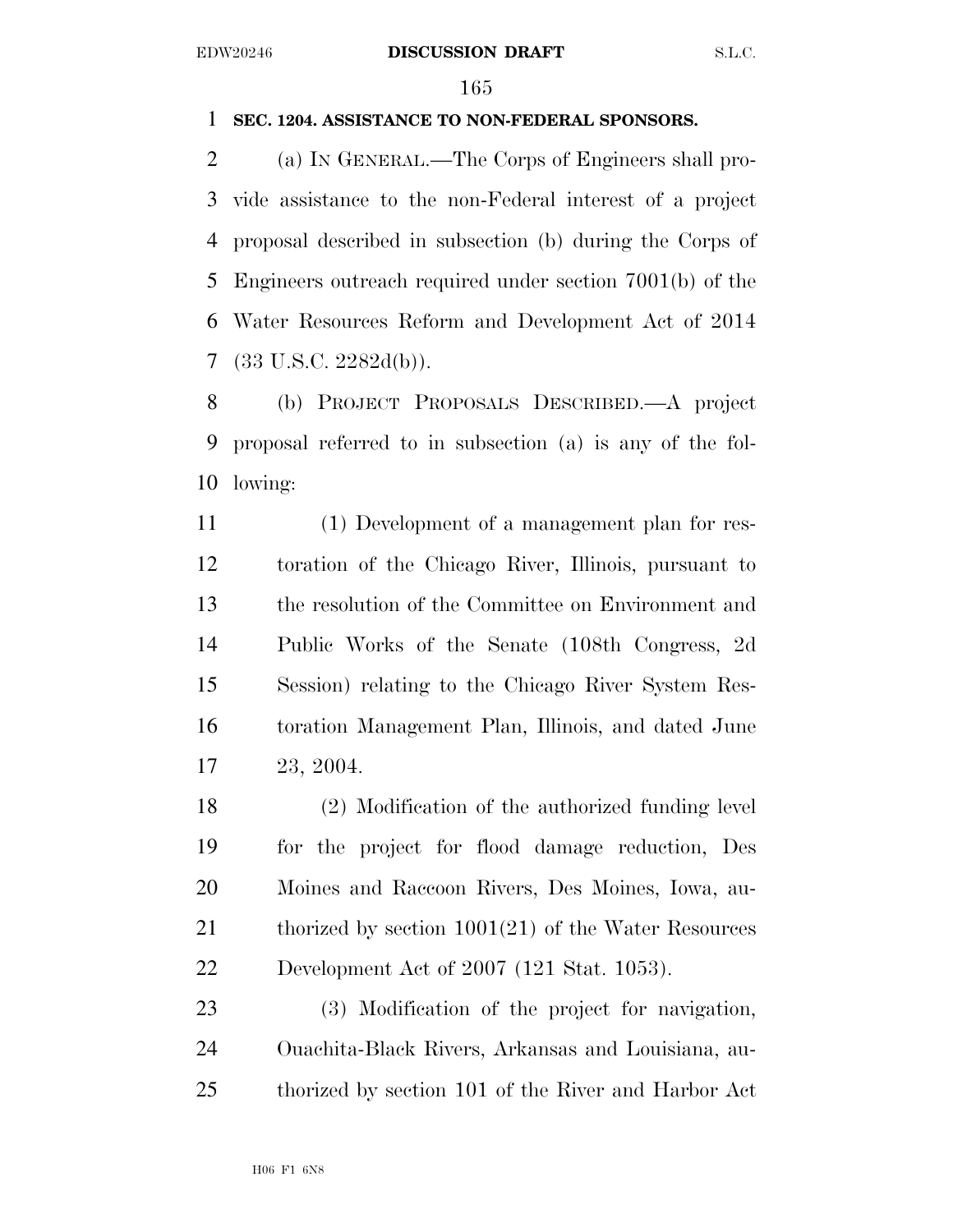of 1960 (74 Stat. 481) to include water supply as an authorized purpose.

 (4) Modification of the project for navigation, McClellan-Kerr Arkansas River, to deepen the navi- gation channel to a minimum depth of 12 feet, as authorized under section 136 of the Energy and Water Development Appropriations Act, 2004 (117 Stat. 1842).

 (5) Modification of the project for flood risk management and water supply, Tenkiller Ferry Lake, Arkansas River Basin, Oklahoma, authorized by section 4 of the Act of June 28, 1938 (52 Stat 1218, chapter 795) to modify water storage and pro- vide for a sufficient quantity of water supply storage space in the inactive pool storage to support the fishery downstream from Tenkiller Reservoir.

 (6) Reauthorization of the project for environ- mental restoration, Muddy River, Brookline and Boston, Massachusetts, authorized by section 522 of 20 the Water Resources Development Act of 2000 (114 Stat. 2656), and deauthorized pursuant to section 22 6001 of the Water Resources Reform and Develop- ment Act of 2014 (33 U.S.C. 579b) (as in effect on the day before the date of enactment of the Water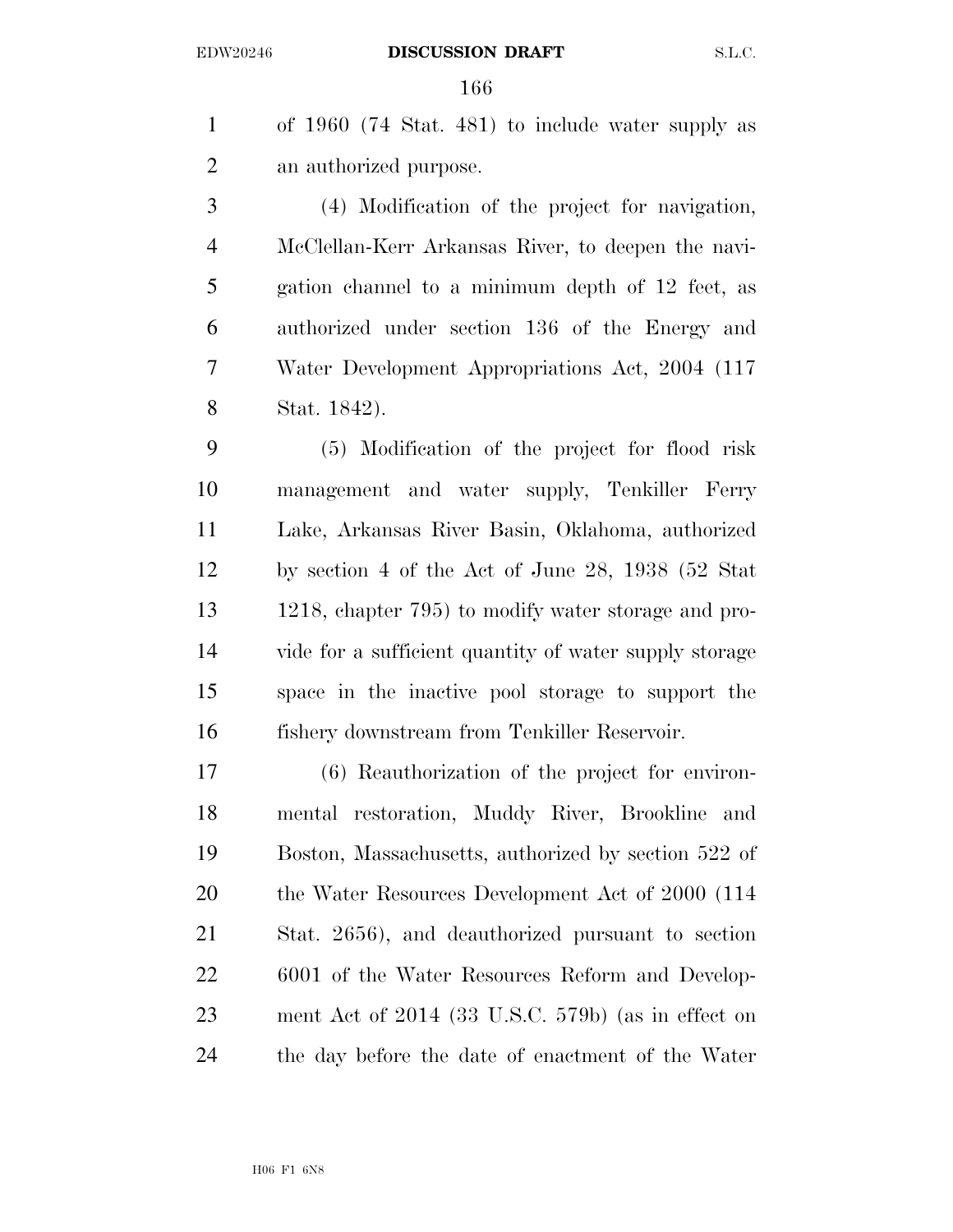Infrastructure Improvements for the Nation Act (130 Stat. 1690)).

 (7) Modification of the project for flood damage reduction, Muddy River, Brookline and Boston, Mas- sachusetts, authorized by section 522 of the Water Resources Development Act of 2000 (114 Stat. 2656), to provide that in the case of phase II of the project, the non-Federal interest is not required to pay any cost of the project above the initial esti-mate.

 (8) A feasibility study for a project for flood risk management, Hoosic River, Massachusetts.

 (9) A feasibility study for a project for aquatic ecosystem restoration at the mouth of the Hood River, Oregon, at the confluence of that river with the Columbia River, Oregon.

 (10) A feasibility study on resolving increased silting and shoaling adjacent to, but outside of, the Federal channel, experienced at the Port of Bandon, Coquille River, Oregon.

 (11) A feasibility study on increasing the fre- quency and depth of dredging assistance from the Corps of Engineers at the Port of Astoria, located at the mouth of the Columbia River, Oregon.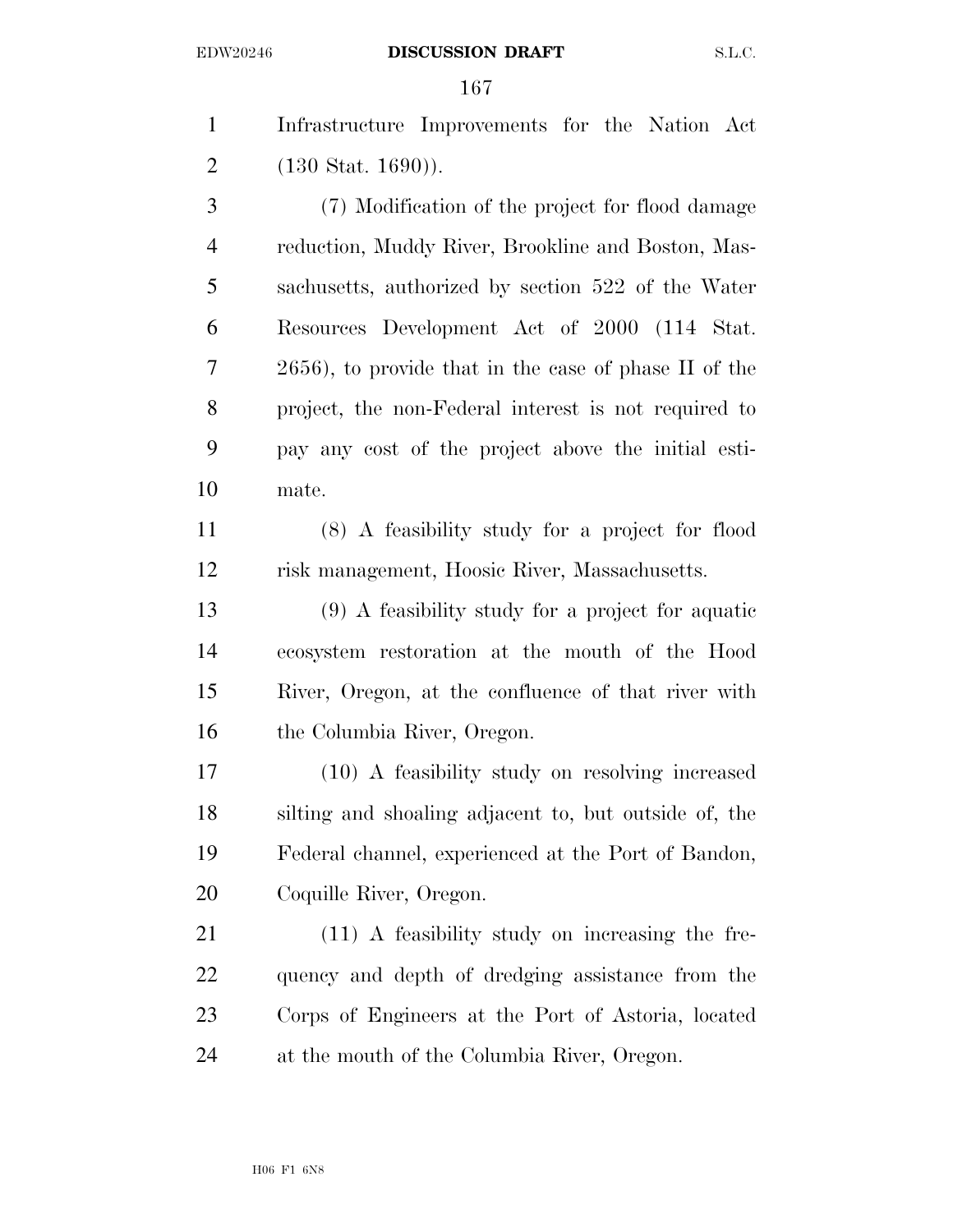(12) A feasibility study on modifying the project for navigation, Port of Gulfport, Mississippi, authorized by section 202(a) of the Water Resources Development Act of 1986 (100 Stat. 4094), to deep- en the navigation channel to 46 feet. (13) A feasibility study to identify and evaluate opportunities to reduce the risk of flooding and re- store lost habitat within the Escatawpa River Basin, Mississippi and Alabama. (14) The project described in section 219(f)(231) of the Water Resources Development Act of 1992 (106 Stat. 4835; 113 Stat. 335; 121 Stat. 1266). (15) A feasibility study for a project to design and construct the Naugatuck River Greenway Trail, a multiuse trail on Federal land between Torrington and Derby, Connecticut. (16) A feasibility study for a project for coastal and flood risk management, Stratford, Connecticut. (17) A feasibility study for projects for flood risk management, Woodbridge, Connecticut. (18) Modification of the authorized funding level for the project to eliminate or control combined sewer overflows, St. Louis, Missouri, authorized by section 219(f)(32) of the Water Resources Develop-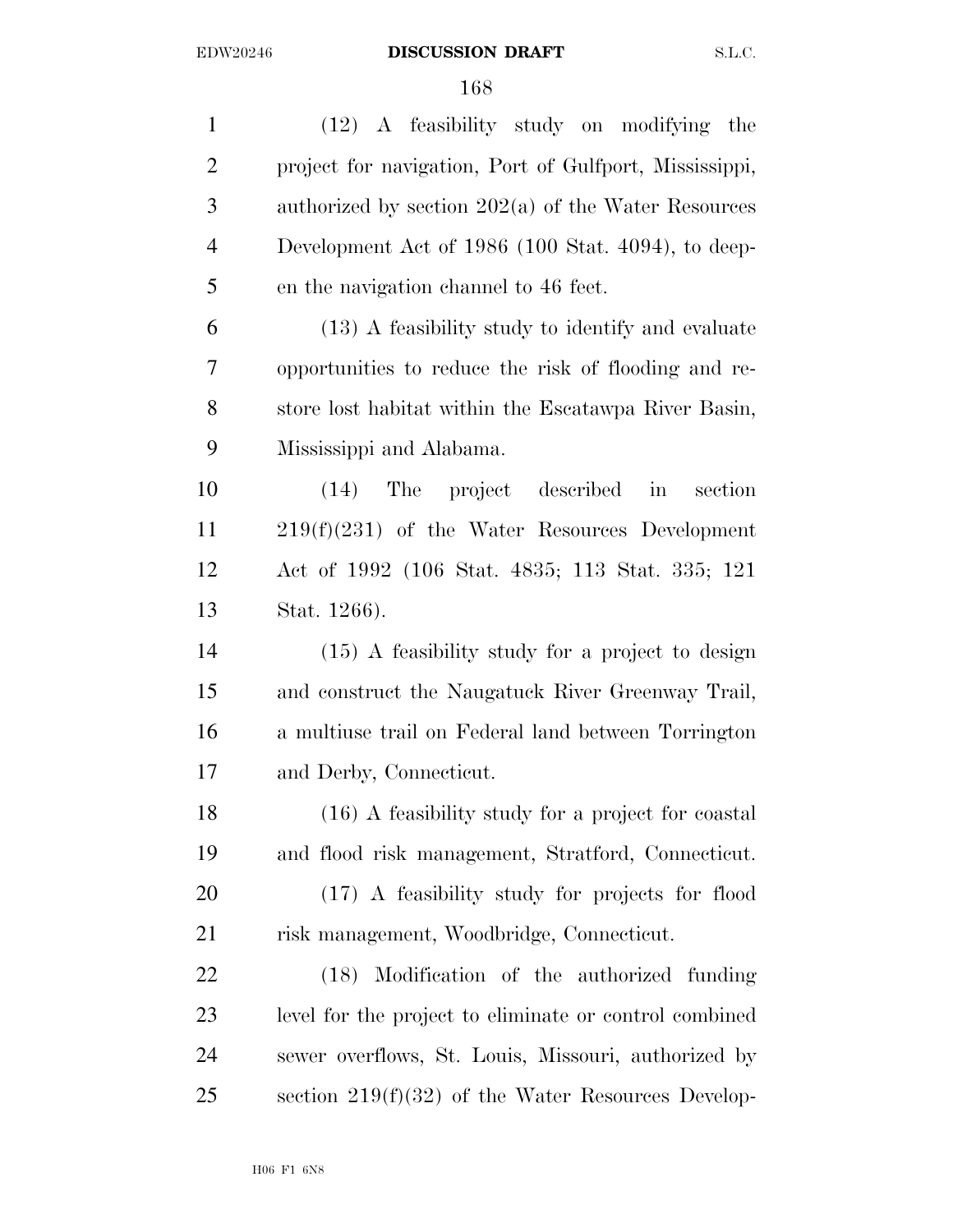ment Act of 1992 (106 Stat. 4835; 113 Stat. 337; 121 Stat. 1233). (19) A feasibility study for projects for eco- system restoration, Bangert Island, St. Charles, Mis- souri, related to channels and aquatic habitats. (20) Modification of the authorized funding level for the project to carry out water related infra- structure, El Paso, Texas, authorized by section 219(f)(269) of the Water Resources Development Act of 1992 (106 Stat. 4835; 113 Stat. 335; 121 Stat. 1268). (21) Modification of the authorized funding level for the South Central Pennsylvania environ- mental restoration infrastructure and resource pro- tection development pilot program under section 313 of the Water Resources Development Act of 1992 (106 Stat. 4845; 121 Stat. 1146). (22) A feasibility study for dam safety improve- ments, Oroville Dam, California. (23) Modification of the authorized funding level for the project for water supply, Lakes Marion and Moultrie, South Carolina. (24) An environmental infrastructure project to increase hydrologic variability, Sacramento Regional Water Bank, California.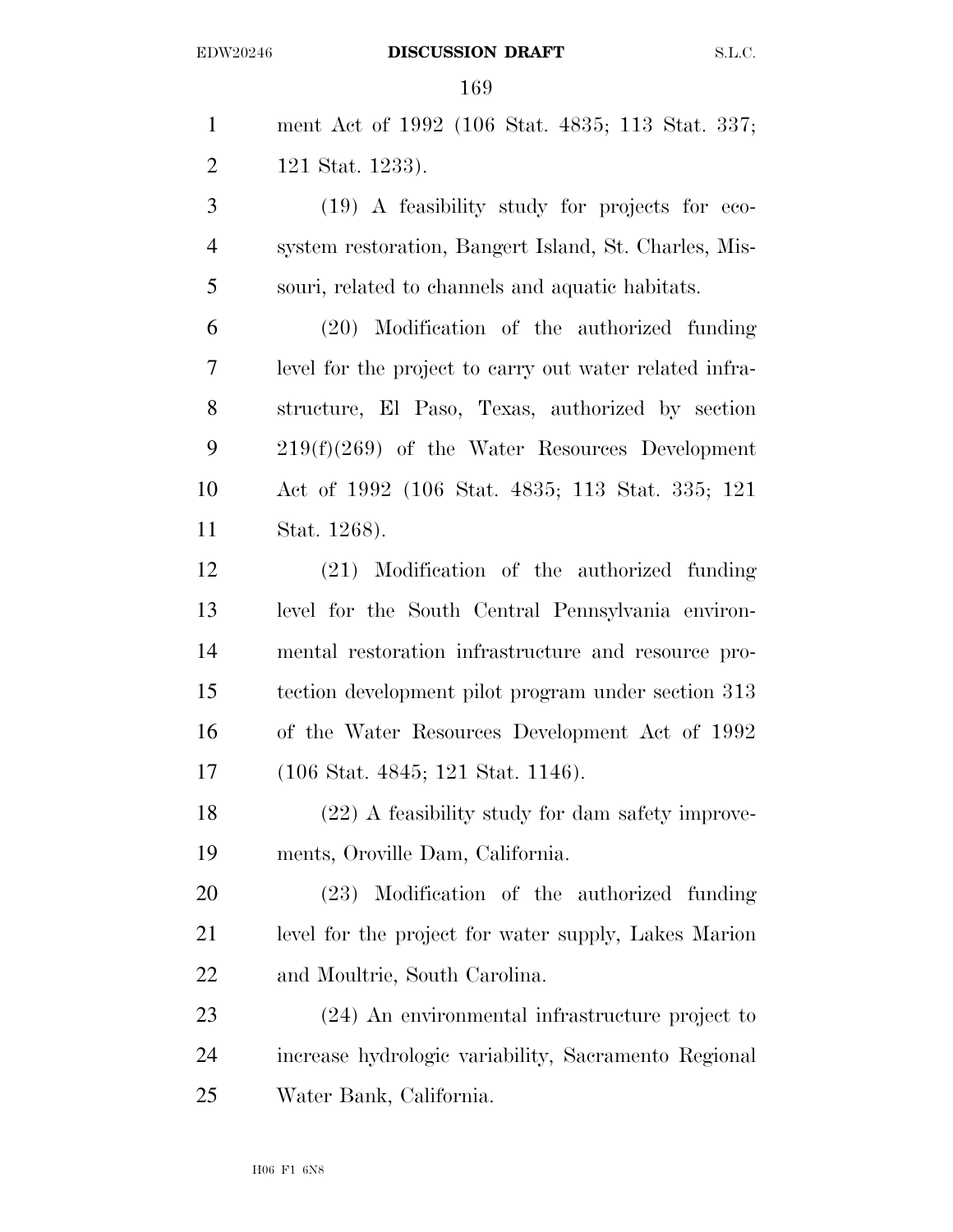(25) A study for a project for aquatic ecosystem restoration and allied purposes, Blue River Water- shed, Missouri and Kansas. (26) A project for aquatic and riparian restora- tion, Line Creek, Riverside, Kansas. (27) Modification of the authorized funding level for the environmental infrastructure program, Central New Mexico, under section 593 of the Water Resources Development Act of 1999 (113 Stat. 381; 119 Stat. 2255). (28) Modification of the authorized funding level for the environmental assistance program, Ohio and North Dakota, under section 594 of the Water Resources Development Act of 1999 (113 Stat. 383; 121 Stat. 1140; 121 Stat. 1944). (29) A study for a fish passage for ecological restoration, Lower Alabama River, Alabama. (30) Modification of the project for Atlantic In- tracoastal Waterway Deep Creek bridge replace- ment, Virginia. (31) Modification of projects for water supply, wastewater infrastructure, and environmental res- toration, Virginia, authorized by section 219(f)(10) of the Water Resources Development Act of 1992 (106 Stat. 4835; 113 Stat. 335; 121 Stat. 1255).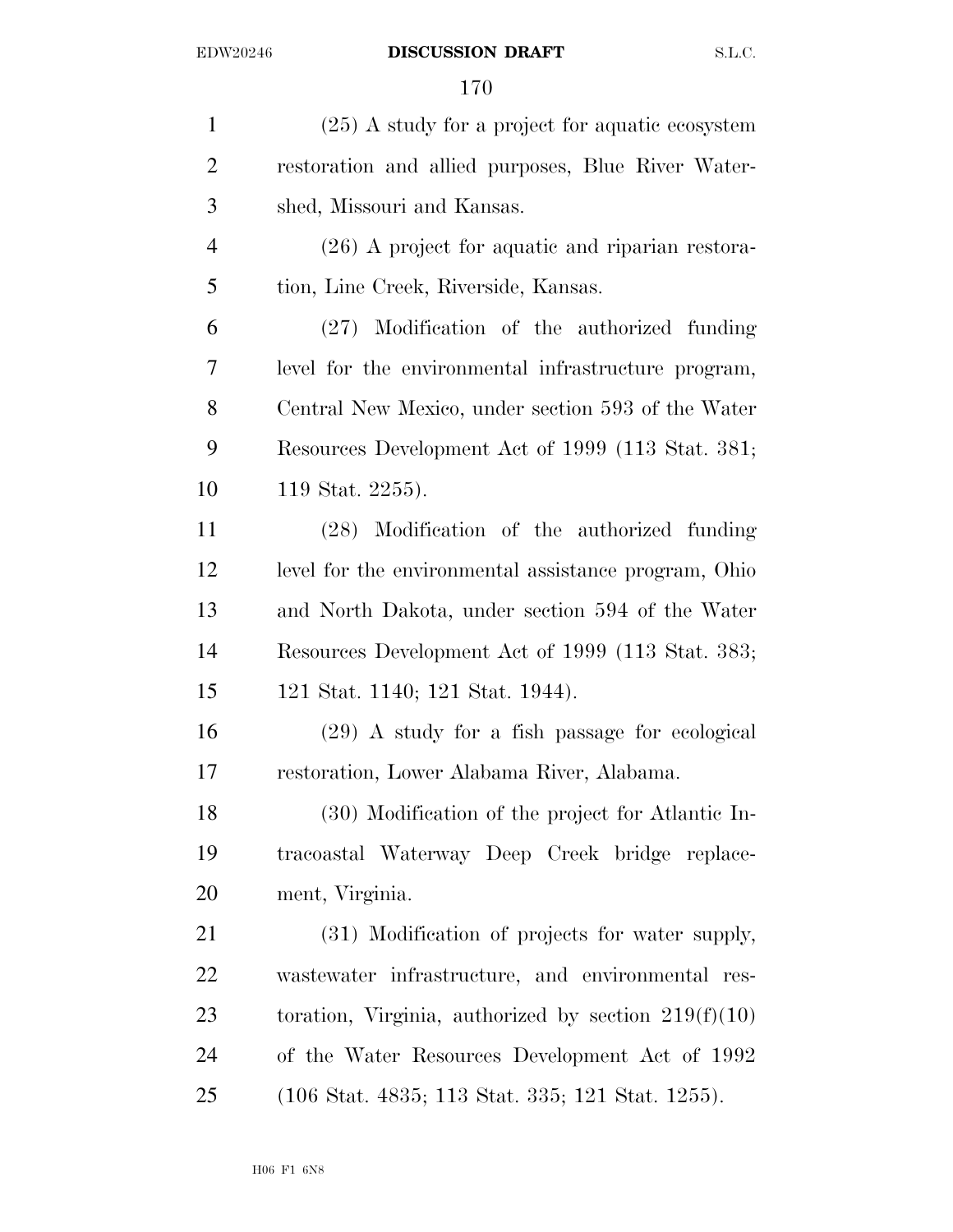(32) Modification of the project for flood risk management, Red River below Denison Dam, Arkan- sas, Louisiana, and Texas, for Caddo Levee District, Louisiana, to incorporate the Cherokee Park Levee into the project.

 (33) Modification of the Mississippi River and Tributaries Project authorized by the first section of the Act of May 15, 1928 (45 Stat. 534, chapter 569) to include the portion of the Ouachita River Levee System at and below Monroe, Louisiana, to Caldwell Parish, Louisiana.

 (34) Modification of the project for navigation, Port of Iberia, Louisiana.

 (35) A feasibility study for flood risk manage- ment and storm damage reduction in the Hoey's Basin area of the eastbank of Jefferson Parish, in- cluding a study of the ''pump to the river'' concept. (36) A feasibility study for a project for flood risk management, Cataouatche Subbasin, which en- compasses part of the westbank of Jefferson Parish, Louisiana.

 (37) Modification of the project for beach ero- sion and hurricane protection, Grand Isle, Lou-isiana, to include periodic beach nourishment.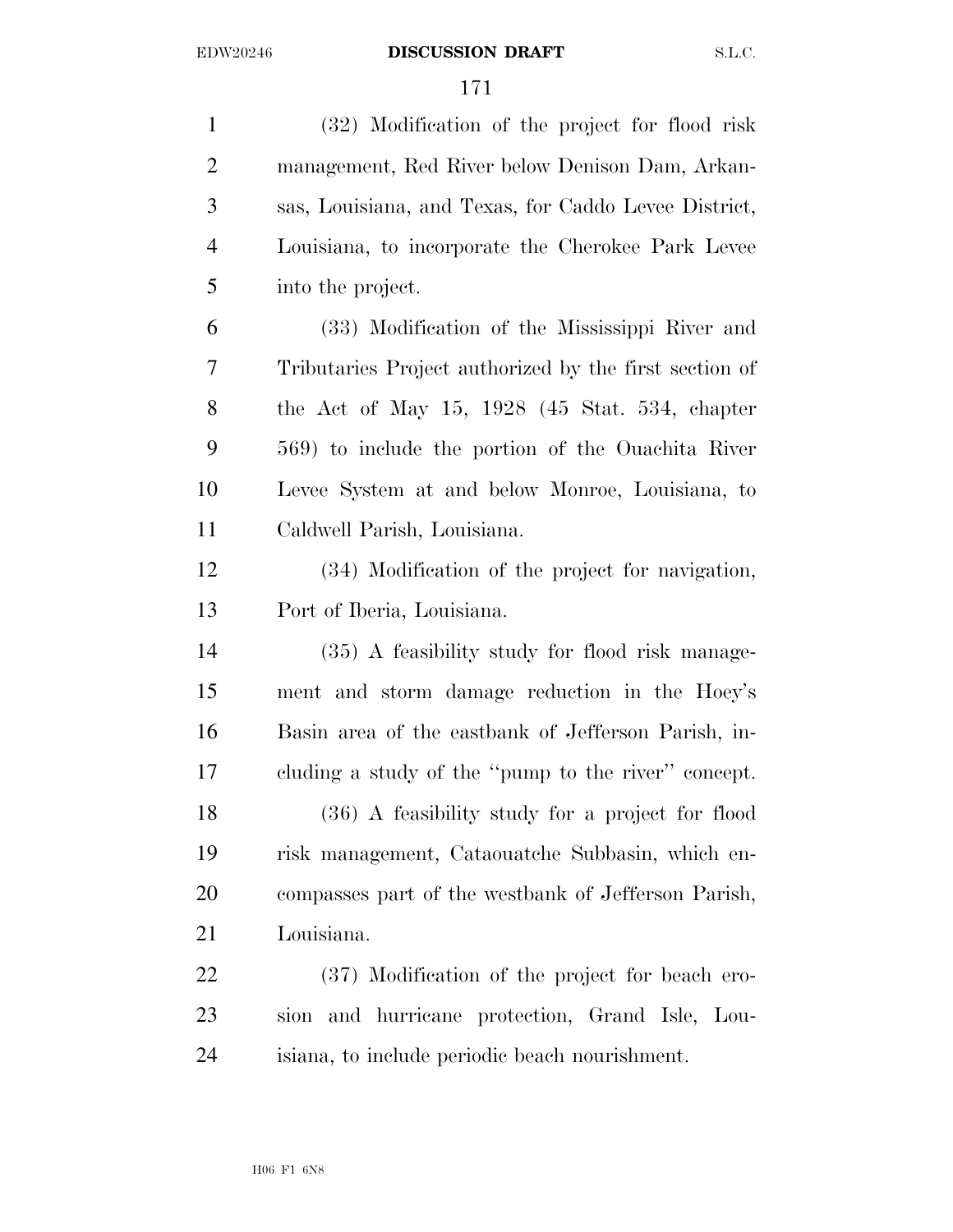(38) A feasibility study, Arkansas River Basin, Oklahoma, to determine whether the purchase of ad- ditional flood easements, changes in lake level man- agement, additional levee infrastructure, or imple- mentation of other flood risk management or con- tainment mechanisms along the Arkansas River Basin would benefit local communities by reducing flood risks around projects of the Secretary in a range of different flood scenarios. (39) Modification of the authorized funding level for critical restoration projects, Lake Cham- plain watershed, Vermont and New York, authorized by section 542 of the Water Resources Development Act of 2000 (114 Stat. 2671; 121 Stat. 1150). (40) Modification of the authorized funding level for wastewater infrastructure, Charlotte Coun-

 ty, Florida, authorized by section 219(f)(121) of the Water Resources Development Act of 1992 (106 Stat. 4835; 113 Stat. 334; 121 Stat. 1261).

 (41) A project to extend dredging of the South Haven Harbor, Michigan, to include the former Turning Basin.

 (42) Modification of the project for flood risk management, Upper Rouge River, Wayne County, Michigan.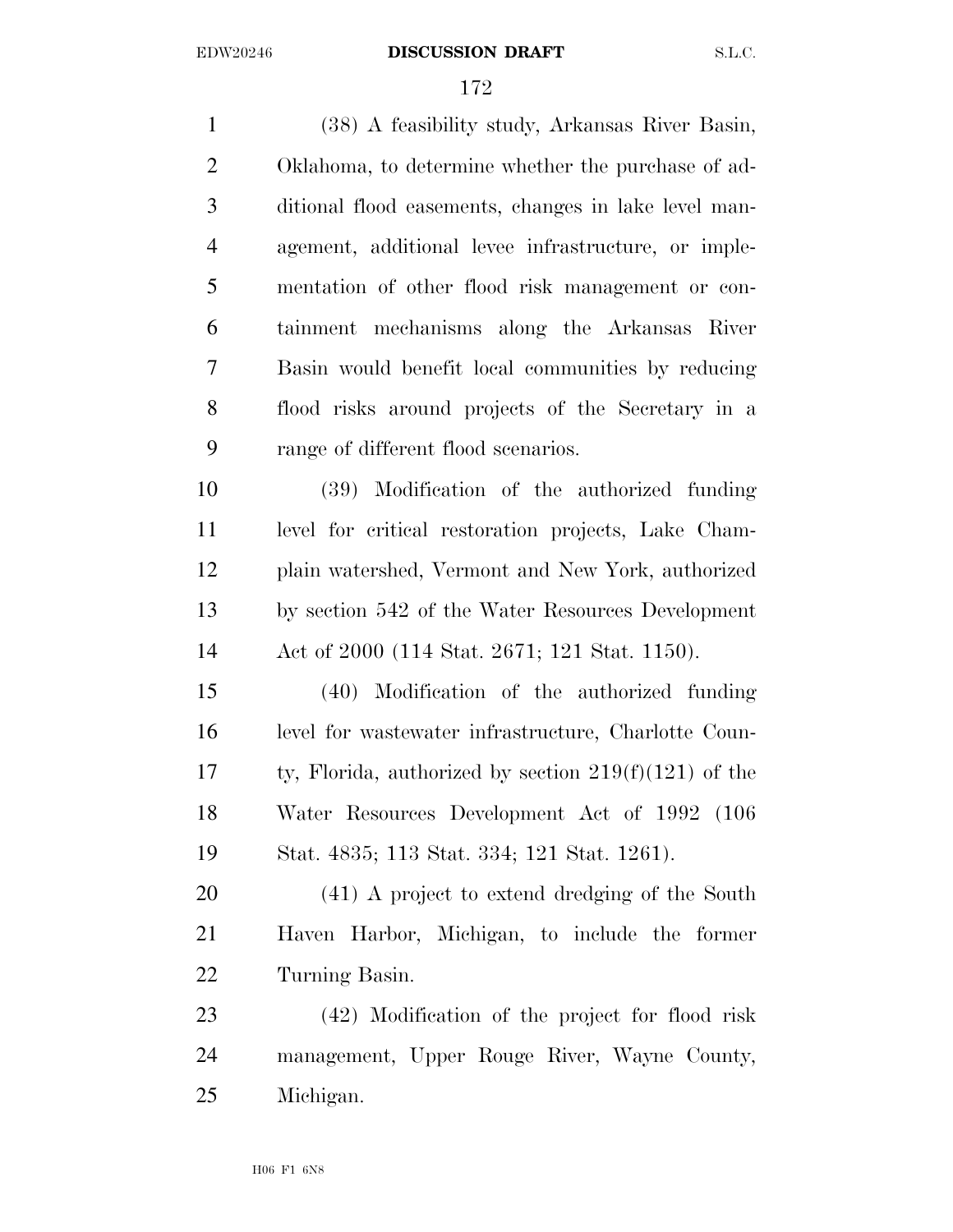| $\mathbf{1}$   | (43) A feasibility study for the project for flood  |
|----------------|-----------------------------------------------------|
| $\overline{2}$ | risk management, Tonto Creek, Arizona.              |
| 3              | (44) A feasibility study for the project for flood  |
| $\overline{4}$ | management, Sikorsky Airport, Bridgeport,<br>risk   |
| 5              | Connecticut.                                        |
| 6              | (45) Modification of the authorized funding         |
| 7              | level for the environmental infrastructure project, |
| 8              | Calaveras County, California, under<br>section      |
| 9              | $219(f)(86)$ of the Water Resources Development Act |
| 10             | of 1992 (106 Stat. 4835; 113 Stat. 335; 121 Stat.   |
| 11             | 1259).                                              |
| 12             | (46) Modification of the project for navigation,    |
| 13             | River Rouge, Michigan.                              |
| 14             | (47) A feasibility study for dredge disposal        |
| 15             | management activities, Port of Florence, Alabama.   |
| 16             | (48) A feasibility study for the project for navi-  |
| 17             | gation, Port of Oswego, New York.                   |
| 18             | (49) A project for repairs to the West Pier and     |
| 19             | West Barrier Bar, Little Sodus Bay Harbor, Cayuga   |
| 20             | County, New York.                                   |
| 21             | $(50)$ A project for repair of sheet pile wall and  |
| 22             | east breakwater, Great Sodus Bay, New York.         |
| 23             | $(51)$ A study of the resiliency of the Allegheny   |
| 24             | Reservoir, in consultation with the Seneca Nation.  |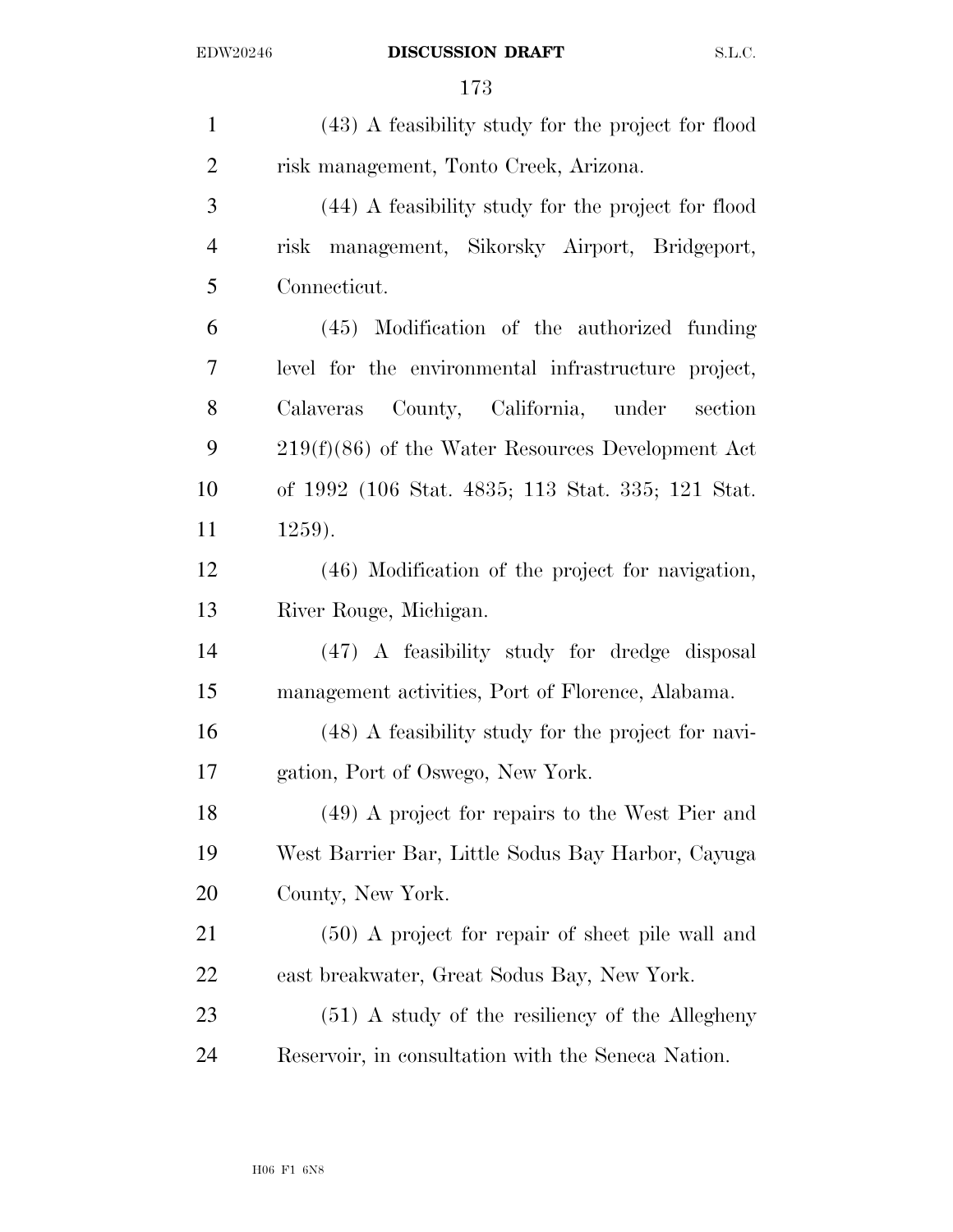| $\mathbf{1}$   | (52) A feasibility study for potential projects      |
|----------------|------------------------------------------------------|
| $\overline{2}$ | for the rehabilitation of the Glenn Falls Feeder     |
| 3              | Canal, which begins at the Feeder Dam intersection   |
| 4              | with the Hudson River in Queensbury, New York,       |
| 5              | and runs to the confluence of the Old Champlain      |
| 6              | Canal in Kingsbury, New York.                        |
| 7              | $(53)$ A feasibility study for the rehabilitation of |
| 8              | the tainter gates and guard gate, Caughdenoy Dam,    |
| 9              | New York, including an evaluation of the rehabilita- |
| 10             | tion work necessary to extend the service life of    |
| 11             | those structures, such as—                           |
| 12             | (A) improvements to the hydraulic effi-              |
| 13             | ciency of the gate systems;                          |
| 14             | (B) improvements to the concrete founda-             |
| 15             | tion and gate support structures; and                |
| 16             | (C) any other improvements the Secretary             |
| 17             | determines to be necessary.                          |
| 18             | (54) Modification of the Upper Mississippi           |
| 19             | River Restoration program authorized by section      |
| 20             | 1103 of the Water Resources Development Act of       |
| 21             | 1986 (33 U.S.C. 652).                                |
| 22             | (55) The project for flood protection, Bloom-        |
| 23             | ington, Indiana.                                     |
| 24             | $(56)$ The project for flood protection, Gary, In-   |
| 25             | diana.                                               |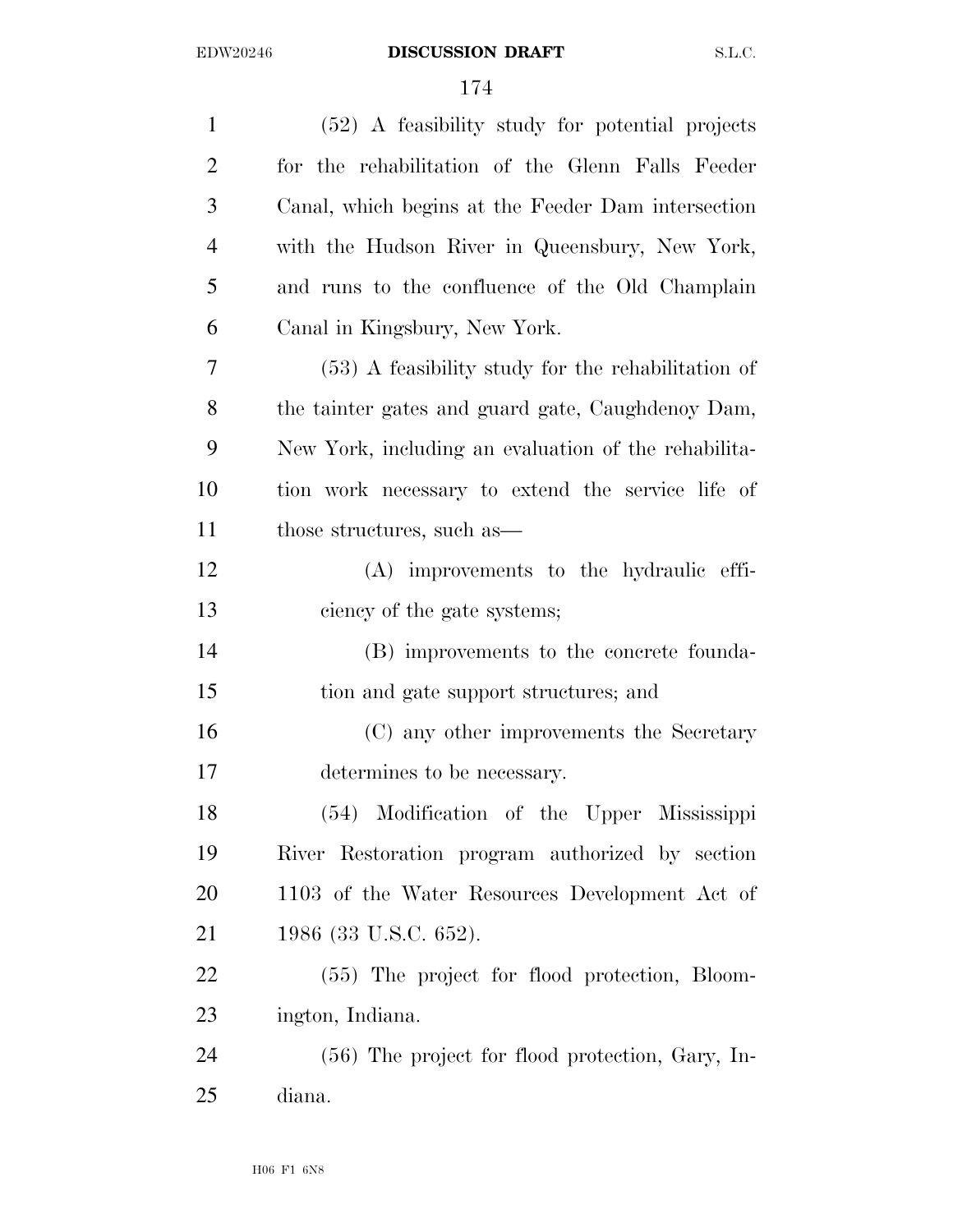(57) Modification of the environmental infra- structure project, Athens, Tennessee, authorized by section 219(f)(254) of the Water Resources Develop- ment Act of 1992 (106 Stat. 4835; 113 Stat. 335; 121 Stat. 1267).

 (58) Modification of the environmental infra- structure project, Blaine, Tennessee, authorized by section 219(f)(255) of the Water Resources Develop- ment Act of 1992 (106 Stat. 4835; 113 Stat. 335; 121 Stat. 1267).

 (59) Modification of the environmental infra- structure project, Claiborne County, Tennessee, au- thorized by section 219(f)(256) of the Water Re- sources Development Act of 1992 (106 Stat. 4835; 113 Stat. 335; 121 Stat. 1267).

 (60) Modification of the environmental infra- structure project, Giles County, Tennessee, author- ized by section 219(f)(257) of the Water Resources Development Act of 1992 (106 Stat. 4835; 113 Stat. 335; 121 Stat. 1267).

 (61) Modification of the environmental infra- structure project, Grainger County, Tennessee, au- thorized by section 219(f)(258) of the Water Re- sources Development Act of 1992 (106 Stat. 4835; 113 Stat. 335; 121 Stat. 1267).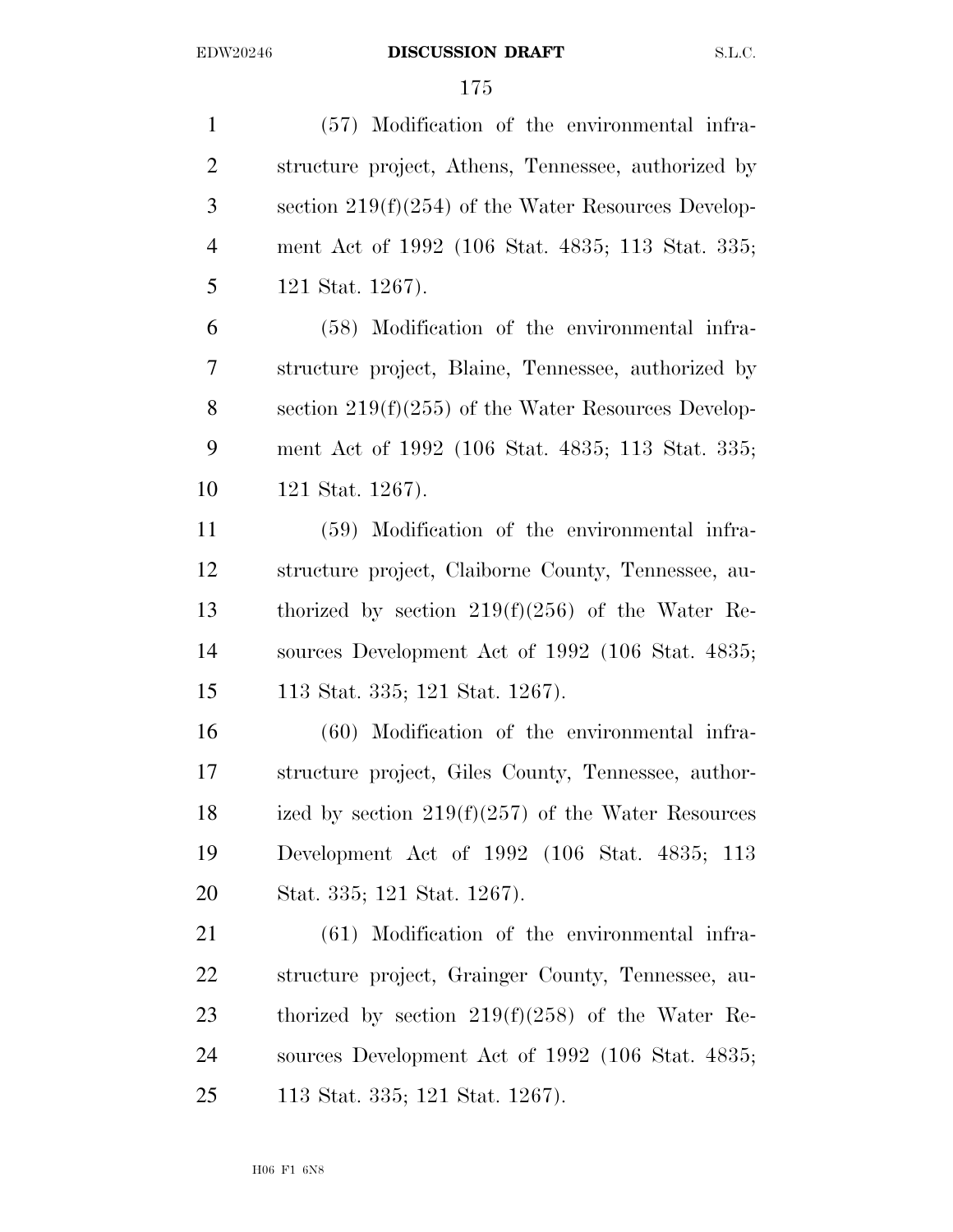(62) Modification of the environmental infra- structure project, Hamilton County, Tennessee, au- thorized by section 219(f)(259) of the Water Re- sources Development Act of 1992 (106 Stat. 4835; 113 Stat. 335; 121 Stat. 1267).

 (63) Modification of the environmental infra- structure project, Harrogate, Tennessee, authorized by section 219(f)(260) of the Water Resources De- velopment Act of 1992 (106 Stat. 4835; 113 Stat. 335; 121 Stat. 1267).

 (64) Modification of the environmental infra- structure project, Johnson County, Tennessee, au- thorized by section 219(f)(261) of the Water Re- sources Development Act of 1992 (106 Stat. 4835; 113 Stat. 335; 121 Stat. 1267).

 (65) Modification of the environmental infra- structure project, Knoxville, Tennessee, authorized by section 219(f)(262) of the Water Resources De- velopment Act of 1992 (106 Stat. 4835; 113 Stat. 335; 121 Stat. 1267).

 (66) Modification of the environmental infra- structure project, Nashville, Tennessee, authorized by section 219(f)(263) of the Water Resources De- velopment Act of 1992 (106 Stat. 4835; 113 Stat. 335; 121 Stat. 1267).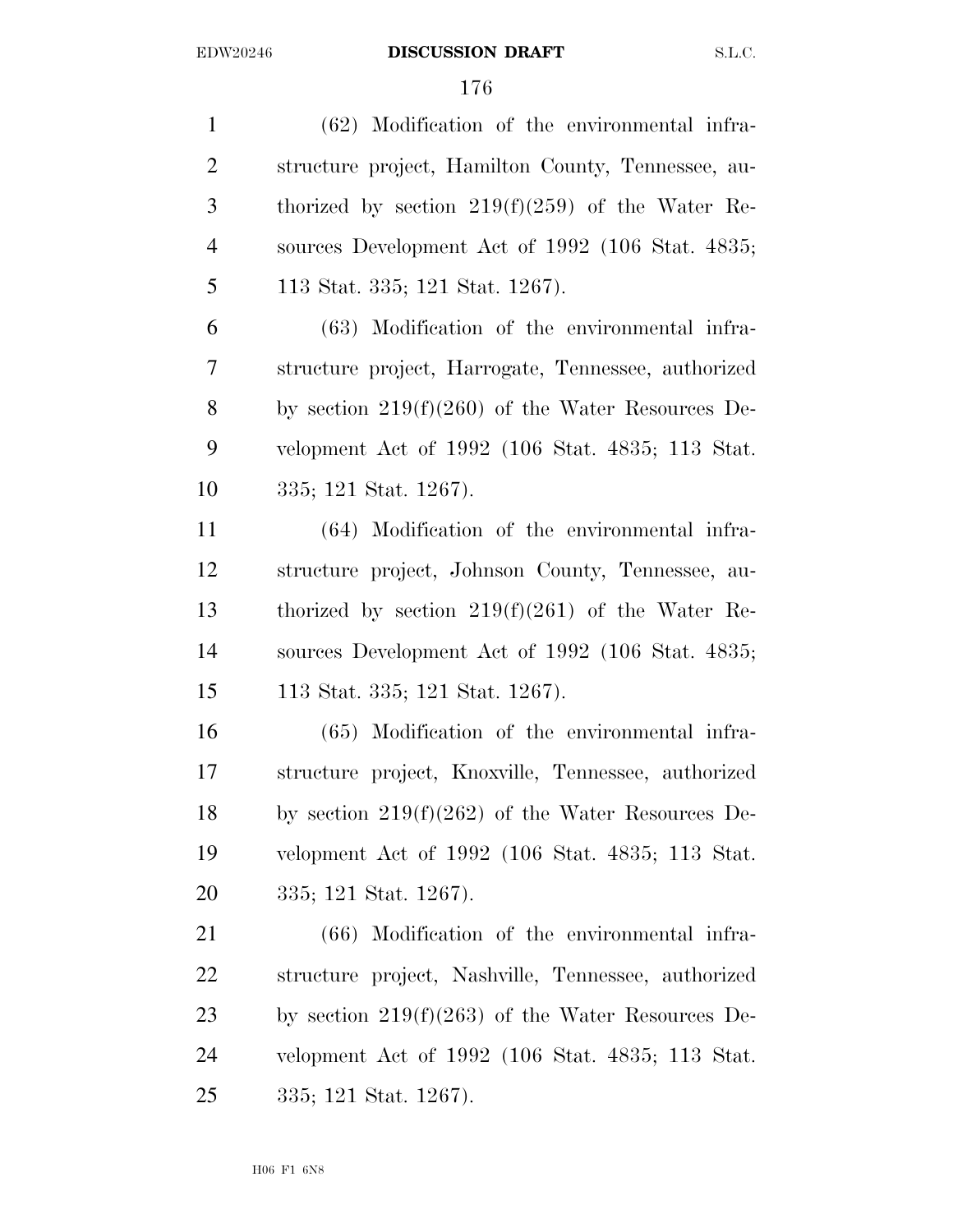(67) Modification of the environmental infra- structure project, Lewis, Lawrence, and Wayne Counties, Tennessee, authorized by section 219(f)(264) of the Water Resources Development Act of 1992 (106 Stat. 4835; 113 Stat. 335; 121 Stat. 1268).

 (68) Modification of the environmental infra- structure project, Oak Ridge, Tennessee, authorized by section 219(f)(265) of the Water Resources De- velopment Act of 1992 (106 Stat. 4835; 113 Stat. 335; 121 Stat. 1268).

 (69) Modification of the environmental infra- structure project, Plateau Utility District, Morgan County, Tennessee, authorized by section 219(f)(266) of the Water Resources Development Act of 1992 (106 Stat. 4835; 113 Stat. 335; 121 Stat. 1268).

 (70) Extension of existing authority to the City of Sheffield, Alabama, for the Nashville District of the Corps of Engineers to replace a sewer pipe that floods when the Corps of Engineers mitigates flood-22 ing upstream as authorized by section  $219(f)(263)$  of the Water Resources Development Act of 1992 (106 Stat. 4835; 113 Stat. 335; 121 Stat. 1267).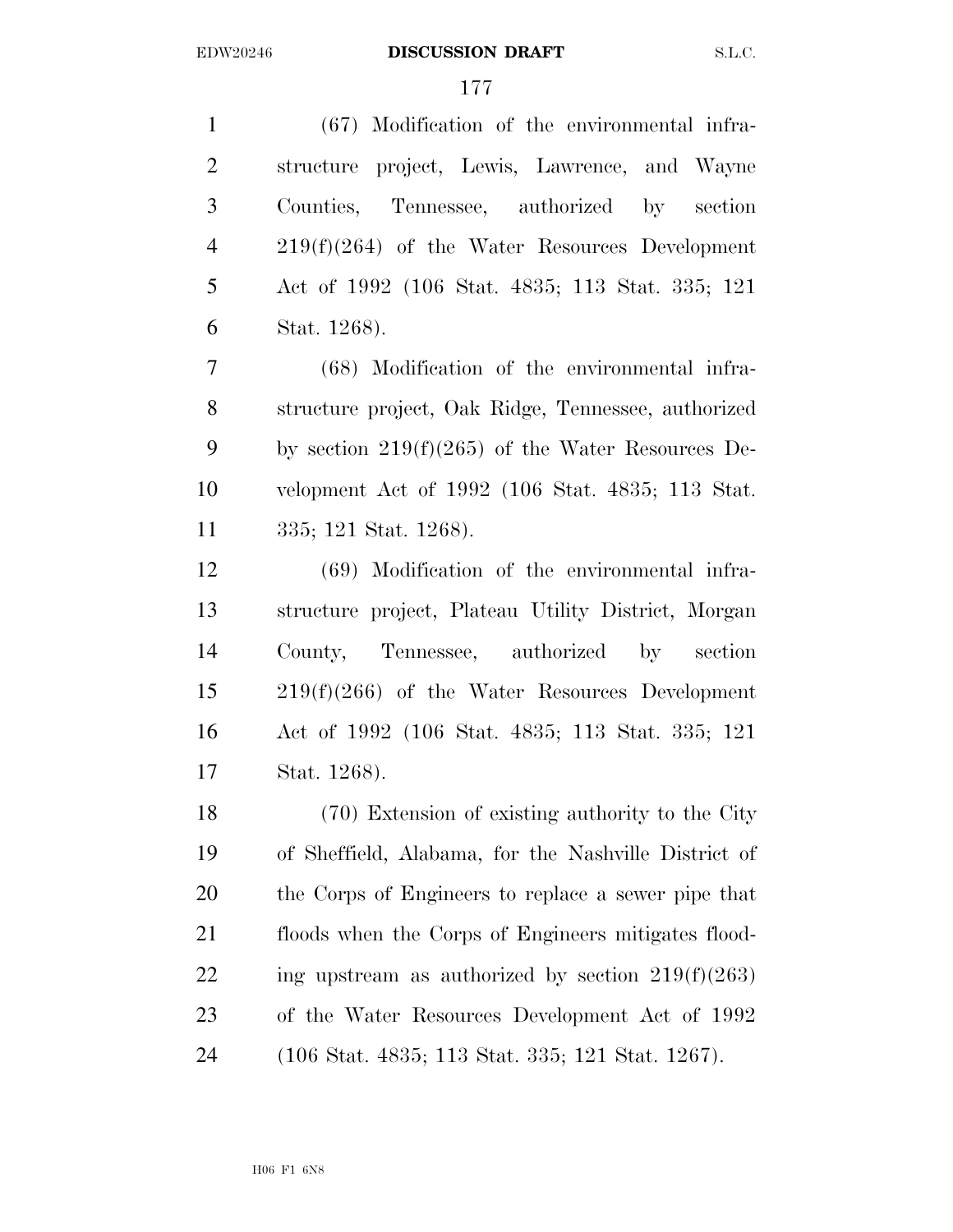| $\mathbf{1}$   | (71) A research study to examine the causes of          |
|----------------|---------------------------------------------------------|
| $\overline{2}$ | harmful algal blooms, such as agricultural runoff,      |
| 3              | sewer discharge, and commercial or industrial flows,    |
| $\overline{4}$ | and possible mitigation strategies for algal blooms in  |
| 5              | the Allegheny Reservoir Watershed, New York.            |
| 6              | SEC. 1205. RAHWAY FLOOD RISK MANAGEMENT FEASI-          |
| 7              | BILITY STUDY, NEW JERSEY.                               |
| 8              | The Secretary shall—                                    |
| 9              | (1) nullify the determination of the North At-          |
| 10             | lantic Division of the Corps of Engineers that fur-     |
| 11             | ther study of the feasibility study for flood risk man- |
| 12             | agement, Rahway, New Jersey, is not warranted;          |
| 13             | $(2)$ identify an acceptable alternative to the         |
| 14             | project described in paragraph (1) that could receive   |
| 15             | Federal support; and                                    |
| 16             | $(3)$ expedite the completion of a feasibility          |
| 17             | study for the acceptable alternative identified under   |
| 18             | paragraph $(2)$ .                                       |
| 19             | SEC. 1206. ARCTIC DEEP DRAFT PORT.                      |
| 20             | (a) FINDINGS.—Congress finds the following:             |
| 21             | (1) The strategic importance of the Arctic con-         |
| 22             | tinues to increase as the United States and other       |
| 23             | countries recognize the economic and military sig-      |
| 24             | nificance of the sea lanes and choke points within      |
|                |                                                         |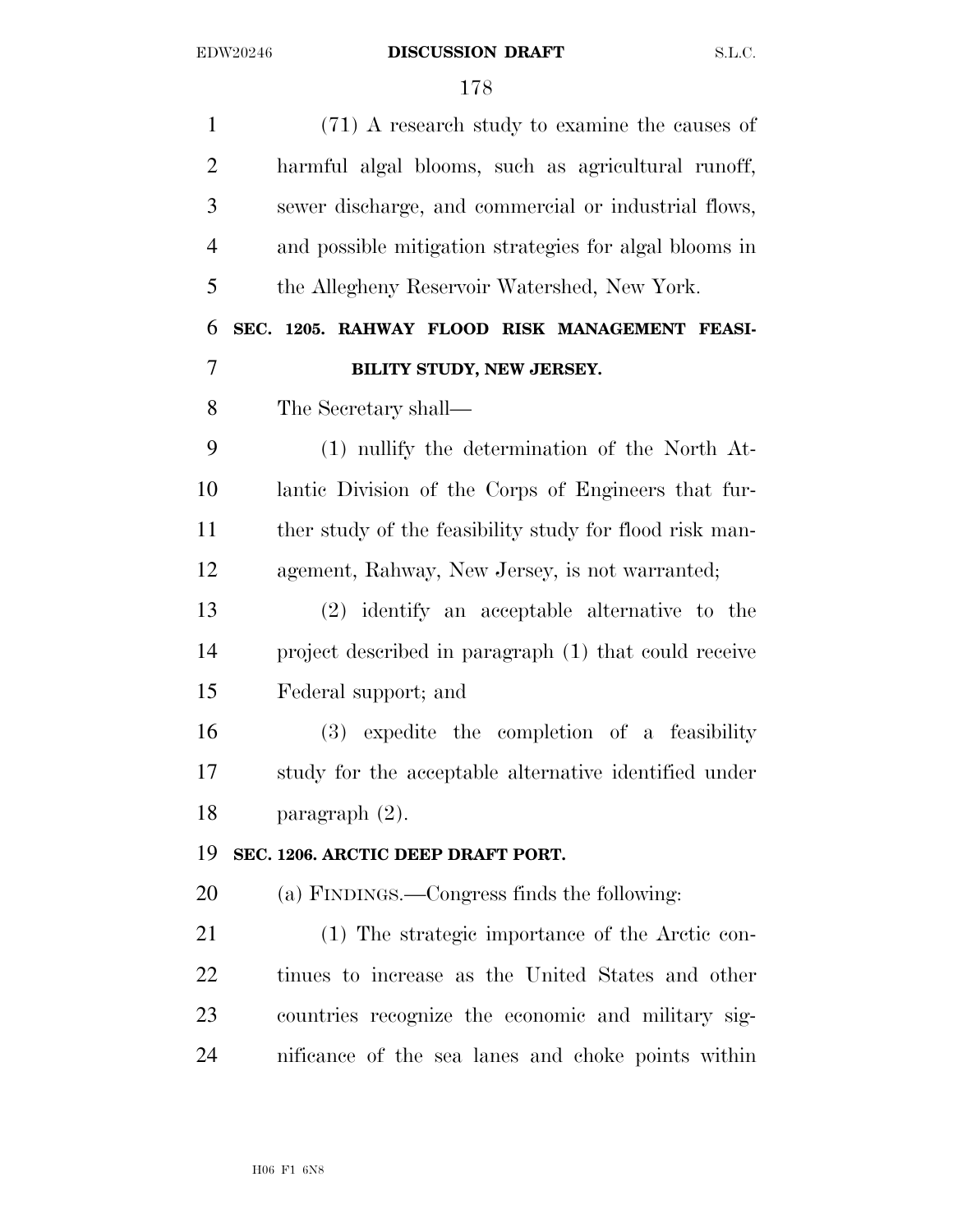the region and understand the potential for power projection from the Arctic into multiple regions. (2) On January 19, 2018, Secretary of Defense James Mattis released the ''2018 National Defense Strategy of the United States of America'' in which the Secretary outlined the reemergence of long-term, strategic competition by countries such as China and Russia. (3) Russia and China have conducted military exercises together in the Arctic, have agreed to con- nect the Northern Sea Route, claimed by Russia, with the Maritime Silk Road of China, and are working together in developing natural gas resources in the Arctic. (4) The Government of the Russian Federation has prioritized the development of Arctic capabilities and has made significant investments in military in- frastructure in the Arctic, including the creation of a new Arctic Command and the construction or re- furbishment of 16 deepwater ports and 14 airfields 21 in the region. (5) The Government of the People's Republic of China—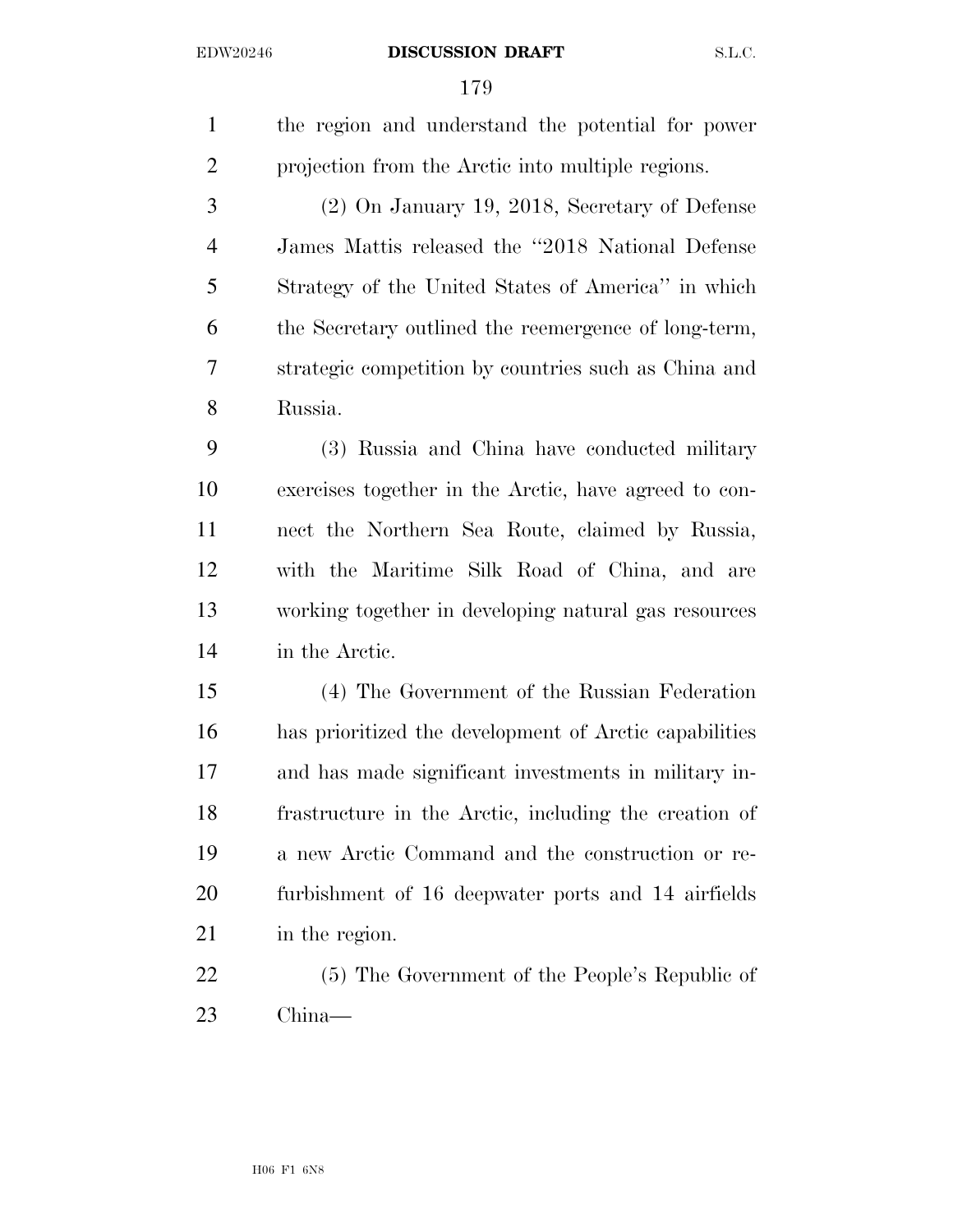(A) released, in January 2018, its new Arctic Strategy, the Polar Silk Road, in which it declares itself as a ''near-Arctic state''; and (B) has publicly stated that it seeks to ex- pand its ''Belt and Road Initiative'' to the Arc- tic region, including current investment in the natural gas fields in the Yamal Peninsula in Russia, rare-earth element mines in Greenland, and the real estate, alternative energy, and fish- eries in Iceland. (6) The significance of the Arctic continues to grow as countries around the globe begin to under- stand the magnitude of the natural resources in the Arctic, including, at a minimum, oil, natural gas, rare earth minerals, gold, diamonds, and abundant fisheries. (7) The Bering Strait is experiencing signifi- cant increases in international traffic from vessels transiting the Northern Sea Route, increases that are projected to continue if decreases in sea ice cov- erage continue. (8) Increases in human, maritime, and resource development activity in the Arctic region create addi- tional mission requirements for Federal agencies, given—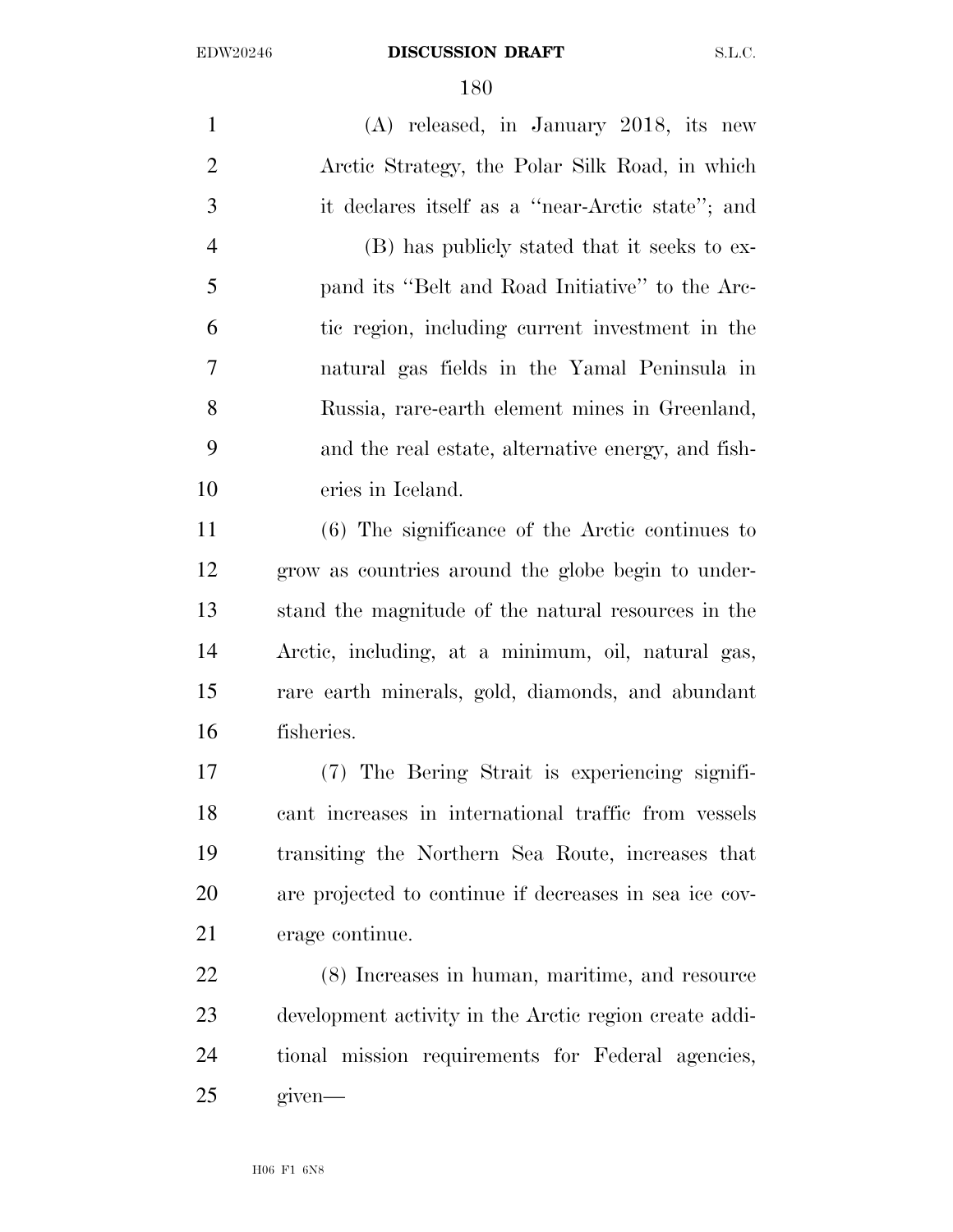#### EDW20246 **DISCUSSION DRAFT** S.L.C.

| $\mathbf{1}$   | (A) the strategic focus of the Government             |
|----------------|-------------------------------------------------------|
| $\overline{2}$ | of the Russian Federation and the Government          |
| 3              | of the People's Republic of China on the Arctic;      |
| $\overline{4}$ | (B) overlapping territorial claims; and               |
| 5              | (C) the potential for maritime accidents,             |
| 6              | oil spills, and illegal fishing near the exclusive    |
| 7              | economic zone of the United States.                   |
| 8              | (9) The increasing role of the United States in       |
| 9              | the Arctic has been highlighted in each of the last   |
| 10             | 4 National Defense Authorization Acts.                |
| 11             | (10) The United States Coast Guard Arctic             |
| 12             | Strategic Outlook released in April 2019 states that  |
| 13             | "[d]emonstrating commitment to operational pres-      |
| 14             | ence, Canada, Denmark, and Norway have made           |
| 15             | strategic investments in ice-capable patrol ships     |
| 16             | charged with national or homeland security missions.  |
| 17             | [The United States] is the only country with an Arc-  |
| 18             | tic presence that has not made similar investments    |
| 19             | in ice-capable surface maritime security assets. This |
| 20             | limits the ability of the Coast Guard, and the Na-    |
| 21             | tion, to credibly uphold sovereignty or respond to    |
| 22             | contingencies in the Arctic".                         |
| 23             | $(11)$ On December 6, 2018, Secretary of the          |
| 24             | Navy Richard Spencer stated that "[w]e need to        |
| 25             | have a strategic Arctic port up in Alaska".           |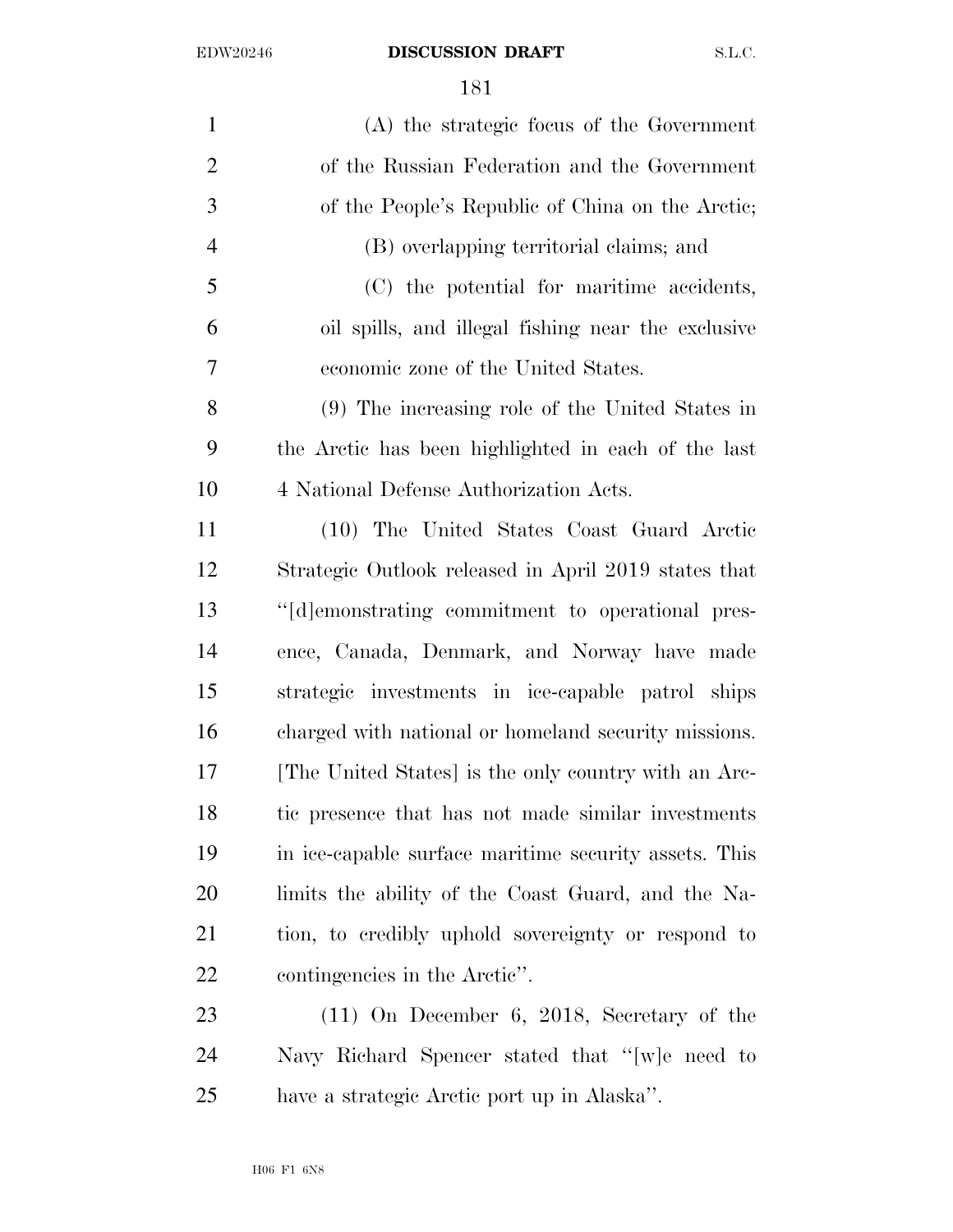(12) Meanwhile, the 2 closest strategic sea- ports, as designated by the Department of Defense, to the Arctic Circle are the Port of Anchorage and the Port of Tacoma, located approximately 1,500 nautical miles and 2,400 nautical miles away, re- spectively, and approximately 1,900 nautical miles and 2,800 nautical miles, respectively, from Barrow, Alaska.

 (b) DEFINITION OF ARCTIC.—In this section, the term ''Arctic'' has the meaning given the term in section 112 of the Arctic Research and Policy Act of 1984 (15 U.S.C. 4111).

 (c) SENSE OF CONGRESS.—It is the sense of Con-gress that—

 (1) the Arctic is a region of strategic impor- tance to the national security interests of the United States;

 (2) there is a compelling national, regional, Alaska Native, and private sector need for perma- nent maritime and other infrastructure development and for a presence in the Arctic region by the United States to support and facilitate search and rescue, shipping safety, economic development, oil spill prevention and response, protection of subsist-ence and commercial fishing, port of refuge, Arctic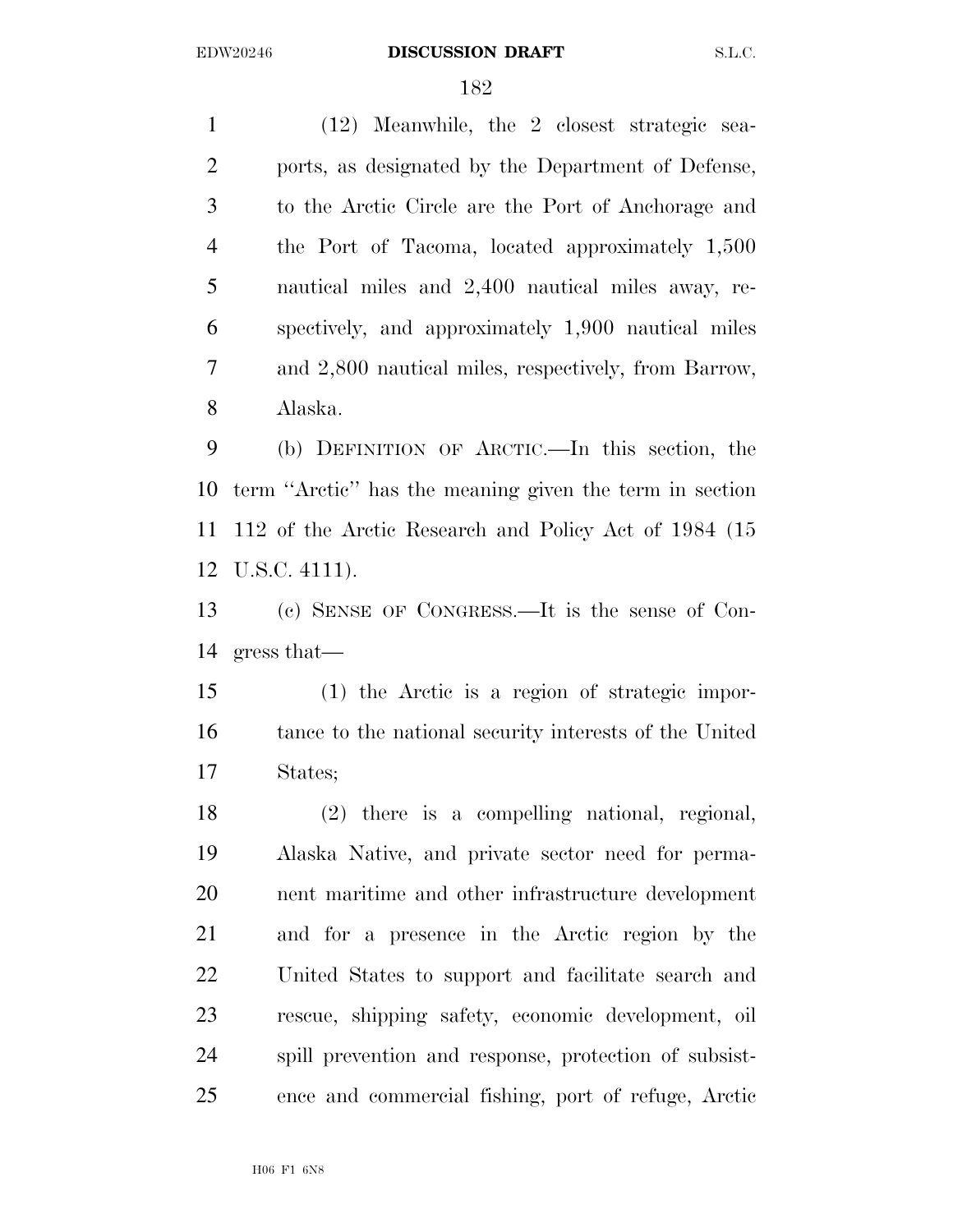#### EDW20246 **DISCUSSION DRAFT** S.L.C.

 research, and maritime law enforcement on the Ber- ing Sea, the Chukchi Sea, and the Arctic Ocean; and (3) it is in the national interest to enhance ex- isting and develop maritime and other infrastructure in the Arctic that would allow the Coast Guard and the Navy each to perform their respective statutory duties and functions on a more permanent basis with minimal mission interruption. (d) UNITED STATES ARCTIC DEEP DRAFT PORT.— The Secretary shall expedite the completion of the applica- ble decision document for the project for navigation, Arctic Deep Draft Port, Nome, Alaska. **SEC. 1207. NASSAU COUNTY BACK BAYS COASTAL STORM RISK MANAGEMENT.**  Section 1001(a) of the Water Resources Reform and Development Act of 2014 (33 U.S.C. 2282c(a)) shall not apply to the Nassau County Back Bays Costal Storm Risk Management feasibility study, authorized by the first sec-

 tion of the Act of June 15, 1955 (69 Stat. 132, chapter 140).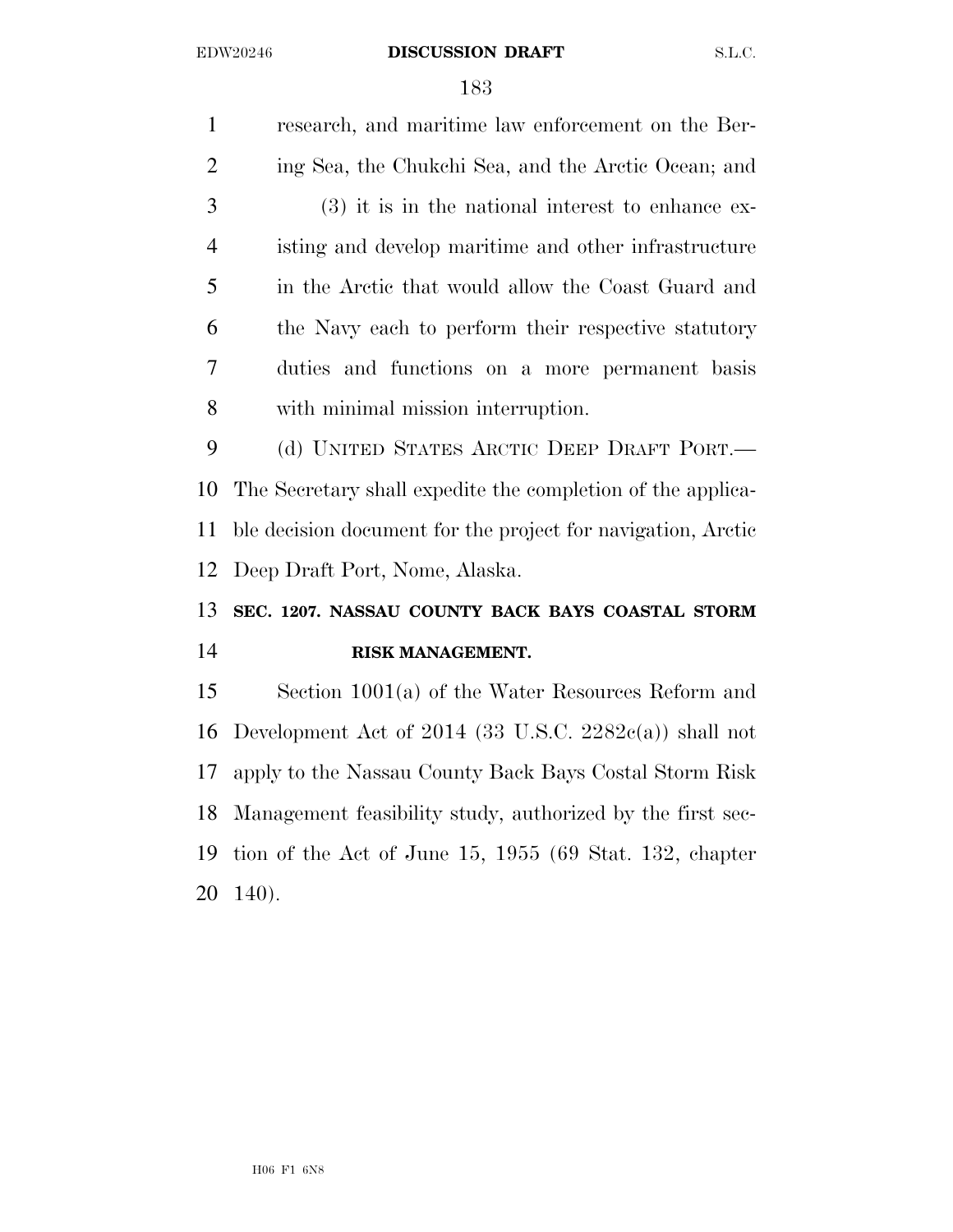# **Subtitle C—Deauthorizations, Modifications, and Related Pro-visions**

## **SEC. 1301. DEAUTHORIZATION OF WATCH HILL COVE, RHODE ISLAND AND CONNECTICUT.**

 The portion of the project for navigation, Pawcatuck River, Rhode Island and Connecticut, authorized by sec- tion 2 of the Act of March 2, 1945 (commonly known as the ''River and Harbor Act of 1945'') (59 Stat. 13), con- sisting of a 10-foot deep, 16-acre anchorage area in Watch Hill Cove is no longer authorized beginning on the date of enactment of this Act.

# **SEC. 1302. RUSH RIVER AND LOWER RUSH RIVER, NORTH DAKOTA.**

 (a) IN GENERAL.—The portion of the comprehensive plan for flood control and other purposes in the Red River of the North drainage basin, North Dakota, South Da- kota, and Minnesota, authorized by section 203 of the Flood Control Act of 1948 (62 Stat. 1177) and modified by section 204 of the Flood Control Act of 1950 (64 Stat. 176), consisting of clearing and rectification of the chan- nel from mile 28.3 near Amenia to the mouth of the Rush River, known as Cass County Drain No. 12, is no longer authorized beginning on the date of enactment of this Act.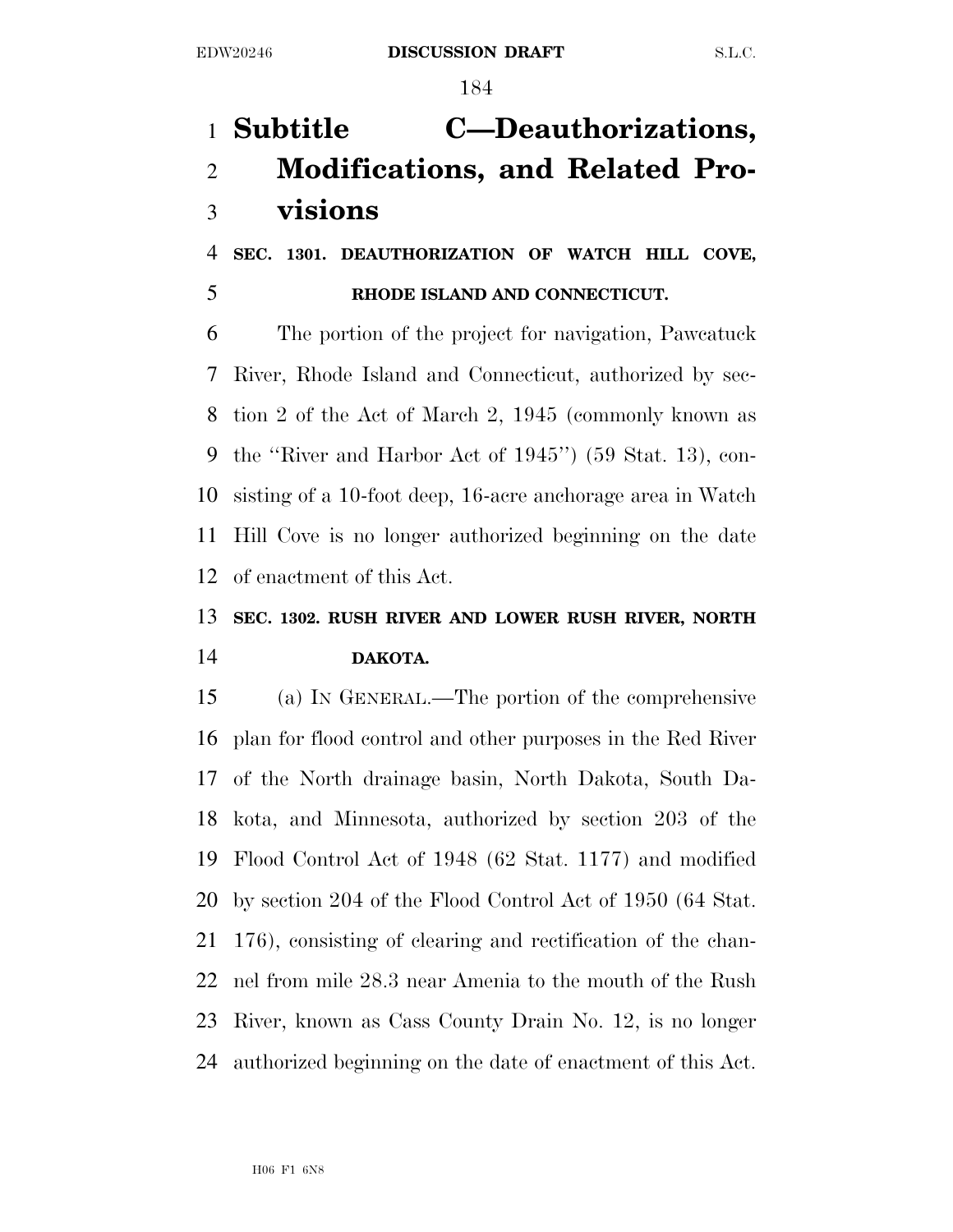(b) LOWER BRANCH RUSH RIVER.—The project for flood control, Lower Branch Rush River, North Dakota, carried out under section 205 of the Flood Control Act of 1948 (33 U.S.C. 701s), known as Cass County Drain No. 2, is no longer authorized beginning on the date of enactment of this Act.

# **SEC. 1303. WILLAMETTE FALLS LOCKS, WILLAMETTE RIVER, OREGON.**

 (a) IN GENERAL.—The Secretary is authorized to dispose of the project for navigation, Willamette Falls Locks, Willamette River, Oregon, authorized by the Act of June 25, 1910 (36 Stat. 664, chapter 382) (referred to in this section as the ''Willamette Falls Locks project''), subject to the conditions described in this section and in accordance with the report of the Director of Civil Works entitled ''Willamette Falls Locks, Willamette River, Or- egon, Section 216 Disposition Study with Integrated Envi-ronmental Assessment (Study)'' and dated July 11, 2019.

 (b) REPAIRS.—Before the disposal under subsection (a), the Secretary shall carry out repairs to address pri- mary seismic and safety risks in accordance with the rec- ommendations approved in the report referred to in that subsection

 (c) DEAUTHORIZATION.—On the completion of the repairs under subsection (b) and the requirements under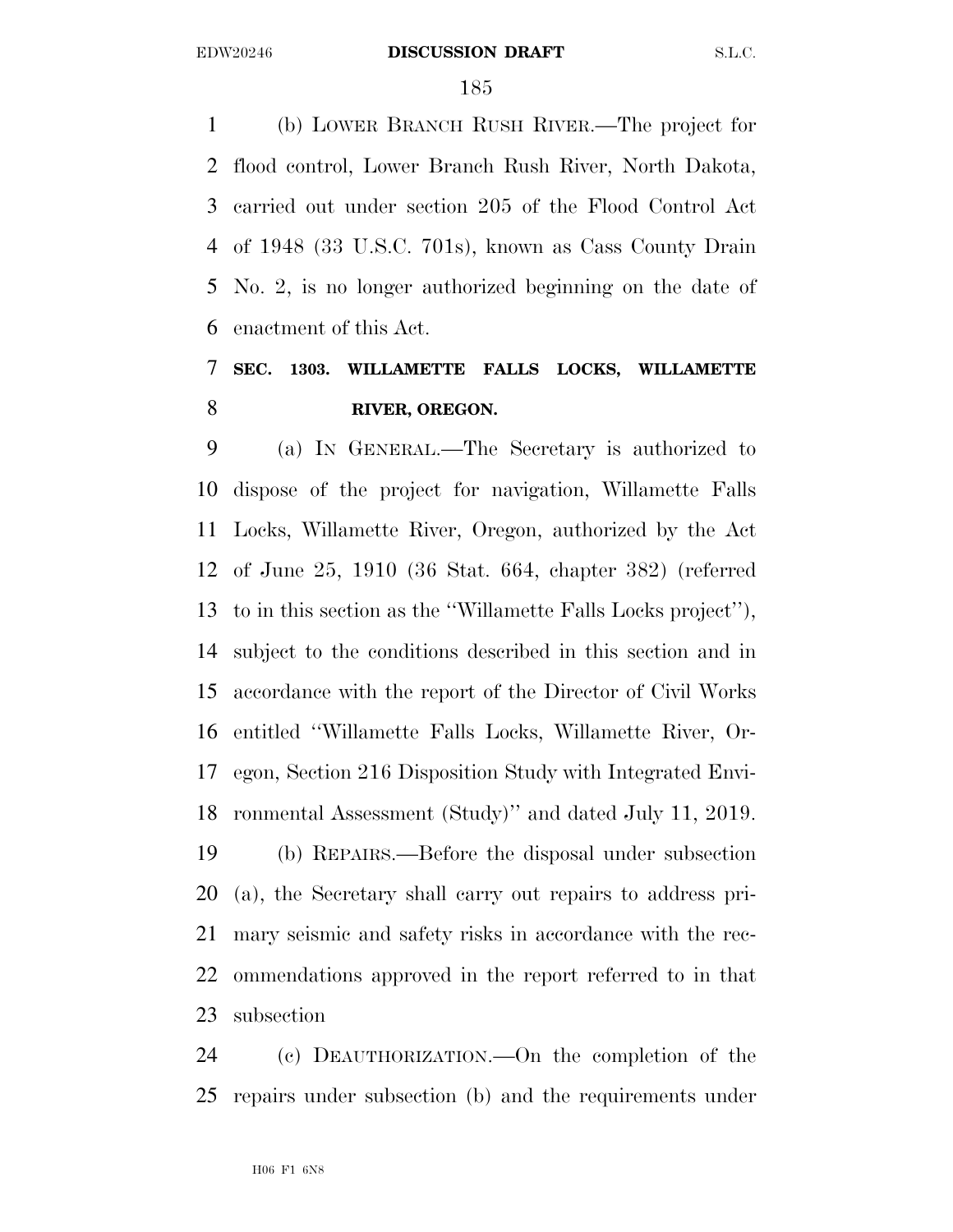#### EDW20246 **DISCUSSION DRAFT** S.L.C.

 subsection (d)(5), Willamette Falls Locks project shall no longer be authorized as a Federal project.

(d) CONVEYANCE.—

 (1) IN GENERAL.—Subject to the requirements of this subsection, the Secretary is authorized to convey to an entity to be named by the Willamette Falls Locks Commission or the State of Oregon, all right, title, and interest of the United States in and to any land in which the Federal Government has a property interest for the Willamette Falls Locks project, together with any improvements on the land.

 (2) QUITCLAIM DEED.—The Secretary shall convey the property and improvements described in paragraph (1) by quitclaim deed to the transferee identified under that paragraph under such terms and conditions as the Secretary determines to be ap- propriate to protect the interests of the United States, in accordance with applicable Federal and State law.

 (3) APPLICABILITY OF REAL PROPERTY SCREENING REQUIREMENTS.—Section 2696 of title 22 10, United States Code, shall not apply to the con-veyance under paragraph (1).

 (4) SUBJECT TO EXISTING EASEMENTS AND OTHER INTERESTS.—The conveyance of property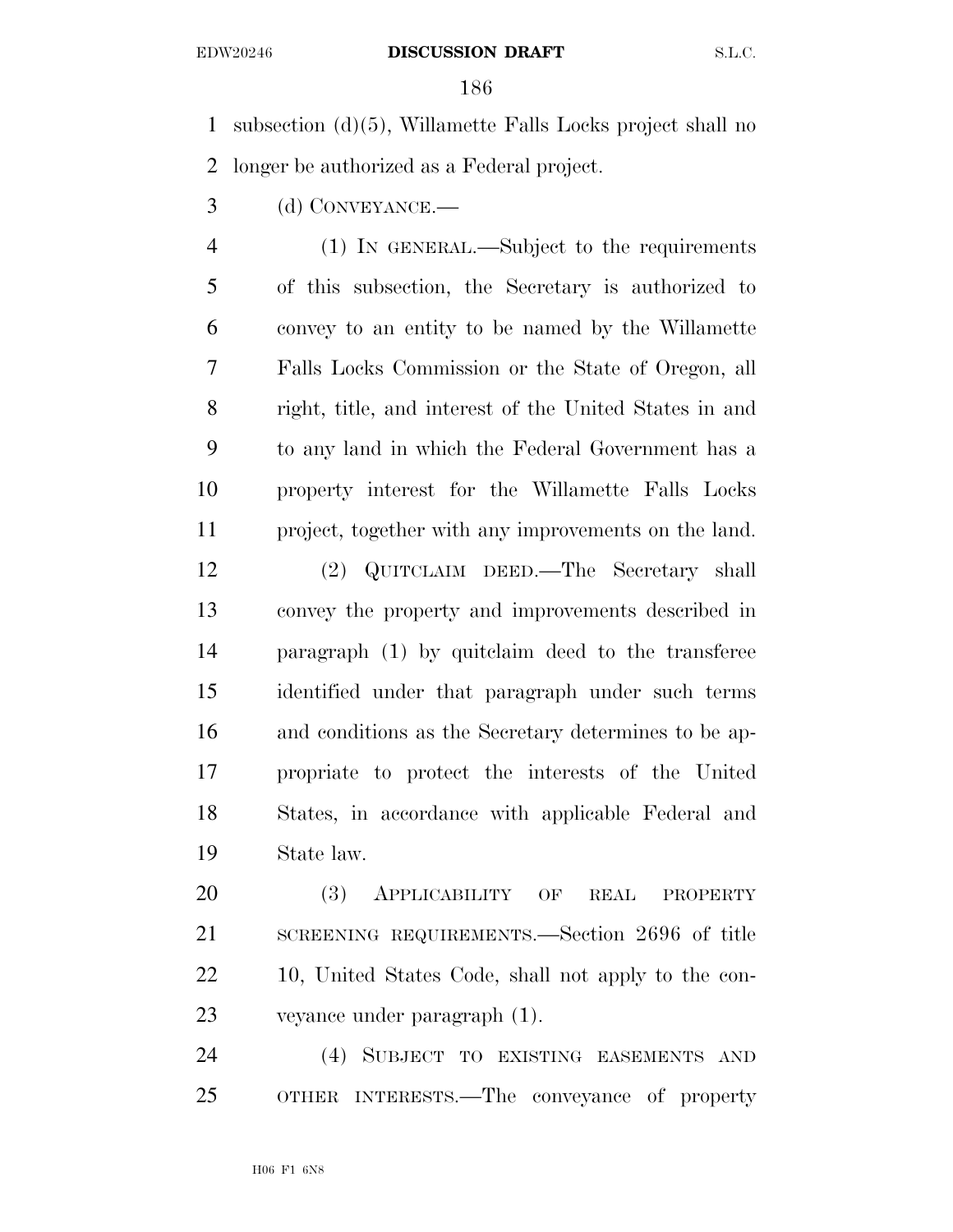and improvements under paragraph (1) shall be sub- ject to all existing deed reservations, easements, rights-of-way, and leases that are in effect as of the date of the conveyance. (5) REQUIREMENTS BEFORE CONVEYANCE.— (A) PERPETUAL ROAD EASEMENT.—Be- fore a conveyance under paragraph (1), the Secretary shall acquire a perpetual road ease- ment from the adjacent property owner for use of the access road. (B) ENVIRONMENTAL COMPLIANCE.—Be- fore a conveyance under paragraph (1)— (i) in accordance with the real estate report in Appendix A of the report referred to in subsection (a), the Secretary shall complete a Phase 1 Environmental Site Assessment pursuant to the Comprehensive Environmental Response, Compensation, and Liability Act of 1980 (42 U.S.C. 9601 et seq.); and 21 (ii) the Secretary shall satisfy all con- ditions set forth in the Phase 1 Site As- sessment for the Willamette Falls Locks project, including a Phase 2 Site Assess-ment, and any needed property restoration.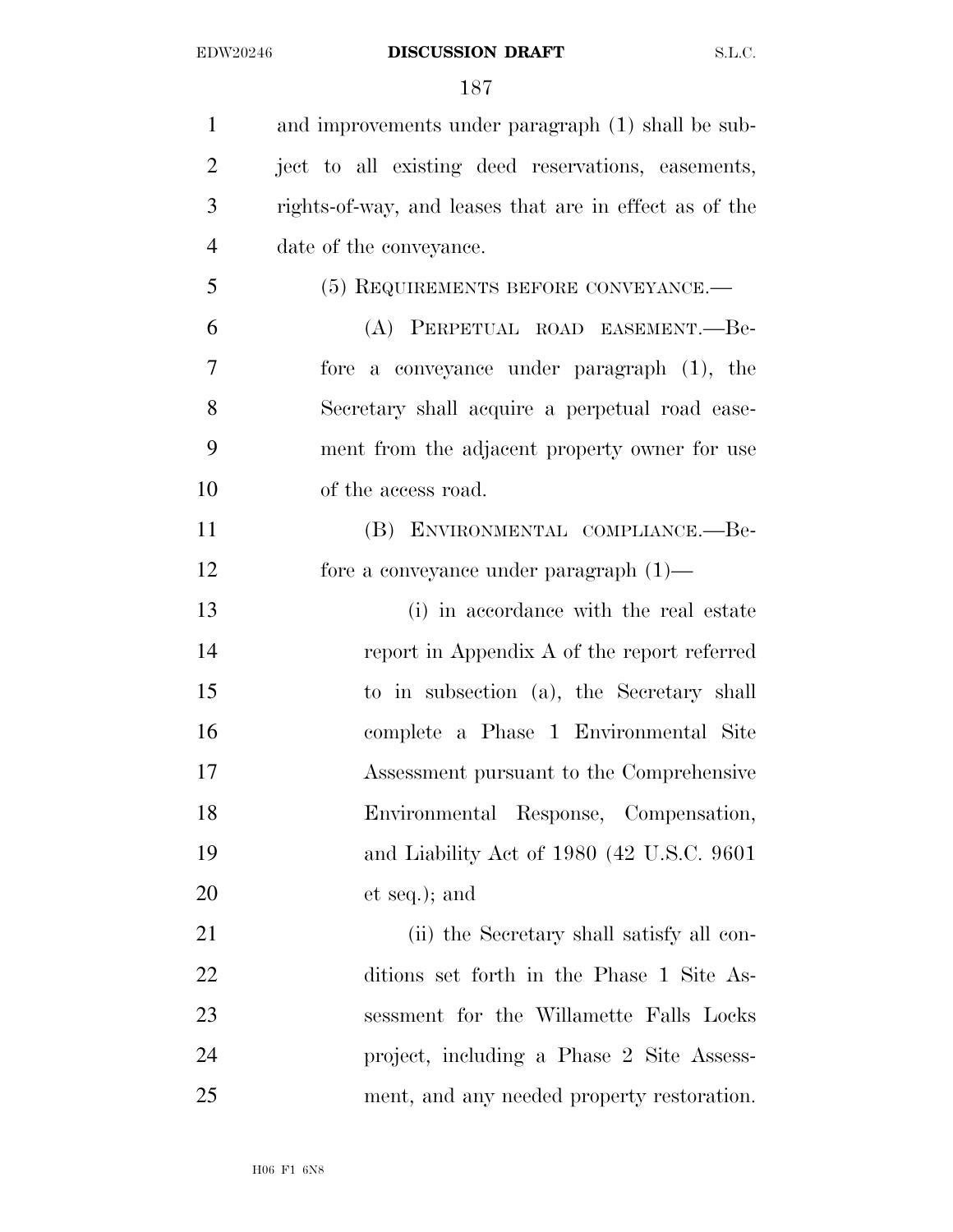(C) HISTORIC PRESERVATION.—Before a conveyance under paragraph (1), the Secretary shall comply with obligations of the Secretary under the Memorandum of Agreement with the Oregon State Historic Preservation Office and the Advisory Council on Historic Preservation and dated September 2016.

 (e) SAVINGS CLAUSE.—If the transferee under sub- section (d)(1) does not accept the conveyance under that subsection, the Secretary may dispose of the land and im- provements in which the Federal Government has a prop- erty interest for the Willamette Falls Locks project under subchapter III of chapter 5 of title 40, United States Code.

## **SEC. 1304. CAMDEN HARBOR, MAINE.**

 (a) IN GENERAL.—The portions of the project for navigation, Camden Harbor, Maine, described in sub- section (b) are no longer authorized beginning on the date of enactment of this Act.

 (b) PORTIONS DESCRIBED.—The portions referred to in subsection (a) are the following:

 (1) The portion of the 10-foot deep inner har- bor area, authorized by the first section of the Act of March 3, 1873 (17 Stat. 565, chapter 233), and the first section of the Act of August 11, 1888 (25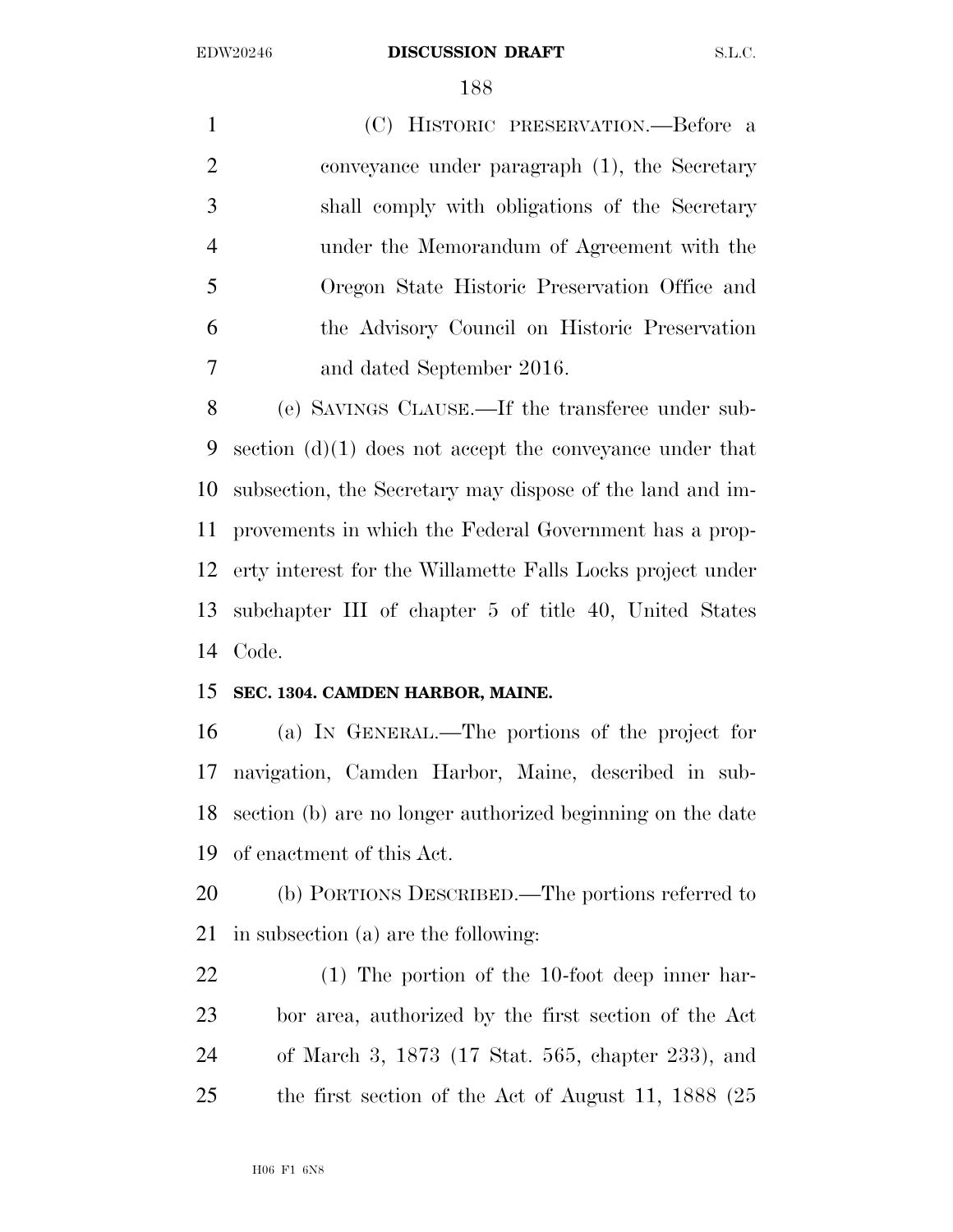| $\mathbf{1}$   | Stat. 400, chapter 860), approximately $50,621.75$   |
|----------------|------------------------------------------------------|
| $\overline{2}$ | square feet in area—                                 |
| 3              | (A) starting at a point with coordinates             |
| $\overline{4}$ | N197,640.07, E837,851.71;                            |
| 5              | (B) thence running $S84^{\circ}43'$ 23.94"W          |
| 6              | about 381.51 feet to a point with coordinates        |
| $\tau$         | N197,604.98, E837,471.82;                            |
| 8              | (C) thence running $N43^{\circ}47'51.43''W$ about    |
| 9              | 270.26 feet to a point with coordinates              |
| 10             | N197,800.05, E837,284.77;                            |
| 11             | (D) thence running $S59°02'$ 26.62"E                 |
| 12             | about 219.18 feet to a point with coordinates        |
| 13             | N197,687.30, E837,472.72;                            |
| 14             | (E) thence running $S81°50'$ 09.76"E about           |
| 15             | 144.70 feet to a point with coordinates              |
| 16             | N197,666.75, E837,615.96;                            |
| 17             | (F) thence running $N57°27'$ 07.42"E                 |
| 18             | about 317.32 feet to a point with coordinates        |
| 19             | N197,866.52, E837,928.96; and                        |
| 20             | running $S18°50'$ 04.48"W<br>$(G)$ thence            |
| 21             | about 239.27 feet to the point described in sub-     |
| 22             | paragraph $(A)$ .                                    |
| 23             | $(2)$ The portion of the 14-foot deep outer har-     |
| 24             | bor area, authorized by the first section of the Act |
| 25             | of August 11, 1888 (25 Stat. 400, chapter 860),      |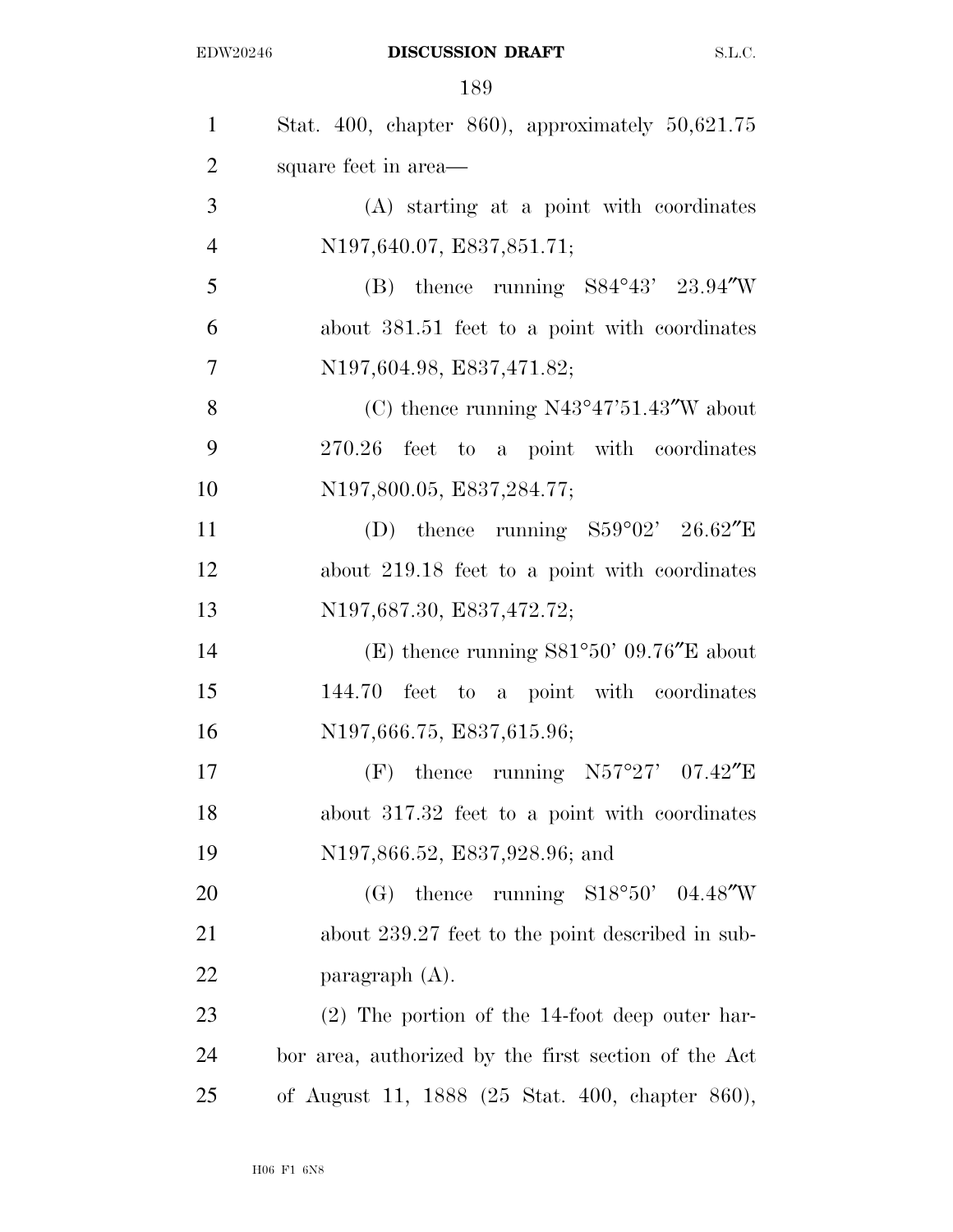| $\mathbf{1}$   | and the first section of the Act of June 13, 1902 |
|----------------|---------------------------------------------------|
| $\overline{2}$ | (32 Stat. 331, chapter 1079), approximately       |
| 3              | $222,015.94$ square feet in area—                 |
| $\overline{4}$ | (A) starting at a point with coordinates          |
| 5              | N197,640.07, E837,851.71;                         |
| 6              | (B) thence running $N18°50'04.48''E$ about        |
| $\overline{7}$ | 239.27 feet to a point with coordinates           |
| 8              | N197,866.53, E837,928.96;                         |
| 9              | (C) thence running $N58°28'$ 51.05"E              |
| 10             | about 308.48 feet to a point with coordinates     |
| 11             | N198,027.79, E838,191.93;                         |
| 12             | (D) thence running $N84^{\circ}20'$ 01.88"E       |
| 13             | about 370.06 feet to a point with coordinates     |
| 14             | N198,064.33, E838,560.18;                         |
| 15             | (E) thence running $S05°32'$ 03.42"E about        |
| 16             | 357.31 feet to a point with coordinates           |
| 17             | N197,708.68, E838,594.64; and                     |
| 18             | (F) thence running $S84^{\circ}43'$ 23.94"W       |
| 19             | about 746.08 feet to the point described in sub-  |
| 20             | paragraph $(A)$ .                                 |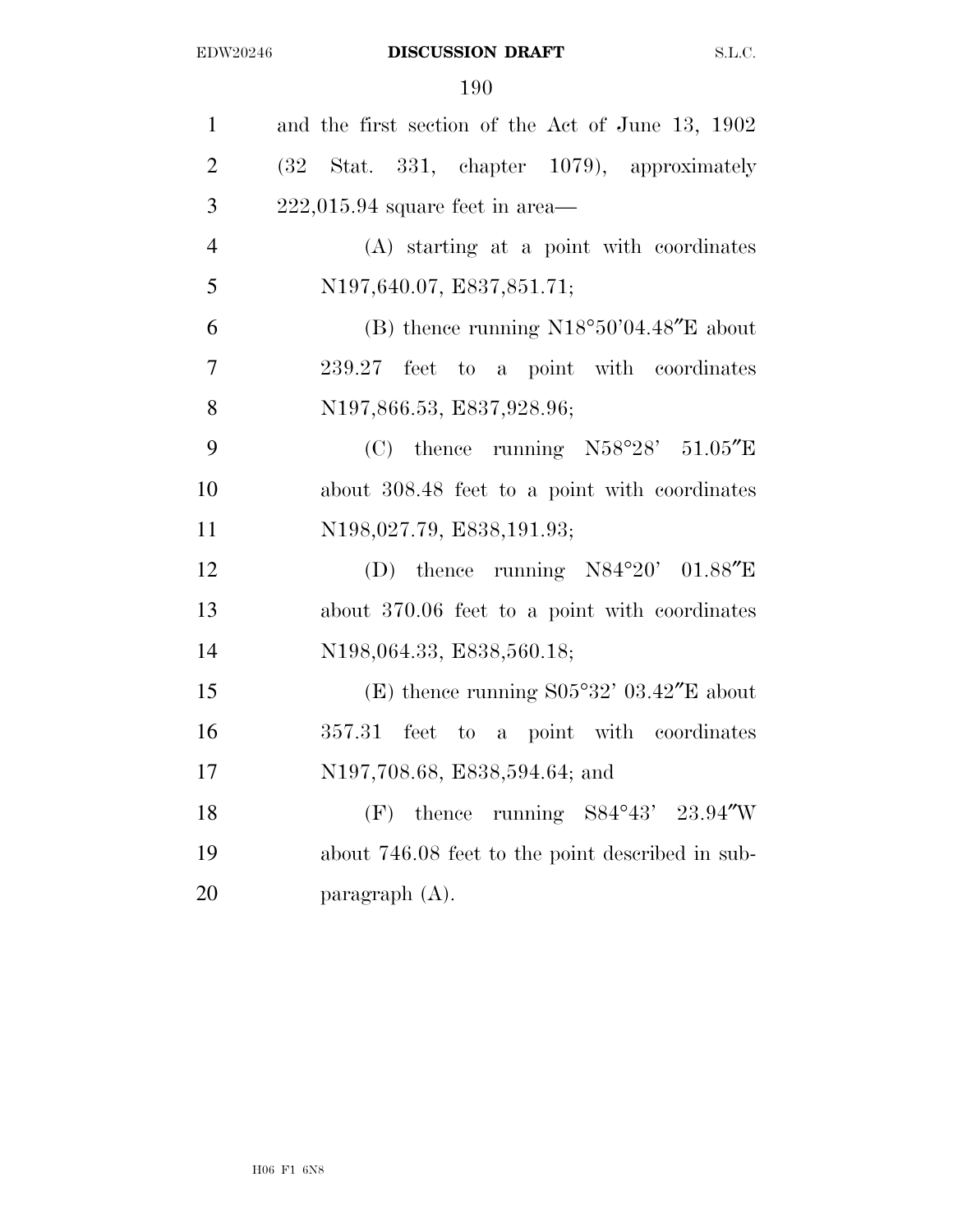|               |  | 1 SEC. 1305. DEAUTHORIZATION OF FLOOD CONTROL |
|---------------|--|-----------------------------------------------|
|               |  | PROJECT FOR TAYLOR CREEK RESERVOIR            |
| $\mathcal{R}$ |  | AND LEVEE L-73, UPPER ST. JOHNS RIVER         |
|               |  | BASIN, CENTRAL AND SOUTHERN FLORIDA.          |

 The portions of the project for flood control and other purposes, Central and Southern Florida, authorized by section 203 of the Flood Control Act of 1948 (62 Stat. 1176), consisting of the Taylor Creek Reservoir and Levee L–73 within the Upper St. Johns River Basin, Florida, are no longer authorized beginning on the date of enact-ment of this Act.

# **SEC. 1306. NEW LONDON HARBOR WATERFRONT CHANNEL, CONNECTICUT.**

 (a) IN GENERAL.—The portion of the project for navigation, New London Harbor, Connecticut, 23-foot Waterfront Channel, authorized by the first section of the Act of June 13, 1902 (32 Stat. 333, chapter 1079), de- scribed in subsection (b) is no longer authorized beginning on the date of enactment of this Act.

 (b) AREA DESCRIBED.—The area referred to in sub- section (a) is generally the portion between and around the 2 piers at State Pier New London, specifically the area—

 (1) beginning at a point N691263.78, E1181259.26;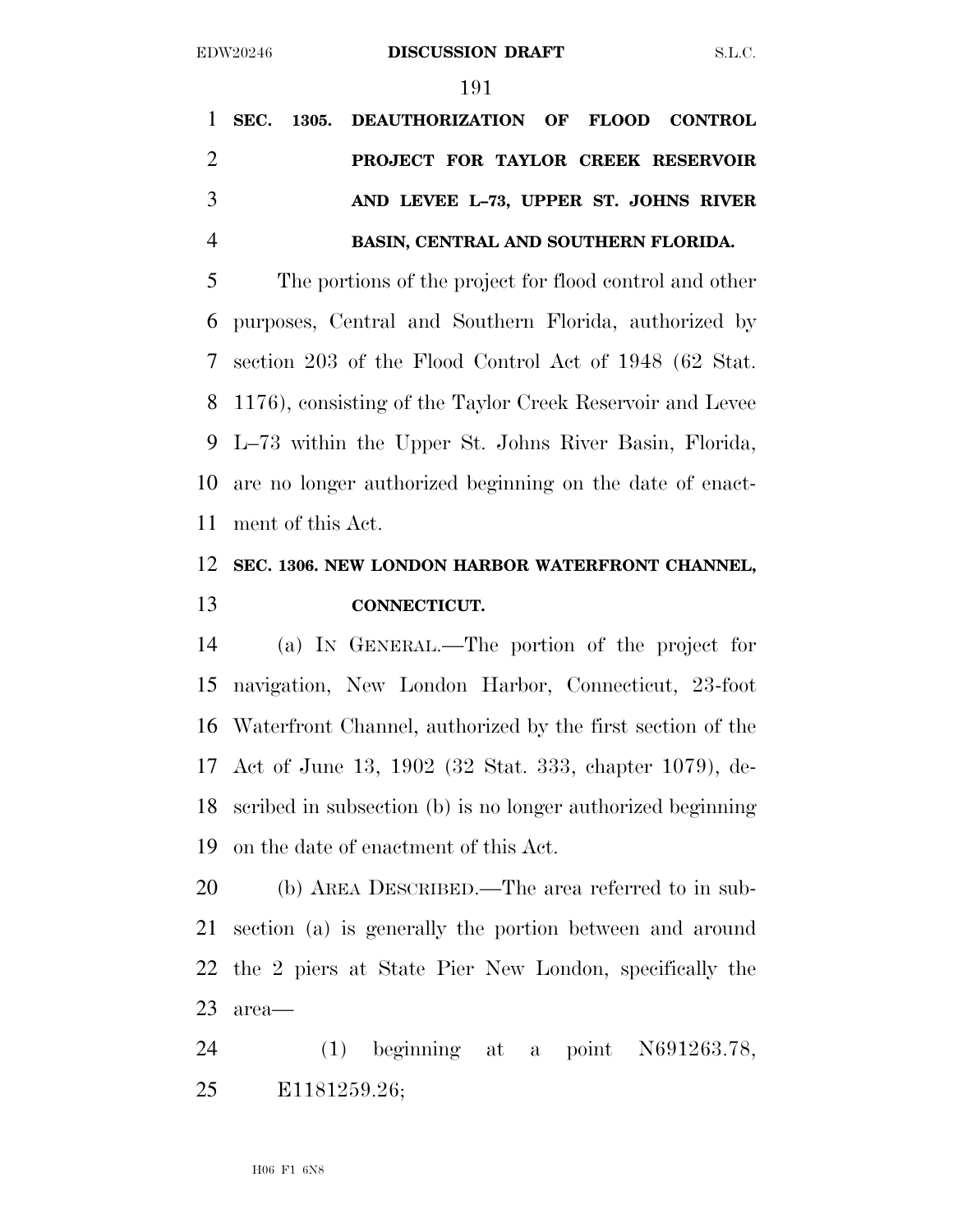| $\mathbf{1}$   | (2) running N $35^{\circ}01'50.75''$ W about $955.59$      |
|----------------|------------------------------------------------------------|
| $\overline{2}$ | feet to a point N692046.26, E1180710.74;                   |
| 3              | (3) running N $54^{\circ}58'06.78''$ E about 100.00        |
| $\overline{4}$ | feet to a point N692103.66, E1180792.62;                   |
| 5              | (4) running S $35^{\circ}01'50.75''$ E about 989.8 feet    |
| 6              | to a point N691293.17, E1181360.78; and                    |
| 7              | (5) running S $73^{\circ}51'15.45''$ W about $105.69$      |
| 8              | feet to the point described in paragraph (1).              |
| 9              | SEC. 1307. NO DEAUTHORIZATION OF CERTAIN PROJECTS.         |
| 10             | Notwithstanding any other provision of law, during         |
| 11             | the period ending on September 30, 2024, an environ-       |
| 12             | mental infrastructure assistance project or program of the |
| 13             | Corps of Engineers shall not be deauthorized.              |
| 14             | SEC. 1308. COMPREHENSIVE EVERGLADES RESTORATION            |
| 15             | PLAN.                                                      |
| 16             | Notwithstanding any other provision of law, a project      |
| 17             | or separable element of a project under the Comprehensive  |
| 18             | Everglades Restoration Plan authorized by section 601 of   |
| 19             | the Water Resources Development Act of 2000 (114 Stat.     |
| 20             | 2680) shall not be deauthorized prior to December 31,      |
| 21             | 2030.                                                      |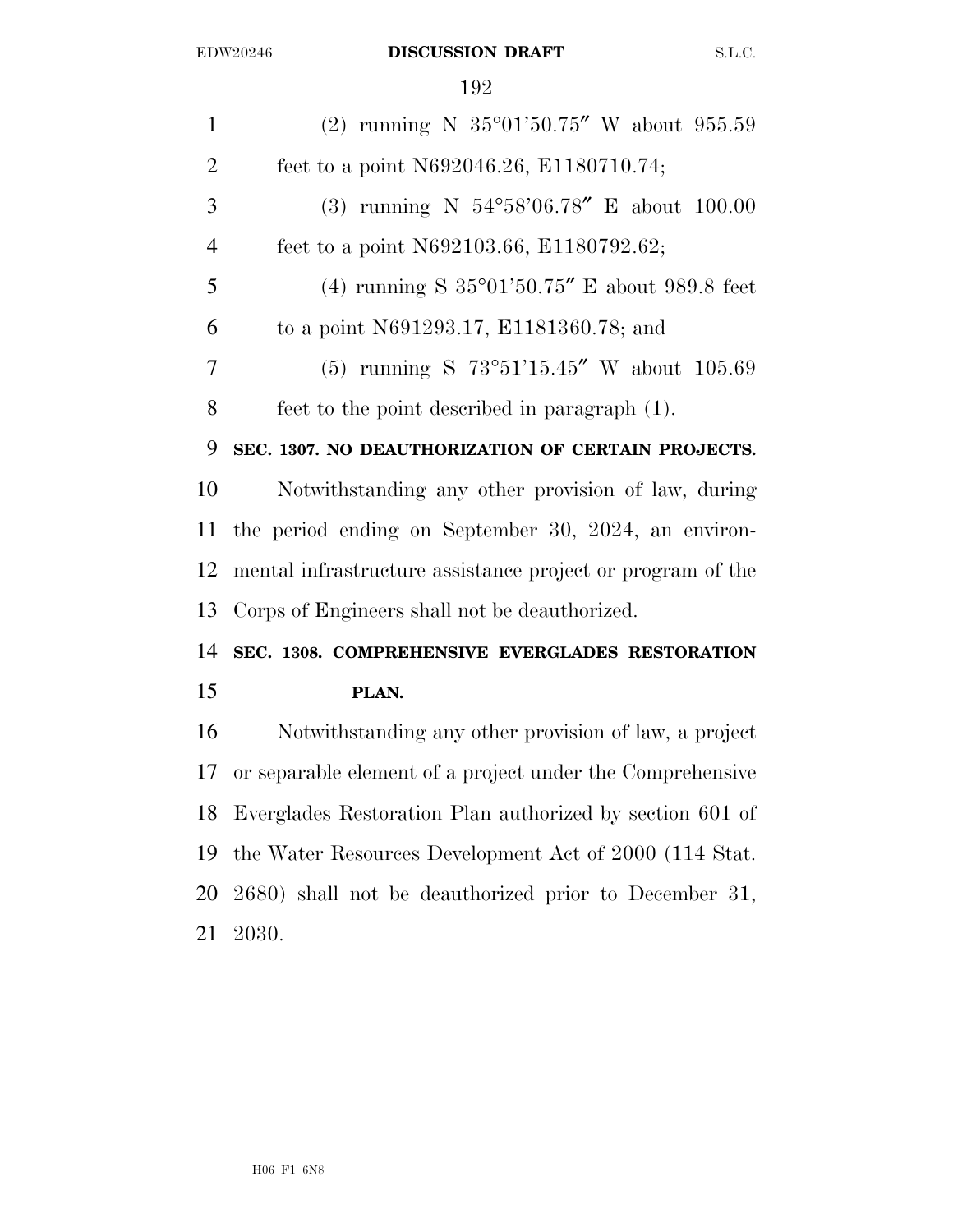# 1 **Subtitle D—Water Resources**  2 **Infrastructure**

## 3 **SEC. 1401. PROJECT AUTHORIZATIONS.**

 The following projects for water resources develop- ment and conservation and other purposes, as identified in the report entitled ''Report to Congress on Future Water Resources Development'' submitted to Congress on or after June 3, 2019, pursuant to section 7001 of the Water Resources Reform and Development Act of 2014 (33 U.S.C. 2282d) or otherwise reviewed by Congress, are authorized to be carried out by the Secretary substantially in accordance with the plans, and subject to the condi- tions, described in the respective reports designated in this section:

15 (1) ECOSYSTEM RESTORATION.—

| <b>State</b>       | <b>B.</b> Name                                                                                     | C. Date of<br>Report of<br>Chief of<br><b>Engineers</b><br>or Direc-<br>tor of<br>Civil<br>Works | <b>D. Estimated Costs</b>                                                    |
|--------------------|----------------------------------------------------------------------------------------------------|--------------------------------------------------------------------------------------------------|------------------------------------------------------------------------------|
| 1. MD              | Anacostia River,<br>Prince George's<br>County                                                      | December<br>19, 2018                                                                             | Federal: \$23,171,000<br>Non-Federal: \$12,476,000<br>Total: \$35,647,000    |
| $2. \, \mathrm{H}$ | Great Lakes and<br><i>Mississippi</i><br>River Interbasin<br>Study–Brandon<br>Road, Will<br>County | May 23,<br>2019                                                                                  | Federal: \$647,478,000<br>Non-Federal: \$215,826,000<br>Total: \$863,304,000 |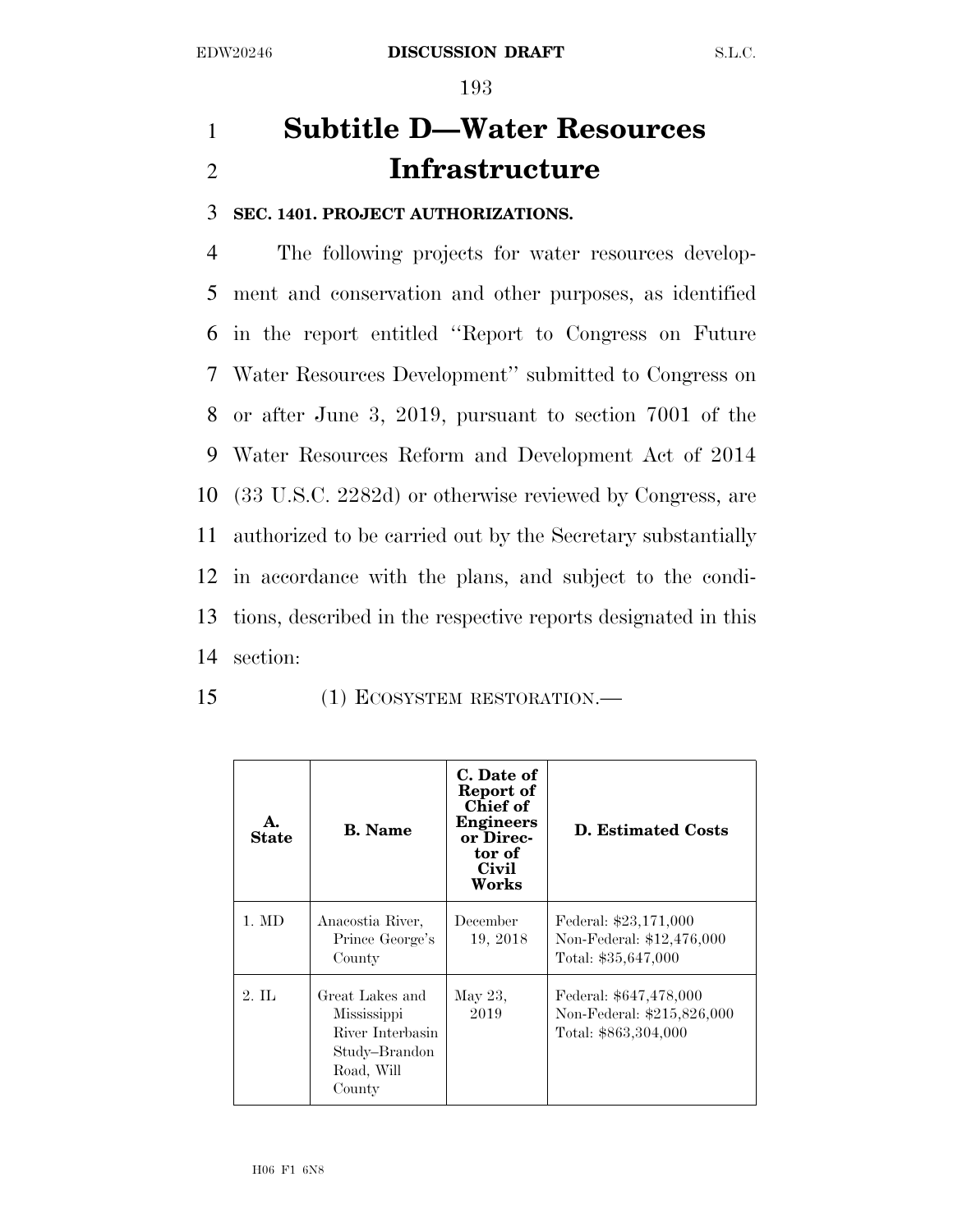| A.<br><b>State</b> | <b>B.</b> Name                                                              | C. Date of<br>Report of<br><b>Chief</b> of<br><b>Engineers</b><br>or Direc-<br>tor of<br>Civil<br>Works | <b>D. Estimated Costs</b>                                                    |
|--------------------|-----------------------------------------------------------------------------|---------------------------------------------------------------------------------------------------------|------------------------------------------------------------------------------|
| 3. CO              | South Platte<br>River and Trib-<br>utaries, Adams<br>and Denver<br>Counties | July 29,<br>2019                                                                                        | Federal: \$334,412,000<br>Non-Federal: \$200,406,000<br>Total: \$534,818,000 |
| $4. \text{MO}$     | St. Louis River-<br>front-Mera-<br>mec River<br>Basin                       | November 1,<br>2019                                                                                     | Federal: \$60,124,000<br>Non-Federal: \$32,375,000<br>Total: \$92,499,000    |
| 5. CA              | Delta Islands and<br>Levees                                                 | December<br>18, 2018                                                                                    | Federal: \$16,746,395<br>Non-Federal: \$9,016,736<br>Total: \$25,763,131     |
| 6. CA              | Yuba River                                                                  | June 20,<br>2019                                                                                        | Federal: \$65,014,326<br>Non-Federal: \$35,008,268<br>Total: \$100,022,594   |
| 7. NM              | Sandia Pueblo to<br>Isleta Pueblo                                           | August 5,<br>2019                                                                                       | Federal: \$16,163,000<br>Non-Federal: \$8,703,000<br>Total: \$24,866,000     |
| 8. TX              | Jefferson County                                                            | September<br>12, 2019                                                                                   | Federal: \$37,615,000<br>Non-Federal: \$20,254,000<br>Total: \$57,869,000    |
| 9. FL              | Loxahatchee River<br>Watershed                                              | April 8,<br>2020                                                                                        | Federal: \$372,232,000<br>Non-Federal: \$368,528,000<br>Total: \$740,760,000 |

## 1 (2) FLOOD RISK MANAGEMENT.—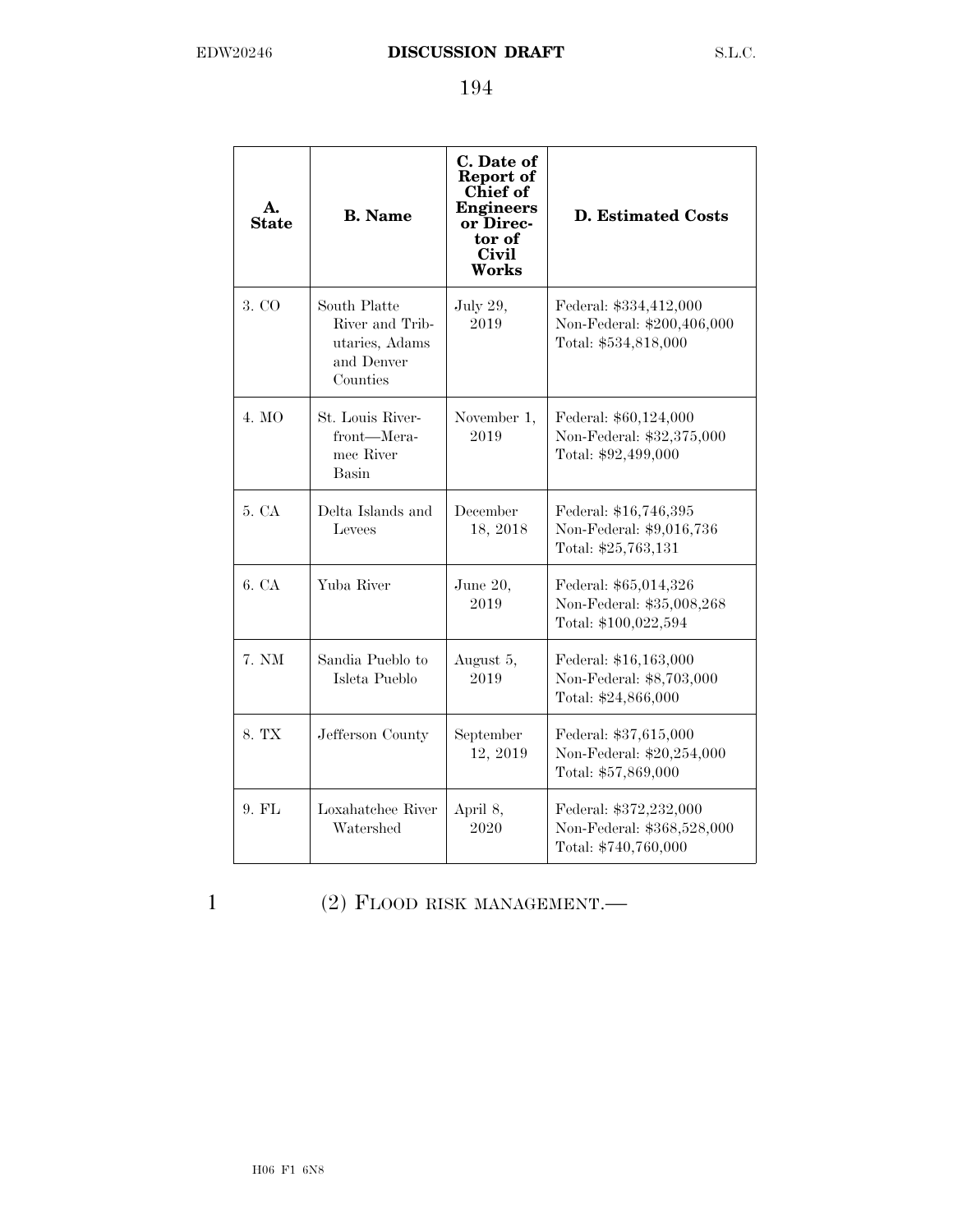| A.<br><b>State</b> | <b>B.</b> Name                                                                                                         | C. Date of<br>Report of<br>Chief of<br><b>Engineers</b> | D. Estimated Costs                                                           |
|--------------------|------------------------------------------------------------------------------------------------------------------------|---------------------------------------------------------|------------------------------------------------------------------------------|
| 1. ND              | Souris River<br>Basin,<br>Bottineau,<br>McHenry,<br>Renville, and<br>Ward Counties                                     | April 16,<br>2019                                       | Federal: \$58,041,750<br>Non-Federal: \$31,253,250<br>Total: \$89,295,000    |
| 2. AZ              | Little Colorado<br>River at Wins-<br>low, Navajo<br>County                                                             | December<br>14, 2018                                    | Federal: \$52,462,000<br>Non-Federal: \$28,249,000<br>Total: \$80,711,000    |
| 3. NM              | Middle Rio<br>Grande floor<br>protection,<br>Bernalillo to<br>Belen, New<br>Mexico, at Al-<br>buquerque, New<br>Mexico | March 13,<br>2020                                       | Federal: \$190,538,000<br>Non-Federal: \$102,598,000<br>Total: \$293,136,000 |

| I |  |
|---|--|
|   |  |
|   |  |
|   |  |

## 1 (3) HURRICANE AND STORM DAMAGE RISK RE-

## 2 DUCTION.—

| A.<br><b>State</b> | <b>B.</b> Name                                                                                       | C. Date of<br>Report of<br>Chief of<br><b>Engineers</b> | D. Estimated Costs                                                             |
|--------------------|------------------------------------------------------------------------------------------------------|---------------------------------------------------------|--------------------------------------------------------------------------------|
| 1. NY              | East Rockaway<br>Inlet to Rock-<br>away Inlet and<br>Jamaica Bay<br>Reformulation,<br>Atlantic Coast | August 22,<br>2019                                      | Federal: \$793,966,000<br>Non-Federal: \$189,763,000<br>Total: \$983,729,000   |
| 2. RI              | Paweatuck River                                                                                      | December<br>19, 2018                                    | Federal: \$37,848,000<br>Non-Federal: \$20,379,000<br>Total: \$58,227,000      |
| 3. VA              | Norfolk Coastal<br>Storm Risk<br>Management                                                          | February 5,<br>2019                                     | Federal: \$909,040,000<br>Non-Federal: \$489,480,000<br>Total: \$1,398,520,000 |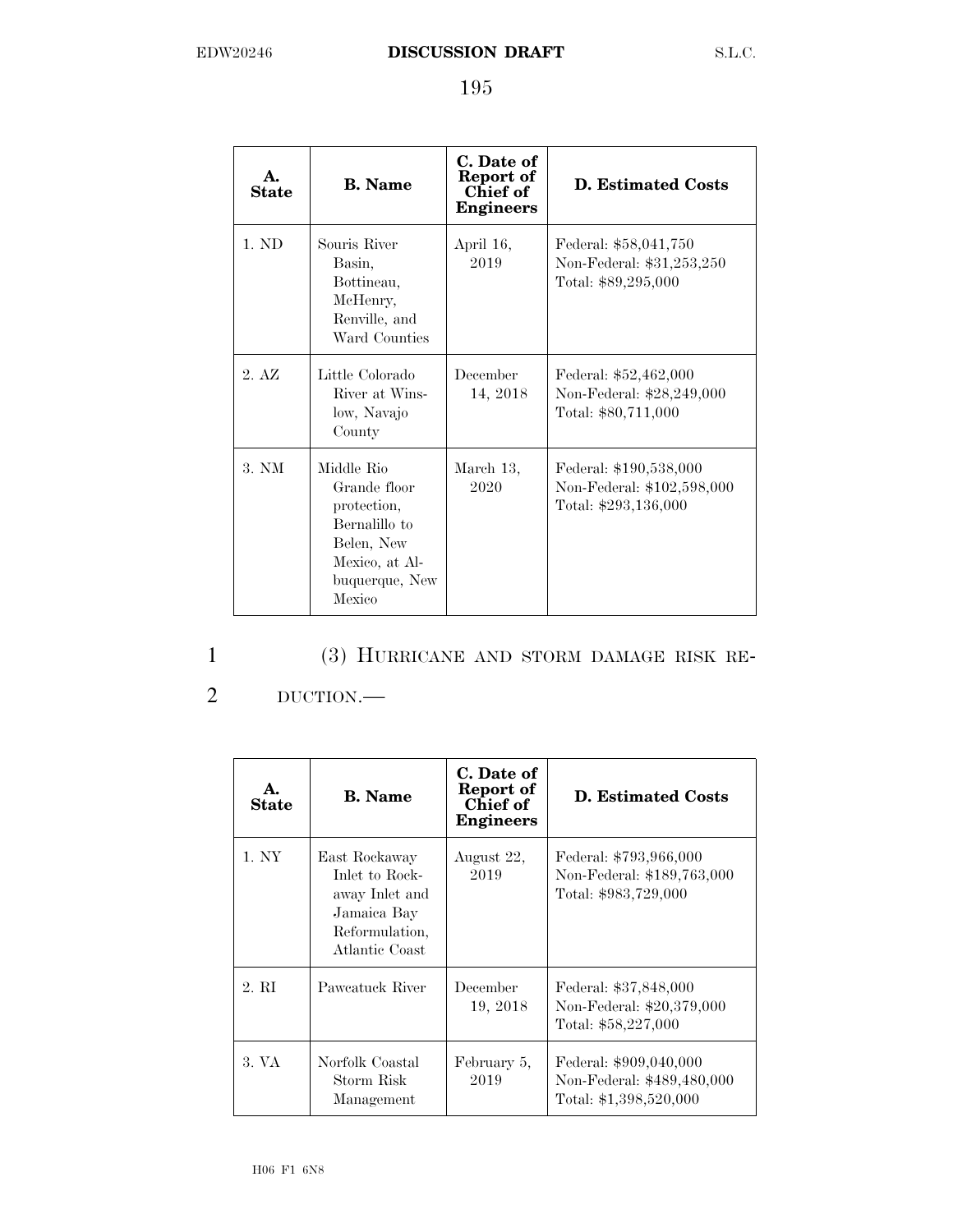| А.<br><b>State</b> | <b>B.</b> Name                                      | C. Date of<br>Report of<br>Chief of<br><b>Engineers</b> | <b>D. Estimated Costs</b>                                                                                                                                                                                                               |
|--------------------|-----------------------------------------------------|---------------------------------------------------------|-----------------------------------------------------------------------------------------------------------------------------------------------------------------------------------------------------------------------------------------|
| 4. NY              | Hashamomuck<br>Cove                                 | December 9,<br>2019                                     | Initial Federal: \$11,549,000<br>Initial Non-Federal:<br>\$6,218,000<br>Initial Total: \$17,767,000<br>Renourishment Federal:<br>\$23,481,500<br>Renourishment Non-Federal:<br>\$23,481,500<br>Renourishment Total:<br>\$46,963,000     |
| 5. DE              | Delaware River<br>Dredged Mate-<br>rial Utilization | March 6,<br>2020                                        | Initial Federal: $$53,220,000$<br>Initial Non-Federal:<br>\$28,660,000<br>Initial Total: \$81,880,000<br>Renourishment Federal:<br>\$116,380,000<br>Renourishment Non-Federal<br>\$116,380,000<br>Renourishment Total:<br>\$232,760,000 |

## 1 (4) NAVIGATION.—

| A.<br>State | <b>B.</b> Name                                                                              | C. Date of<br>Report of<br>Chief of<br><b>Engineers</b> | <b>D. Estimated Costs</b>                                                                                                                                  |
|-------------|---------------------------------------------------------------------------------------------|---------------------------------------------------------|------------------------------------------------------------------------------------------------------------------------------------------------------------|
| 1.AK        | Unalaska, Dutch<br>Harbor Chan-<br>nels                                                     | February 7,<br>2020                                     | Federal: \$26,202,750<br>Non-Federal: \$8,734,000<br>Total: \$34,937,000                                                                                   |
| 2. TX       | Gulf Intracoastal<br>Waterway,<br>Brazos River<br>Floodgates and<br>Colorado River<br>Locks | October 23,<br>2019                                     | Total: \$409,777,000 (to be<br>derived 65 percent from<br>the general fund of the<br>Treasury and 35 percent<br>from the Inland Water-<br>ways Trust Fund) |
| 3. TX       | Matagorda Ship<br>Channel Im-<br>provement<br>Project, Port<br>Lavaca                       | November<br>15, 2019                                    | Federal: \$138,660,000<br>Non-Federal: \$79,664,000<br>Total: \$218,324,000                                                                                |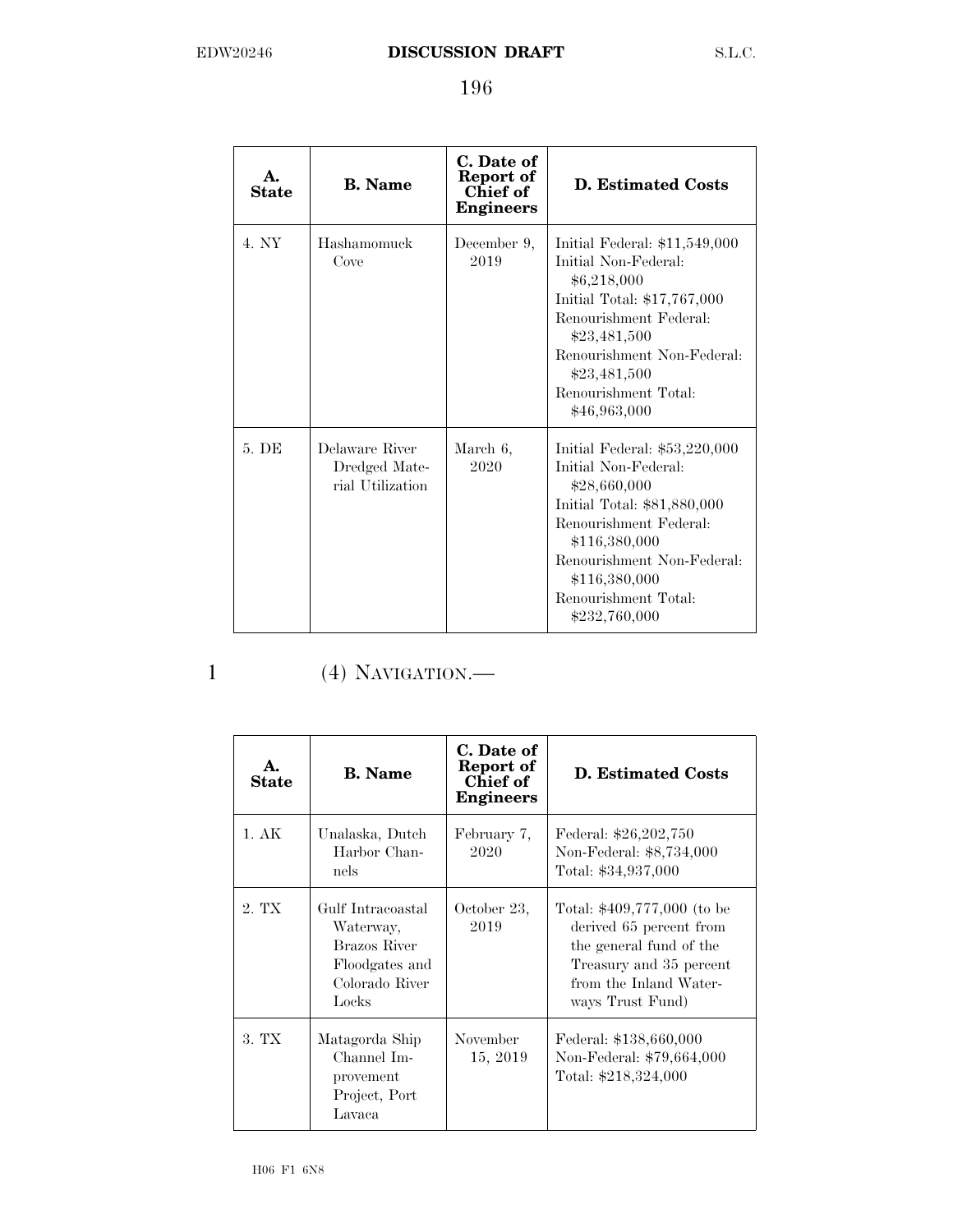| $\mathbf{1}$   | SEC. | 1402.                        | <b>EXPEDITED</b>                 | <b>COMPLETION</b>                                    | OF | <b>CERTAIN</b> |
|----------------|------|------------------------------|----------------------------------|------------------------------------------------------|----|----------------|
| $\overline{2}$ |      |                              | PROJECTS.                        |                                                      |    |                |
| 3              |      |                              |                                  | The Secretary shall provide priority funding for and |    |                |
| $\overline{4}$ |      |                              |                                  | expedite the completion of the following projects:   |    |                |
| 5              |      |                              |                                  | (1) The project for ecosystem restoration, Caño      |    |                |
| 6              |      |                              |                                  | Martín Peña, Puerto Rico, as authorized by section   |    |                |
| 7              |      |                              |                                  | 5127 of the Water Resources Development Act of       |    |                |
| 8              |      |                              | 2007 (121 Stat. 1242).           |                                                      |    |                |
| 9              |      |                              |                                  | (2) The project for navigation for Portsmouth        |    |                |
| 10             |      |                              |                                  | Harbor and the Piscataqua River, Maine and New       |    |                |
| 11             |      |                              |                                  | Hampshire, authorized by section 101 of the River    |    |                |
| 12             |      |                              |                                  | and Harbor Act of 1962 (76 Stat. 1173).              |    |                |
| 13             |      |                              |                                  | (3) The project for flood risk management, Rio       |    |                |
| 14             |      |                              | de Flag, Arizona.                |                                                      |    |                |
| 15             |      |                              |                                  | (4) The project for flood risk management,           |    |                |
| 16             |      |                              |                                  | East Hartford Levee System, Connecticut.             |    |                |
| 17             |      |                              |                                  | (5) The project for flood risk management,           |    |                |
| 18             |      |                              |                                  | Hartford Levee System, Connecticut.                  |    |                |
| 19             |      |                              |                                  | (6) The project for navigation, Guilford Harbor      |    |                |
| 20             |      |                              | and Sluice Channel, Connecticut. |                                                      |    |                |
| 21             |      |                              |                                  | (7) Phase 5 of the Bluestone Dam Project Re-         |    |                |
| 22             |      |                              | mediation, West Virginia.        |                                                      |    |                |
| 23             |      |                              |                                  | (8) The project for water supply and ecosystem       |    |                |
| 24             |      |                              |                                  | restoration, Howard Hanson Dam, Washington, au-      |    |                |
| 25             |      |                              |                                  | thorized by section $101(b)(15)$ of the Water Re-    |    |                |
| 26             |      |                              |                                  | sources Development Act of 1999 (113 Stat. 281).     |    |                |
|                |      | ${\rm H06\,$ F1 ${\rm\,6N8}$ |                                  |                                                      |    |                |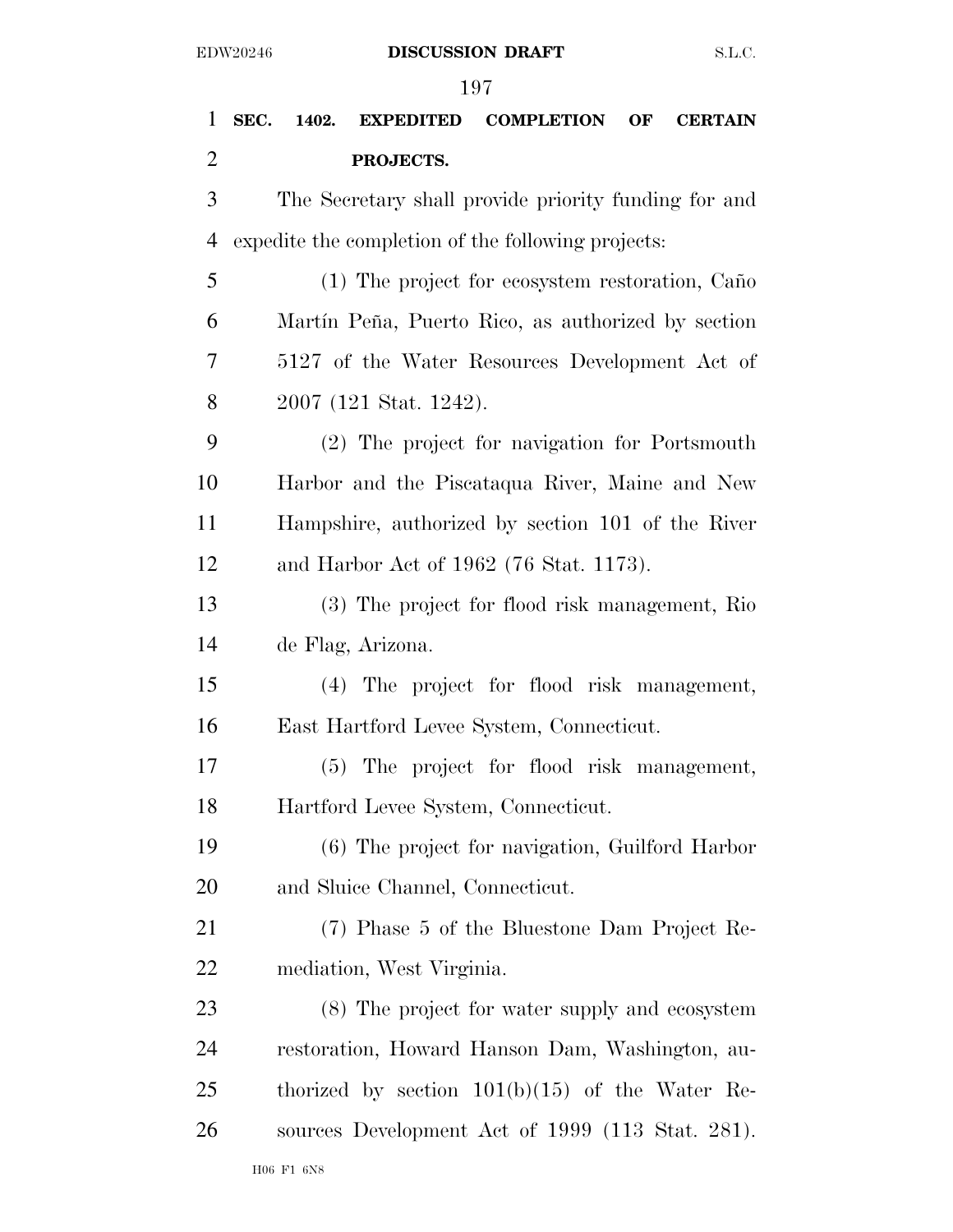|                | ⊥ச⊖                                                          |
|----------------|--------------------------------------------------------------|
| $\mathbf{1}$   | (9) The project for ecosystem restoration,                   |
| $\overline{2}$ | Puget Sound, Washington, authorized by section               |
| 3              | 209 of the Flood Control Act of 1962 (76 Stat.               |
| $\overline{4}$ | 1197).                                                       |
| 5              | (10) The project for navigation, Tacoma Har-                 |
| 6              | bor, Washington.                                             |
| $\overline{7}$ | (11) The project for water storage, Halligan                 |
| 8              | Dam, Colorado.                                               |
| 9              | (12) The project for construction of tribal hous-            |
| 10             | ing authorized by title IV of Public Law 100–581             |
| 11             | $(102 \text{ Stat. } 2944).$                                 |
| 12             | (13) The replacement of the Bourne and Saga-                 |
|                |                                                              |
|                | more Bridges, Cape Cod, Massachusetts.                       |
|                | Subtitle E—Water Supply and                                  |
| 13<br>14<br>15 | <b>Storage</b>                                               |
| 16             | SEC. 1501. SMALL WATER STORAGE PROJECTS.                     |
| 17             | (a) IN GENERAL.—The Secretary shall carry out a              |
| 18             | program to study and construct new, or enlarge existing,     |
| 19             | small water storage projects in rural States, in partnership |
| 20             | with a non-Federal interest.                                 |
| 21             | (b) REQUIREMENTS.—To be eligible to participate in           |
| 22             | the program under this section, a water storage project      |
| 23             | shall—                                                       |

less than 1,000,000;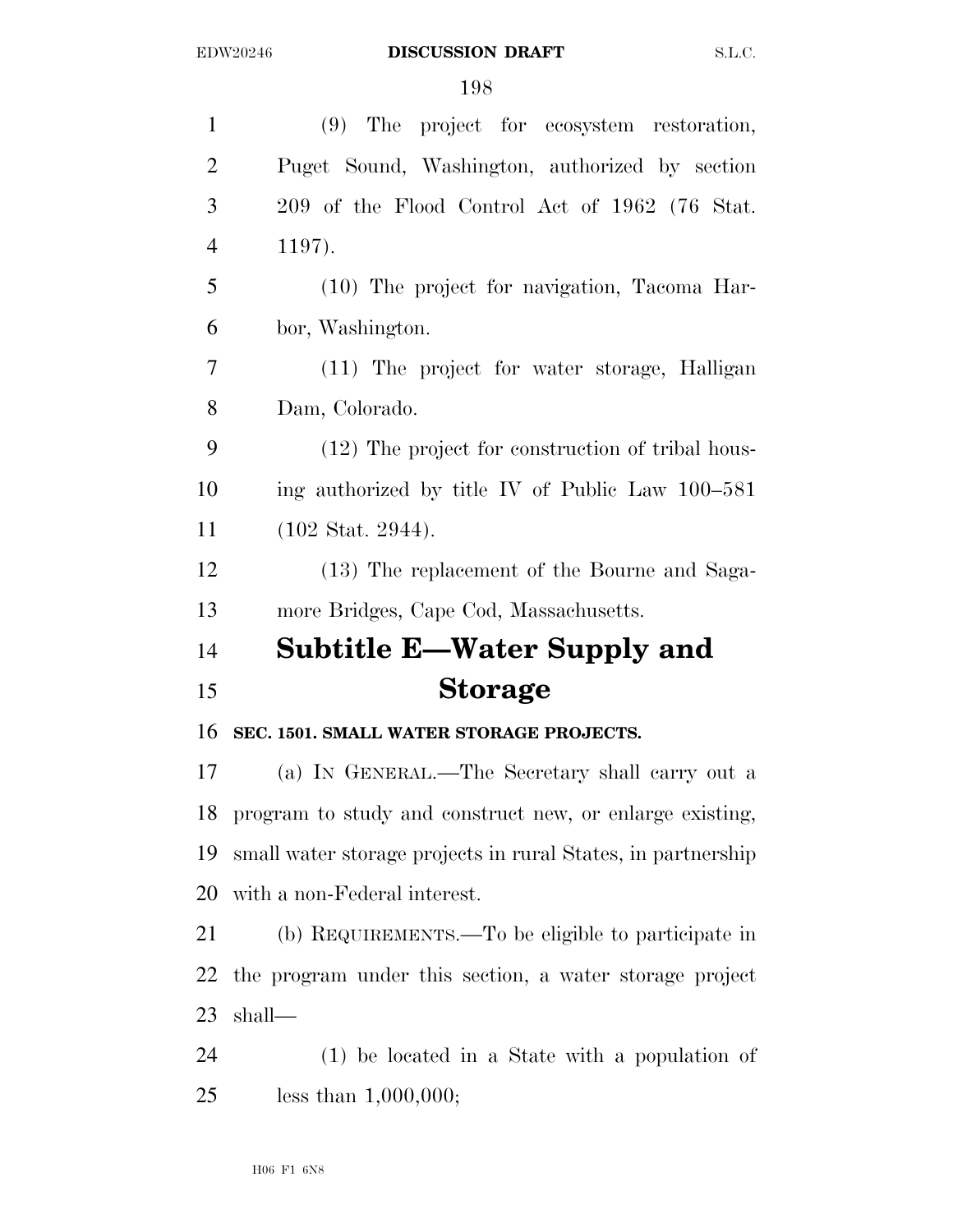| $\mathbf{1}$   | $(2)(A)$ in the case of a new water storage                 |
|----------------|-------------------------------------------------------------|
| $\overline{2}$ | project, have a water storage capacity of not less          |
| 3              | than $2,000$ acre-feet and not more than $30,000$ acre-     |
| $\overline{4}$ | feet; and                                                   |
| 5              | (B) in the case of an enlargement of an existing            |
| 6              | water storage project, be for an enlargement of not         |
| 7              | less than $1,000$ acre-feet and not more than $30,000$      |
| 8              | acre-feet;                                                  |
| 9              | $(3)$ provide—                                              |
| 10             | (A) flood risk management benefits; or                      |
| 11             | (B) ecological benefits; and                                |
| 12             | (4) be economically justified, environmentally              |
| 13             | acceptable, and technically feasible.                       |
| 14             | (c) EXPEDITED PROJECTS.—For the 10-year period              |
| 15             | beginning on the date of enactment of this Act, the Sec-    |
| 16             | retary shall expedite projects under this section for which |
| 17             | applicable Federal permitting requirements have been        |
| 18             | completed.                                                  |
| 19             | (d) USE OF DATA.—                                           |
| 20             | (1) IN GENERAL.—In conducting a study under                 |
| 21             | this section, to the maximum extent practicable, the        |
| 22             | Secretary shall use any applicable hydrologic, eco-         |
| 23             | nomic, or environmental data from State water plans         |
| 24             | or other State planning documents relating to water         |
| 25             | resources management.                                       |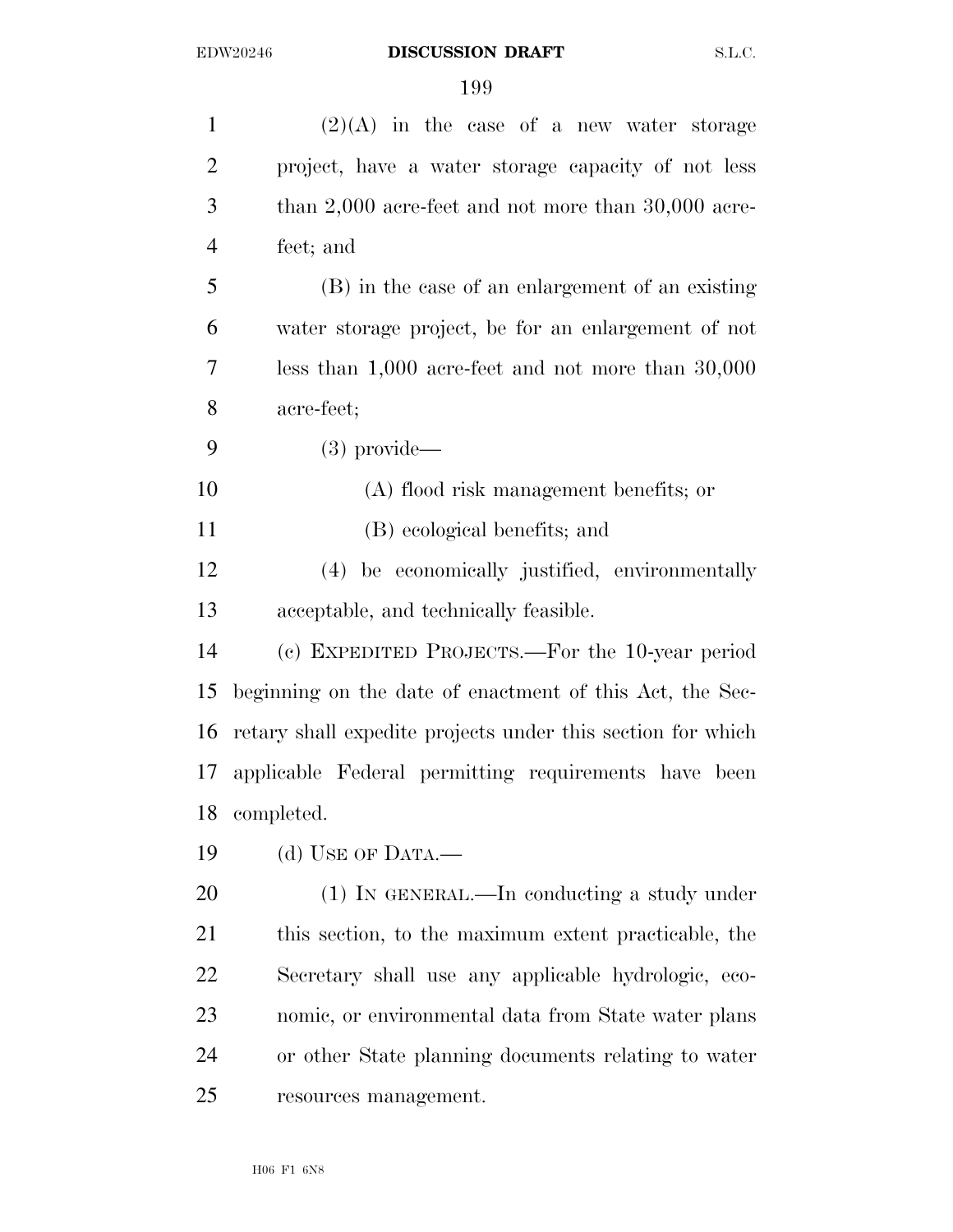1 (2) USE OF EXISTING MATERIALS.— (A) STUDIES.—On the agreement of the Secretary and the non-Federal interest, the Sec- retary may use any applicable existing studies of the non-Federal interest. (B) FEDERAL PERMITTING.—The Sec- retary may use Federal permitting that has been completed by other Federal agencies for the purpose of determining project eligibility with respect to the requirements described in 11 subsection  $(b)(4)$ . (e) COST-SHARE.— (1) STUDY.—The Federal share of the cost of a study conducted under this section shall be 75 per- cent. (2) CONSTRUCTION.—The Federal share of the cost of a project constructed under this section shall be 80 percent. (f) OMRRR RESPONSIBILITY.—The costs of oper- ation, maintenance, repair, replacement, and rehabilita- tion for a project constructed under this section shall be the responsibility of the non-Federal interest. (g) INDIVIDUAL PROJECT LIMIT.—Not more than \$65,000,000 in Federal funds may be made available to a project under this section.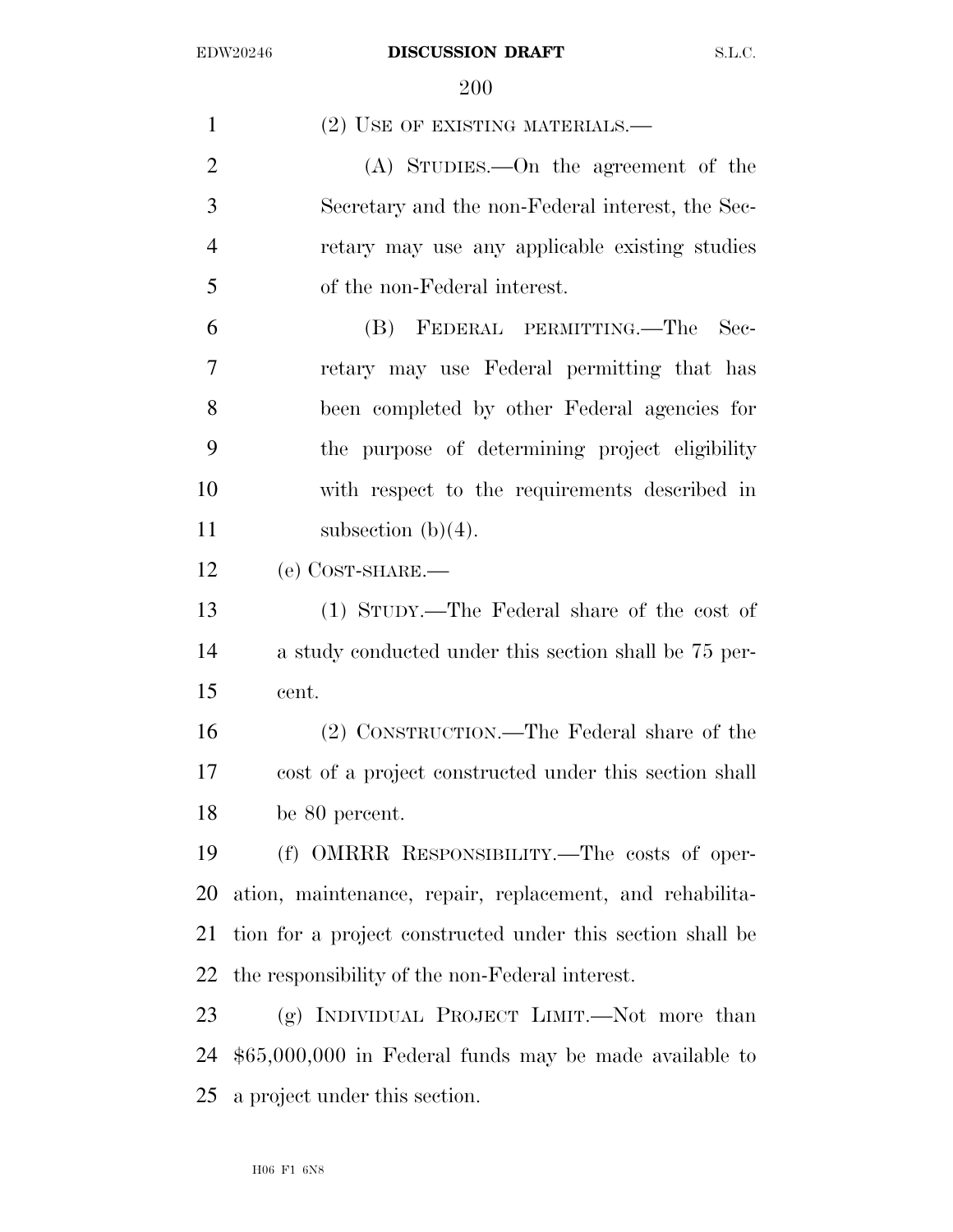| $\mathbf{1}$   | (h) AUTHORIZATION OF APPROPRIATIONS.—There is             |
|----------------|-----------------------------------------------------------|
| $\overline{2}$ | authorized to be appropriated to carry out this section   |
| 3              | $$130,000,000$ for each fiscal year.                      |
| $\overline{4}$ | SEC. 1502. MISSOURI RIVER RESERVOIR SEDIMENT MAN-         |
| 5              | <b>AGEMENT.</b>                                           |
| 6              | Section $1179(a)$ of the Water Infrastructure Im-         |
| 7              | provements for the Nation Act (130 Stat. 1675; 132 Stat.  |
| 8              | $(3782)$ is amended—                                      |
| 9              | $(1)$ in paragraph $(3)$ —                                |
| 10             | $(A)$ in subparagraph $(B)$ , by inserting                |
| 11             | "project purposes, including" before "storage"            |
| 12             | capacity"; and                                            |
| 13             | $(B)$ in subparagraph $(C)$ , by striking "pre-           |
| 14             | liminary";                                                |
| 15             | $(2)$ by striking paragraph $(9)$ ;                       |
| 16             | (3) by redesignating paragraphs (4) through               |
| 17             | as paragraphs $(6)$ through $(10)$ , respectively;<br>(8) |
| 18             | and                                                       |
| 19             | $(4)$ by inserting after paragraph $(3)$ the fol-         |
| 20             | lowing:                                                   |
| 21             | "(4) JUSTIFICATION.—In determining the eco-               |
| 22             | nomic justification of a sediment management plan         |
| 23             | under paragraph $(2)$ , the Secretary shall—              |
| 24             | "(A) measure and include flooding, ero-                   |
| 25             | sion, and accretion damages both upstream and             |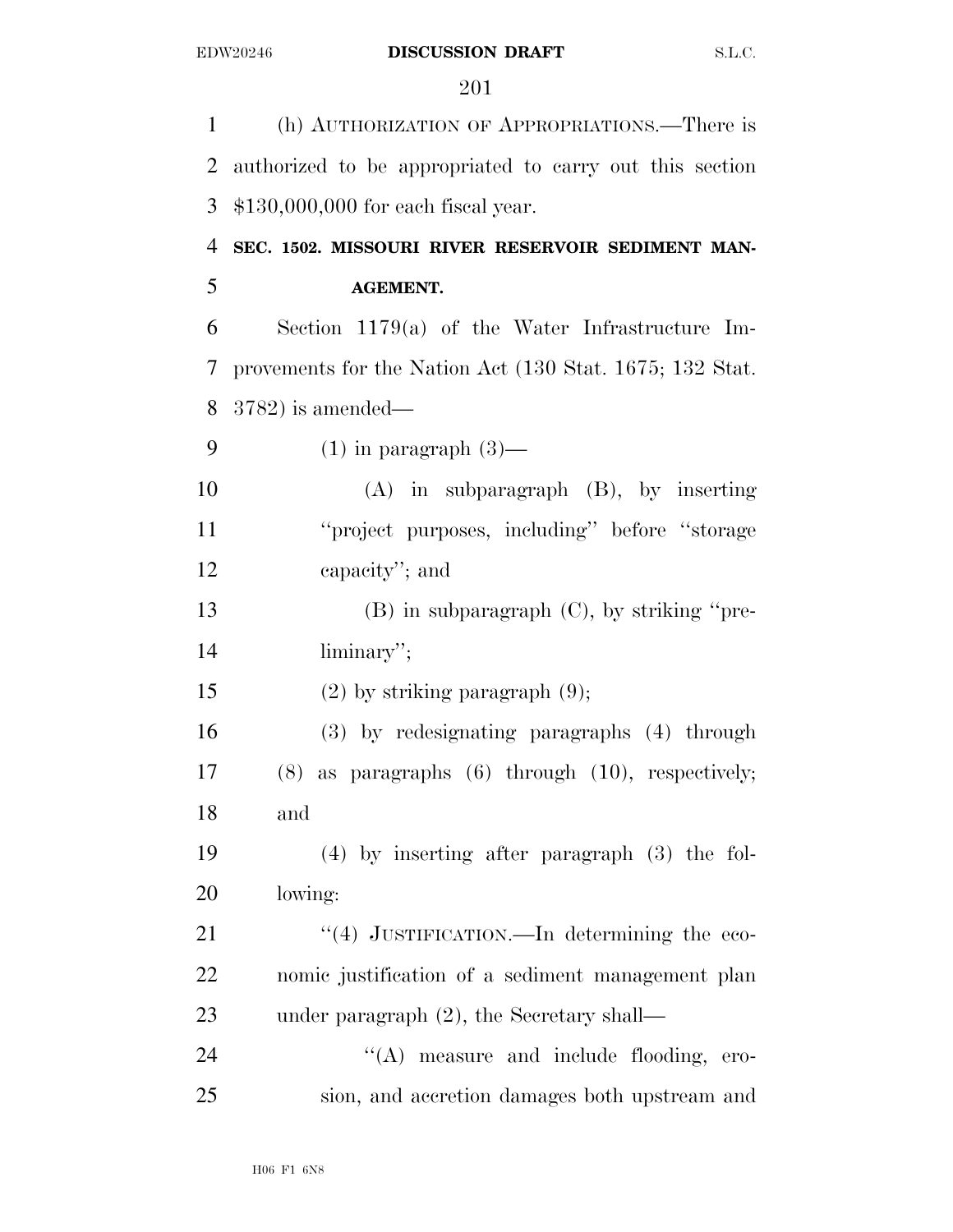#### EDW20246 **DISCUSSION DRAFT** S.L.C.

 downstream of the reservoir that are likely to occur as a result of sediment management with- in the reservoir compared to the damages that are likely to occur if the sediment management plan is not implemented; and ''(B) include lifecycle costs and a 100-year period of analysis. 8 "(5) IMPLEMENTATION.—As part of a sediment management plan under paragraph (2), the Sec- retary may carry out sediment removal activities at reservoirs owned and operated by the Secretary in the Upper Missouri River Basin, or at reservoirs for which the Secretary has flood control responsibilities under section 7 of the Act of December 22, 1944 (commonly known as the 'Flood Control Act of 1944') (58 Stat. 890, chapter 665; 33 U.S.C. 709), in the Upper Missouri River Basin, in accordance with section 602 of the Water Resources Develop- ment Act of 1986 (100 Stat. 4148; 121 Stat. 1076) as if those reservoirs were listed in subsection (a) of 21 that section.".

## **SEC. 1503. PLANNING ASSISTANCE FOR STATES.**

 The Secretary shall ensure that the planning assist- ance for States program under section 22 of the Water Resources Development Act of 1974 (42 U.S.C. 1962d–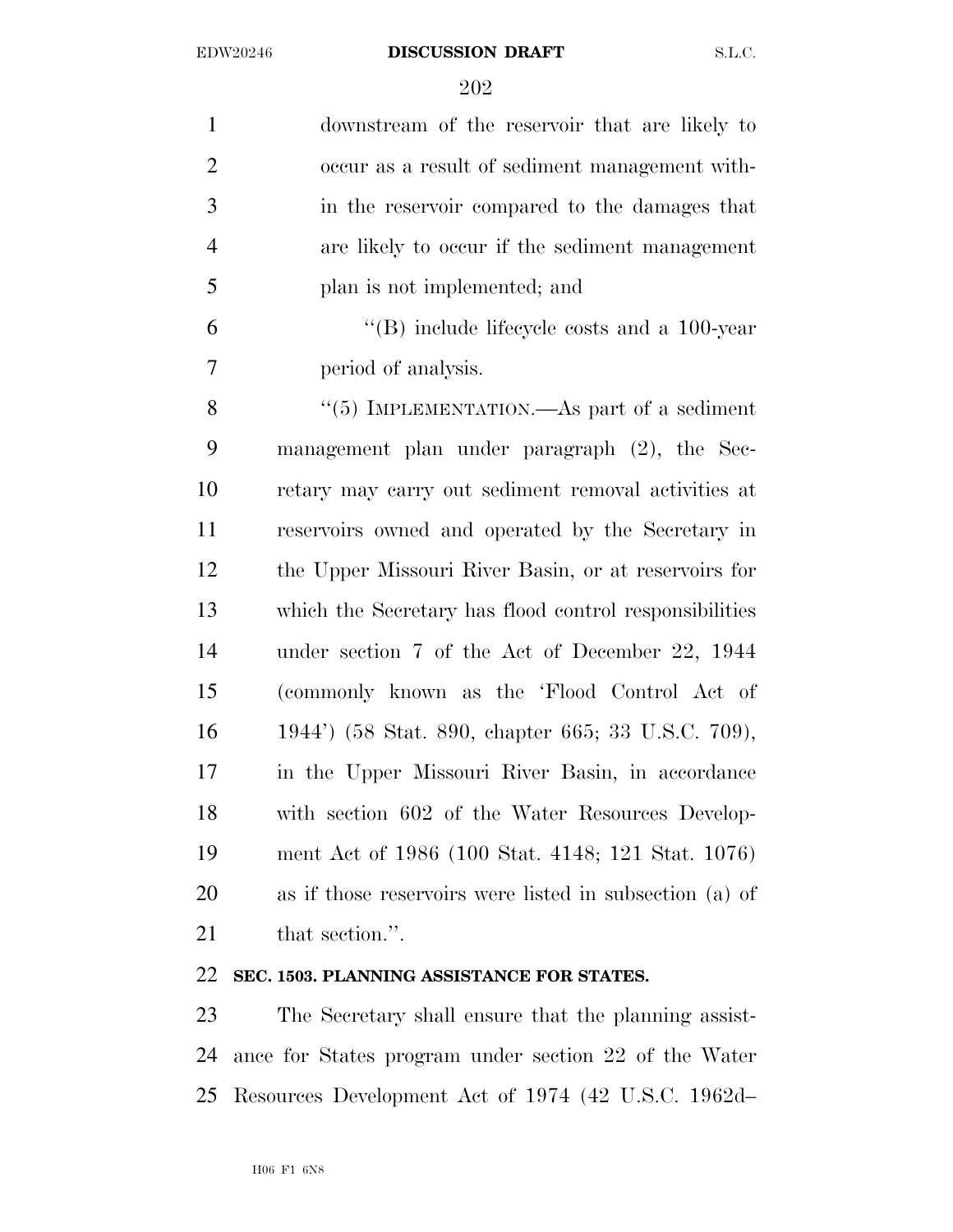16) provides equal priority for all authorized purposes, in-cluding water supply and water conservation.

## **SEC. 1504. FORECAST-INFORMED RESERVOIR OPERATIONS.**  (a) WORKING GROUP.—

- (1) IN GENERAL.—Not later than 180 days after the date of enactment of this Act, the Sec- retary, in conjunction with the Commissioner of Rec- lamation, shall establish a working group to advance the science to support forecast-informed reservoir operations in the Upper Missouri River Basin.
- (2) MEMBERS.—The working group established under paragraph (1) shall be composed of—
- (A) the Secretary;
- (B) the Commissioner of Reclamation;
- (C) the Director of the United States Geo-logical Survey;
- (D) the Administrator of the National Oce-anic and Atmospheric Administration; and
- (E) representatives of affected State and local agencies.

 (3) DUTIES.—The working group established under paragraph (1) shall develop recommendations to implement the use of forecast-informed reservoir operations in the Upper Missouri River Basin and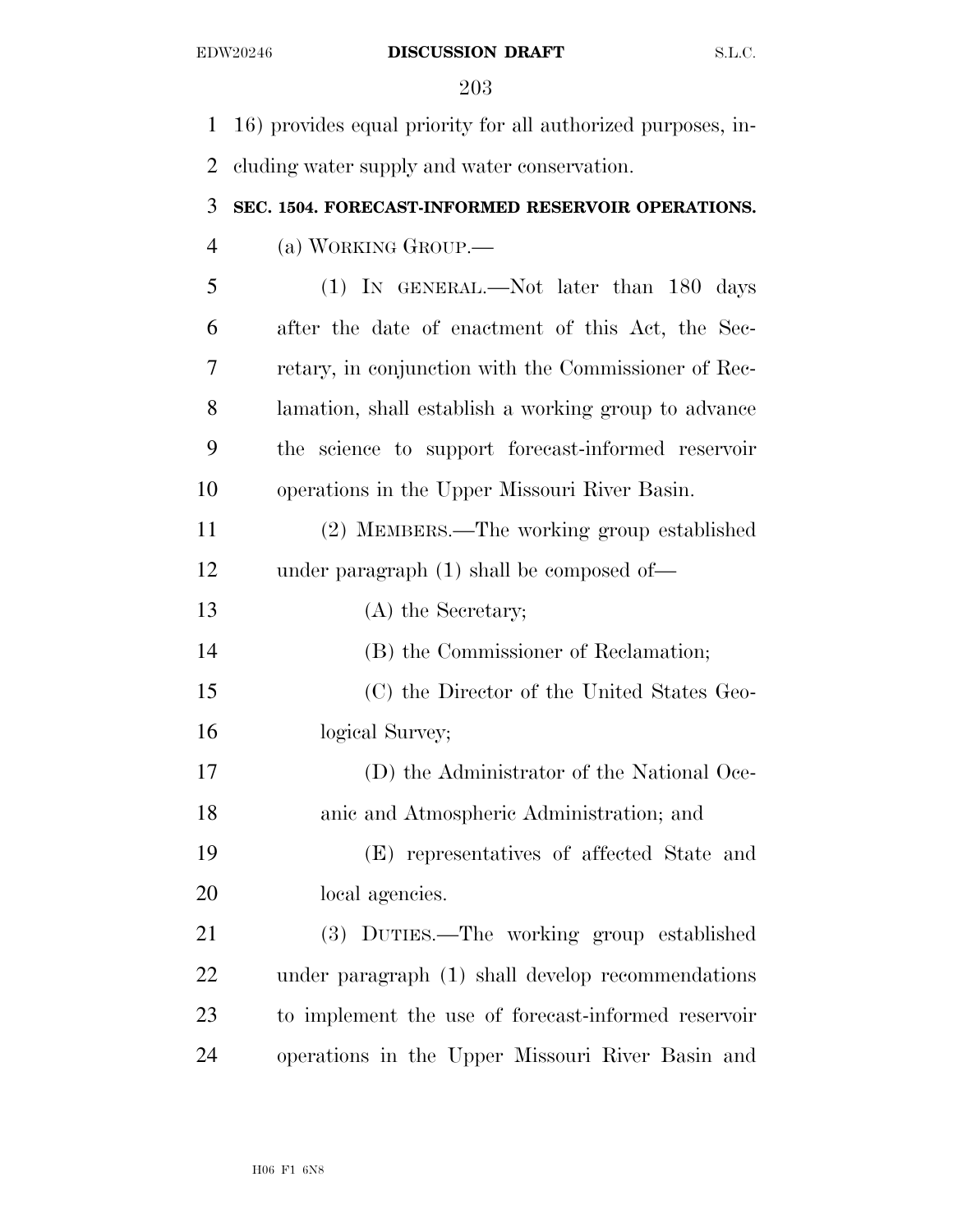#### EDW20246 **DISCUSSION DRAFT** S.L.C.

| $\mathbf{1}$   | submit to Congress a report on the findings and rec-     |
|----------------|----------------------------------------------------------|
| $\overline{2}$ | ommendations of the working group.                       |
| 3              | (b) VIABILITY ASSESSMENTS.-                              |
| $\overline{4}$ | $(1)$ IN GENERAL.—On request of a non-Federal            |
| 5              | interest, the Secretary, the Commissioner of Rec-        |
| 6              | lamation, and the non-Federal interest shall jointly     |
| 7              | conduct a viability assessment on the use of fore-       |
| 8              | cast-informed reservoir operations at a reservoir—       |
| 9              | (A) that is located within the Upper Mis-                |
| 10             | souri River Basin; and                                   |
| 11             | (B) for which the Secretary has flood con-               |
| 12             | trol responsibilities under section 7 of the Act         |
| 13             | of December 22, 1944 (commonly known as the              |
| 14             | "Flood Control Act of 1944") (58 Stat. 890,              |
| 15             | chapter 665; 33 U.S.C. 709).                             |
| 16             | (2) COMPLETION DATE.—To the maximum ex-                  |
| 17             | tent practicable, a viability assessment under para-     |
| 18             | graph $(1)$ shall be completed by not later than 1       |
| 19             | year after the date on which the viability assessment    |
| 20             | begins.                                                  |
| 21             | (3) FEDERAL SHARE.—The Federal share of                  |
| 22             | the cost of a viability assessment under paragraph       |
| 23             | $(1)$ shall be 100 percent.                              |
| 24             | (c) PLAN FOR TEMPORARY DEVIATION.—If a viabil-           |
| 25             | ity assessment conducted under subsection $(b)(1)$ indi- |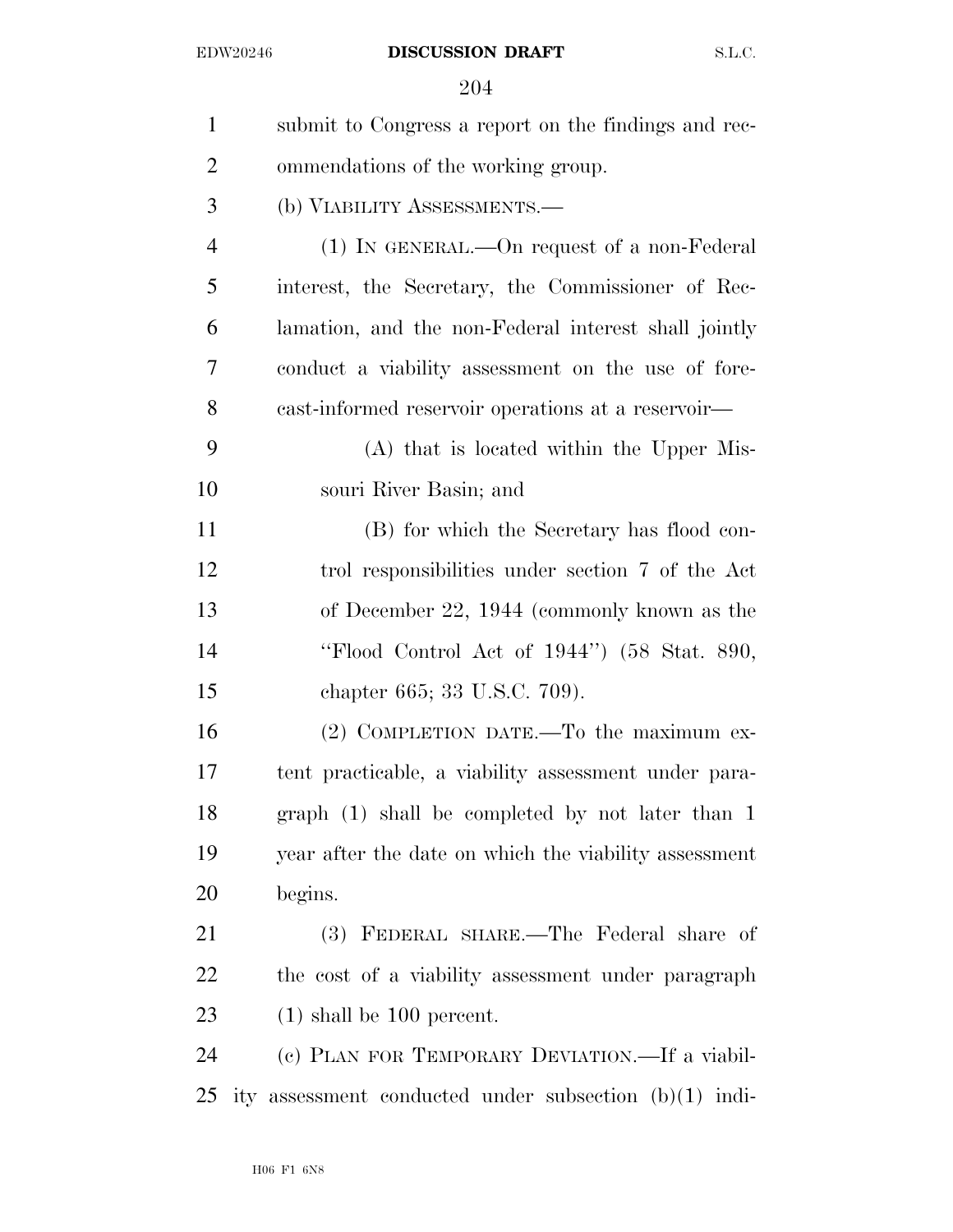#### EDW20246 **DISCUSSION DRAFT** S.L.C.

 cates that forecast-informed reservoir operations are via- ble at a reservoir described in that subsection, the Sec- retary and the Commissioner of Reclamation shall develop and implement a pilot program to carry out forecast-in-formed reservoir operations at that reservoir.

## **SEC. 1505. STUDY ON DATA FOR WATER ALLOCATION, SUP-PLY, AND DEMAND.**

 (a) IN GENERAL.—The Secretary shall offer to enter into an agreement with the National Academy of Sciences to conduct a study on the ability of Federal agencies to coordinate with other Federal agencies, State and local agencies, communities, universities, consortiums, councils, and other relevant entities with expertise in water re- sources to facilitate and coordinate the sharing of water allocation, supply, and demand data, including—

(1) any catalogs of data;

 (2) definitions of any commonly used terms re- lating to water allocation, supply, and demand; and (3) a description of any common standards used by those entities.

 (b) REPORT.—If the National Academy of Sciences enters into the agreement under subsection (a), to the maximum extent practicable, not later than 1 year after the date of enactment of this Act, the National Academy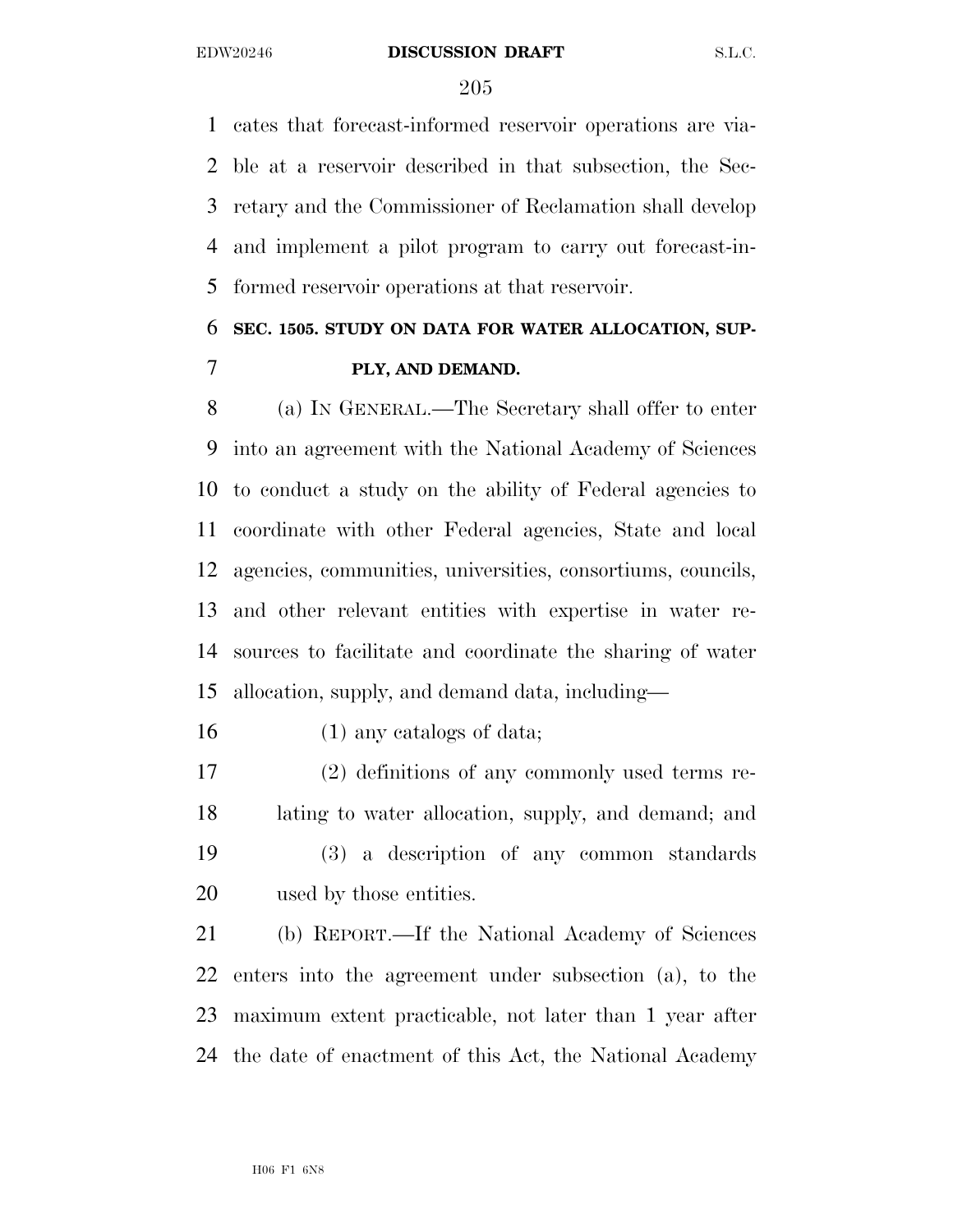of Sciences shall submit to Congress a report that in-cludes—

 (1) the results of the study under subsection (a);

 (2) recommendations for ways to streamline and make cost-effective methods for Federal agen- cies to coordinate interstate sharing of data, includ- ing recommendations for the development of a pub- licly accessible, internet-based platform that can allow entities described in subsection (a) to commu- nicate and coordinate ongoing data collection efforts relating to water allocation, supply, and demand, and share best practices relating to those efforts; and

 (3) a recommendation as to an appropriate Federal entity that should—

 (A) serve as the lead coordinator for data relating to water allocation, supply, and de-mand; and

 (B) host and manage the internet-based 21 platform described in paragraph  $(2)$ .

 (c) FUNDING.—Out of funds made available to the Secretary for operations and maintenance activities of the Corps of Engineers that are not otherwise obligated, the Secretary may use to carry out this section \$3,900,000.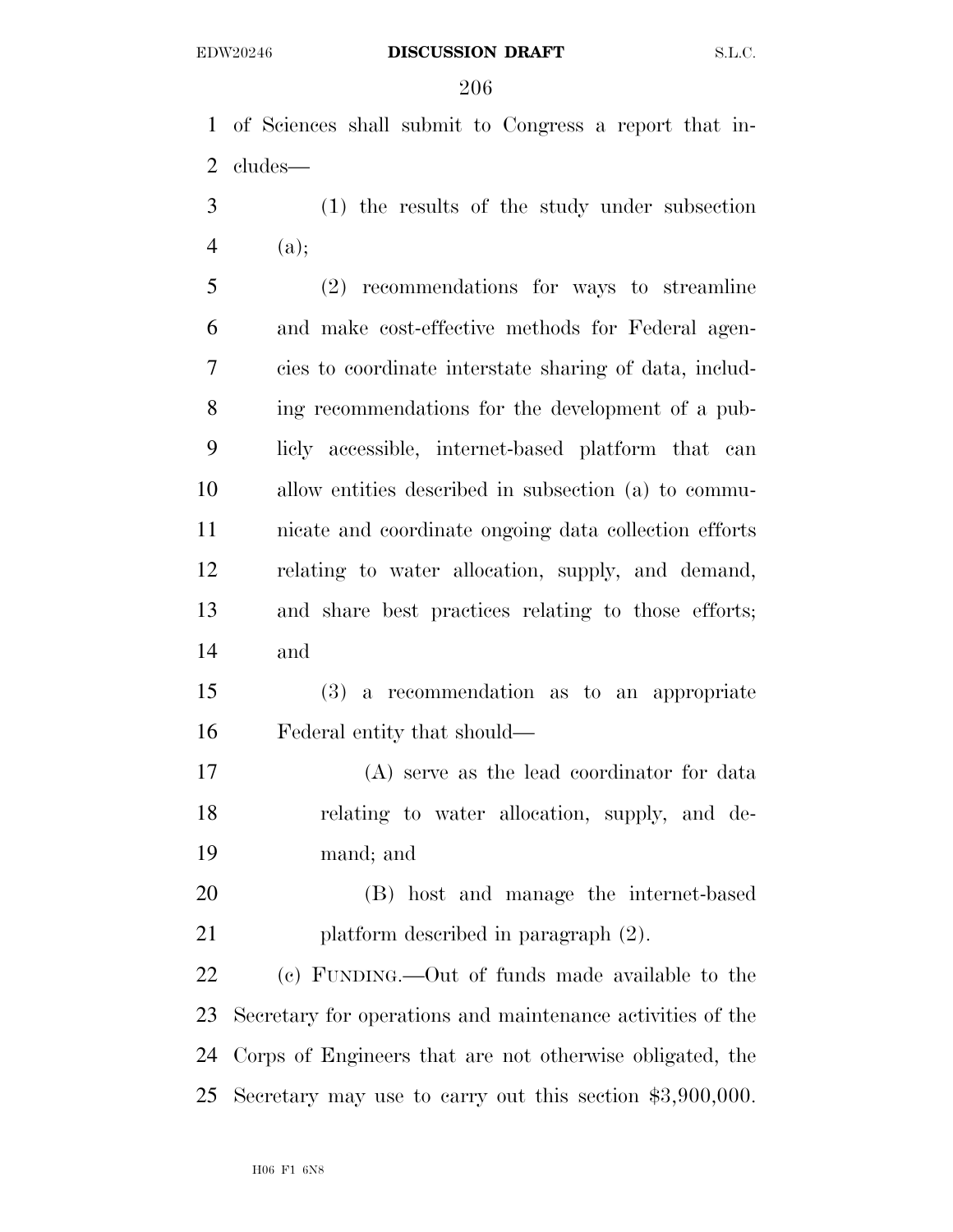**SEC. 1506. GAO STUDY ON FEDERAL DAMS WITH RES- ERVOIRS.**  Not later than 180 days after the date of enactment of this Act, the Comptroller General of the United States shall— (1) identify dams with reservoirs owned or op- erated by the Federal Government that— (A) no longer serve a Federal purpose; or (B) have been considered for divestment, breaching, or removal; and (2) submit to Congress a report that includes a list of the dams with reservoirs identified under paragraph (1). **SEC. 1507. GAO REPORT ON CERTAIN FEDERAL DAMS AND RESERVOIRS.**  Not later than 1 year after the date of enactment of this Act, the Comptroller General of the United States shall submit to Congress a report that includes— (1) with respect to each Federal dam and res- ervoir in the United States located west of the 100th meridian— (A) an identification of the water control manuals that were changed or updated by the Corps of Engineers during the previous 10 years; and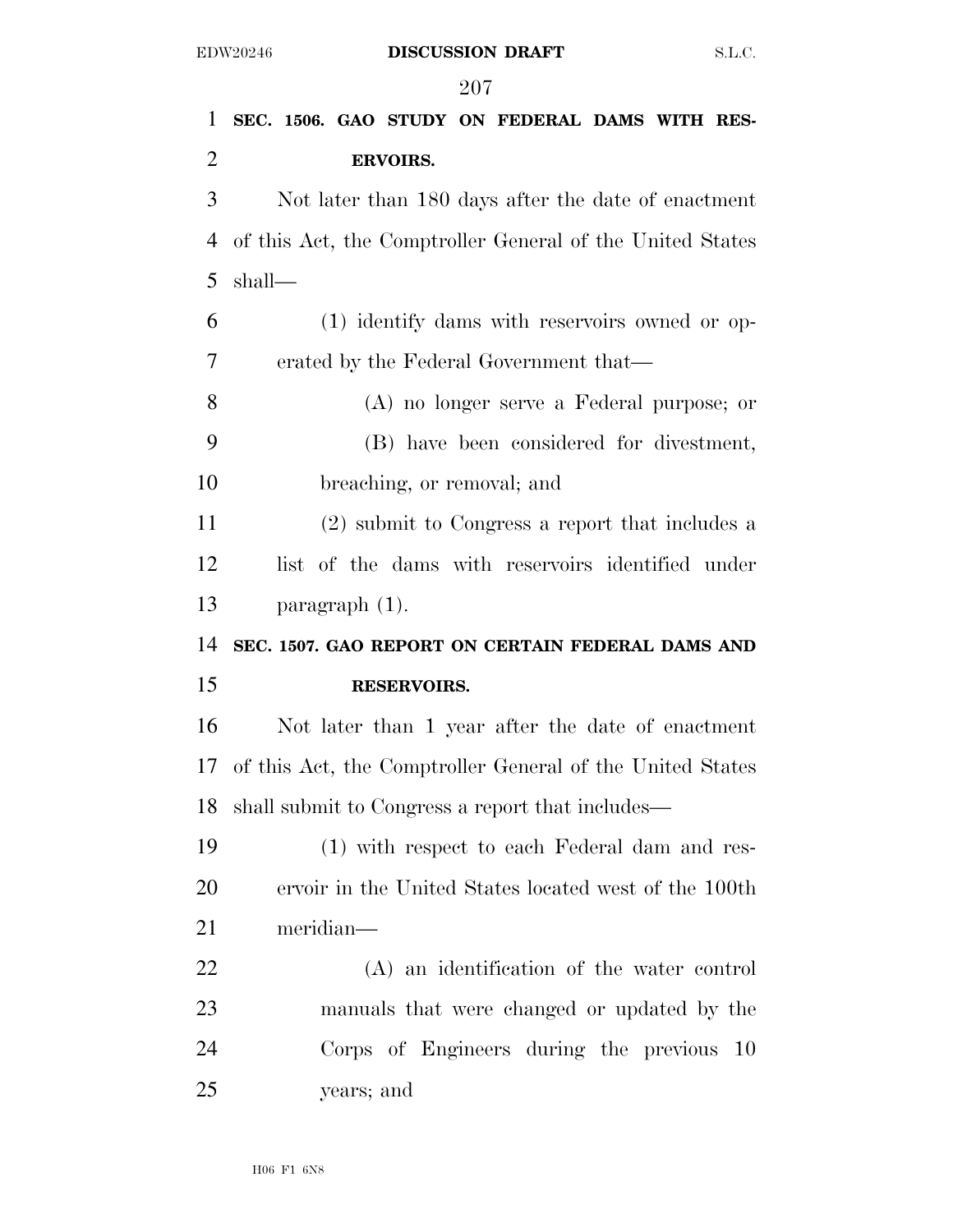EDW20246 **DISCUSSION DRAFT** S.L.C.

| $\mathbf{1}$   | (B) an identification of any water storage                |
|----------------|-----------------------------------------------------------|
| $\overline{2}$ | reallocations approved by the Corps of Engi-              |
| 3              | neers during the previous 10 years;                       |
| $\overline{4}$ | (2) a summary of the process and policies used            |
| 5              | by the Corps of Engineers to establish and update         |
| 6              | flood control curves within water control manuals at      |
| 7              | the Federal dams and reservoirs described in para-        |
| 8              | $graph(1);$ and                                           |
| 9              | (3) recommendations for changes to the process            |
| 10             | and policies referred to in paragraph $(2)$ to allow for  |
| 11             | increased water storage at the Federal dams and           |
| 12             | reservoirs described in paragraph $(1)$ .                 |
| 13             | SEC. 1508. AQUATIC ECOSYSTEM RESTORATION.                 |
| 14             | Section 206 of the Water Resources Development Act        |
| 15             | of 1996 $(33 \text{ U.S.C. } 2330)$ is amended—           |
| 16             | $(1)$ by redesignating subsection $(f)$ as sub-           |
| 17             | section $(g)$ ; and                                       |
| 18             | $(2)$ by inserting after subsection (e) the fol-          |
| 19             | lowing:                                                   |
| 20             | "(f) PRIORITY.—For the period of fiscal years $2021$      |
| 21             | through 2024, in carrying out this section, the Secretary |
| 22             | shall give priority to a project that—                    |
| 23             | $f''(1)$ is located in the South Platte River Basin;      |
| 24             | $\lq(2)$ is on a body of water that is identified by      |
| 25             | the applicable State under section 303(d) of the          |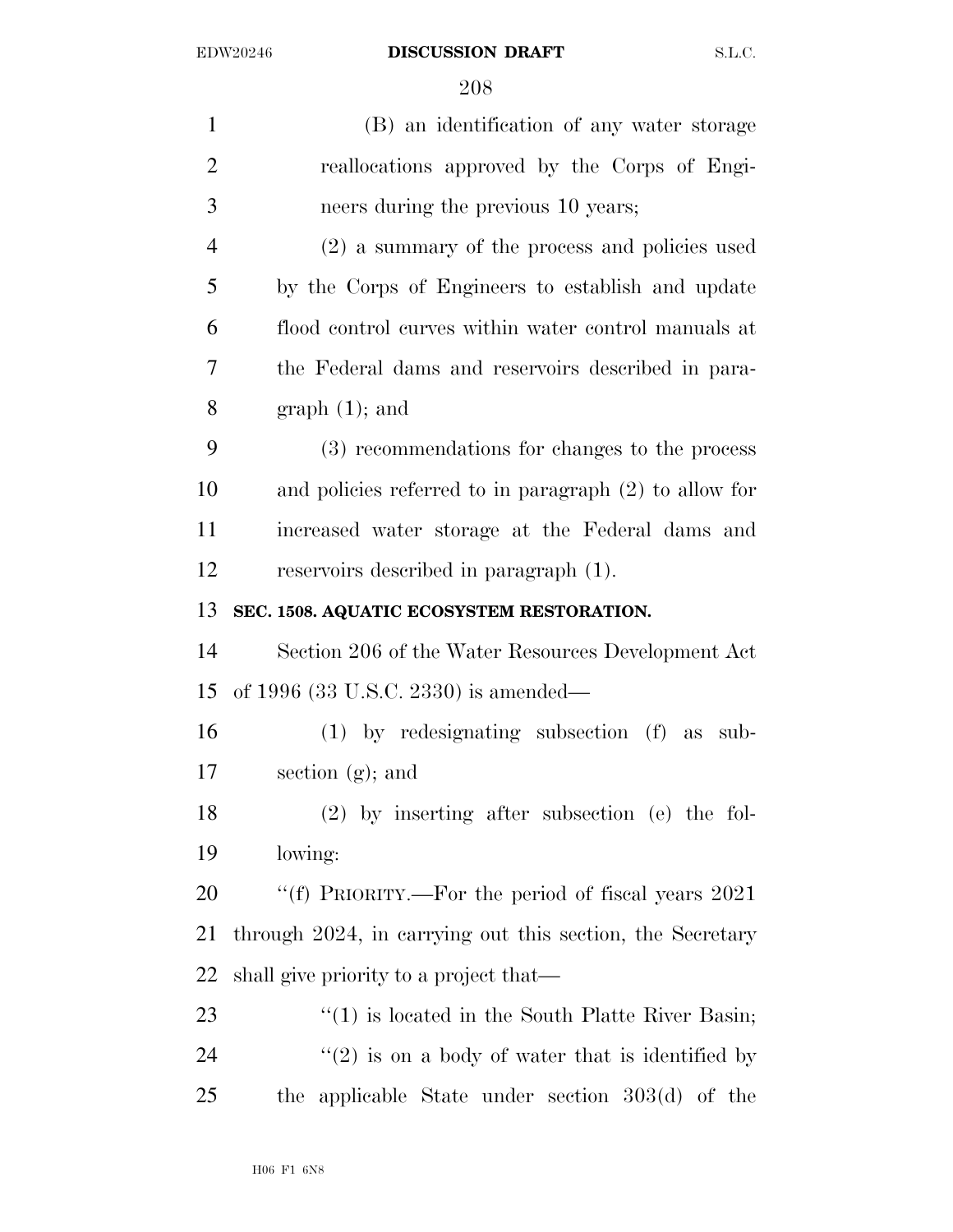| $\mathbf{1}$   | Federal Water Pollution Control Act (33 U.S.C.      |
|----------------|-----------------------------------------------------|
| $\overline{2}$ | $1313(d)$ as being impaired;                        |
| 3              | $(3)$ has the potential to provide flood risk       |
| $\overline{4}$ | management and recreational benefits in addition to |
| 5              | ecosystem restoration benefits; and                 |
| 6              | $(4)$ is located in a city with a population of     |
| 7              | $80,000$ or less.".                                 |
| 8              | SEC. 1509. IMPROVING REVIEWS FOR NON-FEDERAL HY-    |
| 9              | DROPOWER AT EXISTING CORPS OF ENGI-                 |
| 10             | <b>NEERS PROJECTS.</b>                              |
| 11             | (a) DEFINITIONS.—In this section:                   |
| 12             | (1) COMMISSION.—The term "Commission"               |
| 13             | means the Federal Energy Regulatory Commission.     |
| 14             | (2) ENVIRONMENTAL REVIEW PROCESS.—The               |
| 15             | term "environmental review process" means the       |
| 16             | process of preparing an environmental impact state- |
| 17             | ment or environmental assessment under the Na-      |
| 18             | tional Environmental Policy Act of 1969 (42 U.S.C.  |
| 19             | $4321$ et seq.).                                    |
| 20             | (3) LICENSING APPLICATION.—                         |
| 21             | (A) IN GENERAL.—The term "licensing                 |
| 22             | application" means the process of seeking a li-     |
| 23             | cense from the Commission to construct or op-       |
| 24             | erate a hydropower facility at a qualifying facil-  |
| 25             | ity.                                                |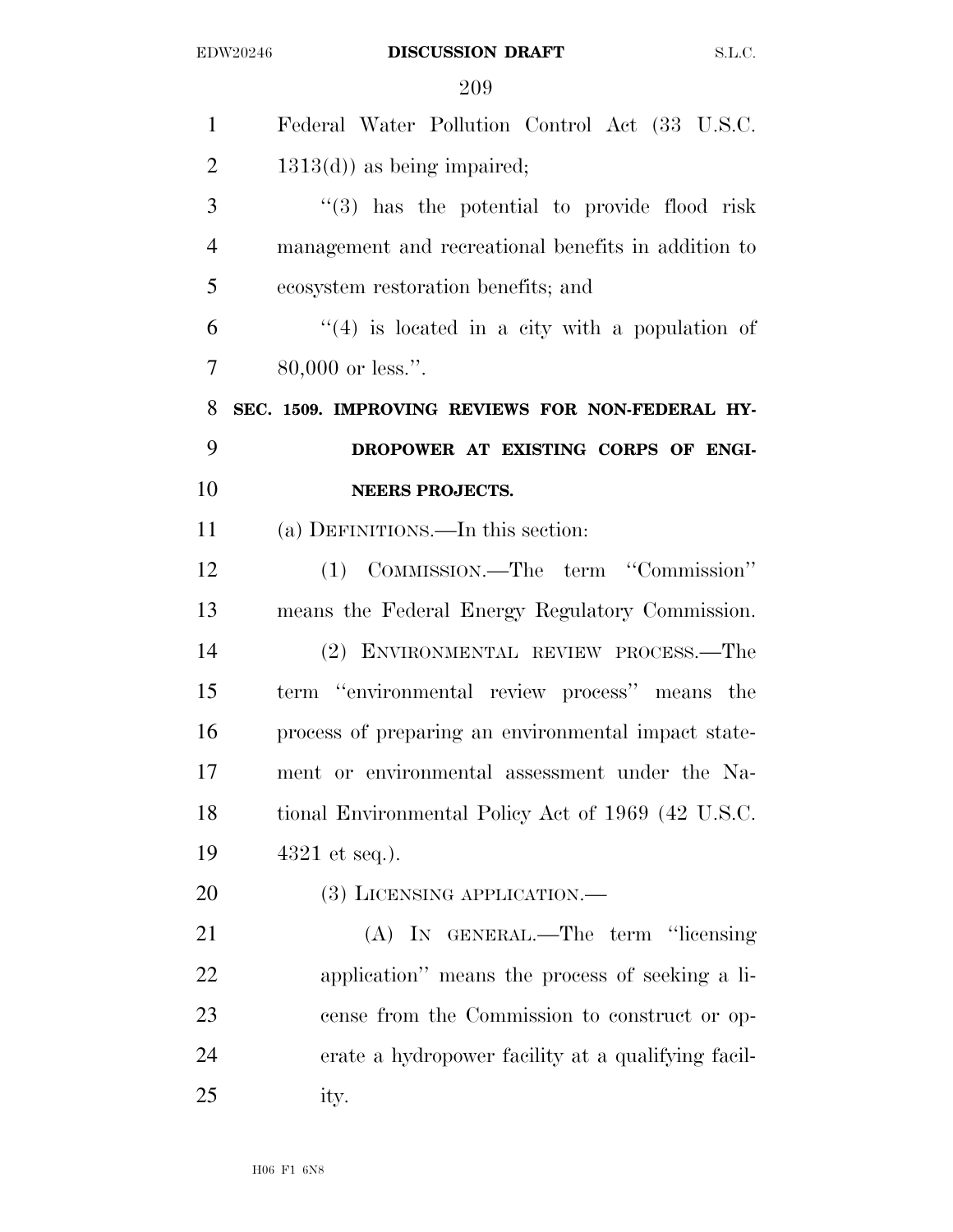| $\mathbf{1}$   | (B) INCLUSION.—The term "licensing ap-               |
|----------------|------------------------------------------------------|
| $\overline{2}$ | plication" includes any prelicensing coordina-       |
| 3              | tion conducted with the Commission prior to          |
| $\overline{4}$ | submission of a formal application.                  |
| 5              | (4) MEMORANDUM OF UNDERSTANDING.-The                 |
| 6              | term "Memorandum of Understanding" means the         |
| 7              | Memorandum of Understanding between the Corps        |
| 8              | of Engineers and the Commission on Non-Federal       |
| 9              | Hydropower Projects, signed in July 2016.            |
| 10             | (5) QUALIFYING FACILITY.—The term "quali-            |
| 11             | fying facility" means any dam, dike, embankment,     |
| 12             | or other barrier—                                    |
| 13             | (A) the construction of which was com-               |
| 14             | pleted on or before the date of enactment of         |
| 15             | this section; and                                    |
| 16             | (B) that is operated, owned, or constructed          |
| 17             | by the Corps of Engineers.                           |
| 18             | (b) APPLICABILITY.—This section shall apply to each  |
| 19             | licensing application for a qualifying facility—     |
| 20             | (1) for which prelicensing coordination de-          |
| 21             | scribed in subsection $(a)(3)(B)$ is initiated on or |
| 22             | after the date of enactment of this section; or      |
| 23             | $(2)$ that is submitted on or after the date of en-  |
| 24             | actment of this section.                             |
| 25             | (c) ENVIRONMENTAL REVIEW PROCESS.—                   |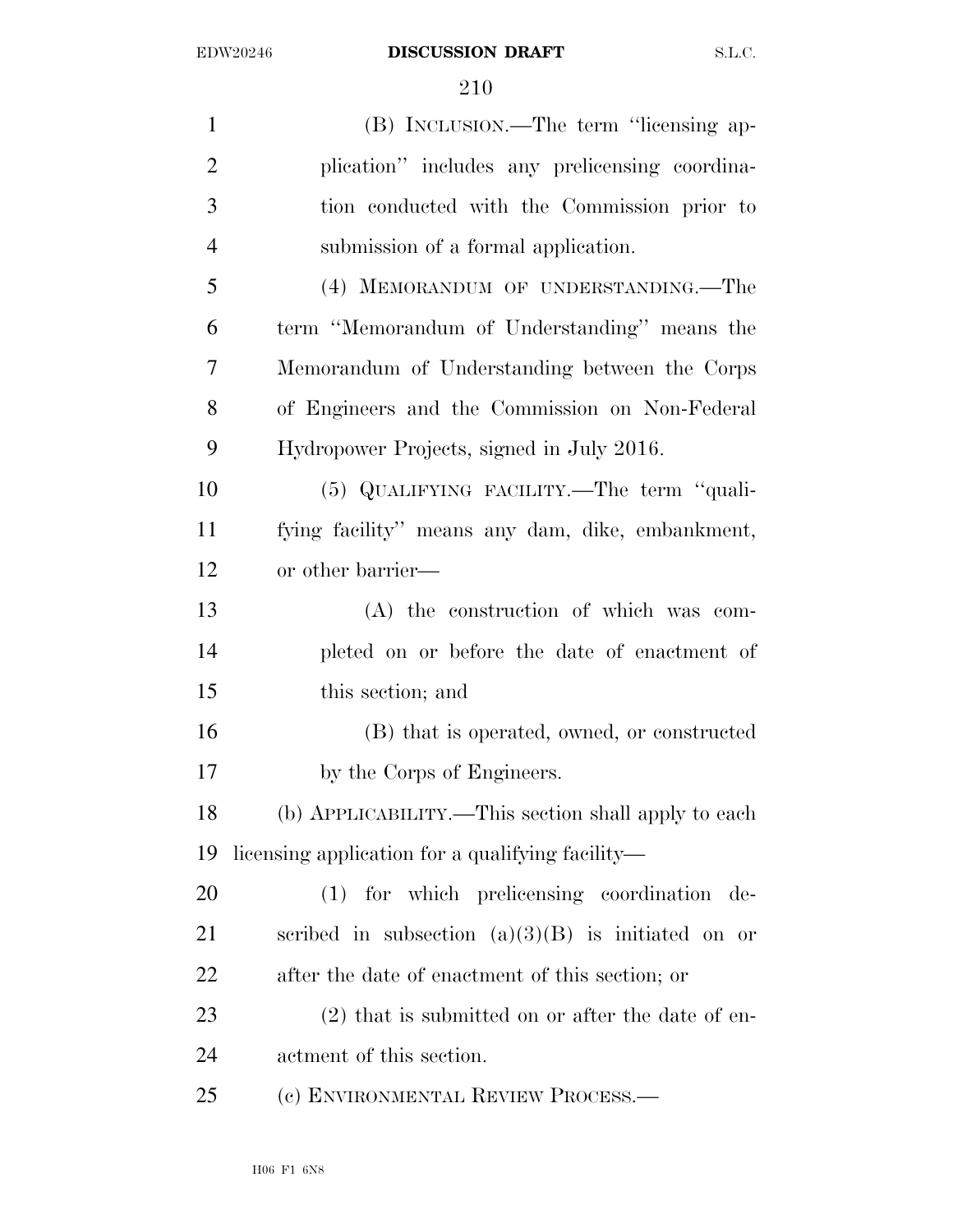(1) IN GENERAL.—Except as provided under paragraph (2) and consistent with the Memorandum of Understanding, the Commission and the Sec- retary shall develop and implement an environmental review process for a licensing application at a quali- fying facility, which shall include conducting the Commission prelicensing process concurrently with the process of preparing an environmental impact statement or environmental assessment under the jurisdiction of the Secretary that may be required to construct or operate a hydropower facility at a quali-fying facility.

 (2) EXCEPTION.—The environmental review process shall not include a licensing application in which the proposed activity qualifies for a general permit under section 10 of the Act of March 3, 1899 (commonly known as the ''Rivers and Harbors Act of 1899'') (30 Stat. 1151, chapter 425; 33 U.S.C. 403) or section 404 of the Federal Water Pollution Control Act (33 U.S.C. 1344) or categorical permis- sion under section 14 of the Act of March 3, 1899 (commonly known as the ''Rivers and Harbors Act of 1899'') (30 Stat. 1152, chapter 425; 33 U.S.C. 408).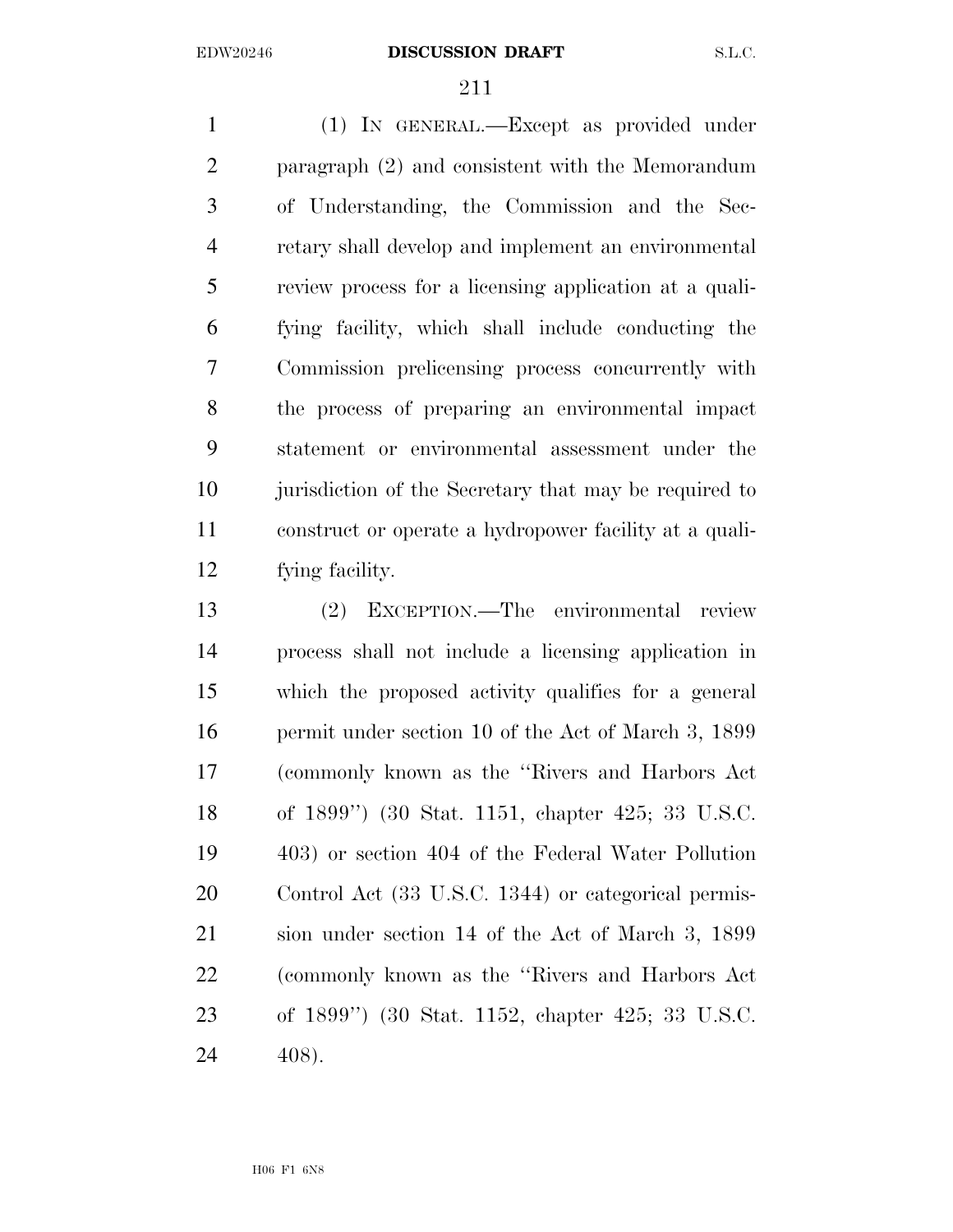(3) LENGTH OF PROCESS.—To the maximum extent practicable, and without affecting the obliga- tions or requirements of any Federal environmental law, including the National Environmental Policy Act of 1969 (42 U.S.C. 4321 et seq.), the Federal Water Pollution Control Act (33 U.S.C. 1251 et seq.), and the Endangered Species Act of 1973 (16 U.S.C. 1531 et seq.), the Commission and the Sec- retary shall ensure that the environmental review process described in paragraph (1) is completed in a timely manner so that the Commission is able to make a final decision on an application for a license by not later than 2 years after the date on which the Commission receives a completed licensing applica-tion.

 (4) PURPOSE AND NEED.—Notwithstanding the authority of the Secretary in determining overall project purposes under part 230 of title 33, Code of Federal Regulations (or successor regulations), the Secretary, consistent with the Memorandum of Un- derstanding, shall coordinate with the Commission to define the purpose and need for an environmental impact statement or environmental assessment as part of the environmental review process described in paragraph (1).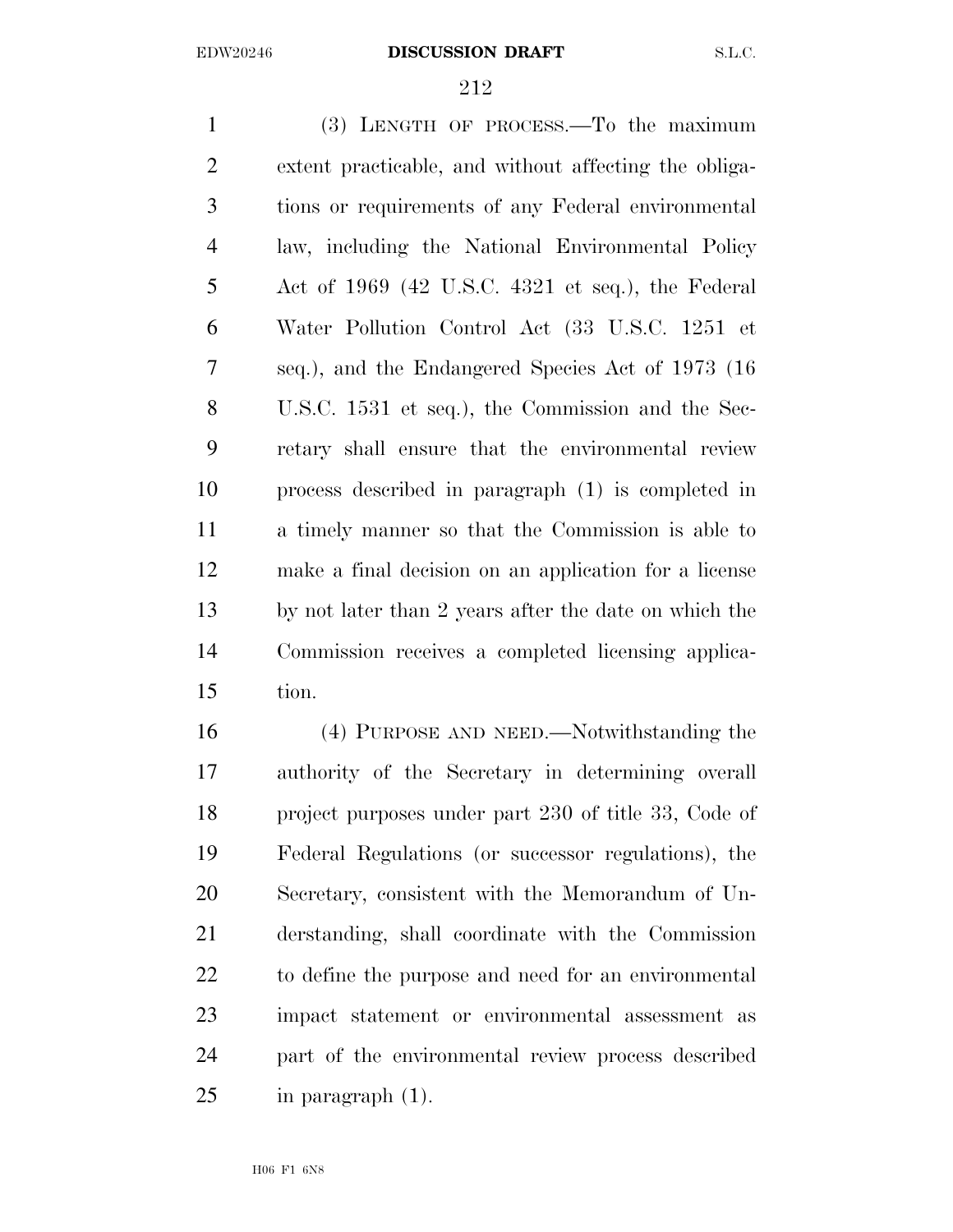| $\mathbf{1}$   | (d) CERTIFICATION.—No hydropower facility planned          |
|----------------|------------------------------------------------------------|
| 2              | under this section shall be approved by the Commission     |
| 3              | or the Secretary unless the Secretary certifies in writing |
| $\overline{4}$ | that the proposed hydropower facility will not adversely   |
| 5              | affect or undermine—                                       |
| 6              | (1) the structural integrity of the qualifying fa-         |
| 7              | cility; and                                                |
| 8              | $(2)$ the ability of the qualifying facility—              |
| 9              | (A) to achieve the congressionally author-                 |
| 10             | ized purposes of the facility; and                         |
| 11             | (B) to comply with applicable laws and                     |
| 12             | policies, including the national water resources           |
| 13             | planning policy under section $2031(a)$ of the             |
| 14             | Water Resources Development Act of 2007 (42)               |
| 15             | U.S.C. $1962-3(a)$ ).                                      |
| 16             | (e) SAVINGS CLAUSE.—Nothing in this section waives         |
| 17             | or affects the obligations or requirements of any Federal  |
| 18             | environmental laws, including-                             |
| 19             | (1) the National Environmental Policy Act of               |
| 20             | 1969 (42 U.S.C. 4321 et seq.);                             |
| 21             | (2) the Federal Water Pollution Control Act                |
| 22             | $(33 \text{ U.S.C. } 1251 \text{ et seq.});$ and           |
| 23             | $(3)$ the Endangered Species Act of 1973 (16)              |
| 24             | U.S.C. 1531 et seq.).                                      |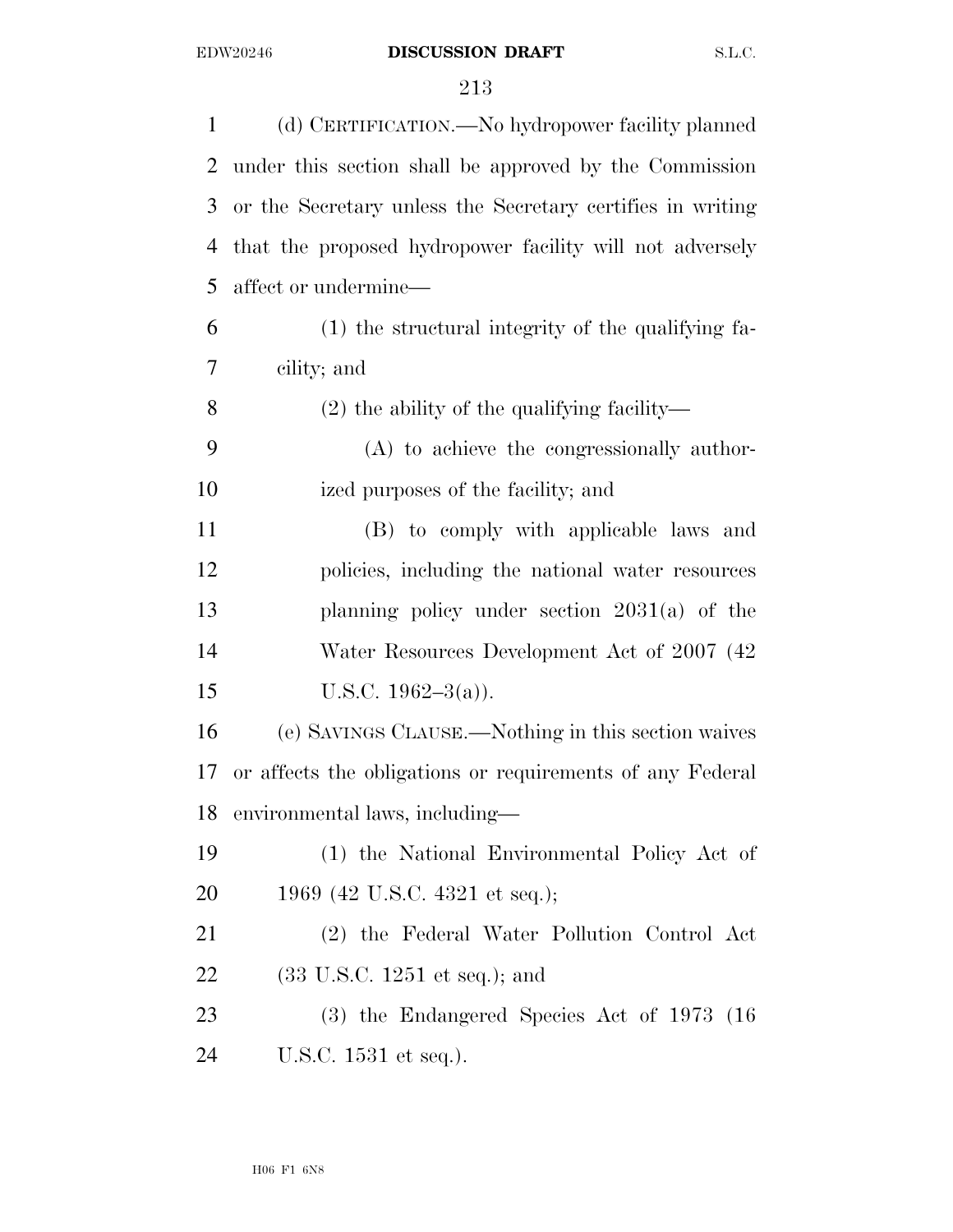**SEC. 1510. SURPLUS WATER CONTRACTS AND WATER STOR- AGE AGREEMENTS.**  Section 1046(c) of the Water Resources Reform and Development Act of 2014 (128 Stat. 1254; 132 Stat. 3784) is amended— (1) by striking paragraph (3); and (2) by redesignating paragraph (4) as para- graph (3). **SEC. 1511. REDUCED PRICING FOR CERTAIN WATER SUP- PLY STORAGE.**  Section 322 of the Water Resources Development Act of 1990 (33 U.S.C. 2324) is amended— (1) in subsection (b), by striking ''2,000,000'' and inserting ''3,000,000''; and 15 (2) in subsection  $(g)$ — (A) by striking the period at the end and 17 inserting "; or"; (B) by striking ''means a community'' and 19 inserting the following: "means—  $\frac{((1) \text{ a community''}; \text{ and } )}{((1) \text{ a community''}; \text{ and } )}$  (C) by adding at the end the following:  $\frac{u(2)}{2}$  a regional water system that serves a pop- ulation of less than 100,000, for which the per cap- ita income is less than the per capita income of not less than 50 percent of the counties in the United States.''.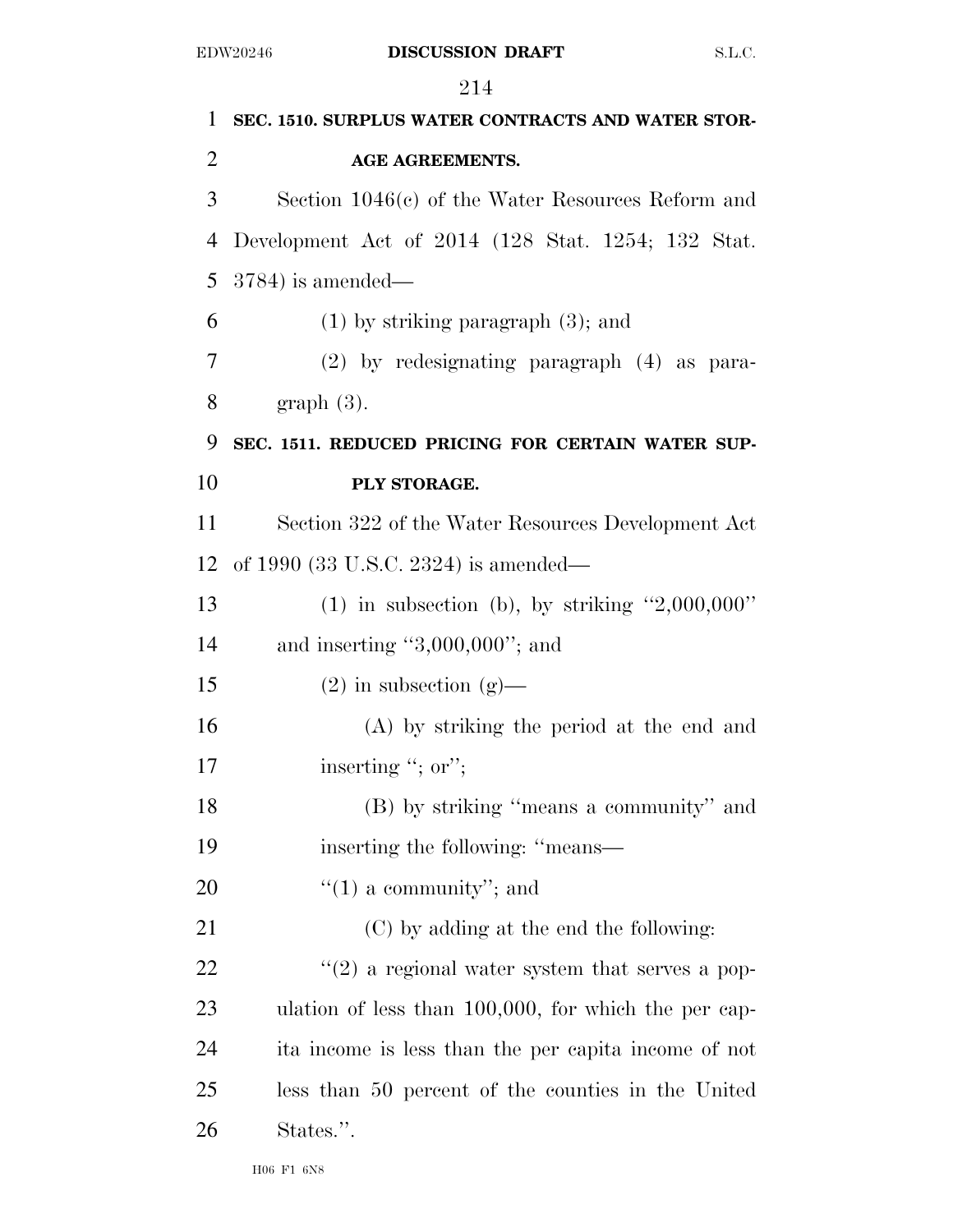# **Subtitle F—Invasive Species**

## **SEC. 1601. DEFINITION OF INVASIVE SPECIES.**

 In this subtitle, the term ''invasive species'' has the meaning given the term in section 10(a) of the Fish and Wildlife Coordination Act (16 U.S.C. 666c–1(a)).

## **SEC. 1602. INVASIVE SPECIES IN IMPAIRED WATERS.**

 (a) IN GENERAL.—The Administrator of the Envi- ronmental Protection Agency (referred to in this section as the ''Administrator'') may provide technical assistance to support efforts to eradicate invasive species from water-ways of the United States to—

(1) States;

(2) Indian Tribes; and

(3) units of local government.

 (b) NO COST.—The technical assistance under sub- section (a) shall be provided at no cost to the entities de-scribed in that subsection.

 (c) PRIORITIZATION.—In selecting efforts to which to provide technical assistance under subsection (a), the Ad- ministrator shall give priority to those efforts that target an invasive species in a waterway that is identified by the applicable State under subparagraph (A) or (B) of section 303(d)(1) of the Federal Water Pollution Control Act (33 24 U.S.C.  $1313(d)(1)$ ).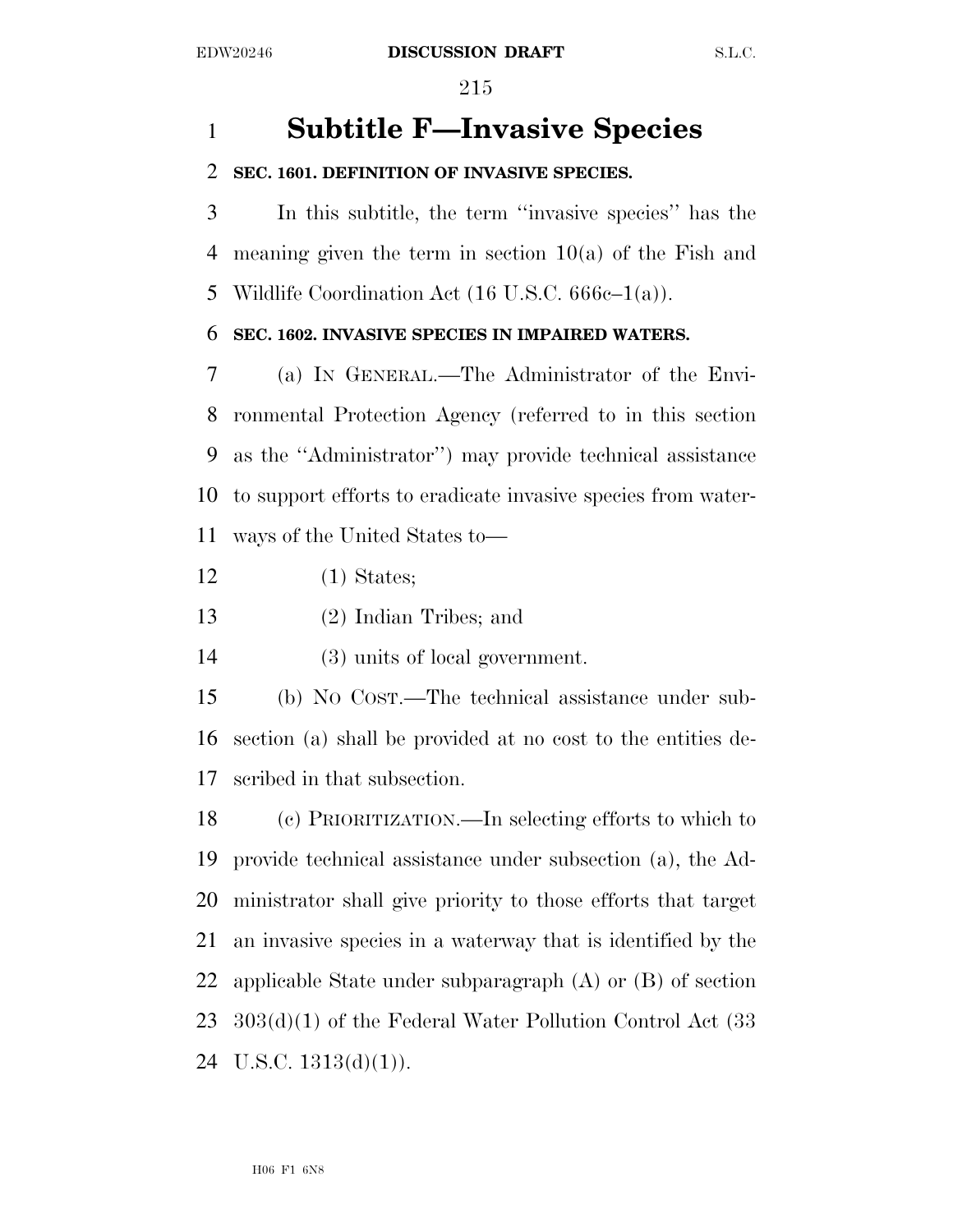| $\mathbf{1}$   | (d) AUTHORIZATION OF APPROPRIATIONS.—There is           |
|----------------|---------------------------------------------------------|
| $\overline{2}$ | authorized to be appropriated to carry out this section |
| 3              | $$10,000,000$ , to remain available until expended.     |
| $\overline{4}$ | SEC. 1603. AQUATIC INVASIVE SPECIES RESEARCH.           |
| 5              | Section 1108 of the America's Water Infrastructure      |
| 6              | Act of $2018$ (33 U.S.C. 2263a) is amended—             |
| 7              | $(1)$ in subsection $(a)$ —                             |
| 8              | (A) by striking "management" and insert-                |
| 9              | ing "prevention, management,"; and                      |
| 10             | (B) by inserting ", elodea, quagga mus-                 |
| 11             | sels," after "Asian carp"; and                          |
| 12             | $(2)$ in subsection $(b)$ —                             |
| 13             | $(A)$ by inserting "or threatened" after "im-           |
| 14             | pacted"; and                                            |
| 15             | (B) by inserting "Arctic," after "Pacific,".            |
| 16             | SEC. 1604. INVASIVE SPECIES MITIGATION AND REDUC-       |
| 17             | TION.                                                   |
| 18             | Section 104 of the River and Harbor Act of 1958         |
| 19             | $(33 \text{ U.S.C. } 610)$ is amended—                  |
| 20             | $(1)$ in subsection $(b)$ —                             |
| 21             | $(A)$ in paragraph $(1)$ —                              |
| 22             | (i) in the matter preceding subpara-                    |
| 23             | $graph$ (A), by striking "this section                  |
|                |                                                         |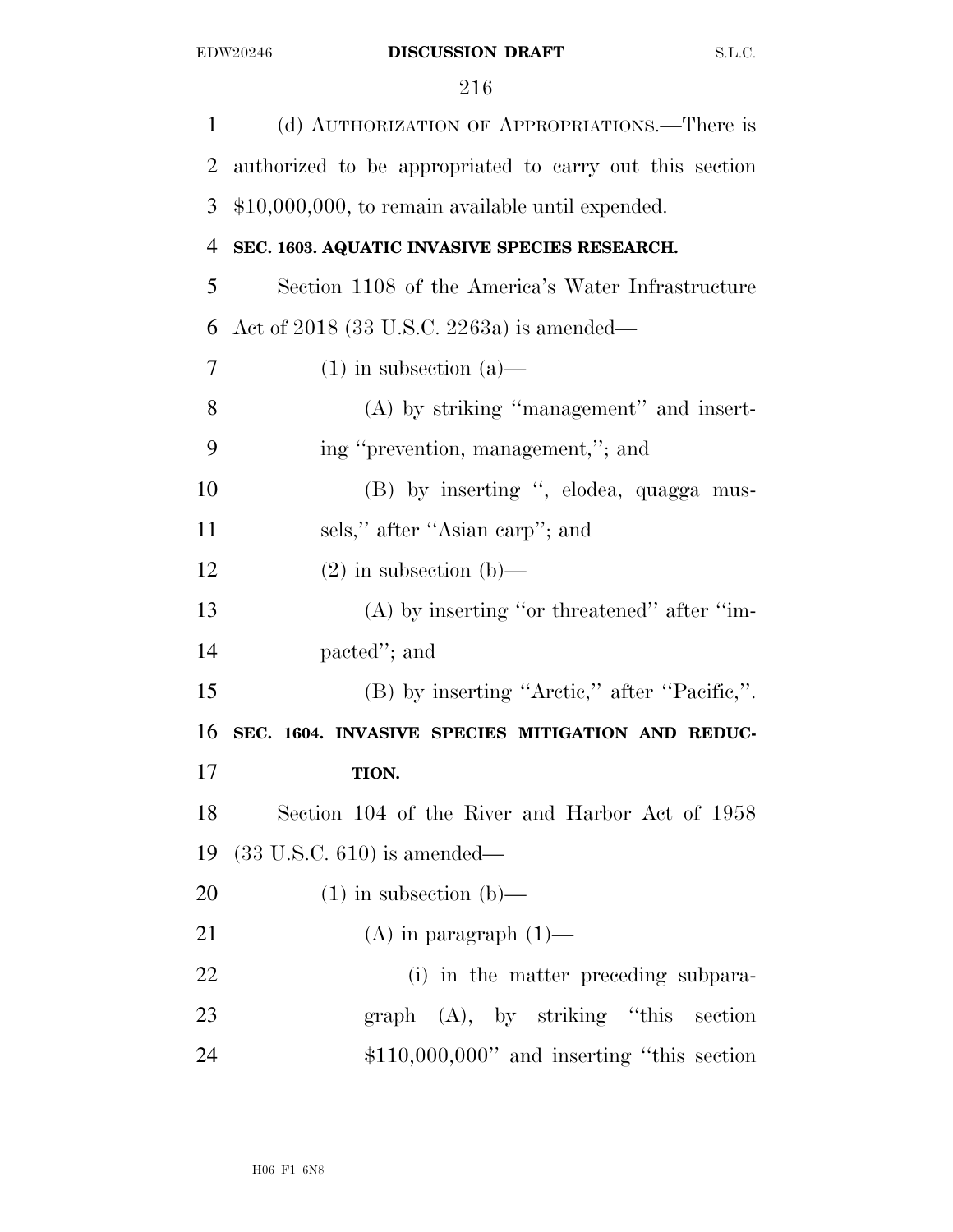| $\mathbf{1}$   | (except for subsections $(f)$ and $(g)$ )            |
|----------------|------------------------------------------------------|
| $\overline{2}$ | \$120,000,000";                                      |
| 3              | (ii) in subparagraph $(B)$ , by striking             |
| $\overline{4}$ | "and" at the end;                                    |
| 5              | (iii) in subparagraph $(C)$ , by striking            |
| 6              | the period at the end and inserting ";               |
| $\overline{7}$ | and"; and                                            |
| 8              | (iv) by adding at the end the fol-                   |
| 9              | lowing:                                              |
| 10             | "(D) $$10,000,000$ shall be made available           |
| 11             | to carry out subsection $(d)(1)(A)(iv)$ .";          |
| 12             | $(B)$ by redesignating paragraph $(2)$ as            |
| 13             | paragraph $(3)$ ;                                    |
| 14             | $(C)$ by inserting after paragraph $(1)$ the         |
| 15             | following:                                           |
| 16             | $``(2)$ OTHER PROGRAMS.—                             |
| 17             | "(A) IN GENERAL.—There are authorized                |
| 18             | to be appropriated—                                  |
| 19             | "(i) $\lbrack 10,000,000 \rbrack$ for each of fiscal |
| 20             | years 2021 through 2024 to carry out sub-            |
| 21             | section $(f)$ ; and                                  |
| 22             | "(ii) $$50,000,000$ for each of fiscal               |
| 23             | years 2021 through 2024 to carry out sub-            |
| 24             | section $(g)(2)$ .                                   |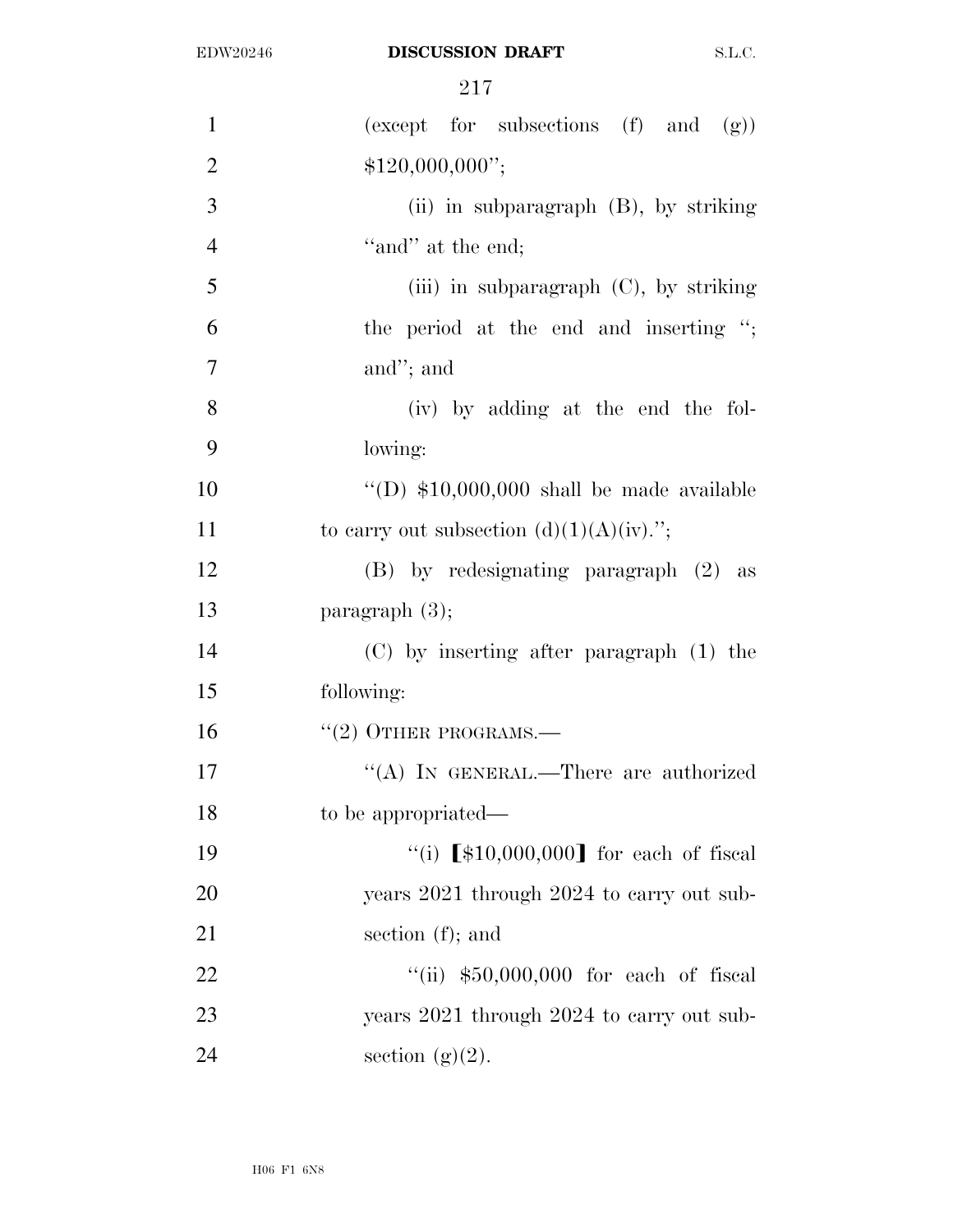| $\mathbf{1}$   | "(B) INVASIVE PLANT SPECIES PILOT PRO-            |
|----------------|---------------------------------------------------|
| $\overline{2}$ | GRAM.—There is authorized to be appropriated      |
| 3              | to the Secretary of the Interior, acting through  |
| $\overline{4}$ | the Director of the United States Fish and        |
| 5              | Wildlife Service, \$10,000,000 to carry out sub-  |
| 6              | section $(g)(3)$ ."; and                          |
| 7              | $\llbracket$ (D) in paragraph (3) (as so redesig- |
| 8              | nated), by inserting "or $(2)(A)$ " after "para-  |
| 9              | graph $(1)$ ";                                    |
| 10             | $(2)$ in subsection $(d)$ —                       |
| 11             | $(A)$ in the subsection heading, by inserting     |
| 12             | DECONTAMINATION" after "INSPEC-<br>``AND"         |
| 13             | TION";                                            |
| 14             | $(B)$ in paragraph $(1)$ —                        |
| 15             | (i) in subparagraph $(A)$ —                       |
| 16             | (I) in the subparagraph heading,                  |
| 17             | by inserting "AND DECONTAMINA-                    |
| 18             | TION" after "INSPECTION";                         |
| 19             | (II) in clause (ii), by striking                  |
| 20             | "and" at the end;                                 |
| 21             | (III) in clause (iii), by striking                |
| 22             | the period at the end and inserting ";            |
| 23             | and"; and                                         |
| 24             | $(IV)$ by adding at the end the fol-              |
| 25             | lowing:                                           |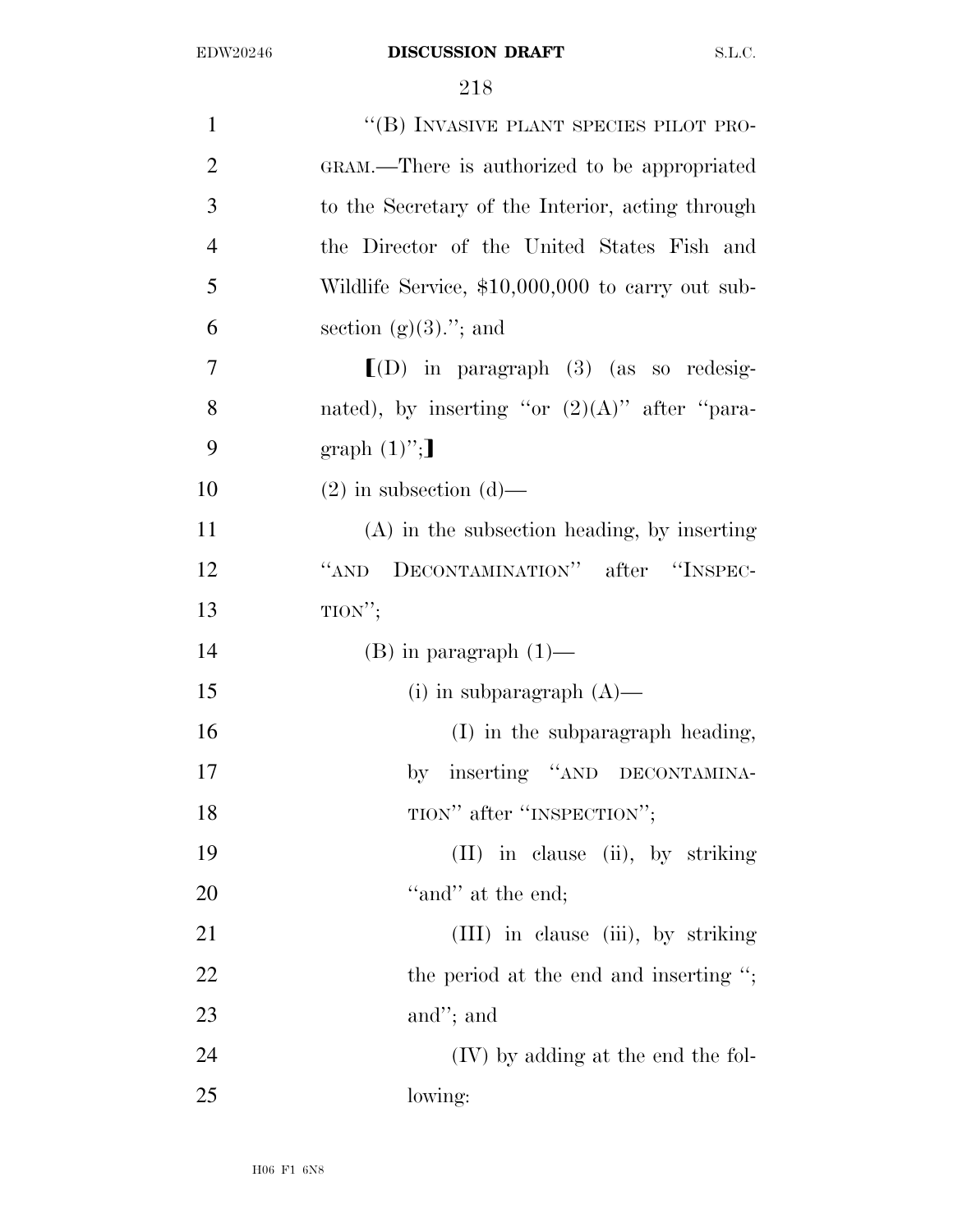| $\mathbf{1}$   |           | "(iv) to protect basins and watersheds          |
|----------------|-----------|-------------------------------------------------|
| $\overline{2}$ |           | that adjoin an international border be-         |
| 3              |           | tween the United States and Canada.";           |
| $\overline{4}$ |           | and                                             |
| 5              |           | (ii) by striking subparagraph (B) and           |
| 6              |           | inserting the following:                        |
| 7              |           | "(B) LOCATIONS.—The Secretary shall             |
| 8              |           | place watercraft inspection and decontamination |
| 9              |           | stations under subparagraph (A) at locations    |
| 10             |           | with the highest likelihood of preventing the   |
| 11             |           | spread of aquatic invasive species into and out |
| 12             |           | of waters of the United States, as determined   |
| 13             |           | by the Secretary in consultation with the Gov-  |
| 14             |           | and entities described in paragraph<br>ernors   |
| 15             |           | $(3).$ ";                                       |
| 16             |           | (C) in paragraph $(3)(A)$ , by striking "(iii)" |
| 17             |           | and inserting " $(iv)$ "; and                   |
| 18             |           | (D) by striking "watercraft inspection sta-     |
| 19             |           | tions" each place it appears and inserting      |
| 20             |           | "watercraft inspection and decontamination sta- |
| 21             |           | tions"; and                                     |
| 22             |           | (3) by adding at the end the following:         |
| 23             |           | "(f) INVASIVE SPECIES MANAGEMENT PILOT PRO-     |
| 24             | $GRAM.$ — |                                                 |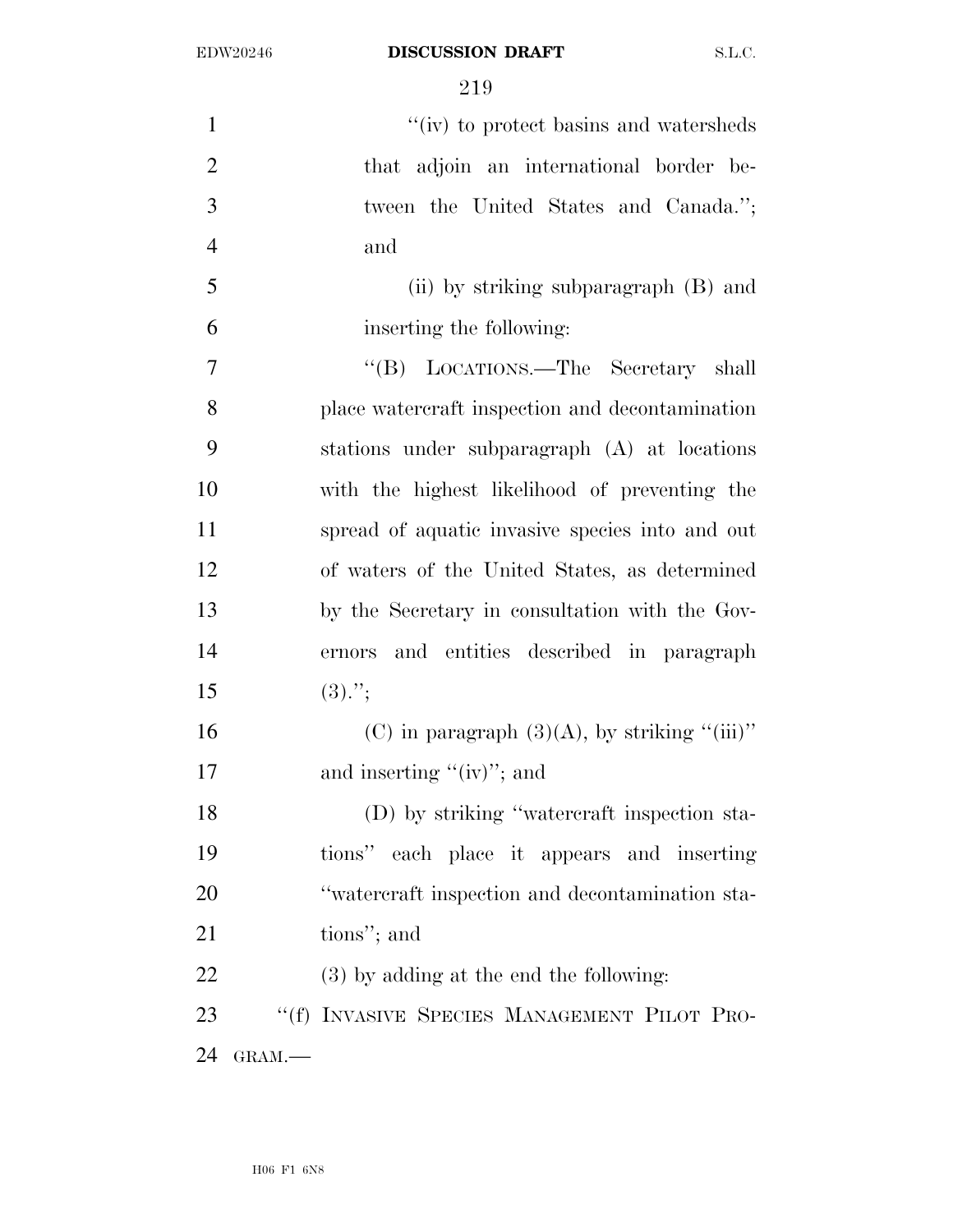1 "(1) DEFINITION OF INVASIVE SPECIES.—In this subsection, the term 'invasive species' has the meaning given the term in section 10(a) of the Fish and Wildlife Coordination Act (16 U.S.C. 666c– 5  $1(a)$ ).

6 "(2) DEVELOPMENT OF PLANS.—The Secretary shall carry out a pilot program under which the Sec- retary shall collaborate with States in the Upper Missouri River Basin in developing voluntary aquatic invasive species management plans to mitigate the effects of invasive species on public infrastructure facilities located on reservoirs of the Corps of Engi-neers in those States.

14  $(3)$  MANAGEMENT PLAN.—

15 ""(A) IN GENERAL.—The Secretary, in con- sultation with the Governor of each State in the Upper Missouri River Basin that elects to par- ticipate in the pilot program, shall prepare a management plan for each participating State that identifies public infrastructure facilities lo- cated on reservoirs of the Corps of Engineers in 22 those States that—

23  $\frac{1}{2}$  (i) are affected by aquatic invasive species; and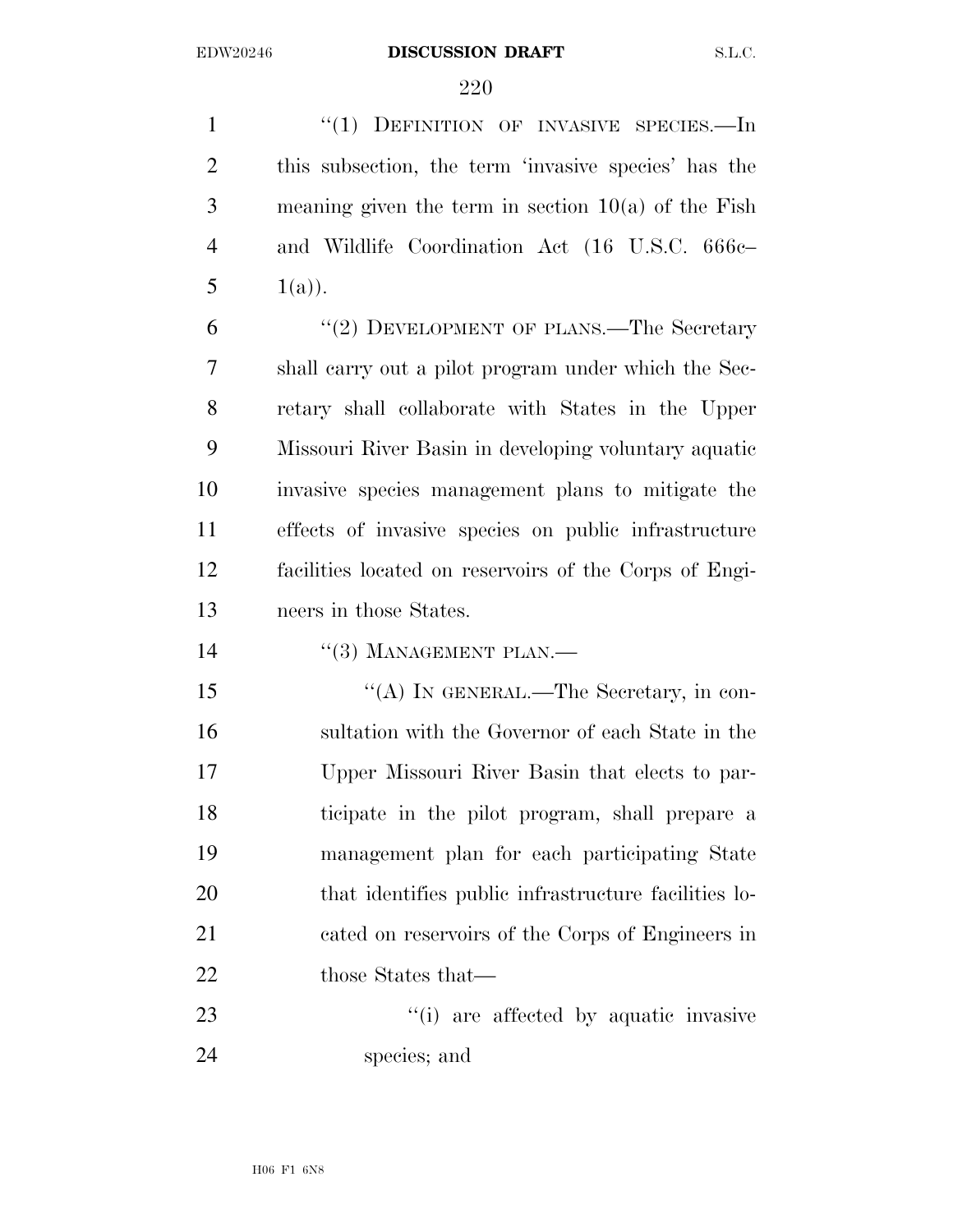| $\mathbf{1}$   | "(ii) need financial and technical as-                |
|----------------|-------------------------------------------------------|
| $\overline{2}$ | sistance in order to maintain operations.             |
| 3              | "(B) USE OF EXISTING PLANS.—In devel-                 |
| $\overline{4}$ | oping a management plan under subparagraph            |
| 5              | (A), the Secretary shall consider a management        |
| 6              | plan submitted by a participating State under         |
| 7              | section $1204(a)$ of the Nonindigenous Aquatic        |
| 8              | Nuisance Prevention and Control Act of 1990           |
| 9              | $(16 \text{ U.S.C. } 4724(a)).$                       |
| 10             | "(4) TERMINATION OF AUTHORITY.—The au-                |
| 11             | thority provided under this subsection terminates on  |
| 12             | September 30, 2024.                                   |
| 13             | "(g) INVASIVE SPECIES PREVENTION AND REDUC-           |
| 14             | TION                                                  |
| 15             | $``(1)$ DEFINITION OF INVASIVE SPECIES.—In            |
| 16             | this subsection, the term 'invasive species' has the  |
| 17             | meaning given the term in section $10(a)$ of the Fish |
| 18             | and Wildlife Coordination Act (16 U.S.C. 666c-        |
| 19             | $1(a)$ .                                              |
| 20             | $``(2)$ INVASIVE SPECIES PARTNERSHIPS.—               |
| 21             | "(A) IN GENERAL.—The Secretary may                    |
| 22             | enter into partnerships with applicable States        |
| 23             | and other Federal agencies to carry out actions       |
| 24             | to reduce, to the maximum extent practicable,         |
| 25             | terrestrial invasive species that adversely impact    |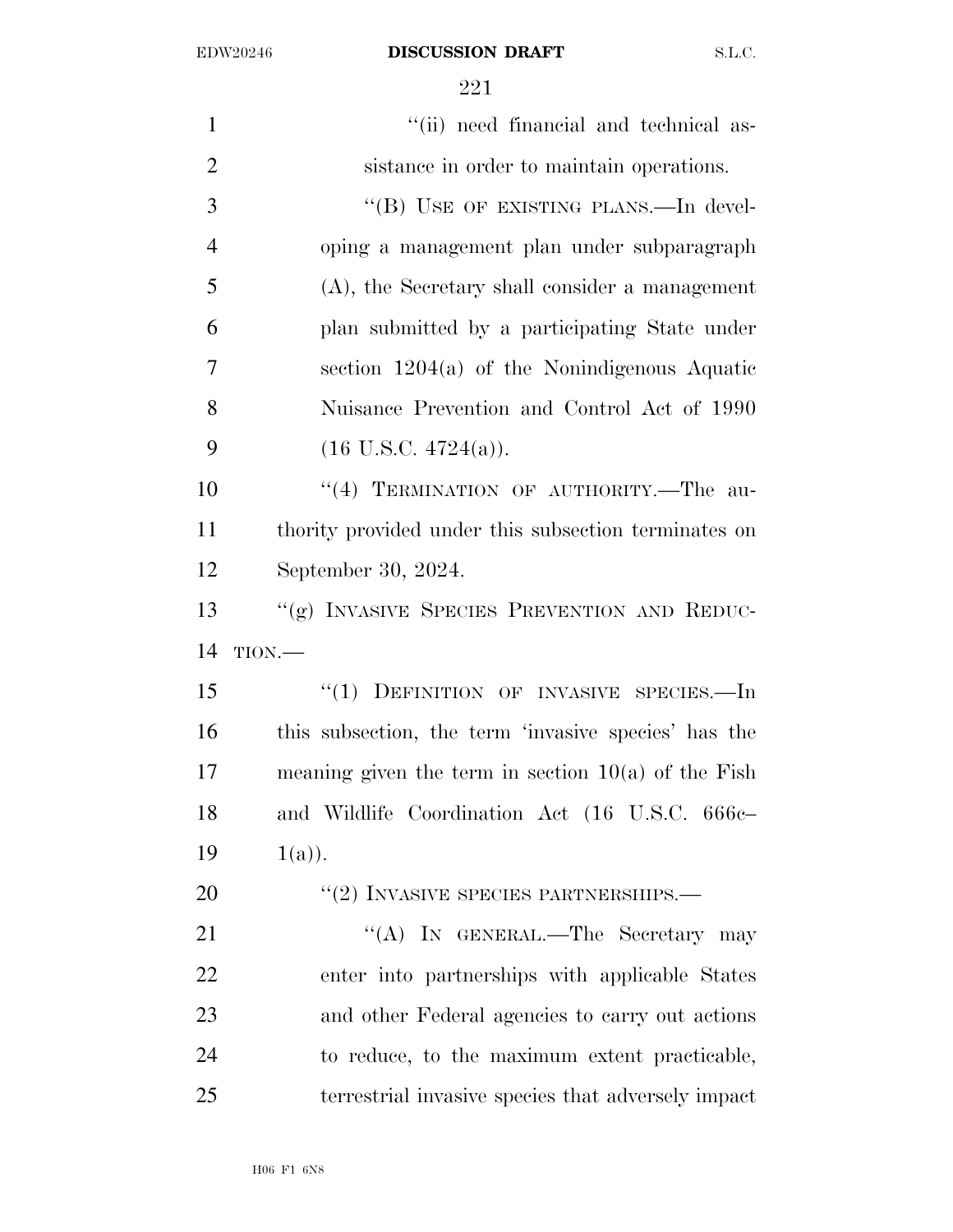water quantity or water quality in the Platte River Basin, the Upper Colorado River Basin, the Upper Snake River Basin, and the Upper Missouri River Basin. ''(B) PRIORITIZATION.—In selecting ac- tions to carry out under a partnership under subparagraph (A), the Secretary shall give pri- ority to projects that are intended to control or manage the Russian olive (*Elaeagnus angustfolia*) or saltcedar (of the genus *Tamarix*).  $\left[$ <sup>"(3)</sup> INVASIVE PLANT SPECIES PILOT PRO- $13 \qquad \text{GRAM}$ —11  $\lbrack$   $\lbrack$   $\lbrack$   $\lbrack$   $\lbrack$   $\lbrack$   $\rbrack$   $\lbrack$   $\rbrack$   $\rbrack$   $\lbrack$   $\rbrack$   $\rbrack$   $\rbrack$   $\lbrack$   $\rbrack$   $\rbrack$   $\rbrack$   $\rbrack$   $\rbrack$   $\rbrack$   $\rbrack$   $\rbrack$   $\rbrack$   $\rbrack$   $\rbrack$   $\rbrack$   $\rbrack$   $\rbrack$   $\rbrack$   $\rbrack$   $\rbrack$   $\rbrack$   $\rbrack$   $\rbrack$  SPECIES.—In this paragraph, the term 'invasive plant species' means an invasive species that is  $17 \qquad \qquad$  a plant. **F**<sup>"</sup>(B) PILOT PROGRAM.—The Secretary of the Interior, acting through the Director of the United States Fish and Wildlife Service, shall establish a pilot program under which the Sec-22 retary of the Interior shall carry out activities— ¿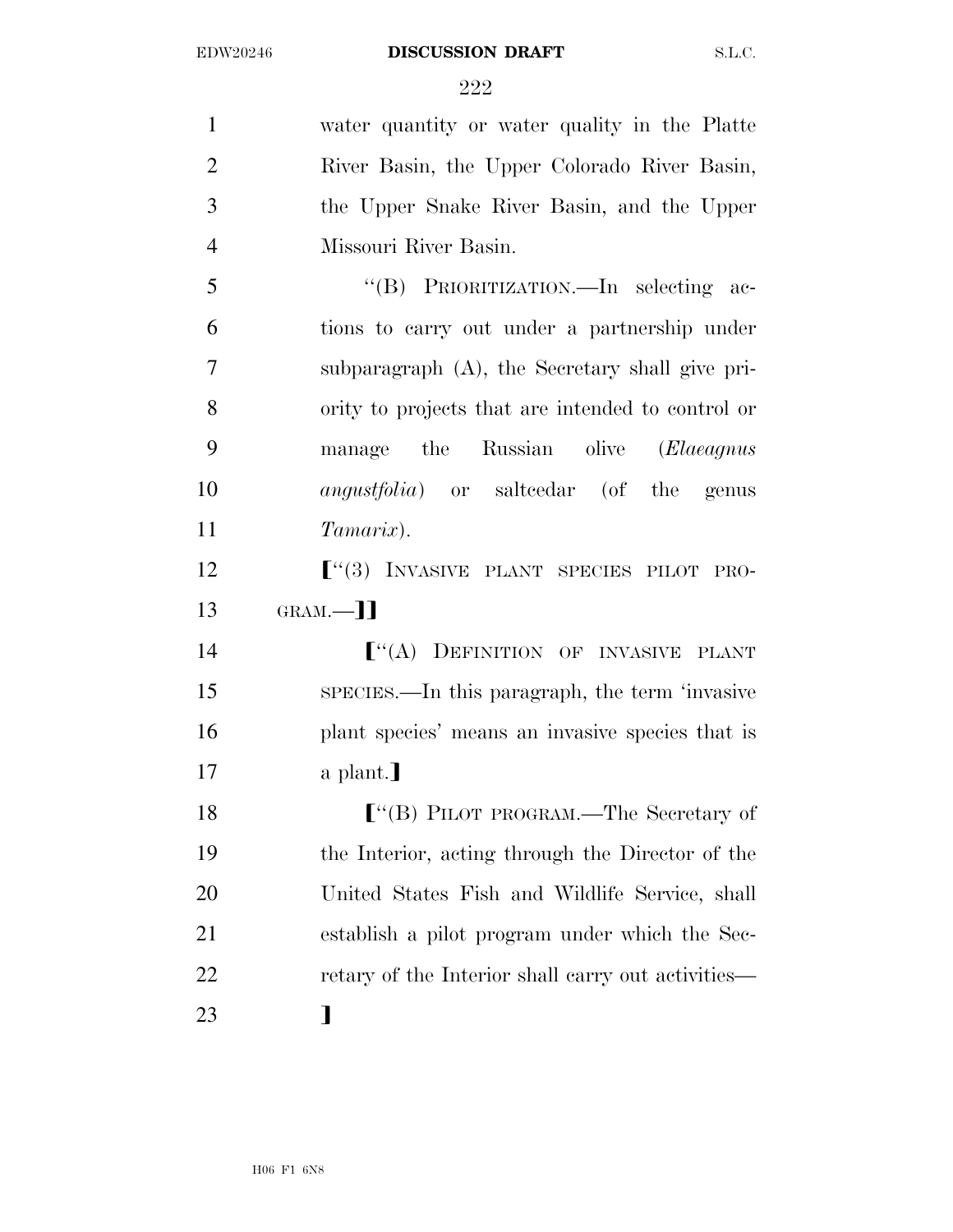| $\mathbf{1}$   | $\lbrack$ "(i) to remove invasive plant species                      |
|----------------|----------------------------------------------------------------------|
| $\overline{2}$ | riparian areas that contribute to<br>$\operatorname{in}$             |
| 3              | drought conditions in—                                               |
| $\overline{4}$ | $\lbrack$ "(I) the Lower Colorado River                              |
| 5              | Basin;                                                               |
| 6              | $\lbrack$ <sup>"</sup> (II) the Rio Grande River                     |
| 7              | Basin;                                                               |
| 8              | $\lbrack$ "(III) the Texas Gulf Coast                                |
| 9              | Basin; and                                                           |
| 10             | $\lbrack$ <sup>"</sup> (IV) the Arkansas-White-Red                   |
| 11             | Basin;                                                               |
| 12             | $\lbrack$ "(ii) to replace the invasive plant                        |
| 13             | species described in clause (i) with eco-                            |
| 14             | logically suitable native species; and                               |
| 15             | $\lbrack$ "(iii) to maintain and monitor ripar-                      |
| 16             | ian areas in which activities are carried out                        |
| 17             | under clauses (i) and (ii).                                          |
| 18             | $\lbrack\! \lbrack\! \lbrack^{(i)}(C)$ TERMINATION OF AUTHORITY.—The |
| 19             | authority provided under this paragraph termi-                       |
| 20             | nates on September 30, 2024.]                                        |
| 21             | "(4) $\text{CoST-SHARE.}$ The Federal share of an                    |
| 22             | action carried out under a partnership under para-                   |
| 23             | graph $(2)$ or the pilot program under paragraph $(3)$               |
| 24             | shall not exceed 80 percent of the total cost of the                 |
| 25             | action.".                                                            |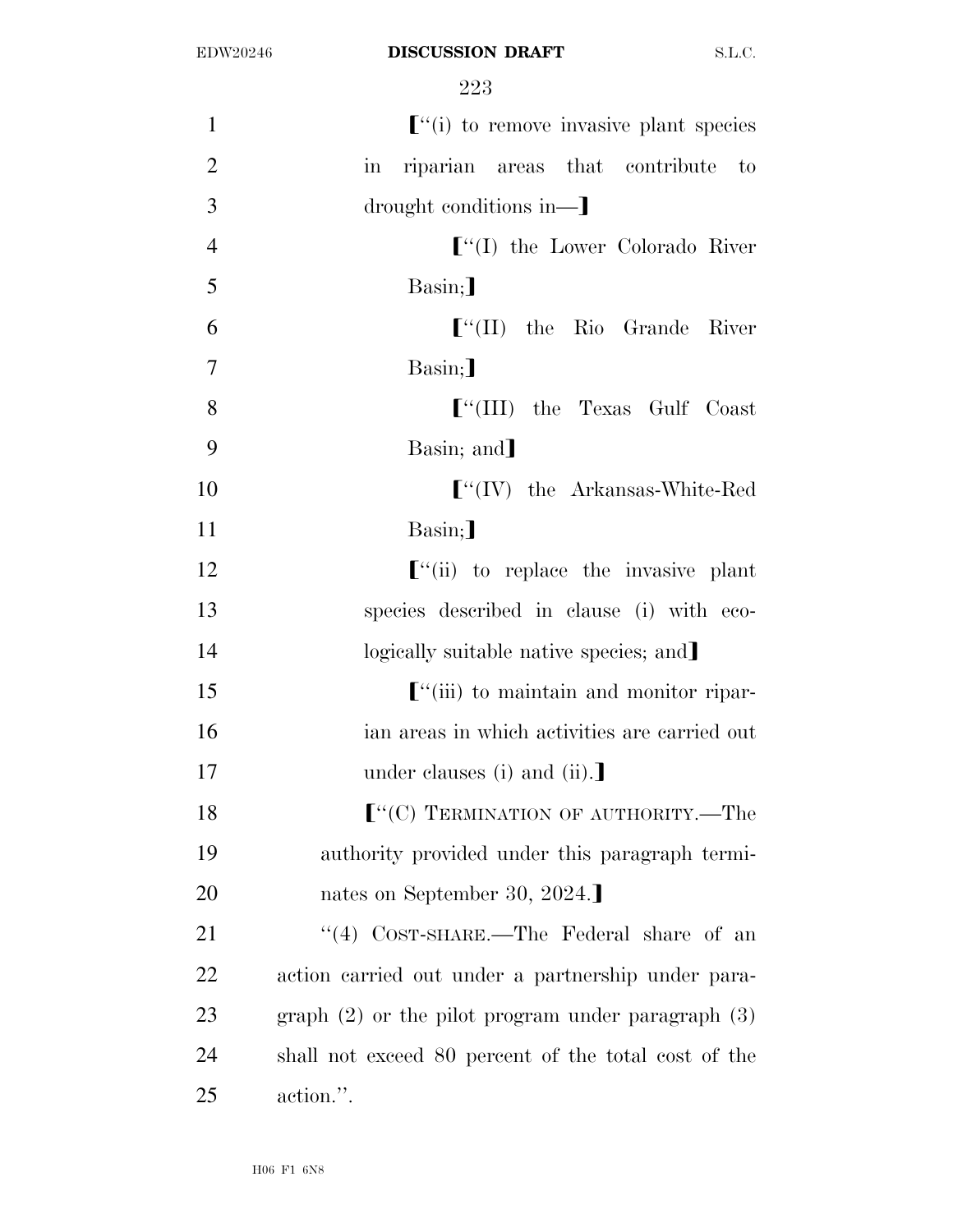## **SEC. 1605. TERRESTRIAL NOXIOUS WEED CONTROL PILOT PROGRAM.**

 (a) IN GENERAL.—The Secretary shall carry out a pilot program, in consultation with the Federal Inter- agency Committee for the Management of Noxious and Exotic Weeds, to identify and develop new and improved strategies for terrestrial noxious weed control on Federal land under the jurisdiction of the Secretary.

 (b) PARTNERSHIPS.—In carrying out the pilot pro- gram under subsection (a), the Secretary shall act in part- nership with such other individuals and entities as the Secretary determines to be appropriate.

 (c) COOPERATIVE AGREEMENTS.—The Secretary may utilize cooperative agreements with county and State agencies for the implementation of the pilot program under subsection (a).

17 (d) REPORT TO CONGRESS.—Not later than [18] 18 months] after the date of enactment of this Act, the Sec- retary shall provide to the Committee on Environment and Public Works of the Senate and the Committee on Trans- portation and Infrastructure of the House of Representa- tives a report describing the new and improved strategies developed through the pilot program under subsection (a).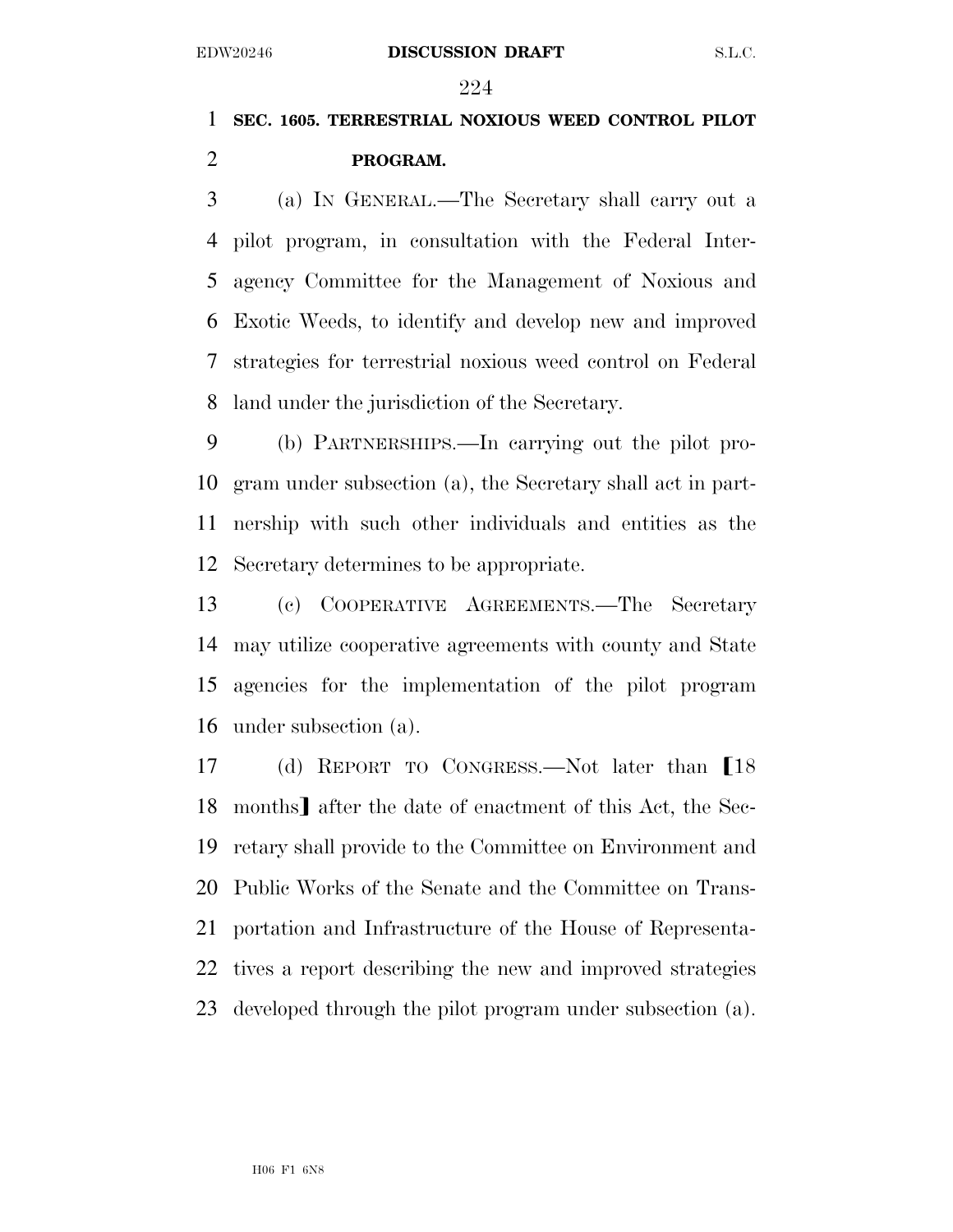| $\mathbf{1}$   | SEC. | 1606.   | <b>INVASIVE</b>                                  | <b>SPECIES</b>              | ASSESSMENT,                                          |
|----------------|------|---------|--------------------------------------------------|-----------------------------|------------------------------------------------------|
| $\overline{2}$ |      |         | PRIORITIZATION, AND MANAGEMENT.                  |                             |                                                      |
| 3              |      |         |                                                  |                             | Section $528(f)(2)$ of the Water Resources Develop-  |
| $\overline{4}$ |      |         | ment Act of $1996$ (110 Stat. 3771) is amended—  |                             |                                                      |
| 5              |      |         |                                                  |                             | $(1)$ by redesignating subparagraphs $(I)$ and $(J)$ |
| 6              |      |         | as subparagraphs $(J)$ and $(K)$ , respectively; |                             |                                                      |
| 7              |      |         |                                                  |                             | $(2)$ by inserting after subparagraph $(H)$ the fol- |
| 8              |      | lowing: |                                                  |                             |                                                      |
| 9              |      |         |                                                  |                             | "(I) shall, using existing amounts appro-            |
| 10             |      |         |                                                  |                             | priated to the Task Force, develop and update,       |
| 11             |      |         |                                                  |                             | as appropriate, a priority list of invasive species  |
| 12             |      | $that-$ |                                                  |                             |                                                      |
| 13             |      |         |                                                  |                             | $``(i)$ reflects an assessment that the              |
| 14             |      |         |                                                  |                             | listed species represent extant populations          |
| 15             |      |         | of invasive plants and animals that—             |                             |                                                      |
| 16             |      |         |                                                  |                             | "(I) are significantly impacting                     |
| 17             |      |         |                                                  |                             | the structure and function of ecologi-               |
| 18             |      |         |                                                  |                             | cal communities or habitat within the                |
| 19             |      |         |                                                  | South Florida ecosystem; or |                                                      |
| 20             |      |         |                                                  |                             | $\lq\lq$ (II) demonstrate a strong po-               |
| 21             |      |         |                                                  |                             | tential to reduce, obscure, or other-                |
| 22             |      |         |                                                  |                             | wise alter key indicators used to                    |
| 23             |      |         |                                                  |                             | measure Everglades restoration                       |
| 24             |      |         | progress; and                                    |                             |                                                      |
| 25             |      |         |                                                  |                             | "(ii) shall be used by the Task Force                |
| 26             |      |         |                                                  |                             | and agencies and entities represented on             |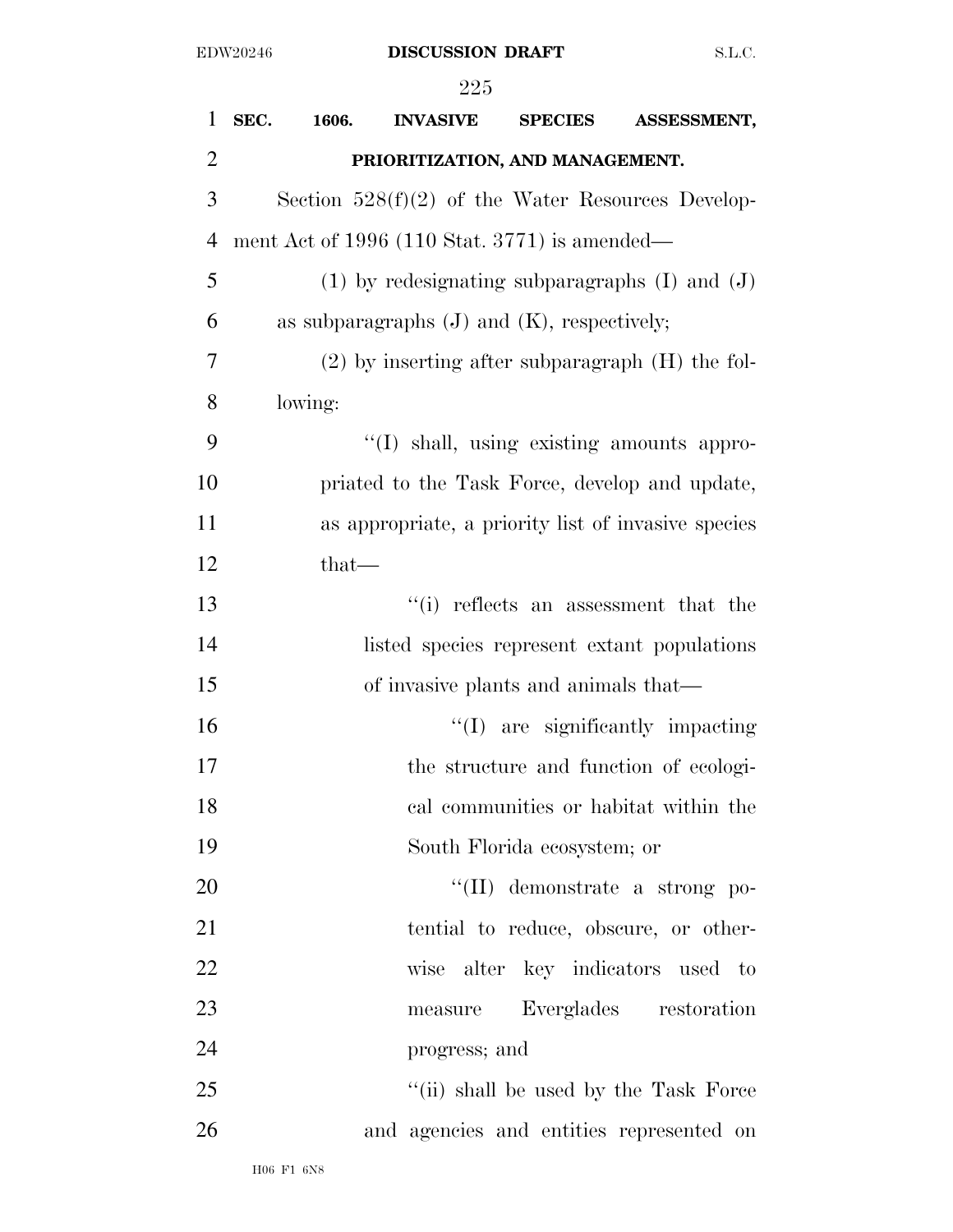| $\mathbf{1}$   | the Task Force to focus cooperative and                   |
|----------------|-----------------------------------------------------------|
| $\overline{2}$ | collaborative efforts—                                    |
| 3              | $\lq\lq$ to guide applied research;                       |
| $\overline{4}$ | $\lq\lq$ (II) to develop innovative strate-               |
| 5              | gies and tools to facilitate improved                     |
| 6              | management, control, or eradication                       |
| 7              | of listed species; and                                    |
| 8              | "(III) to implement specific man-                         |
| 9              | agement, control, or eradication ac-                      |
| 10             | tivities at the appropriate periodicity                   |
| 11             | and intensity necessary to reduce or                      |
| 12             | neutralize the impacts of listed spe-                     |
| 13             | ${\rm cies};$ ";                                          |
| 14             | $(3)$ in subparagraph $(J)$ (as so redesignated),         |
| 15             | by striking "ecosystem" and inserting "ecosystem,         |
| 16             | including the activities described in subparagraph        |
| 17             | $(I)$ "; and                                              |
| 18             | $(4)$ in clause (i) of subparagraph $(K)$ (as so re-      |
| 19             | designated), by inserting ", including the priority list  |
| 20             | under subparagraph (I) and the activities described       |
| 21             | in that subparagraph" after "Task Force".                 |
| <u>22</u>      | SEC. 1607. ASIAN CARP PREVENTION AND CONTROL PILOT        |
| 23             | PROGRAM.                                                  |
| 24             | (a) IN GENERAL.—The Secretary shall carry out an          |
| 25             | Asian carp prevention and control pilot program (referred |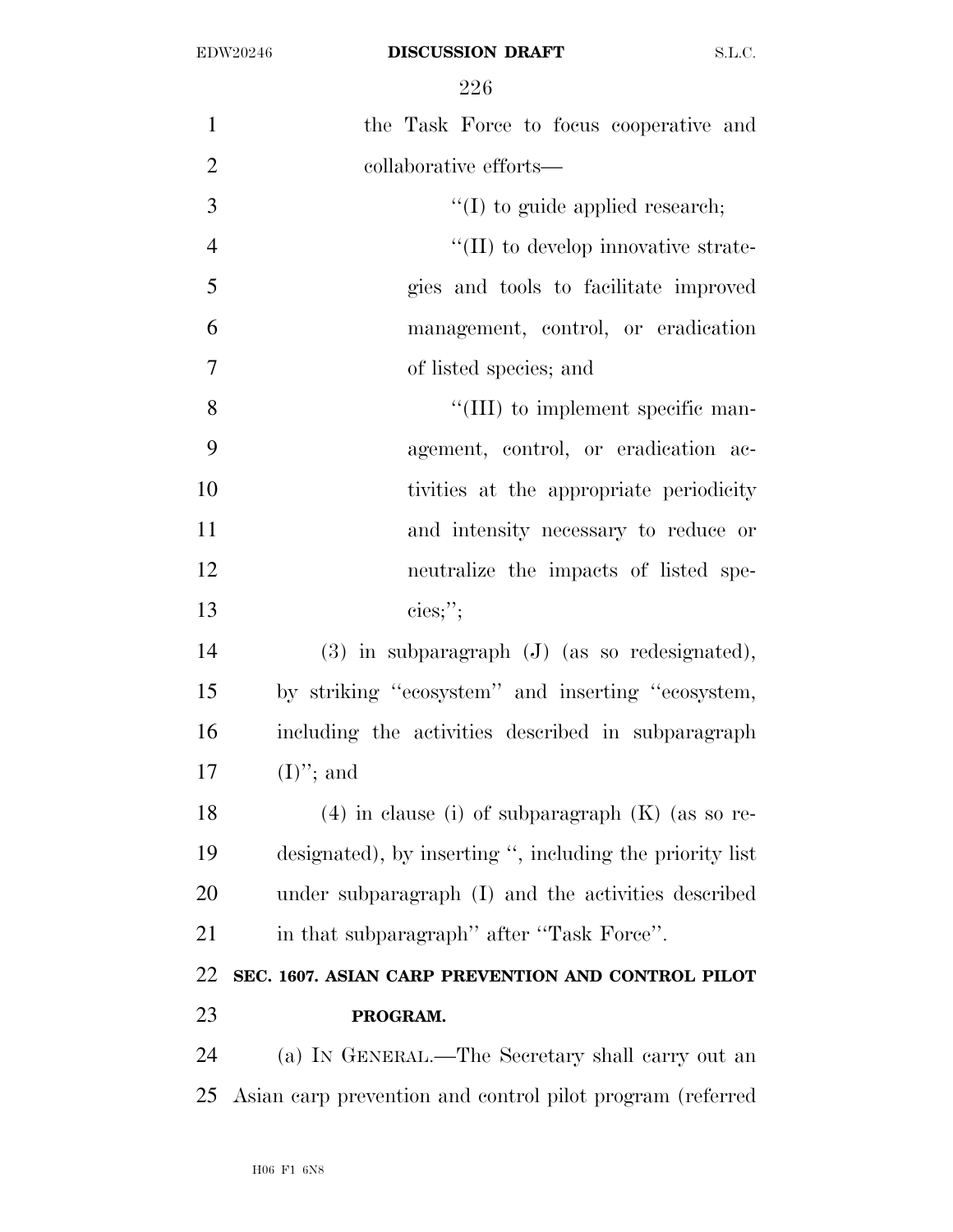| $\mathbf{1}$ | to in this section as the "pilot program" to carry out   |
|--------------|----------------------------------------------------------|
| 2            | projects to manage and prevent the spread of, reduce the |
| 3            | population of, or eradicate Asian carp using innovative  |
| 4            | technologies, methods, and measures.                     |
| 5            | (b) PROJECT SELECTION.—                                  |
| 6            | (1) LOCATION.—Each project under the pilot               |
| 7            | program shall be carried out in a river system or        |
| 8            | reservoir in which Asian carp have been found.           |
| 9            | $(2)$ LIMITATIONS.—                                      |
| 10           | (A) IN GENERAL.—Not later than Sep-                      |
| 11           | tember 30, 2024, the Secretary shall carry out           |
| 12           | and complete not more than 20 projects under             |
| 13           | the pilot program.                                       |
| 14           | (B) REQUIREMENT.—Not fewer than 5 of                     |
| 15           | the projects under subparagraph (A) shall be             |
| 16           | carried out at reservoirs of the Corps of Engi-          |
| 17           | neers or the Tennessee Valley Authority that             |
| 18           | are located in—                                          |
| 19           | (i) the Cumberland River watershed;                      |
| 20           | <b>or</b>                                                |
| 21           | (ii) the Tennessee River watershed.                      |
| 22           | (3) CONSULTATION.—In selecting projects to               |
| 23           | carry out under the pilot program, the Secretary         |
| 24           | shall consult with—                                      |
|              |                                                          |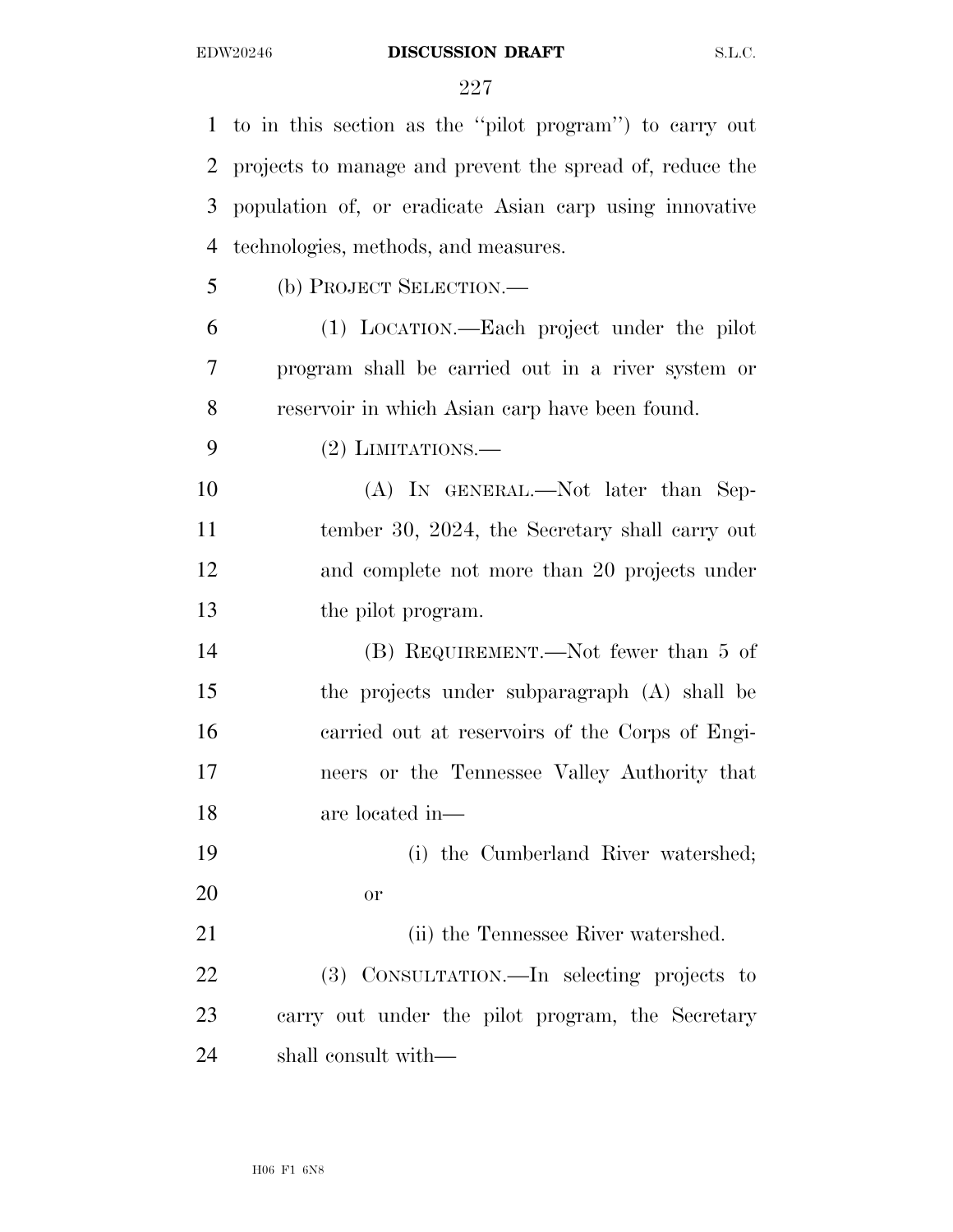| $\mathbf{1}$   | (A) the Director of the U.S. Army Engi-                   |
|----------------|-----------------------------------------------------------|
| $\overline{2}$ | neer Research and Development Center;                     |
| 3              | (B) applicable Federal, State, and local                  |
| $\overline{4}$ | agencies;                                                 |
| 5              | (C) the Mississippi Interstate Cooperative                |
| 6              | Resource Association;                                     |
| 7              | (D) institutions of higher education; and                 |
| 8              | (E) relevant private organizations, includ-               |
| 9              | ing nonprofit organizations.                              |
| 10             | (c) REMOVAL OF UNSUCCESSFUL PROJECTS.—If the              |
| 11             | Secretary determines that a project under the pilot pro-  |
| 12             | gram does not achieve the goals of the pilot program de-  |
| 13             | scribed in subsection (a), the Secretary shall remove the |
| 14             | project.                                                  |
| 15             | $(d)$ COST-SHARE.—                                        |
| 16             | (1) IN GENERAL.—Subject to paragraphs (2)                 |
| 17             | and (3), the Federal share of the costs of a project      |
| 18             | carried out under the pilot program shall be 80 per-      |
| 19             | cent.                                                     |
| 20             | (2) OPERATION, MAINTENANCE, REHABILITA-                   |
| 21             | TION, AND REPAIR.—After the completion of a               |
| 22             | project under the pilot program, the Federal share        |
| 23             | of the costs for operation, maintenance, rehabilita-      |
| 24             | tion, and repair of the project shall be 100 percent.     |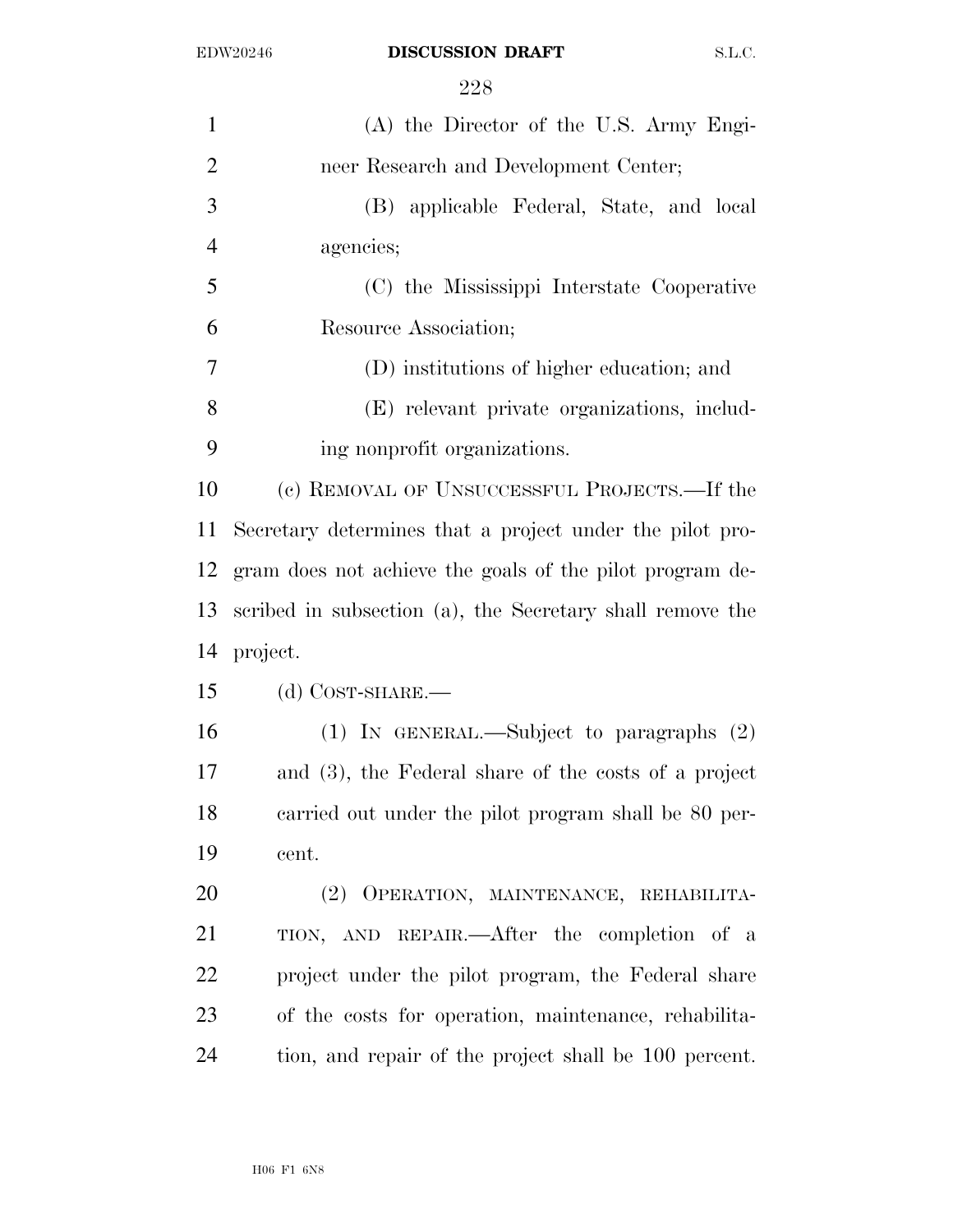1 (3) REMOVAL OF UNSUCCESSFUL PROJECTS.— The Federal share of the costs of the removal of a project under subsection (c) shall be 100 percent.

 (e) REPORT.—Not later than 2 years after the date of enactment of this Act, and 2 years thereafter, the Sec- retary shall submit to Congress a report describing the results of the pilot program, including an analysis of the effectiveness of the innovative technologies, methods, and measures used in projects of the pilot program at pre- venting the spread of, managing the spread of, reducing the population of, or eradicating Asian carp.

 (f) TRANSFER.—The Secretary may transfer projects carried out under the pilot program at reservoirs of the Tennessee Valley Authority to the Tennessee Valley Au-thority.

 (g) AUTHORIZATION OF APPROPRIATIONS.—There is authorized to be appropriated to carry out the pilot pro-gram \$35,000,000, to remain available until expended.

(h) TERMINATION OF AUTHORITY.—

 (1) IN GENERAL.—Except as provided in para- graph (2), the authority provided under the pilot program terminates on September 30, 2024.

 (2) EXCEPTION.—The authority under sub- section (f) does not terminate on the date described in paragraph (1).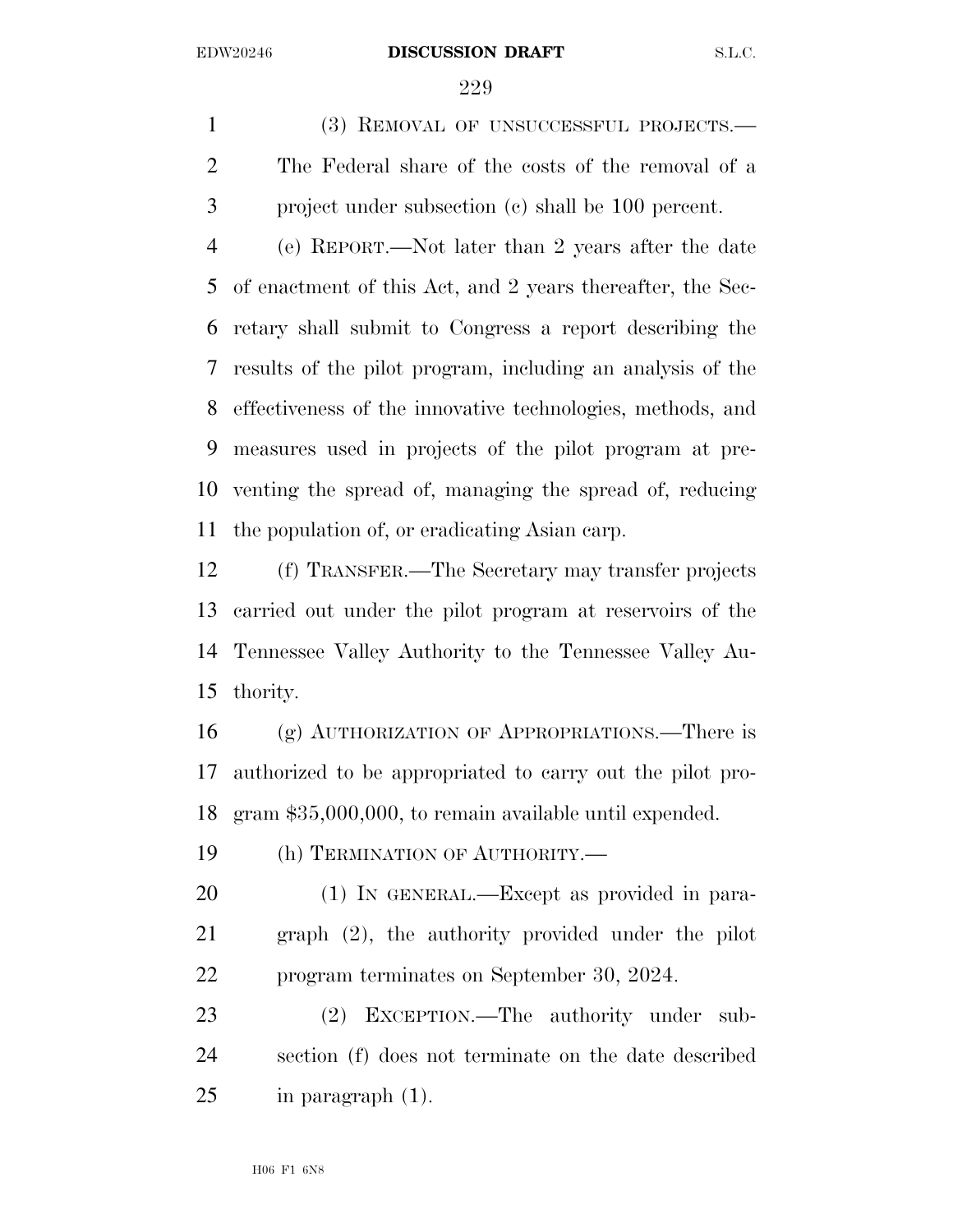| 1              | SEC. 1608. AQUATIC INVASIVE SPECIES PREVENTION.      |
|----------------|------------------------------------------------------|
| $\overline{2}$ | Section 1039(b) of the Water Resources Reform and    |
| 3              | Development Act of 2014 (16 U.S.C. 4701 note; Public |
| $\overline{4}$ | Law $113-121$ ) is amended—                          |
| 5              | $(1)$ in paragraph $(1)$ —                           |
| 6              | $(A)$ in the paragraph heading, by striking          |
| 7              | "UPPER MISSISSIPPI AND OHIO RIVER BASINS             |
| 8              | AND TRIBUTARIES" and inserting "MISSISSIPPI          |
| 9              | RIVER AND TRIBUTARIES, INCLUDING SUB-BA-             |
| 10             | $SINS''$ ; and                                       |
| 11             | $(B)$ in subparagraph $(A)$ , by striking            |
| 12             | "Upper Mississippi and Ohio River basins and         |
| 13             | tributaries" and inserting "Mississippi River        |
| 14             | and tributaries, including the 6 sub-basins of       |
| 15             | the River,"; and                                     |
| 16             | $(2)$ in paragraph $(2)$ —                           |
| 17             | $(A)$ in subparagraph $(A)$ , by striking            |
| 18             | "Upper Mississippi and Ohio River basins and         |
| 19             | tributaries" and inserting "Mississippi River        |
| 20             | and tributaries, including the 6 sub-basins of       |
| 21             | the River"; and                                      |
| <u>22</u>      | $(B)$ in subparagraph $(B)$ —                        |
| 23             | (i) in clause (i), by striking "Upper                |
| 24             | Mississippi and Ohio River basins and trib-          |
| 25             | utaries" and inserting "Mississippi River            |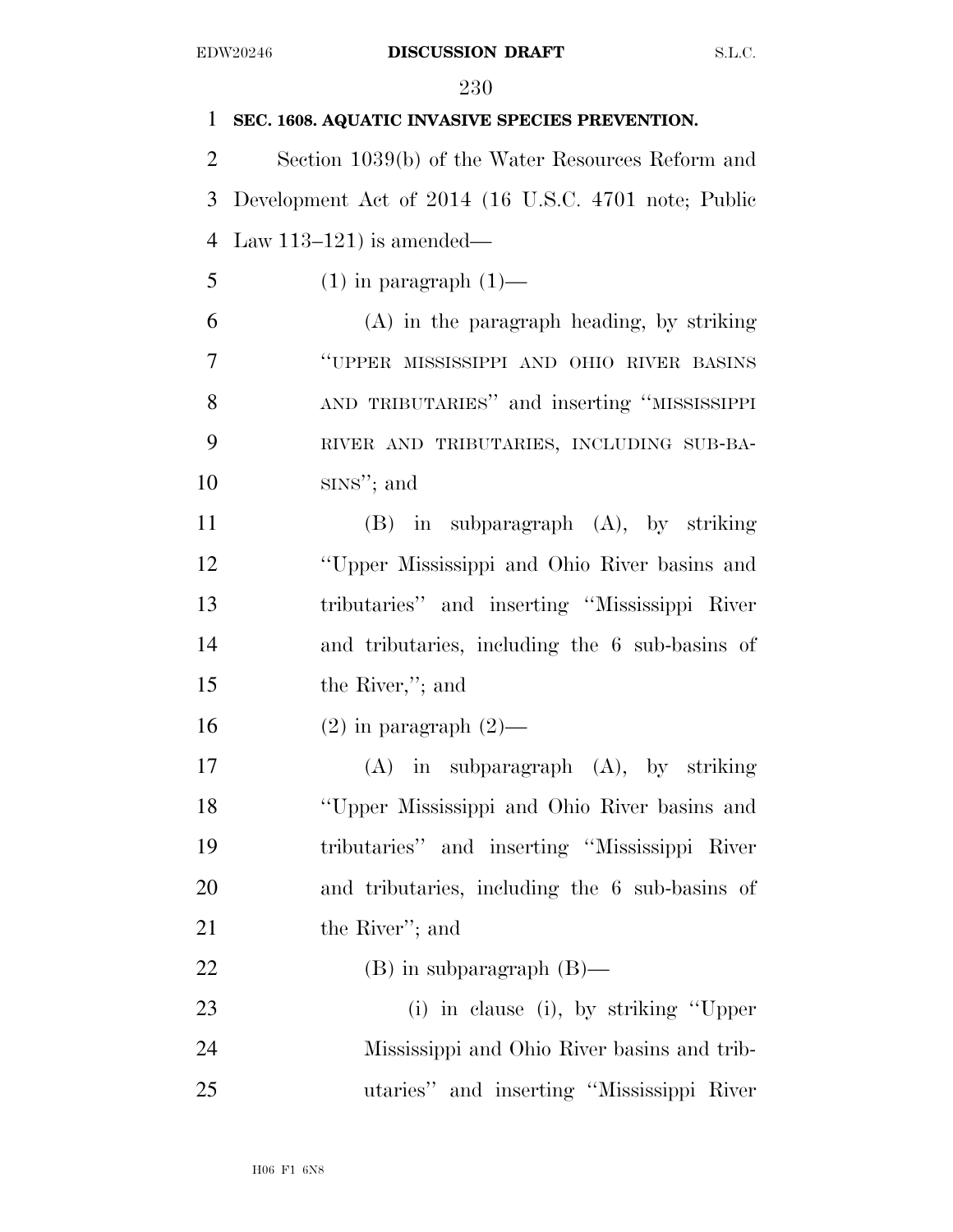|                | and tributaries, including the 6 sub-basins |
|----------------|---------------------------------------------|
| 2              | of the River,"; and                         |
| 3              | (ii) in clause (ii), by striking "Upper"    |
| $\overline{4}$ | Mississippi and Ohio River basins and trib- |
| -5             | utaries" and inserting "Mississippi River   |
| 6              | and tributaries, including the 6 sub-basins |
|                | of the River".                              |
|                |                                             |

# **SEC. 1609. INVASIVE SPECIES IN ALPINE LAKES PILOT PRO-GRAM.**

 (a) ESTABLISHMENT.—The Secretary of the Interior, acting through the Director of the United States Fish and Wildlife Service, shall establish a pilot program (referred to in this section as the ''pilot program'') to carry out measures necessary to prevent, reduce the number of, or eradicate aquatic invasive species in alpine lakes in areas in which the Secretary of the Interior is carrying out envi-ronmental projects.

 (b) AUTHORIZATION OF APPROPRIATIONS.—There is authorized to be appropriated to carry out the pilot pro- gram \$25,000,000 for the period of fiscal years 2022 through 2024.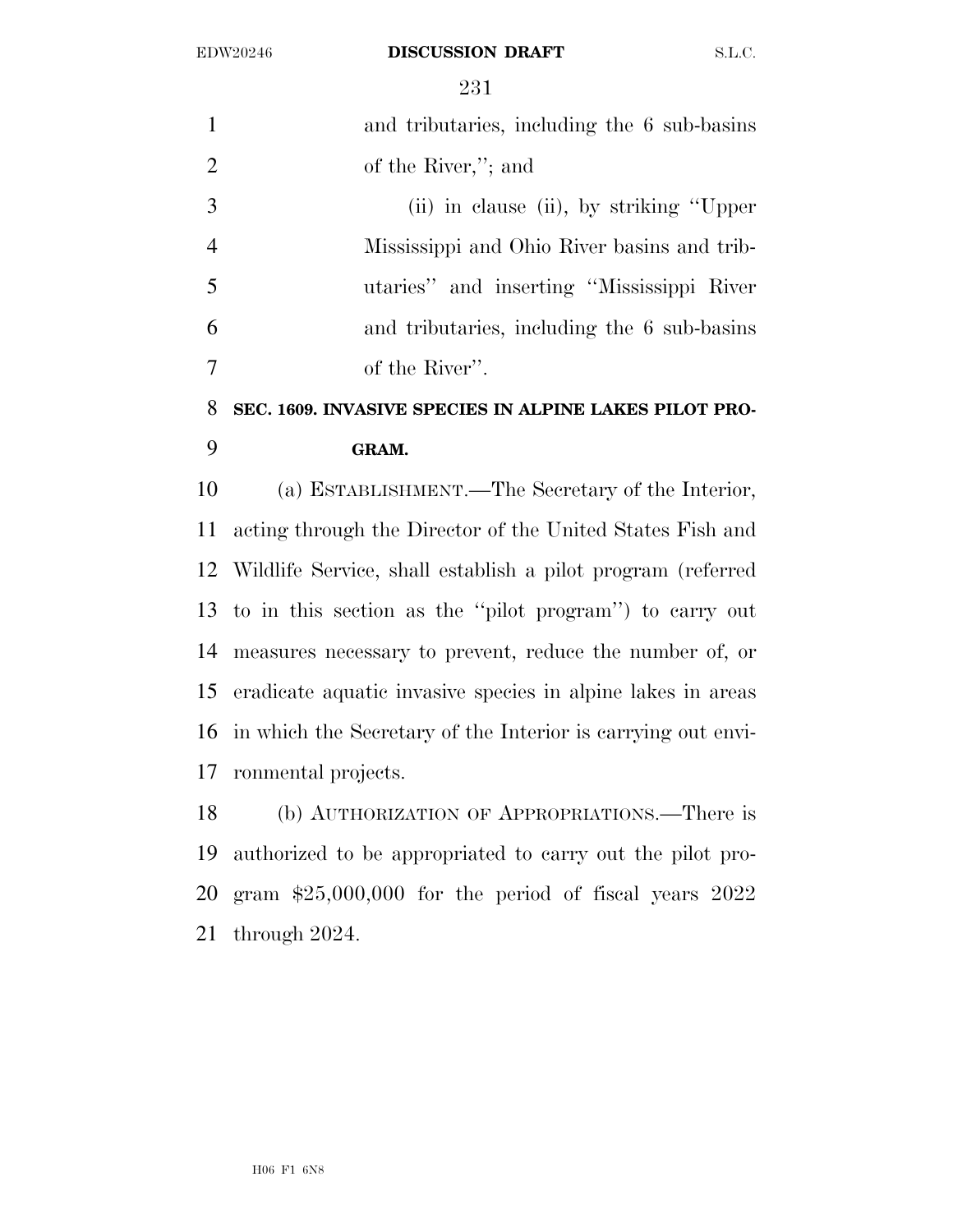| $\mathbf{1}$   | <b>TITLE II-CLEAN WATER</b>                                                 |
|----------------|-----------------------------------------------------------------------------|
| $\overline{2}$ | SEC. 2001. CLEAN WATER INFRASTRUCTURE RESILIENCY                            |
| 3              | AND SUSTAINABILITY PROGRAM.                                                 |
| $\overline{4}$ | Title II of the Federal Water Pollution Control Act                         |
| 5              | $(33 \text{ U.S.C. } 1281 \text{ et seq.})$ is amended by adding at the end |
| 6              | the following:                                                              |
| 7              | "SEC. 222. CLEAN WATER INFRASTRUCTURE RESILIENCY                            |
| 8              | AND SUSTAINABILITY PROGRAM.                                                 |
| 9              | "(a) DEFINITIONS.—In this section:                                          |
| 10             | "(1) ELIGIBLE ENTITY.—The term 'eligible en-                                |
| 11             | tity' means—                                                                |
| 12             | $\lq\lq$ (A) a municipality; or                                             |
| 13             | "(B) an intermunicipal, interstate, or State                                |
| 14             | agency.                                                                     |
| 15             | "(2) NATURAL HAZARD.—The term 'natural                                      |
| 16             | hazard' means a hazard caused by natural forces, in-                        |
| 17             | cluding extreme weather events, sea-level rise, and                         |
| 18             | extreme drought conditions.                                                 |
| 19             | "(3) PROGRAM.—The term 'program' means                                      |
| 20             | the clean water infrastructure resilience and sustain-                      |
| 21             | ability program established under subsection (b).                           |
| 22             | "(b) ESTABLISHMENT.—The Administrator shall es-                             |
| 23             | tablish a clean water infrastructure resilience and sustain-                |
| 24             | ability program under which the Administrator shall                         |
| 25             | award grants to eligible entities for the purpose of increas-               |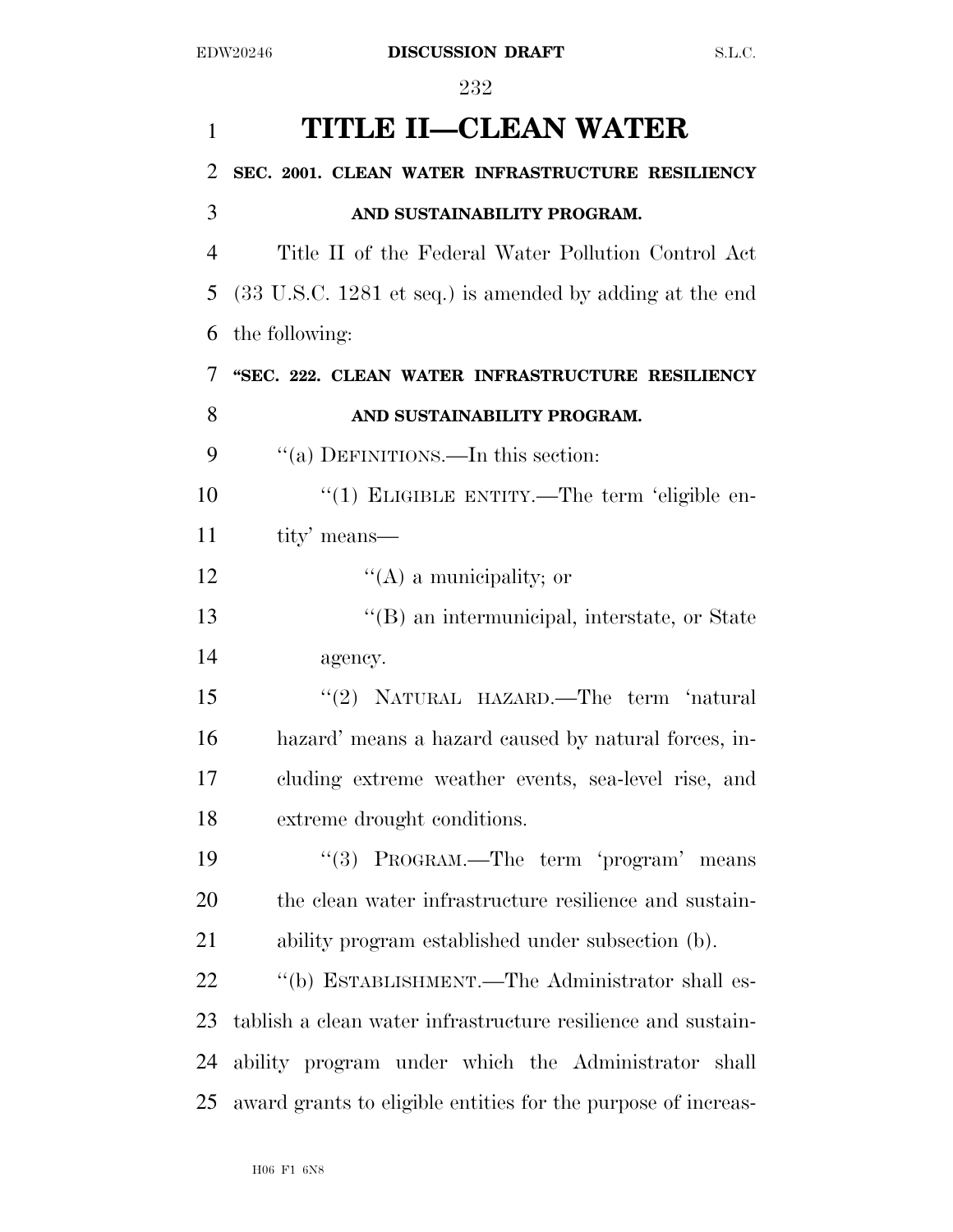ing the resilience of publicly owned treatment works to a natural hazard.

 ''(c) USE OF FUNDS.—An eligible entity that receives a grant under the program shall use the grant funds for planning, designing, or constructing projects (on a system- wide or area-wide basis) that increase the resilience of a publicly owned treatment works to a natural hazard through—

9  $\frac{1}{2}$  (1) the conservation of water;

10  $\frac{1}{2}$  the enhancement of water use efficiency;

 $\frac{1}{3}$  the enhancement of wastewater and stormwater management by increasing watershed preservation and protection, including through the use of—

15 "(A) natural and engineered green infra-structure; and

 $\text{``(B)}$  reclamation and reuse of wastewater and stormwater, such as aquifer recharge zones;  $\frac{1}{2}$  (4) the modification or relocation of an exist- ing publicly owned treatment works that is at risk of being significantly impaired or damaged by a nat-ural hazard;

23  $\frac{1}{2}$  (5) the development and implementation of projects to increase the resilience of publicly owned treatment works to a natural hazard; or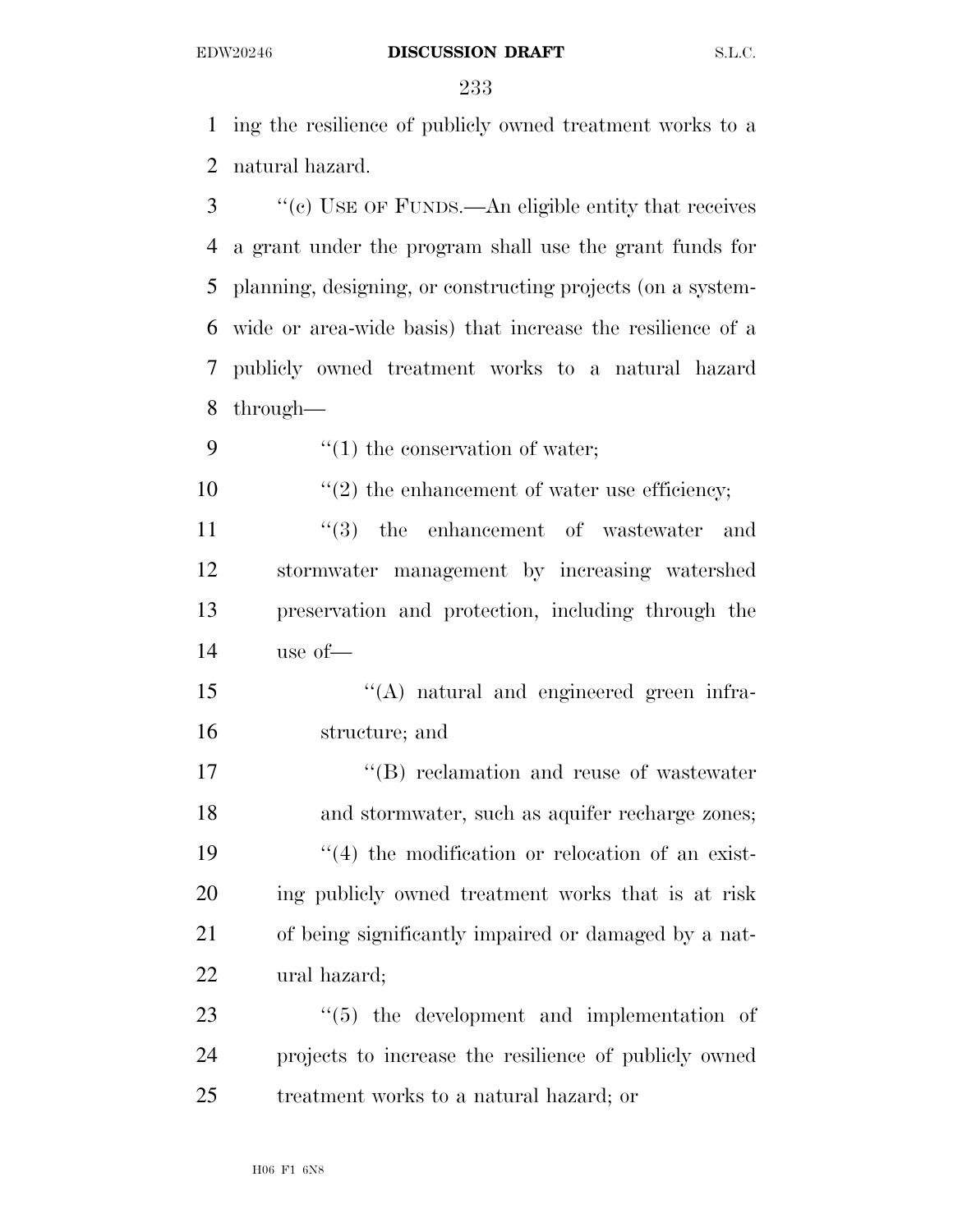1 ''(6) the enhancement of energy efficiency or the use and generation of recovered or renewable en- ergy in the management, treatment, or conveyance of wastewater or stormwater. ''(d) APPLICATION.—To be eligible to receive a grant

 under the program, an eligible entity shall submit to the Administrator an application at such time, in such man- ner, and containing such information as the Administrator may require, including—

 $\frac{10}{10}$  ''(1) a proposal of the project to be planned, de- signed, or constructed using funds under the pro-gram;

 $\frac{13}{2}$  ''(2) an identification of the natural hazard risk to be addressed by the proposed project;

 ''(3) documentation prepared by a Federal, State, regional, or local government agency of the natural hazard risk of the area where the proposed project is to be located;

 ''(4) a description of any recent natural hazard events that have affected the publicly owned treat-ment works;

 $\frac{1}{2}$  (5) a description of how the proposed project would improve the performance of the publicly owned treatment works under an anticipated natural hazard; and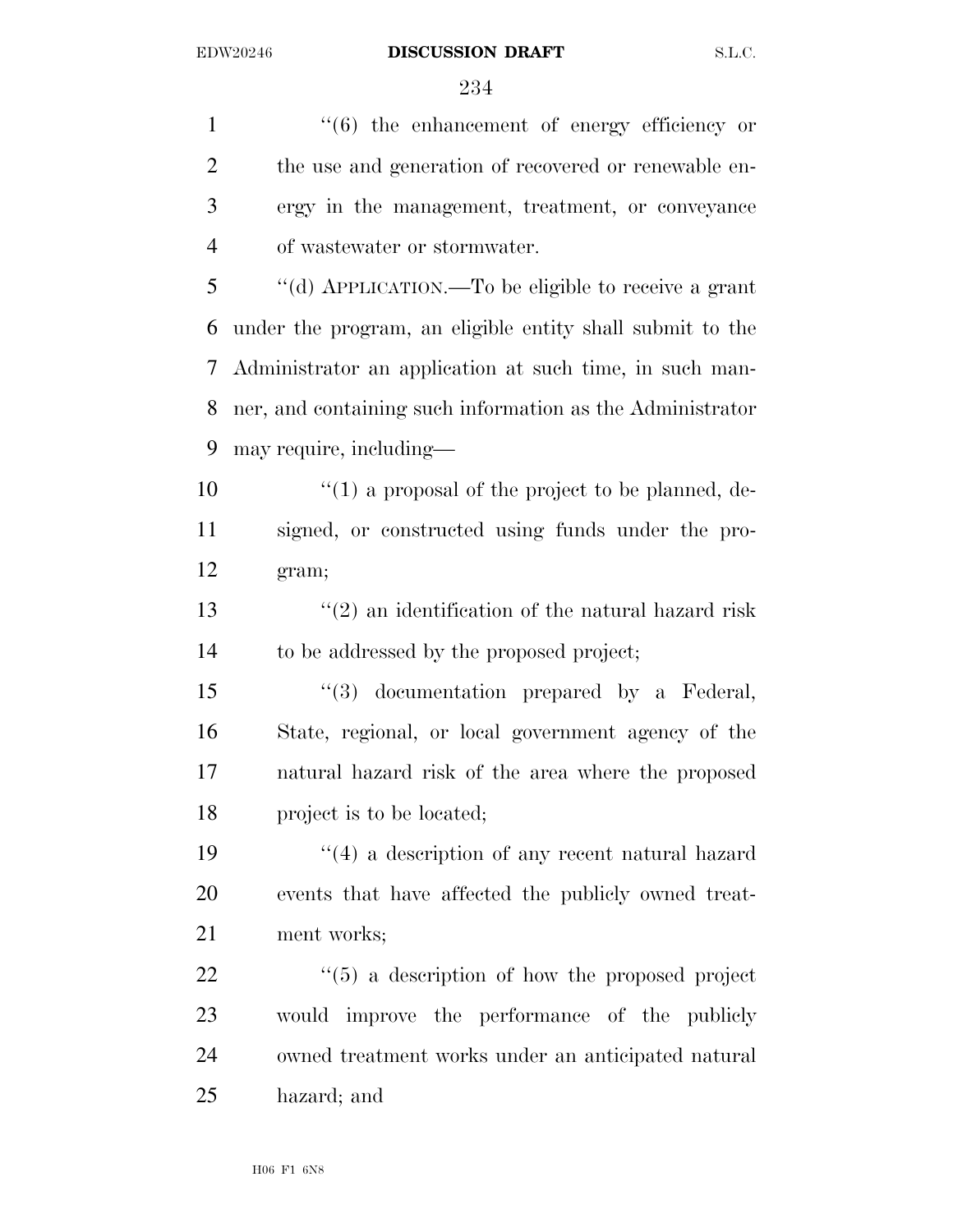$\frac{1}{6}$  an explanation of how the proposed project is expected to enhance the resilience of the publicly owned treatment works to an anticipated natural hazard. ''(e) GRANT AMOUNT AND OTHER FEDERAL RE- QUIREMENTS.— 7 "(1) COST SHARE.—A grant under the program shall not exceed 75 percent of the total cost of the proposed project.

 ''(2) REQUIREMENTS.—The requirements of section 608 shall apply to a project funded with a grant under the program.

13 "(f) AUTHORIZATION OF APPROPRIATIONS.—There is authorized to be appropriated to carry out this section \$5,000,000 for each of fiscal years 2021 through 2024.''. **SEC. 2002. INCREASED FUNDING FOR TECHNICAL ASSIST-ANCE.** 

 Section 104(u) of the Federal Water Pollution Con-trol Act (33 U.S.C. 1254(u)) is amended—

20 (1) by striking "and  $(7)$ " and inserting " $(7)$ "; and

22  $(2)$  in paragraph  $(7)$ —

 (A) by striking ''2023'' and inserting 24 "2020"; and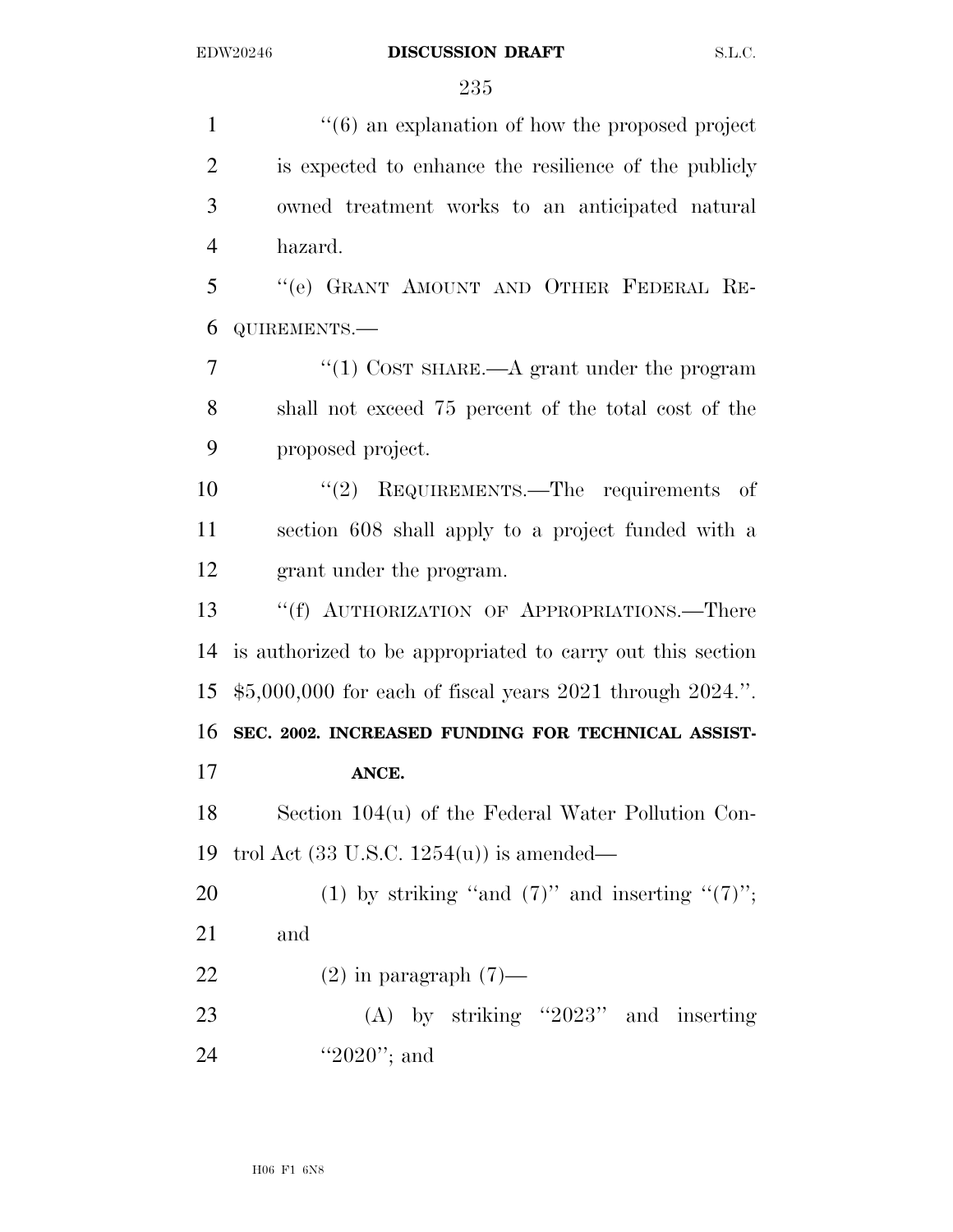| $\mathbf{1}$   | (B) by striking the period at the end and                                |
|----------------|--------------------------------------------------------------------------|
| $\overline{2}$ | inserting "; and $(8)$ not to exceed \$75,000,000                        |
| 3              | for each of fiscal years $2021$ through $2024$ for                       |
| $\overline{4}$ | carrying out subsections (b)(3), (b)(8), and (g),                        |
| 5              | of which not less than $$50,000,000$ each year                           |
| 6              | shall be used to carry out subsection $(b)(8)$ .".                       |
| 7              | SEC. 2003. SMALL AND MEDIUM PUBLICLY OWNED TREAT-                        |
| 8              | MENT WORKS CIRCUIT RIDER PROGRAM.                                        |
| 9              | Title II of the Federal Water Pollution Control Act                      |
| 10             | $(33 \text{ U.S.C. } 1281 \text{ et seq.})$ (as amended by section 2001) |
| 11             | is amended by adding at the end the following:                           |
| 12             | "SEC. 223. SMALL AND MEDIUM PUBLICLY OWNED TREAT-                        |
|                |                                                                          |
| 13             | MENT WORKS CIRCUIT RIDER PROGRAM.                                        |
| 14             | "(a) ESTABLISHMENT.—Not later than 180 days                              |
| 15             | after the date of enactment of this section, the Adminis-                |
| 16             | trator shall establish a circuit rider program (referred to              |
| 17             | in this section as the 'circuit rider program') under which              |
|                | 18 the Administrator shall award grants to qualified non-                |
| 19             | profit entities, as determined by the Administrator, to pro-             |
| 20             | vide assistance to owners and operators of small and me-                 |
| 21             | dium publicly owned treatment works to carry out the ac-                 |
| 22             | tivities described in section $602(b)(13)$ .                             |
| 23             | "(b) LIMITATION.—A grant provided under the cir-                         |

than \$50,000.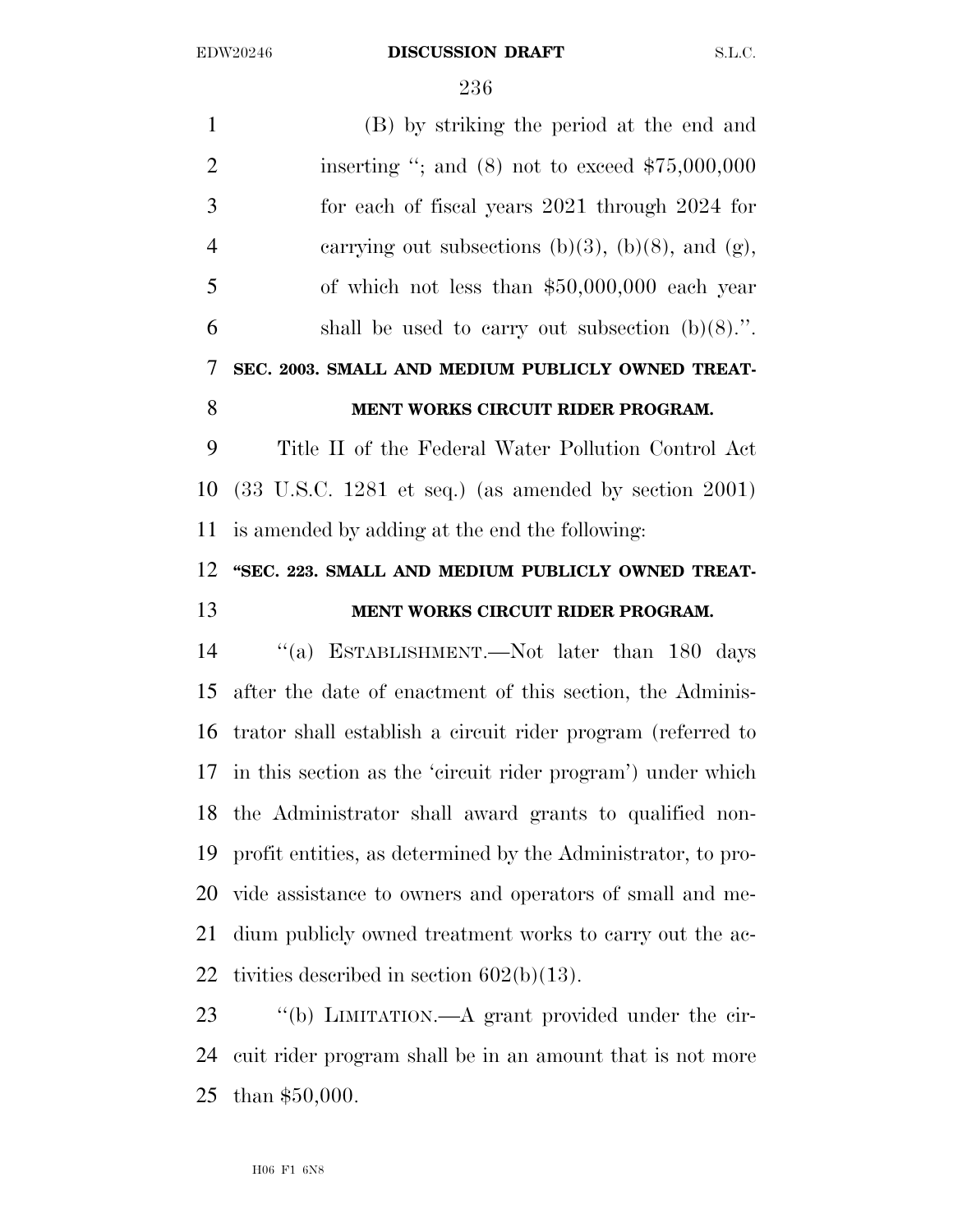''(c) REPORT.—Not later than 180 days after the date on which the Administrator establishes the circuit rider program, and every 180 days thereafter, the Admin- istrator shall submit to Congress a report describing— 5 "(1) each recipient of a grant under the circuit rider program; and  $7 \t\t\t\t\t\t''(2)$  a summary of the activities carried out under the circuit rider program. 9 "(d) AUTHORIZATION OF APPROPRIATIONS.—There is authorized to be appropriated to carry out this section \$10,000,000 for the period of fiscal years 2021 through 2024.''. **SEC. 2004. SMALL PUBLICLY OWNED TREATMENT WORKS EFFICIENCY GRANT PROGRAM.**  Title II of the Federal Water Pollution Control Act (33 U.S.C. 1281 et seq.) (as amended by section 2003) is amended by adding at the end the following: **''SEC. 224. SMALL PUBLICLY OWNED TREATMENT WORKS EFFICIENCY GRANT PROGRAM.**  20 "(a) ESTABLISHMENT.—Not later than 180 days after the date of enactment of this section, the Adminis- trator shall establish an efficiency grant program (referred to in this section as the 'efficiency grant program') under which the Administrator shall award grants to eligible en-tities for the replacement or repair of equipment that im-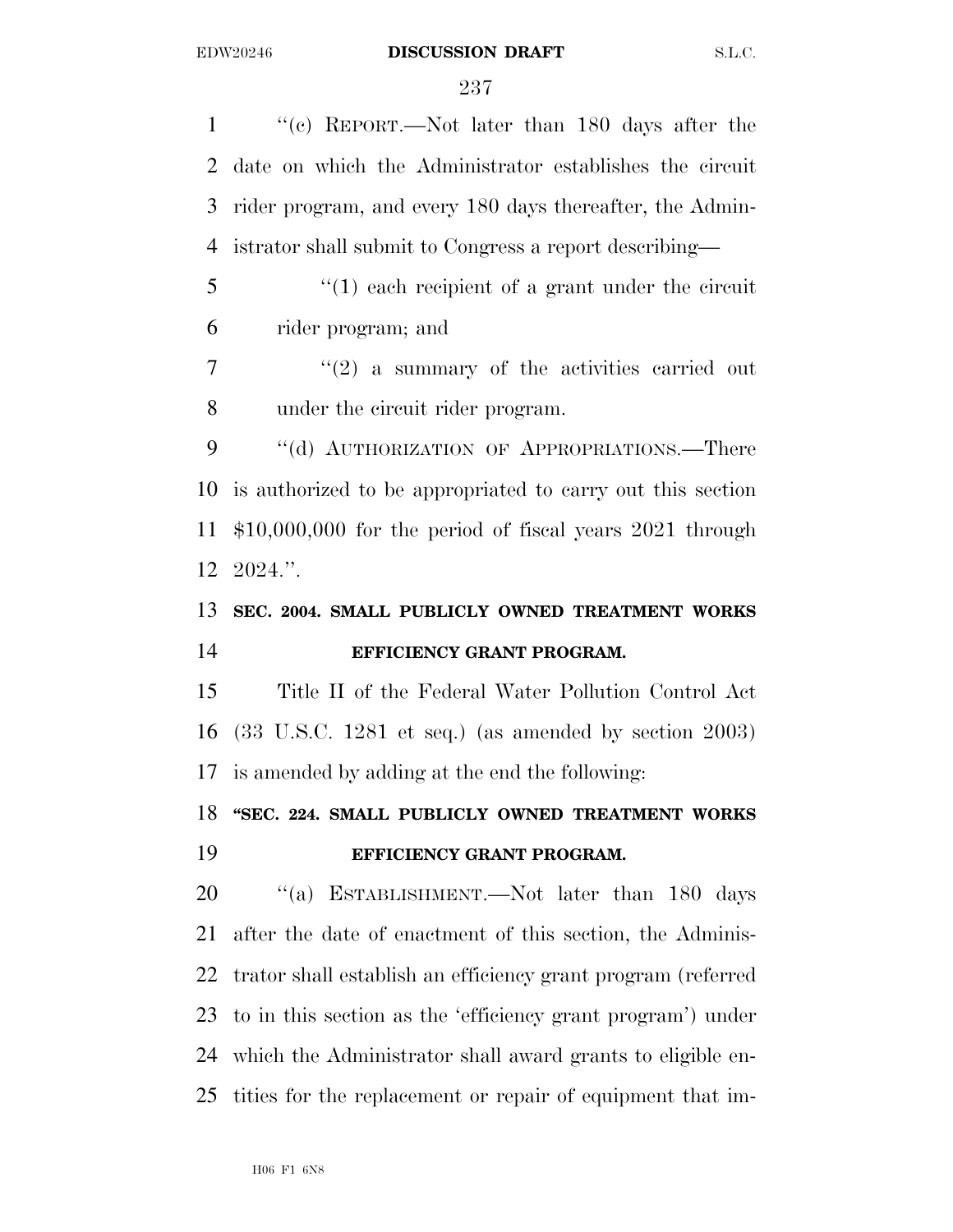proves water or energy efficiency of small publicly owned treatment works, as identified in an efficiency audit.

 ''(b) ELIGIBLE ENTITIES.—The Administrator may award a grant under the efficiency grant program to an owner or operator of a small publicly owned treatment works that serves—

 $\frac{7}{7}$  (1) a population of not more than 10,000 peo-ple; or

9  $\frac{1}{2}$  a disadvantaged community.

 ''(c) LIMITATION.—A grant provided under the effi- ciency grant program shall be in an amount that is not more than \$20,000.

 ''(d) REPORT.—Not later than 180 days after the date on which the Administrator establishes the efficiency grant program, and every 180 days thereafter, the Admin-istrator shall submit to Congress a report describing—

17  $\frac{17}{2}$  (1) each recipient of a grant under the effi-ciency grant program; and

19  $(2)$  a summary of the activities carried out under the efficiency grant program.

21 " (e) AUTHORIZATION OF APPROPRIATIONS.—There is authorized to be appropriated to carry out this section \$5,000,000 for each of fiscal years 2021 through 2024, to remain available until expended.''.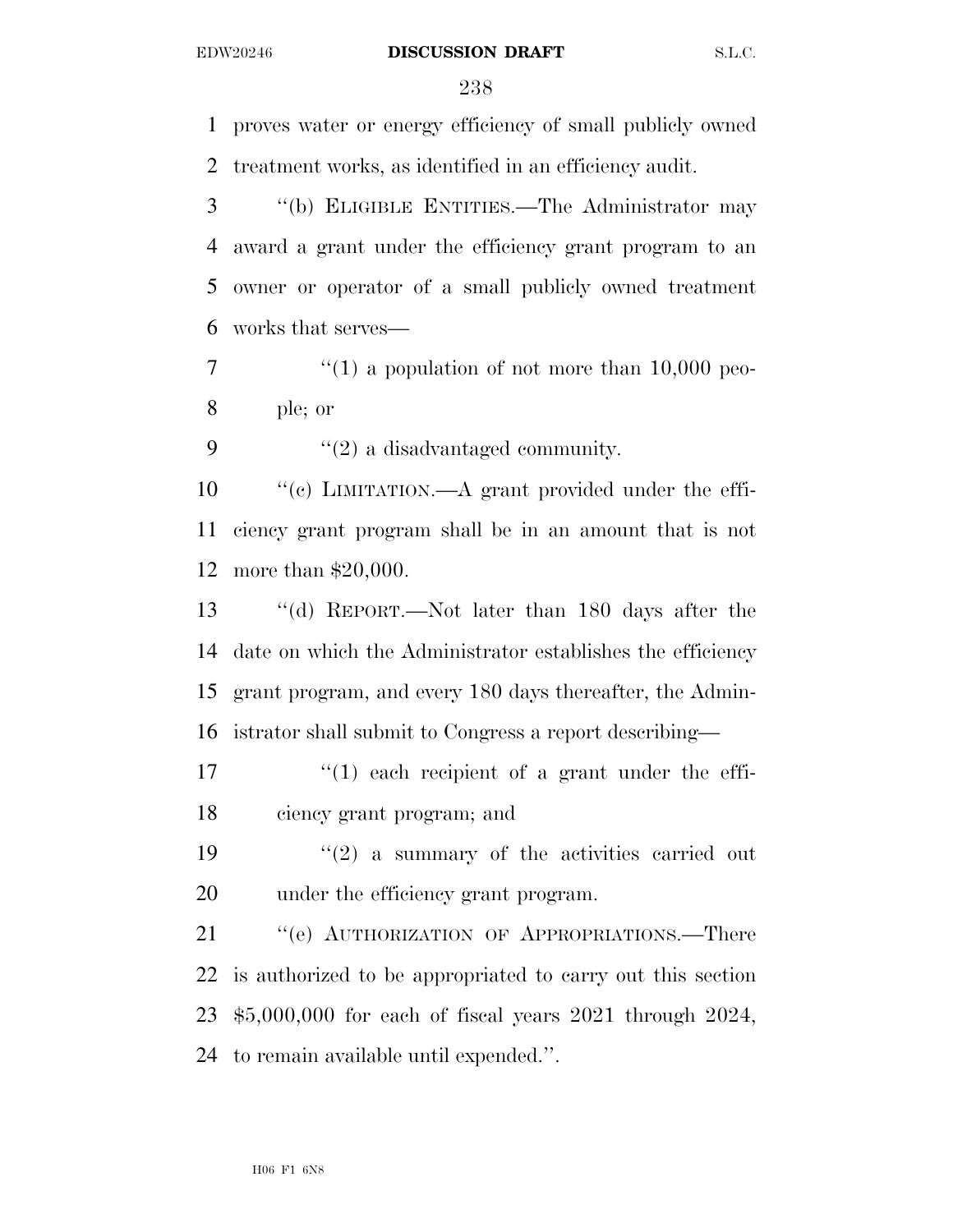| $\mathbf{1}$   | SEC. 2005. WASTEWATER EFFICIENCY GRANT PILOT PRO-           |
|----------------|-------------------------------------------------------------|
| $\overline{2}$ | GRAM.                                                       |
| 3              | (a) DEFINITIONS.—In this section:                           |
| $\overline{4}$ | (1) ADMINISTRATOR.—The term "Adminis-                       |
| 5              | trator" means the Administrator of the Environ-             |
| 6              | mental Protection Agency.                                   |
| 7              | (2) PILOT PROGRAM.—The term "pilot pro-                     |
| 8              | gram" means the wastewater efficiency grant pilot           |
| 9              | program established under subsection (b).                   |
| 10             | (3) TREATMENT WORKS.—The term "treatment"                   |
| 11             | works" has the meaning given the term in section            |
| 12             | 212 of the Federal Water Pollution Control Act (33)         |
| 13             | U.S.C. 1292).                                               |
| 14             | (b) ESTABLISHMENT.—The Administrator shall es-              |
| 15             | tablish a wastewater efficiency grant pilot program to      |
| 16             | award grants to owners or operators of publicly owned       |
|                | 17 treatment works to carry out projects that create or im- |
| 18             | prove waste-to-energy systems.                              |
| 19             | (c) SELECTION.-                                             |
| 20             | (1) APPLICATIONS.—To be eligible to receive a               |
| 21             | grant under the pilot program, an owner or operator         |
| 22             | of a treatment works shall submit to the Adminis-           |
| 23             | trator an application at such time, in such manner,         |
| 24             | and containing such information as the Adminis-             |
| 25             | trator may require.                                         |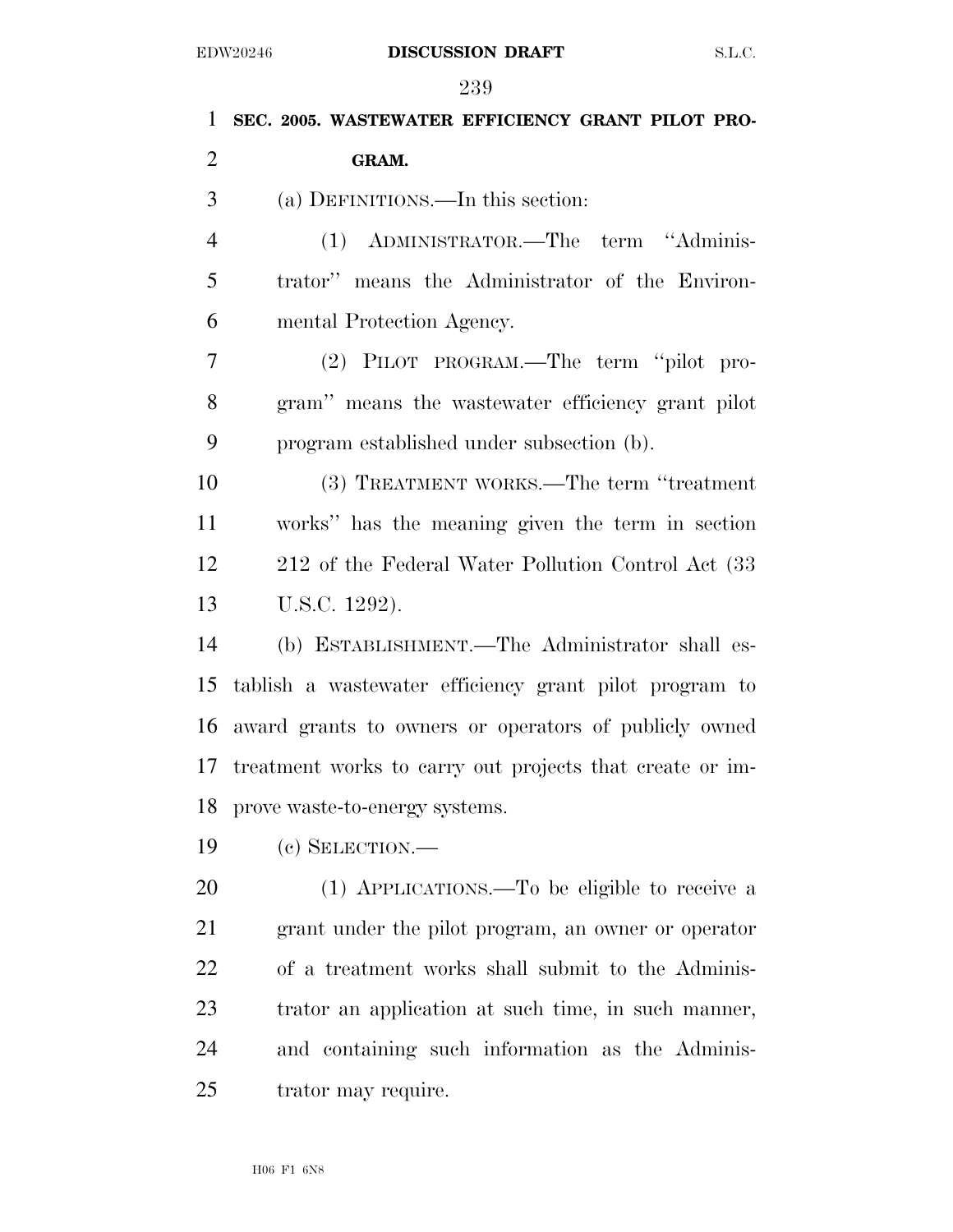| $\mathbf{1}$   | (2) NUMBER OF RECIPIENTS. The Adminis-               |
|----------------|------------------------------------------------------|
| $\overline{2}$ | trator shall select not more than 15 recipients of   |
| 3              | grants under the pilot program from applications     |
| $\overline{4}$ | submitted under paragraph (1).                       |
| 5              | (d) USE OF FUNDS.—                                   |
| 6              | (1) IN GENERAL.—Subject to paragraph $(2)$ , a       |
| 7              | recipient of a grant under the pilot program may use |
| 8              | grant funds for-                                     |
| 9              | (A) sludge collection;                               |
| 10             | (B) installation of anaerobic digesters;             |
| 11             | (C) methane capture;                                 |
| 12             | (D) methane transfer;                                |
| 13             | (E) facility upgrades and retrofits nec-             |
| 14             | essary to create or improve waste-to-energy sys-     |
| 15             | tems; and                                            |
| 16             | (F) other new and emerging, but proven,              |
| 17             | technologies that transform waste to energy.         |
| 18             | $(2)$ LIMITATION.—A grant to a recipient under       |
| 19             | pilot program shall be not<br>the<br>than<br>more    |
| 20             | \$4,000,000.                                         |
| 21             | (e) REPORTS.—                                        |
| 22             | (1)<br>REPORT TO THE ADMINISTRATOR.-Not              |
| 23             | later than 1 year after receiving a grant under the  |
| 24             | pilot program and each year thereafter for which     |
| 25             | amounts are made available for the pilot program     |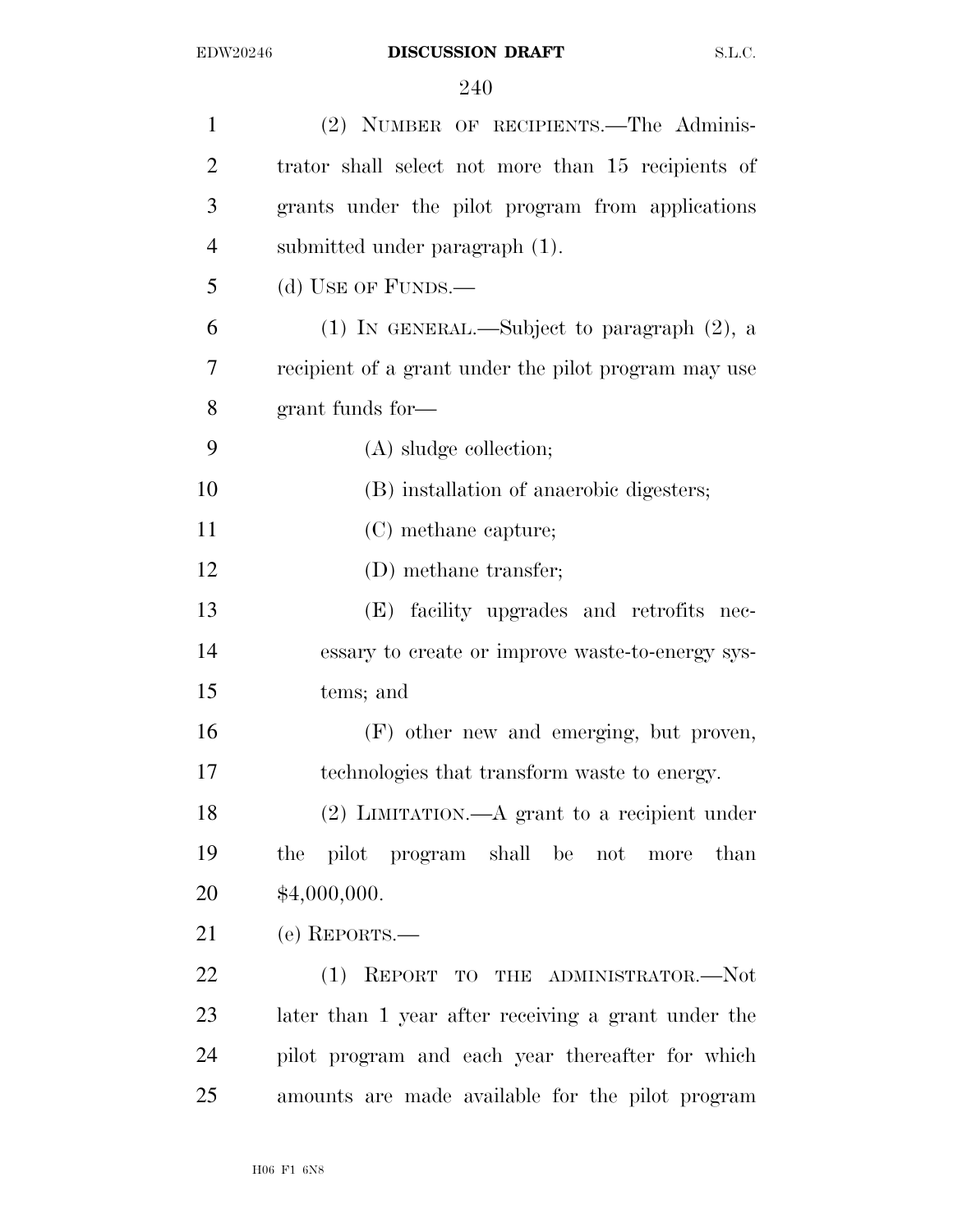| $\mathbf{1}$   | under subsection (f), the recipient of the grant shall          |
|----------------|-----------------------------------------------------------------|
| $\overline{2}$ | submit to the Administrator a report describing the             |
| 3              | impact of that project on the communities within 3              |
| $\overline{4}$ | miles of the treatment works.                                   |
| 5              | (2) REPORT TO CONGRESS.—Not later than 1                        |
| 6              | year after first awarding grants under the pilot pro-           |
| 7              | gram and each year thereafter for which amounts                 |
| 8              | are made available for the pilot program under sub-             |
| 9              | section (f), the Administrator shall submit to Con-             |
| 10             | gress a report describing—                                      |
| 11             | (A) the applications received by the Ad-                        |
| 12             | ministrator for grants under the pilot program;                 |
| 13             | and                                                             |
| 14             | (B) the projects for which grants were                          |
| 15             | awarded under the pilot program.                                |
| 16             | (f) AUTHORIZATION OF APPROPRIATIONS.—There is                   |
| 17             | authorized to be appropriated to carry out the pilot pro-       |
| 18             | gram $$17,500,000$ for each of fiscal years $2021$ and $2022$ , |
| 19             | to remain available until expended.                             |
| 20             | SEC. 2006. PILOT PROGRAM FOR ALTERNATIVE WATER                  |
| 21             | <b>SOURCE PROJECTS.</b>                                         |
| 22             | Section 220 of the Federal Water Pollution Control              |
| 23             | Act $(33 \text{ U.S.C. } 1300)$ is amended—                     |
|                |                                                                 |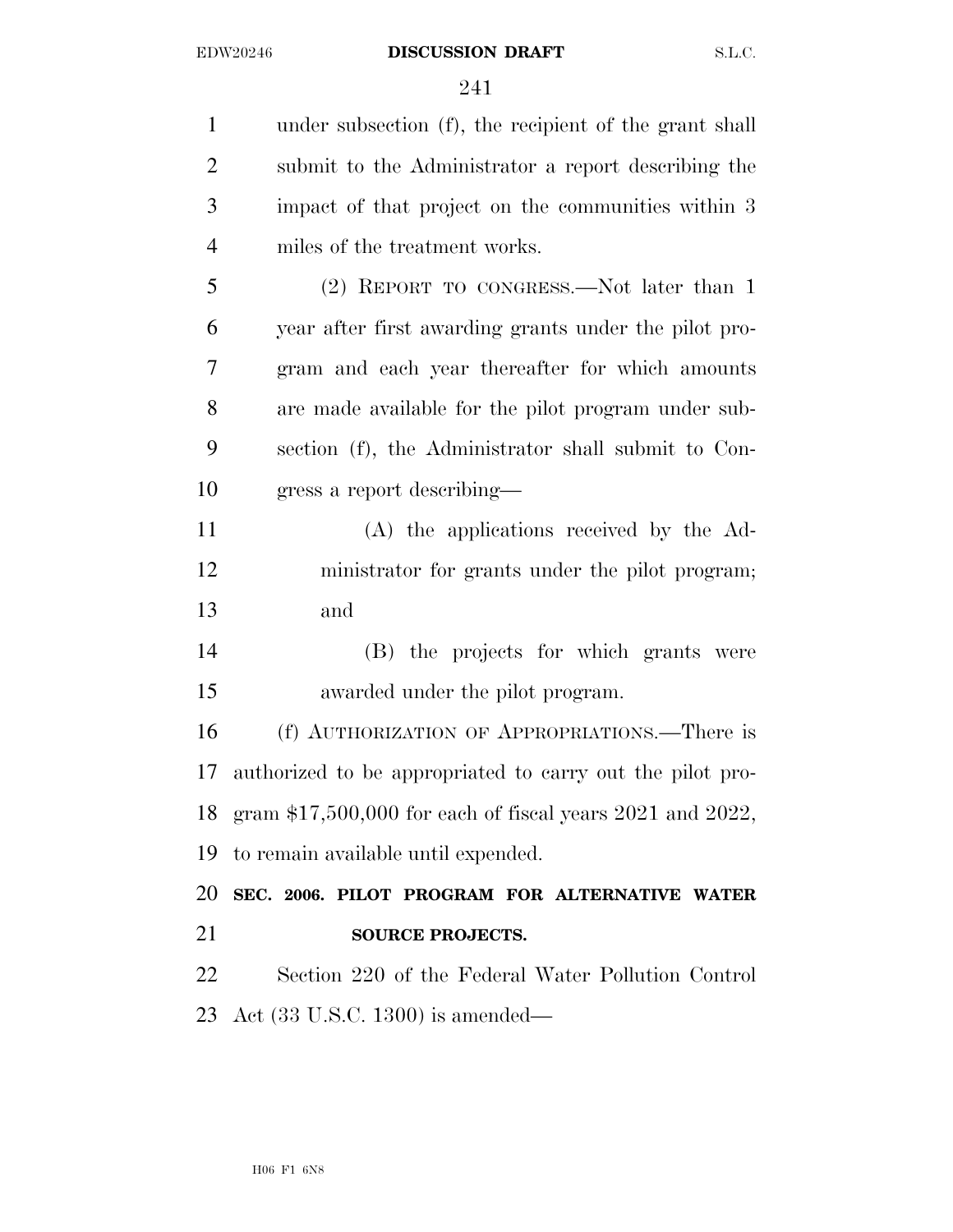| $\mathbf{1}$   | $(1)$ in subsection (b), in the heading, by strik-         |
|----------------|------------------------------------------------------------|
| $\overline{2}$ | ing "IN GENERAL" and inserting "ESTABLISH-                 |
| 3              | $MENT''$ ;                                                 |
| $\overline{4}$ | $(2)$ in subsection $(d)$ —                                |
| 5              | $(A)$ by striking paragraph $(2)$ ; and                    |
| 6              | (B) by redesignating paragraph (3) as                      |
| 7              | paragraph $(2)$ ;                                          |
| 8              | $(3)$ by striking subsection $(e)$ ;                       |
| 9              | $(4)$ in subsection $(i)$ —                                |
| 10             | $(A)$ in the matter preceding paragraph $(1)$ ,            |
| 11             | by striking ", the following definitions apply";           |
| 12             | and                                                        |
| 13             | $(B)$ in paragraph $(1)$ , in the first sentence,          |
| 14             | by striking "water or wastewater or by treating            |
| 15             | wastewater" and inserting "water, wastewater,              |
| 16             | or stormwater or by treating wastewater or                 |
| 17             | stormwater";                                               |
| 18             | $(5)$ in subsection (j), in the first sentence, by         |
| 19             | striking "a total of \$75,000,000 for fiscal years         |
| 20             | 2002 through $2004$ " and inserting "\$25,000,000 for      |
| 21             | each of fiscal years 2022 through 2024"; and               |
| 22             | $(6)$ by redesignating subsections $(b)$ , $(c)$ , $(d)$ , |
| 23             | (i), and (j) as subsections (c), (d), (e), (b), and (i),   |
| 24             | respectively, and reordering those subsections so as       |
| 25             | to appear in alphabetical order.                           |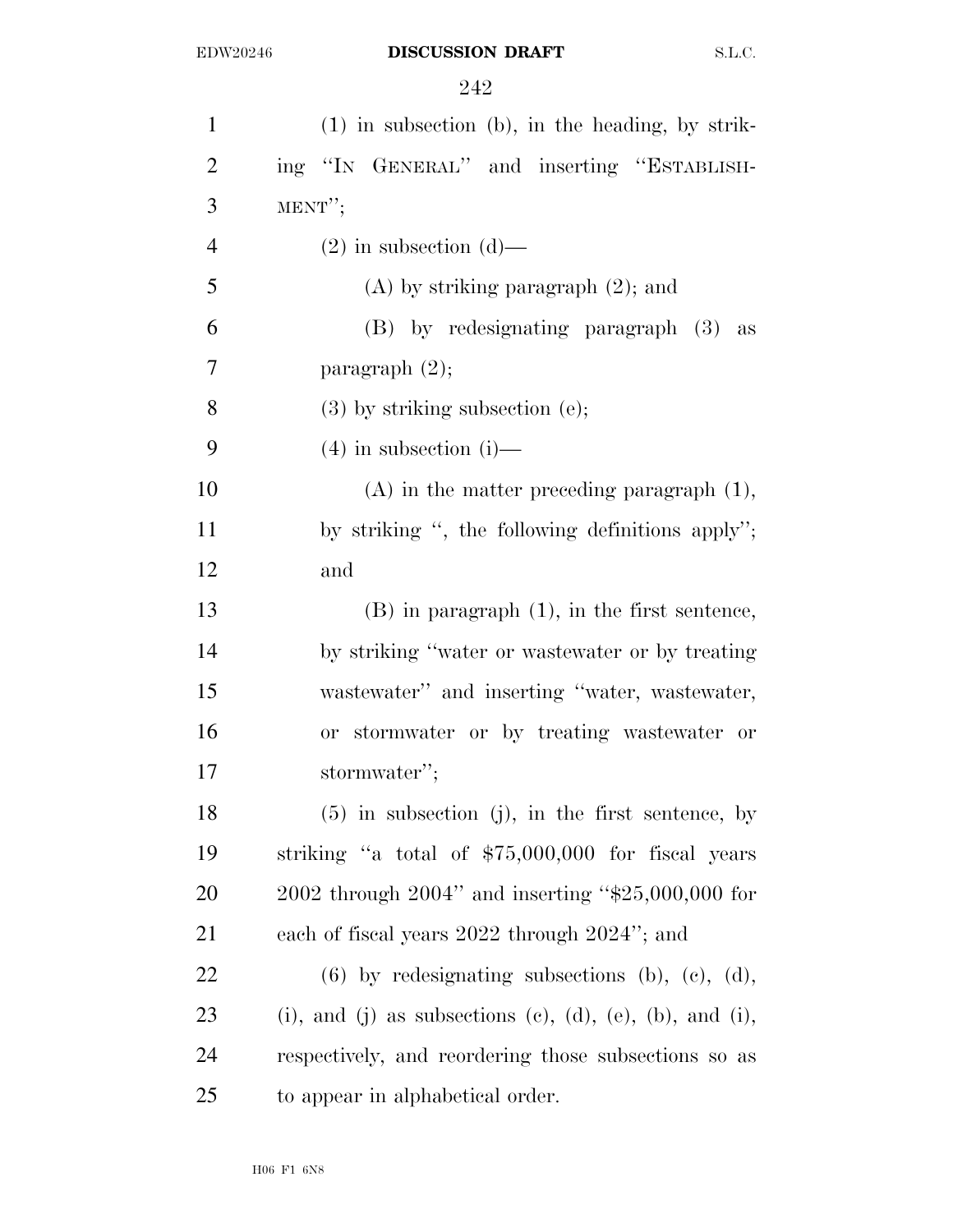| 1              | SEC. 2007. SEWER OVERFLOW AND STORMWATER REUSE     |
|----------------|----------------------------------------------------|
| $\overline{2}$ | MUNICIPAL GRANTS.                                  |
| 3              | Section 221 of the Federal Water Pollution Control |
| $\overline{4}$ | Act $(33 \text{ U.S.C. } 1301)$ is amended—        |
| 5              | $(1)$ in subsection $(a)(1)$ —                     |
| 6              | $(A)$ in subparagraph $(A)$ , by striking          |
| 7              | "and" at the end;                                  |
| 8              | (B) by redesignating subparagraph (B) as           |
| 9              | subparagraph $(C)$ ; and                           |
| 10             | $(C)$ by inserting after subparagraph $(A)$        |
| 11             | the following:                                     |
| 12             | $\lq\lq (B)$ notification systems to inform the    |
| 13             | public of combined sewer or sanitary overflows     |
| 14             | that result in sewage being released into rivers   |
| 15             | and other waters; and"; and                        |
| 16             | $(2)$ in subsection $(f)$ —                        |
| 17             | $(A)$ in paragraph $(1)$ —                         |
| 18             | (i) by striking "There is" and insert-             |
| 19             | ing "There are";                                   |
| 20             | (ii) by striking the period at the end             |
| 21             | and inserting "; and";                             |
| 22             | (iii) by striking "this section                    |
| 23             | $$225,000,000"$ and inserting the following:       |
| 24             | "this section—                                     |
| 25             | "(A) $$225,000,000$ "; and                         |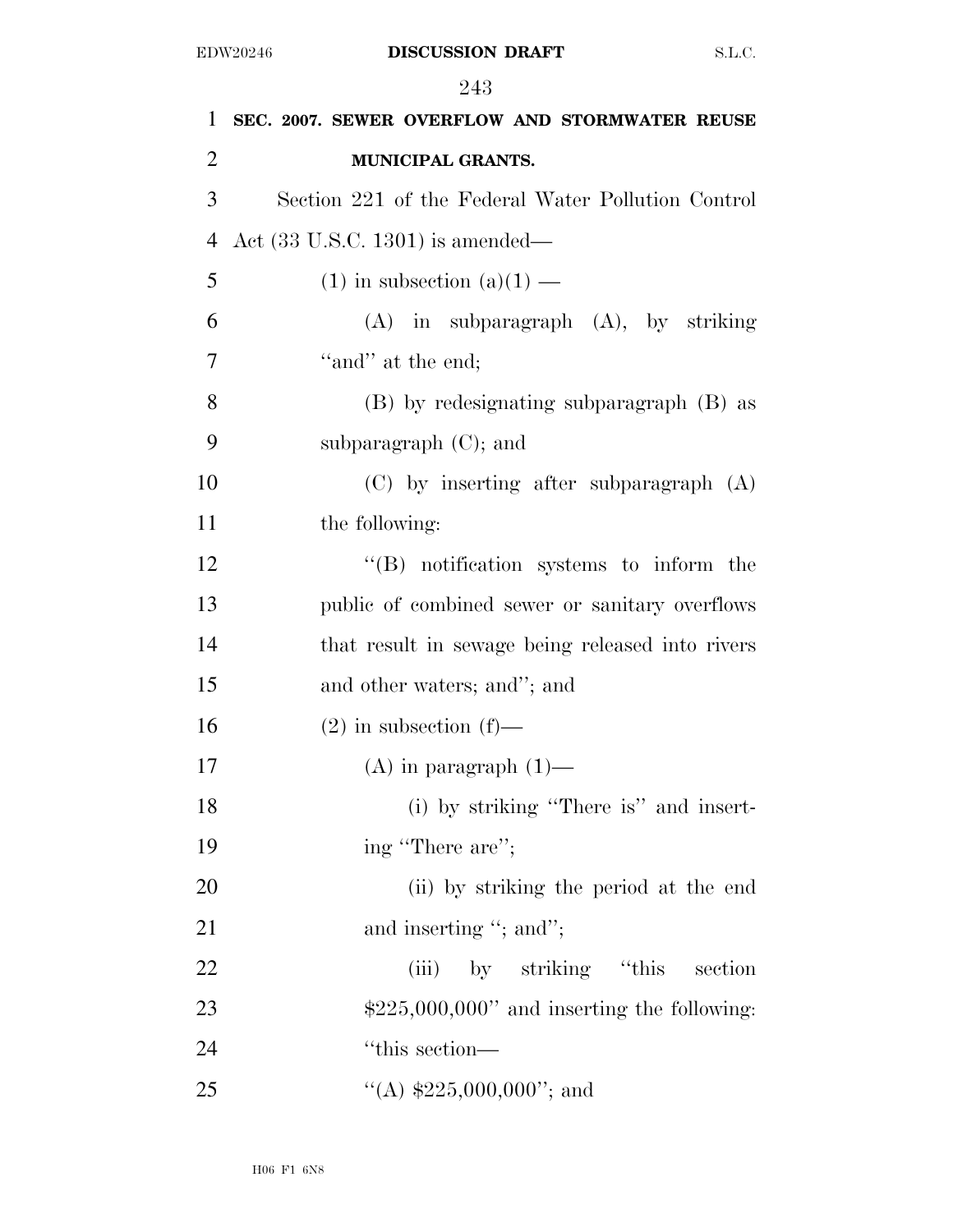| $\mathbf{1}$   | (iv) by adding at the end the fol-                  |
|----------------|-----------------------------------------------------|
| $\overline{2}$ | lowing:                                             |
| 3              | "(B) $$250,000,000$ for each of fiscal years        |
| $\overline{4}$ | $2021$ and $2022$ ."; and                           |
| 5              | $(B)$ in paragraph $(2)$ —                          |
| 6              | (i) by striking "To the extent" and in-             |
| 7              | serting the following:                              |
| 8              | "(A) GREEN INFRASTRUCTURE.—To the                   |
| 9              | extent"; and                                        |
| 10             | (ii) by adding at the end the fol-                  |
| 11             | lowing:                                             |
| 12             | "(B) RURAL ALLOCATION.—To the extent                |
| 13             | there are sufficient eligible project applications, |
| 14             | the Administrator shall ensure that a State         |
| 15             | uses not less than 15 percent of the amount of      |
| 16             | the grants made to the State under subsection       |
| 17             | (a) in a fiscal year to carry out projects in rural |
| 18             | areas for the purpose of planning, design, and      |
| 19             | construction of-                                    |
| 20             | ``(i)<br>treatment works to intercept,              |
| 21             | transport, control, treat, or reuse munic-          |
| 22             | ipal sewer overflows, sanitary sewer over-          |
| 23             | flows, or stormwater; or                            |
| 24             | "(ii) any other measures to manage,                 |
| 25             | reduce, treat, or recapture stormwater or           |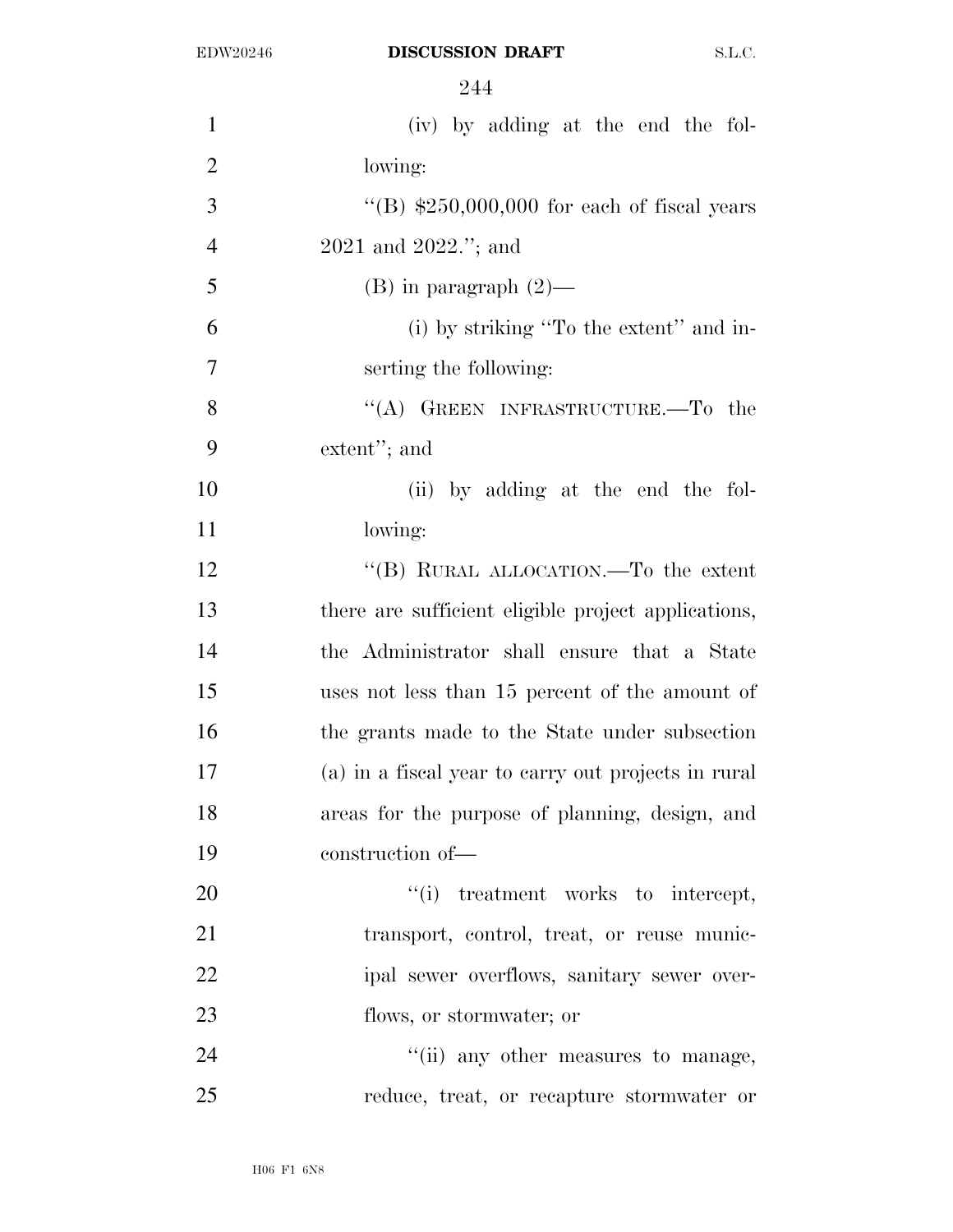| $\mathbf{1}$   | subsurface drainage water eligible for as-          |
|----------------|-----------------------------------------------------|
| $\overline{2}$ | sistance under section $603(c)$ .".                 |
| 3              | SEC. 2008. WATER INFRASTRUCTURE AND WORKFORCE IN-   |
| $\overline{4}$ | <b>VESTMENT.</b>                                    |
| 5              | Section 4304 of the America's Water Infrastructure  |
| 6              | Act of 2018 (42 U.S.C. 300j–19e) is amended—        |
| $\overline{7}$ | (1) in subsection (a) $(3)(B)$ , by inserting "and  |
| 8              | public works departments and agencies" after "orga- |
| 9              | nizations";                                         |
| 10             | $(2)$ in subsection $(b)$ —                         |
| 11             | (A) in paragraph $(2)$ —                            |
| 12             | (i) in the matter preceding subpara-                |
| 13             | graph $(A)$ , by striking "institutions—" and       |
| 14             | inserting "institutions, or public works de-        |
| 15             | partments and agencies—"; and                       |
| 16             | (ii) in subparagraph $(A)(ii)$ , by insert-         |
| 17             | ing "for entities that are not public works"        |
| 18             | departments and agencies," before "work-            |
| 19             | ing"; and                                           |
| 20             | in paragraph (4), by striking<br>(B)                |
| 21             | " $$1,000,000$ for each of fiscal years 2019 and    |
| 22             | $2020$ " and inserting " $$2,000,000$ for each of   |
| 23             | fiscal years $2021$ through $2024$ ";               |
| 24             | (3) by redesignating subsections (a) and (b) as     |
| 25             | subsections (b) and (c), respectively; and          |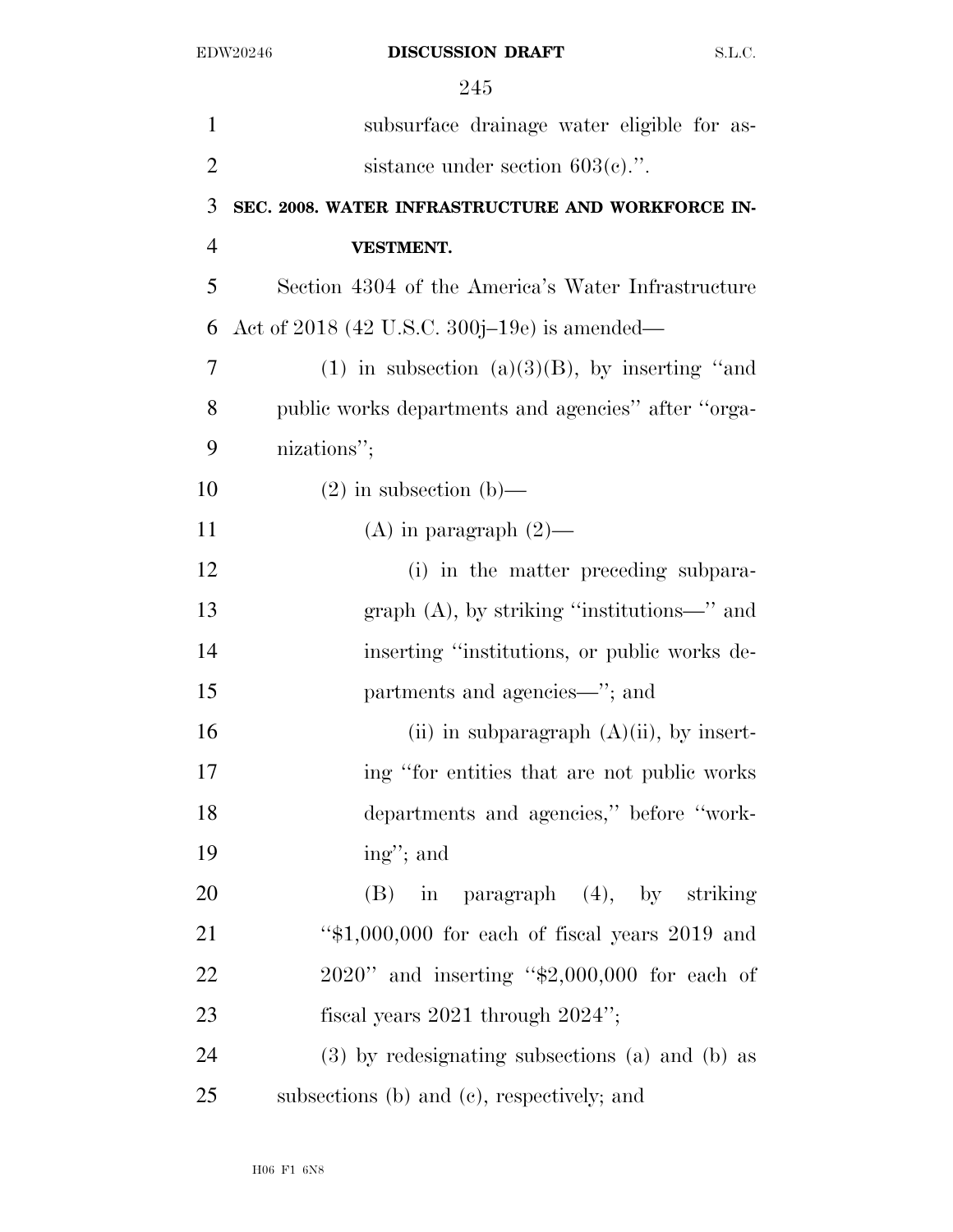(4) by inserting before subsection (b) (as so re-designated) the following:

 ''(a) DEFINITION OF PUBLIC WORKS DEPARTMENT OR AGENCY.—In this section, the term 'public works de- partment or agency' means a political subdivision of a local, county, or regional government that designs, builds, operates, and maintains water infrastructure, sewage and refuse disposal systems, and other public water systems and facilities.''.

## **SEC. 2009. WATER RESOURCES RESEARCH ACT AMEND-MENTS.**

 (a) CLARIFICATION OF RESEARCH ACTIVITIES.—Sec- tion 104(b)(1) of the Water Resources Research Act of 1984 (42 U.S.C. 10303(b)(1)) is amended—

 (1) in subparagraph (B)(ii), by striking ''water- related phenomena'' and inserting ''water re-sources''; and

 (2) in subparagraph (D), by striking the period at the end and inserting ''; and''.

 (b) COMPLIANCE REPORT.—Section 104 of the Water Resources Research Act of 1984 (42 U.S.C. 10303) is amended by striking subsection (c) and inserting the following:

24  $\text{``(c)}$  GRANTS.—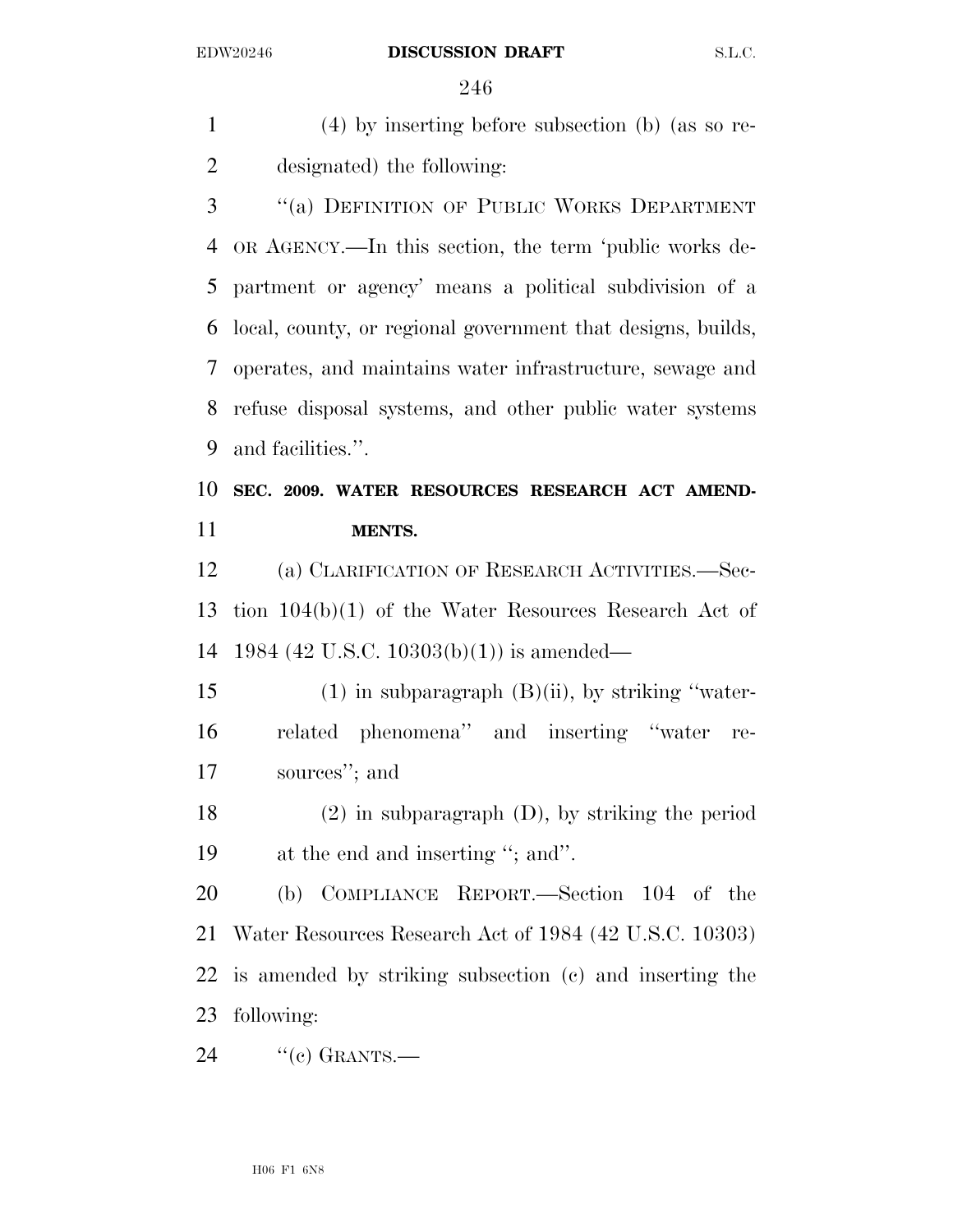1 "(1) In GENERAL.—From the sums appro- priated pursuant to subsection (f) of this section, the Secretary shall make grants to each institute to be matched on a basis of no less than 1 non-Federal dollar for every 1 Federal dollar.

 ''(2) REPORT.—Not later than December 31 of each fiscal year, the Secretary shall submit to the Committee on Environment and Public Works of the Senate, the Committee on the Budget of the Senate, the Committee on Transportation and Infrastructure of the House of Representatives, and the Committee on the Budget of the House of Representatives a re- port regarding the compliance of each funding re- cipient with this subsection for the immediately pre-ceding fiscal year.''.

 (c) EVALUATION OF WATER RESOURCES RESEARCH PROGRAM.—Section 104 of the Water Resources Research Act of 1984 (42 U.S.C. 10303) is amended by striking subsection (e) and inserting the following:

**''**(e) EVALUATION OF WATER RESOURCES RESEARCH PROGRAM.—

22 "(1) IN GENERAL.—The Secretary shall con- duct a careful and detailed evaluation of each insti-tute at least once every 5 years to determine—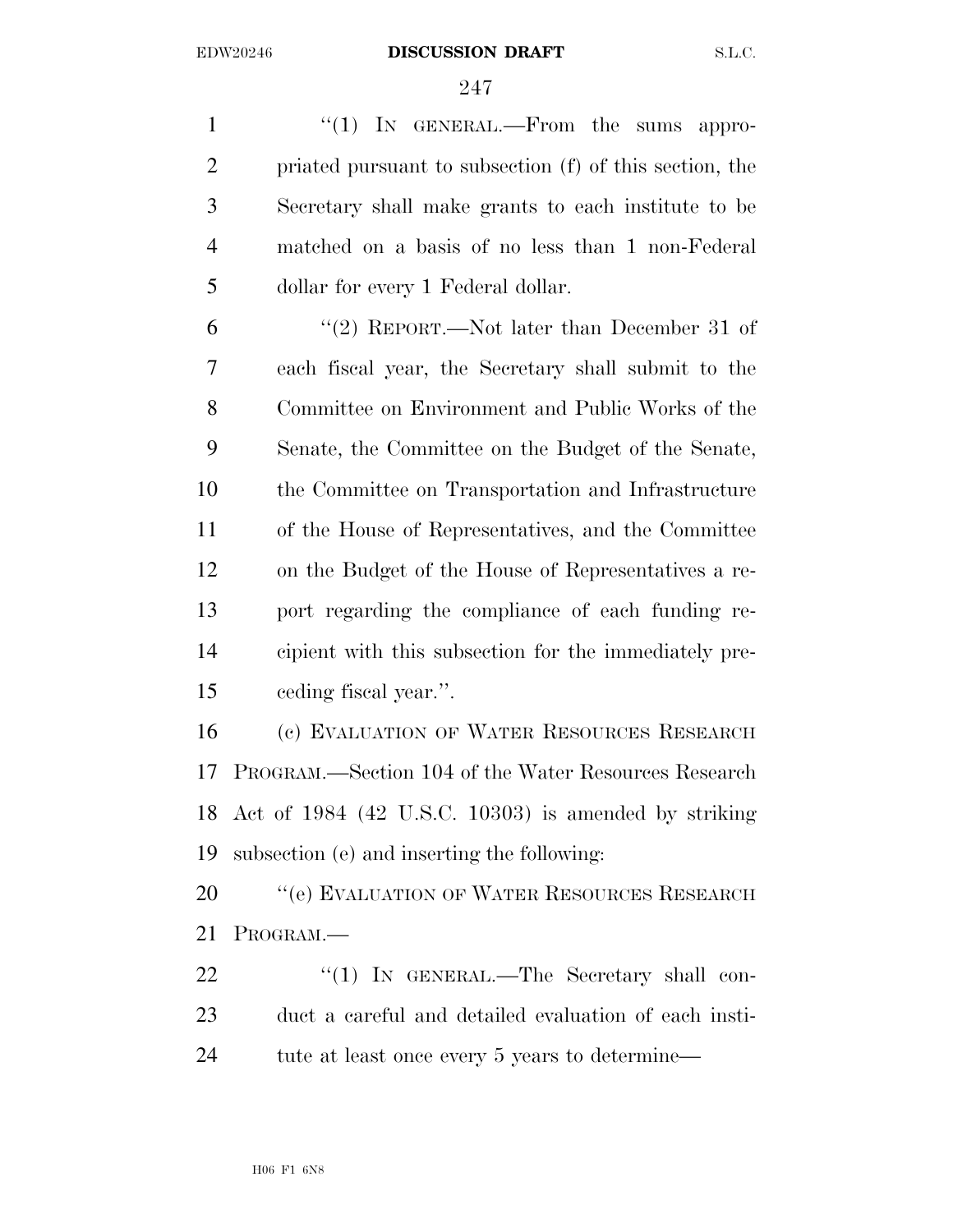| $\mathbf{1}$   | $\lq\lq$ the quality and relevance of the water                |
|----------------|----------------------------------------------------------------|
| $\overline{2}$ | resources research of the institute;                           |
| 3              | $\cdot$ (B) the effectiveness of the institute at              |
| $\overline{4}$ | producing measured results and applied water                   |
| 5              | supply research; and                                           |
| 6              | $\lq\lq$ (C) whether the effectiveness of the insti-           |
| 7              | tute as an institution for planning, conducting,               |
| 8              | and arranging for research warrants continued                  |
| 9              | support under this section.                                    |
| 10             | "(2) PROHIBITION ON FURTHER SUPPORT.—If,                       |
| 11             | as a result of an evaluation under paragraph (1), the          |
| 12             | Secretary determines that an institute does not qual-          |
| 13             | ify for further support under this section, no further         |
| 14             | grants to the institute may be provided until the              |
| 15             | qualifications of the institute are reestablished to the       |
| 16             | satisfaction of the Secretary.".                               |
| 17             | (d) AUTHORIZATION OF APPROPRIATIONS.-Section                   |
|                | 18 $104(f)(1)$ of the Water Resources Research Act of 1984     |
|                | 19 $(42 \text{ U.S.C. } 10303(f)(1))$ is amended by striking   |
|                | 20 " $$12,000,000$ for each of fiscal years 2007 through 2011" |
| 21             | and inserting "\$8,250,000 for each of fiscal years 2021       |
| 22             | through $2024$ ".                                              |
| 23             | (e) ADDITIONAL APPROPRIATIONS WHERE<br>$RE-$                   |
|                | 24 SEARCH FOCUSED ON WATER PROBLEMS OF INTERSTATE              |

NATURE.—Section 104(g)(1) of the Water Resources Re-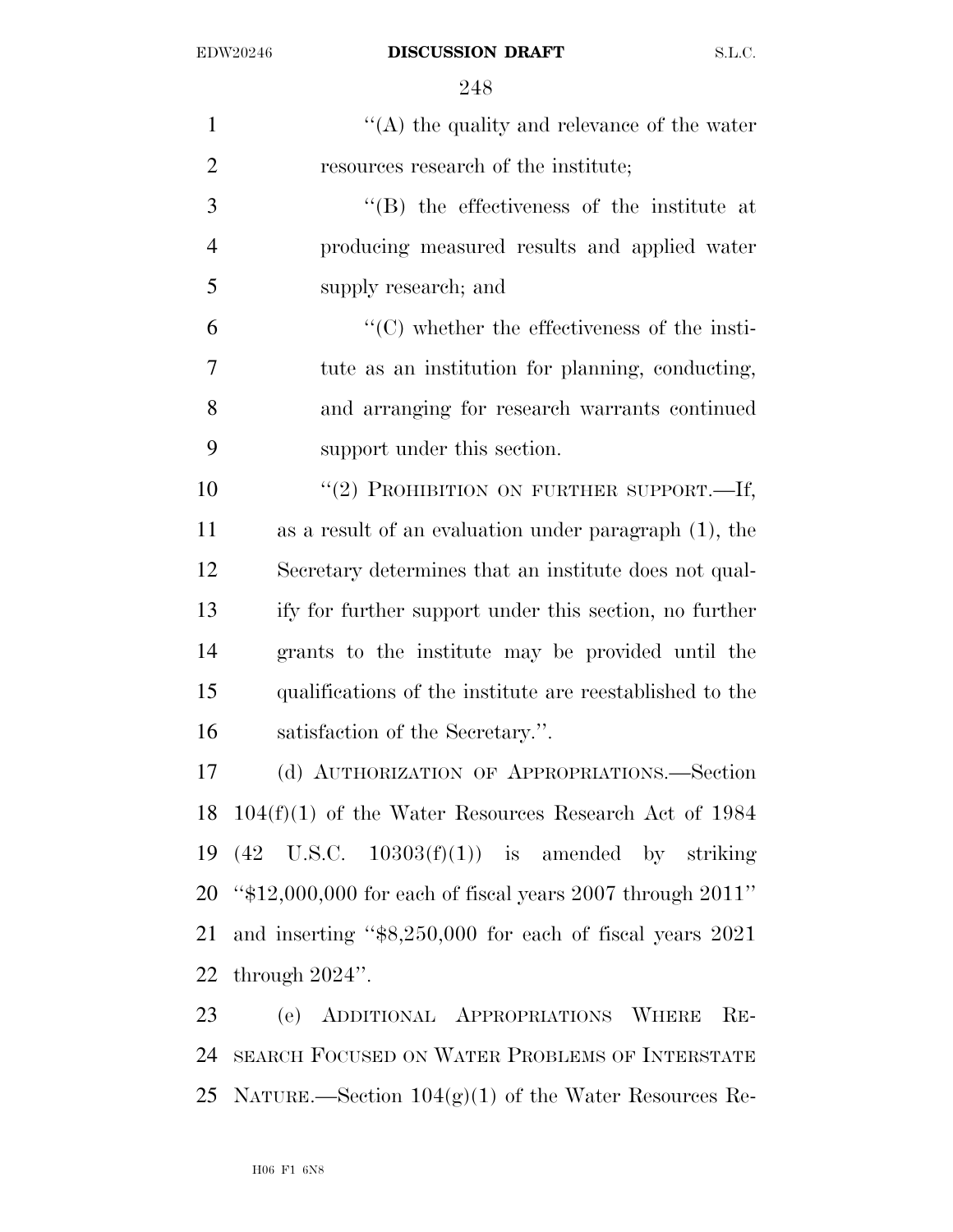1 search Act of 1984 (42 U.S.C.  $10303(g)(1)$ ) is amended in the first sentence by striking ''\$6,000,000 for each of fiscal years 2007 through 2011'' and inserting ''\$1,750,000 for each of fiscal years 2021 through 2024''. **SEC. 2010. GRANTS FOR CONSTRUCTION, REFURBISHING, AND SERVICING OF INDIVIDUAL HOUSEHOLD DECENTRALIZED WASTEWATER SYSTEMS FOR INDIVIDUALS WITH LOW OR MODERATE INCOME.**  Title II of the Federal Water Pollution Control Act (33 U.S.C. 1281 et seq.) (as amended by section 2004) is amended by adding at the end the following: **''SEC. 225. GRANTS FOR CONSTRUCTION, REFURBISHING, AND SERVICING OF INDIVIDUAL HOUSEHOLD DECENTRALIZED WASTEWATER SYSTEMS FOR INDIVIDUALS WITH LOW OR MODERATE INCOME.**  18 "(a) DEFINITION OF ELIGIBLE INDIVIDUAL.—In this section, the term 'eligible individual' means a member of a household, the members of which have a combined in- come (for the most recent 12-month period for which in- formation is available) equal to not more than 50 percent of the median nonmetropolitan household income for the State or territory in which the household is located, ac-cording to the most recent decennial census.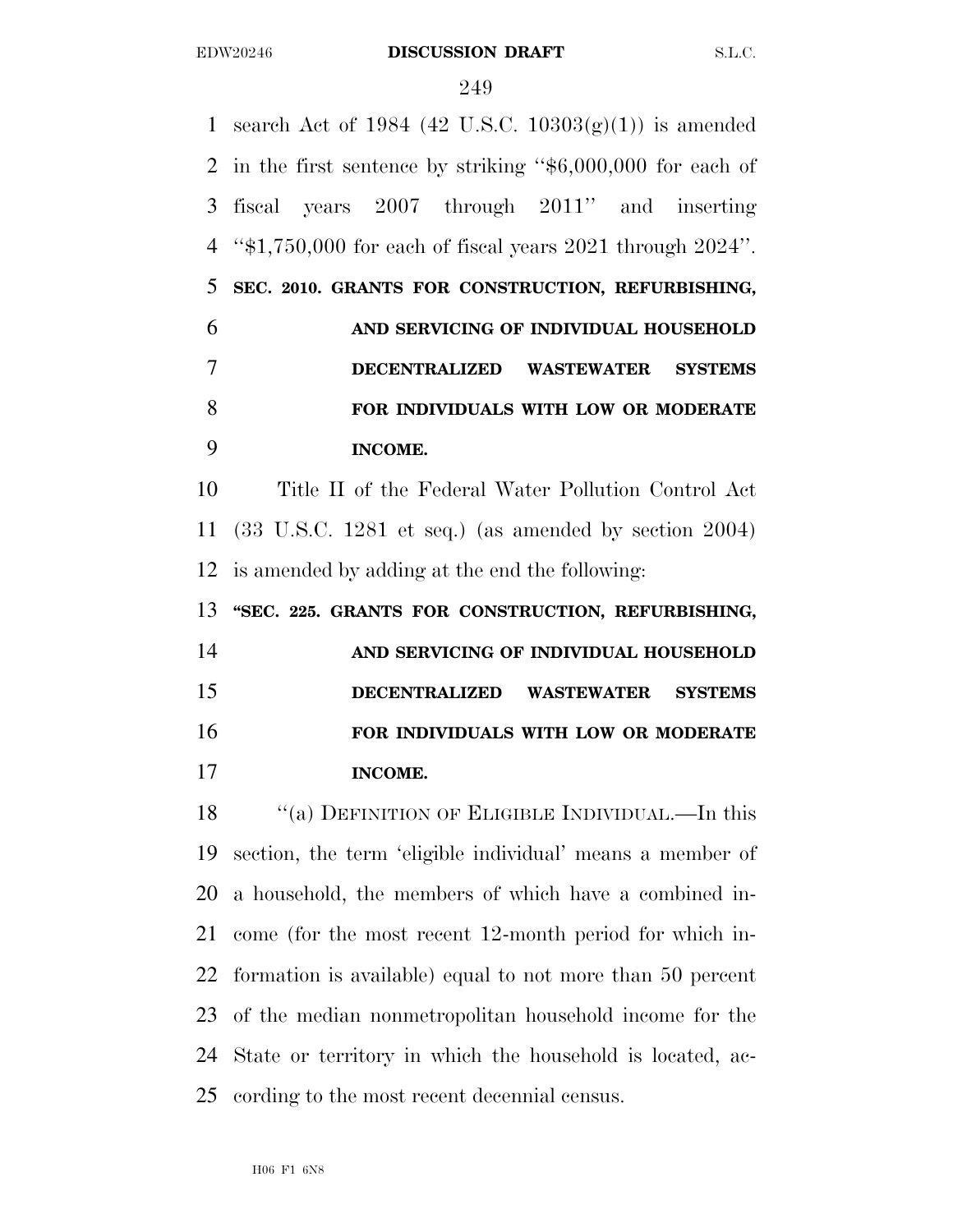''(b) GRANT PROGRAM.—

 $\frac{2}{1}$  <sup>(1)</sup> In GENERAL.—The Administrator shall es- tablish a program under which the Administrator shall provide grants to private nonprofit organiza- tions for the purpose of providing subgrants to eligi- ble individuals who reside in the mid-Atlantic, the southeast, and the Appalachian regions of the United States, in accordance with subsection (c).

9 "(2) APPLICATION.—To be eligible to receive a grant under this subsection, a private nonprofit or- ganization shall submit to the Administrator an ap- plication at such time, in such manner, and con- taining such information as the Administrator deter-mines to be appropriate.

 ''(3) PRIORITY.—In awarding grants under this subsection, the Administrator shall give priority to applicants that have substantial expertise and expe- rience in promoting the safe and effective use of in-dividual household decentralized wastewater systems.

20 "(4) ADMINISTRATIVE EXPENSES.—A private nonprofit organization may use amounts provided under this subsection to pay the administrative ex- penses associated with the provision of subgrants under subsection (c), as the Administrator deter-mines to be appropriate.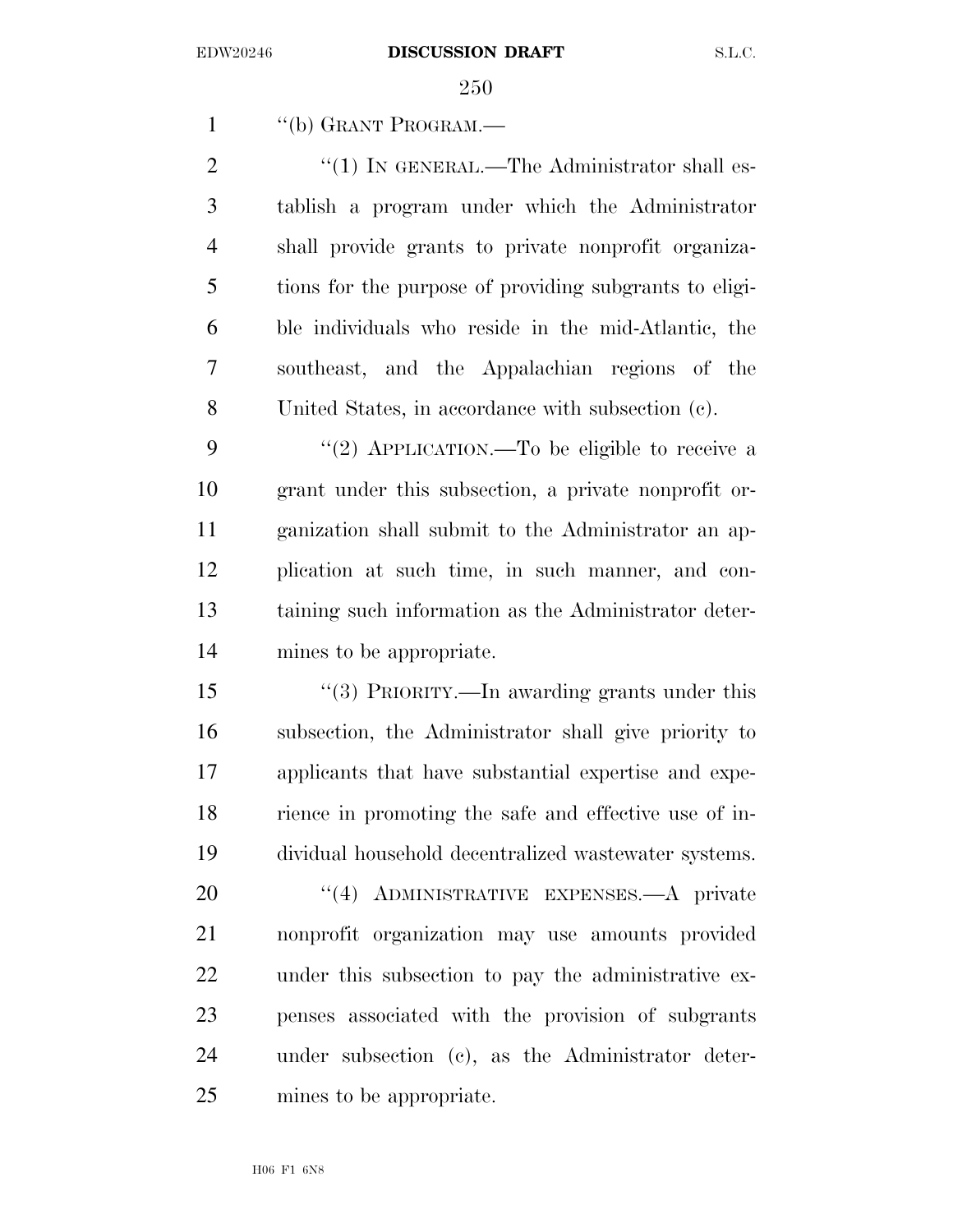"(c) SUBGRANTS.—  $\frac{1}{2}$  (1) In GENERAL.—Subject to paragraph (2), a private nonprofit organization shall use a grant pro- vided under subsection (b) to provide subgrants to eligible individuals for the construction, refurbishing, and servicing of individual household decentralized wastewater systems. 8 "(2) PUBLIC UTILITY CONNECTION AVAIL- ABLE.— 10 "(A) IN GENERAL.—In any case in which an eligible individual who submits to a private nonprofit organization an application for a subgrant under this subsection resides in a household that could be connected to an avail- able public wastewater utility, the private non- profit organization shall conduct a cost analysis to determine whether establishing such a con- nection would be a more cost-effective use of subgrant funds, as compared to the eligible uses described in paragraph (1). 21 "'(B) USE OF FUNDS.—If a cost analysis under subparagraph (A) demonstrates that the connection of the applicable household to a pub- lic wastewater utility is more cost-effective than the eligible uses described in paragraph (1)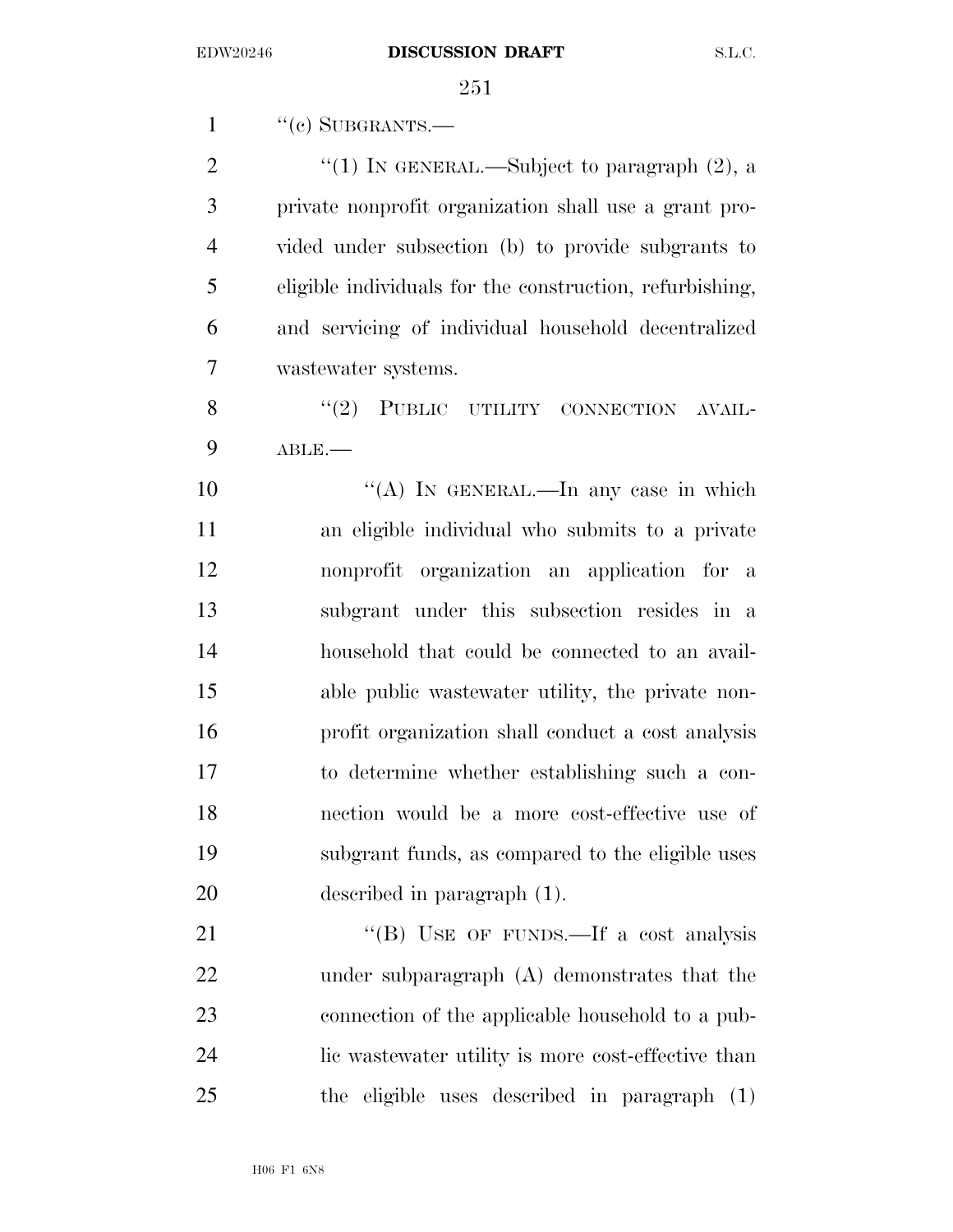with respect to the household, the eligible indi- vidual may use a subgrant provided under this subsection to establish the connection.

4 "(3) APPLICATION.—To be eligible to receive a subgrant under this subsection, an eligible individual shall submit to the private nonprofit organization serving the area in which the individual household decentralized wastewater system of the eligible indi- viduals is, or is proposed to be, located an applica- tion at such time, in such manner, and containing such information as the private nonprofit organiza-tion determines to be appropriate.

 ''(4) PRIORITY.—In awarding subgrants under this subsection, a private nonprofit organization shall give priority to any eligible individual who does not have access to a sanitary sewage disposal sys-tem.

18 ''(5) MAXIMUM AMOUNT.—The amount of a subgrant provided under this subsection shall not ex-ceed \$20,000.

21 ''(d) REPORT.—Not later than 2 years after the date of enactment of this section, the Administrator shall sub- mit to the Committee on Environment and Public Works of the Senate and the Committee on Transportation and Infrastructure of the House of Representatives a report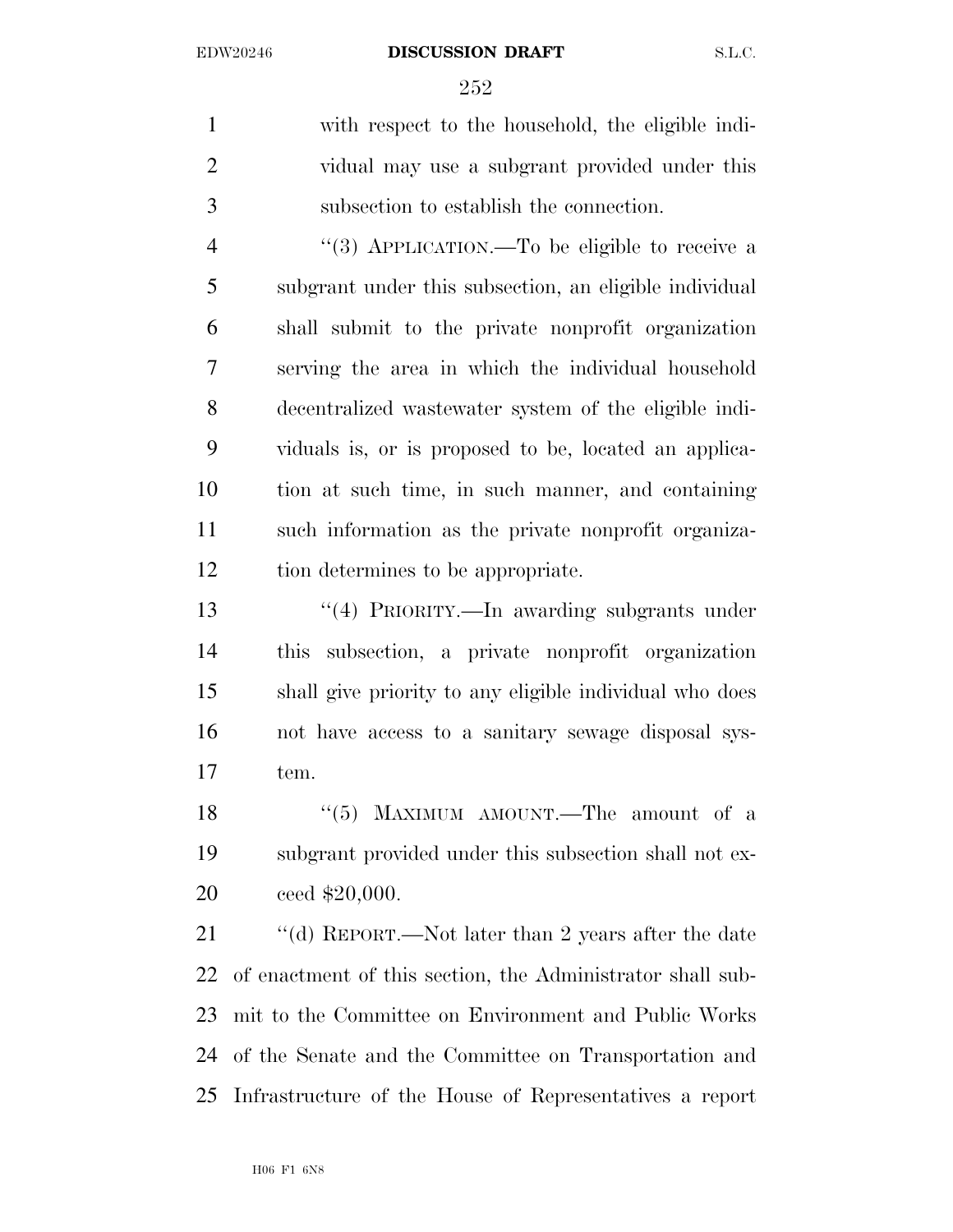describing the results of the program under this section with respect to the prevalence throughout the United States of low- and moderate-income households without access to a sanitary sewage disposal system.

 ''(e) AUTHORIZATION OF APPROPRIATIONS.—There is authorized to be appropriated to the Administrator to carry out this section \$15,000,000 for each of fiscal years 2021 and 2022.''.

# **SEC. 2011. CONNECTION TO PUBLICLY OWNED TREATMENT WORKS.**

 Title II of the Federal Water Pollution Control Act (33 U.S.C. 1281 et seq.) (as amended by section 2010) is amended by adding at the end the following:

# **''SEC. 226. CONNECTION TO PUBLICLY OWNED TREATMENT**

# **WORKS.**

''(a) DEFINITIONS.—In this section:

17 "(1) ELIGIBLE ENTITY.—The term 'eligible en-tity' means—

 $((A)$  an owner or operator of a publicly owned treatment works that assists or is seek- ing to assist individuals with connecting the household of the individual to the publicly owned treatment works; or

 ''(B) a nonprofit entity that assists individ-uals with the costs associated with connecting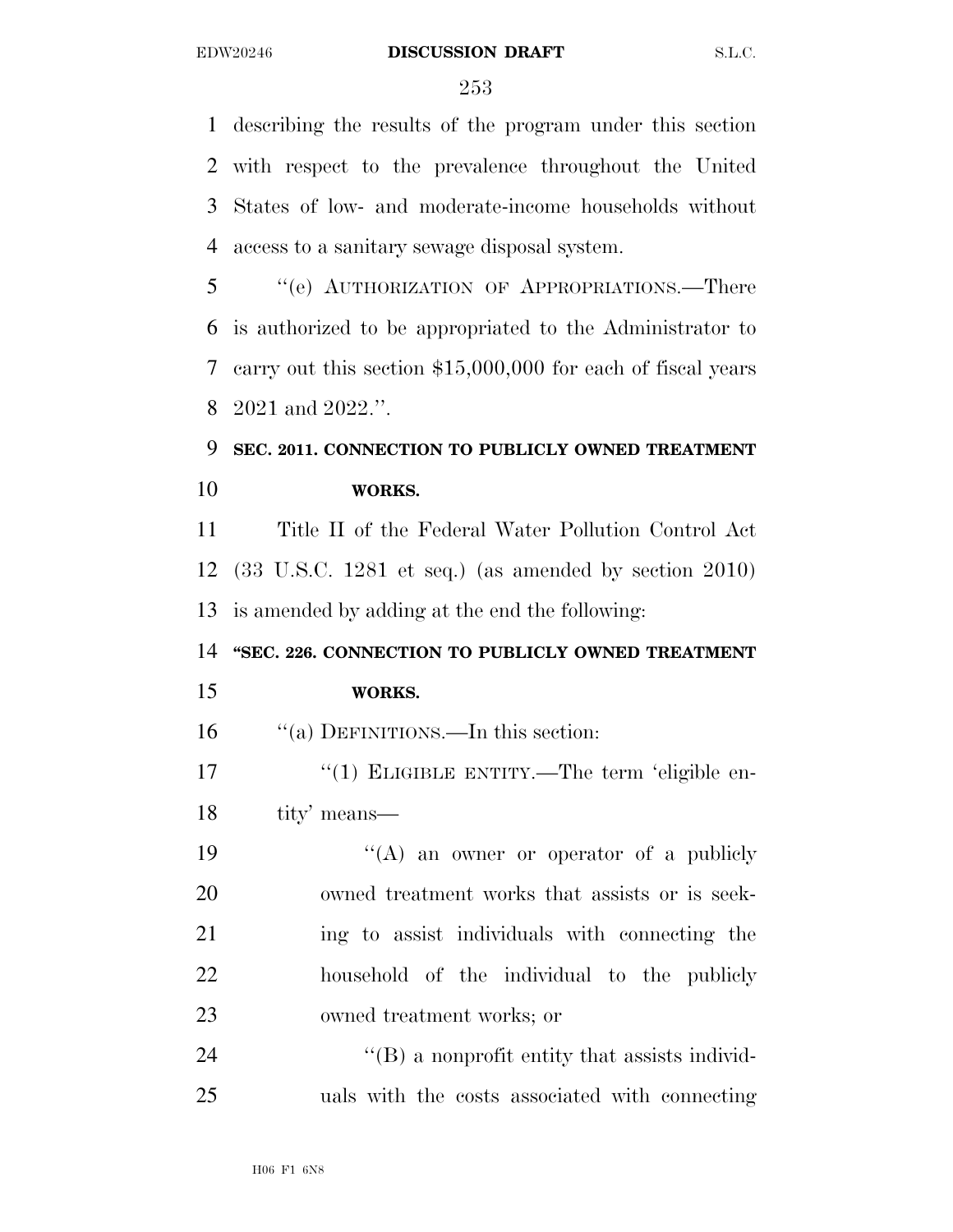the household of the individual to a publicly owned treatment works.

 ''(2) PROGRAM.—The term 'program' means the competitive grant program established under subsection (b).

 ''(3) QUALIFIED INDIVIDUAL.—The term 'quali- fied individual' has the meaning given the term 'eli-gible individual' in section 603(j).

 ''(b) ESTABLISHMENT.—The Administrator shall es- tablish a competitive grant program under which the Ad- ministrator awards grants to eligible entities to provide funds to assist qualified individuals in covering the costs incurred by the qualified individual in connecting the household of the qualified individual to a publicly owned treatment works.

"(c) APPLICATION.—

17 <sup>"</sup>(1) IN GENERAL.—An eligible entity seeking a grant under the program shall submit to the Admin- istrator an application at such time, in such manner, and containing such information as the Adminis-21 trator may by regulation require.

22 "(2) REQUIREMENT.—Not later than 90 days after the date on which the Administrator receives an application from an eligible entity under para-graph (1), the Administrator shall notify the eligible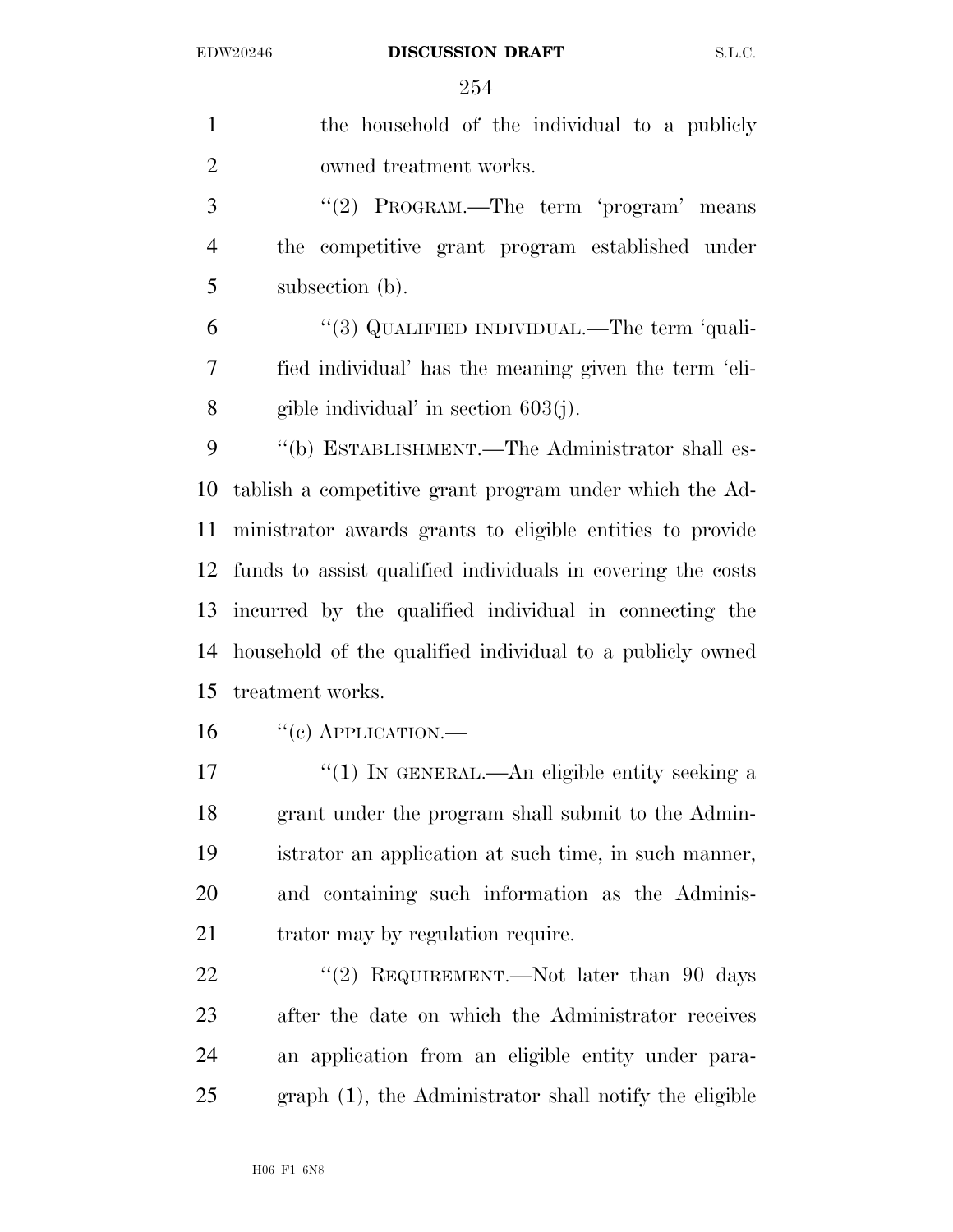| $\mathbf{1}$   | entity of whether the Administrator will award a         |
|----------------|----------------------------------------------------------|
| $\overline{2}$ | grant to the eligible entity under the program.          |
| 3              | "(d) SELECTION CRITERIA.—In selecting recipients         |
| $\overline{4}$ | of grants under the program, the Administrator shall use |
| 5              | the following criteria:                                  |
| 6              | $\lq(1)$ Whether the eligible entity seeking a grant     |
| $\overline{7}$ | provides services to, or works directly with, qualified  |
| 8              | individuals.                                             |
| 9              | $(2)$ Whether the eligible entity seeking a              |
| 10             | grant                                                    |
| 11             | $\lq\lq$ has an existing program to assist in            |
| 12             | covering the costs incurred in connecting a              |
| 13             | household to a publicly owned treatment works;           |
| 14             | or                                                       |
| 15             | $\lq\lq (B)$ seeks to create a program described         |
| 16             | in subparagraph $(A)$ .                                  |
| 17             | "(e) REQUIREMENTS.—                                      |
| 18             | "(1) VOLUNTARY CONNECTION. - Before pro-                 |
| 19             | viding funds to a qualified individual for the costs     |
| 20             | described in subsection (b), an eligible entity shall    |
| 21             | ensure that—                                             |
| 22             | $\lq\lq$ the qualified individual has connected          |
| 23             | to the publicly owned treatment works volun-             |
| 24             | tarily; and                                              |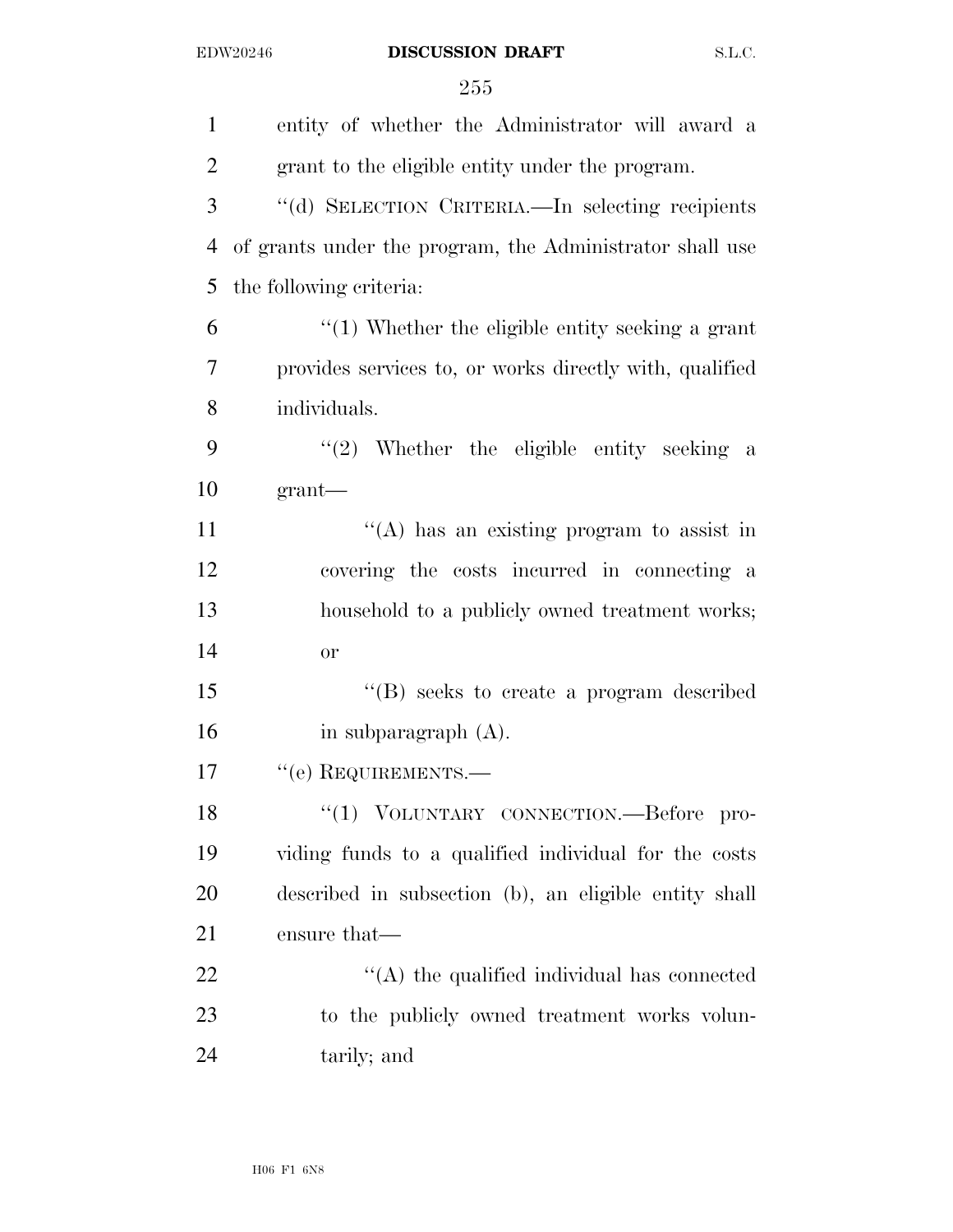1 ''(B) if the eligible entity is not the owner or operator of the publicly owned treatment works to which the qualified individual has con- nected, the publicly owned treatment works to which the qualified individual has connected has agreed to the connection. 7 "(2) REIMBURSEMENTS FROM PUBLICLY OWNED TREATMENT WORKS.—An eligible entity that is an owner or operator of a publicly owned treat- ment works may reimburse a qualified individual that has already incurred the costs described in sub- section (b) by— ''(A) reducing the amount otherwise owed by the qualified individual to the owner or oper- ator for wastewater or other services provided by the owner or operator; or ''(B) providing a direct payment to the qualified individual. 19 "(f) AUTHORIZATION OF APPROPRIATIONS.—There is authorized to be appropriated to carry out the program \$20,000,000 for each of fiscal years 2021 and 2022.''. **SEC. 2012. USE OF CLEAN WATER STATE REVOLVING LOAN FUNDS.**  (a) IN GENERAL.—Section 603 of the Federal Water Pollution Control Act (33 U.S.C. 1383) is amended—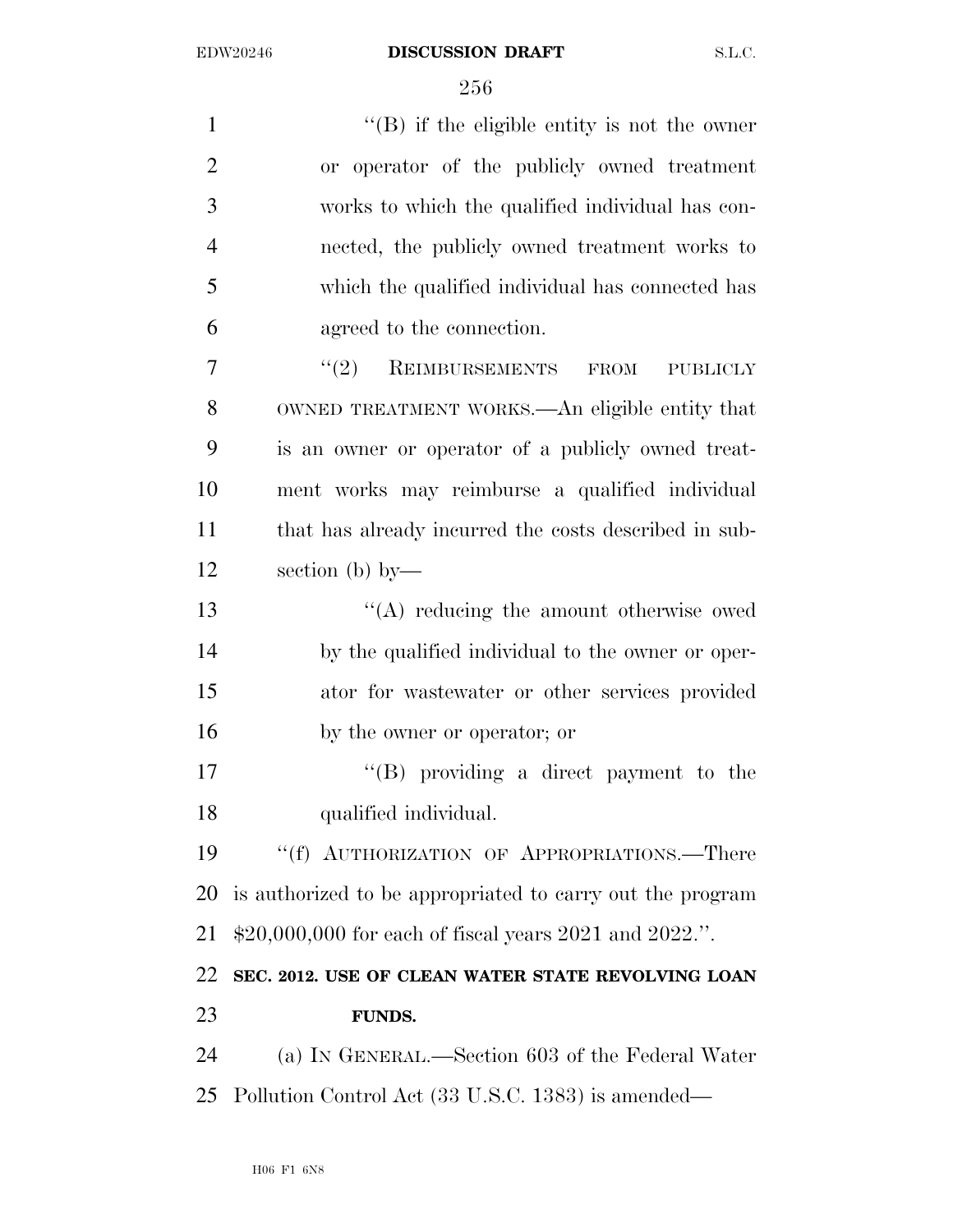| $\mathbf{1}$   | $(1)$ in subsection $(e)$ —                             |
|----------------|---------------------------------------------------------|
| $\overline{2}$ | (A) in paragraph $(11)(B)$ , by striking                |
| 3              | "and" at the end;                                       |
| $\overline{4}$ | $(B)$ in paragraph $(12)(B)$ , by striking the          |
| 5              | period at the end and inserting a semicolon;            |
| 6              | and                                                     |
| 7              | (C) by adding at the end the following:                 |
| 8              | $\cdot$ (13) for the additional subsidies described in  |
| 9              | subsection $(k)$ ; and                                  |
| 10             | $\lq(14)$ to any qualified entity, as determined by     |
| 11             | the Administrator, to provide assistance in the de-     |
| 12             | sign and engineering of any project described in this   |
| 13             | subsection.";                                           |
| 14             | $(2)$ in subsection (d), in the matter preceding        |
| 15             | paragraph (1), by inserting "and provided in sub-       |
| 16             | section (1)" after "State law"; and                     |
| 17             | $(3)$ by adding at the end the following:               |
| 18             | "(k) REQUIRED ADDITIONAL SUBSIDIES.—                    |
| 19             | "(1) IN GENERAL.—Notwithstanding any other              |
| 20             | provision of this title and to the extent that there    |
| 21             | are sufficient applications from eligible recipients, a |
| 22             | State shall use not more than 10 percent of a cap-      |
| 23             | italization grant to the State under this title and     |
| 24             | section $205(m)$ to provide the additional subsidies    |
| 25             | described in paragraph (2) to eligible recipients       |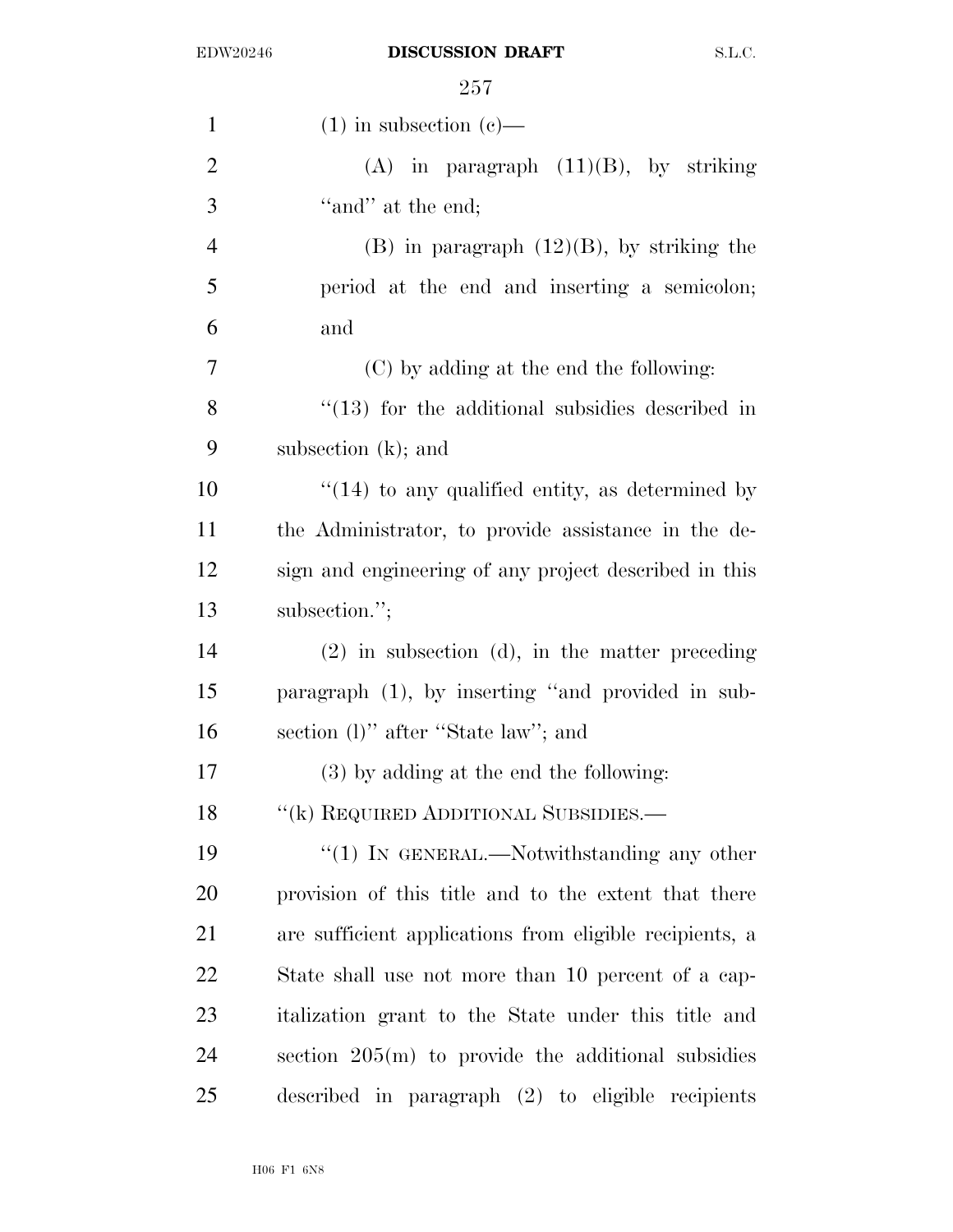| $\mathbf{1}$   | under subsection (d) if the additional subsidies de-           |
|----------------|----------------------------------------------------------------|
| $\overline{2}$ | scribed in that paragraph are used—                            |
| 3              | $\lq\lq$ as initial financing for the eligible re-             |
| $\overline{4}$ | cipient; or                                                    |
| 5              | $\lq\lq (B)$ to buy, refinance, restructure, or for-           |
| 6              | give the debt obligations of the eligible recipi-              |
| 7              | ent, if the debt obligation was incurred on or                 |
| 8              | after the date of enactment of this subsection.                |
| 9              | $"(2)$ ADDITIONAL SUBSIDIES DESCRIBED.—The                     |
| 10             | additional subsidies referred to in paragraph (1)              |
| 11             | $are-$                                                         |
| 12             | "(A) forgiveness of principal of loans owed                    |
| 13             | to the State water pollution control revolving                 |
| 14             | fund of the State;                                             |
| 15             | "(B) negative interest loans;                                  |
| 16             | $\lq\lq$ (C) grants; or                                        |
| 17             | $\lq\lq$ (D) a combination of the subsidies de-                |
| 18             | scribed in subparagraphs $(A)$ through $(C)$ .                 |
| 19             | "(l) ADDITIONAL USE OF FUNDS.—A State may use                  |
| <b>20</b>      | an additional 2 percent of the funds annually allotted to      |
| 21             | the State under this section for nonprofit organizations       |
| 22             | (as defined in section $104(w)$ ) to provide technical assist- |
| 23             | ance to rural, small, and tribal publicly owned treatment      |
| 24             | works (within the meaning of section $104(b)(8)(B)$ ) in the   |
| 25             | State.".                                                       |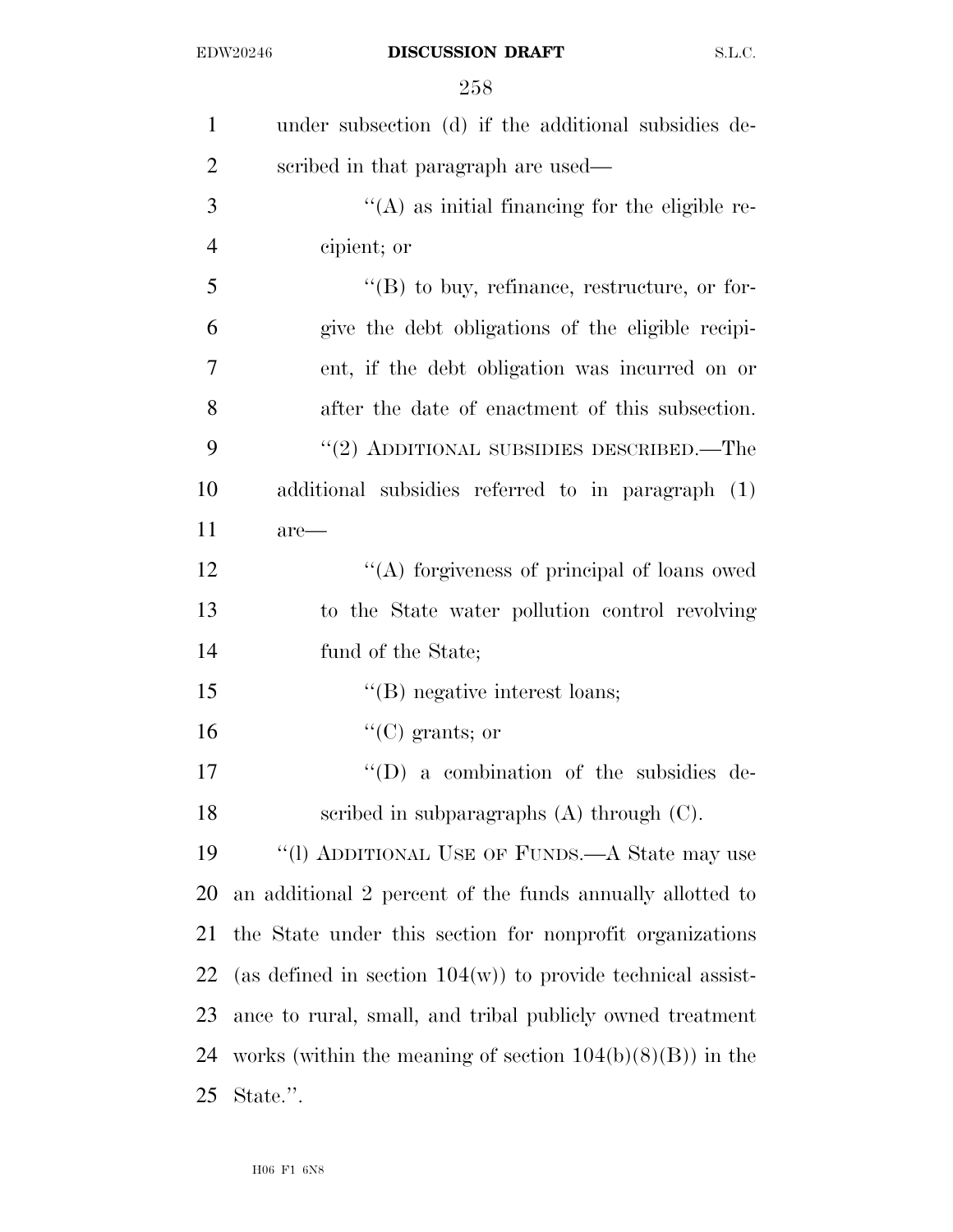(b) TECHNICAL AMENDMENT.—Section 104(w) of the Federal Water Pollution Control Act (33 U.S.C. 1254(w)) is amended by striking ''treatments works'' and inserting ''treatment works''.

### **SEC. 2013. WATER DATA SHARING PILOT PROGRAM.**

 (a) ESTABLISHMENT.—The Administrator of the En- vironmental Protection Agency (referred to in this section as the ''Administrator'') shall establish a competitive grant pilot program (referred to in this section as the ''pilot program'') under which the Administrator may award grants to eligible entities under subsection (b) to establish systems that improve the sharing of information concerning water quality, water infrastructure needs, and water technology between States or among counties and other units of local government within a State, which may include—

 (1) establishing a website or data hub to ex- change water data, including data on water quality or water technology, including new and emerging, but proven, water technology; and

 (2) intercounty communications initiatives re-lated to water data.

 (b) ELIGIBLE ENTITIES.—An entity eligible for a grant under the pilot program is—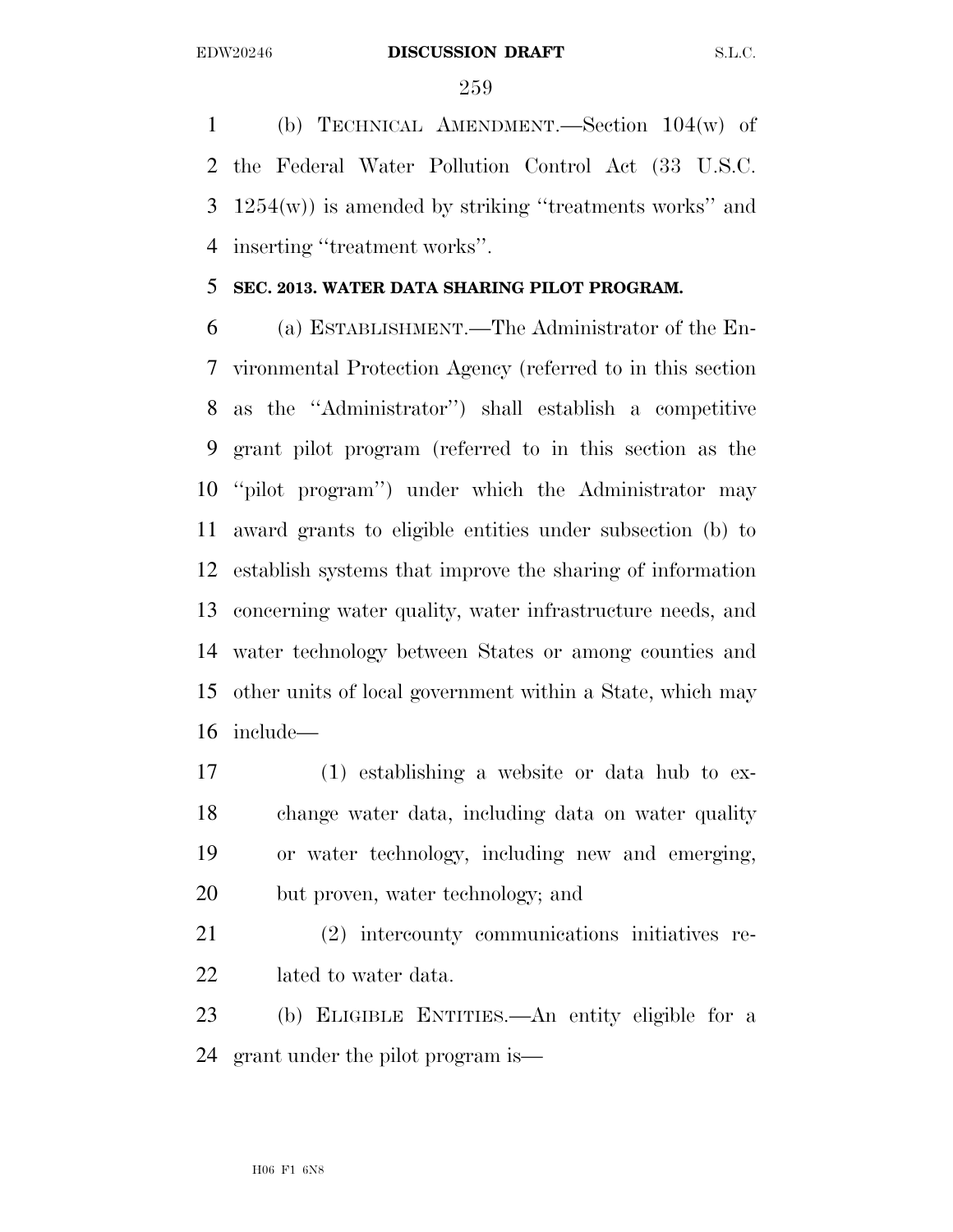| $\mathbf{1}$   | (1) a State, county, or other unit of local gov-          |
|----------------|-----------------------------------------------------------|
| $\overline{2}$ | ernment that—                                             |
| 3              | (A) has a coastal watershed with signifi-                 |
| $\overline{4}$ | cant pollution levels;                                    |
| 5              | (B) has a water system with significant                   |
| 6              | pollution levels; or                                      |
| $\overline{7}$ | (C) has significant individual water infra-               |
| 8              | structure deficits; or                                    |
| 9              | (2) a regional consortium established under               |
| 10             | subsection (d).                                           |
| 11             | (c) APPLICATIONS.—To be eligible to receive a grant       |
| 12             | under the pilot program, an eligible entity under sub-    |
| 13             | section (b) shall submit to the Administrator an applica- |
| 14             | tion at such time, in such manner, and containing such    |
| 15             | information as the Administrator may require.             |
| 16             | (d) REGIONAL CONSORTIA.—                                  |
| 17             | (1) ESTABLISHMENT.—States may establish re-               |
| 18             | gional consortia in accordance with this subsection.      |
| 19             | (2) REQUIREMENTS.—A regional consortium                   |
| 20             | established under paragraph (1) shall—                    |
| 21             | $(A)$ include not fewer than 2 States that                |
| 22             | have entered into a memorandum of under-                  |
| 23             | standing—                                                 |
| 24             | (i) to exchange water data, including                     |
| 25             | data on water quality; or                                 |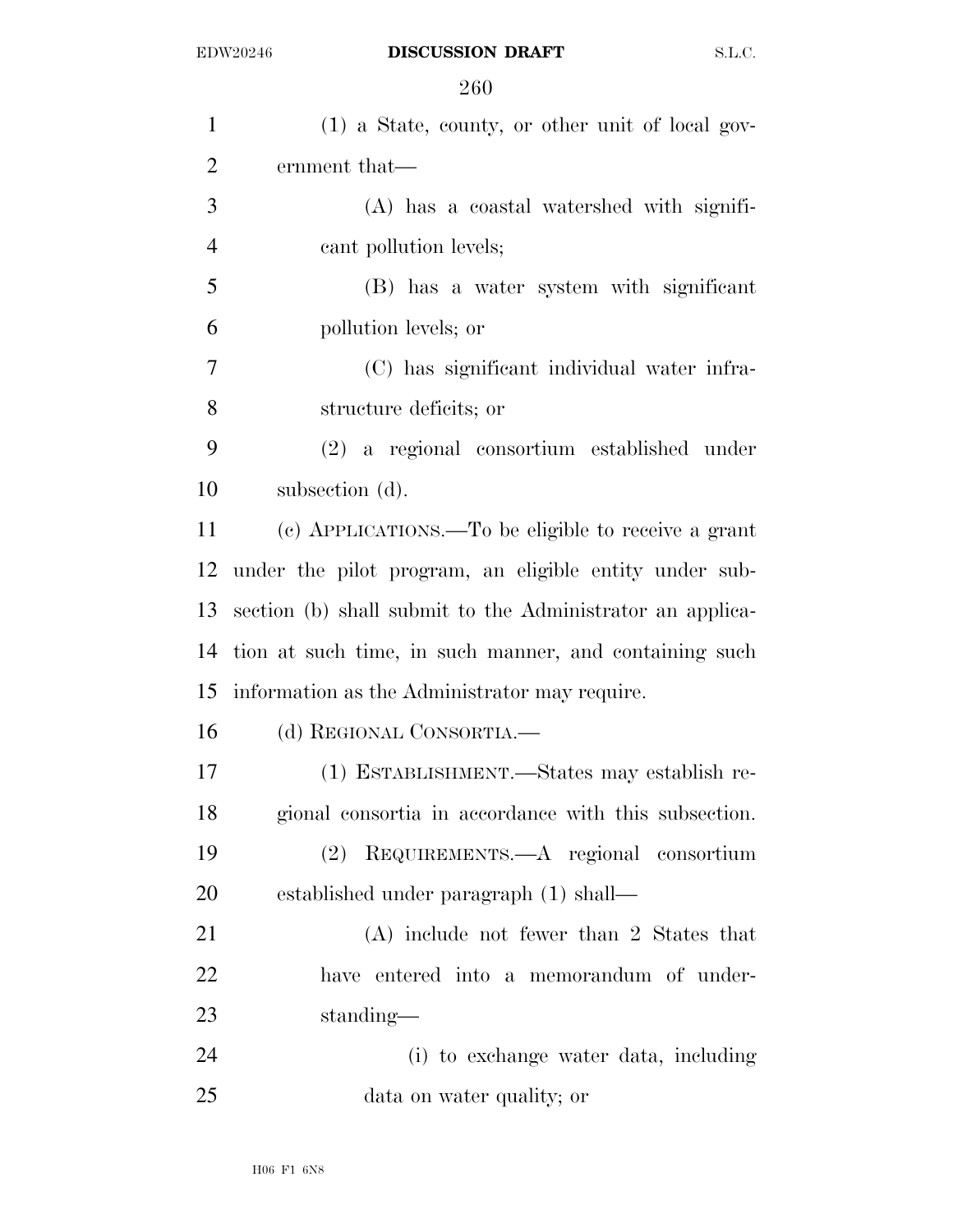| $\mathbf{1}$   | (ii) to share information, protocols,                 |
|----------------|-------------------------------------------------------|
| $\overline{2}$ | and procedures with respect to projects               |
| 3              | that evaluate, demonstrate, or install new            |
| $\overline{4}$ | and emerging, but proven, water tech-                 |
| 5              | nology;                                               |
| 6              | (B) carry out projects—                               |
| $\tau$         | (i) to exchange water data, including                 |
| 8              | data on water quality; or                             |
| 9              | (ii) that evaluate, demonstrate, or in-               |
| 10             | stall new and emerging, but proven, water             |
| 11             | technology; and                                       |
| 12             | (C) develop a regional intended use plan,             |
| 13             | in accordance with paragraph $(3)$ , to identify      |
| 14             | projects to carry out, including projects using       |
| 15             | grants received under this section.                   |
| 16             | (3) REGIONAL INTENDED USE PLAN.- A re-                |
| 17             | gional intended use plan of a regional consortium es- |
| 18             | tablished under paragraph $(1)$ —                     |
| 19             | (A) shall identify projects that the regional         |
| 20             | consortium<br>intends to carry out, including         |
| 21             | projects that meet the requirements of para-          |
| 22             | graph $(2)(B)$ ; and                                  |
| 23             | (B) may include—                                      |
| 24             | (i) projects included in an intended                  |
| 25             | use plan of a State prepared under section            |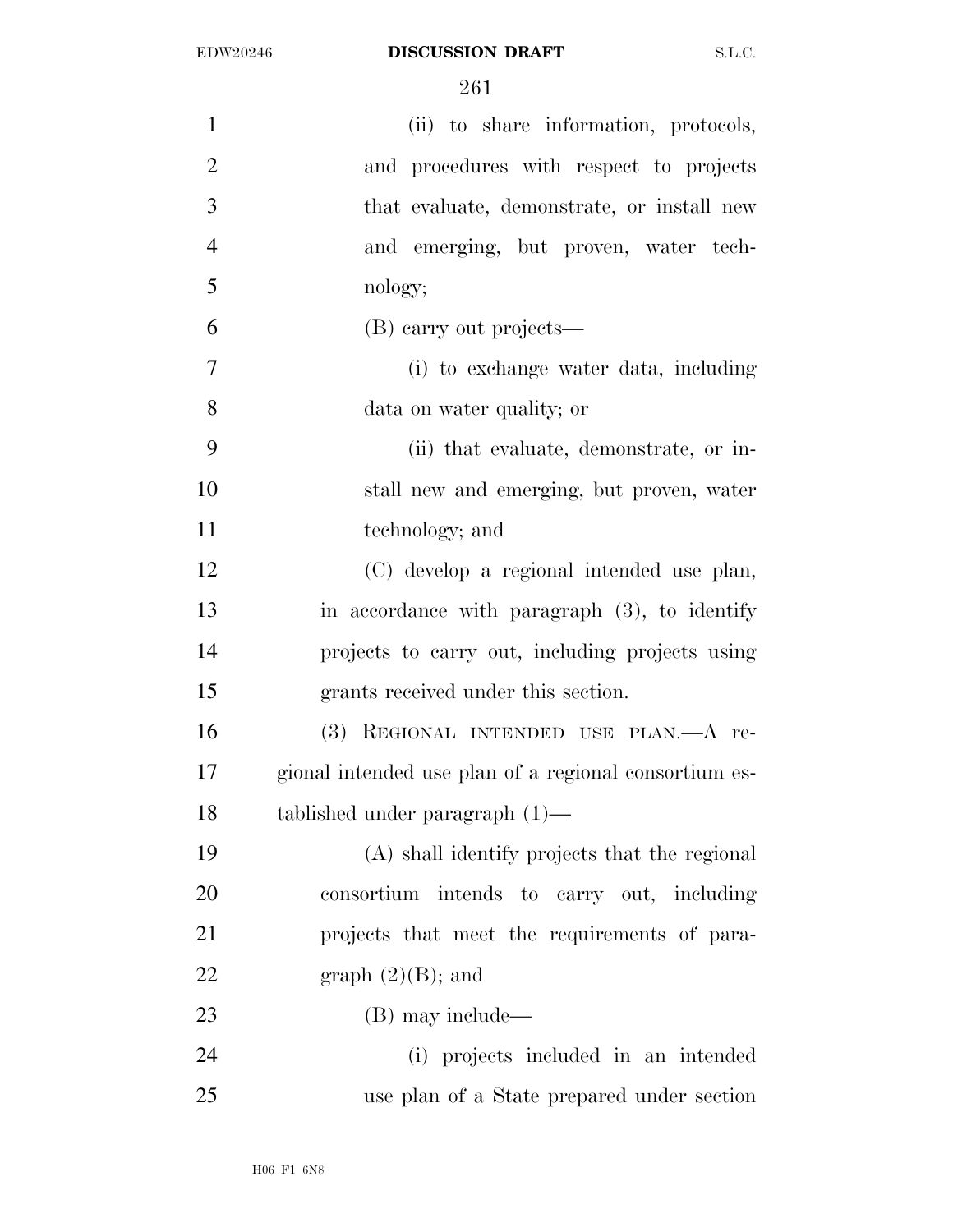| $606(e)$ of the Federal Water Pollution               |
|-------------------------------------------------------|
| Control Act $(33 \text{ U.S.C. } 1386(e))$ within the |
| regional consortium; and                              |
| (ii) projects not included in an in-                  |
| tended use plan of a State prepared under             |
| section $606(c)$ of the Federal Water Pollu-          |
| tion Control Act $(33 \text{ U.S.C. } 1386(c))$ with- |
| in the regional consortium.                           |
| $(e)$ FUNDING.—                                       |
| (1) AUTHORIZATION OF APPROPRIATIONS.                  |
| There are authorized to be appropriated to carry out  |
| the pilot program $$15,000,000$ for each of fiscal    |
| years 2022 through 2024, to remain available until    |
| expended.                                             |
| (2) REQUIREMENT.—Of the funds made avail-             |
| able under paragraph $(1)$ , not more than 35 percent |
| may be used to provide grants to regional consortia   |
| established under subsection (d).                     |
| SEC. 2014. WATER INFRASTRUCTURE FINANCING REAU-       |
| THORIZATION.                                          |
| Section 5033 of the Water Infrastructure Finance      |
| and Innovation Act of 2014 (33 U.S.C. 3912) is amend- |
| $ed$ —                                                |
| $(1)$ in subsection $(a)$ , by adding at the end the  |
| following:                                            |
|                                                       |
|                                                       |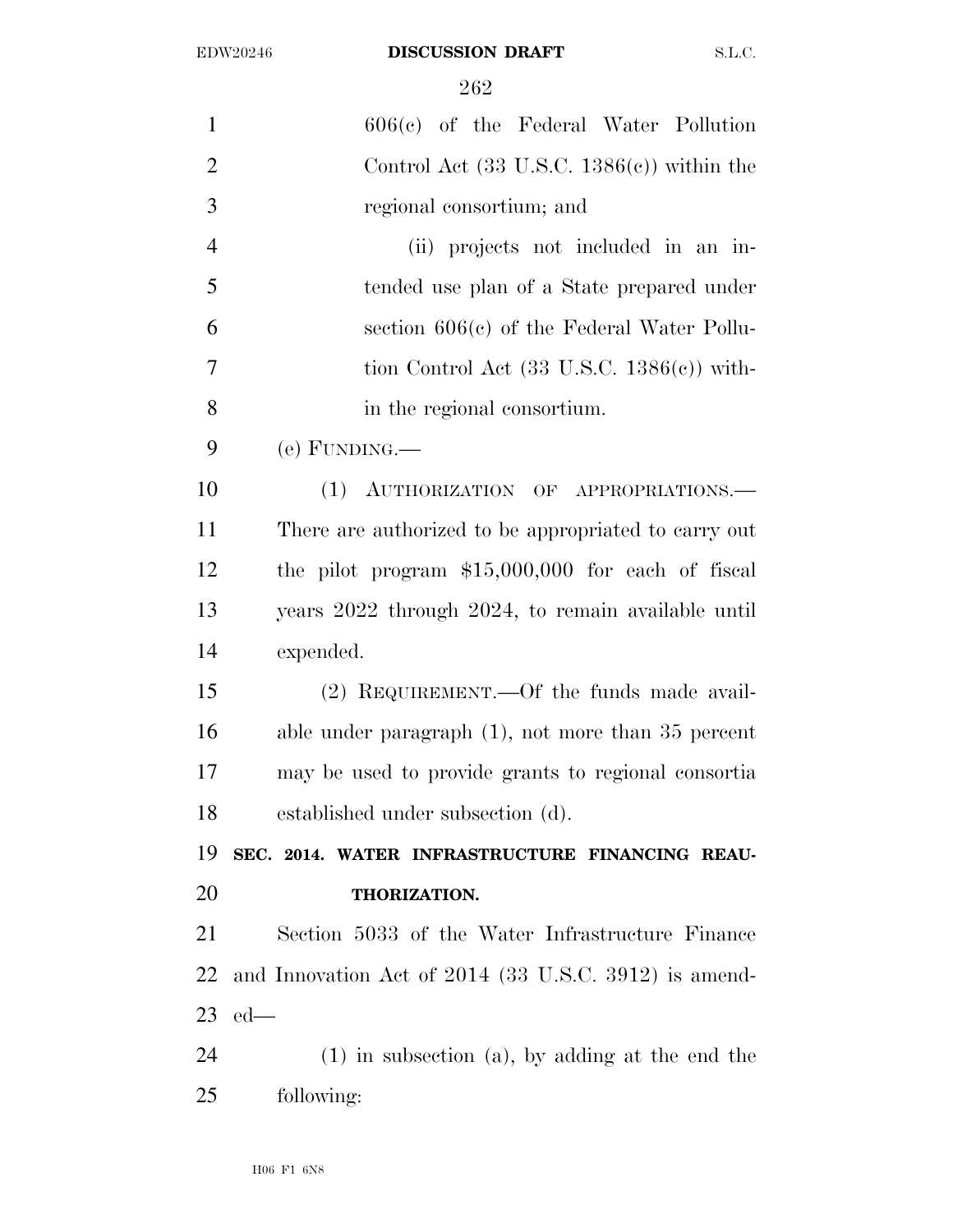| $\mathbf{1}$   | "(3) FISCAL YEARS $2022$ THROUGH $2024$ .                      |
|----------------|----------------------------------------------------------------|
| $\overline{2}$ | There is authorized to be appropriated to the Ad-              |
| 3              | ministrator to carry out this subtitle $$50,000,000$           |
| $\overline{4}$ | for each of fiscal years 2022 through 2024, to re-             |
| 5              | main available until expended.";                               |
| 6              | $[(2)$ in subsection (b)(2)—                                   |
| 7              | $\mathcal{L}(A)$ in the paragraph heading, by striking         |
| 8              | "2020 AND 2021" and inserting "AFTER 2019";                    |
| 9              | and]                                                           |
| 10             | $[(B)$ by striking "2020 and 2021" and in-                     |
| 11             | serting "2022 through 2024"; and                               |
| 12             | $(3)$ in subsection (e)(1), by striking "2020 and              |
| 13             | $2021$ " and inserting "2022 through $2024$ ".                 |
| 14             | SEC. 2015. REAUTHORIZATION OF CLEAN WATER STATE RE-            |
| 15             | <b>VOLVING FUNDS.</b>                                          |
| 16             | $[The language that follows is contingent on scoring.$         |
|                | 17 If it scores, and therefore requires offsets, adequate and  |
|                | 18 broadly supported offsets will have to be found in order to |
| 19             | <i>retain the language.</i> Section 607 of the Federal Water   |
| 20             | Pollution Control Act (33 U.S.C. 1387) is amended—             |
| 21             | $(1)$ in the matter preceding paragraph $(1)$ , by             |
| 22             | striking "There is" and inserting "There are"; and             |
| 23             | $(2)$ by striking paragraphs $(1)$ through $(5)$ and           |
| 24             | inserting the following:                                       |
| 25             | "(1) $\text{$}2,000,000,000$ for fiscal year 2022;             |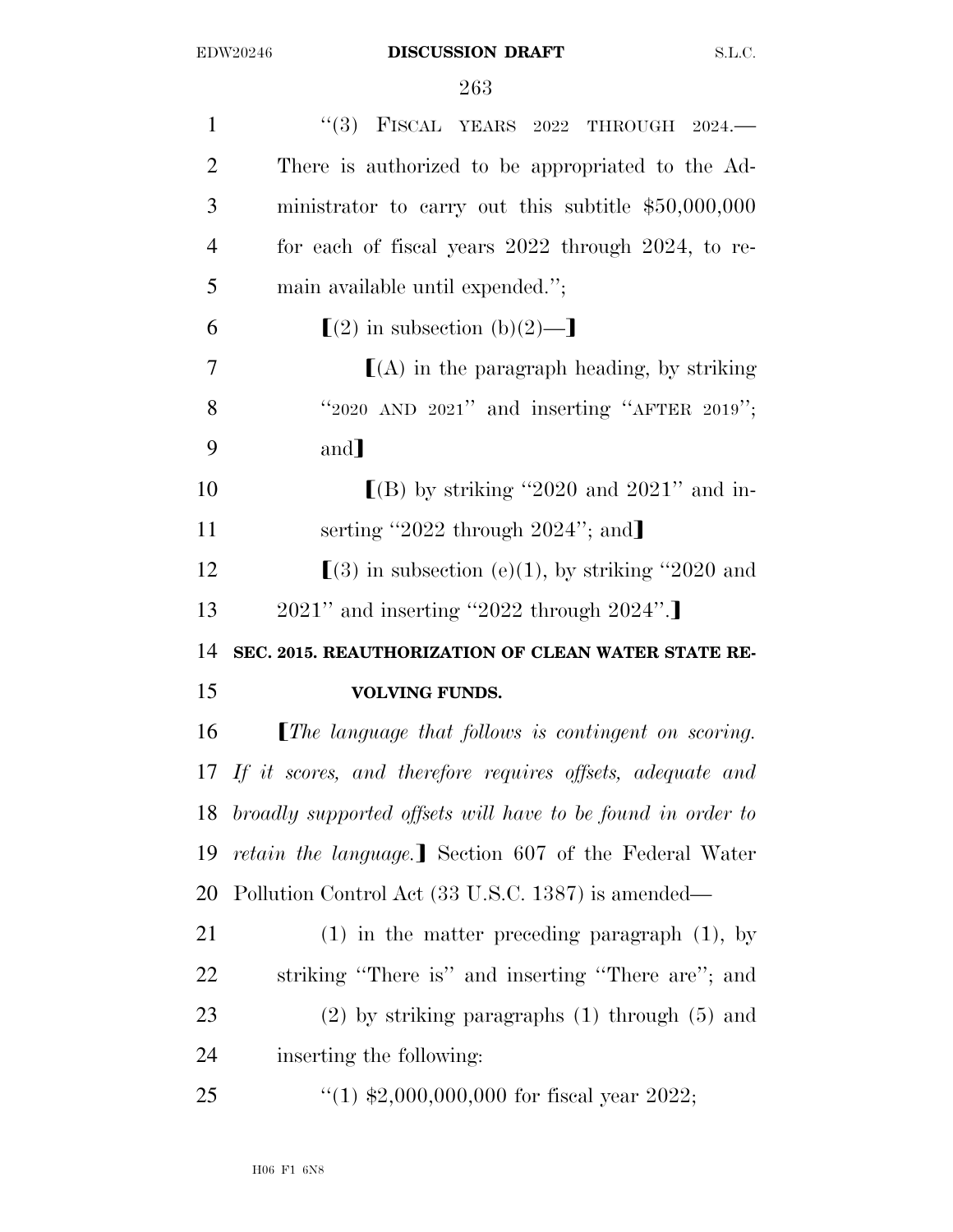1 ''(2)  $\text{$}2,500,000,000$  for fiscal year 2023; and  $\frac{4}{3}$   $\frac{4}{3}$ ,  $\frac{3}{3}$ ,  $\frac{3}{3}$ ,  $\frac{000}{000}$ ,  $\frac{000}{000}$  for fiscal year 2024.". **SEC. 2016. WASTEWATER INFRASTRUCTURE DISCRE- TIONARY GRANT PROGRAM.**  (a) ESTABLISHMENT.—Not later than 1 year after the date of enactment of this Act, the Administrator of the Environmental Protection Agency (referred to in this section as the ''Administrator'') shall establish a waste- water discretionary grant program (referred to in this sec- tion as the ''program'') to provide grants, on a competitive basis, to eligible entities described in subsection (b) for investments in wastewater infrastructure projects. (b) ELIGIBLE ENTITIES.—An entity eligible to re- ceive a grant under the program is— (1) a Federal, State, interstate, intermunicipal, or local governmental entity, agency, or instrumen- tality; (2) a Tribal government or consortium of Trib- al governments; (3) a State infrastructure financing authority; and (4) a publicly owned treatment works (as de-fined in section 212 of the Federal Water Pollution

Control Act (33 U.S.C. 1292)).

(c) ELIGIBLE PROJECTS.—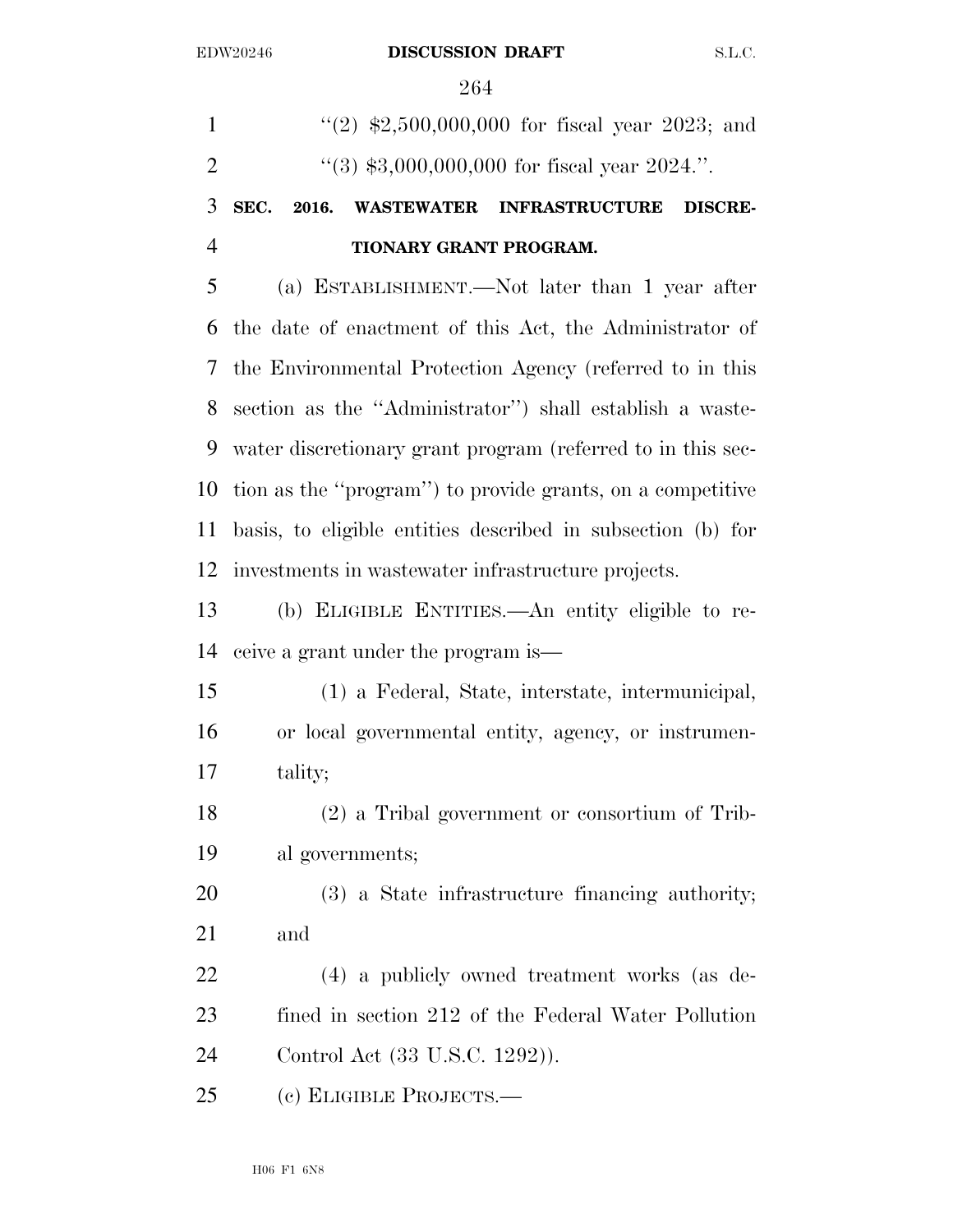| $\mathbf{1}$   | (1) IN GENERAL.—A project eligible to be car-          |
|----------------|--------------------------------------------------------|
| $\overline{2}$ | ried out with funds under the program includes—        |
| 3              | $(A)$ 1 or more activities described in sec-           |
| $\overline{4}$ | tion 603(c) of the Federal Water Pollution Con-        |
| 5              | trol Act $(33 \text{ U.S.C. } 1383(c))$ ; and          |
| 6              | (B) any other was tewater infrastructure               |
| 7              | project that the Administrator determines to           |
| 8              | appropriate.                                           |
| 9              | (2) OTHER FEDERAL FUNDS.—Notwithstanding               |
| 10             | any other provision of law, a project otherwise eligi- |
| 11             | ble under paragraph (1) shall not be ineligible for    |
| 12             | funding because the project also received assist-      |
| 13             | $ance$ —                                               |
| 14             | (A) from a State drinking water treatment              |
| 15             | revolving loan fund established under section          |
| 16             | 1452 of the Safe Drinking Water Act (42                |
| 17             | U.S.C. $300j-12$ ;                                     |
| 18             | (B) from a State water pollution control               |
| 19             | revolving fund established under title VI of the       |
| 20             | Federal Water Pollution Control Act (33 U.S.C.         |
| 21             | 1381 et seq.); or                                      |
| <u>22</u>      | (C) under the Water Infrastructure Fi-                 |
| 23             | nance and Innovation Act of 2014 (33 U.S.C.            |
| 24             | $3901$ et seq.).                                       |
| 25             | (d) APPLICATION.—                                      |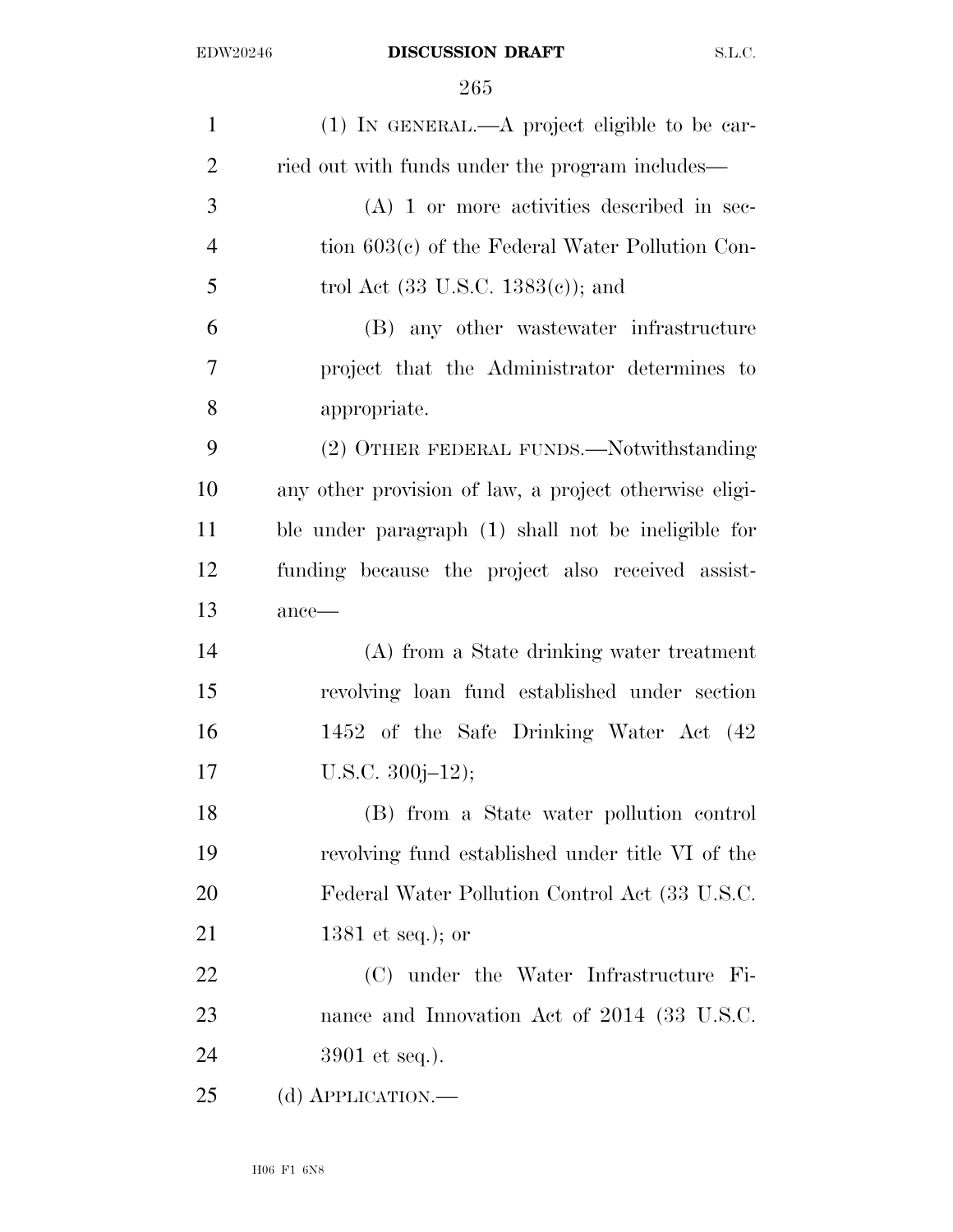(1) IN GENERAL.—To be eligible to receive a grant under the program, an eligible entity shall submit to the Administrator an application in such manner and containing such information as the Ad- ministrator may require. (2) BUNDLING OF PROJECTS.—An eligible enti- ty may include more than 1 project in a single appli- cation. (3) DEADLINE.—An application shall be sub- mitted to the Administrator not later than 180 days after the date on which the notice of funding oppor- tunity and the selection criteria are issued under 13 subsection  $(e)(1)(B)$ . (e) SELECTION.— (1) CRITERIA.— (A) IN GENERAL.—The Administrator shall establish criteria in accordance with this subsection to use in selecting projects to receive a grant under the program. 20 (B) PUBLICATION.—Not later than 90 days after the date on which funds are made available to carry out the program for each fis-23 cal year, the Administrator shall— (i) issue a notice of funding oppor-25 tunity for the program; and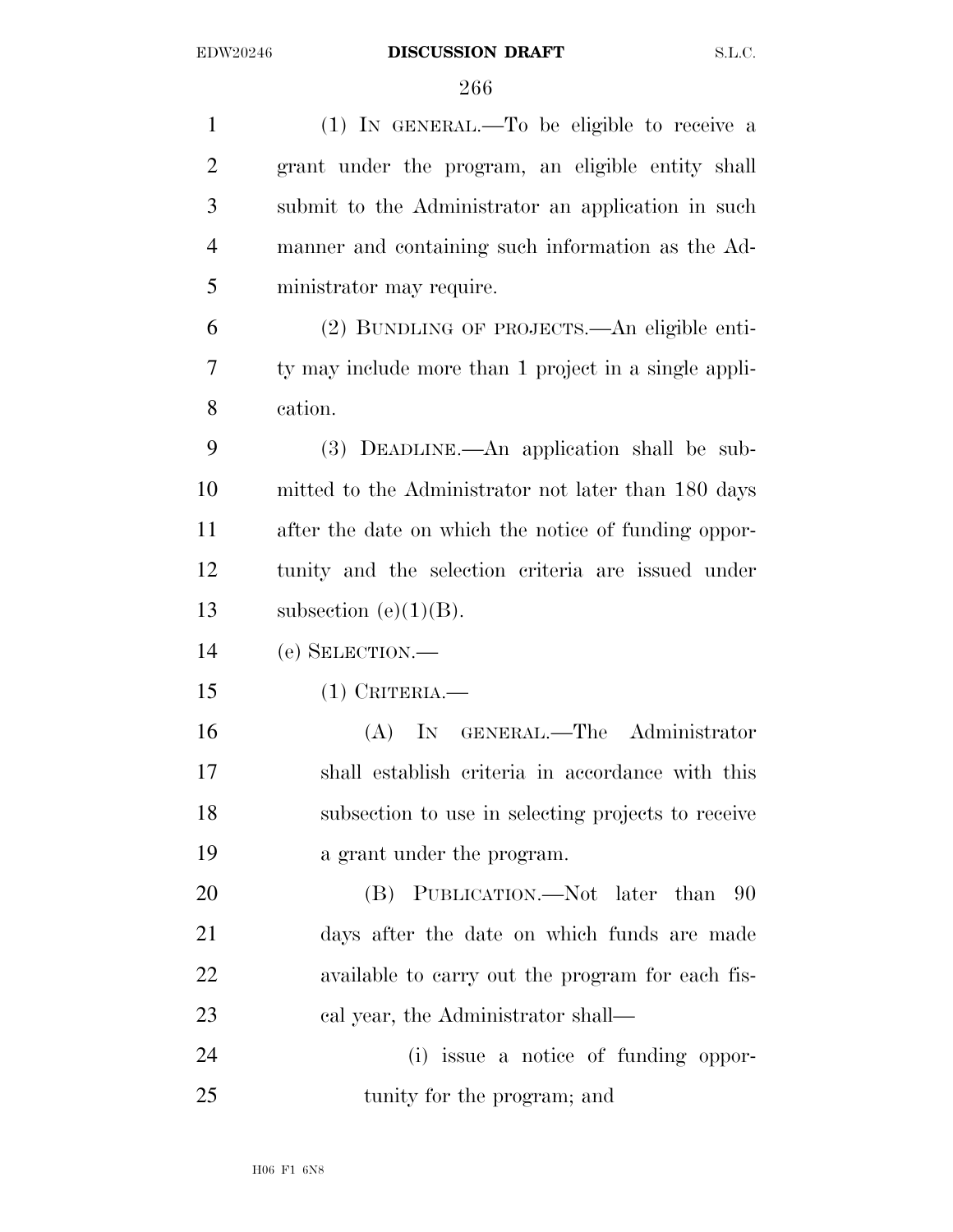| $\mathbf{1}$   | (ii) include in the notice the selection            |
|----------------|-----------------------------------------------------|
|                |                                                     |
| $\overline{2}$ | criteria established under subparagraph             |
| 3              | (A).                                                |
| $\overline{4}$ | (2) PRIORITY.—In selecting projects to receive      |
| 5              | a grant under the program, the Administrator shall  |
| 6              | give priority to projects—                          |
| 7              | (A) for which a Federal grant would assist          |
| 8              | in completing an overall financing package for      |
| 9              | the project; and                                    |
| 10             | (B) that would help bring publicly owned            |
| 11             | treatment works (as defined in section 212 of       |
| 12             | the Federal Water Pollution Control Act (33)        |
| 13             | U.S.C. 1292) into compliance with the Federal       |
| 14             | Water Pollution Control Act (33 U.S.C. 1251 et      |
| 15             | $seq.$ ).                                           |
| 16             | (3) GEOGRAPHICAL DISTRIBUTION.—For each             |
| 17             | fiscal year, in providing grants under the program, |
| 18             | the Administrator shall ensure that the funds are   |
| 19             | distributed—                                        |
| 20             | (A) on an equitable geographical basis; and         |
| 21             | (B) in a manner that balances the needs of          |
| 22             | urban, suburban, and rural communities.             |
| 23             | (4) DEADLINE.—Not later than 18 months              |
| 24             | after the date on which funds are made available to |
| 25             | carry out the program for each fiscal year, the Ad- |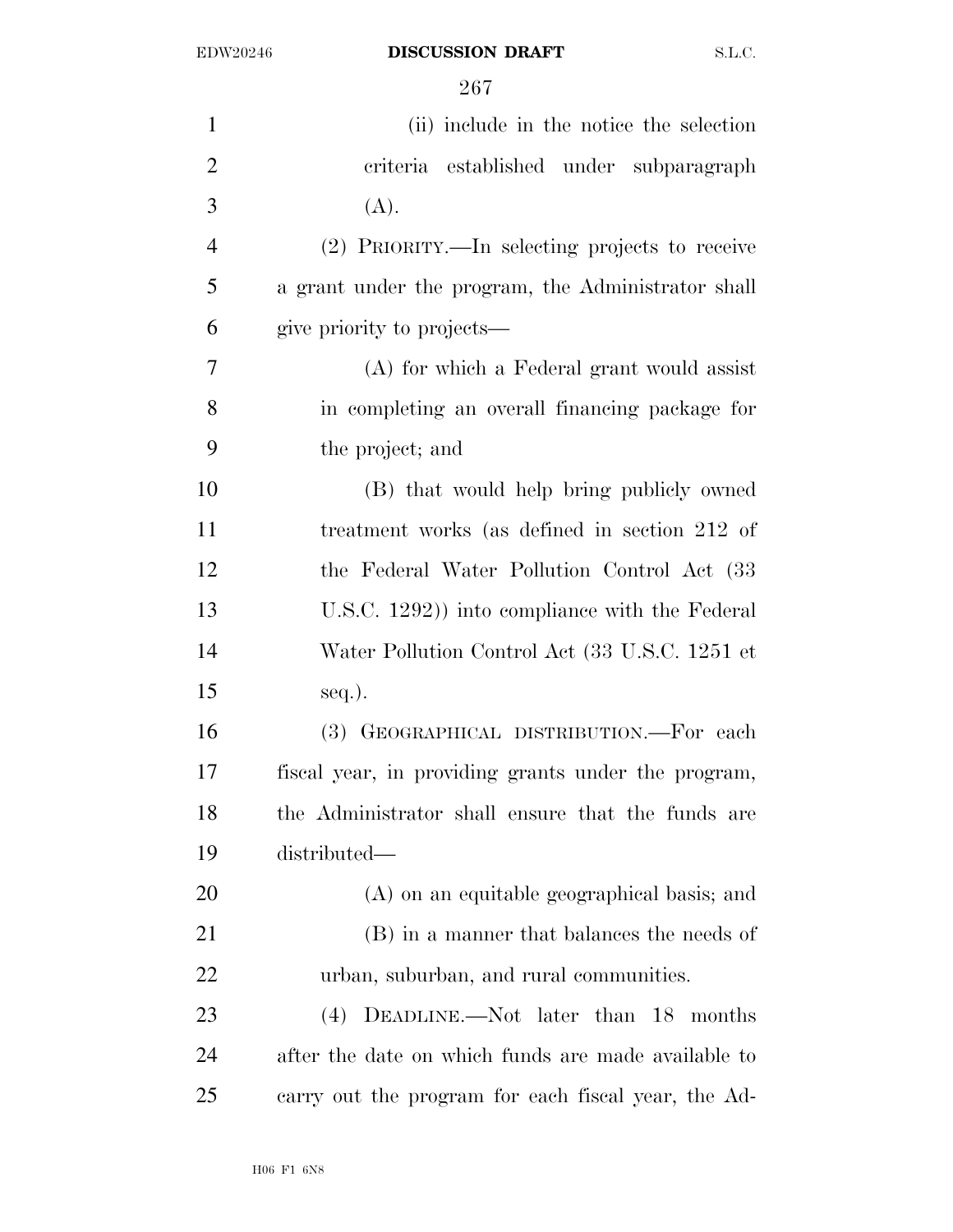| $\mathbf{1}$   | ministrator shall select projects to receive grants      |
|----------------|----------------------------------------------------------|
| $\overline{2}$ | under the program.                                       |
| 3              | (f) REQUIREMENTS.—                                       |
| $\overline{4}$ | (1) TOTAL STATE LIMIT.—For each fiscal year,             |
| 5              | the total amount provided under the program for          |
| 6              | projects in a single State shall not exceed 20 percent   |
| 7              | of the total amount made available to carry out the      |
| 8              | program.                                                 |
| 9              | $(2)$ FEDERAL SHARE.—                                    |
| 10             | (A) IN GENERAL.—Subject to subpara-                      |
| 11             | graph (B), the Federal share of the cost of a            |
| 12             | project carried out with a grant under the pro-          |
| 13             | gram shall not exceed 90 percent.                        |
| 14             | (B) WAIVER.—The Administrator<br>may                     |
| 15             | waive the requirement of subparagraph $(A)$ .            |
| 16             | (g) REGULATIONS.—The Administrator may promul-           |
| 17             | gate such regulations as may be necessary to carry out   |
| 18             | this section.                                            |
| 19             | (h) LABOR STANDARDS.—Notwithstanding any other           |
| 20             | provision of law, the Administrator may not provide a    |
| 21             | grant under the program for a project unless the project |
| 22             | meets the requirements described in section 513 of the   |
| 23             | Federal Water Pollution Control Act (33 U.S.C. 1372).    |
| 24             | (i) REPORTS.—Not later than 2 years after the date       |
| 25             | of enactment of this Act, the Administrator shall submit |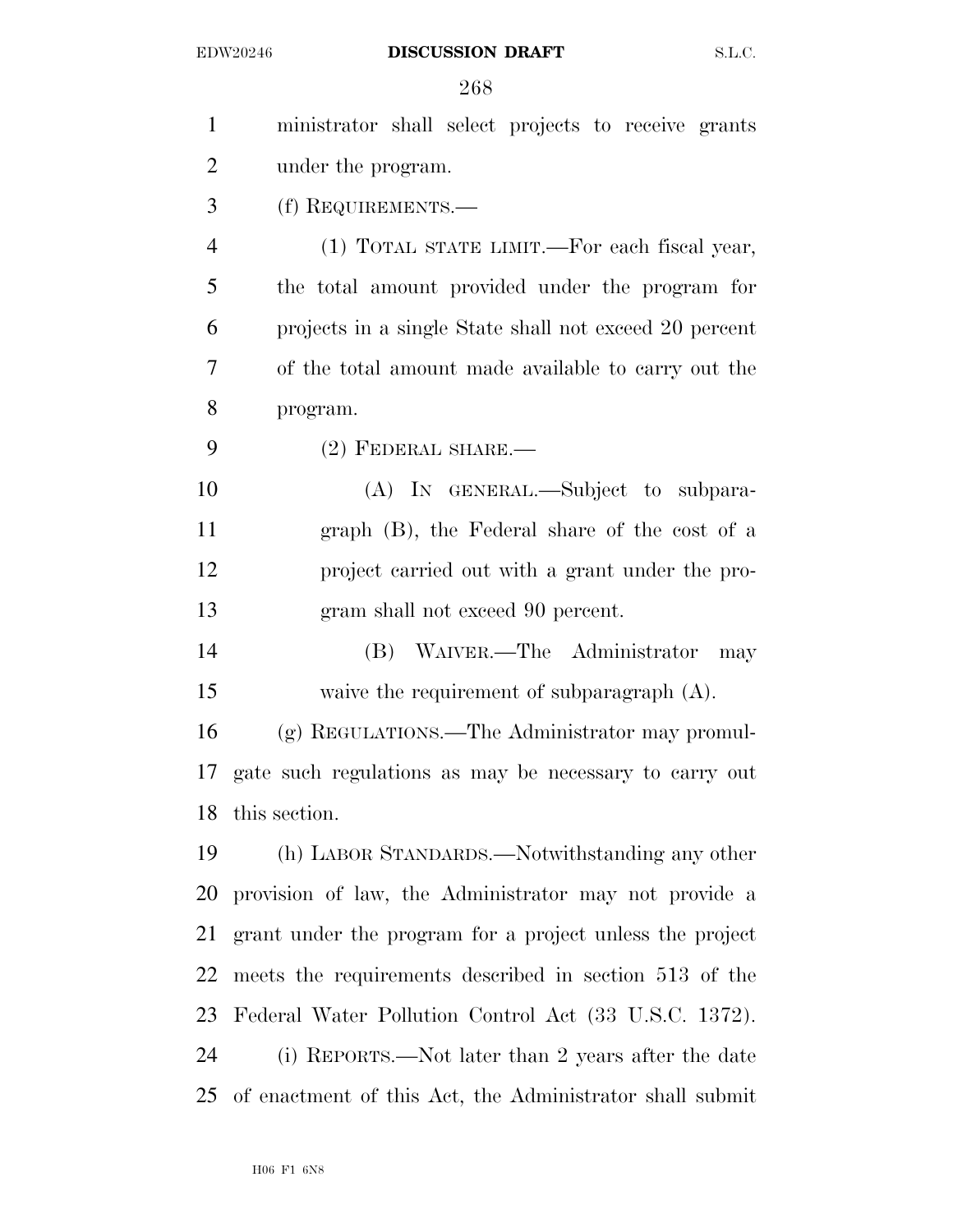to Congress and make publicly available a report on the implementation of the program.

(j) FUNDING.—

 (1) AUTHORIZATION OF APPROPRIATIONS.— There is authorized to be appropriated to carry out this section \$50,000,000 for each of fiscal years 2022 through 2024.

 (2) AVAILABILITY.—Funds made available to carry out this section shall be available until ex-pended.

11 (3) ADMINISTRATIVE COSTS.—Not more than 2 percent of the amount made available for a fiscal year under paragraph (1) may be used by the Ad- ministrator for the administrative costs of carrying out the program.

 **SEC. 2017. SMALL AND DISADVANTAGED COMMUNITY ANALYSIS.** 

 (a) ANALYSIS.—Not later than 1 year after the date of enactment of this Act, using environmental justice data of the Environmental Protection Agency, including data from the environmental justice mapping and screen tool of the Environmental Protection Agency, the Adminis- trator of the Environmental Protection Agency (referred to in this section as the ''Administrator'') shall carry out an analysis under which the Administrator shall assess the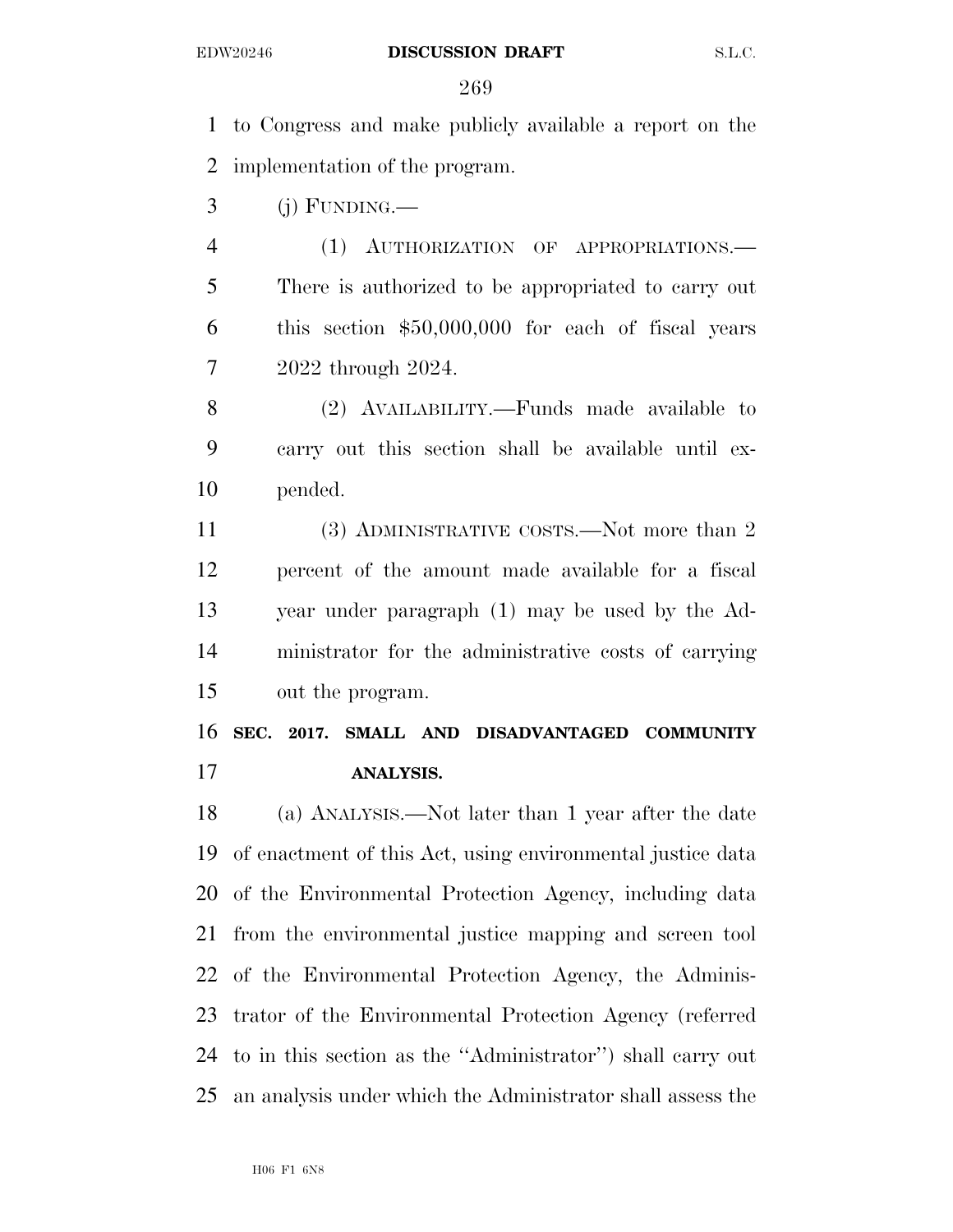programs under title VI of the Federal Water Pollution Control Act (33 U.S.C. 1381 et seq.) and section 1452 of the Safe Drinking Water Act (42 U.S.C. 300j–12) to identify historical distributions of funds to small and dis- advantaged communities and new opportunities and meth- ods to improve on the distribution of funds under those programs to low-income communities, rural communities, minority communities, and communities of indigenous peoples, in accordance with Executive Order 12898 (42 U.S.C. 4321 note; 60 Fed. Reg. 6381; relating to Federal actions to address environmental justice in minority popu-lations and low-income populations)).

 (b) REPORT.—On completion of the analysis under subsection (a), the Administrator shall submit to the Com- mittee on Environment and Public Works of the Senate and the Committees on Energy and Commerce and Trans- portation and Infrastructure of the House of Representa-tives a report describing—

(1) the results of the analysis; and

- (2) the criteria the Administrator used in car-
- 21 rying out the analysis.

## **SEC. 2018. STORMWATER INFRASTRUCTURE TECHNOLOGY.**

(a) DEFINITIONS.—In this section: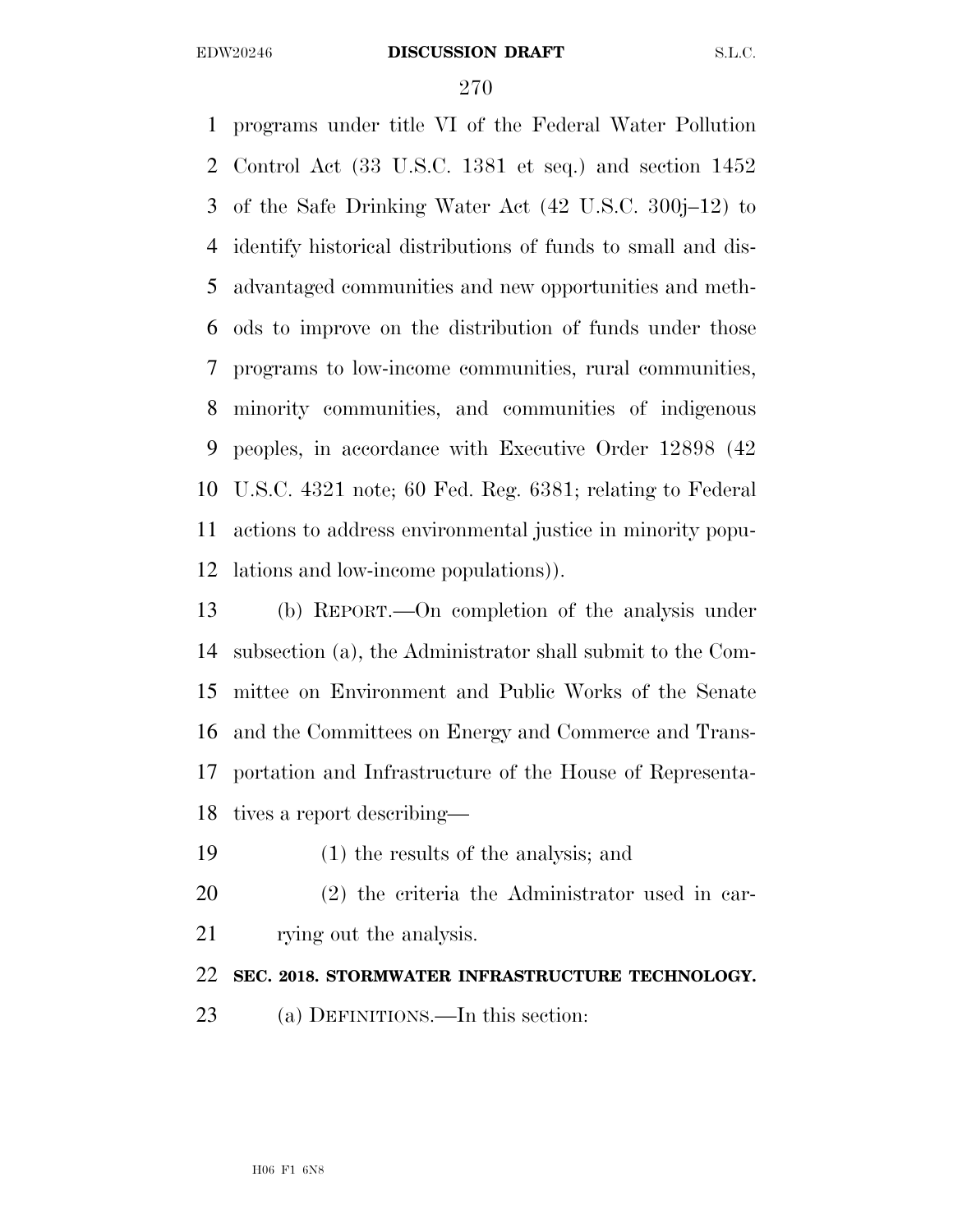| $\mathbf{1}$   | (1) ADMINISTRATOR.—The term "Adminis-                |
|----------------|------------------------------------------------------|
| $\overline{2}$ | trator" means the Administrator of the Environ-      |
| 3              | mental Protection Agency.                            |
| $\overline{4}$ | (2) CENTER.—The term "center" means a cen-           |
| 5              | ter of excellence for stormwater control infrastruc- |
| 6              | ture established under subsection $(b)(1)$ .         |
| 7              | (3) ELIGIBLE ENTITY.—The term "eligible enti-        |
| 8              | $ty''$ means—                                        |
| 9              | $(A)$ a State, Tribal, or local government; or       |
| 10             | (B) a local, regional, or other public entity        |
| 11             | that manages stormwater or wastewater re-            |
| 12             | sources or other related water infrastructure.       |
| 13             | (4) ELIGIBLE INSTITUTION.—The term "eligi-           |
| 14             | ble institution" means an institution of higher edu- |
| 15             | cation or a research institution that has dem-       |
| 16             | onstrated excellence in researching and developing   |
| 17             | new and emerging stormwater control infrastructure.  |
| 18             | (b) CENTERS OF EXCELLENCE FOR STORMWATER             |
| 19             | CONTROL INFRASTRUCTURE.                              |
| 20             | (1) ESTABLISHMENT OF CENTERS.—                       |
| 21             | IN GENERAL.—The Administrator<br>(A)                 |
| 22             | shall provide grants, on a competitive basis, to     |
| 23             | eligible institutions to establish and maintain      |
| 24             | not less than 3, and not more than 5, centers        |
| 25             | of excellence for new and emerging stormwater        |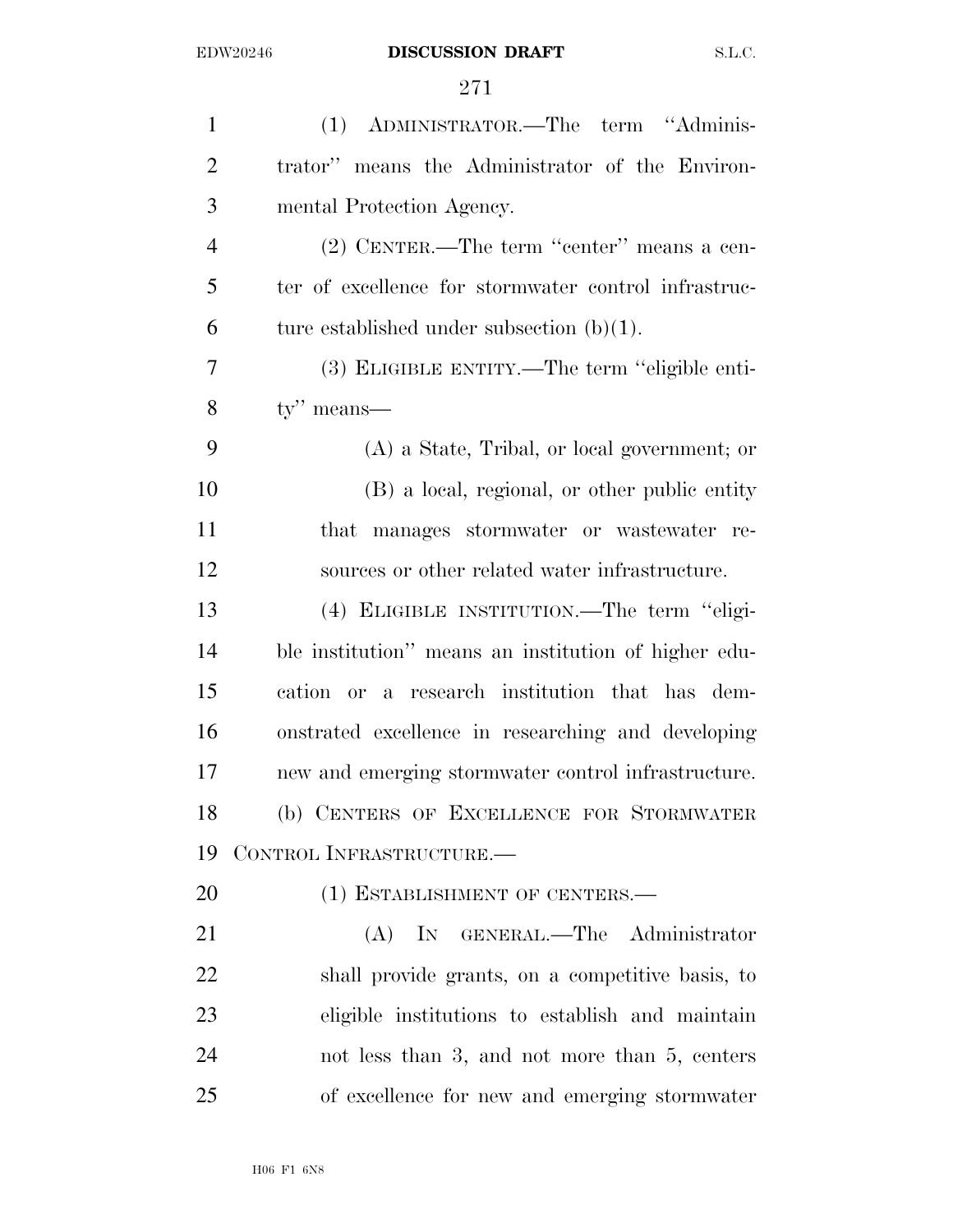| $\mathbf{1}$   | control infrastructure, to be located in various |
|----------------|--------------------------------------------------|
| $\overline{2}$ | regions throughout the United States.            |
| 3              | (B) GENERAL OPERATION.-Each center               |
| $\overline{4}$ | shall—                                           |
| 5              | conduct research on<br>(i)<br>and<br>new         |
| 6              | emerging stormwater control infrastructure       |
| 7              | that is relevant to the geographical region      |
| 8              | in which the center is located, including        |
| 9              | stormwater and sewer overflow reduction,         |
| 10             | other approaches to water resource en-           |
| 11             | hancement, alternative funding approaches,       |
| 12             | and other environmental, economic, and so-       |
| 13             | cial benefits;                                   |
| 14             | (ii) maintain a listing of—                      |
| 15             | (I) stormwater control infrastruc-               |
| 16             | ture needs; and                                  |
| 17             | an analysis of new and<br>(II)                   |
| 18             | emerging stormwater control infra-               |
| 19             | structure that is available;                     |
| 20             | (iii) analyze whether additional finan-          |
| 21             | cial programs for the implementation of          |
| 22             | new and emerging, but proven, stormwater         |
| 23             | control infrastructure would be useful;          |
| 24             | (iv) provide information regarding re-           |
| 25             | search conducted under clause (i) to the         |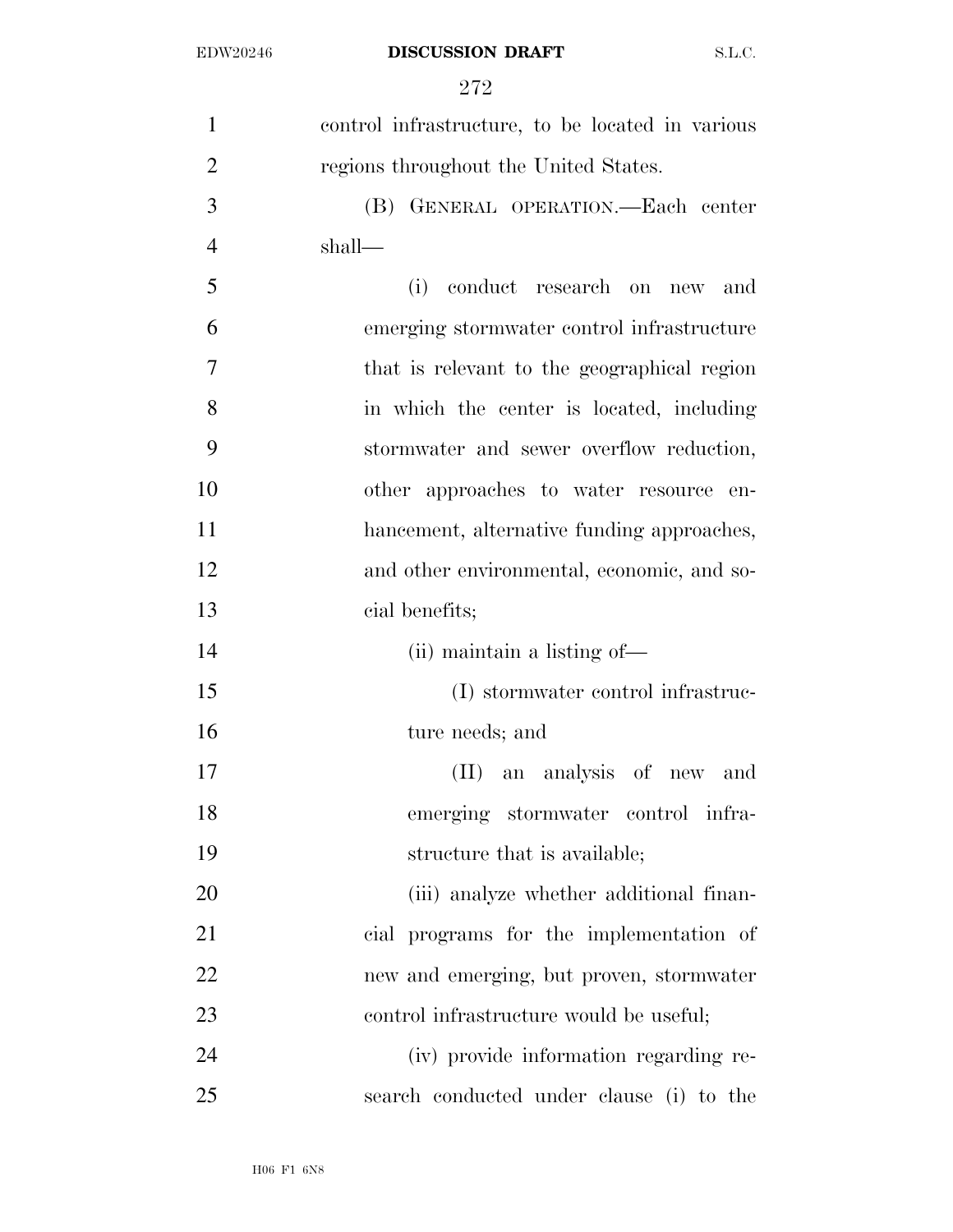| 1              | national electronic clearinghouse center for         |
|----------------|------------------------------------------------------|
| $\overline{2}$ | publication on the Internet website estab-           |
| 3              | lished under paragraph $(3)(B)(i)$ to pro-           |
| $\overline{4}$ | vide to the Federal Government and State,            |
| 5              | Tribal, and local governments and the pri-           |
| 6              | vate sector information regarding new and            |
| 7              | emerging, but proven, stormwater control             |
| 8              | infrastructure;                                      |
| 9              | (v) provide technical assistance to                  |
| 10             | State, Tribal, and local governments to as-          |
| 11             | sist with the construction, operation, and           |
| 12             | maintenance of stormwater control infra-             |
| 13             | structure projects;                                  |
| 14             | (vi) collaborate with institutions of                |
| 15             | higher education and private and public or-          |
| 16             | ganizations, including community-based               |
| 17             | public-private partnerships, in the geo-             |
| 18             | graphical region in which the center is lo-          |
| 19             | cated; and                                           |
| 20             | (vii) coordinate with the other centers              |
| 21             | to avoid duplication of efforts.                     |
| <u>22</u>      | (2) APPLICATION.—To be eligible to receive a         |
| 23             | grant under this subsection, an eligible institution |
| 24             | shall prepare and submit to the Administrator an     |
| 25             | application at such time, in such form, and con-     |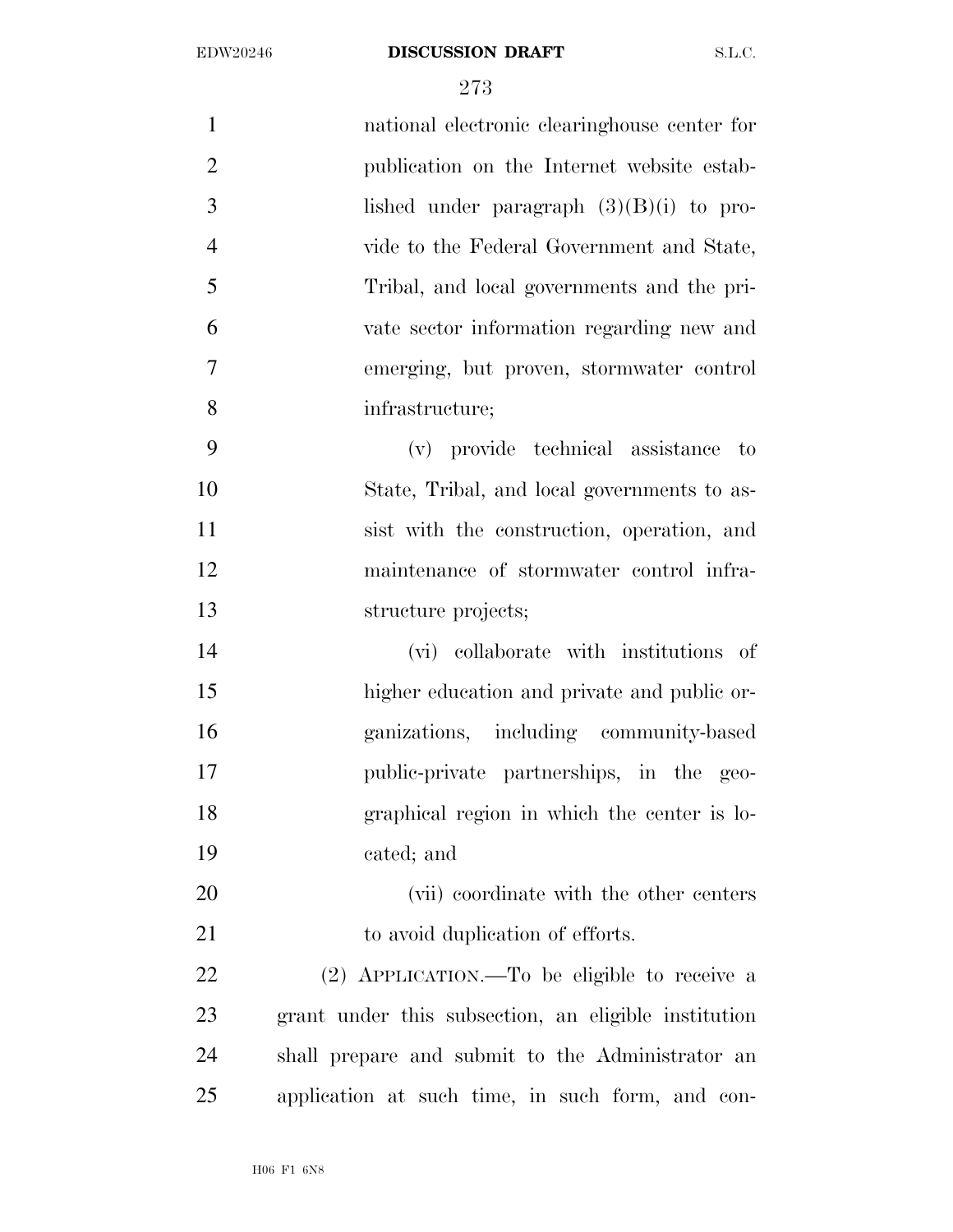| $\mathbf{1}$   | taining such information as the Administrator may       |
|----------------|---------------------------------------------------------|
| $\overline{2}$ | require.                                                |
| 3              | (3) NATIONAL ELECTRONIC CLEARINGHOUSE                   |
| $\overline{4}$ | CENTER. - Of the centers established under para-        |
| 5              | graph $(1)(A)$ , 1 shall—                               |
| 6              | $(A)$ be designated as the "national elec-              |
| $\overline{7}$ | tronic clearinghouse center"; and                       |
| 8              | (B) in addition to the other functions of               |
| 9              | that center—                                            |
| 10             | (i) develop, operate, and maintain an                   |
| 11             | Internet website and a public database                  |
| 12             | that contains information relating to new               |
| 13             | and emerging, but proven, stormwater con-               |
| 14             | trol infrastructure; and                                |
| 15             | (ii) post to the website information                    |
| 16             | from all centers.                                       |
| 17             | (4)<br>AUTHORIZATION OF APPROPRIATIONS.                 |
| 18             | There is authorized to be appropriated to carry out     |
| 19             | this subsection $$5,000,000$ for each of fiscal years   |
| 20             | 2022 and 2023.                                          |
| 21             | (c) STORMWATER CONTROL INFRASTRUCTURE                   |
| 22             | PROJECT GRANTS.                                         |
| 23             | (1) GRANT AUTHORITY.—The Administrator                  |
| 24             | shall provide grants, on a competitive basis, to eligi- |
| 25             | ble entities to carry out stormwater control infra-     |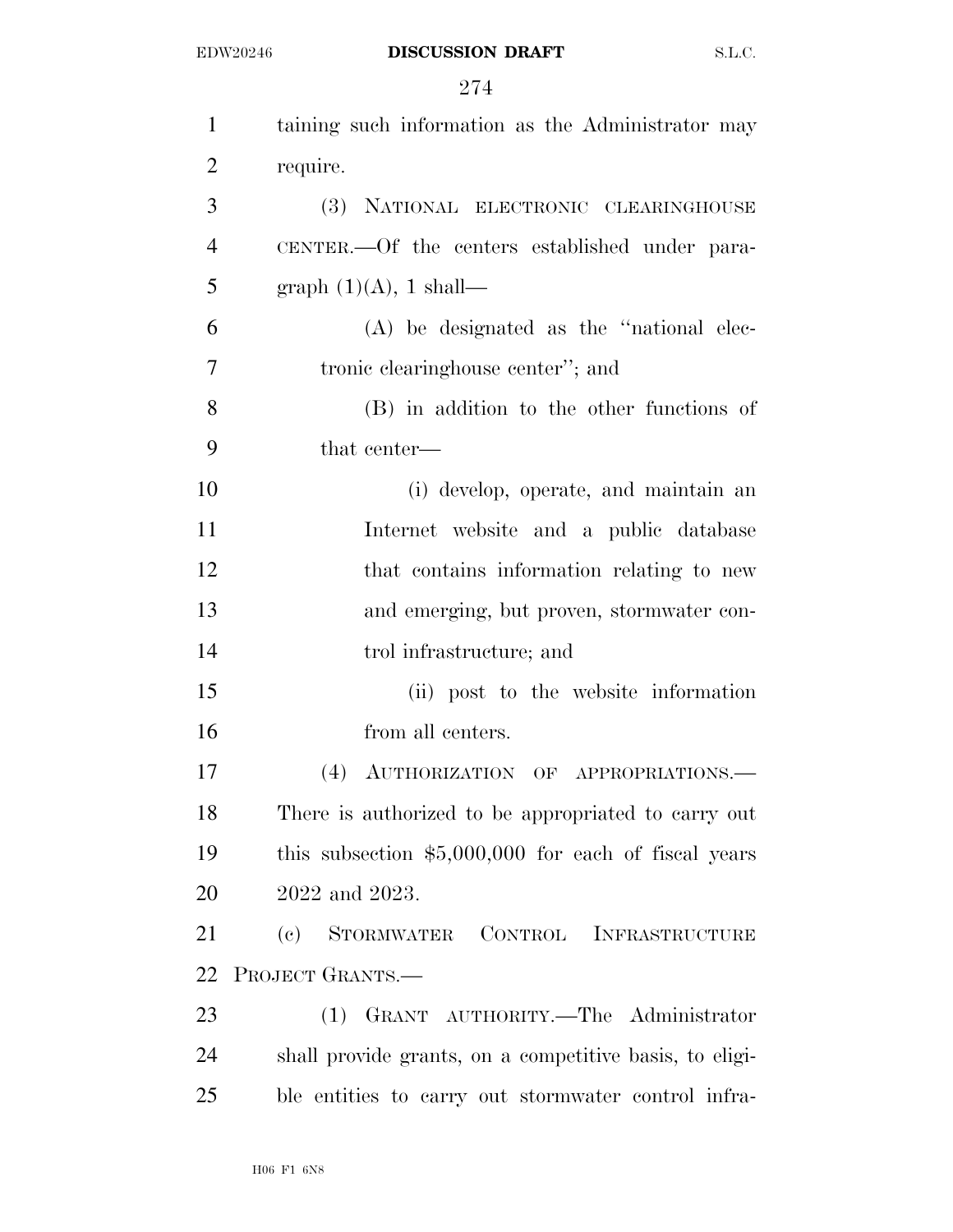| $\mathbf{1}$   | structure projects that incorporate new and emerg-    |
|----------------|-------------------------------------------------------|
| $\overline{2}$ | ing, but proven, stormwater control technology in ac- |
| 3              | cordance with this subsection.                        |
| $\overline{4}$ | (2) STORMWATER CONTROL INFRASTRUCTURE                 |
| 5              | PROJECTS.-                                            |
| 6              | (A)<br>PLANNING AND<br><b>DEVELOPMENT</b>             |
| 7              | GRANTS.—The Administrator may make plan-              |
| 8              | ning and development grants under this sub-           |
| 9              | section for the following projects:                   |
| 10             | Planning and designing<br>(i)                         |
| 11             | stormwater control infrastructure projects            |
| 12             | that incorporate new and emerging, but                |
| 13             | proven, stormwater control technology, in-            |
| 14             | cluding engineering surveys, landscape                |
| 15             | plans, maps, and implementation plans.                |
| 16             | (ii) Identifying and developing stand-                |
| 17             | ards necessary to accommodate stormwater              |
| 18             | control infrastructure projects, including            |
| 19             | those projects that incorporate new and               |
| 20             | emerging, but proven, stormwater control              |
| 21             | technology.                                           |
| 22             | (iii) Identifying and developing fee                  |
| 23             | structures to provide financial support for           |
| 24             | design, installation, and operations and              |
| 25             | maintenance of stormwater control infra-              |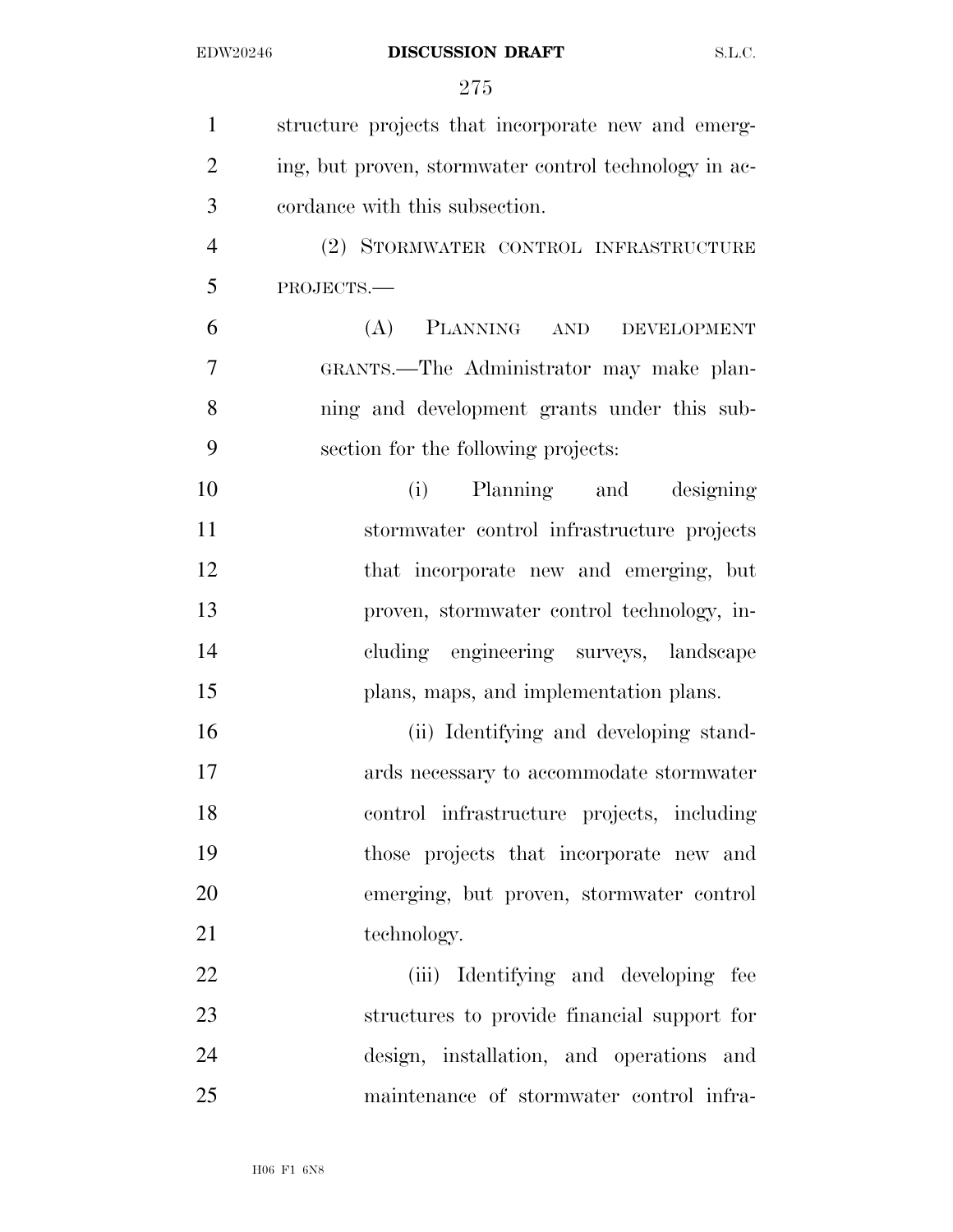| $\mathbf{1}$   | structure, including new and emerging, but        |
|----------------|---------------------------------------------------|
| $\overline{2}$ | proven, stormwater control infrastructure.        |
| 3              | (iv) Developing approaches for com-               |
| $\overline{4}$ | munity-based public-private partnerships          |
| 5              | for the financing and construction of             |
| 6              | stormwater control infrastructure, includ-        |
| $\overline{7}$ | ing feasibility studies, stakeholder out-         |
| 8              | reach, and needs assessments.                     |
| 9              | (v) Developing training and edu-                  |
| 10             | cational materials regarding new and              |
| 11             | emerging, but proven, stormwater control          |
| 12             | infrastructure for distribution to-               |
| 13             | (I) individuals and entities with                 |
| 14             | applicable technical knowledge; and               |
| 15             | $(II)$ the public.                                |
| 16             | (B) IMPLEMENTATION GRANTS.—The Ad-                |
| 17             | ministrator may make implementation grants        |
| 18             | under this subsection for the following projects: |
| 19             | (i) Installing new and emerging, but              |
| 20             | proven, stormwater control infrastructure.        |
| 21             | (ii) Protecting or restoring inter-               |
| 22             | connected networks of natural areas that          |
| 23             | protect water quality.                            |
| 24             | (iii) Monitoring and evaluating the en-           |
| 25             | vironmental, economic, or social benefits of      |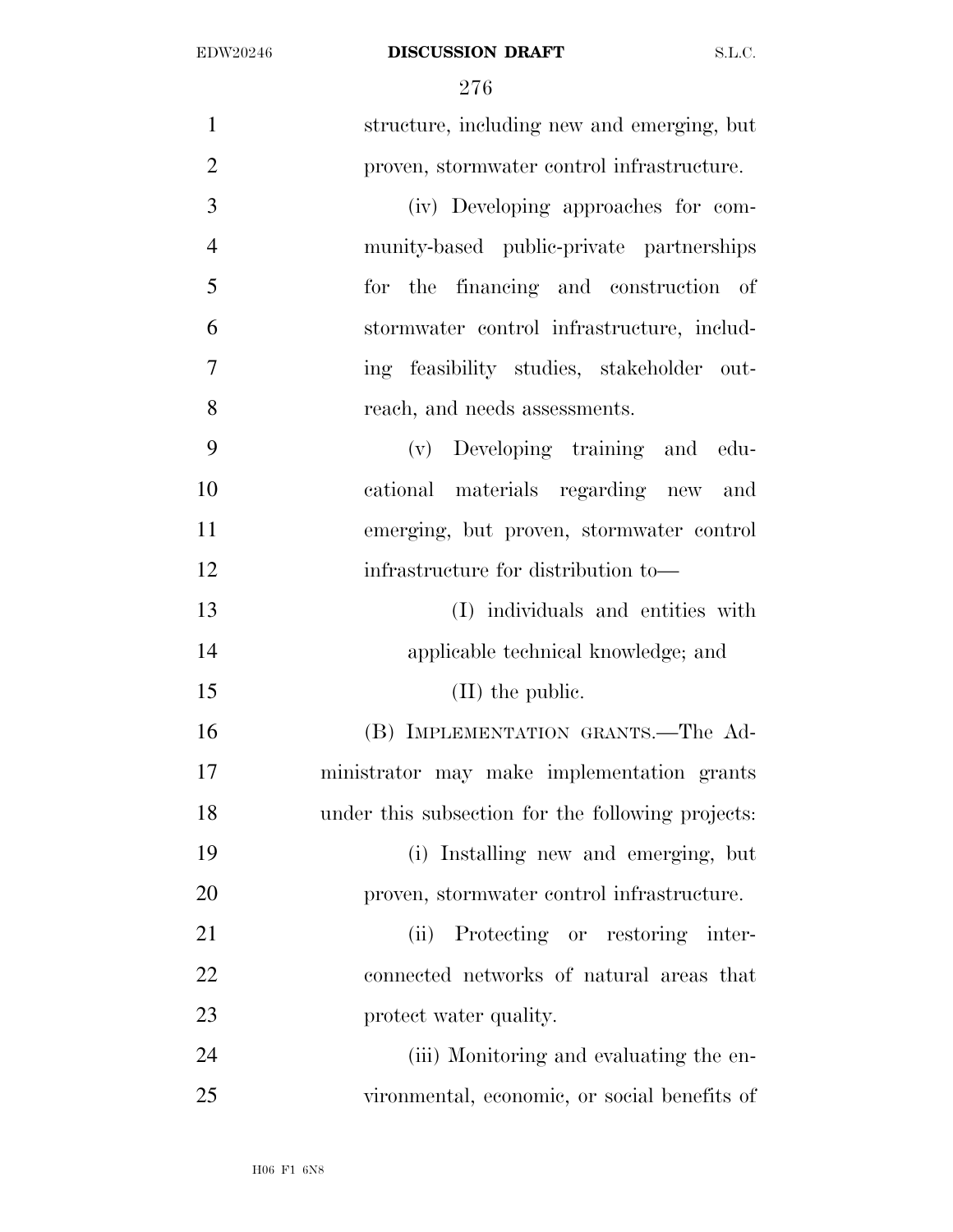| $\mathbf{1}$   | stormwater control infrastructure that in-               |
|----------------|----------------------------------------------------------|
| $\overline{2}$ | corporate new and emerging, but proven,                  |
| 3              | stormwater control technology.                           |
| $\overline{4}$ | (iv) Implementing a best practices                       |
| 5              | standard for stormwater control infrastruc-              |
| 6              | ture programs.                                           |
| 7              | (3) APPLICATION.—Except as otherwise pro-                |
| 8              | vided in this section, to be eligible to receive a grant |
| 9              | under this subsection, an eligible entity shall prepare  |
| 10             | and submit to the Administrator an application at        |
| 11             | such time, in such form, and containing such infor-      |
| 12             | mation as the Administrator may require, including,      |
| 13             | as applicable—                                           |
| 14             | (A) a description of the stormwater control              |
| 15             | infrastructure project that incorporates new             |
| 16             | and emerging, but proven, technology;                    |
| 17             | (B) a plan for monitoring the impacts of                 |
| 18             | the stormwater control infrastructure project on         |
| 19             | the water quality and quantity;                          |
| 20             | (C) an evaluation of other environmental,                |
| 21             | economic, and social benefits of the stormwater          |
| 22             | control infrastructure project; and                      |
| 23             | (D) a plan for the long-term operation and               |
| 24             | maintenance of the stormwater control infra-             |
| 25             | structure project.                                       |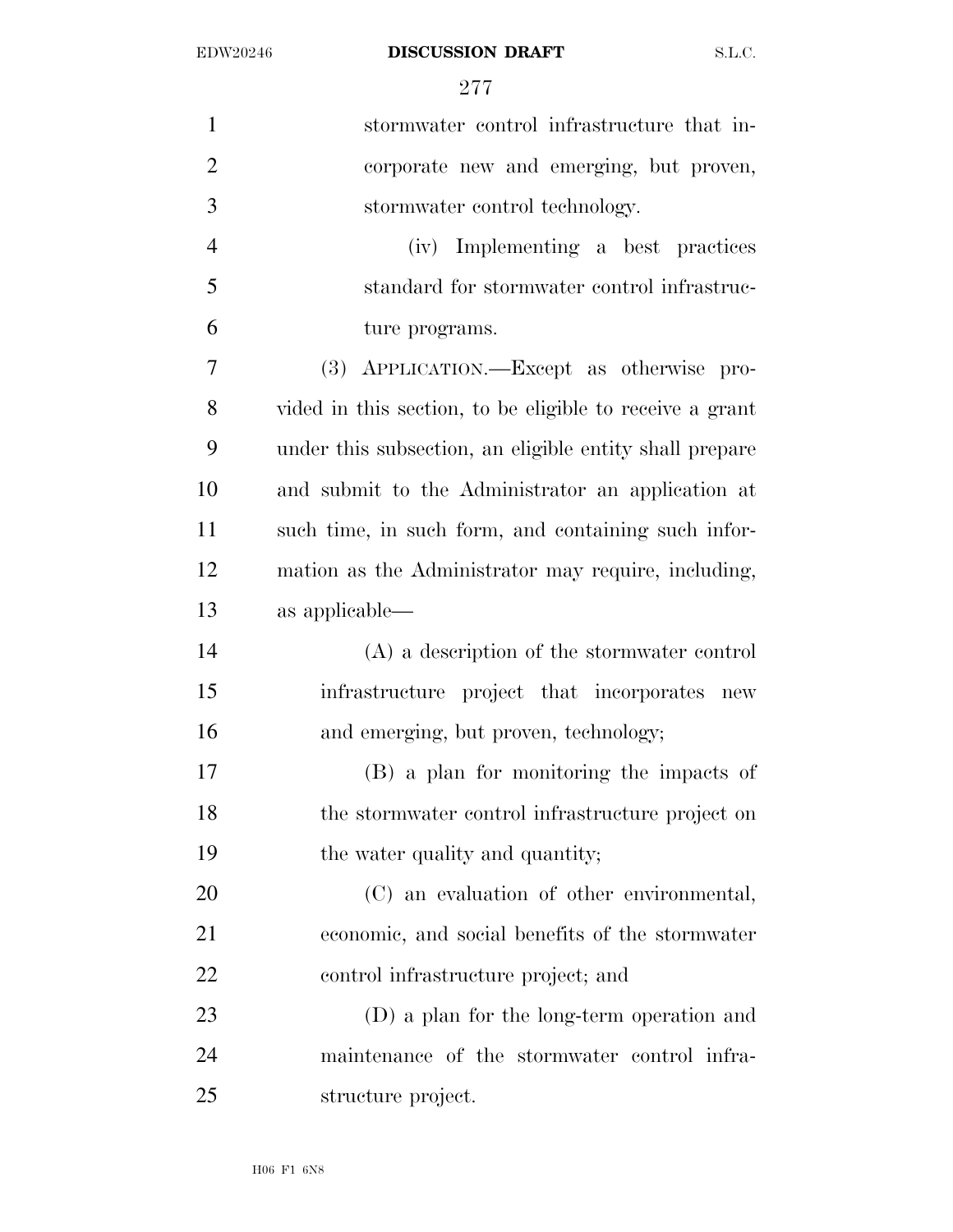| $\mathbf{1}$   | (4) PRIORITY.—In making grants under this               |
|----------------|---------------------------------------------------------|
| $\overline{2}$ | subsection, the Administrator shall give priority to    |
| 3              | applications submitted on behalf of—                    |
| $\overline{4}$ | $(A)$ a community that—                                 |
| 5              | (i) has combined storm and sanitary                     |
| 6              | sewers in the collection system of the com-             |
| 7              | munity; or                                              |
| 8              | (ii) is a small, rural, or disadvantaged                |
| 9              | community, as determined by the Adminis-                |
| 10             | trator; or                                              |
| 11             | (B) an eligible entity that will use not less           |
| 12             | than 15 percent of the grant to provide service         |
| 13             | to a small, rural, or disadvantaged community,          |
| 14             | as determined by the Administrator.                     |
| 15             | (5) MAXIMUM AMOUNTS.—                                   |
| 16             | PLANNING AND<br>(A)<br><b>DEVELOPMENT</b>               |
| 17             | GRANTS.                                                 |
| 18             | (i) SINGLE GRANT.—The amount of a                       |
| 19             | single planning and development grant                   |
| 20             | provided under this subsection shall be not             |
| 21             | more than $$200,000$ .                                  |
| 22             | (ii) AGGREGATE AMOUNT.—The total                        |
| 23             | amount of all planning and development                  |
| 24             | grants provided under this subsection for a             |
| 25             | fiscal year shall be not more than $\frac{1}{3}$ of the |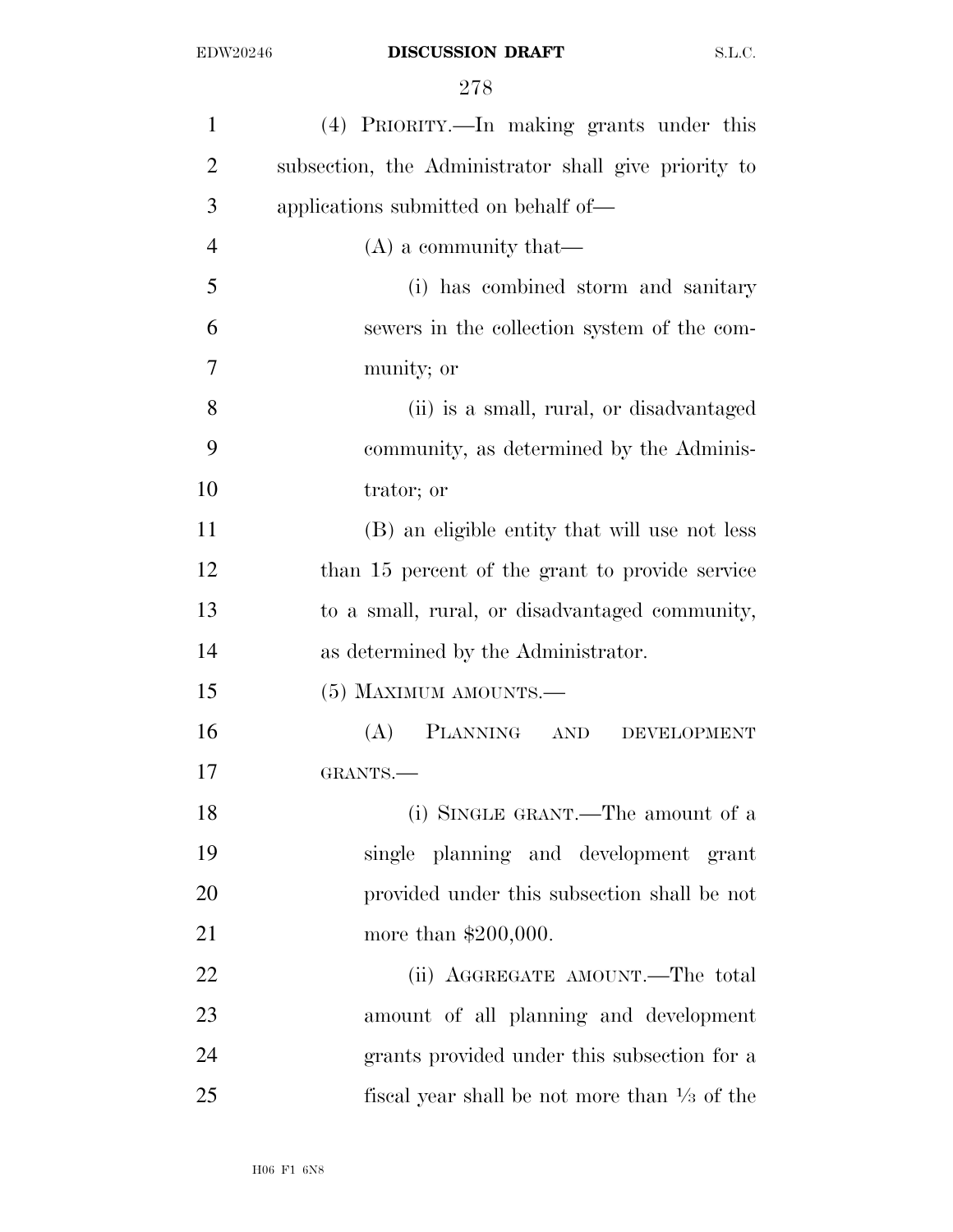| $\mathbf{1}$   | total amount made available to carry out                     |
|----------------|--------------------------------------------------------------|
| $\overline{2}$ | this subsection.                                             |
| 3              | (B) IMPLEMENTATION GRANTS.—                                  |
| $\overline{4}$ | (i) SINGLE GRANT.—The amount of a                            |
| 5              | single implementation grant provided                         |
| 6              | under this subsection shall be not more                      |
| 7              | than $$2,000,000$ .                                          |
| 8              | (ii) AGGREGATE AMOUNT.—The total                             |
| 9              | amount of all implementation grants pro-                     |
| 10             | vided under this subsection for a fiscal                     |
| 11             | year shall be not more than $\frac{2}{3}$ of the total       |
| 12             | amount made available to carry out this                      |
| 13             | subsection.                                                  |
| 14             | $(6)$ FEDERAL SHARE.—                                        |
| 15             | (A) IN GENERAL.—Except as provided in                        |
| 16             | subparagraph $(C)$ , the Federal share of a grant            |
| 17             | provided under this subsection shall not exceed              |
| 18             | 65 percent of the total project cost.                        |
| 19             | <b>CREDIT</b><br>(B)<br>${\rm FOR}$<br><b>IMPLEMENTATION</b> |
| 20             | GRANTS.—The Administrator shall credit to-                   |
| 21             | ward the non-Federal share of the cost of an                 |
| 22             | implementation project carried out under this                |
| 23             | subsection the cost of planning, design, and                 |
| 24             | construction work completed for the project                  |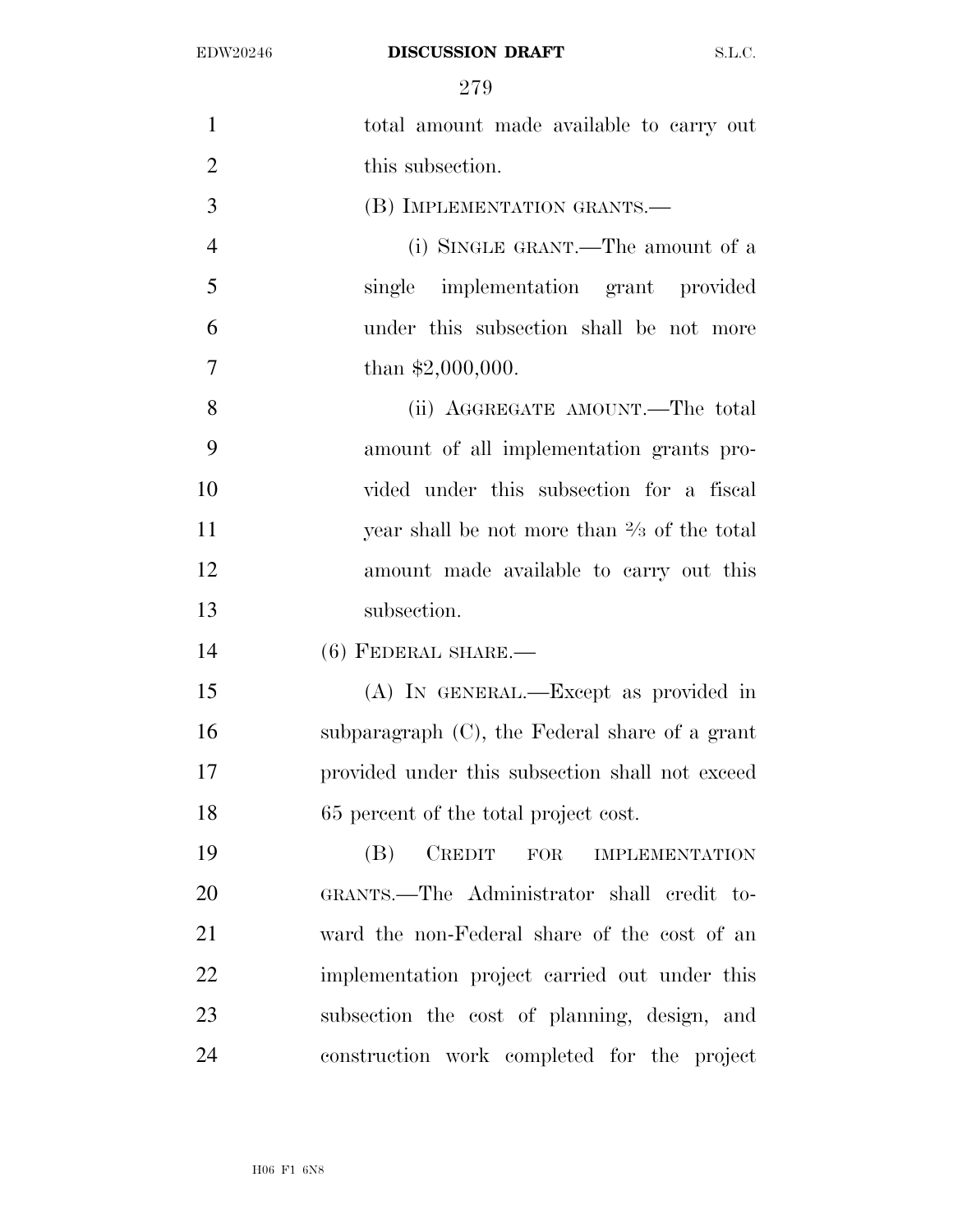| 1              | using funds other than funds provided under                 |
|----------------|-------------------------------------------------------------|
| $\overline{2}$ | this section.                                               |
| 3              | (C) EXCEPTION.—The Administrator may                        |
| $\overline{4}$ | waive the Federal share limitation under sub-               |
| 5              | paragraph (A) for an eligible entity that has               |
| 6              | adequately demonstrated financial need.                     |
| 7              | (d) REPORT TO CONGRESS.—Not later than 1 year               |
| 8              | after the date on which the Administrator first awards a    |
| 9              | grant under this section, the Administrator shall submit    |
| 10             | to Congress a report that includes, with respect to the pe- |
| 11             | riod covered by the report—                                 |
| 12             | (1) a description of all grants provided under              |
| 13             | this section;                                               |
| 14             | $(2)$ a detailed description of —                           |
| 15             | (A) the projects supported by those grants;                 |
| 16             | and                                                         |
| 17             | (B) the outcomes of those projects;                         |
| 18             | $(3)$ a description of the improvements in tech-            |
| 19             | nology, environmental benefits, resources conserved,        |
| 20             | efficiencies, and other benefits of the projects funded     |
| 21             | under this section;                                         |
| 22             | (4) recommendations for improvements to pro-                |
| 23             | mote and support new and emerging, but proven,              |
| 24             | stormwater control infrastructure, including research       |
|                |                                                             |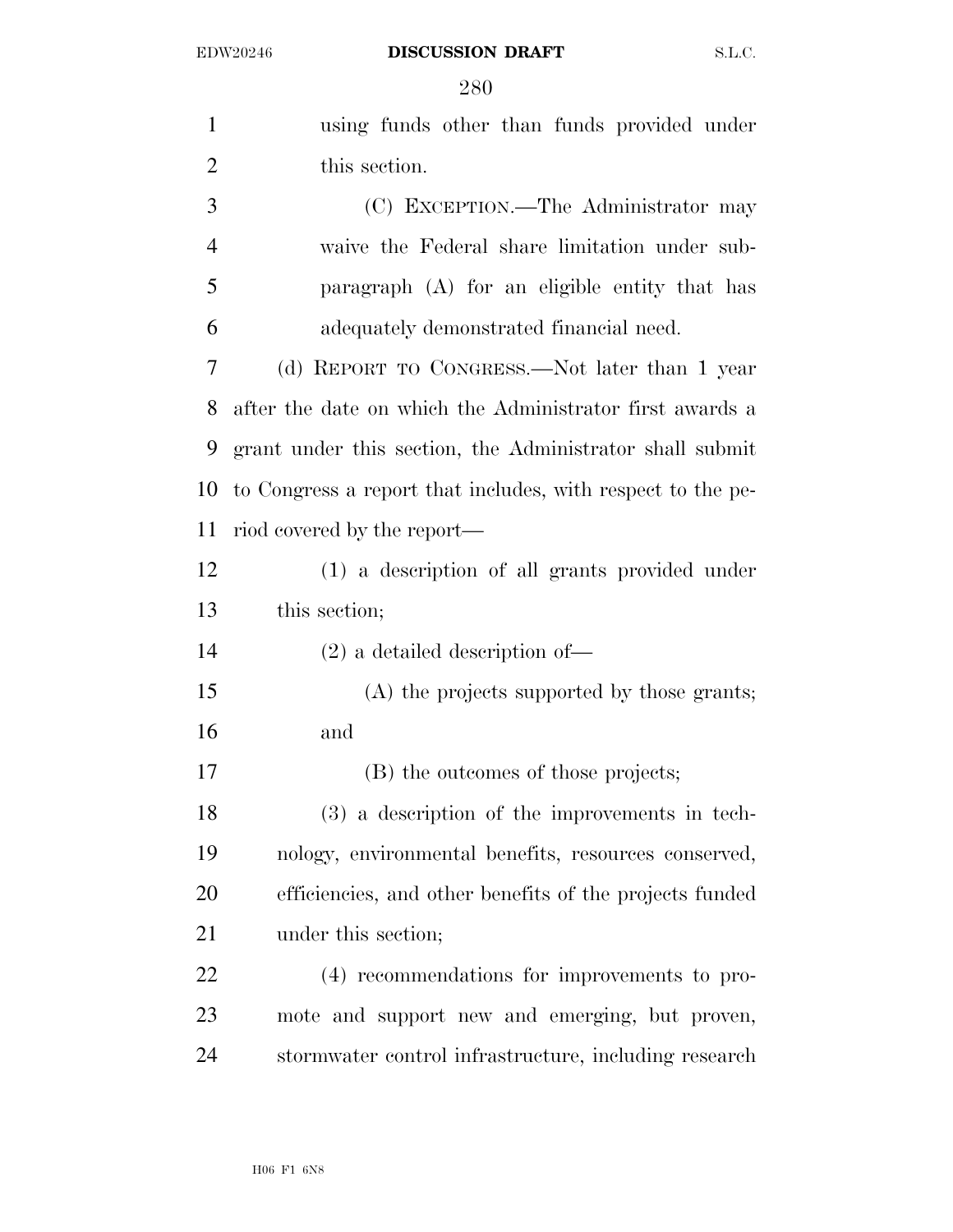into new and emerging technologies, for the centers, grants, and activities under this section; and

 (5) a description of existing challenges con- cerning the use of new and emerging, but proven, stormwater control infrastructure.

 (e) AUTHORIZATION OF APPROPRIATIONS.—There are authorized to be appropriated to carry out this section (except for subsection (b)) \$10,000,000 for each of fiscal years 2022 and 2023.

# **TITLE III—TRIBAL AND OTHER MATTERS**

# **SEC. 3001. TRIBAL PARTNERSHIP PROGRAM.**

 Section 203(b)(4) of the Water Resources Develop- ment Act of 2000 (33 U.S.C. 2269(b)(4)) is amended by striking ''\$12,500,000'' each place it appears and insert-16 ing "\$22,500,000".

 **SEC. 3002. GRANTS TO PORTS TO REDUCE EMISSIONS FROM WATERBORNE VESSELS.** 

 (a) IN GENERAL.—The Administrator of the Envi- ronmental Protection Agency shall establish a grant pro- gram under which the Administrator shall award grants for the purpose of reducing emissions at ports that result from waterborne vessels.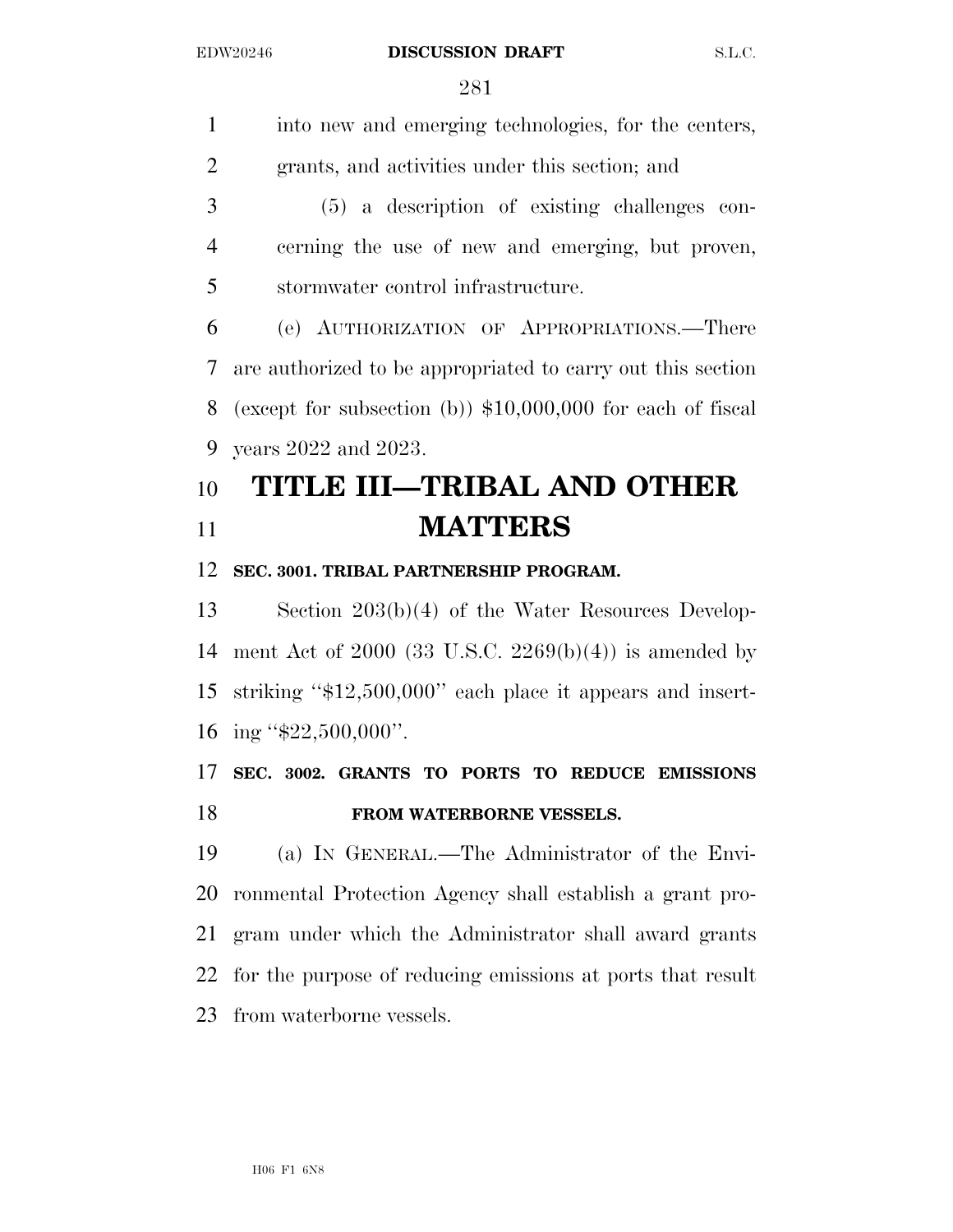(b) AUTHORIZATION OF APPROPRIATIONS.—There is authorized to be appropriated to carry out this section \$20,000,000 for each of fiscal years 2021 and 2022.

# **SEC. 3003. MAPPING AND SCREENING TOOL.**

 The Administrator of the Environmental Protection Agency shall continue to update, on an annual basis, and make available to the public EJScreen or an equivalent environmental justice mapping and screening tool.

# **SEC. 3004. ASSESSMENT OF COASTAL WATER INFRASTRUC-TURE VULNERABILITIES.**

 Not later than 1 year after the date of enactment of this Act, the Administrator of the Environmental Pro- tection Agency shall submit to Congress a report that in-cludes—

 (1) an assessment of coastal water infrastruc- ture vulnerabilities to sea level rise, storm surge, ex- treme weather, and other flood risks, including an identification of States and communities with the most immediate and severe risks; and

 (2) recommendations for investments and other improvements to that infrastructure to ensure long-22 term survivability.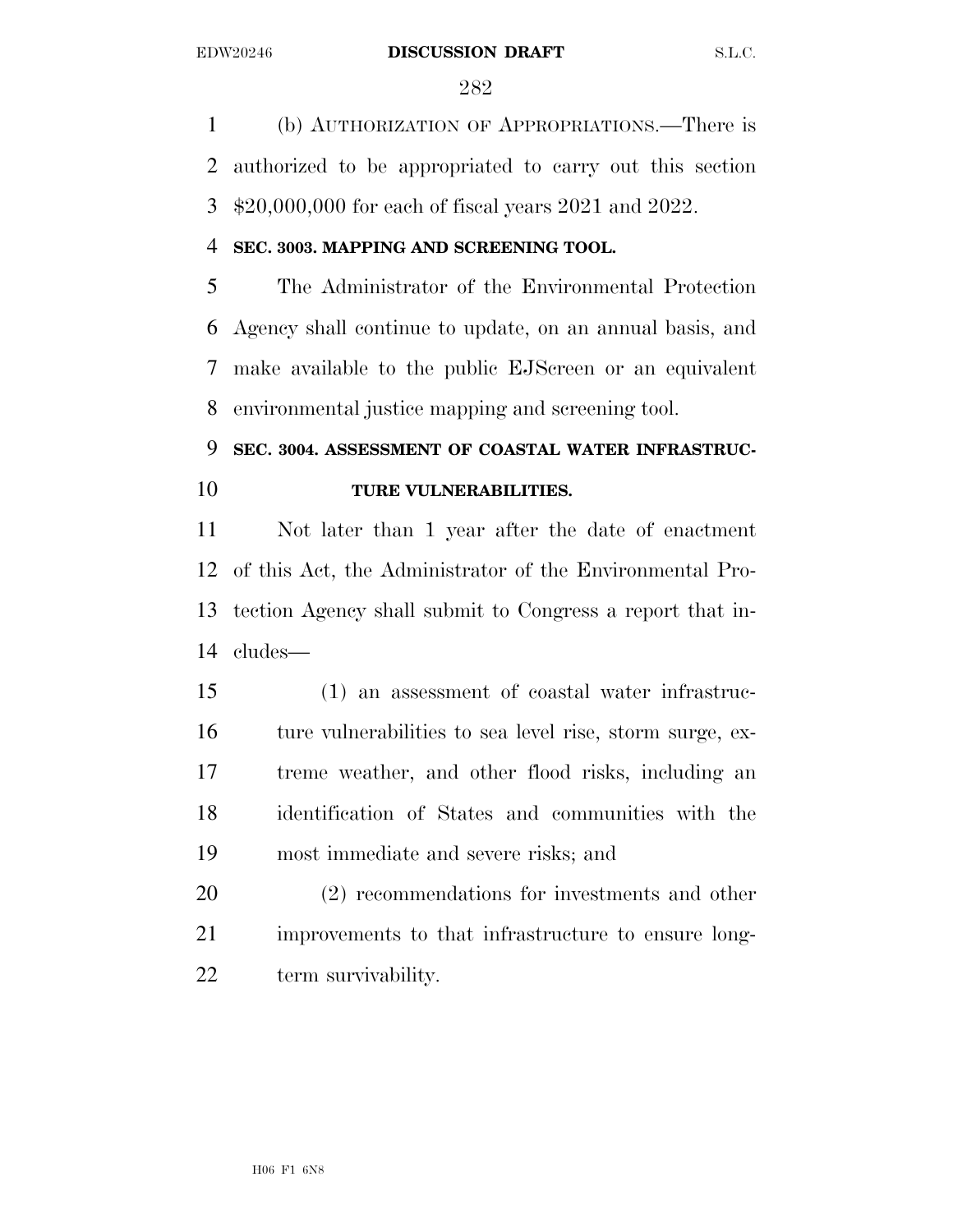# **SEC. 3005. REPORT ON POTENTIAL FOR BLUE ENERGY AT COASTAL WASTEWATER TREATMENT PLANTS.**

 Not later than 1 year after the date of enactment of this Act, the Administrator of the Environmental Pro- tection Agency, in consultation with the Secretary of En- ergy, shall submit to Congress a report that evaluates the potential for using energy generation technologies based on harnessing the salinity differential between freshwater and saltwater at coastal wastewater treatment plants and other facilities.

### **SEC. 3006. GREAT LAKES RESTORATION INITIATIVE.**

 Section 118(c)(7)(J)(i) of the Federal Water Pollu-13 tion Control Act  $(33 \text{ U.S.C. } 1268(e)(7)(J)(i))$  is amend-ed—

 (1) by striking ''There is'' and inserting ''There are'';

 (2) by striking the period at the end and insert-18 ing "; and";

 (3) by striking ''this paragraph \$300,000,000'' and inserting the following: ''this paragraph—  $\text{``(I)} \$300,000,000\text{''}; \text{ and}$  (4) by adding at the end the following: ''(II) \$375,000,000 for fiscal year 2022.''.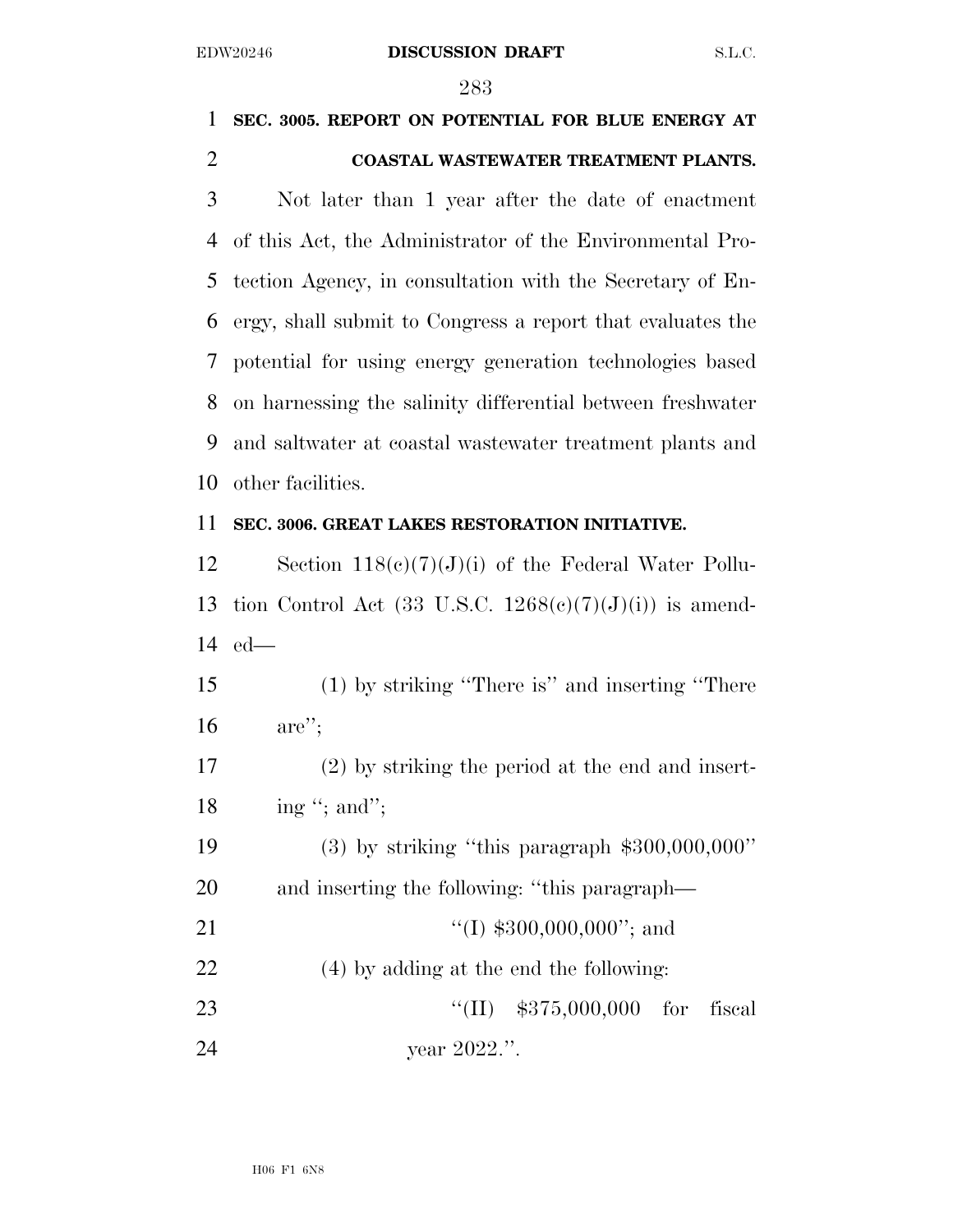| 1              | SEC. 3007. SAN FRANCISCO BAY RESTORATION GRANT PRO-                         |
|----------------|-----------------------------------------------------------------------------|
| $\overline{2}$ | GRAM.                                                                       |
| 3              | Title I of the Federal Water Pollution Control Act                          |
| 4              | $(33 \text{ U.S.C. } 1251 \text{ et seq.})$ is amended by adding at the end |
| 5              | the following:                                                              |
| 6              | "SEC. 124. SAN FRANCISCO BAY RESTORATION GRANT PRO-                         |
| 7              | GRAM.                                                                       |
| 8              | "(a) DEFINITIONS.—In this section:                                          |
| 9              | "(1) ESTUARY PARTNERSHIP.—The term 'Es-                                     |
| 10             | tuary Partnership' means the San Francisco Estu-                            |
| 11             | ary Partnership, designated as the management con-                          |
| 12             | ference for the San Francisco Bay under section                             |
| 13             | 320.                                                                        |
| 14             | "(2) SAN FRANCISCO BAY PLAN.—The term                                       |
| 15             | 'San Francisco Bay Plan' means—                                             |
| 16             | $\lq\lq$ and the date of the completion of the                              |
| 17             | plan developed by the Director under subsection                             |
| 18             | (d), the comprehensive conservation and man-                                |
| 19             | agement plan approved under section 320 for                                 |
| 20             | the San Francisco Bay estuary; and                                          |
| 21             | $\lq\lq (B)$ on and after the date of the comple-                           |
| 22             | tion of the plan developed by the Director under                            |
| 23             | subsection (d), the plan developed by the Direc-                            |
| 24             | tor under subsection (d).                                                   |
| 25             | "(b) PROGRAM OFFICE.—                                                       |
| 26             | $f'(1)$ ESTABLISHMENT.—                                                     |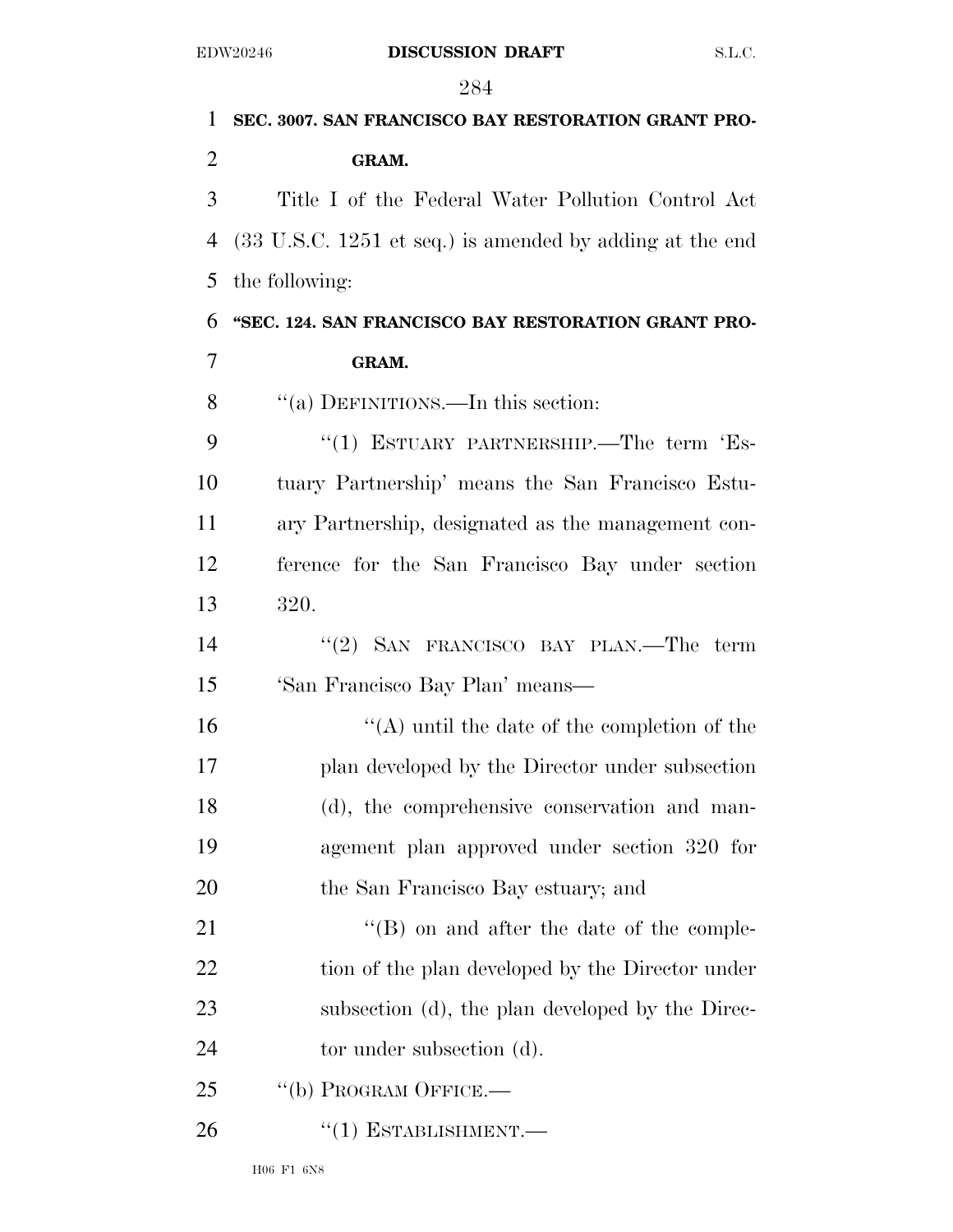1 "'(A) In GENERAL.—The Administrator shall establish in the Environmental Protection Agency a San Francisco Bay Program Office (referred to in this section as the 'Office').

 ''(B) LOCATION.—The Office shall be lo- cated at the headquarters of Region 9 of the Environmental Protection Agency.

8 "(2) APPOINTMENT OF DIRECTOR. The Ad- ministrator shall appoint a Director of the Office (referred to in this section as the 'Director'), who shall have management experience and technical ex- pertise relating to the San Francisco Bay and be highly qualified to direct the development and imple- mentation of projects, activities, and studies nec-essary to implement the San Francisco Bay Plan.

16 "(3) DELEGATION OF AUTHORITY; STAFFING.— The Administrator shall delegate to the Director such authority and provide such staff as may be nec-essary to carry out this section.

20 "(c) ANNUAL PRIORITY LIST.—

21 "(1) In GENERAL.—After providing public no- tice, the Director shall annually compile a priority list, consistent with the San Francisco Bay Plan, identifying and prioritizing the projects, activities,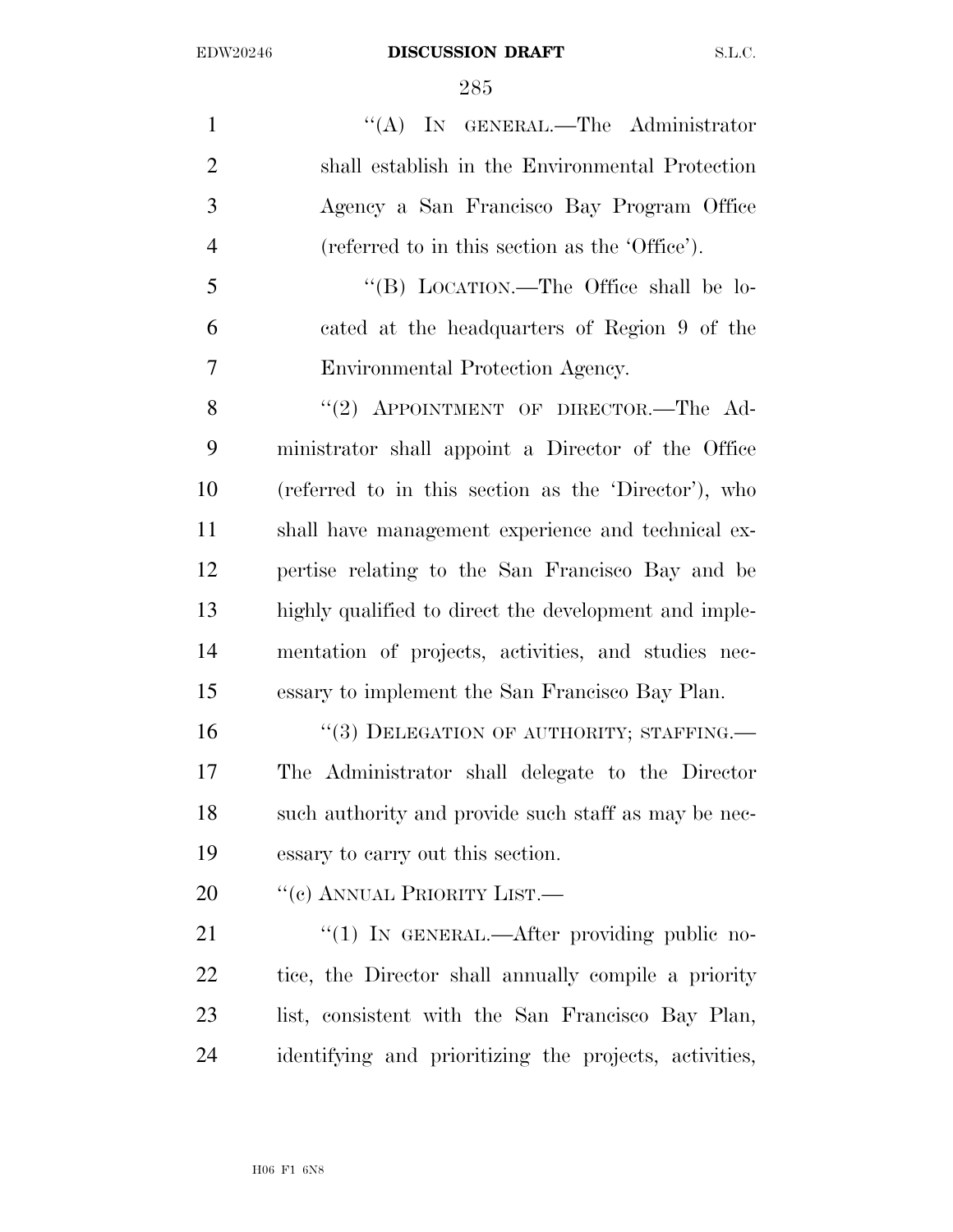| $\mathbf{1}$   | and studies to be carried out with amounts made     |
|----------------|-----------------------------------------------------|
| $\overline{2}$ | available under subsection (e).                     |
| 3              | "(2) INCLUSIONS.—The annual priority list           |
| $\overline{4}$ | compiled under paragraph (1) shall include the fol- |
| 5              | lowing:                                             |
| 6              | "(A) Projects, activities, and studies, in-         |
| 7              | cluding restoration projects and habitat im-        |
| 8              | provement for fish, waterfowl, and wildlife, that   |
| 9              | advance the goals and objectives of the San         |
| 10             | Francisco Bay Plan, for-                            |
| 11             | "(i) water quality improvement, in-                 |
| 12             | cluding the reduction of marine litter;             |
| 13             | "(ii) wetland, riverine, and estuary                |
| 14             | restoration and protection;                         |
| 15             | "(iii) nearshore and endangered spe-                |
| 16             | cies recovery; and                                  |
| 17             | "(iv) adaptation to extreme weather                 |
| 18             | events.                                             |
| 19             | "(B) Information on the projects, activi-           |
| 20             | ties, and studies specified under subparagraph      |
| 21             | $(A)$ , including—                                  |
| 22             | "(i) the identity of each entity receiv-            |
| 23             | ing assistance pursuant to subsection (e);          |
| 24             | and                                                 |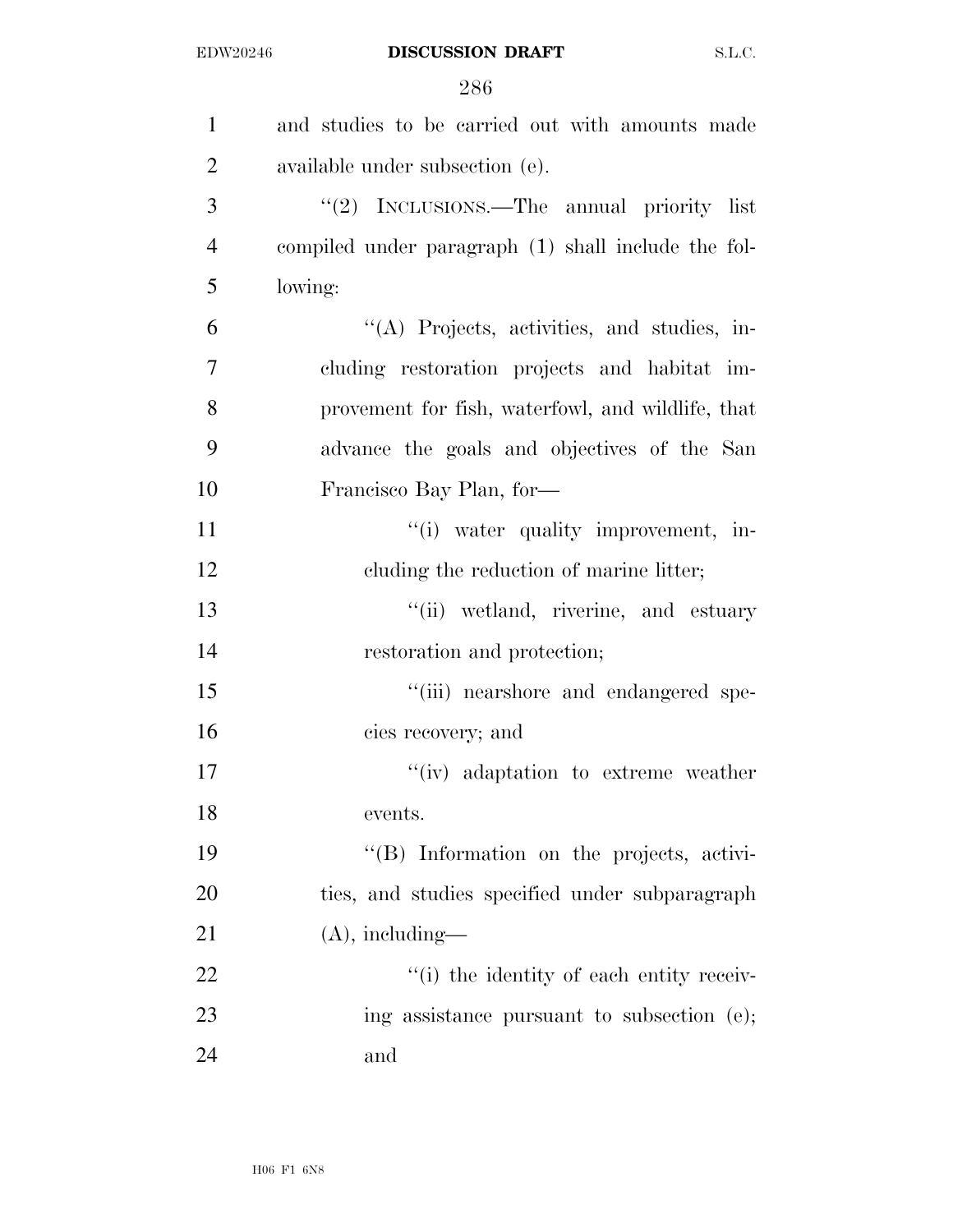| $\mathbf{1}$   | "(ii) a description of the communities                |
|----------------|-------------------------------------------------------|
| $\overline{2}$ | to be served.                                         |
| 3              | "(C) The criteria and methods established             |
| $\overline{4}$ | by the Director for identification of projects, ac-   |
| 5              | tivities, and studies to be included on the an-       |
| 6              | nual priority list.                                   |
| 7              | "(3) CONSULTATION.—In compiling the annual            |
| 8              | priority list under paragraph (1), the Director shall |
| 9              | consult with, and consider the recommendations of—    |
| 10             | $\lq\lq$ the Estuary Partnership;                     |
| 11             | "(B) the State of California and affected             |
| 12             | local governments in the San Francisco Bay es-        |
| 13             | tuary watershed;                                      |
| 14             | $\cdot$ (C) the San Francisco Bay Restoration         |
| 15             | Authority; and                                        |
| 16             | $\lq\lq$ any other relevant stakeholder in-           |
| 17             | volved with the protection and restoration of         |
| 18             | the San Francisco Bay estuary that the Direc-         |
| 19             | tor determines to be appropriate.                     |
| 20             | "(d) SAN FRANCISCO BAY PLAN.—                         |
| 21             | "(1) IN GENERAL.—Not later than $5$ years             |
| 22             | after the date of enactment of this section, the Di-  |
| 23             | rector, in conjunction with the Estuary Partnership,  |
| 24             | shall review and revise the comprehensive conserva-   |
| 25             | tion and management plan approved under section       |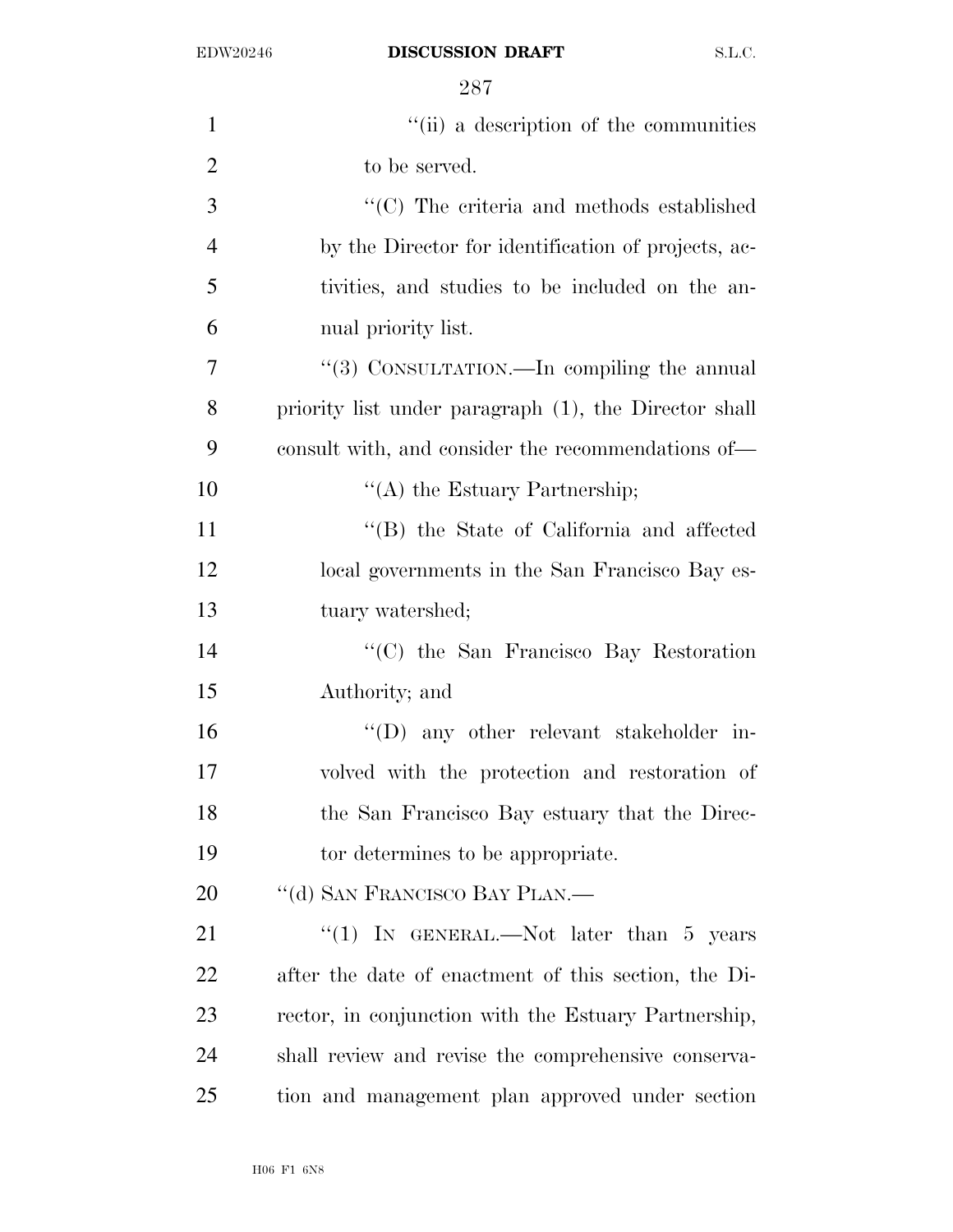320 for the San Francisco Bay estuary to develop a plan to guide the projects, activities, and studies of the Office to address the restoration and protec- tion of the San Francisco Bay. 5 "(2) REVISION OF SAN FRANCISCO BAY PLAN.—Not less often than once every 5 years after the date of the completion of the plan described in paragraph (1), the Director shall review, and revise as appropriate, the San Francisco Bay Plan. 10 "(3) OUTREACH.—In carrying out this sub- section, the Director shall consult with the Estuary Partnership and Indian tribes and solicit input from other non-Federal stakeholders. 14 "(e) GRANT PROGRAM.— 15 "(1) IN GENERAL.—The Director may provide

 funding through cooperative agreements, grants, or other means to State and local agencies, special dis- tricts, and public or nonprofit agencies, institutions, and organizations, including the Estuary Partner- ship, for projects, activities, and studies identified on the annual priority list compiled under subsection (c).

23 "(2) MAXIMUM AMOUNT OF GRANTS; NON-FED-ERAL SHARE.—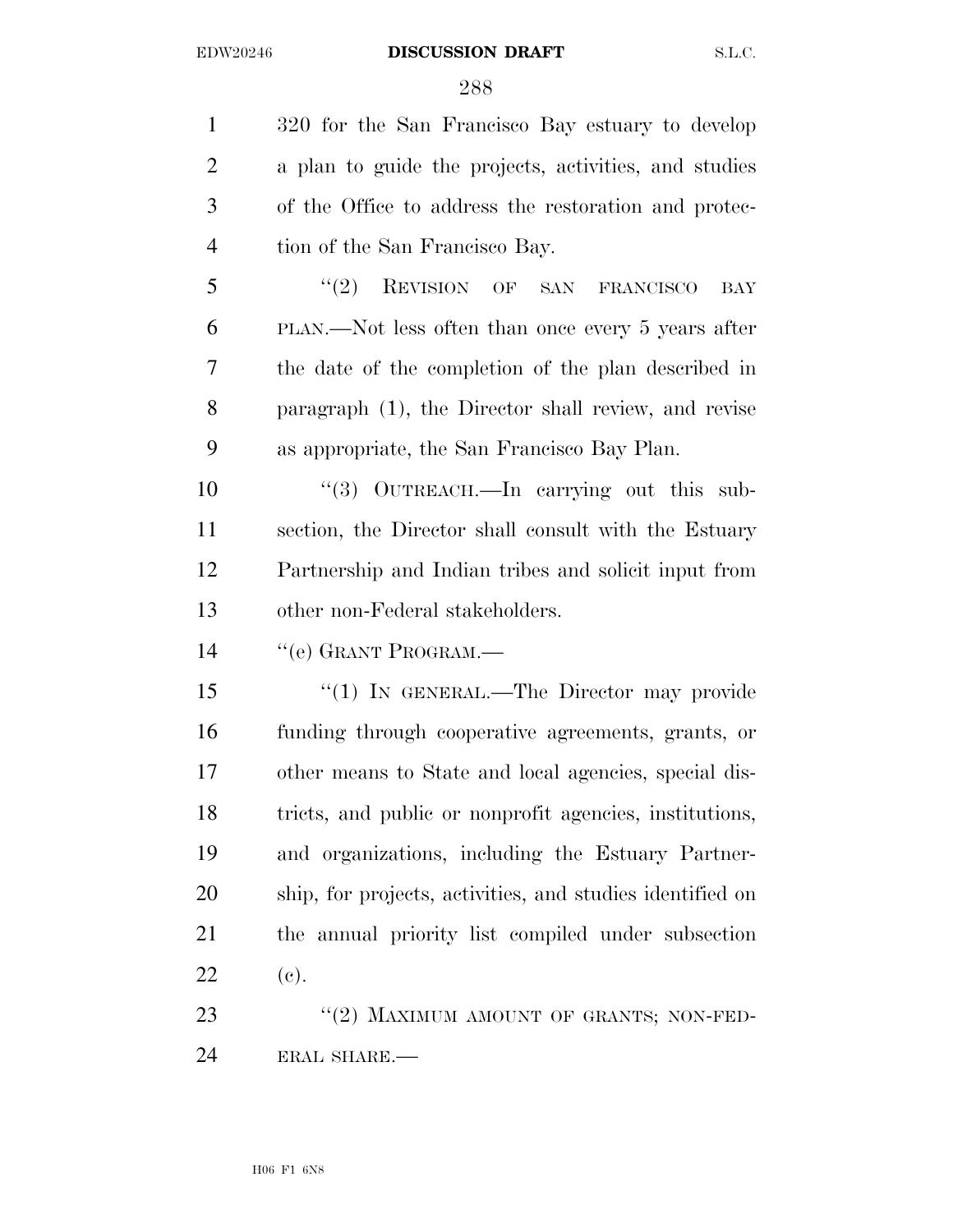1 "(A) MAXIMUM AMOUNT OF GRANTS.— Amounts provided to any entity under this sec- tion for a fiscal year shall not exceed an amount equal to 75 percent of the total cost of any projects, activities, and studies that are to be carried out using those amounts. 7 "'(B) NON-FEDERAL SHARE.—Not less 8 than 25 percent of the cost of any project, ac- tivity, or study carried out using amounts pro- vided under this section shall be provided from non-Federal sources.

 $12 \qquad \text{``(f) FUNDING.}$ 

13 "(1) AUTHORIZATION OF APPROPRIATIONS.— There is authorized to be appropriated to carry out this section \$25,000,000 for each of fiscal years 2022 and 2023.

 $(2)$  ADMINISTRATIVE EXPENSES. Of the amount made available to carry out this section for a fiscal year, the Director may not use more than 5 percent to pay administrative expenses incurred in carrying out this section.

22 "(3) PROHIBITION.—No amounts made avail- able under this section may be used for the adminis- tration of a management conference under section 320.''.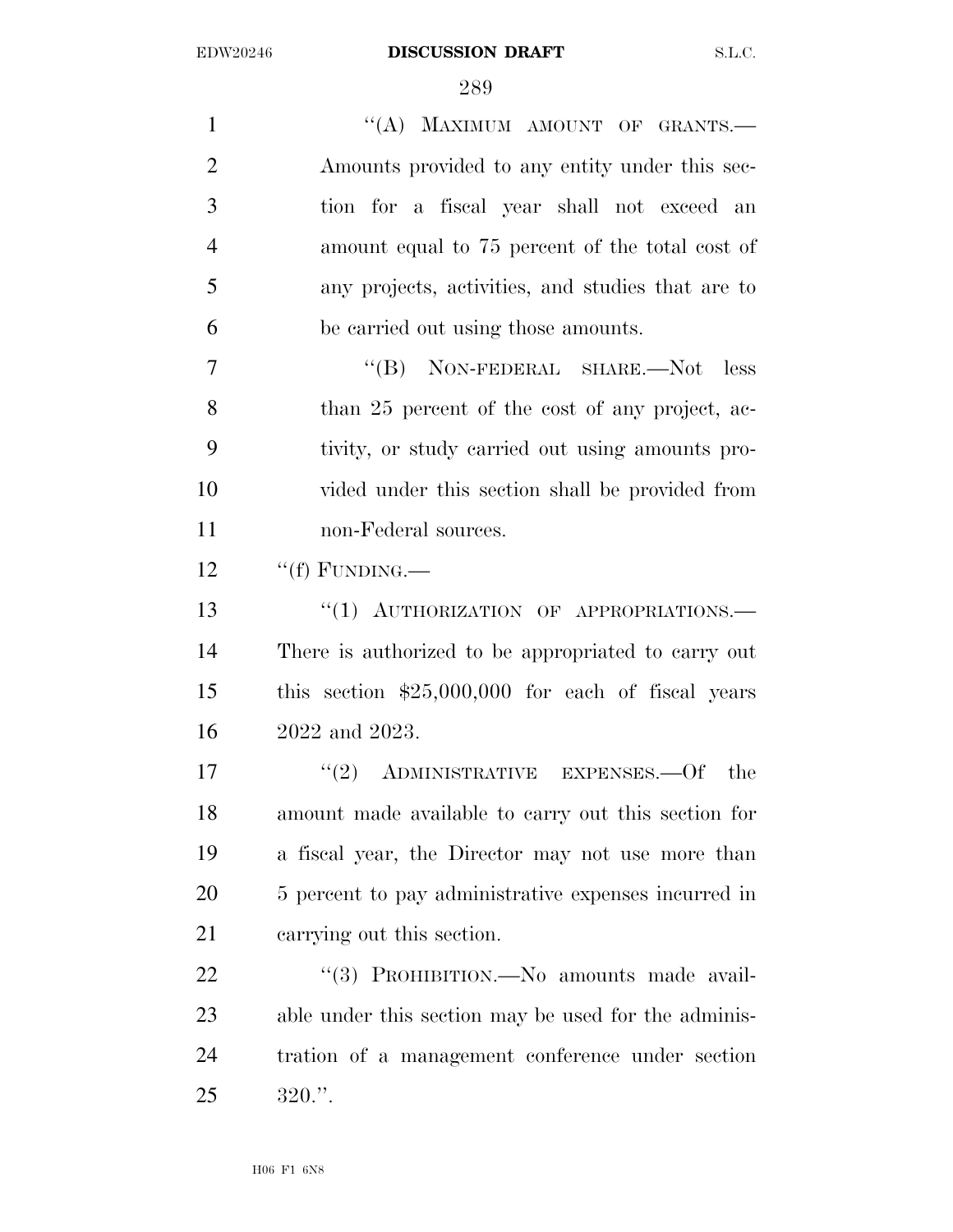| 1              | SEC. 3008. LAKE TAHOE RESTORATION PROGRAM.                               |
|----------------|--------------------------------------------------------------------------|
| $\overline{2}$ | Title I of the Federal Water Pollution Control Act                       |
| 3              | $(33 \text{ U.S.C. } 1251 \text{ et seq.})$ (as amended by section 3007) |
| 4              | is amended by adding at the end the following:                           |
| 5              | "SEC. 125. LAKE TAHOE RESTORATION PROGRAM.                               |
| 6              | "(a) DEFINITIONS.—In this section:                                       |
| 7              | "(1) $DIRECTOR$ .—The term 'Director' means                              |
| 8              | the Director of the Office appointed under sub-                          |
| 9              | section $(b)(2)$ .                                                       |
| 10             | "(2) ENVIRONMENTAL IMPROVEMENT<br>PRO-                                   |
| 11             | GRAM.—The term 'Environmental Improvement Pro-                           |
| 12             | gram' means the Environmental Improvement Pro-                           |
| 13             | gram adopted by the Tahoe Regional Planning                              |
| 14             | Agency, including any amendments to the Environ-                         |
| 15             | mental Improvement Program.                                              |
| 16             | $(3)$ OFFICE.—The term 'Office' means the                                |
| 17             | Lake Tahoe Program Office established under sub-                         |
| 18             | section $(b)(1)(A)$ .                                                    |
| 19             | "(b) LAKE TAHOE PROGRAM.-                                                |
| <b>20</b>      | $``(1)$ ESTABLISHMENT.—                                                  |
| 21             | "(A) IN GENERAL.—The Administrator                                       |
| 22             | shall establish within the Environmental Protec-                         |
| 23             | tion Agency a Lake Tahoe Program Office.                                 |
| 24             | "(B) LOCATION.—The Office shall be lo-                                   |
| 25             | cated at-                                                                |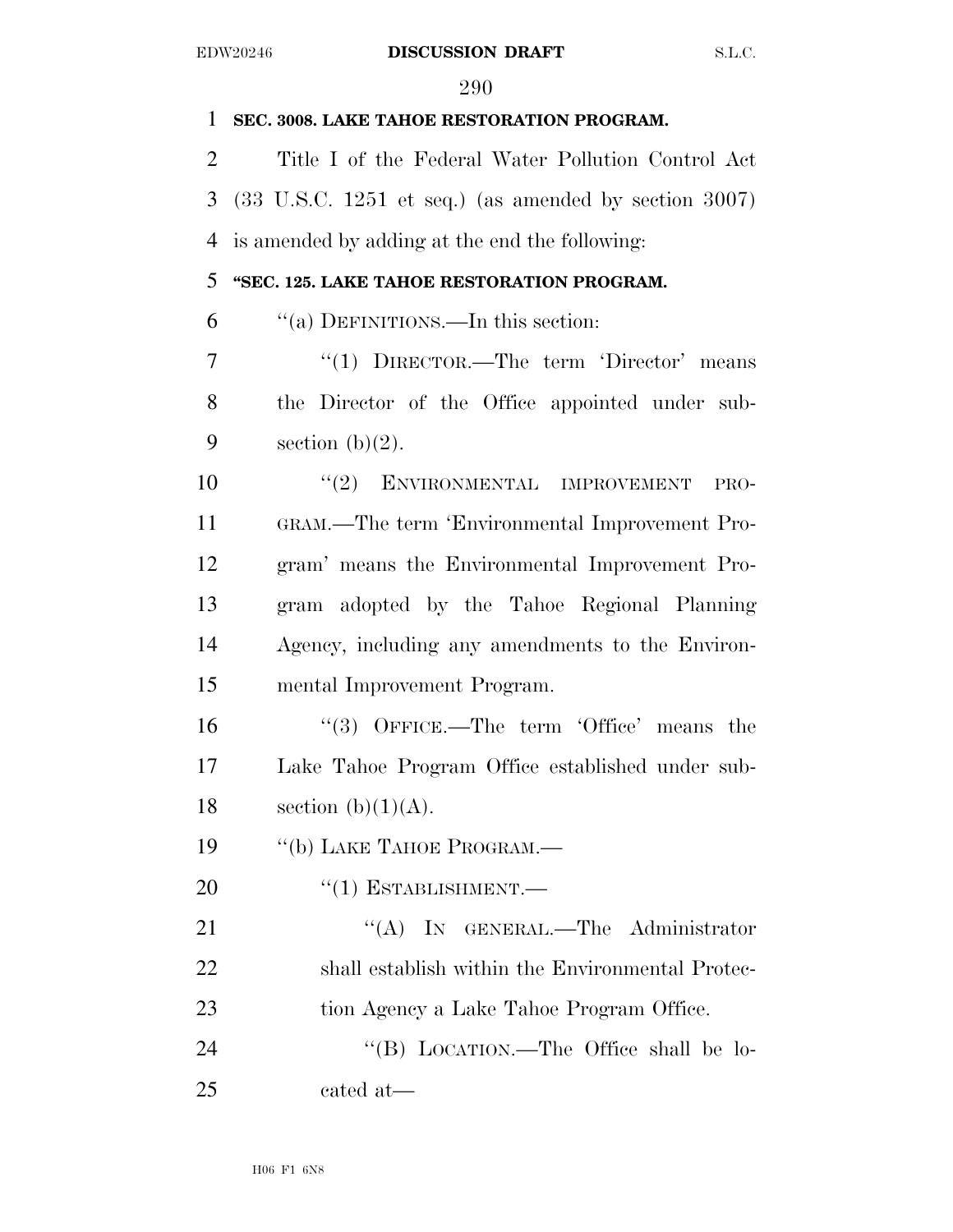| $\mathbf{1}$   | "(i) the headquarters of region 9 of                   |
|----------------|--------------------------------------------------------|
| $\overline{2}$ | the Environmental Protection Agency; or                |
| 3              | "(ii) another location geographically                  |
| $\overline{4}$ | suitable for the purposes of carrying out              |
| 5              | the grant program under subsection (c).                |
| 6              | $"(2)$ DIRECTOR.—                                      |
| 7              | "(A) IN GENERAL.—The Administrator                     |
| 8              | shall appoint an employee of the Environmental         |
| 9              | Protection Agency who, by reason of manage-            |
| 10             | ment experience and technical expertise relating       |
| 11             | to Lake Tahoe, shall be highly qualified to sup-       |
| 12             | port the development and implementation of             |
| 13             | projects, programs, and studies necessary to           |
| 14             | carry out the goals of the Environmental Im-           |
| 15             | provement Program as Director of the Office.           |
| 16             | "(B) DELEGATION OF AUTHORITY; STAFF-                   |
| 17             | ING.—The Administrator shall delegate to the           |
| 18             | Director such authority and provide such re-           |
| 19             | sources as may be necessary to carry out this          |
| 20             | section.                                               |
| 21             | $``(c)$ GRANT PROGRAM.—                                |
| 22             | "(1) IN GENERAL.—The Director may provide              |
| 23             | funding through cooperative agreements, grants, or     |
| 24             | other means to Federal, State, and regional agen-      |
| 25             | cies, public and nonprofit agencies, institutions, and |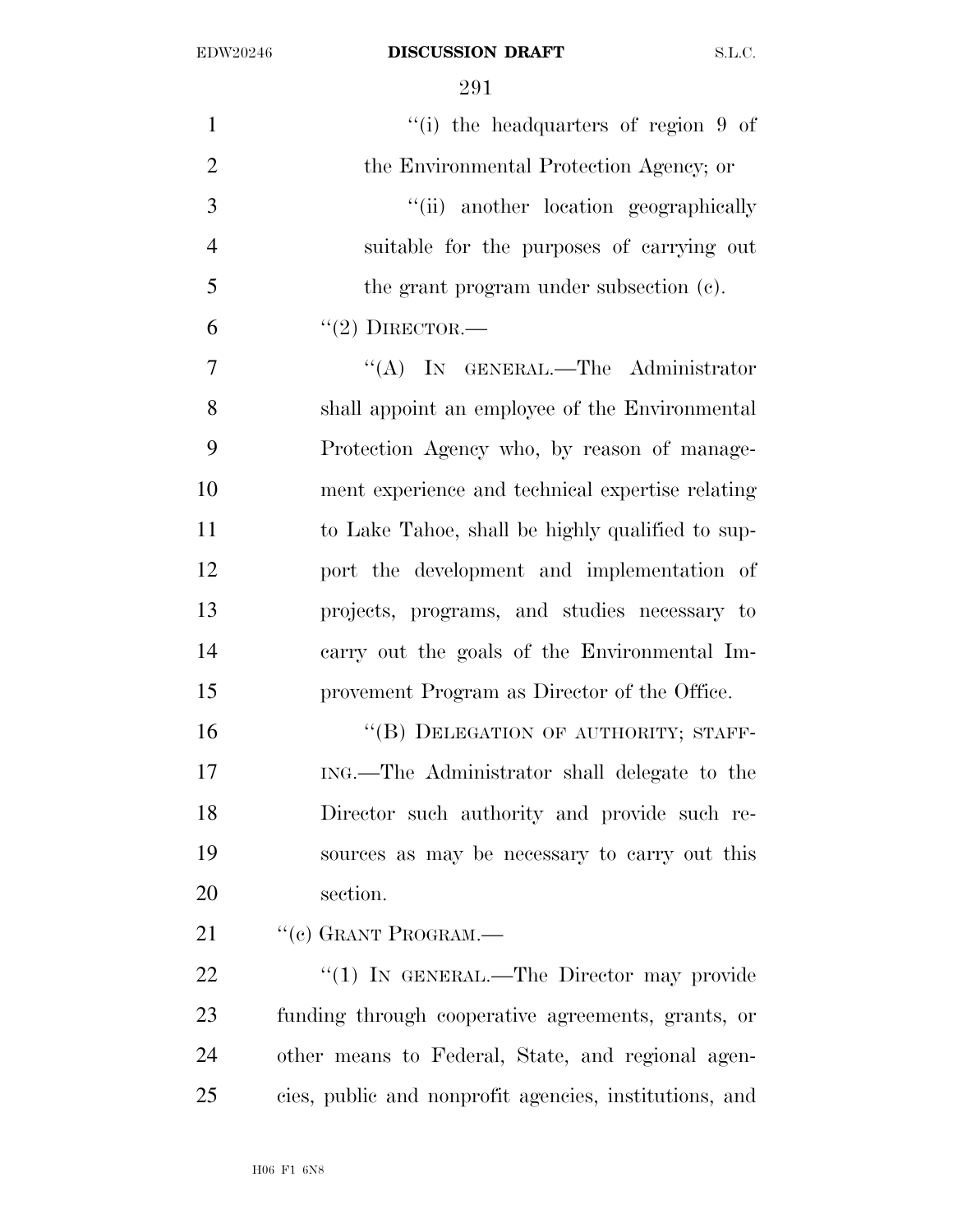| $\mathbf{1}$   | organizations for activities, studies, or projects iden- |
|----------------|----------------------------------------------------------|
| $\overline{2}$ | tified in the Environmental Improvement Program.         |
| 3              | $"(2)$ FEDERAL SHARE.—                                   |
| $\overline{4}$ | "(A) IN GENERAL.—The Federal share of                    |
| 5              | the total cost of an eligible activity, study, or        |
| 6              | project carried out using amounts provided               |
| 7              | under this section shall be not greater than 75          |
| 8              | percent.                                                 |
| 9              | "(B) SOURCE OF NON-FEDERAL SHARE.-                       |
| 10             | The non-Federal share of the total cost of an            |
| 11             | eligible activity, study, or project carried out         |
| 12             | under the program shall be provided from non-            |
| 13             | Federal sources.                                         |
| 14             | "(d) FUNDING.—                                           |
| 15             | "(1) AUTHORIZATION OF APPROPRIATIONS.-                   |
| 16             | There is authorized to be appropriated to the Direc-     |
| 17             | tor to carry out this section $$6,000,000$ for each of   |
| 18             | fiscal years 2021 through 2024.                          |
| 19             | $(2)$ ADMINISTRATIVE EXPENSES. - Of the                  |
| 20             | amounts made available to carry out this section for     |
| 21             | a fiscal year under paragraph (1), the Director may      |
| 22             | use not more than 5 percent to pay the administra-       |
| 23             | tive expenses incurred in carrying out this section.     |
| 24             | "(3) RELATIONSHIP TO OTHER FUNDING.                      |
| 25             | Nothing in this section limits the eligibility of        |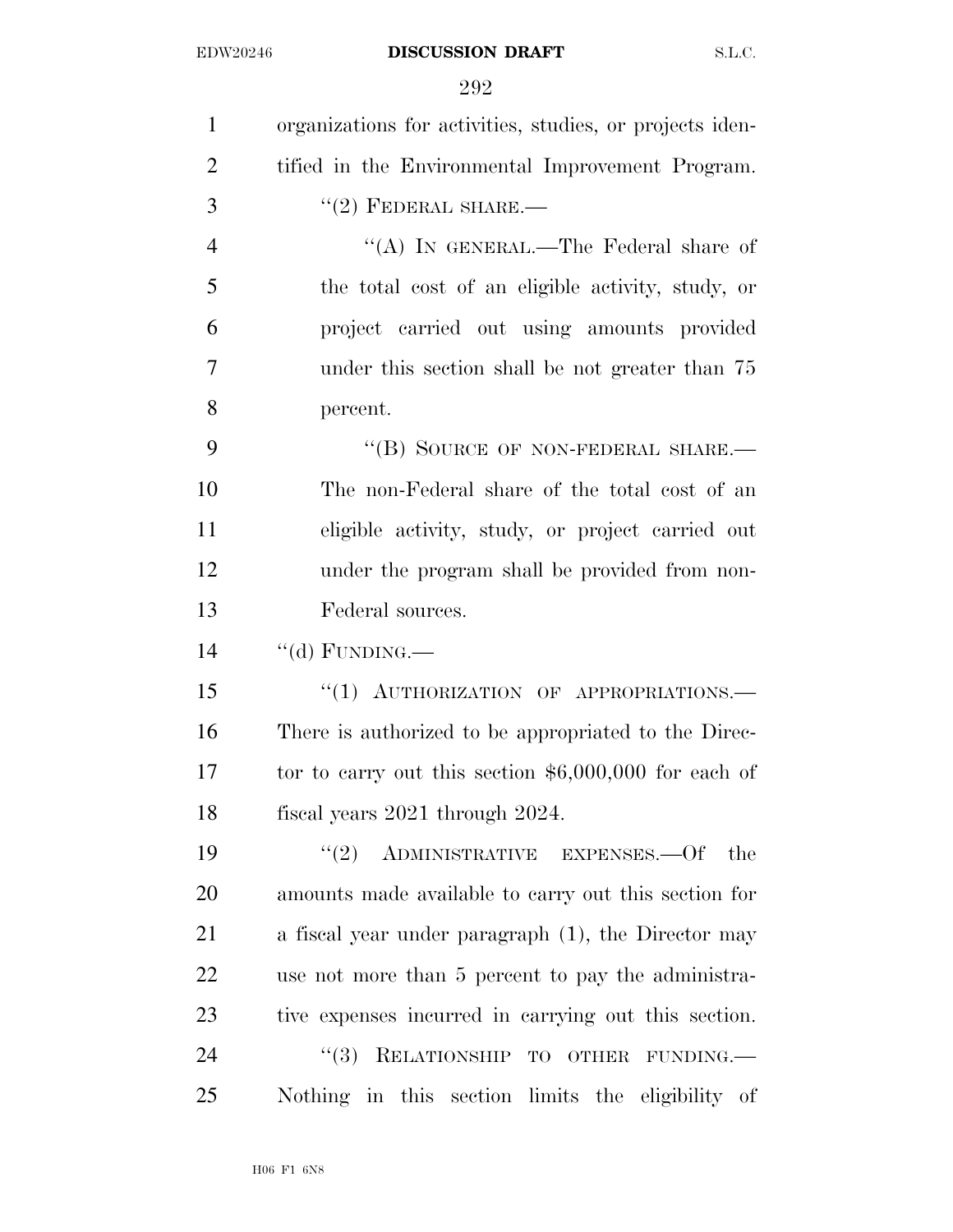projects identified in the Environmental Improve- ment Program to receive funding under section 319. 3 "(4) PROHIBITION.—No amounts made avail- able under paragraph (1) may be used for the ad- ministration of a management conference under sec- tion 320.''. **SEC. 3009. PUGET SOUND COORDINATED RECOVERY.**  Title I of the Federal Water Pollution Control Act (33 U.S.C. 1251 et seq.) (as amended by section 3008) is amended by adding at the end the following: **''SEC. 126. PUGET SOUND COORDINATED RECOVERY.**  12 "(a) DEFINITIONS.—In this section: ''(1) DIRECTOR.—The term 'Director' means the Director of the Program Office appointed under 15 subsection  $(b)(2)(A)$ . **F**<sup>"</sup>(2) FEDERAL ACTION PLAN.—The term 'Federal Action Plan' means the interim draft report of the Puget Sound Federal Task Force entitled 'The Puget Sound Federal Task Force Action Plan FY 2017-2021' and accepted by the Puget Sound 21 Federal Task Force on January 18, 2017. 22 "(3) INTERNATIONAL JOINT COMMISSION.—The term 'International Joint Commission' means the International Joint Commission established by the Treaty Relating to the Boundary Waters and Ques-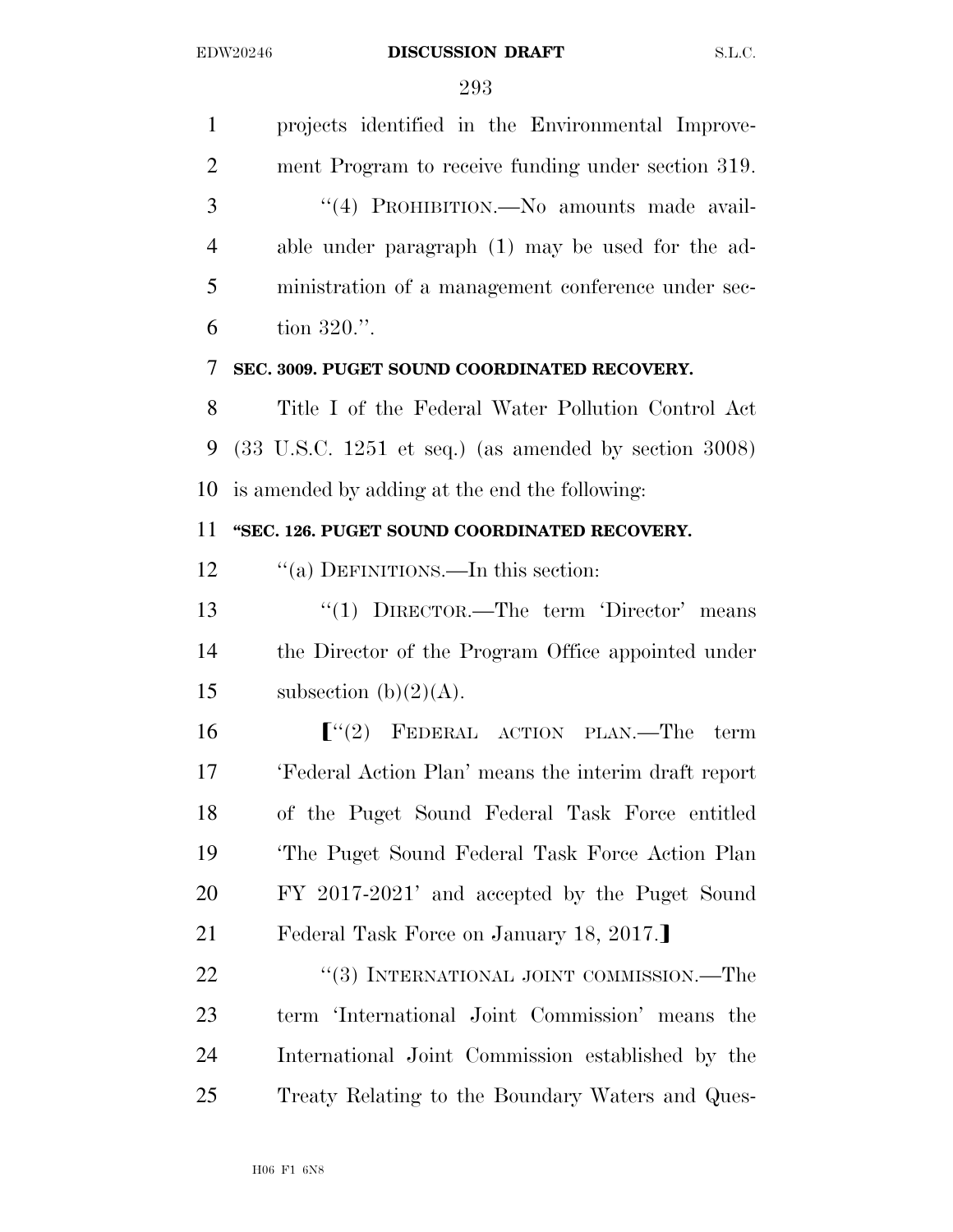tions Arising Along the Boundary Between the United States and Canada, signed at Washington January 11, 1909 (36 Stat. 2448; TS 548) (com- monly known as the 'Boundary Waters Treaty of 5  $1909'$ ).

 ''(4) PACIFIC SALMON COMMISSION.—The term 'Pacific Salmon Commission' means the Pacific Salmon Commission established by the United States and Canada under the Treaty between the Government of the United States of America and the Government of Canada Concerning Pacific Salm- on, signed at Ottawa, January 28, 1985 (TIAS 11091) (commonly known as the 'Pacific Salmon Treaty').

15 "(5) PROGRAM OFFICE.—The term 'Program Office' means the Puget Sound Recovery National Program Office established by subsection (b)(1).

18 "(6) PUGET SOUND ACTION AGENDA; ACTION AGENDA.—The terms'Puget Sound Action Agenda' and 'Action Agenda' mean the most recent plan de- veloped by the Puget Sound National Estuary Pro- gram Management Conference, in consultation with the Puget Sound Tribal Management Conference, and approved by the Administrator as the com-prehensive conservation and management plan for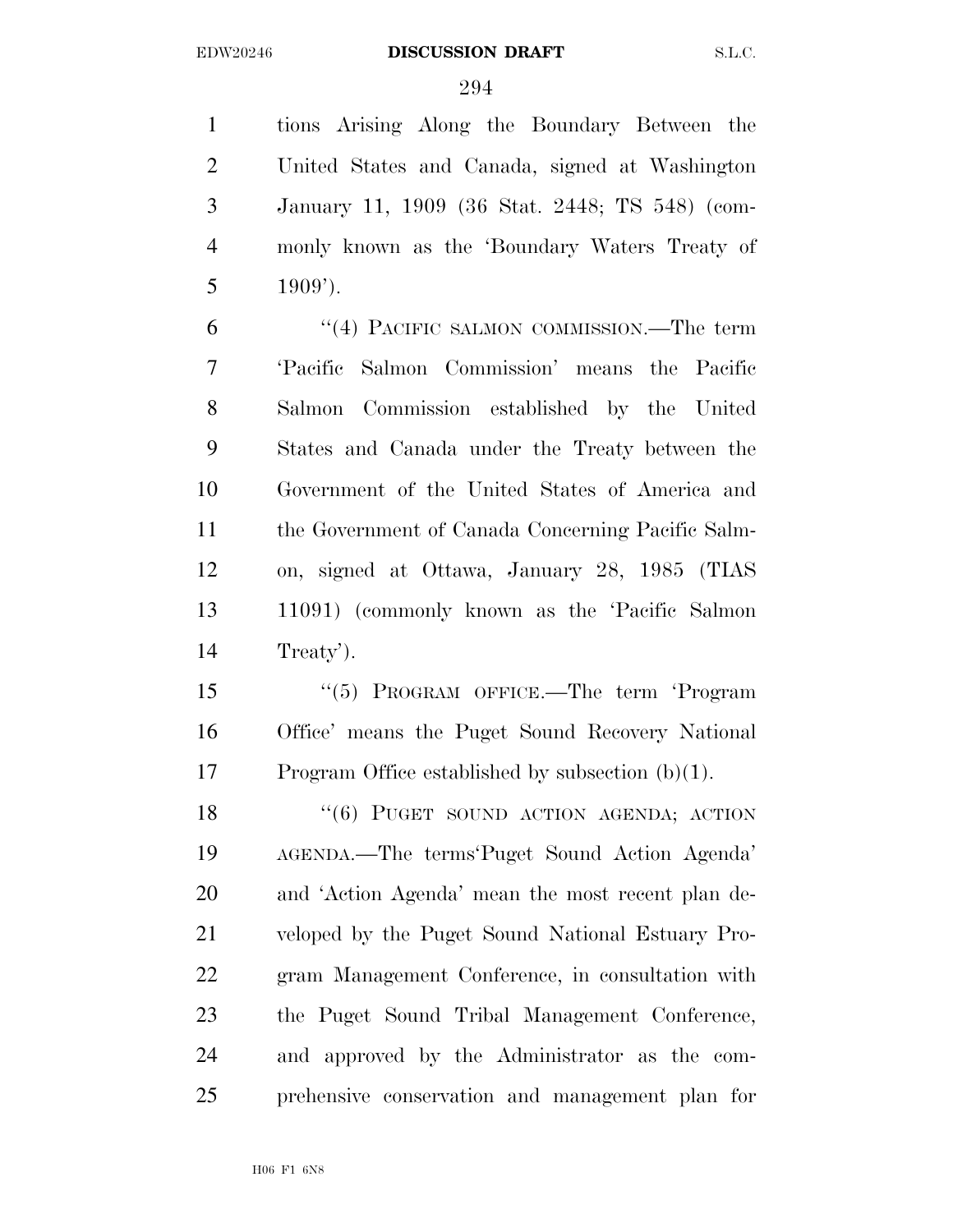Puget Sound under section 320 (including a plan de- veloped after the date of enactment of this section). 3 "(7) PUGET SOUND FEDERAL TASK FORCE.— The term 'Puget Sound Federal Task Force' means the Puget Sound Federal Task Force established in 2016 under a memorandum of understanding among 9 Federal agencies. 8 "(8) PUGET SOUND NATIONAL ESTUARY PRO- GRAM MANAGEMENT CONFERENCE.—The term 'Puget Sound National Estuary Program Manage- ment Conference' means the management conference for Puget Sound convened pursuant to section 320. 13 "(9) PUGET SOUND TRIBAL MANAGEMENT CON-FERENCE.—The term 'Puget Sound Tribal Manage-

 ment Conference' means the 20 treaty Indian tribes of western Washington and the Northwest Indian Fisheries Commission. ''(10) SALISH SEA.—The term 'Salish Sea'

 means the network of coastal waterways on the west coast of North America that includes the Puget Sound, the Strait of Georgia, and the Strait of Juan de Fuca.

 ''(b) PUGET SOUND RECOVERY NATIONAL PROGRAM OFFICE.—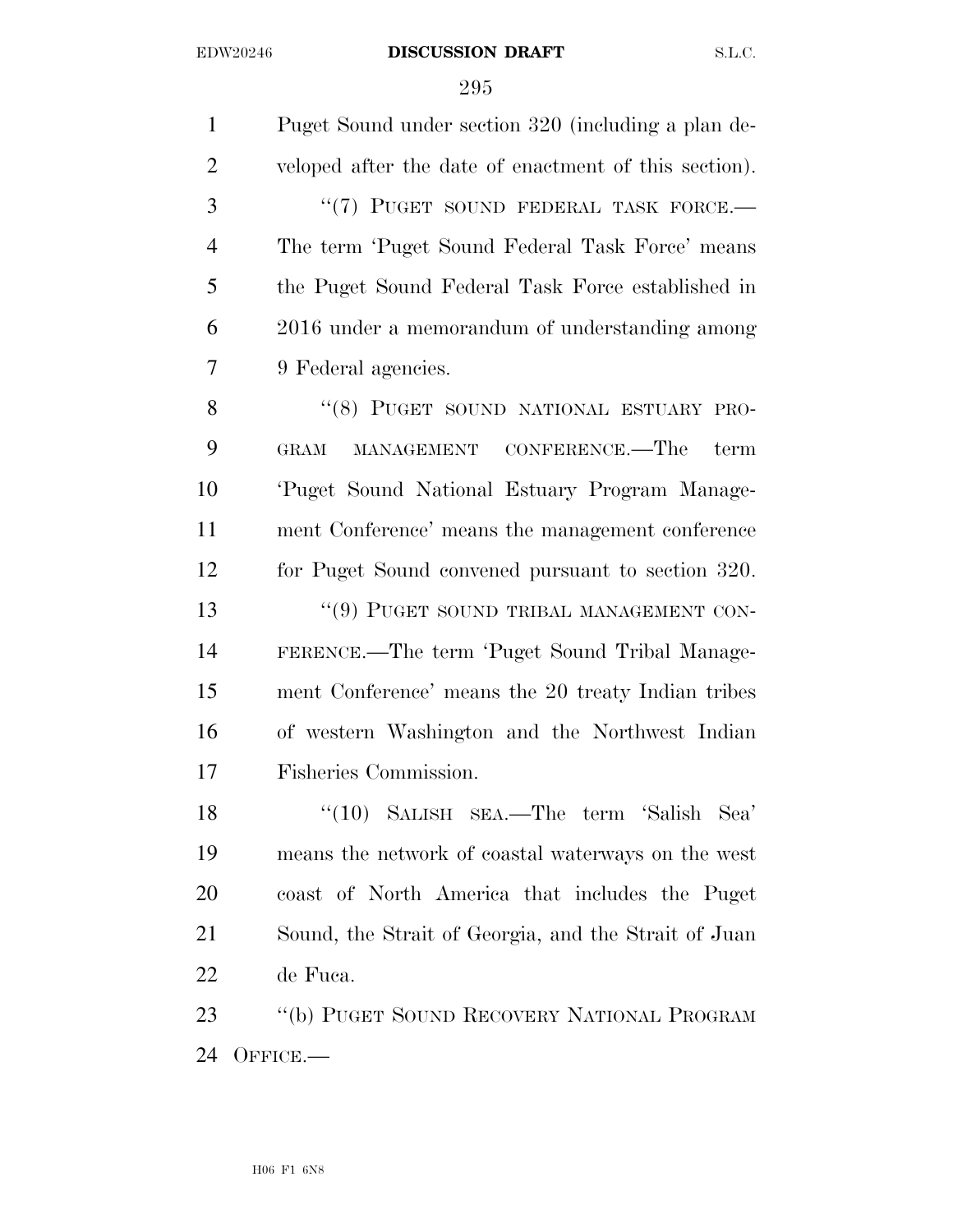| $\mathbf{1}$   | $\lq(1)$ ESTABLISHMENT.—There is established in      |
|----------------|------------------------------------------------------|
| $\overline{2}$ | the Environmental Protection Agency an office, to    |
| 3              | be known as the 'Puget Sound Recovery National       |
| $\overline{4}$ | Program Office', which shall be located in the State |
| 5              | of Washington.                                       |
| 6              | $``(2)$ DIRECTOR.—                                   |
| 7              | "(A) IN GENERAL.—The Director of the                 |
| 8              | Program Office shall be—                             |
| 9              | "(i) appointed by the Administrator;                 |
| 10             | and                                                  |
| 11             | "(ii) a career reserved position (as de-             |
| 12             | fined in section $3132(a)$ of title 5, United        |
| 13             | States Code).                                        |
| 14             | "(B) QUALIFICATIONS.—The<br>Director                 |
| 15             | shall have leadership and project management         |
| 16             | experience and shall be highly qualified to—         |
| 17             | "(i) direct the integration of multiple              |
| 18             | project planning efforts and programs                |
| 19             | from different agencies and jurisdictions;           |
| 20             | and                                                  |
| 21             | "(ii) align needs toward implementing                |
| 22             | a shared Action Agenda with visible and              |
| 23             | measurable outcomes.                                 |
| 24             | "(3) DELEGATION OF AUTHORITY; STAFFING.—             |
| 25             | Using amounts made available under subsection (d),   |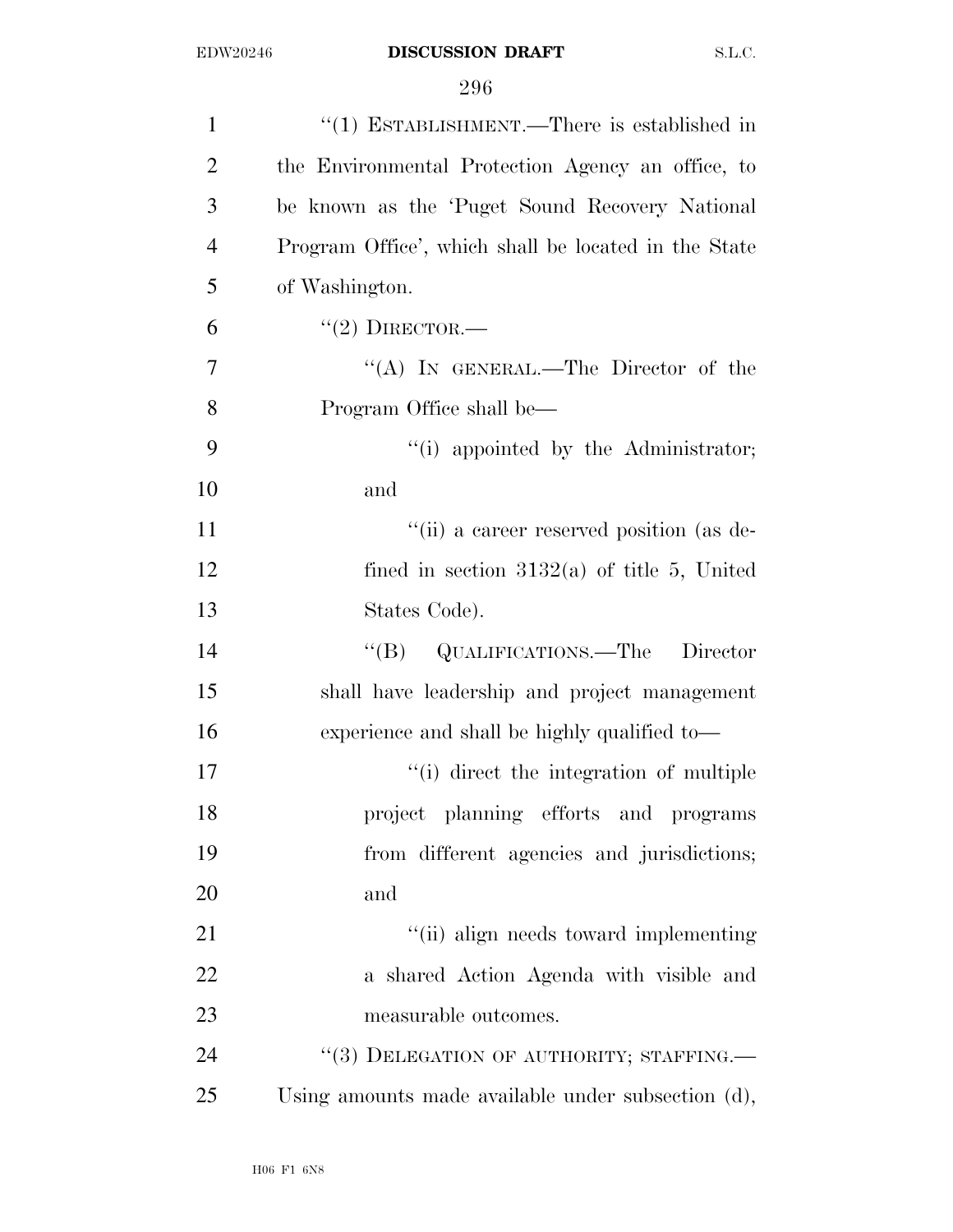| $\mathbf{1}$   | the Administrator shall delegate to the Director such |
|----------------|-------------------------------------------------------|
| $\overline{2}$ | authority and provide such staff as may be nec-       |
| 3              | essary to carry out this section.                     |
| $\overline{4}$ | "(4) DUTIES.—The Director shall—                      |
| 5              | $\lq\lq$ coordinate and manage the timely             |
| 6              | execution of the requirements of this section;        |
| 7              | $\lq\lq$ coordinate activities related to the         |
| 8              | restoration and protection of Puget Sound             |
| 9              | across the Environmental Protection Agency;           |
| 10             | $\cdot$ (C) coordinate and align the activities of    |
| 11             | the Administrator with the Action Agenda and          |
| 12             | the Federal Action Plan;                              |
| 13             | $\lq\lq$ (D) promote the efficient use of resources   |
| 14             | of the Environmental Protection Agency in pur-        |
| 15             | suit of Puget Sound restoration and protection;       |
| 16             | "(E) serve on the Puget Sound Federal                 |
| 17             | Task Force and collaborate with, help coordi-         |
| 18             | nate, and carry out activities with other Federal     |
| 19             | agencies that have responsibilities involving         |
| 20             | Puget Sound restoration and protection;               |
| 21             | "(F) provide or procure such other advice,            |
| 22             | technical<br>assistance, research, assessments,       |
| 23             | monitoring, or other support as is determined         |
| 24             | by the Director to be necessary or prudent—           |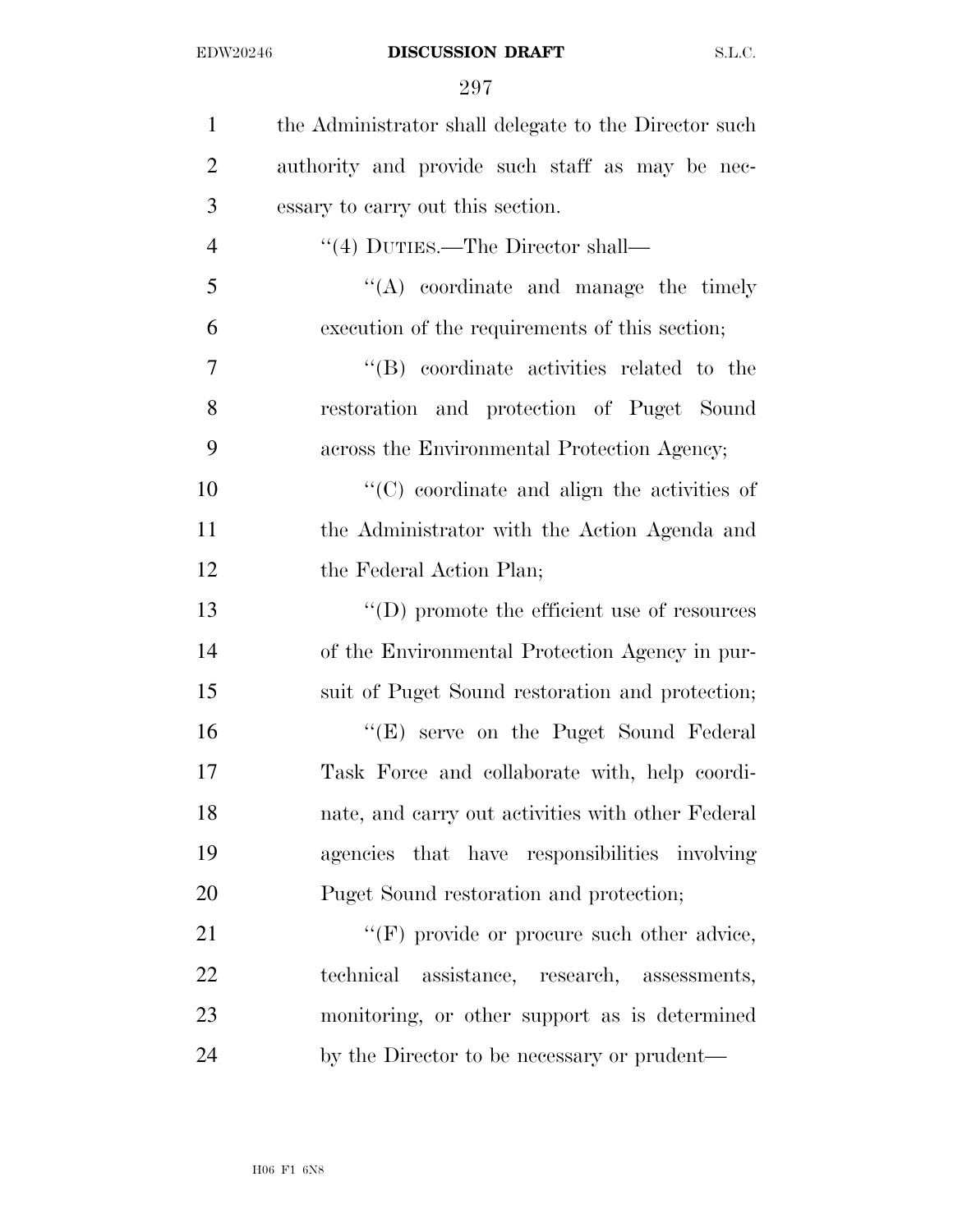| $\mathbf{1}$   | "(i) to most efficiently and effectively                       |
|----------------|----------------------------------------------------------------|
| $\overline{2}$ | fulfill the objectives and priorities of the                   |
| 3              | Action Agenda and the Federal Action                           |
| $\overline{4}$ | Plan, consistent with the best available                       |
| 5              | science; and                                                   |
| 6              | "(ii) to ensure the health of the Puget                        |
| $\tau$         | Sound ecosystem;                                               |
| 8              | $\lq\lq(G)$ track the progress of the Environ-                 |
| 9              | mental Protection Agency towards meeting the                   |
| 10             | specified objectives and priorities of the Envi-               |
| 11             | ronmental Protection Agency within the Action                  |
| 12             | Agenda and the Federal Action Plan;                            |
| 13             | $\rm ^{\prime \prime}(H)$ carry out the recommendations of the |
| 14             | Comptroller General of the United States, as                   |
| 15             | set forth in the report entitled 'Puget Sound                  |
| 16             | Restoration: Additional Actions Could Improve                  |
| 17             | Assessments of Progress' and dated July 19,                    |
| 18             | 2018;                                                          |
| 19             | "(I) serve as liaison and coordinate activi-                   |
| 20             | ties for the restoration and protection of the                 |
| 21             | Salish Sea with Canadian authorities, the Pa-                  |
| 22             | cific Salmon Commission, and the International                 |
| 23             | Joint Commission; and                                          |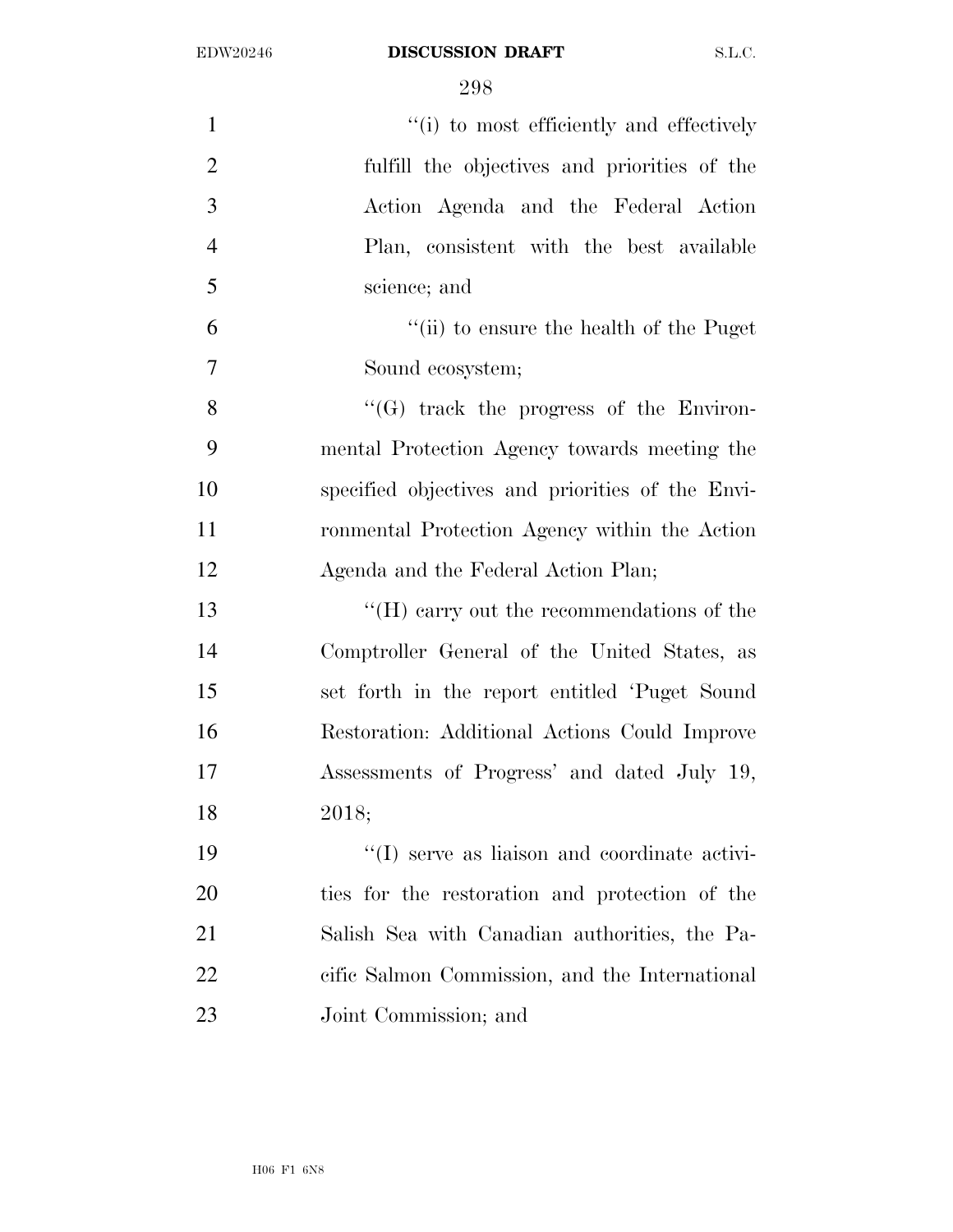1 ''(J) carry out such additional duties as the Administrator determines to be necessary and appropriate.

4 "(c) CROSSCUT BUDGET REPORT.—

5 "(1) FINANCIAL REPORT.—Not later than 1 year after the date of enactment of this section, and every 5 years thereafter, the Director of the Office of Management and Budget, in consultation with the Puget Sound Federal Task Force, shall, in conjunc- tion with the annual budget submission of the Presi- dent to Congress for the year under section 1105(a) of title 31, United States Code, submit to Congress and make available to the public, including on the internet, a financial report that is certified by the head of each agency represented on the Puget Sound Federal Task Force (referred to in this subsection as the 'report').

18 "(2) CONTENTS.—The report shall contain an interagency crosscut budget relating to Puget Sound restoration and protection activities that includes—

21 ''(A) the proposed funding for any Federal restoration and protection activity to be carried out in the succeeding fiscal year, including any planned interagency or intra-agency transfer,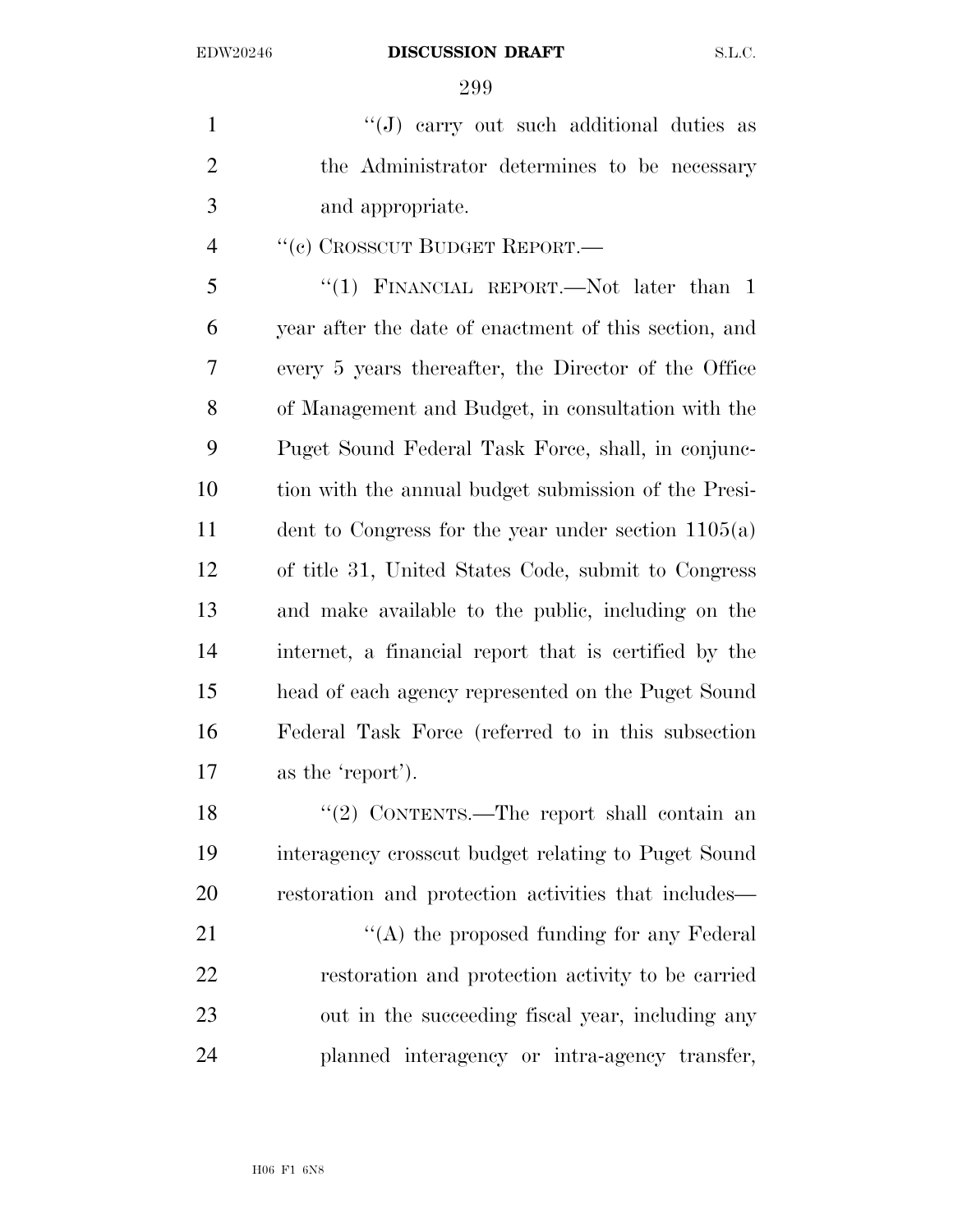| $\mathbf{1}$   | for each of the Federal agencies that carry out        |
|----------------|--------------------------------------------------------|
| $\overline{2}$ | restoration and protection activities;                 |
| 3              | $\lq\lq$ the estimated expenditures for Fed-           |
| $\overline{4}$ | eral restoration and protection activities from        |
| 5              | the preceding 2 fiscal years, the current fiscal       |
| 6              | year, and the succeeding fiscal year; and              |
| 7              | $\cdot$ (C) the estimated expenditures for Fed-        |
| 8              | eral environmental research and monitoring             |
| 9              | programs from the preceding 2 fiscal years, the        |
| 10             | current fiscal year, and the succeeding fiscal         |
| 11             | year.                                                  |
| 12             | $``(3)$ INCLUDED RECOVERY ACTIVITIES.—With             |
| 13             | respect to activities described in the report, the re- |
| 14             | port shall only describe activities that have funding  |
| 15             | amounts of greater than \$100,000.                     |
| 16             | "(4) SUBMISSION TO CONGRESS.—The Director              |
| 17             | of the Office of Management and Budget shall sub-      |
| 18             | mit the report to-                                     |
| 19             | "(A) the Committee on Appropriations, the              |
| 20             | Committee on Natural Resources, the Com-               |
| 21             | mittee on Energy and Commerce, and the Com-            |
| 22             | mittee on Transportation and Infrastructure of         |
| 23             | the House of Representatives; and                      |
| 24             | "(B) the Committee on Appropriations, the              |
| 25             | Committee on Environment and Public Works,             |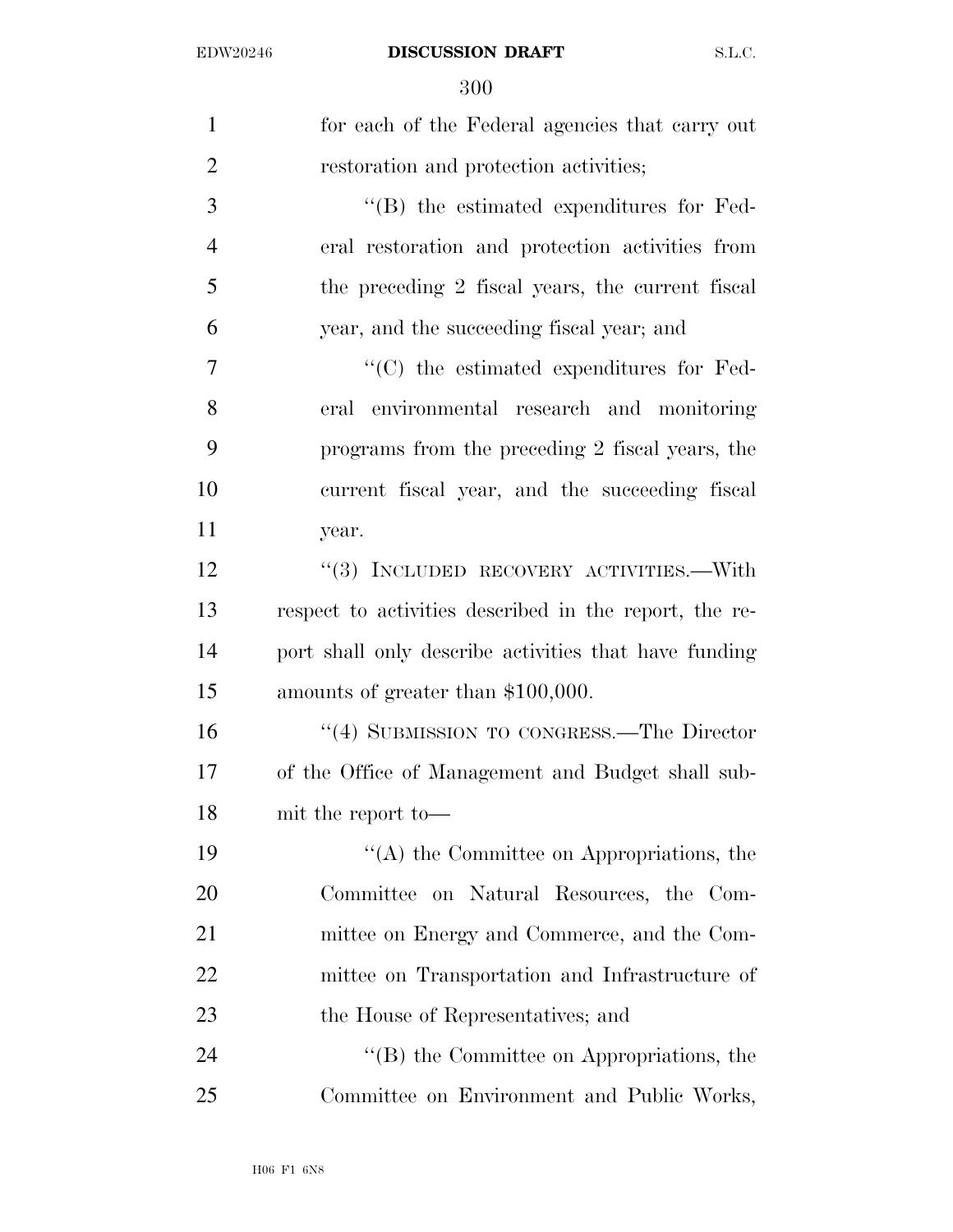and the Committee on Commerce, Science, and Transportation of the Senate. ''(d) AUTHORIZATION OF APPROPRIATIONS.—In ad- dition to any other funds authorized to be appropriated for activities related to Puget Sound, there is authorized to be appropriated to carry out this section \$50,000,000 for each of fiscal years 2021 through 2025. 8 "(e) PRESERVATION OF TREATY OBLIGATIONS AND EXISTING FEDERAL STATUS.— 10 ''(1) TRIBAL TREATY RIGHTS.—Nothing in this section affects, or is intended to affect, any right re- served by treaty between the United States and 1 or more Indian tribes. ''(2) OTHER FEDERAL LAW.—Nothing in this section affects the requirements and procedures of other Federal law. ''(f) CONSISTENCY.—Actions authorized or carried out under this section shall be consistent with other appli- cable Federal requirements.''. **SEC. 3010. FINAL RATING OPINION LETTERS.**  21 Section  $5028(a)(1)(D)(ii)$  of the Water Infrastruc- ture Finance and Innovation Act of 2014 (33 U.S.C.  $3907(a)(1)(D)(ii)$  is amended by striking "final rating" opinion letters from at least 2 rating agencies'' and insert-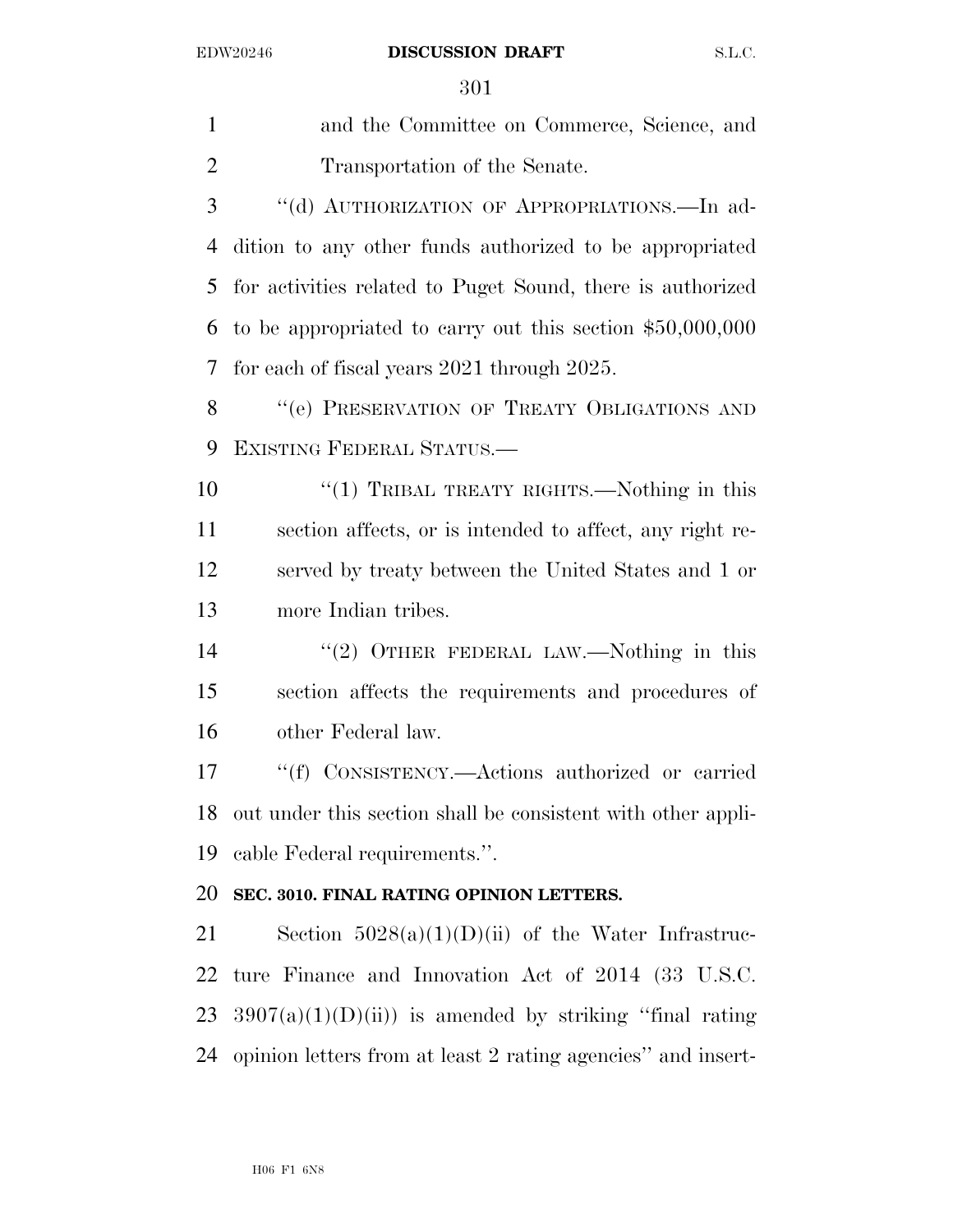ing ''a final rating opinion letter from at least 1 rating agency''.

 **SEC. 3011. REAUTHORIZATION OF THE DENALI COMMIS-SION.** 

 Section 312(a) of the Denali Commission Act of 1998 (42 U.S.C. 3121 note; Public Law 105–277) is amended by striking ''2017 through 2021'' and inserting ''2021 through 2024''.

# **SEC. 3012. MUNICIPAL OMBUDSMAN.**

 Section 4 of the Water Infrastructure Improvement Act (42 U.S.C. 4370j) is amended—

12 (1) in subsection (b)(1), by inserting  $(33)$ U.S.C. 1251 et seq.)'' after ''Control Act'';

14 (2) in subsection (c)—

 (A) in paragraph (2), by striking ''Act; and'' and inserting ''Act (33 U.S.C. 1251 et 17  $seq.$ ;"

 (B) in paragraph (3), by striking ''Act.'' and inserting ''Act (33 U.S.C. 1342(s)); and''; and

 (C) by adding at the end the following:  $\frac{4}{4}$  establishing local funding sources, organi- zation analyses, grant application assistance, and de- veloping innovative funding strategies and mecha-nisms.''; and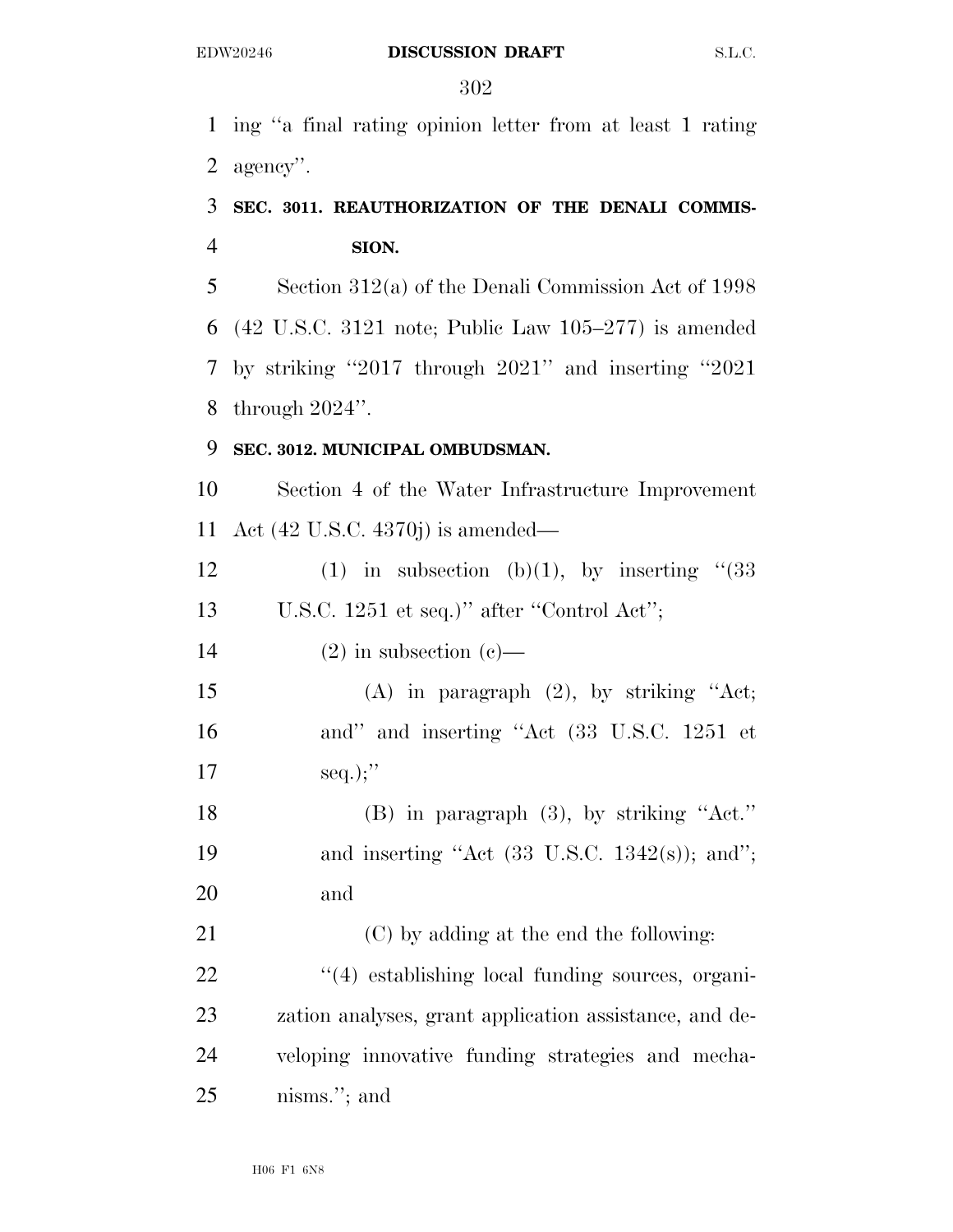| 1              | (3) in subsection (d)(1)(D), by inserting " $(33)$          |
|----------------|-------------------------------------------------------------|
| $\overline{2}$ | U.S.C. $1342(s)$ " after "Control Act".                     |
| 3              | SEC. 3013. COST SHARING PROVISIONS FOR TERRITORIES          |
| $\overline{4}$ | AND INDIAN TRIBES.                                          |
| 5              | Section 1156(b) of the Water Resources Development          |
| 6              | Act of 1986 (33 U.S.C. 2310(b)) is amended—                 |
| 7              | $(1)$ by inserting "on an annual basis" after "in-          |
| 8              | flation"; and                                               |
| 9              | $(2)$ by striking "the date of enactment of the             |
| 10             | Water Resources Development Act of 2018" and in-            |
| 11             | serting "December 31, 2024".                                |
| 12             | SEC. 3014. INCLUSION OF TRIBAL INTERESTS IN PROJECT         |
| 13             | <b>CONSULTATIONS.</b>                                       |
| 14             | (a) REPORT REQUIRED.—Not later than 1 year after            |
| 15             | the date of enactment of this Act, the Secretary shall sub- |
| 16             | mit the report required under section $1120(a)(3)$ of the   |
|                | 17 Water Resources Development Act of 2016 (130 Stat.       |
| 18             | 1643).                                                      |
| 19             | (b) CONSULTATION.—The Secretary shall ensure—               |
| 20             |                                                             |
|                | (1) that all existing Tribal consultation policies,         |
| 21             | regulations, and guidance continue to be imple-             |
| 22             | mented; and                                                 |
| 23             | (2) that consultations with Federal and State               |
| 24             | agencies and Indian Tribes required for a water re-         |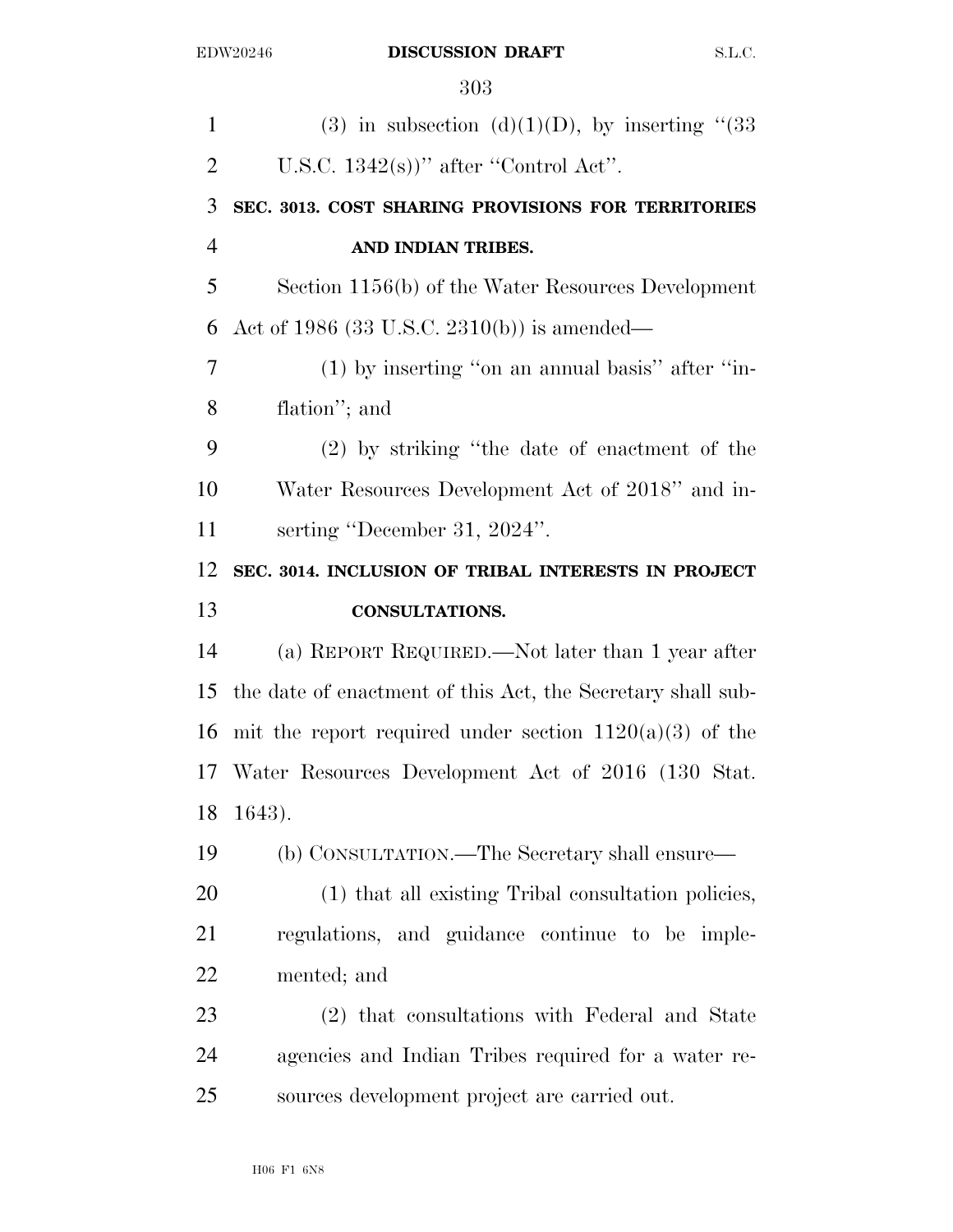### **SEC. 3015. INDIAN IRRIGATION FUND REAUTHORIZATION.**

 (a) DEPOSITS TO FUNDS.—Section 3212(a) of the Water Infrastructure Improvements for the Nation Act (130 Stat. 1750; 132 Stat. 3892) is amended by striking ''2028'' and inserting ''2030''.

 (b) EXPENDITURES FROM FUND.—Section 3213(a) of the Water Infrastructure Improvements for the Nation Act (130 Stat. 1750; 132 Stat. 3892) is amended, in the matter preceding paragraph (1), by striking ''2028'' and inserting ''2030''.

 (c) TERMINATION.—Section 3216 of the Water Infra- structure Improvements for the Nation Act (130 Stat. 1750; 132 Stat. 3892) is amended, in the matter pre- ceding paragraph (1), by striking ''2028'' and inserting ''2030''.

# **SEC. 3016. REAUTHORIZATION OF REPAIR, REPLACEMENT,**

 **AND MAINTENANCE OF CERTAIN INDIAN IR-RIGATION PROJECTS.** 

 (a) IN GENERAL.—Section 3221(b) of the Water In- frastructure Improvements for the Nation Act (130 Stat. 1751; 132 Stat. 3892) is amended, in the matter pre- ceding paragraph (1), by striking ''2028'' and inserting ''2030''.

H06 F1 6N8 (b) STATUS REPORT ON CERTAIN PROJECTS.—Sec- tion 3224(d) of the Water Infrastructure Improvements for the Nation Act (130 Stat. 1753; 132 Stat. 3892) is